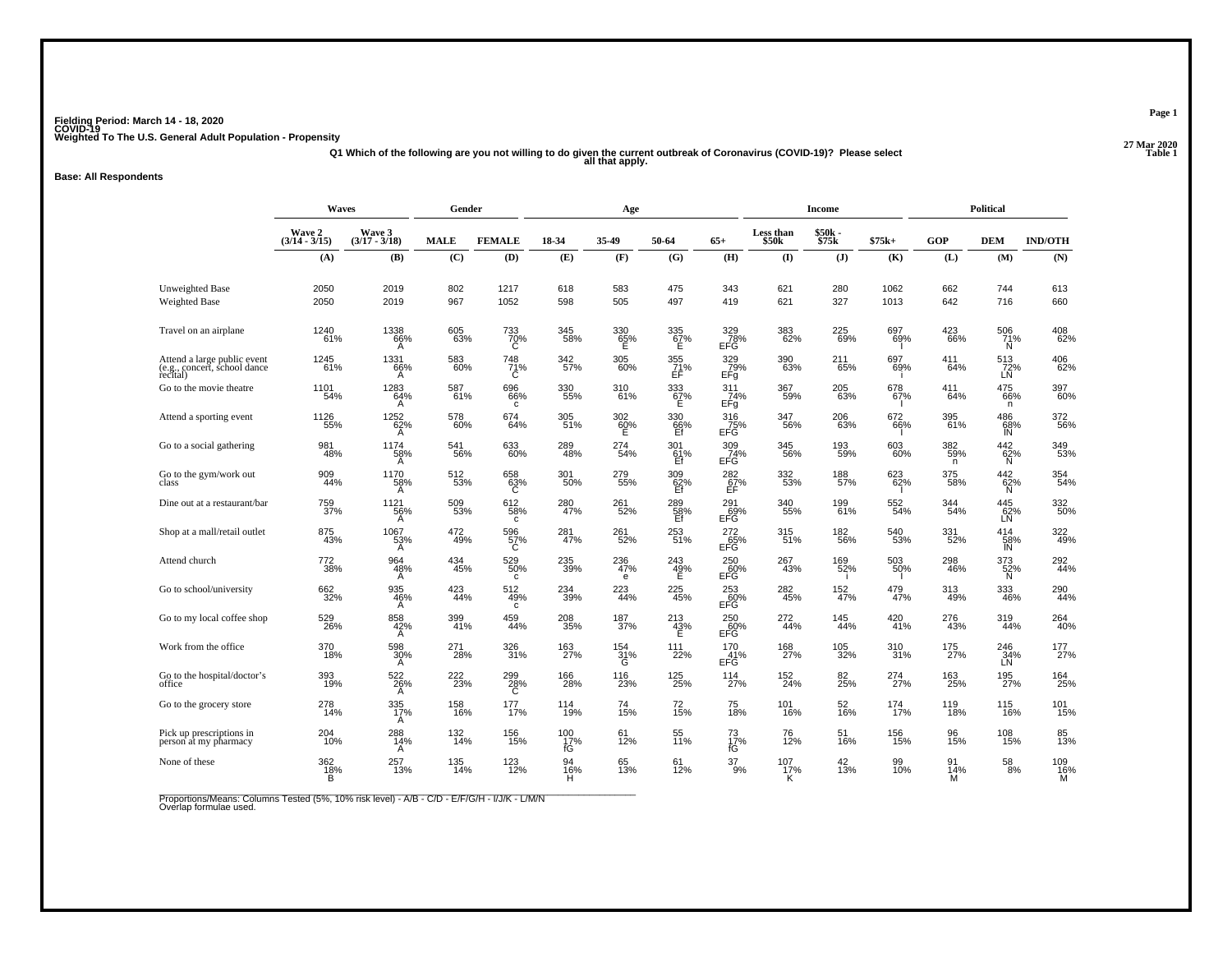**27 Mar 2020Q1 Which of the following are you not willing to do given the current outbreak of Coronavirus (COVID-19)? Please select all that apply.**

### **Base: All Respondents**

|                        | <b>Waves</b>                     |                           | Gender              |                      |                     | Age                 |                     |                     |                     | Income              |                      |                     | <b>Political</b>    |                     |
|------------------------|----------------------------------|---------------------------|---------------------|----------------------|---------------------|---------------------|---------------------|---------------------|---------------------|---------------------|----------------------|---------------------|---------------------|---------------------|
|                        | <b>Wave 2</b><br>$(3/14 - 3/15)$ | Wave 3<br>$(3/17 - 3/18)$ | <b>MALE</b>         | <b>FEMALE</b>        | 18-34               | 35-49               | 50-64               | $65+$               | Less than<br>\$50k  | \$50k<br>\$75k      | $$75k+$              | GOP                 | <b>DEM</b>          | <b>IND/OTH</b>      |
|                        | (A)                              | (B)                       | (C)                 | (D)                  | (E)                 | (F)                 | (G)                 | (H)                 | $\mathbf{I}$        | (J)                 | (K)                  | (L)                 | (M)                 | (N)                 |
| Weighted Base<br>Sigma | 2050<br>11808<br>576%            | 2019<br>14492<br>718%     | 967<br>6561<br>679% | 1052<br>7931<br>754% | 598<br>3788<br>633% | 505<br>3437<br>680% | 497<br>3608<br>726% | 419<br>3659<br>874% | 621<br>4243<br>683% | 327<br>2407<br>736% | 1013<br>7477<br>738% | 642<br>4602<br>716% | 716<br>5469<br>764% | 660<br>4421<br>670% |

Proportions/Means: Columns Tested (5%, 10% risk level) - A/B - C/D - E/F/G/H - I/J/K - L/M/N<br>Overlap formulae used.

**Page 2**

**t** Table 1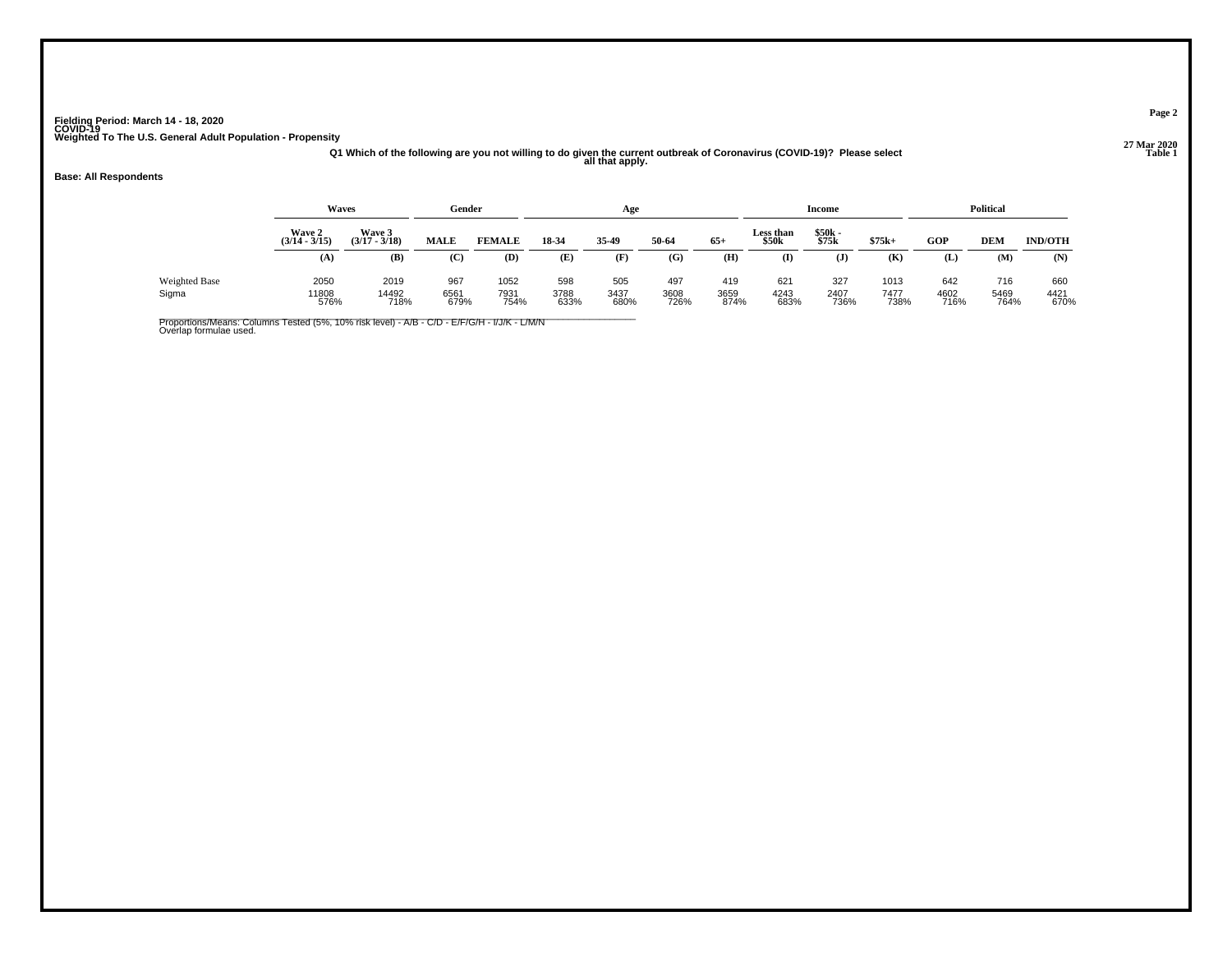## **27 Mar 2020Q2 Have you canceled or postponed upcoming travel plans due to coronavirus (COVID-19)?**

### **Base: All Respondents**

|                                          | Waves                     |                           | Gender      |               |                  | Age              |                  |                     |                    | Income                        |              |                        | <b>Political</b> |                    |
|------------------------------------------|---------------------------|---------------------------|-------------|---------------|------------------|------------------|------------------|---------------------|--------------------|-------------------------------|--------------|------------------------|------------------|--------------------|
|                                          | Wave 2<br>$(3/14 - 3/15)$ | Wave 3<br>$(3/17 - 3/18)$ | <b>MALE</b> | <b>FEMALE</b> | 18-34            | 35-49            | 50-64            | $65+$               | Less than<br>\$50k | \$50k<br>\$75k                | $$75k+$      | <b>GOP</b>             | <b>DEM</b>       | <b>IND/OTH</b>     |
|                                          | (A)                       | (B)                       | (C)         | (D)           | (E)              | (F)              | (G)              | (H)                 | $\mathbf{I}$       | $($ $)$                       | (K)          | (L)                    | (M)              | (N)                |
| Unweighted Base                          | 2050                      | 2019                      | 802         | 1217          | 618              | 583              | 475              | 343                 | 621                | 280                           | 1062         | 662                    | 744              | 613                |
| Weighted Base                            | 2050                      | 2019                      | 967         | 1052          | 598              | 505              | 497              | 419                 | 621                | 327                           | 1013         | 642                    | 716              | 660                |
| Yes                                      | 776<br>38%                | 880<br>44%                | 475<br>49%  | 405<br>38%    | 304<br>51%<br>GΗ | 262<br>52%<br>GH | 188<br>38%       | 126<br>30%          | 195<br>31%         | <sup>117</sup> <sub>36%</sub> | 546<br>54%   | 262<br>41%             | 347<br>48%<br>LN | 272<br>41%         |
| N <sub>o</sub>                           | 686<br>33%<br>B           | 565<br>28%                | 262<br>27%  | 303<br>29%    | 137<br>23%       | 131<br>26%       | 160<br>32%<br>Ef | 137<br>3 <u>3</u> % | 168<br>27%         | 98<br>30%                     | 286<br>28%   | 214<br>$\frac{33}{10}$ | 184<br>26%       | 168<br>25%         |
| N/A I have not had any<br>travel planned | 588<br>29%                | 573<br>28%                | 229<br>24%  | 344<br>33%    | 156<br>26%       | 112<br>22%       | 149<br>30%       | 156<br>37%<br>EFg   | 257<br>41%<br>n.   | 112<br>34%<br>ĸ               | 181<br>18%   | 167<br>26%             | 186<br>26%       | $^{221}_{33\%}$ LM |
| Sigma                                    | 2050<br>100%              | 2019<br>100%              | 967<br>100% | 1052<br>100%  | 598<br>100%      | 505<br>100%      | 497<br>100%      | 419<br>100%         | 621<br>100%        | 327<br>100%                   | 1013<br>100% | 642<br>100%            | 716<br>100%      | 660<br>100%        |

Proportions/Means: Columns Tested (5%, 10% risk level) - A/B - C/D - E/F/G/H - I/J/K - L/M/N<br>Overlap formulae used.

**Page 3**

**Table 2 Table 2**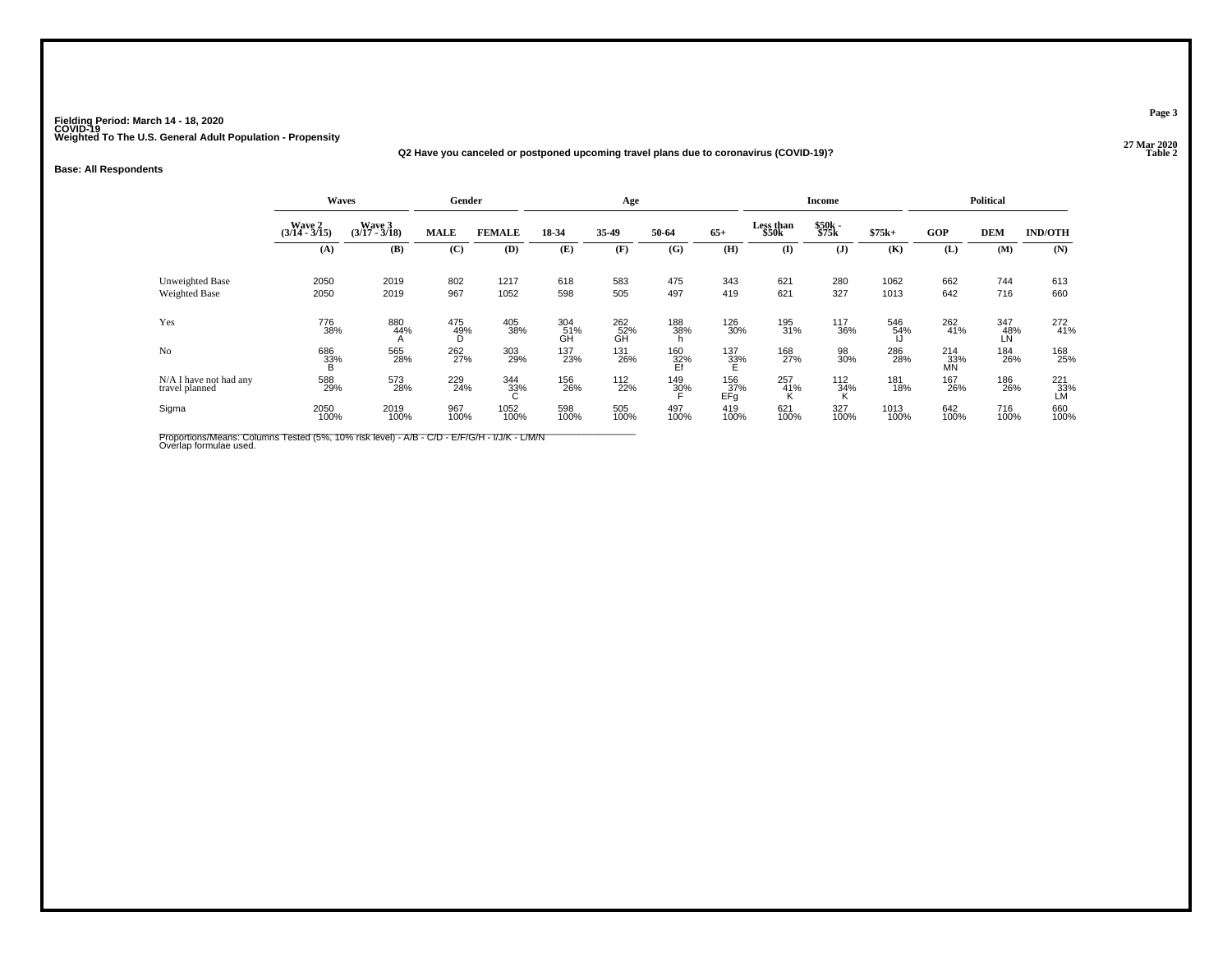**27 Mar 2020Q3 Which of the following actions have you increased or decreased since the outbreak of the coronavirus (COVID-19)?**

**Summary Of Increased**

### **Base: All Respondents**

|                                                                                                                    | <b>Waves</b>              |                           | Gender               |                        |                  | Age                          |                  |                   |                                | <b>Income</b>    |                 |                  | <b>Political</b> |                |
|--------------------------------------------------------------------------------------------------------------------|---------------------------|---------------------------|----------------------|------------------------|------------------|------------------------------|------------------|-------------------|--------------------------------|------------------|-----------------|------------------|------------------|----------------|
|                                                                                                                    | Wave 2<br>$(3/14 - 3/15)$ | Wave 3<br>$(3/17 - 3/18)$ | <b>MALE</b>          | <b>FEMALE</b>          | 18-34            | 35-49                        | 50-64            | $65+$             | Less than<br>\$50 <sub>k</sub> | \$50k -<br>\$75k | $$75k+$         | <b>GOP</b>       | <b>DEM</b>       | <b>IND/OTH</b> |
|                                                                                                                    | (A)                       | (B)                       | (C)                  | (D)                    | (E)              | (F)                          | (G)              | (H)               | $($ $\Gamma$                   | $\mathbf{J}$     | (K)             | (L)              | (M)              | (N)            |
| Unweighted Base<br><b>Weighted Base</b>                                                                            | 2050<br>2050              | 2019<br>2019              | 802<br>967           | 1217<br>1052           | 618<br>598       | 583<br>505                   | 475<br>497       | 343<br>419        | 621<br>621                     | 280<br>327       | 1062<br>1013    | 662<br>642       | 744<br>716       | 613<br>660     |
| Hand washing                                                                                                       | 1663<br>81%               | 1629<br>81%               | 767<br>79%           | 862<br>82%             | 457<br>76%       | 393<br>78%                   | 401<br>81%       | 378<br>90%<br>EFG | 455<br>73%                     | 275<br>84%       | 855<br>84%      | 531<br>83%<br>N  | 618<br>86%<br>N  | 480<br>73%     |
| Use of hand sanitizer                                                                                              | 1432<br>70%               | 1460<br>72%               | 687<br>71%           | 773<br>73%             | 436<br>73%       | 358<br>71%                   | 348<br>70%       | 318<br>76%        | 406<br>65%                     | 257<br>79%       | 764<br>75%      | 473<br>74%<br>N  | 566<br>79%<br>IN | 421<br>64%     |
| Wiping down items in<br>public with disinfecting<br>wipes (e.g., door handles,<br>airplane seats, surfaces)        | 1304<br>64%               | 1308<br>65%               | 581<br>60%           | 727<br>69%<br>C        | 371<br>62%       | 327<br>65%                   | 328<br>66%       | 281<br>67%        | 340<br>55%                     | 225<br>69%       | 703<br>69%      | 442<br>69%<br>N  | 498<br>70%<br>N  | 367<br>56%     |
| Disinfecting personal tech<br>(mobile phone, computers,<br><i>d</i> iablets)                                       | 1227<br>60%               | 1274<br>63%               | 564<br>58%           | 710<br>67%<br>C        | 374<br>63%       | 334<br>66%                   | 301<br>61%       | 265<br>63%        | 344<br>55%                     | 216<br>66%       | 675<br>67%      | 412<br>64%<br>N. | 497<br>69%<br>N  | 364<br>55%     |
| Asking friends/family to<br>wash their hands<br>immediately when visiting<br>my house (é.g., kids after<br>school) | 914<br>45%                | 966<br>48%                | 476<br>49%           | 490<br>47%             | 322<br>54%<br>GH | 281<br>-36%<br>GH            | 200<br>40%       | 163<br>39%        | 273<br>44%                     | 143<br>44%       | 517<br>51%      | 310<br>48%<br>n. | 385<br>54%       | 272<br>41%     |
| Eating meat and poultry                                                                                            | $^{165}_{8\%}$            | 208<br>10%<br>a           | $^{141}_{15\%}$<br>D | $^{68}_{6\%}$          | 89<br>15%<br>GH  | 73<br>14%<br>GH              | $\frac{30}{6\%}$ | $^{16}_{4\%}$     | 72<br>12%                      | $^{29}_{9\%}$    | 101<br>10%      | 72 <sub>%</sub>  | $^{68}_{9\%}$    | 68<br>10%      |
| Touching my face                                                                                                   | 194<br>9%                 | 202<br>10%                | $^{118}_{12\%}$<br>D | $\substack{84 \\ 8\%}$ | 91<br>15%<br>GH  | 60<br>12%<br>Gh              | $^{22}_{4\%}$    | $^{28}_{7\%}$     | 64<br>10%                      | $^{19}_{6\%}$    | 118<br>12%      | 72 <sub>%</sub>  | 66<br>9%         | 63<br>10%      |
| Greeting people with<br>handshake                                                                                  | 178<br>9%                 | 190<br>9%                 | 118<br>12%<br>D      | $^{72}_{7\%}$          | 92<br>15%<br>GH  | 60<br>$\frac{12}{\text{GH}}$ | $^{22}_{\ 5\%}$  | 15<br>4%          | 67<br>11%                      | $\frac{14}{4\%}$ | 103<br>10%<br>J | 66<br>10%        | $^{59}_{\ 8\%}$  | 64<br>10%      |
| Having people over to my<br>home                                                                                   | $140$<br>$7%$             | 175<br>9%<br>a            | $^{119}_{12\%}$<br>D | $^{56}_{\ 5\%}$        | 91<br>15%<br>GH  | 57<br>11%<br>GH              | $\frac{18}{4\%}$ | 10<br>2%          | 61<br>10%                      | $^{15}_{5\%}$    | 99<br>10%       | $^{56}_{9\%}$    | 63<br>9%         | $^{57}_{9\%}$  |

Proportions/Means: Columns Tested (5%, 10% risk level) - A/B - C/D - E/F/G/H - I/J/K - L/M/N<br>Overlap formulae used.

**Page 4**

**P Table 3**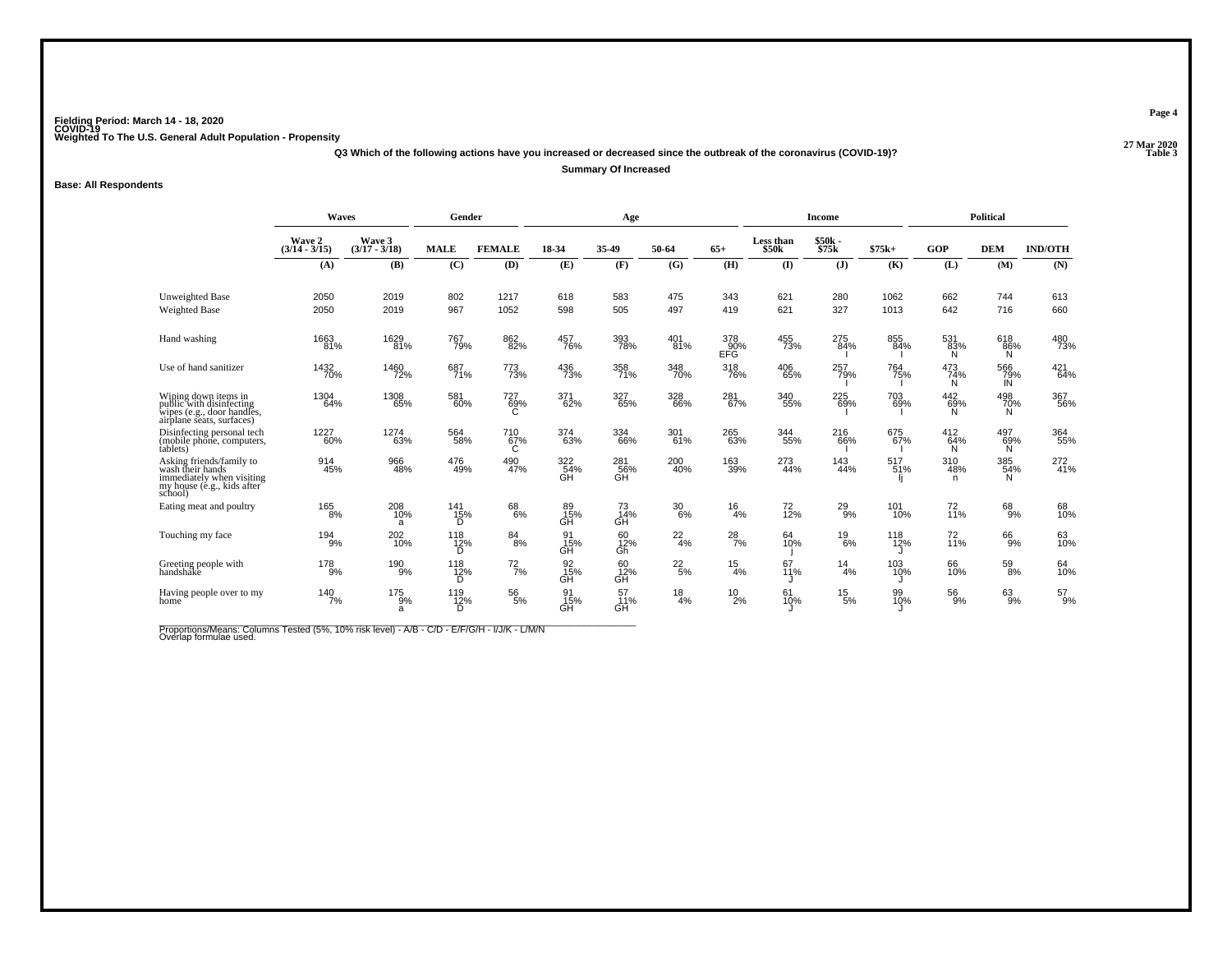**27 Mar 2020Q3 Which of the following actions have you increased or decreased since the outbreak of the coronavirus (COVID-19)?**

**Summary Of No Change**

### **Base: All Respondents**

|                                                                                                                    | Waves                          |                       | Gender                  |               |            | Age            |                         |                       |                                | Income          |              |                 | <b>Political</b> |                       |
|--------------------------------------------------------------------------------------------------------------------|--------------------------------|-----------------------|-------------------------|---------------|------------|----------------|-------------------------|-----------------------|--------------------------------|-----------------|--------------|-----------------|------------------|-----------------------|
|                                                                                                                    | Wave 2<br>$(3/14 - 3/15)$      | Wave $3(3/17 - 3/18)$ | <b>MALE</b>             | <b>FEMALE</b> | 18-34      | 35-49          | 50-64                   | $65+$                 | Less than<br>\$50 <sub>k</sub> | \$50k<br>\$75k  | $$75k+$      | <b>GOP</b>      | <b>DEM</b>       | <b>IND/OTH</b>        |
|                                                                                                                    | (A)                            | (B)                   | (C)                     | (D)           | (E)        | (F)            | (G)                     | (H)                   | (I)                            | $($ $)$         | (K)          | (L)             | (M)              | (N)                   |
| <b>Unweighted Base</b><br>Weighted Base                                                                            | 2050<br>2050                   | 2019<br>2019          | 802<br>967              | 1217<br>1052  | 618<br>598 | 583<br>505     | 475<br>497              | 343<br>419            | 621<br>621                     | 280<br>327      | 1062<br>1013 | 662<br>642      | 744<br>716       | 613<br>660            |
| Eating meat and poultry                                                                                            | 1724<br>84%<br>h.              | 1643<br>81%           | 736<br>76%              | 908<br>86%    | 454<br>76% | 379<br>75%     | 430<br>$\frac{87}{E}$   | 380<br>$\frac{91}{5}$ | 494<br>80%                     | 274<br>84%      | 823<br>81%   | 533<br>83%      | 581<br>81%       | 530<br>80%            |
| Asking friends/family to<br>wash their hands<br>immediately when visiting<br>my house (é.g., kids after<br>school) | $^{1093}_{\substack{53\%\\8}}$ | 964<br>48%            | 447<br>46%              | 517<br>49%    | 241<br>40% | 202<br>40%     | 284<br>57%<br>EF        | 237<br>57%<br>EF      | 312<br>50%<br>k                | 175<br>54%<br>ĸ | 453<br>45%   | 300<br>47%      | 299<br>42%       | 366<br>55%<br>LM      |
| Having people over to my<br>home                                                                                   | 1148<br>$\frac{56}{B}$         | 876<br>43%            | 385<br>40%              | 491<br>47%    | 242<br>41% | 205<br>41%     | 252<br>51%<br>EFh       | 176<br>42%            | 298<br>48%<br>Κ                | 134<br>41%      | 414<br>41%   | 291<br>45%      | 252<br>35%       | 333<br>50%<br>M       |
| Touching my face                                                                                                   | 781<br>38%                     | 780<br>39%            | 390<br>40%              | 390<br>37%    | 226<br>38% | 177<br>35%     | 201<br>40%              | 176<br>42%            | 269<br>43%<br>Κ                | 134<br>41%      | 350<br>35%   | 230<br>36%      | 258<br>36%       | 291<br>44%<br>LМ.     |
| Disinfecting personal tech<br>(mobile phone, computers,<br><i>iablets</i> )                                        | 781<br>38%<br>B.               | 682<br>34%            | $\frac{360}{37\%}$<br>D | 322<br>31%    | 190<br>32% | 153<br>30%     | 187<br>$\frac{38}{5}$ % | <sup>152</sup> 36%    | 251<br>40%<br>jΚ               | 103<br>31%      | 310<br>31%   | 215<br>34%<br>м | 194<br>27%       | 273<br>41%<br>LМ      |
| Wiping down items in<br>public with disinfecting<br>wipes (e.g., door handles,<br>airplane seats, surfaces)        | 711<br>35%<br>b.               | 632<br>31%            | 335<br>35%<br>D         | 297<br>28%    | 186<br>31% | 151<br>30%     | 163<br>33%              | 132<br>32%            | 250<br>-40%<br>JK              | 95<br>29%       | 270<br>27%   | 175<br>27%      | 193<br>27%       | 264<br>40%<br>LM      |
| Use of hand sanitizer                                                                                              | 599<br>29%<br>B                | 502<br>25%            | 240<br>25%              | 261<br>25%    | 137<br>23% | 131<br>26%     | 140<br>28%              | 94<br>22%             | 188<br>30%<br>JK.              | 65<br>20%       | 228<br>23%   | 156<br>24%<br>м | 128<br>18%       | $^{218}_{33\%}$ LM    |
| Greeting people with<br>handshake                                                                                  | 596<br>$\frac{29}{B}$          | 479<br>24%            | 223<br>23%              | 256<br>24%    | 173<br>29% | 112<br>22%     | 122<br>24%<br>н         | 72<br>17%             | 191<br>31%<br>κ                | 78<br>24%       | 190<br>19%   | 146<br>23%      | 145<br>20%       | 189<br>$\frac{29}{1}$ |
| Hand washing                                                                                                       | 364<br>18%                     | 336<br>17%            | 160<br>17%              | 176<br>17%    | 111<br>19% | 95<br>19%<br>н | 91<br>18%<br>н          | 40<br>9%              | 138<br>22%<br>JK               | 47<br>14%       | 138<br>14%   | 99<br>15%<br>m  | 81<br>11%        | 156<br>24%<br>LM      |

Proportions/Means: Columns Tested (5%, 10% risk level) - A/B - C/D - E/F/G/H - I/J/K - L/M/N<br>Overlap formulae used.

**Page 5**

**P Table 4**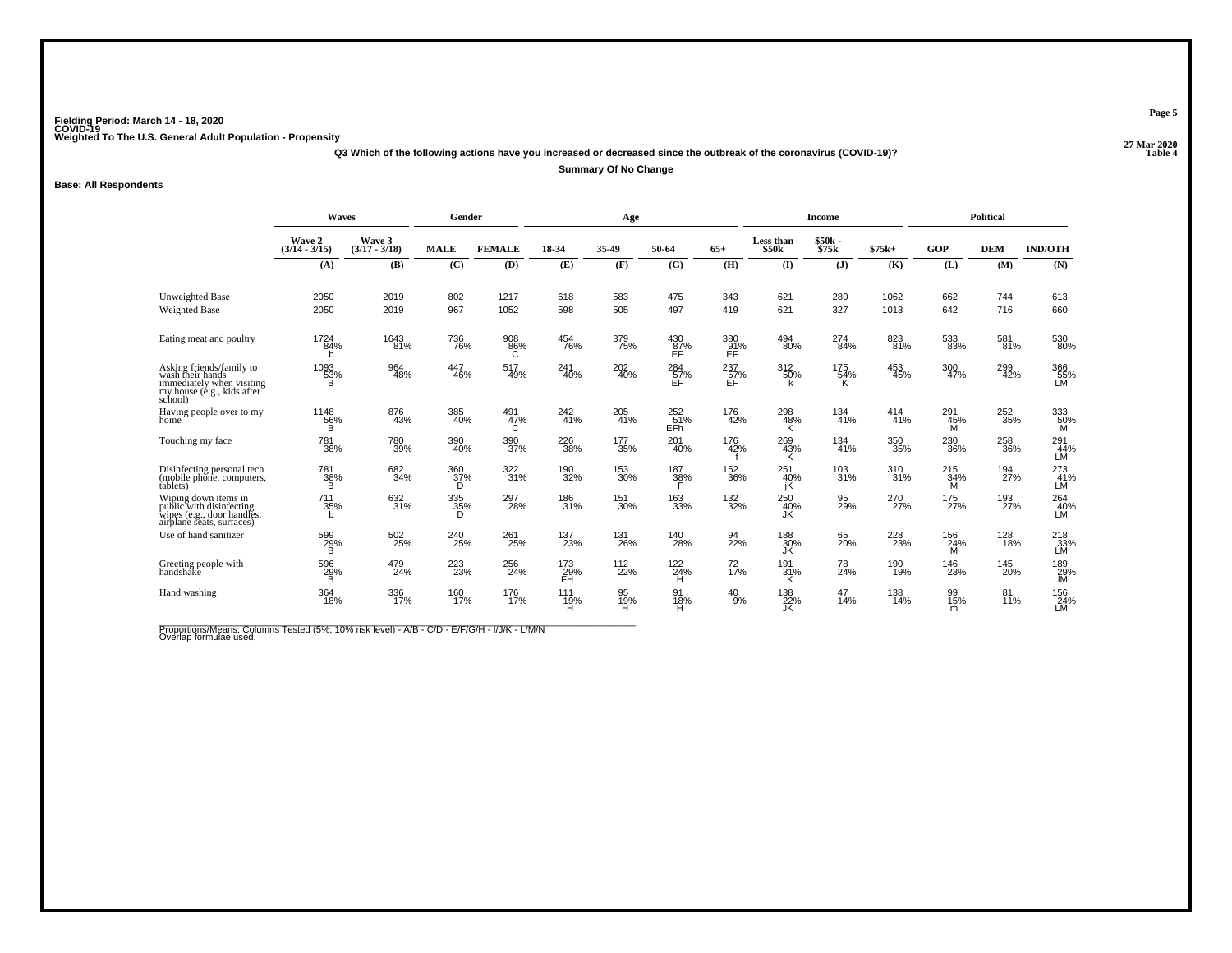**27 Mar 2020Q3 Which of the following actions have you increased or decreased since the outbreak of the coronavirus (COVID-19)?**

#### **Summary Of Decreased**

### **Base: All Respondents**

|                                                                                                                     | Waves                                     |                             | Gender               |                 |                      | Age                     |                       |                   |                      | <b>Income</b>    |               |                        | <b>Political</b> |                  |
|---------------------------------------------------------------------------------------------------------------------|-------------------------------------------|-----------------------------|----------------------|-----------------|----------------------|-------------------------|-----------------------|-------------------|----------------------|------------------|---------------|------------------------|------------------|------------------|
|                                                                                                                     | Wave 2<br>$(3/14 - 3/15)$                 | Wave 3<br>$(3/17 - 3/18)$   | <b>MALE</b>          | <b>FEMALE</b>   | 18-34                | 35-49                   | 50-64                 | $65+$             | Less than<br>\$50k   | \$50k -<br>\$75k | $$75k+$       | <b>GOP</b>             | <b>DEM</b>       | <b>IND/OTH</b>   |
|                                                                                                                     | (A)                                       | (B)                         | (C)                  | (D)             | (E)                  | (F)                     | (G)                   | (H)               | $($ $\Gamma$         | $($ $)$          | (K)           | (L)                    | (M)              | (N)              |
| Unweighted Base<br><b>Weighted Base</b>                                                                             | 2050<br>2050                              | 2019<br>2019                | 802<br>967           | 1217<br>1052    | 618<br>598           | 583<br>505              | 475<br>497            | 343<br>419        | 621<br>621           | 280<br>327       | 1062<br>1013  | 662<br>642             | 744<br>716       | 613<br>660       |
| Greeting people with<br>handshake                                                                                   | 1276<br>62%                               | 1350<br>67%<br>$\mathsf{A}$ | 626<br>65%           | 725<br>69%      | 333<br>56%           | 333<br>66%<br>Е         | 353<br>$\frac{71}{E}$ | 331<br>EFG        | 364<br>59%           | 235<br>72%       | 721<br>71%    | 431<br>67%             | 512<br>72%<br>N  | 407<br>62%       |
| Touching my face                                                                                                    | 1075<br>52%                               | 1038<br>51%                 | 459<br>48%           | 578<br>55%<br>C | 281<br>47%           | 269<br>53%              | 274<br>55%<br>E       | 214<br>51%        | 288<br>46%           | 174<br>53%       | 546<br>54%    | 340<br>53%<br>n.       | 392<br>55%<br>N  | 306<br>46%       |
| Having people over to my<br>home                                                                                    | <sup>762</sup> <sub>37%</sub>             | 968<br>48%<br>A             | 462<br>48%           | 506<br>48%      | 265<br>44%           | 243<br>48%              | 227<br>46%            | 233<br>56%<br>EfĞ | 262<br>42%           | 178<br>54%       | 500<br>49%    | 296<br>46%             | 402<br>56%<br>LN | 271 <sub>%</sub> |
| Eating meat and poultry                                                                                             | $\begin{array}{c} 161 \\ 8\% \end{array}$ | 167<br>8%                   | $\frac{90}{9\%}$     | $^{77}_{7\%}$   | 55<br>9%<br>n.       | 53<br>$\tilde{11}^{\%}$ | $\frac{37}{7\%}$      | $^{22}_{\ 5\%}$   | $^{55}_{9\%}$        | $^{24}_{7\%}$    | 89<br>9%      | $\substack{38 \\ 6\%}$ | 68<br>9%         | $^{62}_{9%}$     |
| Asking friends/family to<br>wash their hands<br>immediately when visiting<br>my house (é.g., kids after'<br>school) | $^{43}_{2\%}$                             | 89<br>4%<br>A               | $\frac{43}{4\%}$     | 45<br>4%        | $^{35}_{\ 6\%}$<br>g | $^{21}_{4\%}$           | $\frac{14}{3%}$       | $\frac{18}{4\%}$  | $^{36}_{\ 6\%}$      | $\frac{9}{3\%}$  | $^{43}_{4\%}$ | $\frac{33}{5\%}$       | $^{33}_{\ 5\%}$  | $^{23}_{3\%}$    |
| Wiping down items in<br>public with disinfecting<br>wipes (e.g., door handles,<br>airplane seats, surfaces)         | $\frac{35}{2\%}$                          | $^{79}_{4\%}$<br>A          | $\frac{50}{5%}$<br>Ď | $^{29}_{3\%}$   | 41<br>7%<br>GĤ       | 27<br>5%<br>GH          | $6\frac{1}{1}\%$      | $\frac{5}{1\%}$   | 31<br>5%             | $\frac{7}{2\%}$  | 40<br>4%      | $^{25}_{4\%}$          | $^{25}_{3\%}$    | 30<br>4%         |
| Disinfecting personal tech<br>(mobile phone, computers,<br><i>d</i> ablets)                                         | $^{42}_{2\%}$                             | $^{63}_{3\%}$<br>a          | $^{43}_{4\%}$<br>D   | $^{21}_{2\%}$   | $^{34}_{6\%}$<br>GH  | $^{18}_{4\%}$<br>Н      | $\frac{9}{2}$ %       | $\frac{2}{x}$     | $^{26}_{4\%}$        | $\frac{8}{2%}$   | $^{28}_{3\%}$ | $^{15}_{2\%}$          | $^{25}_{4\%}$    | $^{23}_{3%}$     |
| Use of hand sanitizer                                                                                               | 19<br>1%                                  | $\frac{57}{3}\%$<br>A       | 39<br>4%<br>D        | 18<br>2%        | 25<br>4%<br>gh       | $\frac{15}{3\%}$        | $\frac{9}{2}$ %       | $\frac{7}{2%}$    | 27<br>4%<br>jΚ       | 5<br>1%          | $^{21}_{2\%}$ | $^{14}_{2\%}$          | $^{22}_{3\%}$    | $^{21}_{3\%}$    |
| Hand washing                                                                                                        | $^{23}_{1\%}$                             | $\frac{54}{3%}$<br>A        | $\frac{39}{4%}$<br>D | 14<br>1%        | 30<br>5%<br>GH       | 17<br>3%<br>gH          | 6<br>1%               |                   | $^{28}_{.5\%}$<br>jΚ | 5<br>1%          | 20<br>2%      | $^{13}_{2\%}$          | 17<br>2%         | $^{24}_{4\%}$    |

Proportions/Means: Columns Tested (5%, 10% risk level) - A/B - C/D - E/F/G/H - I/J/K - L/M/N<br>Overlap formulae used.

**Page 6**

**Table 5 Table 5**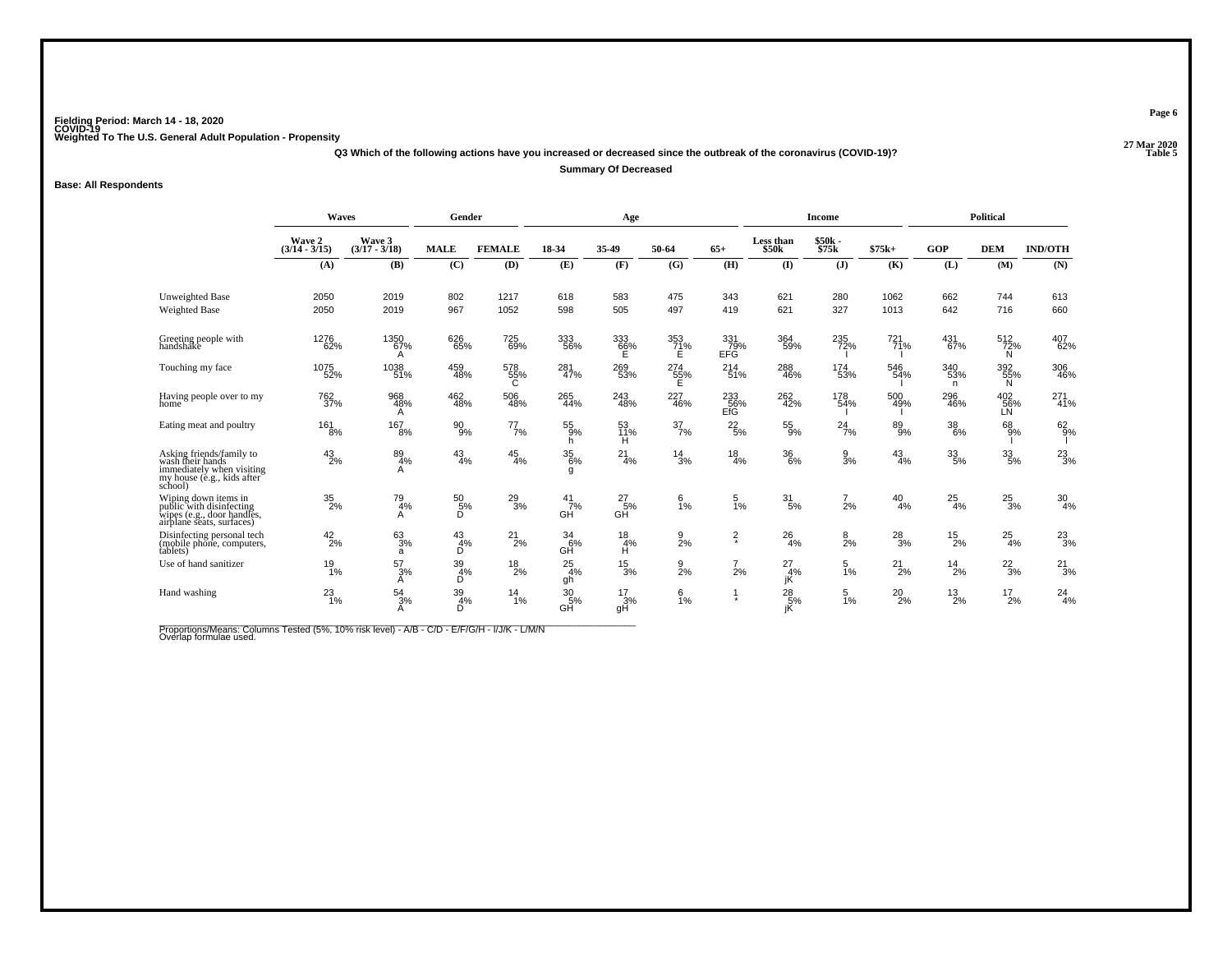**27 Mar 2020Q3\_1 Which of the following actions have you increased or decreased since the outbreak of the coronavirus (COVID-19)?Hand washing**

### **Base: All Respondents**

|                 | Waves                     |                           | Gender               |               |                     | Age              |                 |                    |                         | Income            |               |                | <b>Political</b> |                  |
|-----------------|---------------------------|---------------------------|----------------------|---------------|---------------------|------------------|-----------------|--------------------|-------------------------|-------------------|---------------|----------------|------------------|------------------|
|                 | Wave 2<br>$(3/14 - 3/15)$ | Wave 3<br>$(3/17 - 3/18)$ | <b>MALE</b>          | <b>FEMALE</b> | 18-34               | 35-49            | 50-64           | $65+$              | Less than<br>\$50k      | \$50k -<br>\$75k  | $$75k+$       | <b>GOP</b>     | <b>DEM</b>       | <b>IND/OTH</b>   |
|                 | (A)                       | (B)                       | (C)                  | (D)           | (E)                 | (F)              | (G)             | (H)                | $\mathbf{I}$            | $\mathbf{J}$      | (K)           | (L)            | (M)              | (N)              |
| Unweighted Base | 2050                      | 2019                      | 802                  | 1217          | 618                 | 583              | 475             | 343                | 621                     | 280               | 1062          | 662            | 744              | 613              |
| Weighted Base   | 2050                      | 2019                      | 967                  | 1052          | 598                 | 505              | 497             | 419                | 621                     | 327               | 1013          | 642            | 716              | 660              |
| Increased       | 1663<br>81%               | 1629<br>81%               | 767<br>79%           | 862<br>82%    | 457<br>76%          | 393<br>78%       | 401<br>81%      | 378<br>_90%<br>EFG | 455<br>73%              | 275<br>84%        | 855<br>84%    | 531<br>83%     | 618<br>86%<br>N  | 480<br>73%       |
| No change       | 364<br>18%                | 336<br>17%                | 160<br>17%           | 176<br>17%    | 111<br>19%<br>H     | 95<br>19%<br>H   | 91<br>18%<br>H  | $^{40}_{9\%}$      | 138<br>22%<br><b>JK</b> | $\frac{47}{14\%}$ | 138<br>14%    | 99<br>15%<br>m | 81<br>11%        | 156<br>24%<br>LM |
| Decreased       | $^{23}_{1\%}$             | 54<br>3%                  | $\frac{39}{4%}$<br>D | $^{14}_{1\%}$ | $^{30}_{5\%}$<br>GH | $^{17}_{3\%}$ gH | $\frac{6}{1\%}$ |                    | 28<br>5%<br>jK          | $\frac{5}{1\%}$   | $^{20}_{2\%}$ | $^{13}_{2\%}$  | $^{17}_{2\%}$    | $^{24}_{4%}$     |
| Sigma           | 2050<br>100%              | 2019<br>100%              | 967<br>100%          | 1052<br>100%  | 598<br>100%         | 505<br>100%      | 497<br>100%     | 419<br>100%        | 621<br>100%             | 327<br>100%       | 1013<br>100%  | 642<br>100%    | 716<br>100%      | 660<br>100%      |

Proportions/Means: Columns Tested (5%, 10% risk level) - A/B - C/D - E/F/G/H - I/J/K - L/M/N<br>Overlap formulae used.

**Table 6 Table 6**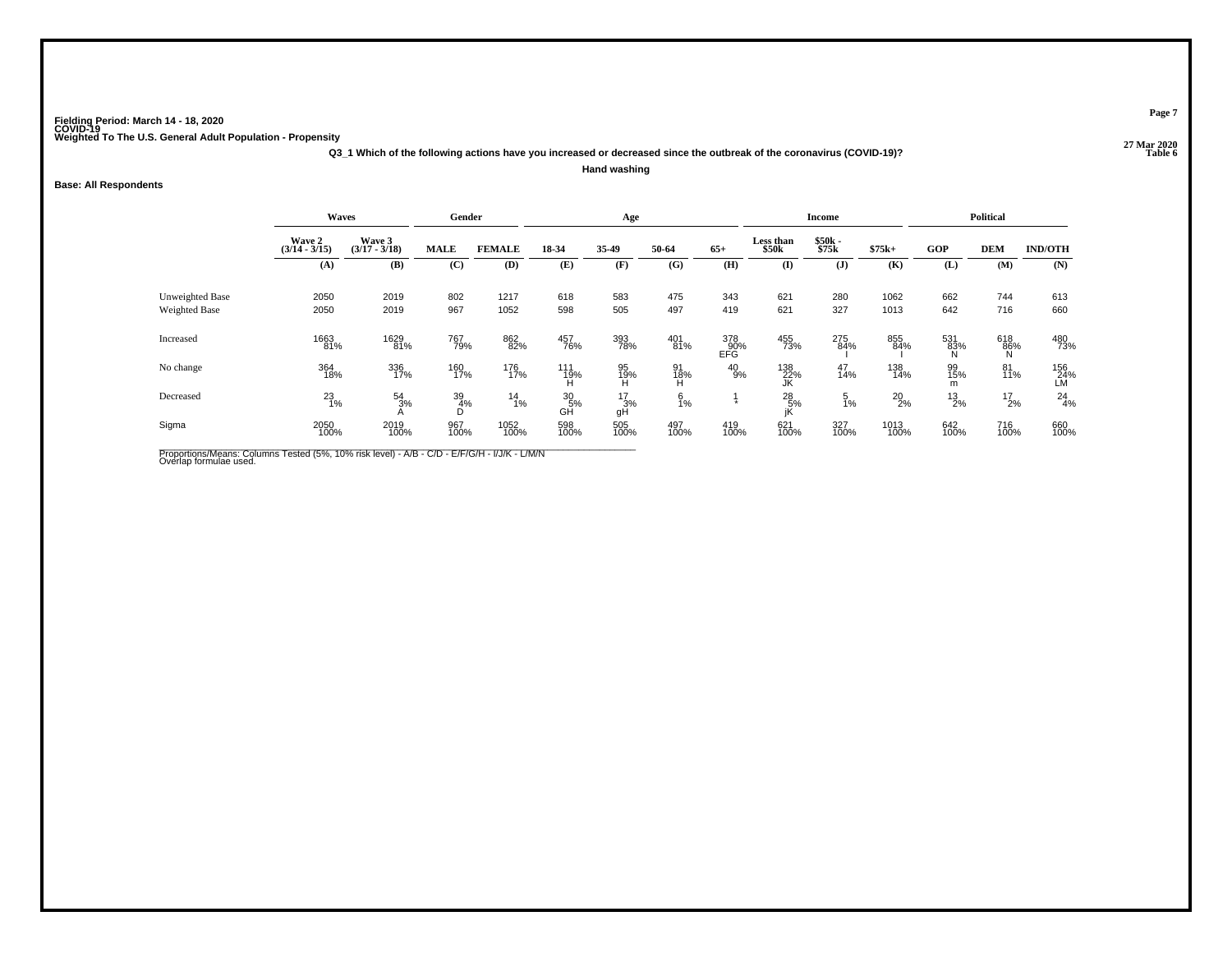**27 Mar 2020Q3\_2 Which of the following actions have you increased or decreased since the outbreak of the coronavirus (COVID-19)?**

#### **Touching my face**

### **Base: All Respondents**

|                                  | Waves                     |                           | Gender          |               |                  | Age             |                     |               |                    | Income         |              |             | <b>Political</b> |                  |
|----------------------------------|---------------------------|---------------------------|-----------------|---------------|------------------|-----------------|---------------------|---------------|--------------------|----------------|--------------|-------------|------------------|------------------|
|                                  | Wave 2<br>$(3/14 - 3/15)$ | Wave 3<br>$(3/17 - 3/18)$ | <b>MALE</b>     | <b>FEMALE</b> | 18-34            | 35-49           | 50-64               | $65+$         | Less than<br>\$50k | \$50k<br>\$75k | $$75k+$      | <b>GOP</b>  | <b>DEM</b>       | <b>IND/OTH</b>   |
|                                  | (A)                       | (B)                       | (C)             | (D)           | (E)              | (F)             | (G)                 | (H)           | $\mathbf{I}$       | $\mathbf{J}$   | (K)          | (L)         | (M)              | (N)              |
| Unweighted Base<br>Weighted Base | 2050<br>2050              | 2019<br>2019              | 802<br>967      | 1217<br>1052  | 618<br>598       | 583<br>505      | 475<br>497          | 343<br>419    | 621<br>621         | 280<br>327     | 1062<br>1013 | 662<br>642  | 744<br>716       | 613<br>660       |
| Increased                        | 194<br>9%                 | 202<br>10%                | $^{118}_{12\%}$ | 84<br>8%      | 91<br>_15%<br>GH | 60<br>12%<br>Gh | $^{22}_{4\%}$       | $^{28}_{7\%}$ | 64<br>10%          | $^{19}_{6\%}$  | 118<br>12%   | 72<br>11%   | 66<br>9%         | 63<br>10%        |
| No change                        | 781<br>38%                | 780<br>39%                | 390<br>40%      | 390<br>37%    | 226<br>38%       | 177<br>35%      | 201<br>40%          | 176<br>42%    | 269<br>43%         | 134<br>41%     | 350<br>35%   | 230<br>36%  | 258<br>36%       | 291<br>44%<br>LM |
| Decreased                        | 1075<br>52%               | 1038<br>51%               | 459<br>48%      | 578<br>55%    | 281<br>47%       | 269<br>53%      | 274<br>5 <u>5</u> % | 214<br>51%    | 288<br>46%         | 174<br>53%     | 546<br>54%   | 340<br>53%  | 392<br>55%       | 306<br>46%       |
| Sigma                            | 2050<br>100%              | 2019<br>100%              | 967<br>100%     | 1052<br>100%  | 598<br>100%      | 505<br>100%     | 497<br>100%         | 419<br>100%   | 621<br>100%        | 327<br>100%    | 1013<br>100% | 642<br>100% | 716<br>100%      | 660<br>100%      |

Proportions/Means: Columns Tested (5%, 10% risk level) - A/B - C/D - E/F/G/H - I/J/K - L/M/N<br>Overlap formulae used.

**Page 8**

**Table 7 Table 7**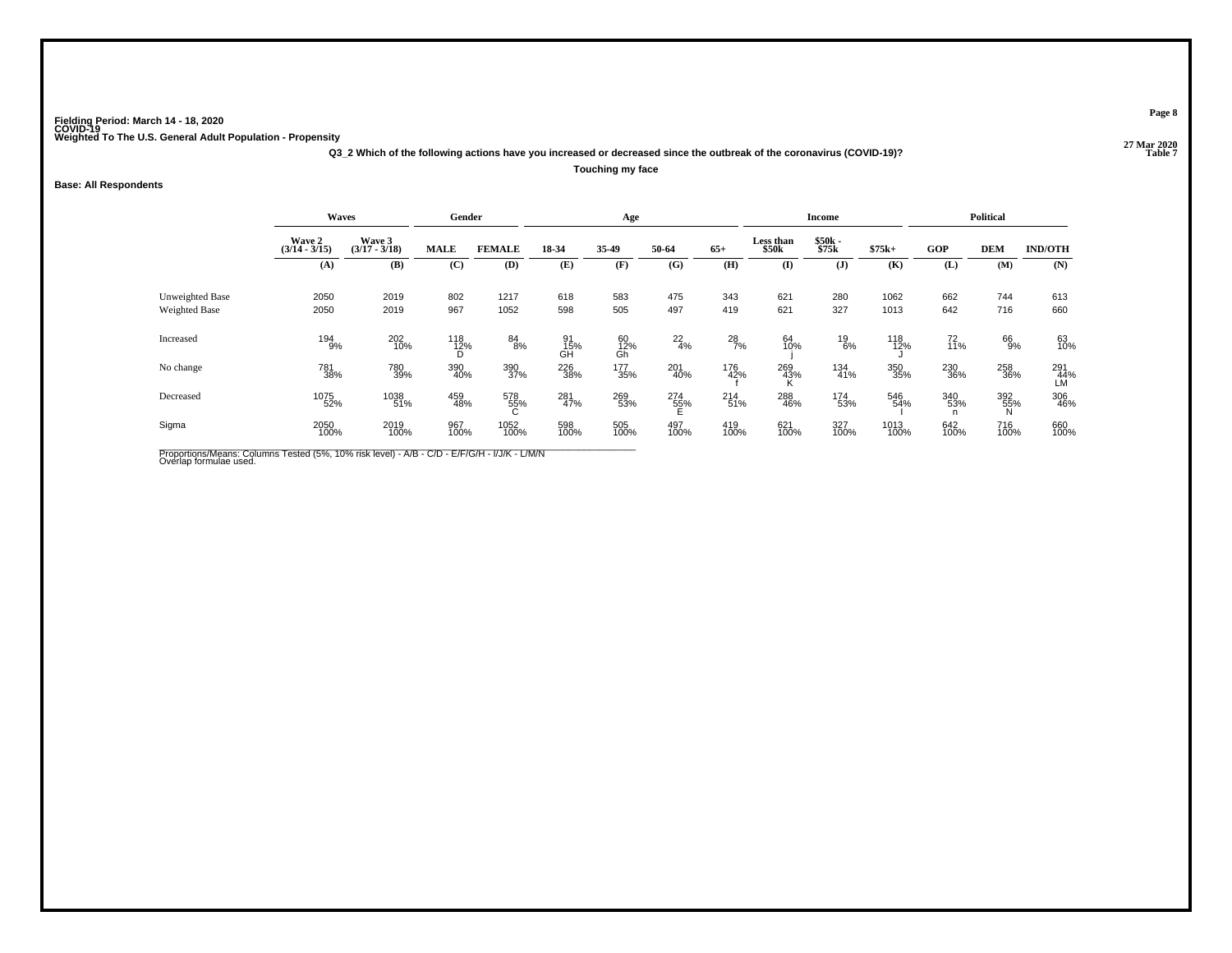**27 Mar 2020Q3\_3 Which of the following actions have you increased or decreased since the outbreak of the coronavirus (COVID-19)?Use of hand sanitizer**

### **Base: All Respondents**

|                 | Waves                     |                           | Gender      |               |                     | Age           |                 |             |                     | Income           |               |               | <b>Political</b> |                  |
|-----------------|---------------------------|---------------------------|-------------|---------------|---------------------|---------------|-----------------|-------------|---------------------|------------------|---------------|---------------|------------------|------------------|
|                 | Wave 2<br>$(3/14 - 3/15)$ | Wave 3<br>$(3/17 - 3/18)$ | <b>MALE</b> | <b>FEMALE</b> | 18-34               | 35-49         | 50-64           | $65+$       | Less than<br>\$50k  | \$50k -<br>\$75k | $$75k+$       | <b>GOP</b>    | <b>DEM</b>       | <b>IND/OTH</b>   |
|                 | (A)                       | (B)                       | (C)         | (D)           | (E)                 | (F)           | (G)             | (H)         | $\mathbf{I}$        | $\mathbf{J}$     | (K)           | (L)           | (M)              | (N)              |
| Unweighted Base | 2050                      | 2019                      | 802         | 1217          | 618                 | 583           | 475             | 343         | 621                 | 280              | 1062          | 662           | 744              | 613              |
| Weighted Base   | 2050                      | 2019                      | 967         | 1052          | 598                 | 505           | 497             | 419         | 621                 | 327              | 1013          | 642           | 716              | 660              |
| Increased       | 1432<br>70%               | 1460<br>72%               | 687<br>71%  | 773<br>73%    | 436<br>73%          | 358<br>71%    | 348<br>70%      | 318<br>76%  | 406<br>65%          | 257<br>79%       | 764<br>75%    | 473<br>74%    | 566<br>79%<br>IN | 421<br>64%       |
| No change       | 599<br>29%<br>B           | 502<br>25%                | 240<br>25%  | 261<br>25%    | 137<br>23%          | 131<br>26%    | 140<br>28%      | 94<br>22%   | 188<br>30%<br>ĴK    | 65<br>20%        | 228<br>23%    | 156<br>24%    | 128<br>18%       | 218<br>33%<br>LM |
| Decreased       | $^{19}_{1\%}$             | $^{57}_{3\%}$             | 39/4%<br>D  | $^{18}_{2\%}$ | $^{25}_{4\%}$<br>gh | $^{15}_{3\%}$ | $\frac{9}{2}$ % | 2%          | $^{27}_{4\%}$<br>iK | $\frac{5}{1\%}$  | $^{21}_{2\%}$ | $^{14}_{2\%}$ | $^{22}_{3\%}$    | $^{21}_{3%}$     |
| Sigma           | 2050<br>100%              | 2019<br>100%              | 967<br>100% | 1052<br>100%  | 598<br>100%         | 505<br>100%   | 497<br>100%     | 419<br>100% | 621<br>100%         | 327<br>100%      | 1013<br>100%  | 642<br>100%   | 716<br>100%      | 660<br>100%      |

Proportions/Means: Columns Tested (5%, 10% risk level) - A/B - C/D - E/F/G/H - I/J/K - L/M/N<br>Overlap formulae used.

**P Table 8**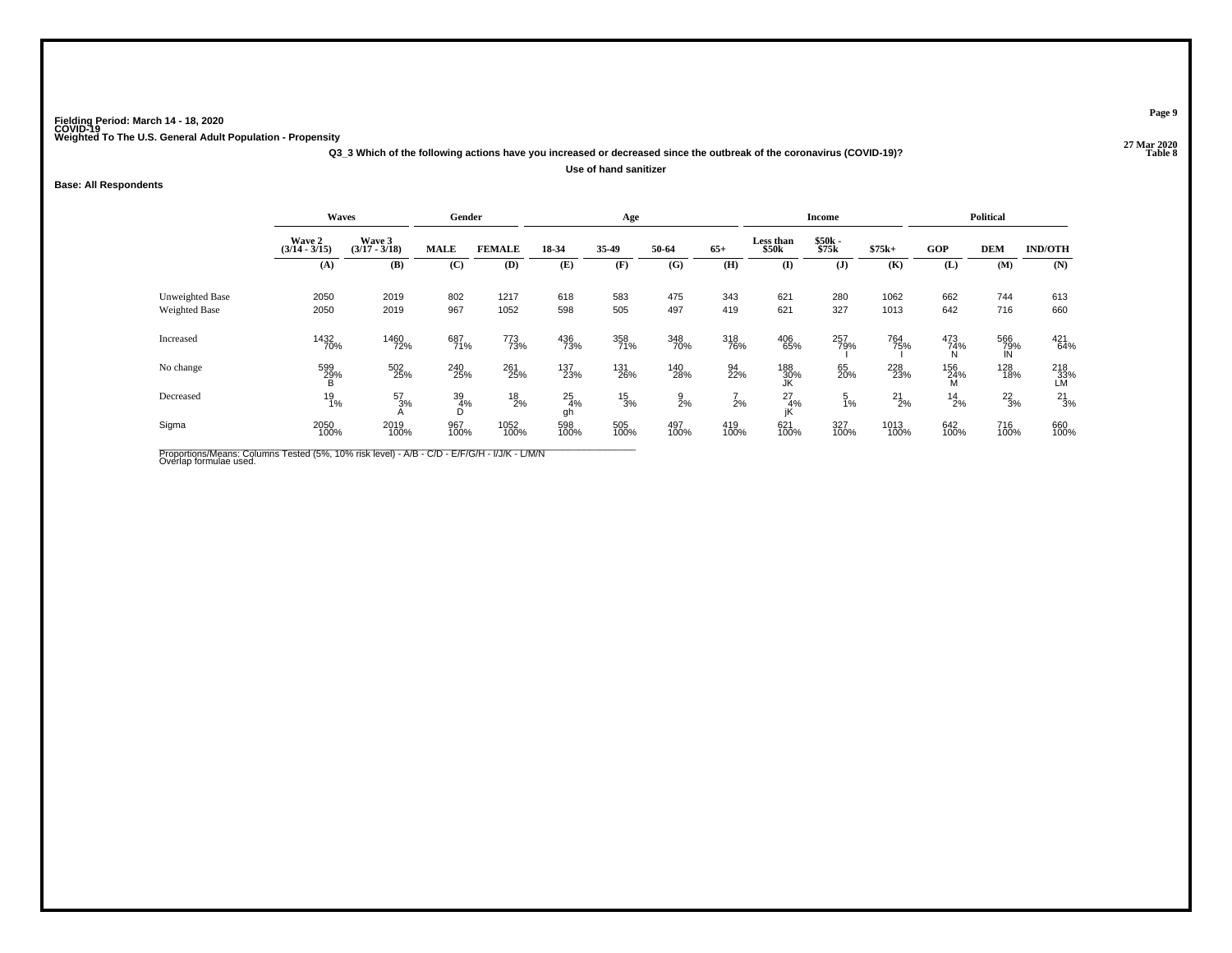**27 Mar 2020Q3\_4 Which of the following actions have you increased or decreased since the outbreak of the coronavirus (COVID-19)?Greeting people with handshake**

### **Base: All Respondents**

|                                  | Waves                     |                           | Gender          |               |                  | Age             |                 |                          |                           | Income          |                  |             | <b>Political</b> |                  |
|----------------------------------|---------------------------|---------------------------|-----------------|---------------|------------------|-----------------|-----------------|--------------------------|---------------------------|-----------------|------------------|-------------|------------------|------------------|
|                                  | Wave 2<br>$(3/14 - 3/15)$ | Wave 3<br>$(3/17 - 3/18)$ | <b>MALE</b>     | <b>FEMALE</b> | 18-34            | 35.49           | 50-64           | $65+$                    | <b>Less than</b><br>\$50k | \$50k<br>\$75k  | $$75k+$          | <b>GOP</b>  | <b>DEM</b>       | <b>IND/OTH</b>   |
|                                  | (A)                       | (B)                       | (C)             | (D)           | (E)              | (F)             | (G)             | (H)                      | $\mathbf{I}$              | $($ $)$         | (K)              | (L)         | (M)              | (N)              |
| Unweighted Base<br>Weighted Base | 2050<br>2050              | 2019<br>2019              | 802<br>967      | 1217<br>1052  | 618<br>598       | 583<br>505      | 475<br>497      | 343<br>419               | 621<br>621                | 280<br>327      | 1062<br>1013     | 662<br>642  | 744<br>716       | 613<br>660       |
| Increased                        | 178<br>9%                 | 190<br>9%                 | $^{118}_{12\%}$ | $^{72}_{7\%}$ | 92<br>15%<br>GH  | 60<br>12%<br>GH | $^{22}_{\ 5\%}$ | $^{15}_{4\%}$            | 67<br>11%                 | $\frac{14}{4%}$ | 103<br>10%       | 66<br>10%   | 59<br>8%         | 64<br>10%        |
| No change                        | 596<br>29%<br>B           | 479<br>24%                | 223<br>23%      | 256<br>24%    | 173<br>29%<br>FH | 112<br>22%      | 122<br>24%      | 72<br>17%                | 191<br>31%                | 78<br>24%       | 190<br>19%       | 146<br>23%  | 145<br>20%       | 189<br>29%<br>IM |
| Decreased                        | 1276<br>62%               | 1350<br>67%               | 626<br>65%      | 725<br>69%    | 333<br>56%       | 333<br>66%<br>E | 353<br>71%<br>E | 331<br>79%<br><b>EFG</b> | 364<br>59%                | 235<br>72%      | 721 <sub>%</sub> | 431<br>67%  | 512<br>72%       | 407<br>62%       |
| Sigma                            | 2050<br>100%              | 2019<br>100%              | 967<br>100%     | 1052<br>100%  | 598<br>100%      | 505<br>100%     | 497<br>100%     | 419<br>100%              | 621<br>100%               | 327<br>100%     | 1013<br>100%     | 642<br>100% | 716<br>100%      | 660<br>100%      |

Proportions/Means: Columns Tested (5%, 10% risk level) - A/B - C/D - E/F/G/H - I/J/K - L/M/N<br>Overlap formulae used.

**Properties and the Second Second Second Second Second Second Second Second Second Second Second Second Second Second Second Second Second Second Second Second Second Second Second Second Second Second Second Second Second**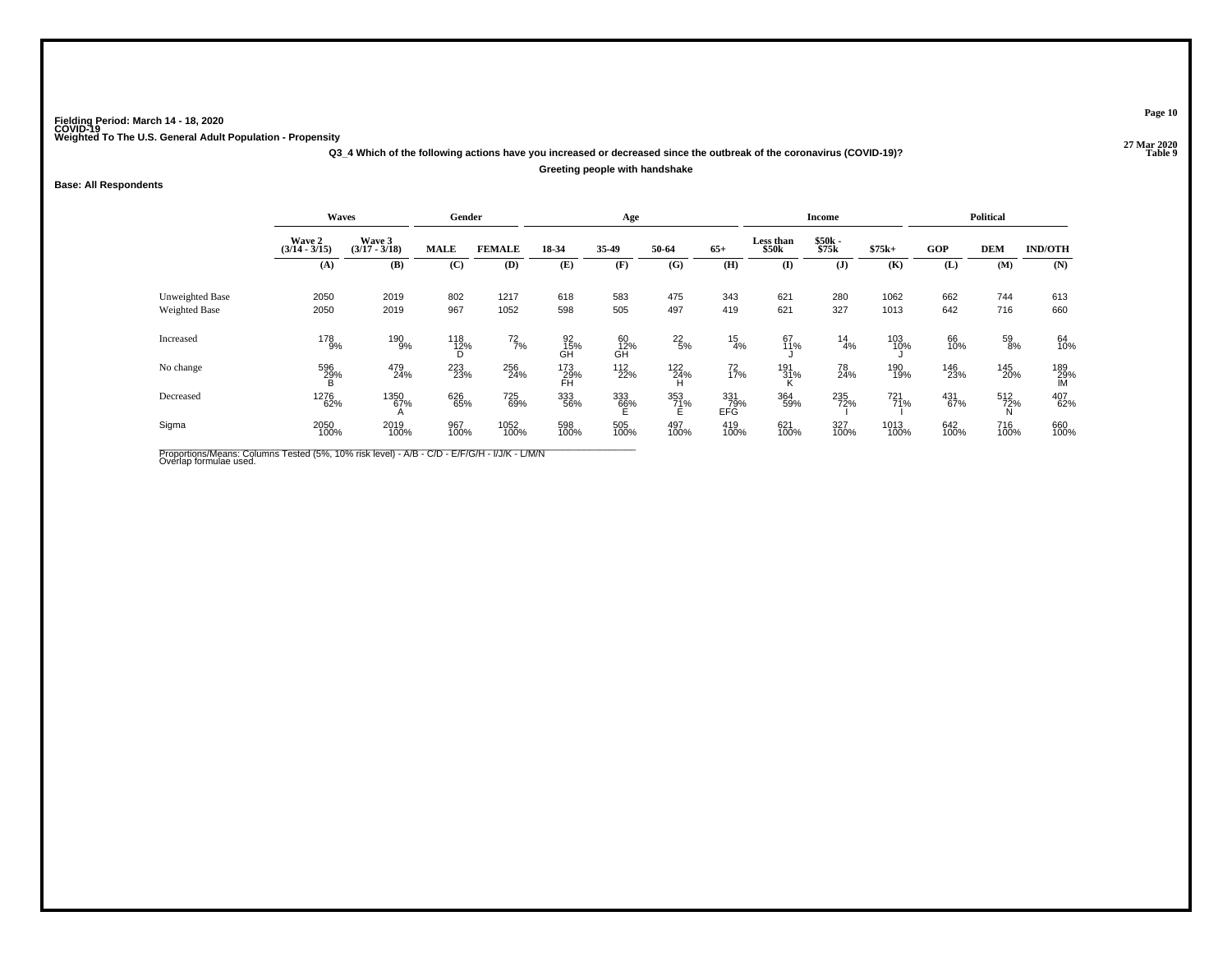**27 Mar 2020Q3\_5 Which of the following actions have you increased or decreased since the outbreak of the coronavirus (COVID-19)?Wiping down items in public with disinfecting wipes (e.g., door handles, airplane seats, surfaces)**

### **Base: All Respondents**

|                 | Waves                     |                           | Gender                |               |                     | Age                 |                 |                 |                    | Income         |               |               | <b>Political</b> |                  |
|-----------------|---------------------------|---------------------------|-----------------------|---------------|---------------------|---------------------|-----------------|-----------------|--------------------|----------------|---------------|---------------|------------------|------------------|
|                 | Wave 2<br>$(3/14 - 3/15)$ | Wave 3<br>$(3/17 - 3/18)$ | <b>MALE</b>           | <b>FEMALE</b> | 18-34               | 35-49               | 50-64           | $65+$           | Less than<br>\$50k | \$50k<br>\$75k | $$75k+$       | <b>GOP</b>    | <b>DEM</b>       | <b>IND/OTH</b>   |
|                 | (A)                       | (B)                       | (C)                   | <b>(D)</b>    | (E)                 | (F)                 | (G)             | (H)             | $\mathbf{I}$       | $($ $)$        | (K)           | (L)           | (M)              | (N)              |
| Unweighted Base | 2050                      | 2019                      | 802                   | 1217          | 618                 | 583                 | 475             | 343             | 621                | 280            | 1062          | 662           | 744              | 613              |
| Weighted Base   | 2050                      | 2019                      | 967                   | 1052          | 598                 | 505                 | 497             | 419             | 621                | 327            | 1013          | 642           | 716              | 660              |
| Increased       | 1304<br>64%               | 1308<br>65%               | 581<br>60%            | 727<br>69%    | 371<br>62%          | 327<br>65%          | 328<br>66%      | 281<br>67%      | 340<br>55%         | 225<br>69%     | 703<br>69%    | 442<br>69%    | 498<br>70%       | 367<br>56%       |
| No change       | 711<br>35%                | 632<br>31%                | 335<br>35%<br>D       | 297<br>28%    | 186<br>31%          | 151<br>30%          | 163<br>33%      | 132<br>32%      | 250<br>40%<br>JK   | 95<br>29%      | 270<br>27%    | 175<br>27%    | 193<br>27%       | 264<br>40%<br>LM |
| Decreased       | $^{35}_{2\%}$             | 79<br>4%                  | $\frac{50}{5\%}$<br>D | $^{29}_{3\%}$ | $^{41}_{7\%}$<br>GH | $^{27}_{5\%}$<br>GH | $\frac{6}{1\%}$ | $\frac{5}{1\%}$ | $\frac{31}{5\%}$   | 2%             | $^{40}_{4\%}$ | $^{25}_{4\%}$ | $^{25}_{3\%}$    | $^{30}_{4\%}$    |
| Sigma           | 2050<br>100%              | 2019<br>100%              | 967<br>100%           | 1052<br>100%  | 598<br>100%         | 505<br>100%         | 497<br>100%     | 419<br>100%     | 621<br>100%        | 327<br>100%    | 1013<br>100%  | 642<br>100%   | 716<br>100%      | 660<br>100%      |

Proportions/Means: Columns Tested (5%, 10% risk level) - A/B - C/D - E/F/G/H - I/J/K - L/M/N<br>Overlap formulae used.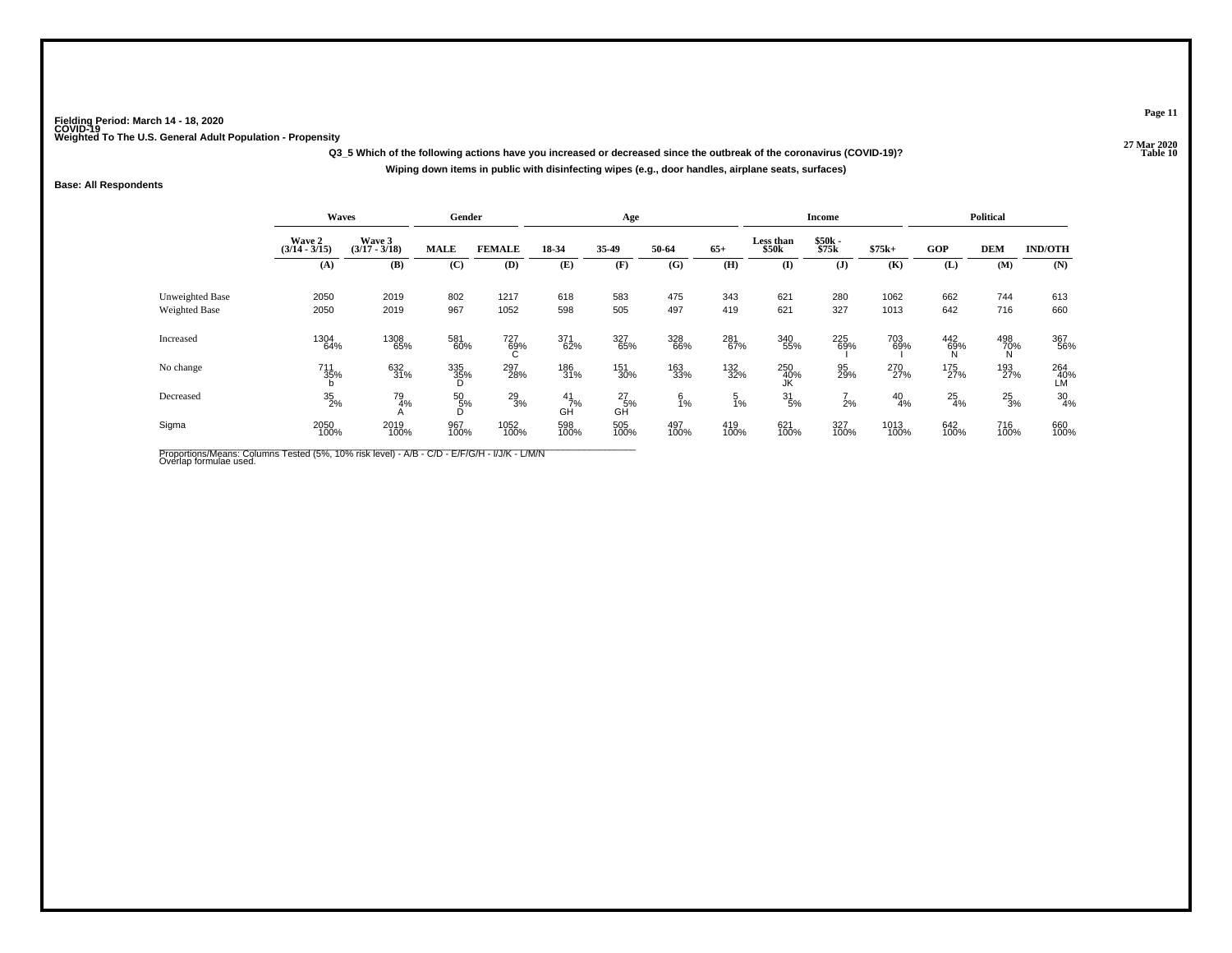**27 Mar 2020Q3\_6 Which of the following actions have you increased or decreased since the outbreak of the coronavirus (COVID-19)?Disinfecting personal tech (mobile phone, computers, tablets)**

### **Base: All Respondents**

|                 | Waves                     |                           | Gender             |               |                  | Age                  |                 |               |                    | Income           |               |               | <b>Political</b> |                  |
|-----------------|---------------------------|---------------------------|--------------------|---------------|------------------|----------------------|-----------------|---------------|--------------------|------------------|---------------|---------------|------------------|------------------|
|                 | Wave 2<br>$(3/14 - 3/15)$ | Wave 3<br>$(3/17 - 3/18)$ | <b>MALE</b>        | <b>FEMALE</b> | 18-34            | 35-49                | 50-64           | $65+$         | Less than<br>\$50k | \$50k -<br>\$75k | $$75k+$       | <b>GOP</b>    | <b>DEM</b>       | <b>IND/OTH</b>   |
|                 | (A)                       | (B)                       | (C)                | (D)           | (E)              | (F)                  | (G)             | (H)           | $\mathbf{I}$       | $\mathbf{J}$     | (K)           | (L)           | (M)              | (N)              |
| Unweighted Base | 2050                      | 2019                      | 802                | 1217          | 618              | 583                  | 475             | 343           | 621                | 280              | 1062          | 662           | 744              | 613              |
| Weighted Base   | 2050                      | 2019                      | 967                | 1052          | 598              | 505                  | 497             | 419           | 621                | 327              | 1013          | 642           | 716              | 660              |
| Increased       | 1227<br>60%               | 1274<br>63%               | 564<br>58%         | 710<br>67%    | 374<br>63%       | 334<br>66%           | 301<br>61%      | 265<br>63%    | 344<br>55%         | 216<br>66%       | 675<br>67%    | 412<br>64%    | 497<br>69%       | 364<br>55%       |
| No change       | 781<br>38%<br>B           | 682<br>34%                | 360<br>37%<br>D    | 322<br>31%    | 190<br>32%       | 153<br>30%           | 187<br>38%      | 152<br>36%    | 251<br>40%<br>IK.  | 103<br>31%       | 310<br>31%    | 215<br>34%    | 194<br>27%       | 273<br>41%<br>LM |
| Decreased       | $^{42}_{2\%}$             | $^{63}_{3\%}$<br>a        | $^{43}_{4\%}$<br>D | $^{21}_{2\%}$ | $34^{6\%}$<br>GH | $\frac{18}{4%}$<br>H | $\frac{9}{2}$ % | $\frac{2}{3}$ | $^{26}_{4\%}$      | $\frac{8}{2%}$   | $^{28}_{3\%}$ | $^{15}_{2\%}$ | $^{25}_{4\%}$    | $^{23}_{3%}$     |
| Sigma           | 2050<br>100%              | 2019<br>100%              | 967<br>100%        | 1052<br>100%  | 598<br>100%      | 505<br>100%          | 497<br>100%     | 419<br>100%   | 621<br>100%        | 327<br>100%      | 1013<br>100%  | 642<br>100%   | 716<br>100%      | 660<br>100%      |

Proportions/Means: Columns Tested (5%, 10% risk level) - A/B - C/D - E/F/G/H - I/J/K - L/M/N<br>Overlap formulae used.

**Page 12**

**Properties and the Contract of Table 11**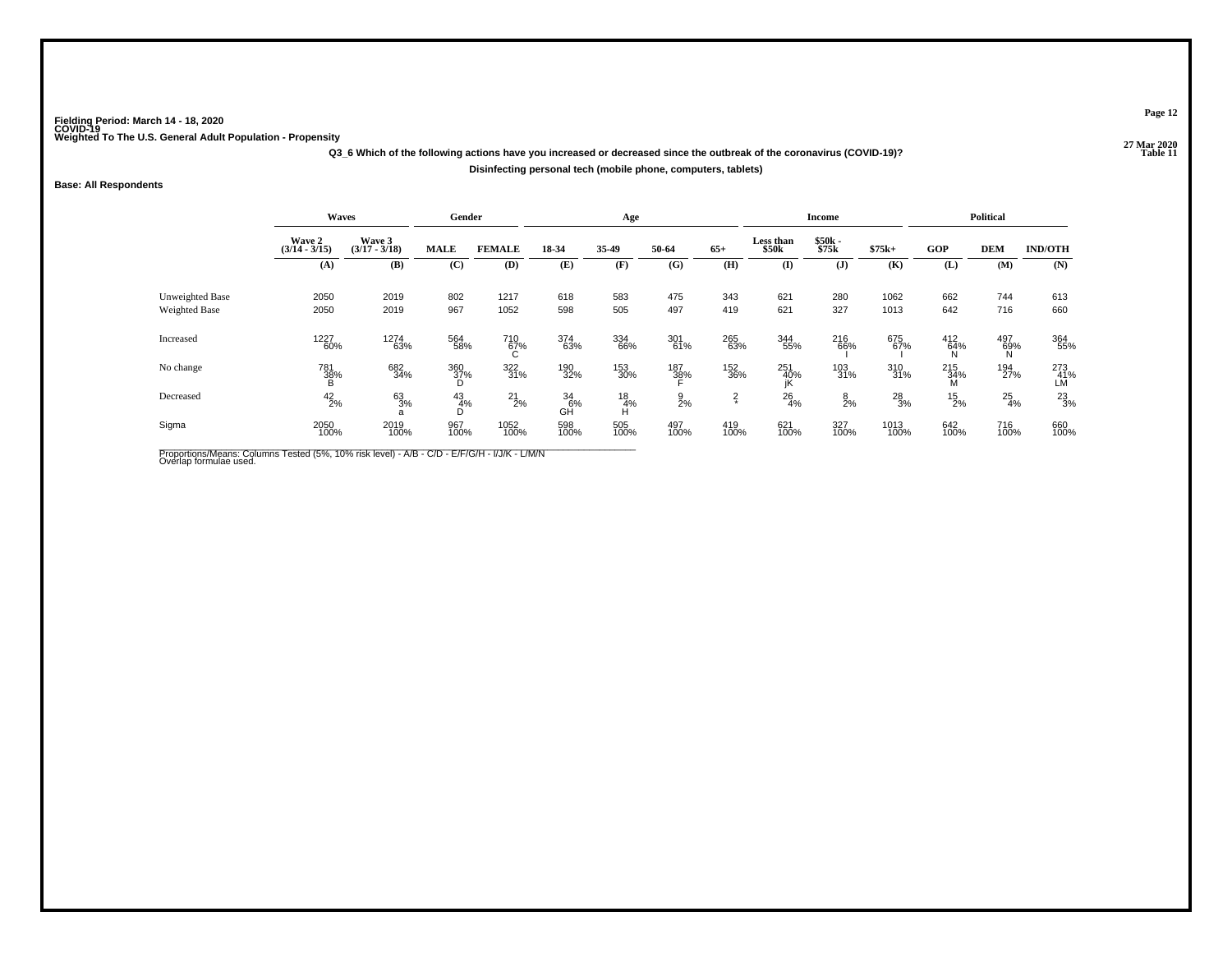**27 Mar 2020Q3\_7 Which of the following actions have you increased or decreased since the outbreak of the coronavirus (COVID-19)?**

#### **Eating meat and poultry**

### **Base: All Respondents**

|                 | Waves                     |                           | Gender                              |               |                 | Age             |                                  |                  |                    | Income                |              |             | <b>Political</b> |                |
|-----------------|---------------------------|---------------------------|-------------------------------------|---------------|-----------------|-----------------|----------------------------------|------------------|--------------------|-----------------------|--------------|-------------|------------------|----------------|
|                 | Wave 2<br>$(3/14 - 3/15)$ | Wave 3<br>$(3/17 - 3/18)$ | <b>MALE</b>                         | <b>FEMALE</b> | 18-34           | 35-49           | 50-64                            | $65+$            | Less than<br>\$50k | \$50k -<br>\$75k      | $$75k+$      | GOP         | <b>DEM</b>       | <b>IND/OTH</b> |
|                 | (A)                       | (B)                       | (C)                                 | (D)           | (E)             | (F)             | (G)                              | (H)              | $\mathbf{I}$       | $\mathbf{J}$          | (K)          | (L)         | (M)              | (N)            |
| Unweighted Base | 2050                      | 2019                      | 802                                 | 1217          | 618             | 583             | 475                              | 343              | 621                | 280                   | 1062         | 662         | 744              | 613            |
| Weighted Base   | 2050                      | 2019                      | 967                                 | 1052          | 598             | 505             | 497                              | 419              | 621                | 327                   | 1013         | 642         | 716              | 660            |
| Increased       | 165<br>8%                 | 208<br>10%                | 141<br>$\overline{D}^{\frac{1}{2}}$ | 68<br>6%      | 89<br>15%<br>GH | 73<br>14%<br>GH | $\frac{30}{6\%}$                 | $^{16}_{4\%}$    | 72<br>12%          | $^{29}_{9\%}$         | 101<br>10%   | 72<br>11%   | 68<br>9%         | 68<br>10%      |
| No change       | 1724<br>$\overline{84}$ % | 1643<br>81%               | 736<br>76%                          | 908<br>86%    | 454<br>76%      | 379<br>75%      | $\underset{\mathsf{EF}}{^{430}}$ | 380<br>91%<br>EF | 494<br>80%         | 274<br>84%            | 823<br>81%   | 533<br>83%  | 581<br>81%       | 530<br>80%     |
| Decreased       | 161<br>8%                 | 167<br>8%                 | 90%                                 | $^{77}_{7\%}$ | 55<br>9%        | 53<br>11%<br>н  | $\frac{37}{7\%}$                 | $^{22}_{5\%}$    | $^{55}_{9\%}$      | $^{24}$ <sup>7%</sup> | 89<br>9%     | 38<br>6%    | 68<br>9%         | $62\%$         |
| Sigma           | 2050<br>100%              | 2019<br>100%              | 967<br>100%                         | 1052<br>100%  | 598<br>100%     | 505<br>100%     | 497<br>100%                      | 419<br>100%      | 621<br>100%        | 327<br>100%           | 1013<br>100% | 642<br>100% | 716<br>100%      | 660<br>100%    |

Proportions/Means: Columns Tested (5%, 10% risk level) - A/B - C/D - E/F/G/H - I/J/K - L/M/N<br>Overlap formulae used.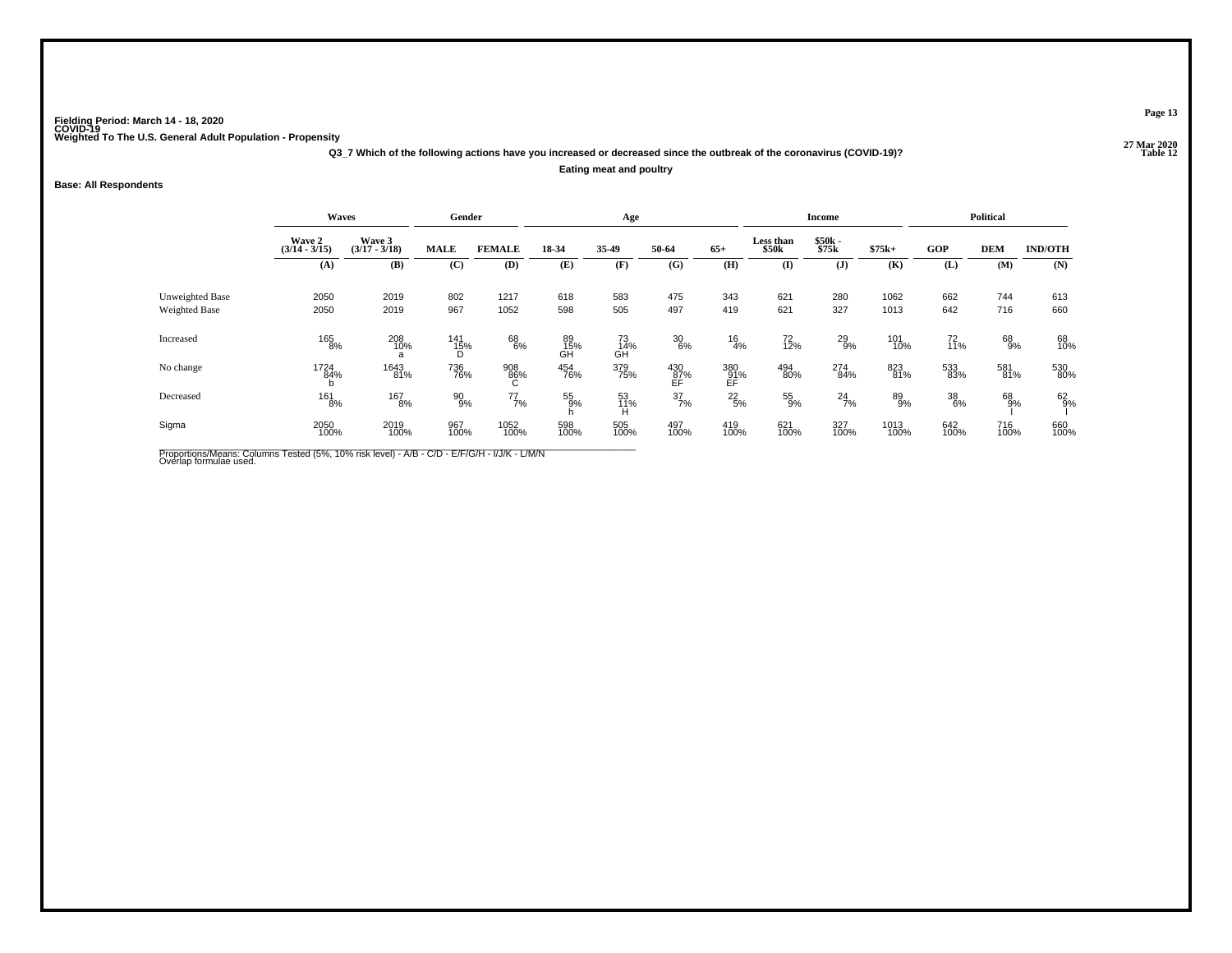**27 Mar 2020Q3\_8 Which of the following actions have you increased or decreased since the outbreak of the coronavirus (COVID-19)?Asking friends/family to wash their hands immediately when visiting my house (e.g., kids after school)**

### **Base: All Respondents**

|                 | Waves                     |                           | Gender        |               |                  | Age              |                  |                  |                    | Income           |                 |             | <b>Political</b> |                  |
|-----------------|---------------------------|---------------------------|---------------|---------------|------------------|------------------|------------------|------------------|--------------------|------------------|-----------------|-------------|------------------|------------------|
|                 | Wave 2<br>$(3/14 - 3/15)$ | Wave 3<br>$(3/17 - 3/18)$ | <b>MALE</b>   | <b>FEMALE</b> | 18-34            | 35-49            | 50-64            | $65+$            | Less than<br>\$50k | \$50k<br>\$75k   | $$75k+$         | <b>GOP</b>  | <b>DEM</b>       | <b>IND/OTH</b>   |
|                 | (A)                       | (B)                       | (C)           | (D)           | (E)              | (F)              | (G)              | (H)              | $\mathbf{I}$       | $\mathbf{J}$     | (K)             | (L)         | (M)              | (N)              |
| Unweighted Base | 2050                      | 2019                      | 802           | 1217          | 618              | 583              | 475              | 343              | 621                | 280              | 1062            | 662         | 744              | 613              |
| Weighted Base   | 2050                      | 2019                      | 967           | 1052          | 598              | 505              | 497              | 419              | 621                | 327              | 1013            | 642         | 716              | 660              |
| Increased       | 914<br>45%                | 966<br>48%                | 476<br>49%    | 490<br>47%    | 322<br>54%<br>GH | 281<br>56%<br>GH | 200<br>40%       | 163<br>39%       | 273<br>44%         | 143<br>44%       | $^{517}_{51\%}$ | 310<br>48%  | 385<br>54%       | 272<br>41%       |
| No change       | 1093<br>53%<br>B          | 964<br>48%                | 447<br>46%    | 517<br>49%    | 241<br>40%       | 202<br>40%       | 284<br>57%<br>ÉF | 237<br>57%<br>ÉF | 312<br>50%         | 175<br>54%<br>n. | 453<br>45%      | 300<br>47%  | 299<br>42%       | 366<br>55%<br>LM |
| Decreased       | $^{43}_{2\%}$             | 89<br>4%                  | $^{43}_{4\%}$ | $^{45}_{4\%}$ | 35<br>6%         | $^{21}_{4\%}$    | $^{14}_{3\%}$    | $^{18}_{4\%}$    | 36<br>6%           | $\frac{9}{3}$ %  | $^{43}_{4\%}$   | 33<br>5%    | 33/5%            | $^{23}_{3%}$     |
| Sigma           | 2050<br>100%              | 2019<br>100%              | 967<br>100%   | 1052<br>100%  | 598<br>100%      | 505<br>100%      | 497<br>100%      | 419<br>100%      | 621<br>100%        | 327<br>100%      | 1013<br>100%    | 642<br>100% | 716<br>100%      | 660<br>100%      |

Proportions/Means: Columns Tested (5%, 10% risk level) - A/B - C/D - E/F/G/H - I/J/K - L/M/N<br>Overlap formulae used.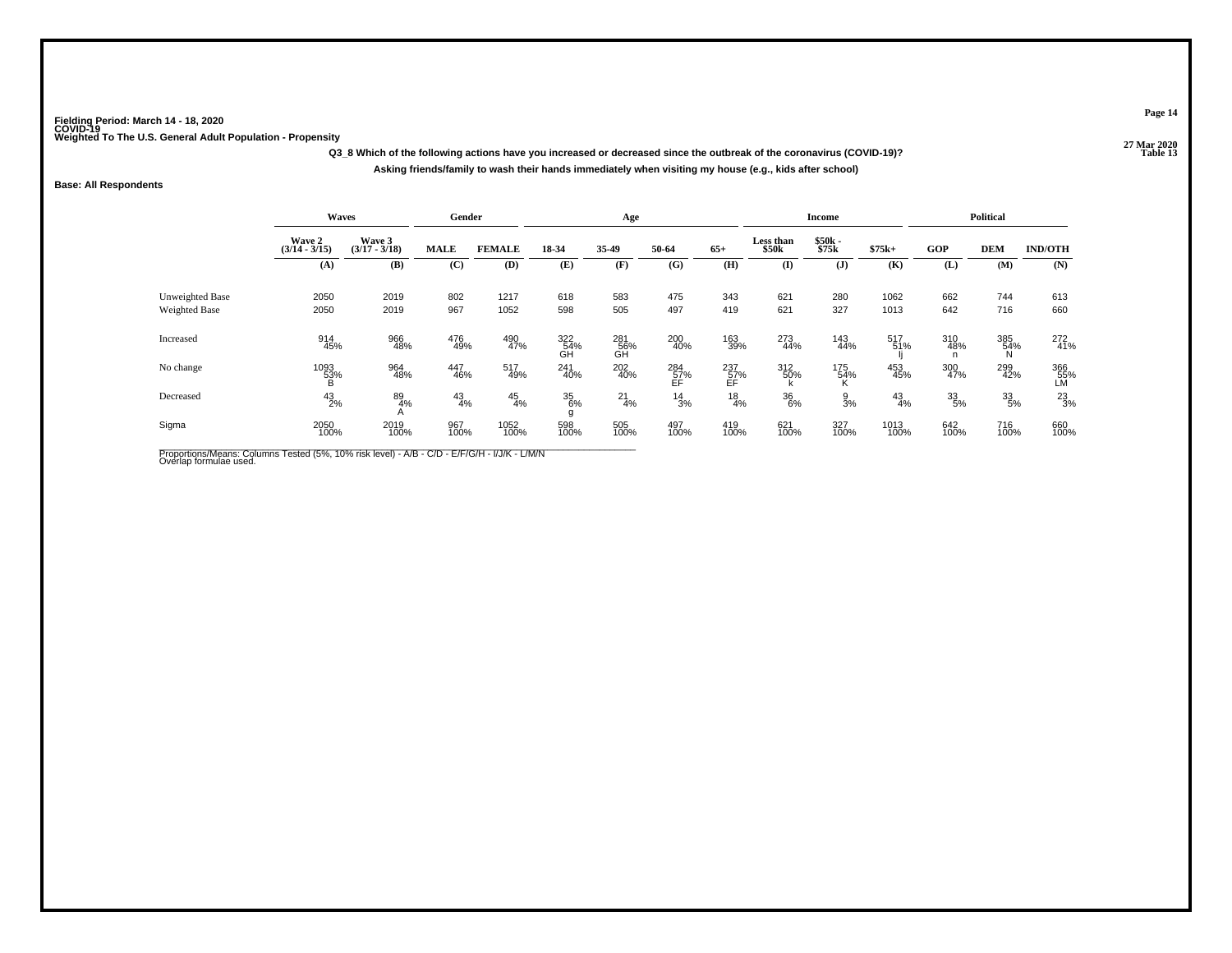**27 Mar 2020Q3\_9 Which of the following actions have you increased or decreased since the outbreak of the coronavirus (COVID-19)?**

### **Having people over to my home**

### **Base: All Respondents**

|                                  | Waves                     |                           | Gender          |                 |                  | Age         |                   |                   |                    | Income         |              |             | <b>Political</b>        |                 |
|----------------------------------|---------------------------|---------------------------|-----------------|-----------------|------------------|-------------|-------------------|-------------------|--------------------|----------------|--------------|-------------|-------------------------|-----------------|
|                                  | Wave 2<br>$(3/14 - 3/15)$ | Wave 3<br>$(3/17 - 3/18)$ | <b>MALE</b>     | <b>FEMALE</b>   | 18-34            | 35-49       | 50-64             | $65+$             | Less than<br>\$50k | \$50k<br>\$75k | $$75k+$      | <b>GOP</b>  | <b>DEM</b>              | <b>IND/OTH</b>  |
|                                  | (A)                       | (B)                       | (C)             | (D)             | (E)              | (F)         | (G)               | (H)               | $\mathbf{I}$       | $($ $\bf{J}$   | (K)          | (L)         | (M)                     | (N)             |
| Unweighted Base<br>Weighted Base | 2050<br>2050              | 2019<br>2019              | 802<br>967      | 1217<br>1052    | 618<br>598       | 583<br>505  | 475<br>497        | 343<br>419        | 621<br>621         | 280<br>327     | 1062<br>1013 | 662<br>642  | 744<br>716              | 613<br>660      |
| Increased                        | 140<br>7%                 | 175<br>9%                 |                 | 56<br>5%        |                  | 57          | $\frac{18}{4%}$   | $^{10}_{2\%}$     | 61<br>10%          | $^{15}_{5\%}$  | 99<br>10%    | 56<br>9%    | 63<br>9%                | 57<br>9%        |
|                                  |                           | a                         | 119<br>12%<br>D |                 | 91<br>_15%<br>GH | 11%<br>GH   |                   |                   |                    |                |              |             |                         |                 |
| No change                        | 1148<br>56%<br>B          | 876<br>43%                | 385<br>40%      | 491<br>47%<br>◡ | 242<br>41%       | 205<br>41%  | 252<br>51%<br>EFh | 176<br>42%        | 298<br>48%         | 134<br>41%     | 414<br>41%   | 291<br>45%  | 252<br>35%              | 333<br>50%<br>M |
| Decreased                        | 762<br>37%                | 968<br>48%                | 462<br>48%      | 506<br>48%      | 265<br>44%       | 243<br>48%  | 227<br>46%        | 233<br>56%<br>EfĞ | 262<br>42%         | 178<br>54%     | 500<br>49%   | 296<br>46%  | 402<br>56%<br><b>LN</b> | 271<br>41%      |
| Sigma                            | 2050<br>100%              | 2019<br>100%              | 967<br>100%     | 1052<br>100%    | 598<br>100%      | 505<br>100% | 497<br>100%       | 419<br>100%       | 621<br>100%        | 327<br>100%    | 1013<br>100% | 642<br>100% | 716<br>100%             | 660<br>100%     |

Proportions/Means: Columns Tested (5%, 10% risk level) - A/B - C/D - E/F/G/H - I/J/K - L/M/N<br>Overlap formulae used.

**Properties 2 Table 14**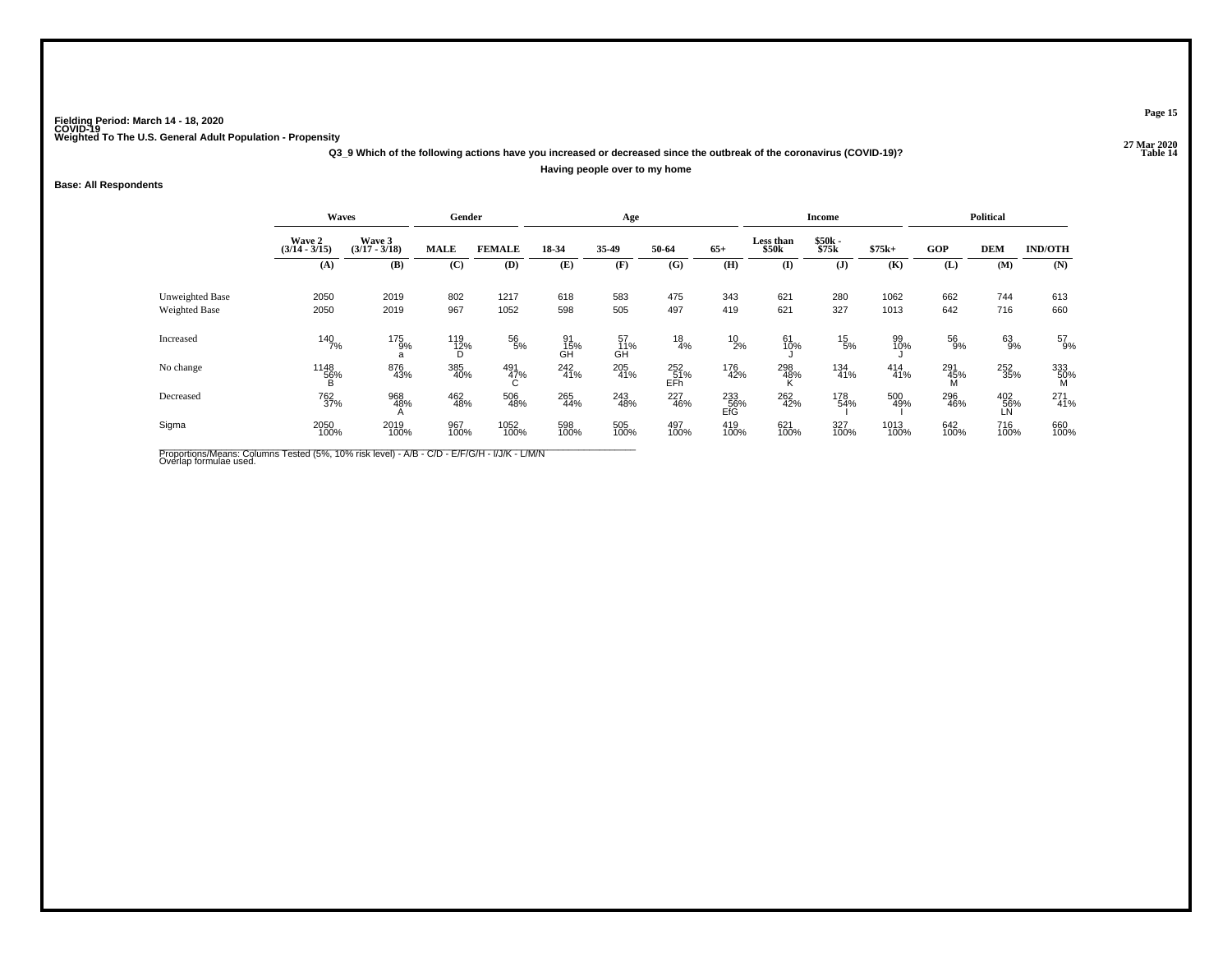## **27 Mar 2020Q3A. Which of the following best describes your response to coronavirus?**

### **Base: All Respondents**

|                                                                                     |                                                      | Waves                             | Gender                        |               |                 | Age             |                   |                 |                    | <b>Income</b>  |                               |             | <b>Political</b> |                 |
|-------------------------------------------------------------------------------------|------------------------------------------------------|-----------------------------------|-------------------------------|---------------|-----------------|-----------------|-------------------|-----------------|--------------------|----------------|-------------------------------|-------------|------------------|-----------------|
|                                                                                     | $\frac{\text{Wave}}{(3/14-3/15)}$                    | $\frac{\text{Wave}}{(3/17-3/18)}$ | <b>MALE</b>                   | <b>FEMALE</b> | 18-34           | 35-49           | 50-64             | $65+$           | Less than<br>\$50k | \$50k<br>\$75k | $$75k+$                       | GOP         | <b>DEM</b>       | <b>IND/OTH</b>  |
|                                                                                     | (A)                                                  | (B)                               | (C)                           | (D)           | (E)             | (F)             | (G)               | (H)             | $\mathbf{I}$       | $\mathbf{J}$   | (K)                           | (L)         | (M)              | (N)             |
| Unweighted Base                                                                     | $\overline{\phantom{0}}$                             | 2019                              | 802                           | 1217          | 618             | 583             | 475               | 343             | 621                | 280            | 1062                          | 662         | 744              | 613             |
| Weighted Base                                                                       | $-***$                                               | 2019                              | 967                           | 1052          | 598             | 505             | 497               | 419             | 621                | 327            | 1013                          | 642         | 716              | 660             |
| I have taken steps to<br>make sure I leave my<br>residence as little as<br>possible | $\overline{\phantom{0}}$<br>$\overline{\phantom{a}}$ | 1541<br>76%                       | <sup>725</sup> %              | 816<br>78%    | 456<br>76%<br>G | 403<br>80%<br>G | 339<br>68%        | 343<br>82%<br>G | 451<br>73%         | 252<br>77%     | 792<br>78%                    | 475<br>74%  | 587<br>82%<br>LN | 479<br>73%      |
| I have been leaving my<br>residence as I normally<br>would                          | $\overline{\phantom{0}}$<br>$\overline{\phantom{a}}$ | 478<br>24%                        | <sup>242</sup> <sub>25%</sub> | 236<br>22%    | 142<br>24%      | 103<br>20%      | 158<br>32%<br>EFH | 76<br>18%       | 170<br>27%         | 74<br>23%      | <sup>221</sup> <sub>22%</sub> | 168<br>26%  | 129<br>18%       | 181<br>27%<br>M |
| Sigma                                                                               | $\overline{\phantom{0}}$<br>$\overline{\phantom{a}}$ | 2019<br>100%                      | 967<br>100%                   | 1052<br>100%  | 598<br>100%     | 505<br>100%     | 497<br>100%       | 419<br>100%     | 621<br>100%        | 327<br>100%    | 1013<br>100%                  | 642<br>100% | 716<br>100%      | 660<br>100%     |

Proportions/Means: Columns Tested (5%, 10% risk level) - A/B - C/D - E/F/G/H - I/J/K - L/M/N<br>Overlap formulae used. \*\* very small base (under 30) ineligible for sig testing

27 Mar 2020<br>Table 15 **Table 15**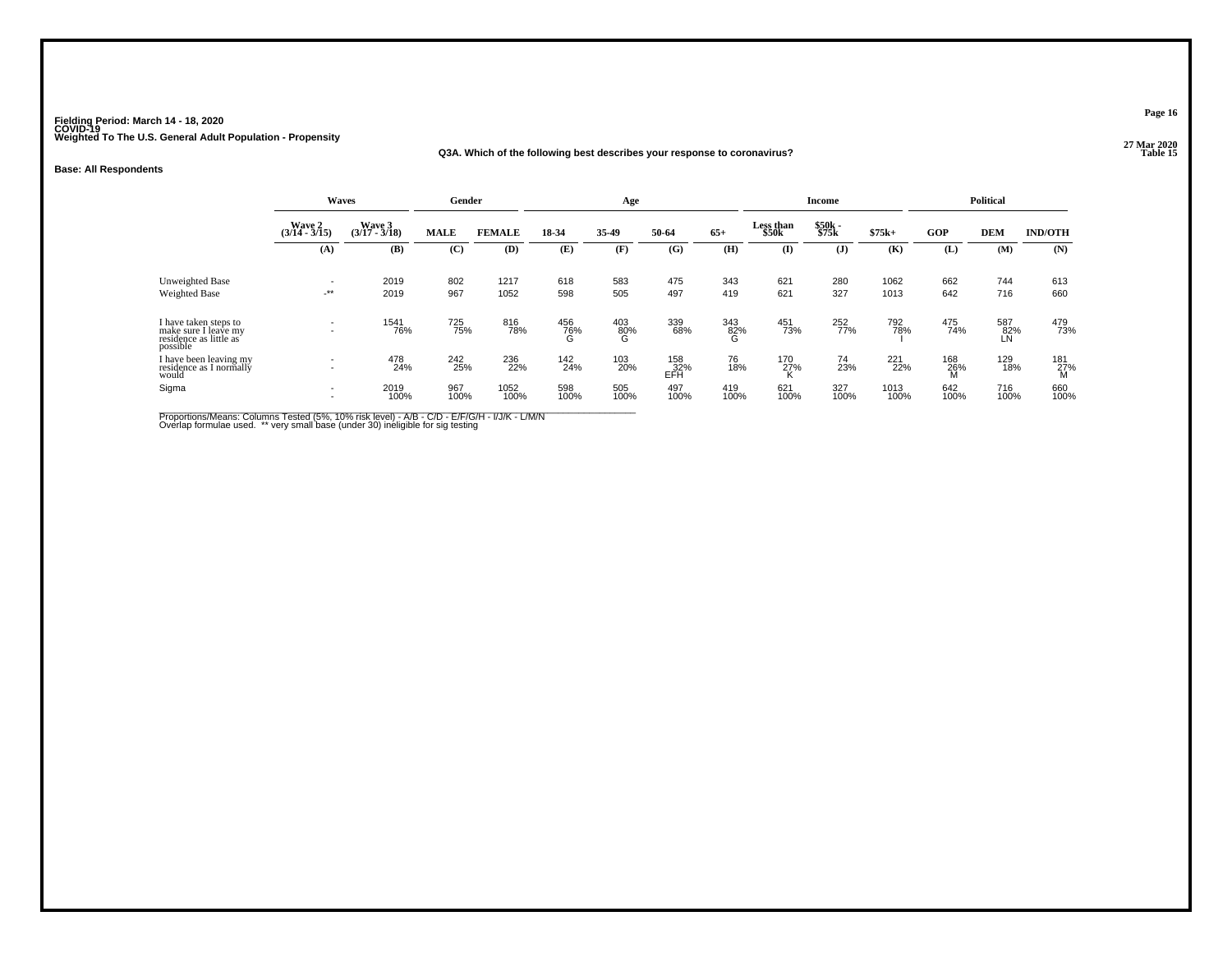**27 Mar 2020Q4 How much has coronavirus (COVID-19) impacted your shopping habits and the items you are purchasing?**

### **Base: All Respondents**

|                 | Waves                                  |                                   | Gender      |               |                    | Age             |                 |                      |                      | Income         |                 |                | <b>Political</b> |                 |
|-----------------|----------------------------------------|-----------------------------------|-------------|---------------|--------------------|-----------------|-----------------|----------------------|----------------------|----------------|-----------------|----------------|------------------|-----------------|
|                 | $\frac{\text{Wave } 2}{(3/14 - 3/15)}$ | $\frac{\text{Wave}}{(3/17-3/18)}$ | <b>MALE</b> | <b>FEMALE</b> | 18-34              | 35-49           | 50-64           | $65+$                | Less than \$50k      | \$50k<br>\$75k | $$75k+$         | GOP            | <b>DEM</b>       | <b>IND/OTH</b>  |
|                 | (A)                                    | (B)                               | (C)         | (D)           | (E)                | (F)             | (G)             | (H)                  | $\mathbf{I}$         | $\mathbf{J}$   | (K)             | (L)            | (M)              | (N)             |
| Unweighted Base | 2050                                   | 2019                              | 802         | 1217          | 618                | 583             | 475             | 343                  | 621                  | 280            | 1062            | 662            | 744              | 613             |
| Weighted Base   | 2050                                   | 2019                              | 967         | 1052          | 598                | 505             | 497             | 419                  | 621                  | 327            | 1013            | 642            | 716              | 660             |
| Affected (Net)  | 1560<br>76%                            | 1742<br>86%                       | 832<br>86%  | 910<br>86%    | 510<br>85%         | 447<br>89%      | 427<br>86%      | 358<br>86%           | 509<br>82%           | 279<br>85%     | 902<br>89%      | 553<br>86%     | 648<br>91%<br>LN | 541<br>82%      |
| Major impact    | 420<br>21%                             | 549<br>27%                        | 265<br>27%  | 284<br>27%    | 156<br>26%         | 150<br>30%<br>G | 112<br>23%      | $^{131}_{31\%}$<br>G | 144<br>23%           | 84<br>26%      | 304<br>30%      | 188<br>29%     | 220<br>31%       | 141<br>21%      |
| Moderate impact | 460<br>22%                             | 605<br>30%                        | 296<br>31%  | 309<br>29%    | 173<br>29%         | 139<br>28%      | 158<br>32%      | 135<br>32%           | 170<br>27%           | 89<br>27%      | 327<br>32%      | 188<br>29%     | 236<br>33%<br>n  | 181<br>27%      |
| Slight impact   | 680<br>33%<br>B                        | 588<br>29%                        | 271<br>28%  | 317<br>30%    | $\frac{181}{30\%}$ | 159<br>31%<br>H | 156<br>31%<br>H | 91<br>22%            | 195<br>31%           | 106<br>32%     | 271<br>27%      | 177<br>28%     | 192<br>27%       | 218<br>33%<br>m |
| No impact       | 490<br>24%<br>B                        | 277<br>14%                        | 135<br>14%  | 142<br>14%    | 88<br>15%          | 58<br>11%       | 71<br>14%       | 61<br>14%            | $^{112}_{18\%}$<br>κ | 48<br>15%      | $^{112}_{11\%}$ | 90<br>14%<br>м | 68<br>9%         | 120<br>18%<br>м |
| Sigma           | 2050<br>100%                           | 2019<br>100%                      | 967<br>100% | 1052<br>100%  | 598<br>100%        | 505<br>100%     | 497<br>100%     | 419<br>100%          | 621<br>100%          | 327<br>100%    | 1013<br>100%    | 642<br>100%    | 716<br>100%      | 660<br>100%     |

Proportions/Means: Columns Tested (5%, 10% risk level) - A/B - C/D - E/F/G/H - I/J/K - L/M/N<br>Overlap formulae used.

**Page 17**

**P** Table 16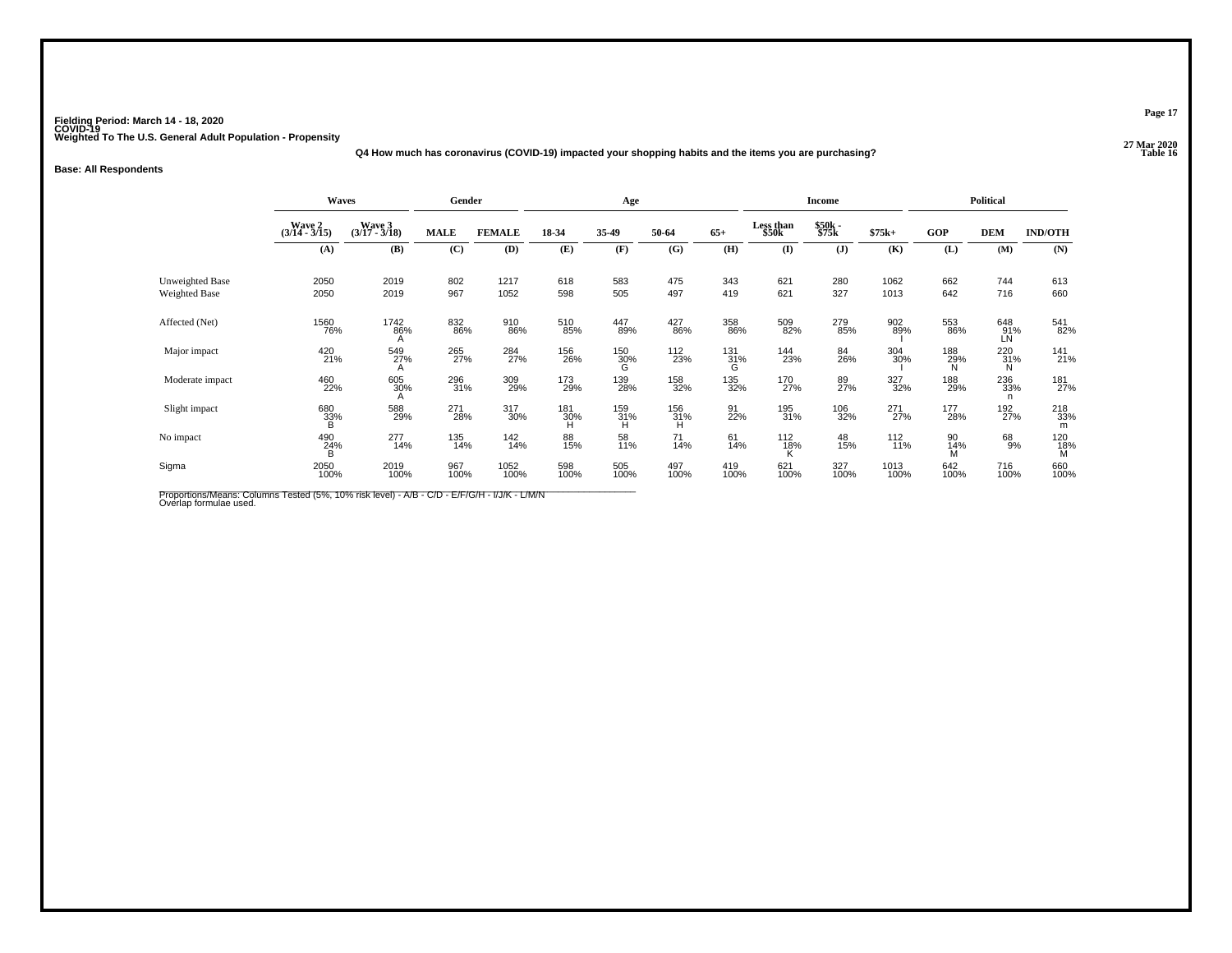## **27 Mar 2020Q5 Which of the following habit(s) have you started doing due to the outbreak of coronavirus (COVID-19)? Please select all that apply.**

#### **Base: Affected**

|                                                     | <b>Waves</b>              |                           | Gender                   |                 |                   | Age              |                  |                          |                                            | Income           |                  |                    | <b>Political</b> |                 |
|-----------------------------------------------------|---------------------------|---------------------------|--------------------------|-----------------|-------------------|------------------|------------------|--------------------------|--------------------------------------------|------------------|------------------|--------------------|------------------|-----------------|
|                                                     | Wave 2<br>$(3/14 - 3/15)$ | Wave 3<br>$(3/17 - 3/18)$ | <b>MALE</b>              | <b>FEMALE</b>   | 18-34             | 35-49            | 50-64            | $65+$                    | Less than<br>\$50 <sub>k</sub>             | \$50k -<br>\$75k | $$75k+$          | GOP                | <b>DEM</b>       | <b>IND/OTH</b>  |
|                                                     | (A)                       | (B)                       | (C)                      | (D)             | (E)               | (F)              | (G)              | (H)                      | $\mathbf{I}$                               | $\mathbf{J}$     | (K)              | (L)                | (M)              | (N)             |
| Unweighted Base                                     | 1545                      | 1752                      | 701                      | 1051            | 548               | 517              | 404              | 283                      | 507                                        | 238              | 958              | 565                | 675              | 512             |
| <b>Weighted Base</b>                                | 1560                      | 1742                      | 832                      | 910             | 510               | 447              | 427              | 358                      | 509                                        | 279              | 902              | 553                | 648              | 541             |
| Limiting the number of<br>trips I take to the store | 980<br>63%                | 1165<br>67%<br>a          | 520<br>63%               | 644<br>71%<br>С | 290<br>57%        | 276<br>62%       | 299<br>70%<br>ĖĔ | 300<br>84%<br><b>EFG</b> | $\begin{array}{c} 311 \\ 61\% \end{array}$ | 195<br>70%       | 619<br>69%       | 377<br>68%         | 452<br>70%       | 336<br>62%      |
| Cooking more meals at<br>home                       | 864<br>55%                | 1095<br>63%<br>Α          | 514<br>62%               | 581<br>64%      | 308<br>60%        | 288<br>64%       | 264<br>62%       | 235<br>66%               | 296<br>58%                                 | 172<br>62%       | 605<br>67%       | 369<br>67%<br>N    | 441<br>68%<br>N  | 285<br>53%      |
| Buying more online                                  | 521<br>33%                | 587<br>34%                | 290<br>35%               | 296<br>33%      | 194<br>38%<br>GH  | 178<br>40%<br>GH | 117<br>27%       | 97<br>27%                | 157<br>31%                                 | 68<br>24%        | 347<br>38%       | 171<br>31%         | 229<br>35%       | 187<br>35%      |
| Buying in bulk                                      | 617<br>40%<br>в           | 581<br>33%                | 280<br>34%               | 301<br>33%      | 227<br>45%<br>fGH | 165<br>37%<br>gH | 126<br>30%<br>н  | 63<br>17%                | 129<br>25%                                 | 73<br>26%        | 357<br>40%<br>IJ | 187<br>34%         | 226<br>35%       | 168<br>31%      |
| Increased use of food<br>delivery apps              | 226<br>14%                | 308<br>18%<br>a           | 187<br>22%<br>D          | 120<br>13%      | 122<br>24%<br>GH  | 108<br>24%<br>GH | 50<br>12%        | $^{27}_{8\%}$            | 83<br>16%                                  | 37<br>13%        | 178<br>20%       | 81<br>15%          | 143<br>22%<br>LN | 83<br>15%       |
| Switching to products<br>made in the U.S.           | 292<br>19%<br>b           | 270<br>15%                | 159<br>1 <u>9</u> %<br>D | 111<br>12%      | 90<br>18%<br>h    | 82<br>18%<br>gh  | 55<br>13%        | $^{42}_{12\%}$           | 79<br>16%                                  | 36<br>13%        | 149<br>17%       | 94<br>17%          | 94<br>14%        | 82 <sub>%</sub> |
| None of the above                                   | 211<br>14%<br>B           | 147<br>8%                 | $^{72}_{9%}$             | $^{75}_{\,8\%}$ | $\frac{33}{6\%}$  | $\frac{34}{8%}$  | 59<br>14%<br>EFH | $^{22}_{6\%}$            | 63<br>$12\%$<br>ĸ                          | $^{25}_{9\%}$    | $^{52}_{6\%}$    | $^{52}_{9\%}$<br>m | $\frac{38}{6\%}$ | 58<br>11%<br>M  |
| Sigma                                               | 3711<br>238%              | 4152<br>238%              | 2022<br>243%             | 2130<br>234%    | 1264<br>248%      | 1132<br>253%     | 970<br>227%      | 786<br>219%              | 1118<br>220%                               | 607<br>217%      | 2308<br>256%     | 1330<br>241%       | 1622<br>250%     | 1200<br>222%    |

Proportions/Means: Columns Tested (5%, 10% risk level) - A/B - C/D - E/F/G/H - I/J/K - L/M/N<br>Overlap formulae used.

**Page 18**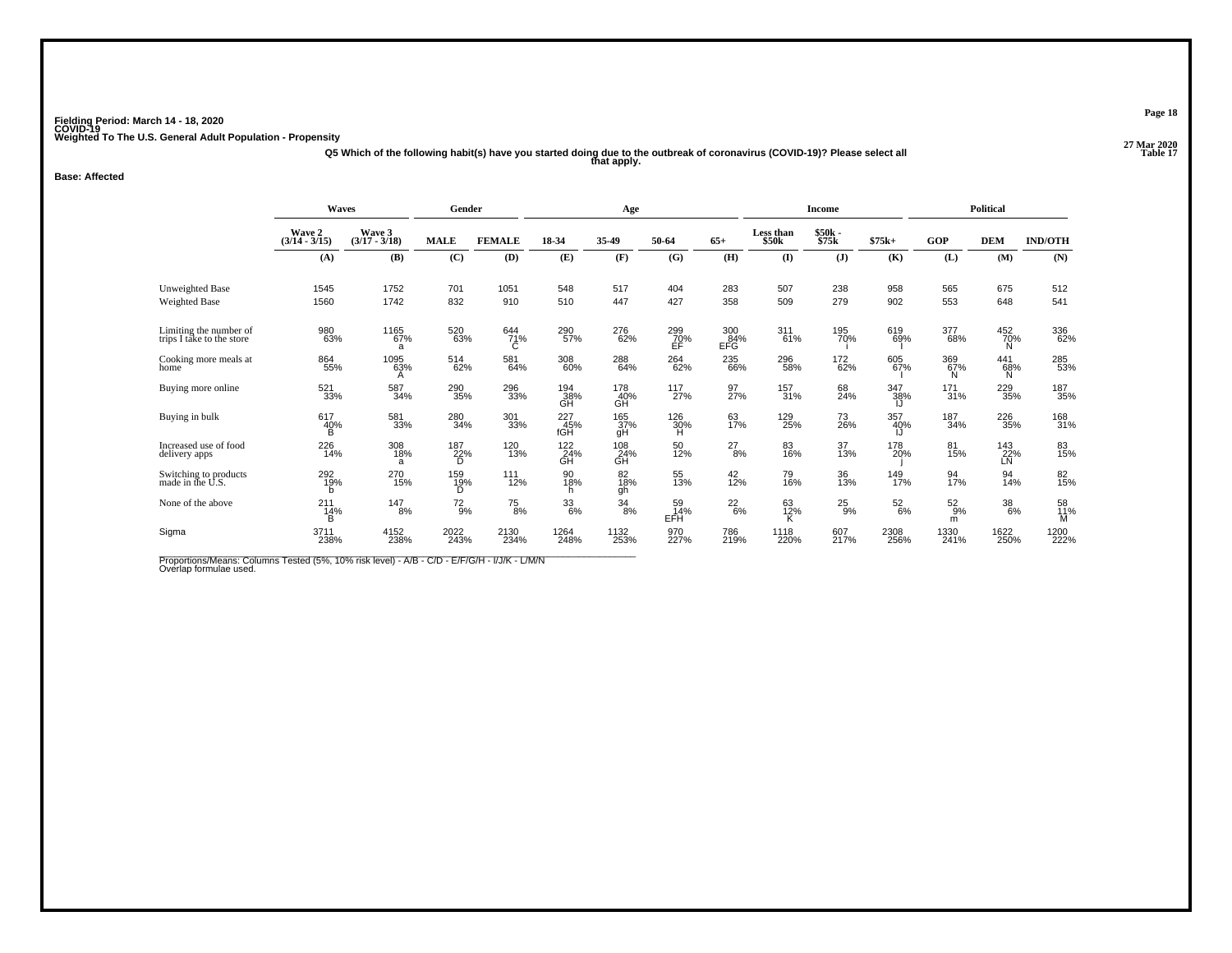## **27 Mar 2020Q5A Are you stocking up on any products?**

### **Base: All Respondents**

|                 | Waves                                  |                                   | Gender      |               |                   | Age              |                  |                   |                    | Income         |                  |                 | <b>Political</b> |                 |
|-----------------|----------------------------------------|-----------------------------------|-------------|---------------|-------------------|------------------|------------------|-------------------|--------------------|----------------|------------------|-----------------|------------------|-----------------|
|                 | $\frac{\text{Wave } 2}{(3/14 - 3/15)}$ | $\frac{\text{Wave}}{(3/17-3/18)}$ | <b>MALE</b> | <b>FEMALE</b> | 18-34             | 35-49            | 50-64            | $65+$             | Less than<br>\$50k | \$50k<br>\$75k | $$75k+$          | <b>GOP</b>      | <b>DEM</b>       | <b>IND/OTH</b>  |
|                 | (A)                                    | (B)                               | (C)         | (D)           | (E)               | (F)              | (G)              | (H)               | $\mathbf{I}$       | $\mathbf{J}$   | (K)              | (L)             | (M)              | (N)             |
| Unweighted Base | 2050                                   | 2019                              | 802         | 1217          | 618               | 583              | 475              | 343               | 621                | 280            | 1062             | 662             | 744              | 613             |
| Weighted Base   | 2050                                   | 2019                              | 967         | 1052          | 598               | 505              | 497              | 419               | 621                | 327            | 1013             | 642             | 716              | 660             |
| Yes             | 1073<br>52%                            | 1027<br>51%                       | 490<br>51%  | 537<br>51%    | 379<br>_63%<br>GH | 301<br>59%<br>GH | 207<br>42%       | 141<br>34%        | 266<br>43%         | 154<br>47%     | 578<br>57%<br>IJ | 314<br>49%      | 405<br>57%<br>LN | 308<br>47%      |
| N <sub>o</sub>  | 977<br>48%                             | 992<br>49%                        | 477<br>49%  | 516<br>49%    | 219<br>37%        | 205<br>41%       | 291<br>58%<br>EF | 278<br>66%<br>EFg | 355<br>57%<br>n.   | 173<br>53%     | 436<br>43%       | 329<br>51%<br>M | 311<br>43%       | 352<br>53%<br>M |
| Sigma           | 2050<br>100%                           | 2019<br>100%                      | 967<br>100% | 1052<br>100%  | 598<br>100%       | 505<br>100%      | 497<br>100%      | 419<br>100%       | 621<br>100%        | 327<br>100%    | 1013<br>100%     | 642<br>100%     | 716<br>100%      | 660<br>100%     |

Proportions/Means: Columns Tested (5%, 10% risk level) - A/B - C/D - E/F/G/H - I/J/K - L/M/N<br>Overlap formulae used.

27 Mar 2020<br>Table 18 **Table 18 Table 18 Table 18 Table 18 Table 18 Table 18 Table 18 Table 18**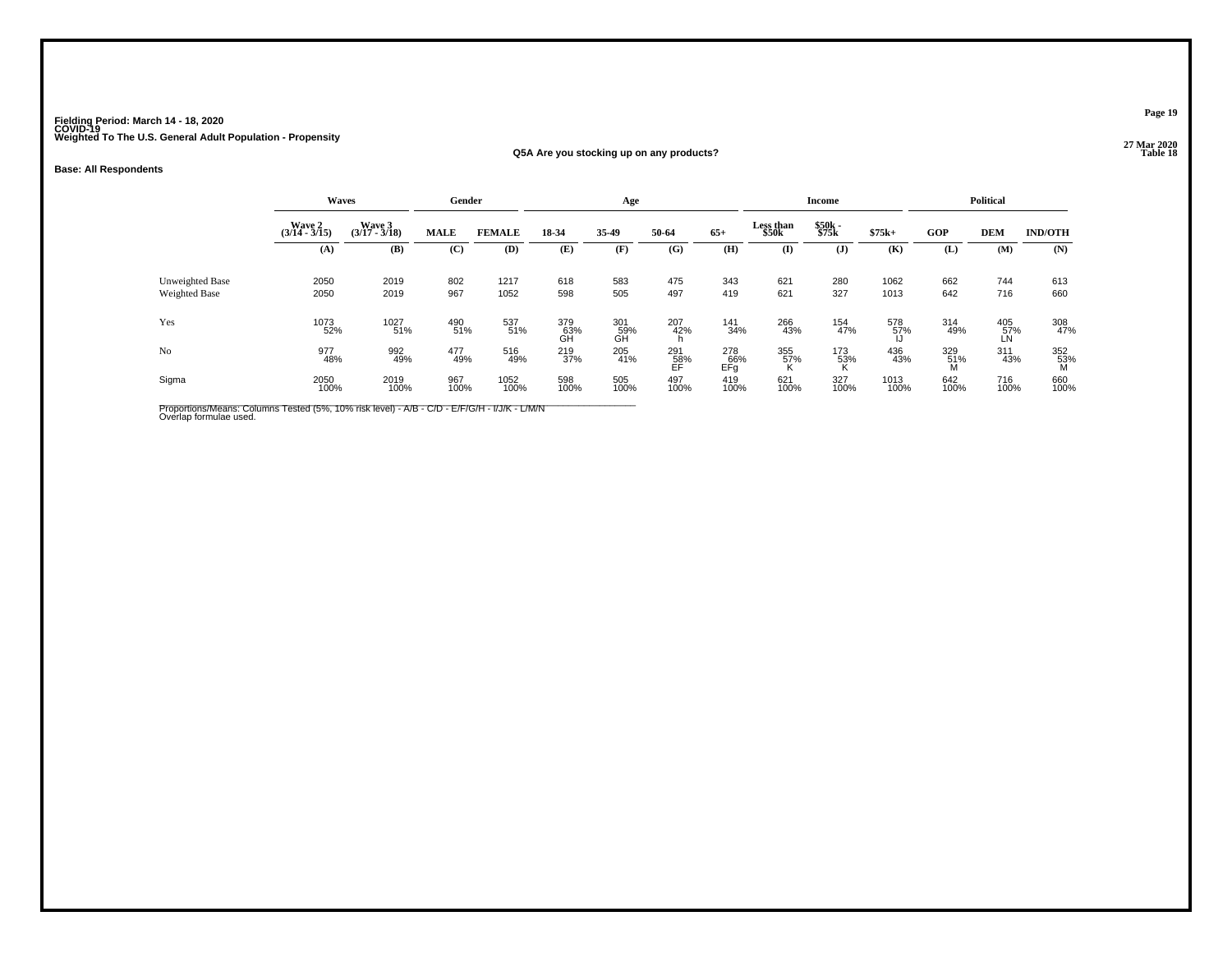## **27 Mar 2020Q6 What kinds of products are you stocking up on? Select all that apply.**

### **Base: Stocking Up**

|                                                                             | <b>Waves</b>                      |                                   | Gender                  |                 |                          | Age                  |                 |                           |                 | <b>Income</b>     |                  |                    | <b>Political</b> |                  |
|-----------------------------------------------------------------------------|-----------------------------------|-----------------------------------|-------------------------|-----------------|--------------------------|----------------------|-----------------|---------------------------|-----------------|-------------------|------------------|--------------------|------------------|------------------|
|                                                                             | $\frac{\text{Wave}}{(3/14-3/15)}$ | $\frac{\text{Wave}}{(3/17-3/18)}$ | <b>MALE</b>             | <b>FEMALE</b>   | 18-34                    | 35-49                | 50-64           | $65+$                     | Less than \$50k | \$50k<br>\$75k    | $$75k+$          | <b>GOP</b>         | <b>DEM</b>       | <b>IND/OTH</b>   |
|                                                                             | (A)                               | (B)                               | (C)                     | (D)             | (E)                      | (F)                  | (G)             | (H)                       | $($ $\Gamma$    | (J)               | (K)              | (L)                | (M)              | (N)              |
| <b>Unweighted Base</b><br><b>Weighted Base</b>                              | 1006<br>1073                      | 1068<br>1027                      | 459<br>490              | 609<br>537      | 390<br>379               | 354<br>301           | 202<br>207      | 122<br>$141*$             | 271<br>266      | 129<br>$154*$     | 645<br>578       | 336<br>314         | 442<br>405       | 290<br>308       |
| Canned goods (e.g.,<br>vegetables, beans, fruit,<br>fish)                   | 695<br>65%                        | 698<br>68%                        | 319<br>65%              | 379<br>71%      | 238<br>63%               | 195%                 | 149<br>72%<br>e | $^{115}_{82\%}$ FF        | 189<br>71%      | $\frac{114}{74%}$ | 379<br>66%       | 223                | 262<br>65%       | 212<br>69%       |
| <b>Bottled</b> water                                                        | 692<br>65%                        | 638<br>62%                        | 317<br>65%              | 320<br>60%      | 229<br>60%               | 196<br>65%           | 130<br>63%      | 82<br>58%                 | 177<br>67%      | 103<br>67%        | 344<br>60%       | 191<br>61%         | 262<br>65%       | 185<br>60%       |
| Cleaning products (e.g.,<br>bleach, soap)                                   | 667<br>62%                        | 634<br>62%                        | 305<br>62%              | 329<br>61%      | 222<br>59%               | 182<br>61%           | 136<br>66%      | 94<br>67%                 | 166<br>63%      | 91<br>59%         | 359<br>62%       | 177<br>57%         | 272<br>67%<br>L  | 185<br>60%       |
| Toilet paper                                                                | 682<br>64%                        | 621<br>60%                        | 285<br>58%              | 336<br>63%      | 224<br>59%               | 181<br>60%           | 128<br>62%      | 88<br>63%                 | 175<br>66%      | 90<br>58%         | 337<br>58%       | 190<br>61%         | 254<br>63%       | 177<br>57%       |
| Frozen food                                                                 | 628%                              | 621<br>60%                        | 301 <sub>%</sub>        | 320<br>60%      | 225<br>59%               | 167<br>56%           | 126<br>61%      | $\frac{103}{73\%}$<br>EFg | 153<br>58%      | 107<br>70%        | 347<br>60%       | 202<br>64%<br>N.   | 253<br>62%<br>n  | 166<br>54%       |
| Snacks (e.g., chips, nuts,<br>nutrition bars)                               | 612<br>57%                        | 612<br>60%                        | 279<br>57%              | 333<br>62%      | 233<br>62%               | 173<br>57%           | 120<br>58%      | 86<br>61%                 | 162<br>61%      | 83<br>54%         | 349<br>60%       | 163<br>52%         | 264<br>65%       | 184<br>60%       |
| Hand sanitizer                                                              | 617<br>58%                        | 575<br>56%                        | 292<br>60%<br>d         | 283<br>53%      | 203<br>54%               | 177<br>59%           | 106<br>51%      | 88<br>63%                 | 150<br>57%      | 82<br>53%         | 326<br>56%       | 168<br>54%         | 247<br>61%<br>n. | 159<br>52%       |
| Meat and poultry                                                            | 435<br>41%                        | 460<br>45%                        | 224<br>46%              | 236<br>44%      | 161<br>42%               | 137<br>46%           | 86<br>42%       | 75<br>54%<br>eg           | 125 47%         | 70<br>46%         | 249<br>43%       | $\frac{147}{47\%}$ | 174<br>43%       | 138<br>45%       |
| OTC medication (e.g.,<br>ibuprofen, flu/cold<br>medication, vitamins, etc.) | 418<br>39%                        | 399<br>39%                        | 174<br>35%              | 225<br>42%      | 127<br>33%               | 122<br>40%           | 90<br>43%<br>e  | 61<br>43%                 | 93<br>35%       | 64<br>41%         | 237<br>41%       | 139<br>44%<br>n    | 153<br>38%       | 106<br>34%       |
| Fresh produce                                                               | 369<br>34%                        | 387<br>38%                        | 204<br>42%<br>d         | 183<br>34%      | 145<br>38%               | 122<br>40%<br>g      | 63<br>31%       | 57<br>40%                 | 86<br>32%       | 68<br>44%         | 223<br>39%       | 114<br>36%         | 179<br>44%<br>IN | 93<br>30%        |
| Gloves/face masks                                                           | 348<br>32%                        | 292<br>28%                        | 162<br>$\frac{35}{D}$ % | 129<br>24%      | 115<br>30%               | 88<br>29%            | 52<br>25%       | 37<br>26%                 | 72<br>27%       | 53<br>34%         | 160<br>28%       | 96<br>31%<br>n     | 126<br>31%<br>n  | 69<br>23%        |
| Alcohol (e.g., spirits, beer<br>and wine)                                   | 263<br>24%                        | 264<br>26%                        | 165<br>34%<br>D         | 99<br>18%       | $^{110}_{29\%}$          | 90 <sub>%</sub><br>G | 35<br>17%       | 28<br>20%                 | 63<br>24%       | $\frac{42}{27%}$  | 157 <sub>%</sub> | 86<br>27%          | 100<br>25%       | 78<br>25%        |
| Feminine products (e.g.,<br>tampons/other sanitary<br>pads)                 | 242<br>23%                        | 259<br>25%                        | 94<br>19%               | 165<br>31%<br>C | 127<br>$\overline{33}$ % | 91<br>30%<br>GH      | 21<br>10%       | 19<br>14%                 | 65<br>24%       | 39<br>26%         | 149<br>26%       | 67<br>21%          | 112<br>28%       | 80<br>26%        |
| Diapers/baby products                                                       | 144<br>13%                        | 167<br>16%                        | 81<br>16%               | 86<br>16%       | 108<br>28%<br>FGH        | 48<br>16%<br>GH      | 8<br>4%         | $\frac{3}{2\%}$           | 39<br>15%       | 29<br>19%         | 95<br>17%        | 55<br>18%          | 62<br>15%        | 49<br>16%        |
| Thermometers                                                                | 106<br>10%                        | $112$<br>$11%$                    | 66<br>13%<br>d          | $^{46}_{9\%}$   | 63<br>17%<br><b>FGH</b>  | 29<br>10%<br>g       | $\frac{9}{5%}$  | $^{10}_{7\%}$             | $^{25}_{9\%}$   | 16<br>10%         | 70<br>12%        | 43<br>14%          | 41<br>10%        | 28<br>9%         |
| Other                                                                       | $^{49}_{\ 5\%}$                   | 42<br>4%                          | $\frac{17}{3\%}$        | $^{25}_{\ 5\%}$ | 24<br>$\frac{6}{5}$      | 6<br>2%              | $\frac{7}{3%}$  | 5<br>4%                   | $^{13}_{\ 5\%}$ | 4<br>3%           | $^{23}_{4\%}$    | 18<br>6%<br>m      | 10<br>2%         | $\frac{14}{5\%}$ |
| Sigma                                                                       | 6967<br>649%                      | 6777<br>660%                      | 3284<br>670%            | 3494<br>651%    | 2554<br>674%             | 2003<br>667%         | 1269<br>614%    | 951<br>677%               | 1753<br>660%    | 1055<br>684%      | 3804<br>659%     | 2081<br>663%       | 2773<br>685%     | 1923<br>625%     |

Proportions/Means: Columns Tested (5%, 10% risk level) - A/B - C/D - E/F/G/H - I/J/K - L/M/N<br>Overlap formulae used. \* small base

**Page 20**

**Table 19 Table 19 Table 19 Table 19 Table 19 Table 19**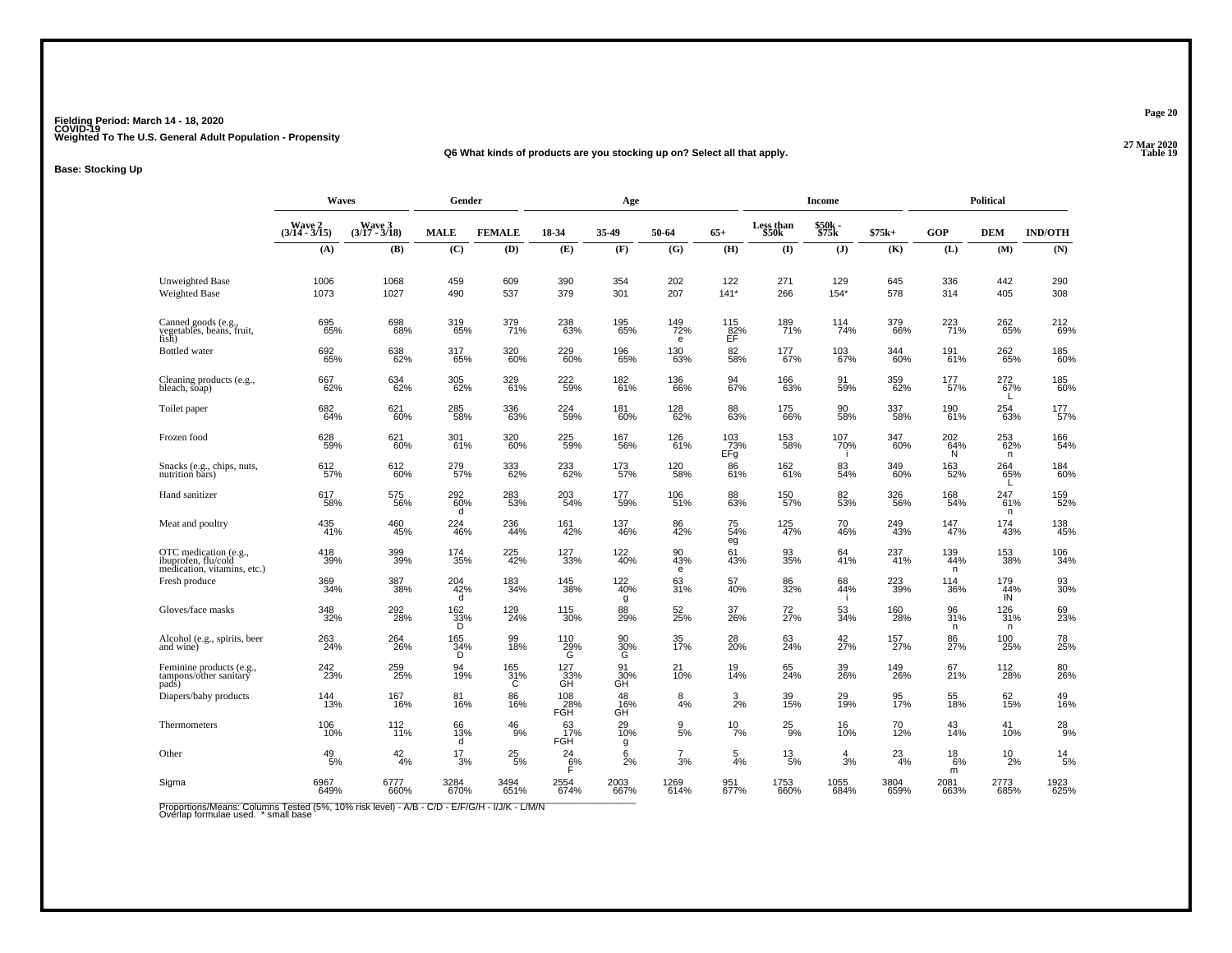## **27 Mar 2020Q6 What kinds of products are you stocking up on? Select all that apply.**

### **Base: Stocking Up**

|               | <b>Waves</b>                                        |                                   | Gender      |               |       | Age   |       |        |                           | Income         |         |                            | <b>Political</b> |                |
|---------------|-----------------------------------------------------|-----------------------------------|-------------|---------------|-------|-------|-------|--------|---------------------------|----------------|---------|----------------------------|------------------|----------------|
|               | $\frac{\text{Wave 2}}{\frac{3}{14} - \frac{3}{15}}$ | $\frac{\text{Wave}}{(3/17-3/18)}$ | <b>MALE</b> | <b>FEMALE</b> | 18-34 | 35-49 | 50-64 | $65+$  | <b>Less than</b><br>\$50k | \$50k<br>\$75k | $$75k+$ | <b>GOP</b>                 | <b>DEM</b>       | <b>IND/OTH</b> |
|               | (A)                                                 | (B)                               | (C)         | (D)           | (E)   | (F)   | (G)   | (H)    | $\mathbf{I}$              | $\mathbf{J}$   | (K)     | $\left( \mathbf{L}\right)$ | (M)              | (N)            |
| Weighted Base | 1073                                                | 1027                              | 490         | 537           | 379   | 301   | 207   | $141*$ | 266                       | $154*$         | 578     | 314                        | 405              | 308            |

Proportions/Means: Columns Tested (5%, 10% risk level) - A/B - C/D - E/F/G/H - I/J/K - L/M/N<br>Overlap formulae used. \* small base

**Page 21**

**Table 19 Table 19 Table 19 Table 19 Table 19 Table 19**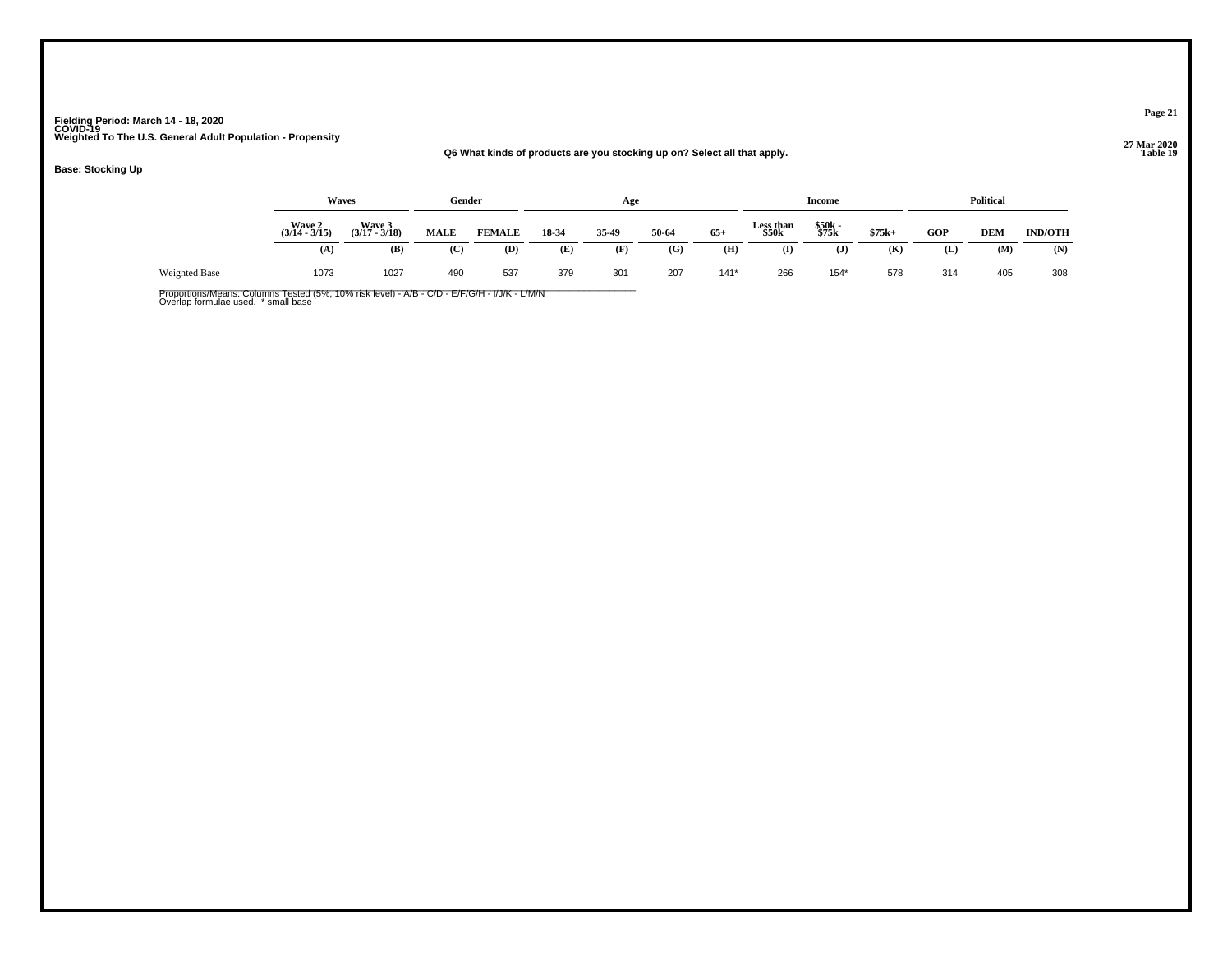## **27 Mar 2020Q6 What kinds of products are you stocking up on? Select all that apply**

### **Base: All Respondents**

|                                                                             | <b>Waves</b>                           |                                   | Gender                  |                        |                               | Age                       |                      |                  |                 | Income         |                       |                  | Political        |                  |
|-----------------------------------------------------------------------------|----------------------------------------|-----------------------------------|-------------------------|------------------------|-------------------------------|---------------------------|----------------------|------------------|-----------------|----------------|-----------------------|------------------|------------------|------------------|
|                                                                             | $\frac{\text{Wave } 2}{(3/14 - 3/15)}$ | $\frac{\text{Wave}}{(3/17-3/18)}$ | <b>MALE</b>             | <b>FEMALE</b>          | 18-34                         | 35-49                     | 50-64                | $65+$            | Less than \$50k | \$50k<br>\$75k | $$75k+$               | <b>GOP</b>       | <b>DEM</b>       | <b>IND/OTH</b>   |
|                                                                             | (A)                                    | (B)                               | (C)                     | (D)                    | (E)                           | (F)                       | (G)                  | (H)              | $\mathbf{I}$    | $\mathbf{J}$   | (K)                   | (L)              | (M)              | (N)              |
| Unweighted Base<br>Weighted Base                                            | 2050<br>2050                           | 2019<br>2019                      | 802<br>967              | 1217<br>1052           | 618<br>598                    | 583<br>505                | 475<br>497           | 343<br>419       | 621<br>621      | 280<br>327     | 1062<br>1013          | 662<br>642       | 744<br>716       | 613<br>660       |
| Canned goods (e.g., vegetables, beans, fruit,<br>fish)                      | 695<br>34%                             | 698<br>35%                        | 319<br>33%              | 379<br>36%             | 238<br>40%<br>GH              | 195<br>39%<br>ĞĤ          | 149<br>30%           | 115<br>28%       | 189%            | 114<br>35%     | 379%                  | 223%             | 262%             | 212<br>32%       |
| <b>Bottled</b> water                                                        | 692<br>34%                             | 638<br>32%                        | 317<br>33%              | 320<br>30%             | 229<br>38%<br>GH              | 196<br>39%<br>GH          | 130<br>26%<br>h      | 82<br>20%        | 177<br>29%      | 103<br>32%     | 344<br>34%            | 191<br>30%       | 262<br>37%<br>LN | 185<br>28%       |
| Cleaning products (e.g.,<br>bleach, soap)                                   | 667<br>33%                             | 634<br>31%                        | 305<br>32%              | 329<br>31%             | 222<br>37%<br>GH              | 182<br>36%<br>GH          | 136<br>27%           | 94<br>23%        | 166<br>27%      | 91<br>28%      | 359<br>35%            | 177<br>28%       | 272<br>38%<br>LN | 185<br>28%       |
| Toilet paper                                                                | 682<br>33%                             | 621<br>31%                        | 285<br>29%              | 336<br>32%             | 224<br>37%<br>GH              | 181<br>36%<br>ĞĤ          | 128<br>26%           | 88<br>21%        | 175<br>28%      | 90<br>27%      | 337<br>33%            | 190<br>30%       | 254<br>35%<br>IN | 177<br>27%       |
| Frozen food                                                                 | 628<br>31%                             | 621%                              | 301 <sub>%</sub>        | 320<br>30%             | 225<br>38%<br>GH              | 167<br>33%<br>GH          | 126<br>25%           | 103<br>24%       | 153<br>25%      | 107<br>33%     | 347<br>34%            | 202<br>31%<br>n  | 253<br>35%<br>N  | 166<br>25%       |
| Snacks (e.g., chips, nuts,<br>nutrition bars)                               | 612<br>30%                             | 612<br>30%                        | 279<br>29%              | 333<br>32%             | 233<br>$\frac{39}{\text{GH}}$ | 173<br>34%<br>GH          | 120<br>24%           | 86<br>21%        | 162<br>26%      | 83<br>25%      | 349<br>$\frac{34}{1}$ | 163<br>25%       | 264<br>37%<br>LN | 184<br>28%       |
| Hand sanitizer                                                              | 617<br>30%                             | 575<br>28%                        | 292<br>30%              | 283<br>27%             | 203<br>34%<br>GH              | 177<br>_35%<br>GH         | 106<br>21%           | 88<br>21%        | 150<br>24%      | 82<br>25%      | 326<br>32%<br>Jj.     | 168<br>26%       | 247<br>35%<br>LN | 159<br>24%       |
| Meat and poultry                                                            | 435<br>21%                             | 460<br>23%                        | 224 <sub>23%</sub>      | 236<br>22%             | 161<br>27%<br>GH <sup>'</sup> | $\frac{137}{27\%}$<br>ĞH. | 86<br>17%            | 75<br>18%        | 125<br>20%      | 70<br>22%      | 249<br>25%            | 147<br>23%       | 174<br>24%       | 138<br>21%       |
| OTC medication (e.g.,<br>ibuprofen, flu/cold<br>medication, vitamins, etc.) | 418<br>20%                             | 399<br>20%                        | 174<br>18%              | 225<br>21%             | 127<br>$\frac{21}{h}$         | 122<br>$24\%$ gH          | 90<br>18%            | 61<br>14%        | 93<br>15%       | 64<br>20%      | 237<br>23%            | 139<br>22%<br>n  | 153<br>21%<br>n. | 106<br>16%       |
| Fresh produce                                                               | 369<br>18%                             | 387<br>19%                        | 204<br>21%              | 183<br>17%             | 145<br>24%<br>GH              | 122<br>24%<br>GH          | 63<br>13%            | 57<br>14%        | 86<br>14%       | 68<br>21%      | 223<br>22%<br>- 1     | 114<br>18%       | 179<br>25%<br>LN | 93<br>14%        |
| Gloves/face masks                                                           | 348<br>17%<br>b                        | 292<br>14%                        | 162<br>17%<br>D         | 129<br>12%             | 115<br>19%<br>GH              | 88<br>17%<br>GH           | 52<br>10%            | $\frac{37}{9\%}$ | 72<br>12%       | 53<br>16%      | 160<br>16%            | 96<br>15%<br>n   | 126<br>18%<br>N  | 69<br>11%        |
| Alcohol (e.g., spirits, beer<br>and wine)                                   | 263<br>13%                             | 264<br>13%                        | $\frac{165}{17\%}$<br>D | $\frac{99}{9\%}$       | 110<br>18%<br>GĤ              | 90<br>18%<br>GĤ           | $\frac{35}{7\%}$     | $^{28}_{7\%}$    | 63<br>10%       | $^{42}_{13\%}$ | 157<br>15%            | 86<br>13%        | 100<br>14%       | 78<br>12%        |
| Feminine products (e.g.,<br>tampons/other sanitary<br>pads)                 | 242<br>12%                             | 259<br>13%                        | 94<br>10%               | 165<br>$^{16\%}_{C}$   | 127<br>$\overline{G}$ 1%      | 91<br>18%<br>GH           | $^{21}_{4\%}$        | $^{19}_{\ 5\%}$  | 65<br>10%       | 39<br>12%      | 149<br>15%            | 67<br>10%        | 112<br>16%<br>L  | 80<br>12%        |
| Diapers/baby products                                                       | $\frac{144}{7\%}$                      | 167<br>8%                         | 81<br>8%                | $\substack{86 \\ 8\%}$ | 108<br>18%<br>FGH             | 48<br>9%<br>GĤ            | 8<br>2%              | 3<br>1%          | 39<br>6%        | $^{29}_{9\%}$  | $\frac{95}{9\%}$      | $^{55}_{9\%}$    | $62\over 9%$     | $^{49}_{7\%}$    |
| Thermometers                                                                | $\frac{106}{5%}$                       | $^{112}_{6\%}$                    | 66<br>7%<br>d           | $^{46}_{4\%}$          | 63<br>11%<br><b>FGH</b>       | $^{29}_{6\%}$<br>GH       | $\frac{9}{2}$ %      | $^{10}_{2\%}$    | $^{25}_{4\%}$   | $^{16}_{5\%}$  | $^{70}_{7\%}$         | $\frac{43}{7\%}$ | $^{41}_{6\%}$    | $^{28}_{4%}$     |
| Other                                                                       | $^{49}_{2\%}$                          | $^{42}_{2\%}$                     | 17<br>2%                | $^{25}_{2\%}$          | 24<br>4%<br>FGh <sup>'</sup>  | 6<br>1%                   | $\overline{7}$<br>1% | 5<br>1%          | $^{13}_{2\%}$   | 4<br>1%        | $^{23}_{2\%}$         | $\frac{18}{3%}$  | 10<br>$1\%$      | $\frac{14}{2\%}$ |

Proportions/Means: Columns Tested (5%, 10% risk level) - A/B - C/D - E/F/G/H - I/J/K - L/M/N<br>Overlap formulae used.

**Page 22**

27 Mar 2020<br>Table 20 **Table 20**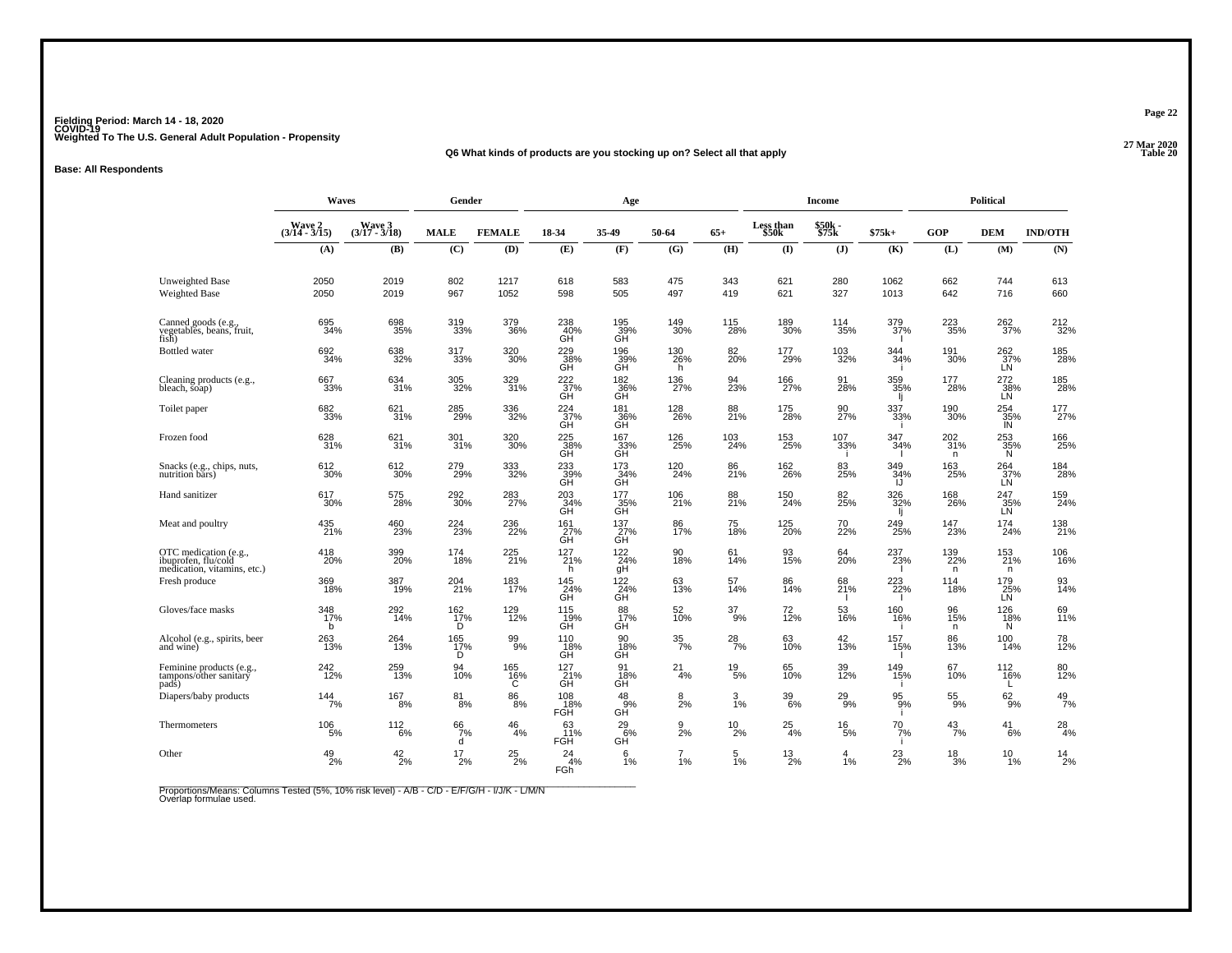## **27 Mar 2020Q6 What kinds of products are you stocking up on? Select all that apply**

### **Base: All Respondents**

|               | Waves                                |                                   | Gender       |               |              | Age          |                                       |                   |                           | Income         |              |              | <b>Political</b> |                 |
|---------------|--------------------------------------|-----------------------------------|--------------|---------------|--------------|--------------|---------------------------------------|-------------------|---------------------------|----------------|--------------|--------------|------------------|-----------------|
|               | $\frac{\text{Wave } 2}{(3/14-3/15)}$ | $\frac{\text{Wave}}{(3/17-3/18)}$ | <b>MALE</b>  | <b>FEMALE</b> | 18-34        | 35-49        | 50-64                                 | $65+$             | <b>Less than</b><br>\$50k | \$50k<br>\$75k | $$75k+$      | <b>GOP</b>   | <b>DEM</b>       | <b>IND/OTH</b>  |
|               | (A)                                  | (B)                               | (C)          | (D)           | (E)          | (F)          | (G)                                   | (H)               | $\bf(I)$                  | (J)            | (K)          | (L)          | (M)              | (N)             |
| Weighted Base | 2050                                 | 2019                              | 967          | 1052          | 598          | 505          | 497                                   | 419               | 621                       | 327            | 1013         | 642          | 716              | 660             |
| No Answer     | 977<br>48%                           | 992<br>49%                        | 477<br>49%   | 516<br>49%    | 219<br>37%   | 205<br>41%   | $^{291}_{\substack{58\%\\\text{EF}}}$ | 278<br>66%<br>EFg | 355<br>57%                | 173<br>53%     | 436<br>43%   | 329<br>51%   | 311<br>43%       | 352<br>53%<br>M |
| Sigma         | 7944<br>388%                         | 7770<br>385%                      | 3760<br>389% | 4009<br>381%  | 2773<br>464% | 2208<br>437% | 1559<br>314%                          | 1230<br>294%      | 2108<br>340%              | 1228<br>376%   | 4240<br>418% | 2410<br>375% | 3084<br>431%     | 2276<br>345%    |

Proportions/Means: Columns Tested (5%, 10% risk level) - A/B - C/D - E/F/G/H - I/J/K - L/M/N<br>Overlap formulae used.

**Page 23**

#### 27 Mar 2020<br>Table 20 **Table 20**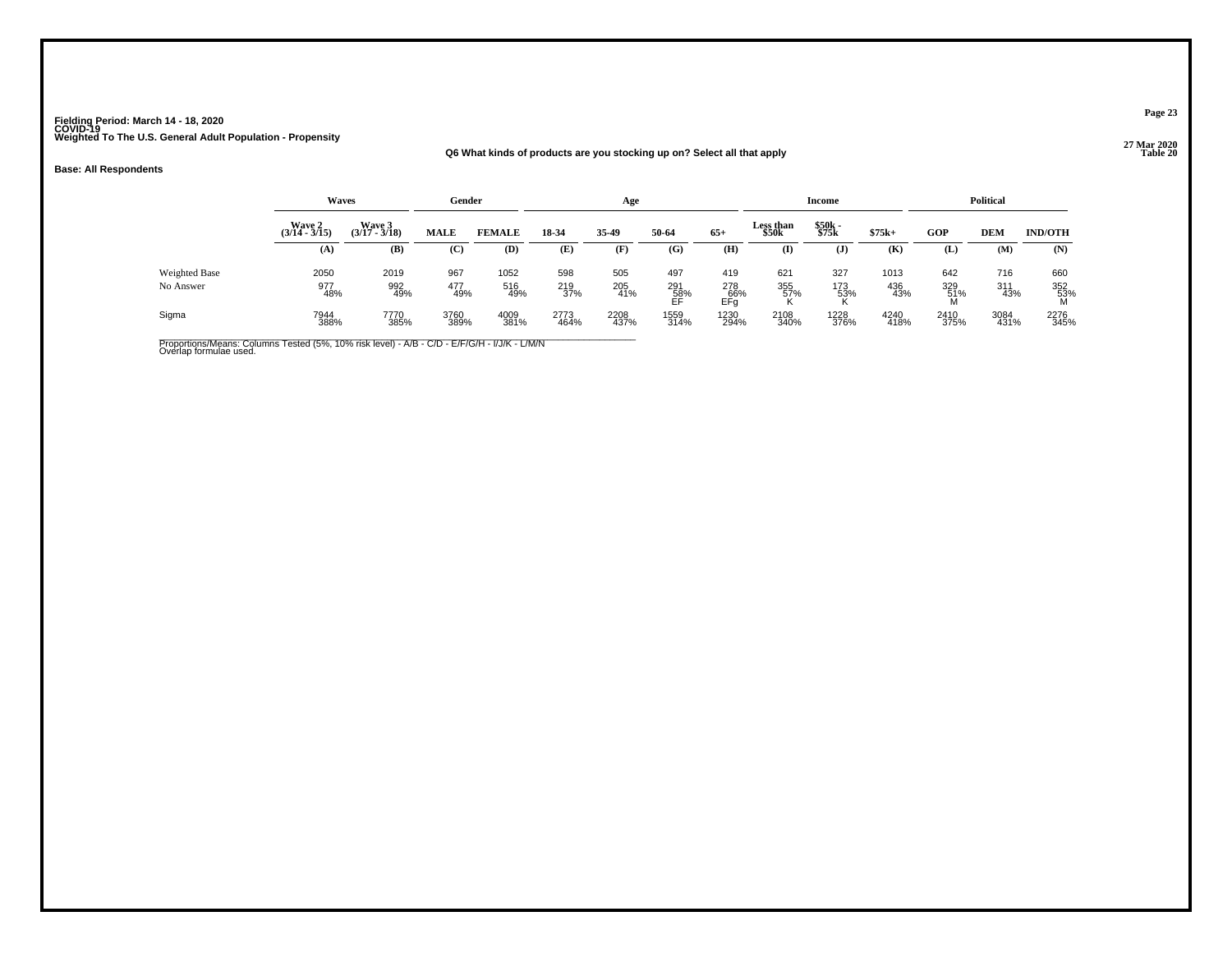## **27 Mar 2020Q8 Why are you stocking up on these certain items specifically? Select all that apply.**

### **Base: Stocking Up**

|                                                                                   | <b>Waves</b>              |                                   | Gender          |               |                 | Age             |                 |                 |                    | Income         |               |               | <b>Political</b> |                |
|-----------------------------------------------------------------------------------|---------------------------|-----------------------------------|-----------------|---------------|-----------------|-----------------|-----------------|-----------------|--------------------|----------------|---------------|---------------|------------------|----------------|
|                                                                                   | Wave 2<br>$(3/14 - 3/15)$ | $\frac{\text{Wave}}{(3/17-3/18)}$ | <b>MALE</b>     | <b>FEMALE</b> | 18-34           | 35-49           | 50-64           | $65+$           | Less than<br>\$50k | \$50k<br>\$75k | $$75k+$       | <b>GOP</b>    | <b>DEM</b>       | <b>IND/OTH</b> |
|                                                                                   | (A)                       | (B)                               | (C)             | (D)           | (E)             | (F)             | (G)             | (H)             | $\mathbf{I}$       | $($ $\bf{J}$ ) | (K)           | (L)           | (M)              | (N)            |
| Unweighted Base                                                                   | 1006                      | 1068                              | 459             | 609           | 390             | 354             | 202             | 122             | 271                | 129            | 645           | 336           | 442              | 290            |
| <b>Weighted Base</b>                                                              | 1073                      | 1027                              | 490             | 537           | 379             | 301             | 207             | $141*$          | 266                | $154*$         | 578           | 314           | 405              | 308            |
| I'm afraid these items<br>won't be available to me in<br>the future               | 603<br>56%                | 563<br>55%                        | 264<br>54%      | 300<br>56%    | 188<br>50%      | 159<br>53%      | 122<br>59%<br>e | 95<br>68%<br>ÉÊ | <sup>147</sup> 55% | 87%            | 318<br>55%    | 178<br>57%    | 234<br>58%<br>n  | 151<br>49%     |
| Because these items are<br>critical to my survival in<br>quarantine               | 566<br>53%                | 553<br>54%                        | 272<br>56%      | 281<br>52%    | 192<br>51%      | 174<br>58%      | 112<br>54%      | 75<br>53%       | 131<br>49%         | 85<br>55%      | 325<br>56%    | 172<br>55%    | 205<br>51%       | 176<br>57%     |
| These items are critical to<br>protecting me and my<br>family against coronavirus | 421<br>39%                | 407<br>40%                        | 214<br>44%<br>d | 194<br>36%    | 149<br>39%      | 124<br>41%      | 82<br>40%       | 52<br>37%       | 87<br>33%          | 64<br>41%      | 244<br>42%    | 131<br>42%    | 170<br>42%       | 107<br>35%     |
| I'm afraid these items will<br>become more expensive in<br>the future             | 332<br>31%                | 299<br>29%                        | 156<br>32%      | 143<br>27%    | 119<br>31%      | 89<br>30%       | 58<br>28%       | 33<br>23%       | 91<br>34%          | 46<br>30%      | 158<br>27%    | 85<br>27%     | 129<br>32%       | 85<br>28%      |
| Other                                                                             | $^{41}_{4\%}$             | 39<br>4%                          | $\frac{8}{2}$ % | $^{31}_{6\%}$ | $\frac{12}{3%}$ | $\frac{6}{2}$ % | $^{11}_{5\%}$   | $^{10}_{7\%}$   | $^{13}_{5\%}$      | 7<br>5%        | $^{19}_{3\%}$ | $^{14}_{4\%}$ | $^{10}_{2\%}$    | $^{15}_{5\%}$  |
| Sigma                                                                             | 1964<br>183%              | 1861<br>181%                      | 913<br>186%     | 948<br>177%   | 660<br>174%     | 552<br>184%     | 385<br>186%     | 265<br>188%     | 469<br>176%        | 289<br>187%    | 1063<br>184%  | 579<br>185%   | 748<br>185%      | 534<br>173%    |

Proportions/Means: Columns Tested (5%, 10% risk level) - A/B - C/D - E/F/G/H - I/J/K - L/M/N<br>Overlap formulae used. \* small base

**Page 24**

**Table 21 Table 21**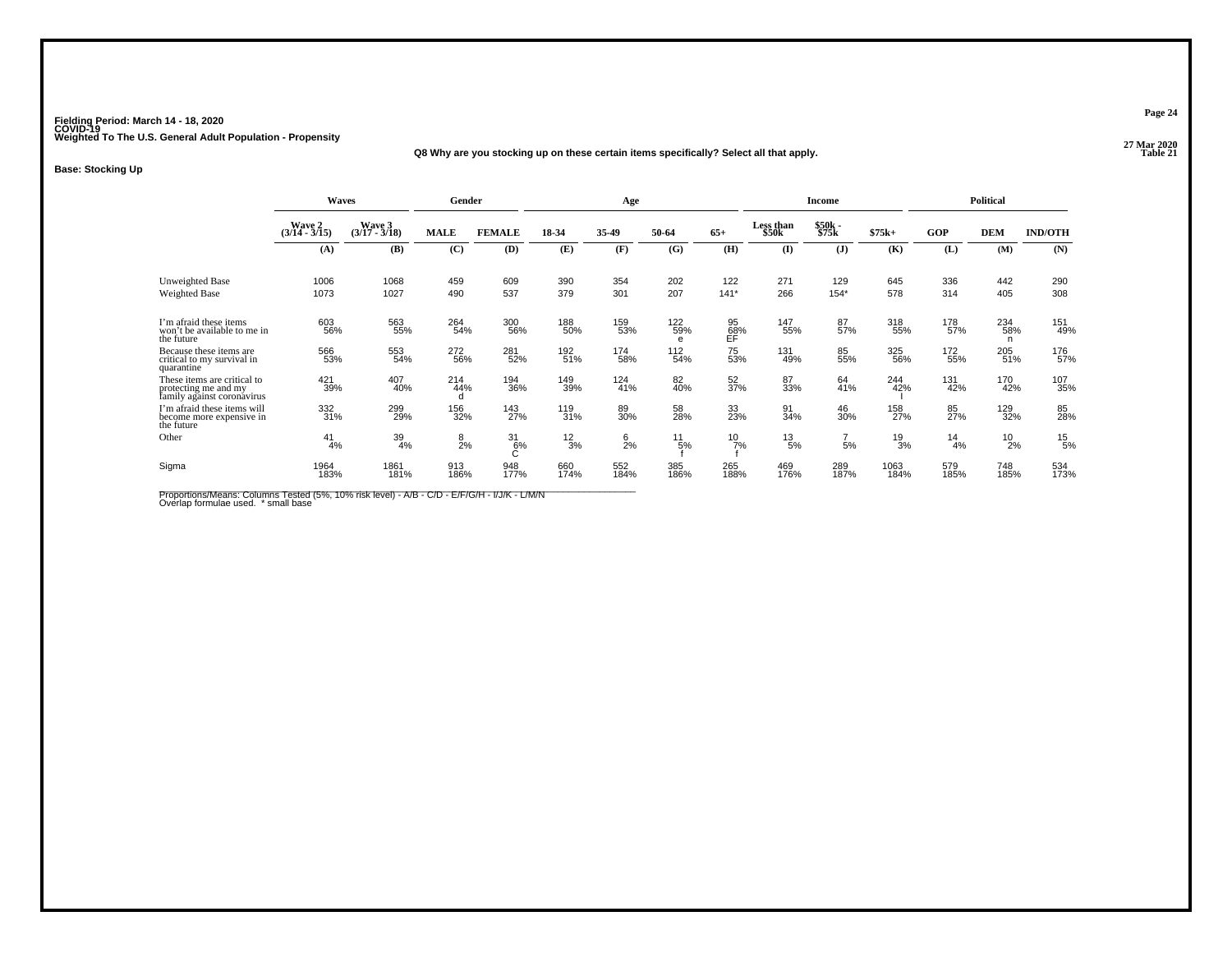## **27 Mar 2020Q8 Why are you stocking up on these certain items specifically? Select all that apply.**

### **Base: All Respondents**

|                                                                                   | <b>Waves</b>              |                                   | Gender          |                  |                  | Age              |                           |                   |                 | Income          |                  |               | <b>Political</b> |                 |
|-----------------------------------------------------------------------------------|---------------------------|-----------------------------------|-----------------|------------------|------------------|------------------|---------------------------|-------------------|-----------------|-----------------|------------------|---------------|------------------|-----------------|
|                                                                                   | Wave 2<br>$(3/14 - 3/15)$ | $\frac{\text{Wave}}{(3/17-3/18)}$ | <b>MALE</b>     | <b>FEMALE</b>    | 18-34            | 35-49            | 50-64                     | $65+$             | Less than \$50k | \$50k<br>\$75k  | $$75k+$          | <b>GOP</b>    | <b>DEM</b>       | <b>IND/OTH</b>  |
|                                                                                   | (A)                       | (B)                               | (C)             | (D)              | (E)              | (F)              | (G)                       | (H)               | $\mathbf{I}$    | $($ $)$         | (K)              | (L)           | (M)              | (N)             |
| Unweighted Base                                                                   | 2050                      | 2019                              | 802             | 1217             | 618              | 583              | 475                       | 343               | 621             | 280             | 1062             | 662           | 744              | 613             |
| <b>Weighted Base</b>                                                              | 2050                      | 2019                              | 967             | 1052             | 598              | 505              | 497                       | 419               | 621             | 327             | 1013             | 642           | 716              | 660             |
| I'm afraid these items<br>won't be available to me in<br>the future               | 603<br>29%                | 563<br>28%                        | 264<br>27%      | 300<br>28%       | 188<br>31%<br>qH | 159<br>31%<br>GH | 122<br>25%                | 95<br>23%         | 147<br>24%      | 87<br>27%       | $318 \over 31\%$ | 178<br>28%    | 234<br>33%<br>N  | 151<br>23%      |
| Because these items are<br>critical to my survival in<br>quarantine               | 566<br>28%                | 553<br>27%                        | 272<br>28%      | 281<br>27%       | 192<br>32%<br>GH | 174<br>34%<br>GH | 112<br>23%                | 75<br>18%         | 131<br>21%      | 85<br>26%       | 325<br>32%       | 172<br>27%    | 205<br>29%       | 176<br>27%      |
| These items are critical to<br>protecting me and my<br>family against coronavirus | 421<br>21%                | 407<br>20%                        | 214<br>22%      | 194<br>18%       | 149<br>25%<br>GH | 124<br>25%<br>GH | 82<br>17%                 | 52<br>12%         | 87<br>14%       | 64<br>19%       | 244<br>24%       | 131<br>20%    | 170<br>24%       | 107<br>16%      |
| I'm afraid these items will<br>become more expensive in<br>the future             | 332<br>16%                | 299<br>15%                        | 156<br>16%      | 143<br>14%       | 119<br>20%<br>GH | 89<br>18%<br>GH  | 58<br>12%                 | $\frac{33}{8%}$   | 91<br>15%       | 46<br>14%       | 158<br>16%       | 85<br>13%     | 129<br>18%<br>IN | 85<br>13%       |
| Other                                                                             | $^{41}_{2\%}$             | $^{39}_{2\%}$                     | $\frac{8}{1\%}$ | $\frac{31}{3}\%$ | $^{12}_{2\%}$    | $6\frac{6}{1}\%$ | $^{11}_{2\%}$             | $^{10}_{2\%}$     | $^{13}_{2\%}$   | $\frac{7}{2}$ % | $^{19}_{2\%}$    | $^{14}_{2\%}$ | $^{10}_{1\%}$    | $^{15}_{2\%}$   |
| No Answer                                                                         | 977<br>48%                | 992<br>49%                        | 477<br>49%      | 516<br>49%       | 219<br>37%       | 205<br>41%       | 291<br>$E$ <sup>58%</sup> | 278<br>66%<br>EFğ | 355<br>57%<br>ĸ | 173<br>53%<br>ĸ | 436<br>43%       | 329<br>51%    | 311<br>43%       | 352<br>53%<br>M |
| Sigma                                                                             | 2941<br>143%              | 2854<br>141%                      | 1390<br>144%    | 1464<br>139%     | 878<br>147%      | 757<br>150%      | 676<br>136%               | 543<br>130%       | 824<br>133%     | 462<br>141%     | 1499<br>148%     | 908<br>141%   | 1059<br>148%     | 886<br>134%     |

Proportions/Means: Columns Tested (5%, 10% risk level) - A/B - C/D - E/F/G/H - I/J/K - L/M/N<br>Overlap formulae used.

**Page 25**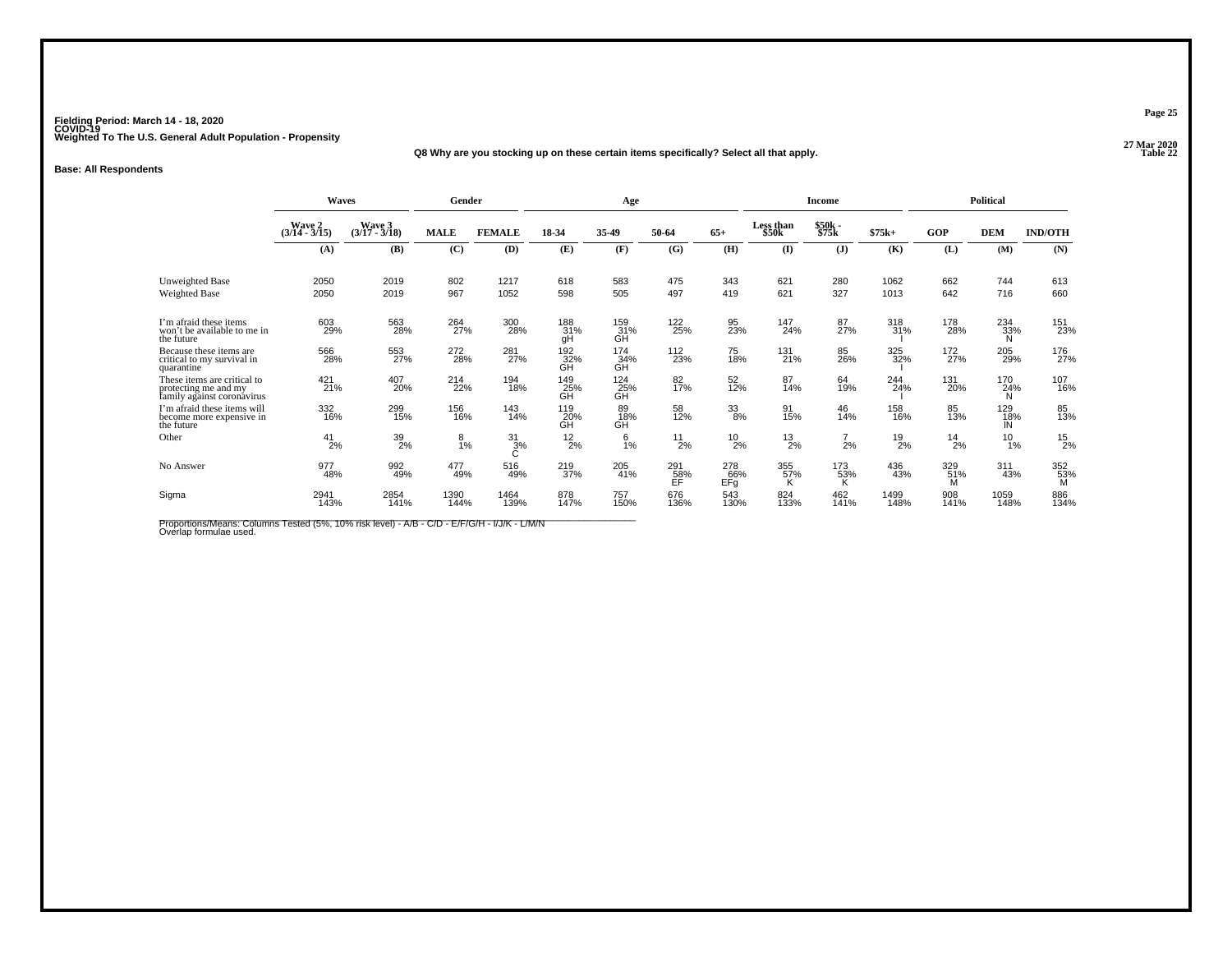**27 Mar 2020Q7 Which of the following product shortages do you fear most?**

#### **Base: All Respondents**

|                                                             | <b>Waves</b>                      |                                   | Gender          |                        |                           | Age                   |                  |                   |                      | Income           |                 |                  | Political               |                  |
|-------------------------------------------------------------|-----------------------------------|-----------------------------------|-----------------|------------------------|---------------------------|-----------------------|------------------|-------------------|----------------------|------------------|-----------------|------------------|-------------------------|------------------|
|                                                             | $\frac{\text{Wave}}{(3/14-3/15)}$ | $\frac{\text{Wave}}{(3/17-3/18)}$ | <b>MALE</b>     | <b>FEMALE</b>          | 18-34                     | 35-49                 | 50-64            | $65+$             | Less than<br>\$50k   | \$50k<br>\$75k   | $$75k+$         | <b>GOP</b>       | <b>DEM</b>              | <b>IND/OTH</b>   |
|                                                             | (A)                               | (B)                               | (C)             | (D)                    | (E)                       | (F)                   | (G)              | (H)               | $($ $\Gamma$         | $($ $)$          | (K)             | (L)              | (M)                     | (N)              |
| <b>Unweighted Base</b><br><b>Weighted Base</b>              | 2050<br>2050                      | 2019<br>2019                      | 802<br>967      | 1217<br>1052           | 618<br>598                | 583<br>505            | 475<br>497       | 343<br>419        | 621<br>621           | 280<br>327       | 1062<br>1013    | 662<br>642       | 744<br>716              | 613<br>660       |
| Toilet paper                                                | 964<br>47%                        | 926<br>46%                        | 423<br>44%      | $\substack{502\\48\%}$ | 263<br>44%                | 231<br>46%            | 217<br>44%       | 215<br>51%<br>g   | 318<br>51%<br>jK     | 141<br>43%       | 444%            | 295<br>46%       | 359<br>50%<br>N         | $^{271}_{41\%}$  |
| Hand sanitizer                                              | 735<br>36%                        | 774<br>38%                        | 399<br>41%<br>d | 376<br>36%             | 217<br>36%                | 168<br>33%            | 187<br>38%       | 202<br>EFG        | 245<br>39%           | 132<br>41%       | 371<br>37%      | 257<br>40%       | 276<br>39%              | 241<br>37%       |
| Cleaning products                                           | 728<br>35%                        | 771<br>38%                        | 353<br>37%      | 418<br>40%             | 204<br>34%                | 178<br>35%            | 207<br>42%<br>Ef | 181<br>43%<br>Ef  | 243<br>39%           | 121<br>37%       | 380<br>38%      | 250<br>39%       | 298<br>42%<br>N         | 223<br>34%       |
| Bottled water                                               | 761<br>37%                        | 744<br>37%                        | 357<br>37%      | 387<br>37%             | 228<br>38%                | 218<br>43%<br>GH      | 165<br>33%       | 132<br>32%        | 251<br>40%<br>k      | 127<br>39%       | 351<br>35%      | 236<br>37%       | 288<br>40%<br>Ñ         | 220<br>33%       |
| Fresh produce                                               | 646<br>32%                        | 714<br>35%<br>A                   | 316<br>33%      | 398<br>38%<br>c        | 198<br>33%                | 154<br>31%            | 180<br>36%       | 182<br>43%<br>EFg | 201<br>32%           | 129<br>39%       | 370 37%         | 265<br>41%<br>MN | 244<br>34%              | 205<br>31%       |
| Meat and poultry                                            | 549<br>27%                        | 668<br>33%<br>A                   | 318<br>33%      | 350<br>33%             | 196<br>33%                | 170<br>34%            | 159<br>32%       | 142<br>34%        | 213<br>34%           | 112<br>34%       | 327<br>32%      | 231<br>36%       | 227<br>32%              | 209<br>32%       |
| OTC medication (e.g.,<br>ibuprofen, vitamins, etc.)         | 445<br>22%                        | 530<br>26%<br>A                   | 243<br>25%      | 286<br>27%             | 152<br>25%                | 143<br>28%            | 130<br>26%       | 104<br>25%        | 142<br>23%           | 87<br>27%        | 292<br>29%      | 180<br>28%       | 191<br>27%              | 159<br>24%       |
| Canned goods                                                | 497<br>24%                        | 516<br>26%                        | 265<br>27%      | 251<br>24%             | 170<br>28%                | 121<br>24%            | 118<br>24%       | 106<br>25%        | 167 <sub>27%</sub>   | 100<br>31%<br>k  | 235<br>23%      | 160<br>25%       | 206<br>29%<br>n         | 150<br>23%       |
| Frozen food                                                 | 423<br>21%                        | 431<br>21%                        | 209<br>22%      | 222<br>21%             | 159<br>27%<br>GH          | 109<br>22%            | 83<br>17%        | 79<br>19%         | $^{170}_{27\%}$<br>K | 71<br>22%        | 176<br>17%      | 120<br>19%       | 189<br>26%<br>LN        | 122<br>18%       |
| Gloves/face masks                                           | 403<br>20%                        | 386<br>19%                        | 209<br>22%<br>D | 177<br>17%             | 109<br>18%                | 95<br>19%             | 93<br>19%        | 89<br>21%         | 96<br>15%            | 72<br>22%        | 209<br>21%      | 117<br>18%       | $\frac{162}{23\%}$<br>N | 107<br>16%       |
| Snacks (e.g., chips, nuts,<br>nutrition bars)               | 313<br>15%                        | 330<br>16%                        | 163<br>17%      | 167<br>16%             | 154<br>26%<br>FGH         | 81<br>16%<br>Gh       | 52<br>10%        | 43<br>10%         | 117<br>19%           | 41<br>13%        | 156<br>15%      | 108<br>17%       | 121<br>17%              | 101<br>15%       |
| Feminine products (e.g.,<br>tampons/other sanitary<br>pads) | 243<br>12%                        | 251<br>12%                        | $\frac{84}{9%}$ | 167<br>16%<br>C        | 128<br>21%<br><b>FGH</b>  | 75<br>15%<br>GH       | $^{19}_{4\%}$    | $^{28}_{7\%}$     | 81<br>13%            | 34<br>10%        | 132<br>13%      | $^{60}_{9\%}$    | 105<br>15%              | 85<br>13%        |
| Diapers/baby products                                       | $\frac{176}{9\%}$                 | 211<br>10%                        | 94<br>10%       | 116<br>11%             | 118<br>PGH <sup>20%</sup> | 54<br>11%<br>GH       | $^{26}_{\ 5\%}$  | $\frac{13}{3%}$   | $\frac{54}{9%}$      | 40<br>12%        | 113<br>11%      | 72<br>11%        | 80<br>11%               | 59<br>9%         |
| Alcohol (e.g., spirits, beer<br>and wine)                   | 195<br>10%                        | 199<br>10%                        | 117<br>12%<br>D | $\frac{82}{8\%}$       | 80<br>13%<br>GH           | 71<br>14%<br>GH       | $^{29}_{\ 6\%}$  | $^{19}_{5\%}$     | 61<br>10%            | 31<br>9%         | 106<br>10%      | 67<br>10%        | 72<br>10%               | 60<br>9%         |
| Thermometers                                                | $\frac{91}{4\%}$                  | $\frac{109}{5\%}$                 | 58<br>6%        | $5\frac{1}{5\%}$       | 33/6%                     | $\frac{35}{7}\%$<br>g | $\frac{19}{4%}$  | $^{23}_{5\%}$     | $^{27}_{4\%}$        | $\frac{13}{4\%}$ | 65<br>6%        | 36 <sub>%</sub>  | $^{38}_{\ 5\%}$         | $\frac{35}{5\%}$ |
| Other                                                       | $^{47}_{2\%}$                     | $^{61}_{3\%}$                     | $^{24}_{2\%}$   | $\frac{37}{4\%}$       | $^{21}_{3\%}$             | $\frac{12}{2\%}$      | $^{12}_{2\%}$    | $\frac{16}{4%}$   | $\frac{18}{3%}$      | 9<br>3%          | $\frac{32}{3%}$ | $^{13}_{2\%}$    | $^{22}_{3\%}$           | $^{25}_{4\%}$    |

Proportions/Means: Columns Tested (5%, 10% risk level) - A/B - C/D - E/F/G/H - I/J/K - L/M/N<br>Overlap formulae used.

**Page 26**

27 Mar 2020<br>Table 23 **Table 23**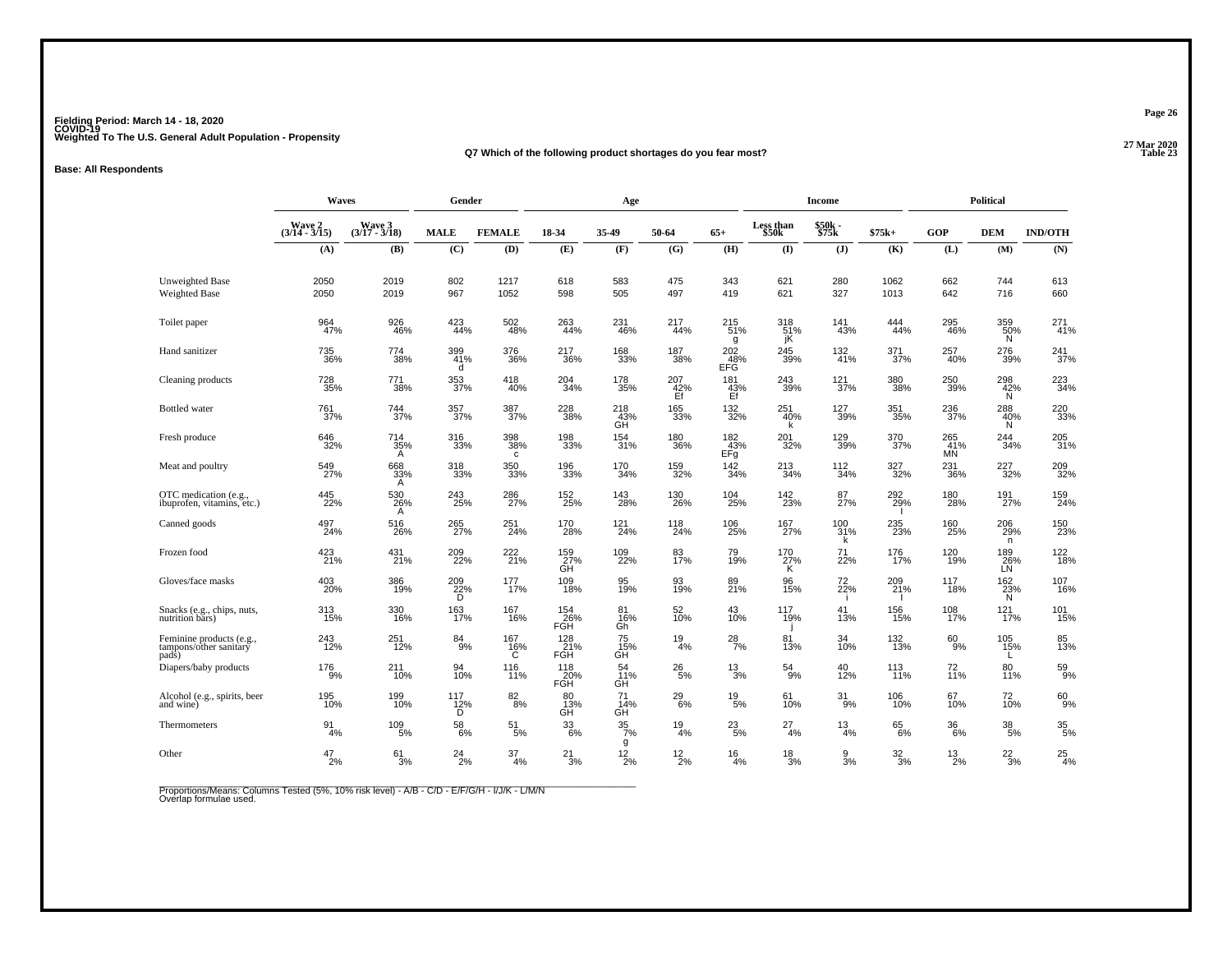#### **27 Mar 2020Q7 Which of the following product shortages do you fear most?Table 23**

#### **Base: All Respondents**

|               | Waves                               |                                   | Gender       |               |              | Age          |                 |              |                    | Income         |              |              | <b>Political</b> |                |
|---------------|-------------------------------------|-----------------------------------|--------------|---------------|--------------|--------------|-----------------|--------------|--------------------|----------------|--------------|--------------|------------------|----------------|
|               | $\frac{\text{Wave 2}}{(3/14-3/15)}$ | $\frac{\text{Wave}}{(3/17-3/18)}$ | <b>MALE</b>  | <b>FEMALE</b> | 18-34        | 35-49        | 50-64           | $65+$        | Less than<br>\$50k | \$50k<br>\$75k | $$75k+$      | <b>GOP</b>   | <b>DEM</b>       | <b>IND/OTH</b> |
|               | (A)                                 | (B)                               | (C)          | (D)           | (E)          | (F)          | (G)             | (H)          | $\mathbf{I}$       | $\mathbf{J}$   | (K)          | (L)          | (M)              | (N)            |
| Weighted Base | 2050                                | 2019                              | 967          | 1052          | 598          | 505          | 497             | 419          | 621                | 327            | 1013         | 642          | 716              | 660            |
| None          | 297<br>14%                          | 251<br>12%                        | 132<br>14%   | 119<br>11%    | 54<br>9%     | 54<br>11%    | 79<br>16%<br>EF | 64<br>15%    | 101<br>16%         | 34<br>10%      | 108<br>11%   | 82<br>13%    | 71<br>10%        | 98<br>15%<br>M |
| Sigma         | 7513<br>366%                        | 7869<br>390%                      | 3763<br>389% | 4106<br>390%  | 2486<br>416% | 1969<br>390% | 1776<br>357%    | 1638<br>391% | 2503<br>403%       | 1294<br>396%   | 3868<br>382% | 2550<br>397% | 2949<br>412%     | 2370<br>359%   |

Proportions/Means: Columns Tested (5%, 10% risk level) - A/B - C/D - E/F/G/H - I/J/K - L/M/N<br>Overlap formulae used.

**Page 27**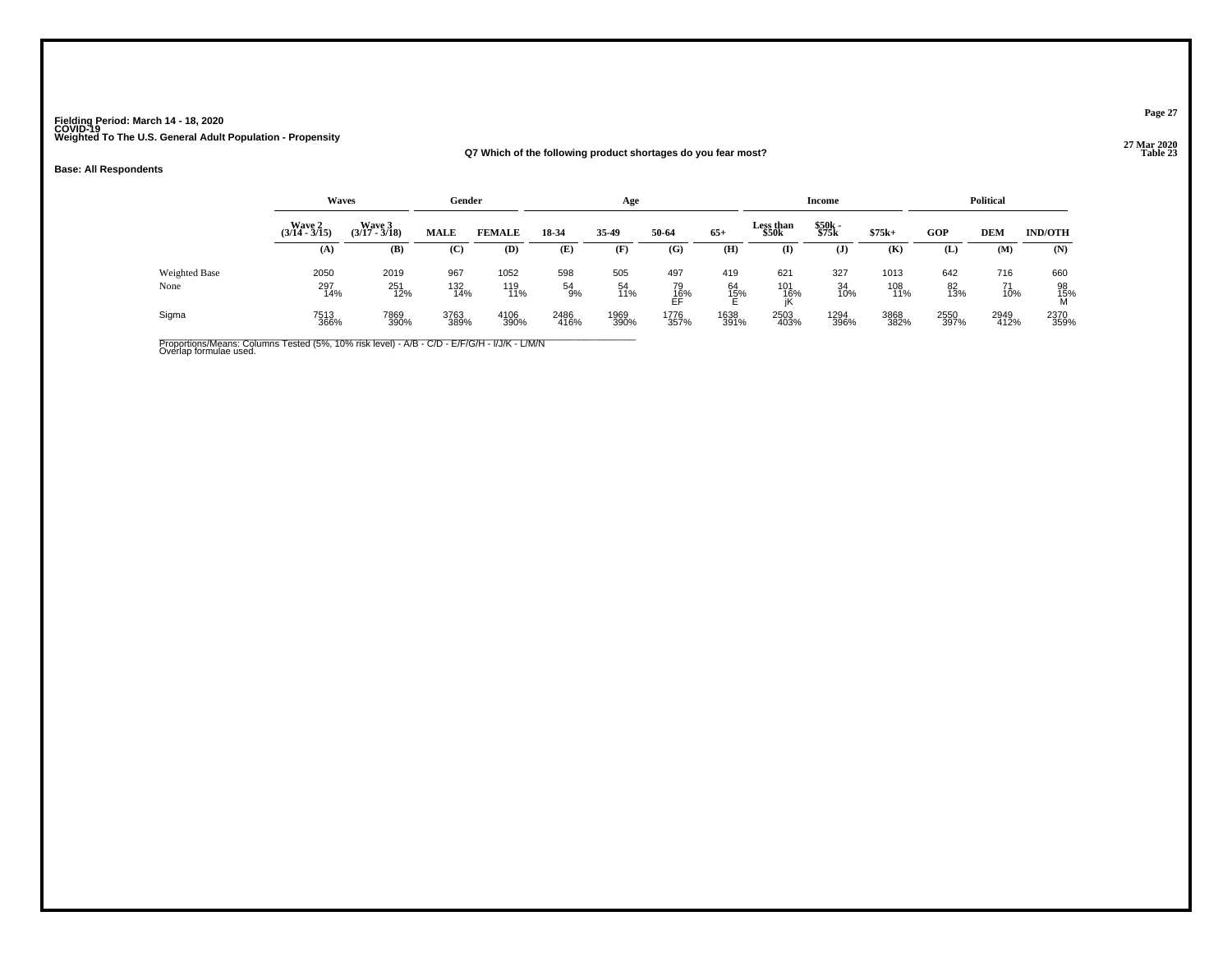## **27 Mar 2020Q9 Do you own any publicly traded stocks?**

### **Base: All Respondents**

|                 | Waves                             |                                   | Gender      |               |             | Age         |             |             |                  | Income           |              |                         | <b>Political</b> |                |
|-----------------|-----------------------------------|-----------------------------------|-------------|---------------|-------------|-------------|-------------|-------------|------------------|------------------|--------------|-------------------------|------------------|----------------|
|                 | $\frac{\text{Wave}}{(3/14-3/15)}$ | $\frac{\text{Wave}}{(3/17-3/18)}$ | <b>MALE</b> | <b>FEMALE</b> | 18-34       | 35-49       | 50-64       | $65+$       | Less than \$50k  | \$50k<br>\$75k   | $$75k+$      | <b>GOP</b>              | <b>DEM</b>       | <b>IND/OTH</b> |
|                 | (A)                               | (B)                               | (C)         | (D)           | (E)         | (F)         | (G)         | (H)         | $\bf(I)$         | $\mathbf{J}$     | (K)          | (L)                     | (M)              | (N)            |
| Unweighted Base | 2050                              | 2019                              | 802         | 1217          | 618         | 583         | 475         | 343         | 621              | 280              | 1062         | 662                     | 744              | 613            |
| Weighted Base   | 2050                              | 2019                              | 967         | 1052          | 598         | 505         | 497         | 419         | 621              | 327              | 1013         | 642                     | 716              | 660            |
| Yes             | 712<br>35%                        | 710<br>35%                        | 417<br>43%  | 293<br>28%    | 205<br>34%  | 193<br>38%  | 174<br>35%  | 138<br>33%  | 104<br>17%       | 123<br>38%       | 474<br>47%   | 264<br>41%<br><b>MN</b> | 225<br>31%       | 221<br>33%     |
| N <sub>o</sub>  | 1338<br>65%                       | 1309<br>65%                       | 549<br>57%  | 759<br>72%    | 393<br>66%  | 312<br>62%  | 323<br>65%  | 280<br>67%  | 517<br>83%<br>JK | 204<br>62%<br>n. | 539<br>53%   | 378<br>59%              | 491<br>69%       | 439<br>67%     |
| Sigma           | 2050<br>100%                      | 2019<br>100%                      | 967<br>100% | 1052<br>100%  | 598<br>100% | 505<br>100% | 497<br>100% | 419<br>100% | 621<br>100%      | 327<br>100%      | 1013<br>100% | 642<br>100%             | 716<br>100%      | 660<br>100%    |

Proportions/Means: Columns Tested (5%, 10% risk level) - A/B - C/D - E/F/G/H - I/J/K - L/M/N<br>Overlap formulae used.

**Page 28**

27 Mar 2020<br>Table 24 **Table 24 Table 24 Table 24 Table 24 Table 24**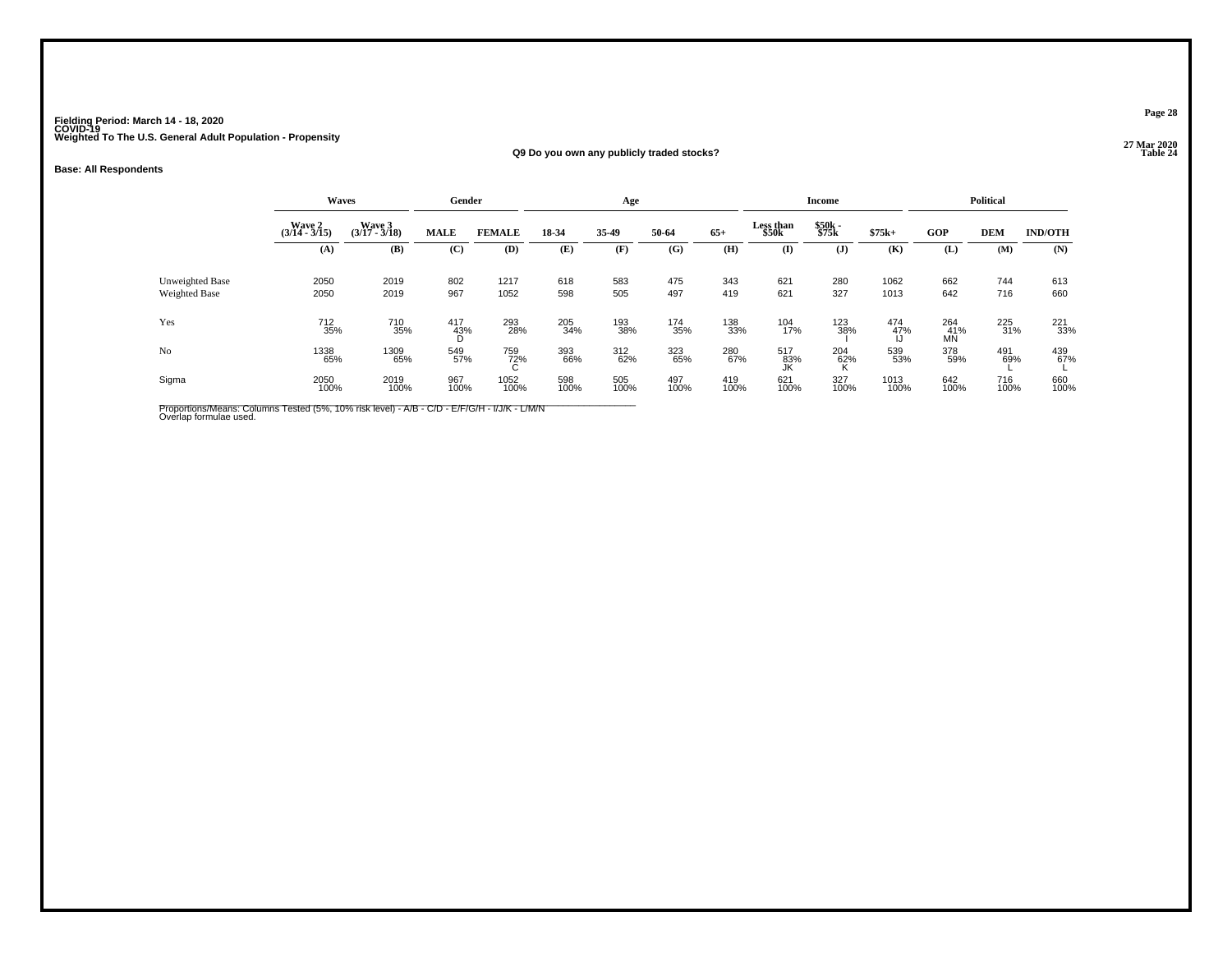## **27 Mar 2020Q10 Are you currently selling or buying stocks in the current market?**

### **Base: Own Stock**

|                                             | Waves                             |                                   | Gender          |                 |                  | Age             |                  |                   |                   | <b>Income</b>   |             |                     | <b>Political</b> |                |
|---------------------------------------------|-----------------------------------|-----------------------------------|-----------------|-----------------|------------------|-----------------|------------------|-------------------|-------------------|-----------------|-------------|---------------------|------------------|----------------|
|                                             | $\frac{\text{Wave}}{(3/14-3/15)}$ | $\frac{\text{Wave}}{(3/17-3/18)}$ | <b>MALE</b>     | <b>FEMALE</b>   | 18-34            | 35-49           | 50-64            | $65+$             | Less than \$50k   | \$50k<br>\$75k  | $$75k+$     | <b>GOP</b>          | <b>DEM</b>       | <b>IND/OTH</b> |
|                                             | (A)                               | (B)                               | (C)             | (D)             | (E)              | (F)             | (G)              | (H)               | $\mathbf{I}$      | $($ $)$         | (K)         | (L)                 | (M)              | (N)            |
| Unweighted Base                             | 650                               | 724                               | 389             | 335             | 202              | 234             | 177              | 111               | 90                | 96              | 530         | 275                 | 262              | 187            |
| Weighted Base                               | 712                               | 710                               | 417             | 293             | 205              | 193             | 174              | $138*$            | $104*$            | $123*$          | 474         | 264                 | 225              | 221            |
| I am currently buying<br>stocks             | 166<br>23%                        | 165<br>23%                        | 118<br>28%<br>D | 48<br>16%       | 74<br>36%<br>fGH | 48<br>25%<br>Gh | $^{24}_{14\%}$   | 19<br>14%         | $^{23}_{22\%}$    | 28<br>23%       | 114<br>24%  | $^{72}_{27\%}$<br>m | $^{41}_{18\%}$   | 52<br>24%      |
| I am currently selling<br>stocks            | 113<br>16%                        | 119<br>17%                        | 93<br>22%<br>D  | $^{25}_{9\%}$   | 57<br>28%<br>GH  | $^{48}_{25\%}$  | 11<br>6%         | $\frac{3}{2\%}$   | $\frac{14}{14\%}$ | 28<br>23%       | 77<br>16%   | 47<br>18%           | 45<br>20%<br>n   | 26<br>12%      |
| I am currently selling and<br>buying stocks | 114<br>16%                        | 111<br>16%                        | 65<br>16%       | 46<br>16%       | 37<br>18%        | 33<br>17%       | 29<br>17%<br>h   | 11<br>8%          | 15<br>14%         | $\frac{9}{7\%}$ | 87<br>18%   | 35<br>13%           | 36<br>16%        | 40<br>18%      |
| None of these                               | 319<br>45%                        | 316<br>44%                        | 141<br>34%      | 175<br>60%<br>u | 37<br>18%        | 65<br>34%       | 110<br>63%<br>ĔĔ | 104<br>75%<br>EFg | 52<br>50%         | 58<br>47%       | 196<br>41%  | 111<br>42%          | 103<br>46%       | 102<br>46%     |
| Sigma                                       | 712<br>100%                       | 710<br>100%                       | 417<br>100%     | 293<br>100%     | 205<br>100%      | 193<br>100%     | 174<br>100%      | 138<br>100%       | 104<br>100%       | 123<br>100%     | 474<br>100% | 264<br>100%         | 225<br>100%      | 221<br>100%    |

Proportions/Means: Columns Tested (5%, 10% risk level) - A/B - C/D - E/F/G/H - I/J/K - L/M/N<br>Overlap formulae used. \* small base

**Page 29**

27 Mar 2020<br>Table 25 **Table 25**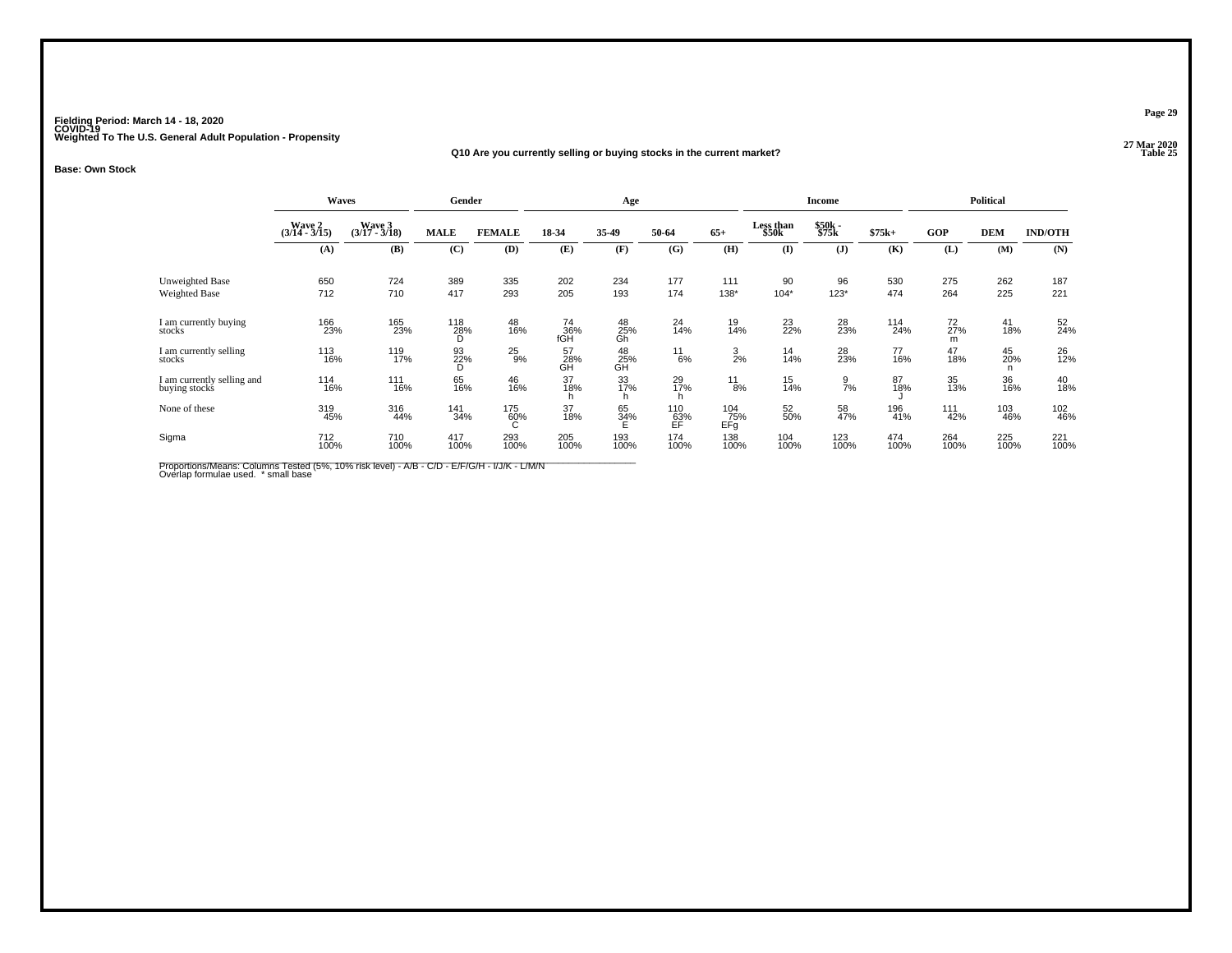#### **27 Mar 2020Q11 Have you lost money as a result of the stock market decline?Table 26**

### **Base: Own Stock**

|                                                     | Waves                             |                                   | Gender                               |               |                | Age             |             |                          |                    | Income         |             |                  | <b>Political</b> |                |
|-----------------------------------------------------|-----------------------------------|-----------------------------------|--------------------------------------|---------------|----------------|-----------------|-------------|--------------------------|--------------------|----------------|-------------|------------------|------------------|----------------|
|                                                     | $\frac{\text{Wave}}{(3/14-3/15)}$ | $\frac{\text{Wave}}{(3/17-3/18)}$ | <b>MALE</b>                          | <b>FEMALE</b> | 18-34          | 35-49           | 50-64       | $65+$                    | Less than<br>\$50k | \$50k<br>\$75k | $$75k+$     | <b>GOP</b>       | <b>DEM</b>       | <b>IND/OTH</b> |
|                                                     | (A)                               | (B)                               | (C)                                  | (D)           | (E)            | (F)             | (G)         | (H)                      | $\mathbf{I}$       | $\mathbf{J}$   | (K)         | (L)              | (M)              | (N)            |
| Unweighted Base                                     | 650                               | 724                               | 389                                  | 335           | 202            | 234             | 177         | 111                      | 90                 | 96             | 530         | 275              | 262              | 187            |
| Weighted Base                                       | 712                               | 710                               | 417                                  | 293           | 205            | 193             | 174         | 138*                     | $104*$             | $123*$         | 474         | 264              | 225              | 221            |
| Yes                                                 | 544<br>76%                        | 566<br>80%                        | 314<br>75%                           | 252<br>86%    | 158<br>77%     | 139<br>72%      | 139<br>80%  | 130<br>94%<br><b>EFG</b> | $^{74}_{71\%}$     | 94<br>77%      | 389<br>82%  | 226<br>85%<br>mN | 174<br>77%       | 165<br>75%     |
| No, the stock market<br>decline has not affected me | 168<br>24%                        | 145<br>20%                        | $^{104}_{\substack{25% \  \  \, D}}$ | 41<br>14%     | $^{47}_{23\%}$ | 54<br>28%<br>п. | 35<br>20%   | $_{6\%}^8$               | 30<br>29%          | 28<br>23%      | 85<br>18%   | 39<br>15%        | 51<br>23%        | 56<br>25%      |
| Sigma                                               | 712<br>100%                       | 710<br>100%                       | 417<br>100%                          | 293<br>100%   | 205<br>100%    | 193<br>100%     | 174<br>100% | 138<br>100%              | 104<br>100%        | 123<br>100%    | 474<br>100% | 264<br>100%      | 225<br>100%      | 221<br>100%    |

Proportions/Means: Columns Tested (5%, 10% risk level) - A/B - C/D - E/F/G/H - I/J/K - L/M/N<br>Overlap formulae used. \* small base

27 Mar 2020<br>Table 26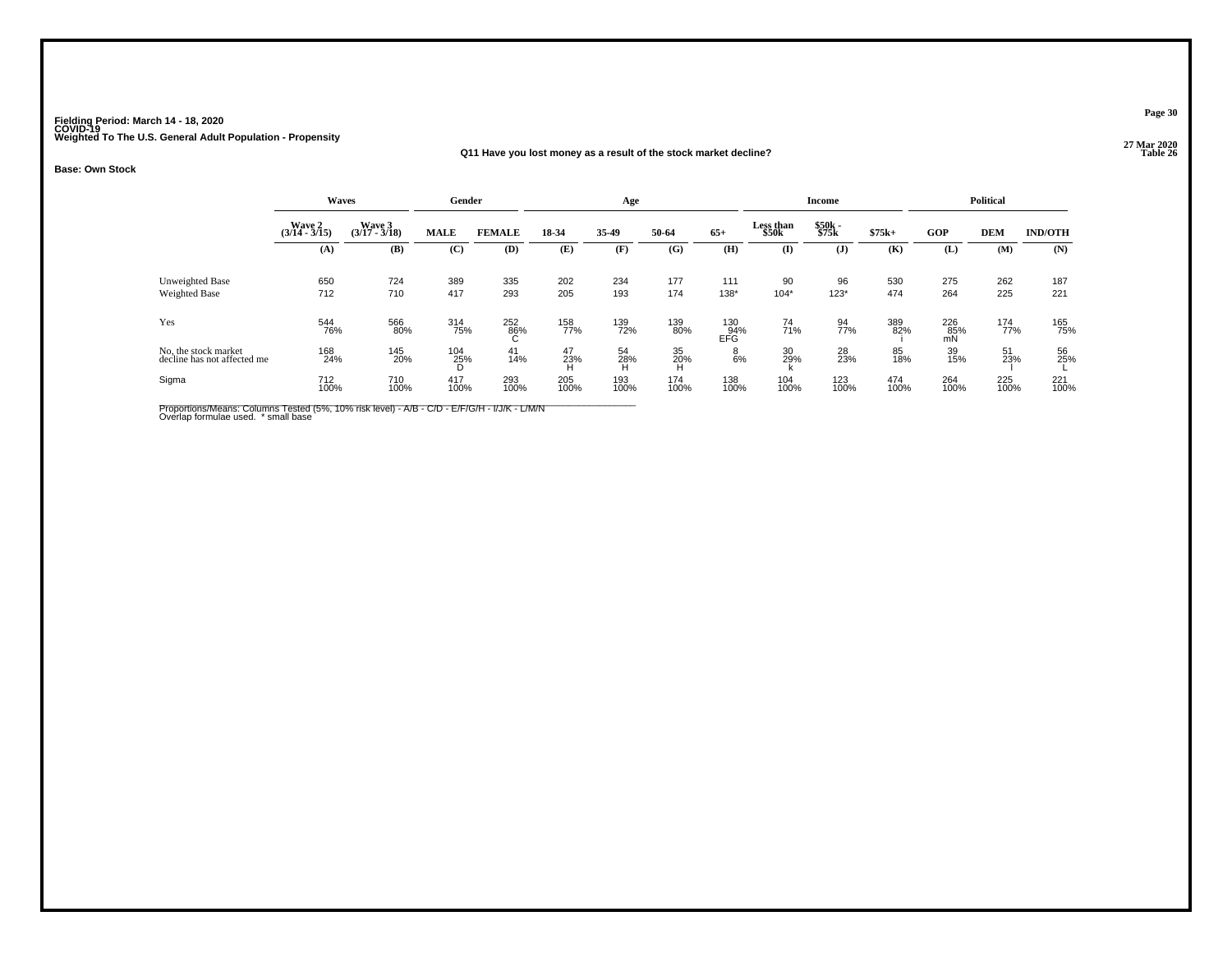## **27 Mar 2020Q12 Do you believe the stock market is going to recover from its losses or continue to decline?**

### **Base: All Respondents**

|                                    | Waves                     |                                   | Gender      |               |                  | Age         |             |             |                    | Income         |              |                         | <b>Political</b> |                 |
|------------------------------------|---------------------------|-----------------------------------|-------------|---------------|------------------|-------------|-------------|-------------|--------------------|----------------|--------------|-------------------------|------------------|-----------------|
|                                    | Wave 2<br>$(3/14 - 3/15)$ | $\frac{\text{Wave}}{(3/17-3/18)}$ | <b>MALE</b> | <b>FEMALE</b> | 18-34            | 35-49       | 50-64       | $65+$       | Less than<br>\$50k | \$50k<br>\$75k | $$75k+$      | <b>GOP</b>              | <b>DEM</b>       | <b>IND/OTH</b>  |
|                                    | (A)                       | (B)                               | (C)         | (D)           | (E)              | (F)         | (G)         | (H)         | $\mathbf{I}$       | $\mathbf{J}$   | (K)          | (L)                     | (M)              | (N)             |
| Unweighted Base                    | 2050                      | 2019                              | 802         | 1217          | 618              | 583         | 475         | 343         | 621                | 280            | 1062         | 662                     | 744              | 613             |
| Weighted Base                      | 2050                      | 2019                              | 967         | 1052          | 598              | 505         | 497         | 419         | 621                | 327            | 1013         | 642                     | 716              | 660             |
| It will recover from its<br>losses | $^{1224}_{60\%}$          | 1108<br>55%                       | 576<br>60%  | 532<br>51%    | 305<br>51%       | 279<br>55%  | 286<br>57%  | 238<br>57%  | 290<br>47%         | 190<br>58%     | 605<br>60%   | 428<br>67%<br><b>MN</b> | 325<br>45%       | 355<br>54%<br>M |
| It will continue to decline        | 348<br>17%                | 462<br>23%                        | 226<br>23%  | 236<br>22%    | 161<br>27%<br>gh | 115<br>23%  | 104<br>21%  | 82<br>19%   | 157<br>25%         | 56<br>17%      | 240<br>24%   | 119<br>19%              | 213<br>30%<br>LN | 130<br>20%      |
| Not at all sure                    | 478<br>23%                | 449<br>22%                        | 164<br>17%  | 284<br>27%    | 132<br>22%       | 111<br>22%  | 107<br>22%  | 99<br>24%   | 173<br>28%         | 80<br>25%<br>ĸ | 169<br>17%   | 95<br>15%               | 179<br>25%       | 175<br>27%      |
| Sigma                              | 2050<br>100%              | 2019<br>100%                      | 967<br>100% | 1052<br>100%  | 598<br>100%      | 505<br>100% | 497<br>100% | 419<br>100% | 621<br>100%        | 327<br>100%    | 1013<br>100% | 642<br>100%             | 716<br>100%      | 660<br>100%     |

Proportions/Means: Columns Tested (5%, 10% risk level) - A/B - C/D - E/F/G/H - I/J/K - L/M/N<br>Overlap formulae used.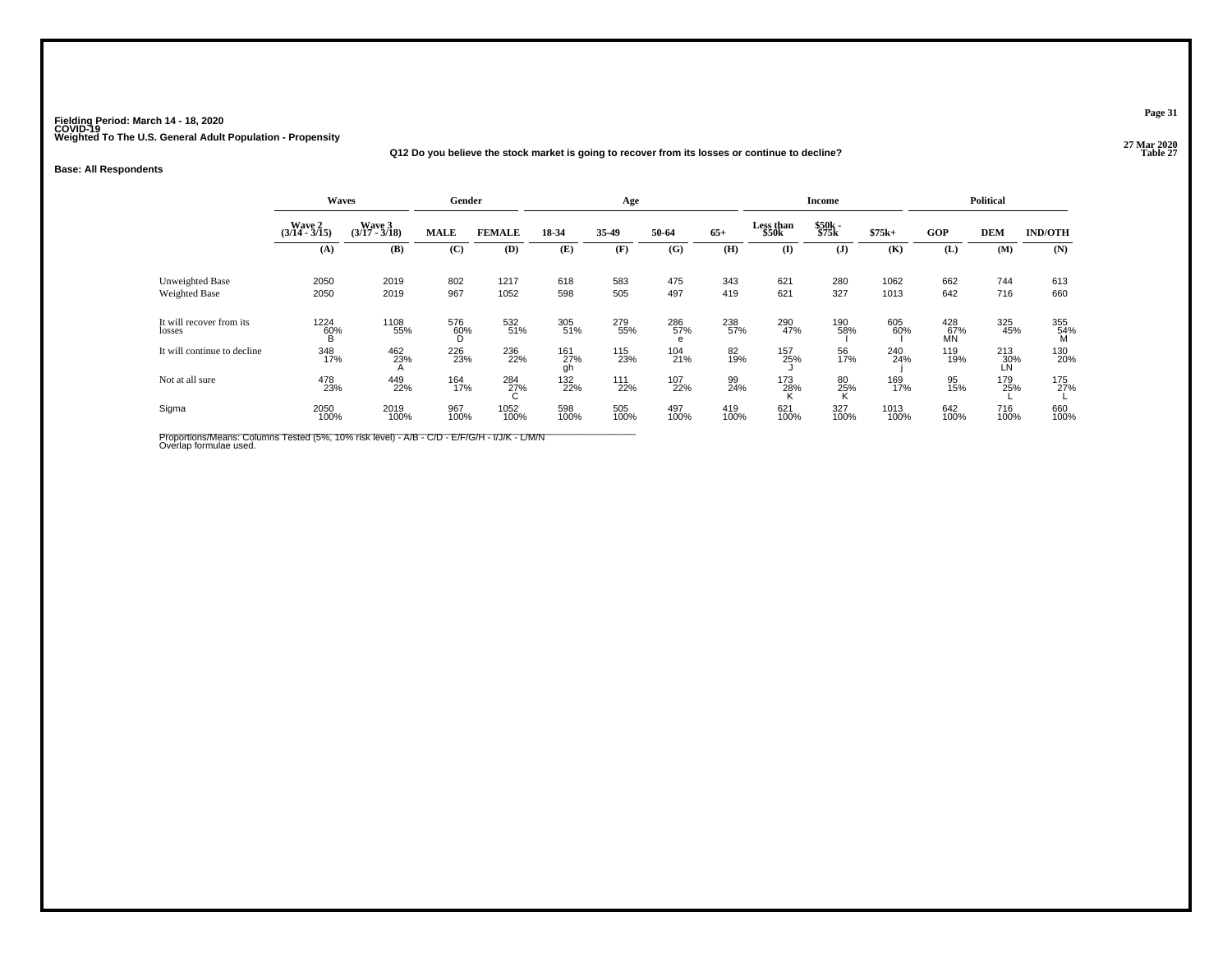## **27 Mar 2020Q13 How has the coronavirus outbreak impacted your work life? Please select all that apply.**

### **Base: Employed**

|                                                                                                                                       | <b>Waves</b>                        |                                   | Gender                |                  |                      | Age             |                             |                               |                   | Income           |                   |                  | Political       |                |
|---------------------------------------------------------------------------------------------------------------------------------------|-------------------------------------|-----------------------------------|-----------------------|------------------|----------------------|-----------------|-----------------------------|-------------------------------|-------------------|------------------|-------------------|------------------|-----------------|----------------|
|                                                                                                                                       | $\frac{\text{Wave}}{(3/14 - 3/15)}$ | $\frac{\text{Wave}}{(3/17-3/18)}$ | <b>MALE</b>           | <b>FEMALE</b>    | 18-34                | 35-49           | 50-64                       | $65+$                         | Less than \$50k   | \$50k<br>\$75k   | $$75k+$           | <b>GOP</b>       | <b>DEM</b>      | <b>IND/OTH</b> |
|                                                                                                                                       | (A)                                 | (B)                               | (C)                   | (D)              | (E)                  | (F)             | (G)                         | (H)                           | $\mathbf{I}$      | $($ $)$          | (K)               | (L)              | (M)             | (N)            |
| Unweighted Base<br><b>Weighted Base</b>                                                                                               | 1212<br>1275                        | 1242<br>1246                      | 585<br>676            | 657<br>570       | 424<br>425           | 472<br>419      | 282<br>313                  | 64<br>88*                     | 279<br>297        | 162<br>194*      | 785<br>735        | 416<br>389       | 486<br>480      | 340<br>377     |
| Work remote more often                                                                                                                | 302<br>24%                          | 342<br>27%<br>a                   | 198<br>29%            | 144<br>25%       | 115<br>27%           | 133<br>32%<br>G | 73 <sub>%</sub>             | $^{21}_{24\%}$                | 64<br>21%         | 42<br>22%        | 234<br>32%<br>ĨJ. | 89<br>23%        | 145<br>30%      | 107<br>28%     |
| Decreased my productivity                                                                                                             | 234<br>18%                          | 314<br>25%<br>A                   | 170<br>25%            | 145<br>25%       | 115<br>27%           | 109<br>26%      | 68<br>22%                   | 23<br>26%                     | 59<br>20%         | 43<br>22%        | 205<br>28%        | 95<br>24%        | 127<br>26%      | 92<br>24%      |
| Limited the number of<br>hours I can work due to<br>limited demand (e.g.<br>cancelled shifts, taken off<br>the schedule)              | 247<br>19%                          | 291<br>23%<br>a                   | 175<br>26%<br>d       | 116<br>20%       | 118<br>28%<br>G      | 93<br>22%       | 57<br>18%                   | 23<br>26%                     | 64<br>22%         | 47<br>24%        | 180<br>24%        | 96<br><b>25%</b> | 125<br>26%<br>n | 70<br>19%      |
| Loss of business (e.g.,<br>sales decreasing, loss of<br>clients/accounts)                                                             | 256<br>20%                          | 239<br>19%                        | 146<br>22%<br>d       | 93<br>16%        | 83<br>19%<br>h.      | 97<br>23%<br>H  | 53<br>17%                   | $\overline{7}$<br>8%          | 38<br>13%         | 37<br>19%        | 163<br>22%        | 92<br>24%<br>N   | 90<br>19%       | 57<br>15%      |
| Caused me to feel isolated<br>and lonely during the work<br>day due to working from<br>home                                           | 149<br>12%                          | 226<br>18%<br>A                   | 126<br>19%            | 100<br>18%       | 78<br>18%            | 91<br>22%<br>G  | 45<br>14%                   | $\frac{12}{14\%}$             | 36<br>12%         | 37<br>19%        | 152<br>21%        | 63<br>16%        | 100<br>21%      | 63<br>17%      |
| I have been laid off / put<br>on temporary leave until<br>business picks back up                                                      | 130<br>10%                          | 186<br>15%<br>A                   | 107<br>16%            | 78<br>14%        | 93<br>$52\%$ FGH     | 61<br>15%<br>gh | 27<br>9%                    | 5<br>5%                       | 42<br>14%         | 40<br>20%        | 103<br>14%        | 49<br>13%        | 79<br>17%       | 57<br>15%      |
| Increased my productivity                                                                                                             | 190<br>15%                          | 179<br>14%                        | 110<br>16%            | 69<br>12%        | 83<br>20%<br>fGH     | 59<br>14%       | 32<br>10%                   | 5<br>6%                       | 49<br>17%         | 17<br>$\cdot$ 9% | 112<br>15%        | 49<br>13%        | 73<br>15%       | 56<br>15%      |
| It has made my work<br>frustrating because I have<br>to care for my children<br>who are out of school                                 | 168<br>13%                          | 166<br>13%                        | 103<br>15%            | 64<br>11%        | 78<br>18%<br>GH      | 78<br>19%<br>GH | $^{10}_{3\%}$               | ÷                             | 31<br>11%         | $^{21}_{11\%}$   | 114<br>16%        | 57<br>15%        | 63<br>13%       | 47<br>12%      |
| It has made my work<br>difficult because I don't<br>have an adequate home<br>office                                                   | 123<br>10%                          | 162<br>13%<br>A                   | 102<br>15%<br>d       | 60<br>11%        | 68<br>16%<br>G       | 59<br>14%<br>g  | $^{27}_{9\%}$               | $\frac{8}{9%}$                | 32<br>11%         | 25<br>13%        | 104%              | 40<br>10%        | 72<br>15%       | 49<br>13%      |
| Increased demand within<br>my line of work/ presented<br>new business opportunities<br>(e.g., increasing sales, new<br>markets, etc.) | 147<br>12%                          | 162%                              | $^{109}_{16\%}$<br>D  | $\frac{53}{9\%}$ | 76<br>18%<br>GH      | 60<br>14%<br>GH | $^{26}_{\substack{8\%\\H}}$ | $\overline{\phantom{a}}$<br>÷ | $^{25}_{\,\,8\%}$ | 28<br>15%        | 109<br>15%        | 65<br>17%<br>N   | 58<br>12%       | 39<br>10%      |
| I have not been able to<br>work because of falling ill                                                                                | $^{75}_{\ 6\%}$                     | 63/5%                             | $\frac{44}{7}\%$<br>D | $\frac{18}{3%}$  | $\frac{33}{8%}$<br>Ġ | $^{19}_{\ 5\%}$ | 6<br>2%                     | $\frac{5}{5\%}$               | 9<br>3%           | $^{15}_{8\%}$    | 33<br>4%          | $^{22}_{6\%}$    | $\frac{18}{4%}$ | $^{23}_{6\%}$  |
| Other                                                                                                                                 | 227<br>18%<br>B                     | 165<br>13%                        | 79<br>12%             | 85<br>15%        | $\frac{32}{8\%}$     | 41<br>10%       | 66<br>21%<br>EF             | 25<br>28%<br>EF               | 55<br>18%<br>Κ    | 28<br>15%        | 80<br>11%         | 64<br>16%<br>м   | 49<br>10%       | 52<br>14%      |
| Sigma                                                                                                                                 | 2249<br>176%                        | 2494<br>200%                      | 1468<br>217%          | 1026<br>180%     | 971<br>228%          | 900<br>215%     | 490<br>156%                 | 133<br>151%                   | 502<br>169%       | 380<br>196%      | 1587<br>216%      | 782<br>201%      | 999<br>208%     | 713<br>189%    |

Proportions/Means: Columns Tested (5%, 10% risk level) - A/B - C/D - E/F/G/H - I/J/K - L/M/N<br>Overlap formulae used. \* small base

**Page 32**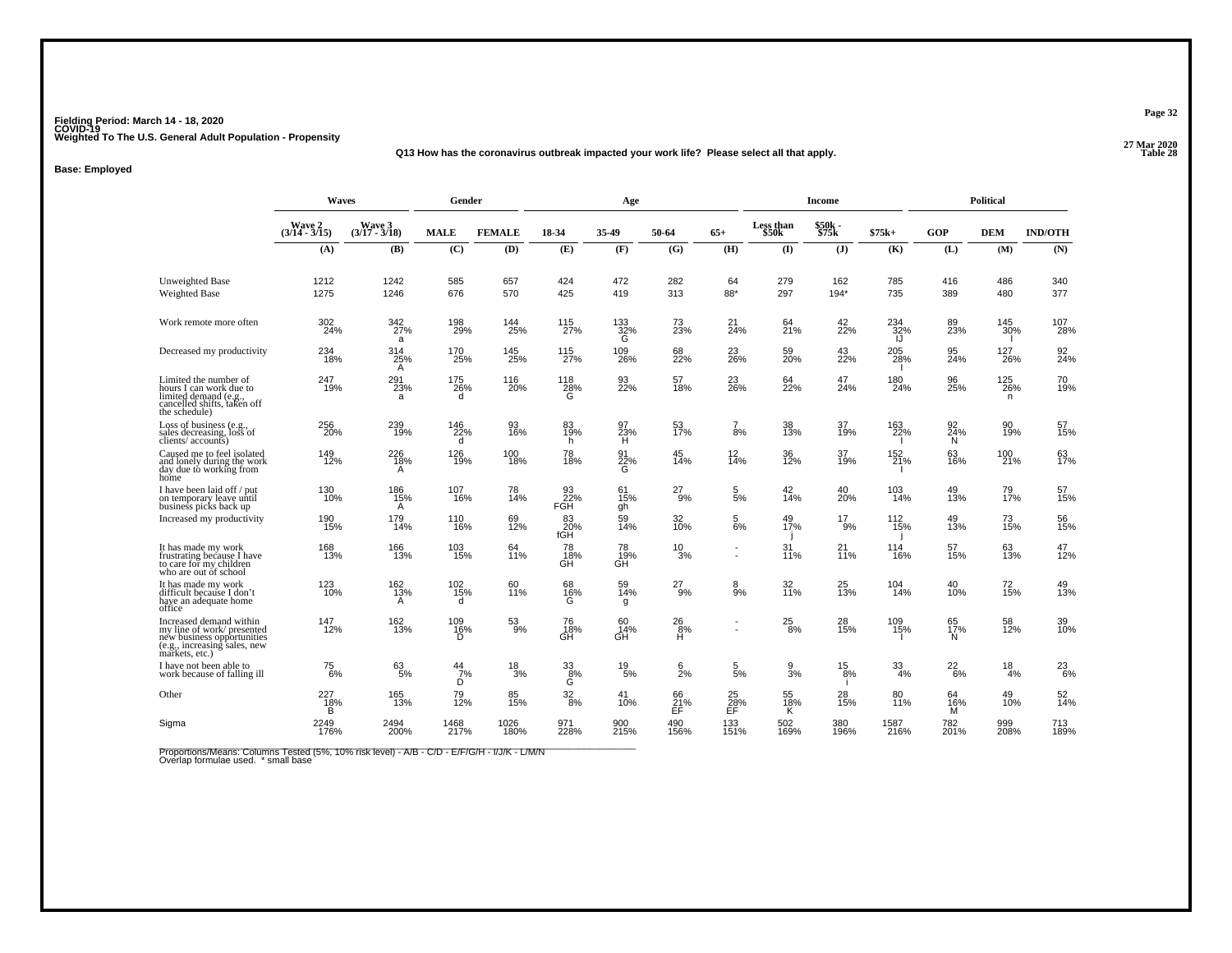**27 Mar 2020Q14 What actions and/or policies has your employer instituted to address the coronavirus outbreak (COVID-19)? Please select all that apply.**

### **Base: Employed**

|                                                                                                                                 | Waves                     |                           | Gender               |                    |                   | Age                   |                  |                 |                    | <b>Income</b>     |                    |                | <b>Political</b>           |                 |
|---------------------------------------------------------------------------------------------------------------------------------|---------------------------|---------------------------|----------------------|--------------------|-------------------|-----------------------|------------------|-----------------|--------------------|-------------------|--------------------|----------------|----------------------------|-----------------|
|                                                                                                                                 | Wave 2<br>$(3/14 - 3/15)$ | Wave 3<br>$(3/17 - 3/18)$ | <b>MALE</b>          | <b>FEMALE</b>      | 18-34             | 35-49                 | 50-64            | $65+$           | Less than<br>\$50k | $$50k -$<br>\$75k | $$75k+$            | <b>GOP</b>     | <b>DEM</b>                 | <b>IND/OTH</b>  |
|                                                                                                                                 | (A)                       | (B)                       | (C)                  | (D)                | (E)               | (F)                   | (G)              | (H)             | $\mathbf{I}$       | $($ $)$           | (K)                | (L)            | (M)                        | (N)             |
| <b>Unweighted Base</b><br><b>Weighted Base</b>                                                                                  | 1212<br>1275              | 1242<br>1246              | 585<br>676           | 657<br>570         | 424<br>425        | 472<br>419            | 282<br>313       | 64<br>88*       | 279<br>297         | 162<br>$194*$     | 785<br>735         | 416<br>389     | 486<br>480                 | 340<br>377      |
|                                                                                                                                 |                           |                           |                      |                    |                   |                       |                  |                 |                    |                   |                    |                |                            |                 |
| Postponed all work travel                                                                                                       | 404<br>32%                | 417<br>33%                | 256<br>38%<br>D      | 161<br>28%         | 130<br>31%        | 160<br>38%<br>e       | 98<br>31%        | 30<br>34%       | 55<br>19%          | 65<br>33%         | 287<br>39%         | 117<br>30%     | 181<br>38%                 | 119<br>32%      |
| Mandated remote work<br>policy                                                                                                  | 234<br>18%                | 370 30%<br>A              | 217<br>32%           | 153<br>27%         | 128<br>30%<br>G   | 148<br>35%<br>G       | 65<br>21%        | 28<br>32%       | 62<br>21%          | 45<br>23%         | 256<br>35%<br>IJ   | 99<br>26%      | 159<br>33%                 | 111<br>30%      |
| Mandated no work travel<br>to at risk countries                                                                                 | 282<br>22%                | 322<br>26%<br>a           | 197<br>29%<br>D      | 125<br>22%         | 113<br>27%        | 125<br>30%<br>G       | 62<br>20%        | $^{21}_{24\%}$  | 44<br>15%          | $^{41}_{21\%}$    | 230<br>31%<br>IJ   | 111<br>29%     | 124<br>26%                 | 87<br>23%       |
| Mandated no-handshake<br>policy                                                                                                 | 272<br>21%                | 287<br>23%                | 171<br>25%           | 116<br>20%         | 100<br>23%        | 108<br>$\frac{26}{9}$ | 55<br>17%        | 24<br>28%       | 78<br>26%          | 47<br>24%         | 155<br>21%         | 97<br>25%      | 118<br>25%                 | 72<br>19%       |
| Increased paid sick leave                                                                                                       | 178<br>14%                | 227<br>18%<br>A           | 155<br>23%<br>D      | 71<br>13%          | 84<br>20%<br>Ġ    | 92<br>22%<br>G        | 37<br>12%        | 15<br>17%       | 48<br>16%          | 33<br>17%         | 138<br>19%         | 67<br>17%      | 102<br>21%<br>$\mathsf{n}$ | 57<br>15%       |
| Offered 3rd party<br>services/resources to<br>promote well-being and<br>adjustment amid the<br>outbreak                         | 131<br>10%                | $174 \atop 14\%$<br>Α     | $^{118}_{17\%}$<br>D | 56<br>10%          | $71$<br>17%<br>Gh | 72/17%<br>GĤ          | $^{26}_{\ 8\%}$  | $\frac{5}{5}$ % | 32<br>11%          | $^{16}_{8\%}$     | $\frac{127}{17\%}$ | 56<br>14%      | 56<br>12%                  | 62 <sub>%</sub> |
| Offered to cover out of<br>pocket healthcare costs for<br>preventative care (e.g., C19 testing, PCP visits,<br>$etc.$ )         | 153<br>12%                | 158<br>13%                | 109<br>16%<br>D      | $^{49}_{9\%}$      | 53<br>12%         | 66<br>16%<br>g        | 31<br>10%        | 10<br>11%       | 29<br>10%          | $^{16}_{8\%}$     | 113<br>15%         | 62<br>16%<br>N | 61<br>13%                  | 36<br>10%       |
| Other                                                                                                                           | 142<br>11%                | 157<br>13%                | 75<br>11%            | 82<br>14%          | 45<br>11%         | 41<br>10%             | 58<br>18%<br>EF  | 13<br>15%       | 33<br>11%          | 39<br>20%<br>iK   | 82<br>11%          | 39<br>10%      | 67<br>14%                  | 51<br>13%       |
| $N/A$ - my employer has not<br>instituted any actions<br>and/or policies to address<br>the corônavirus outbreak<br>$(COVID-19)$ | 445<br>35%<br>B           | 327<br>26%                | 149<br>22%           | $\frac{177}{31\%}$ | 101<br>24%        | 94<br>22%             | 106<br>34%<br>EF | 25<br>29%       | 113<br>38%<br>ĴK   | 50<br>26%         | 161<br>22%         | 110<br>28%     | 112<br>23%                 | 105<br>28%      |
| Sigma                                                                                                                           | 2241<br>176%              | 2438<br>196%              | 1447<br>214%         | 991<br>174%        | 824<br>194%       | 907<br>216%           | 537<br>171%      | 171<br>194%     | 494<br>167%        | 351<br>181%       | 1549<br>211%       | 758<br>195%    | 979<br>204%                | 702<br>186%     |

Proportions/Means: Columns Tested (5%, 10% risk level) - A/B - C/D - E/F/G/H - I/J/K - L/M/N<br>Overlap formulae used. \* small base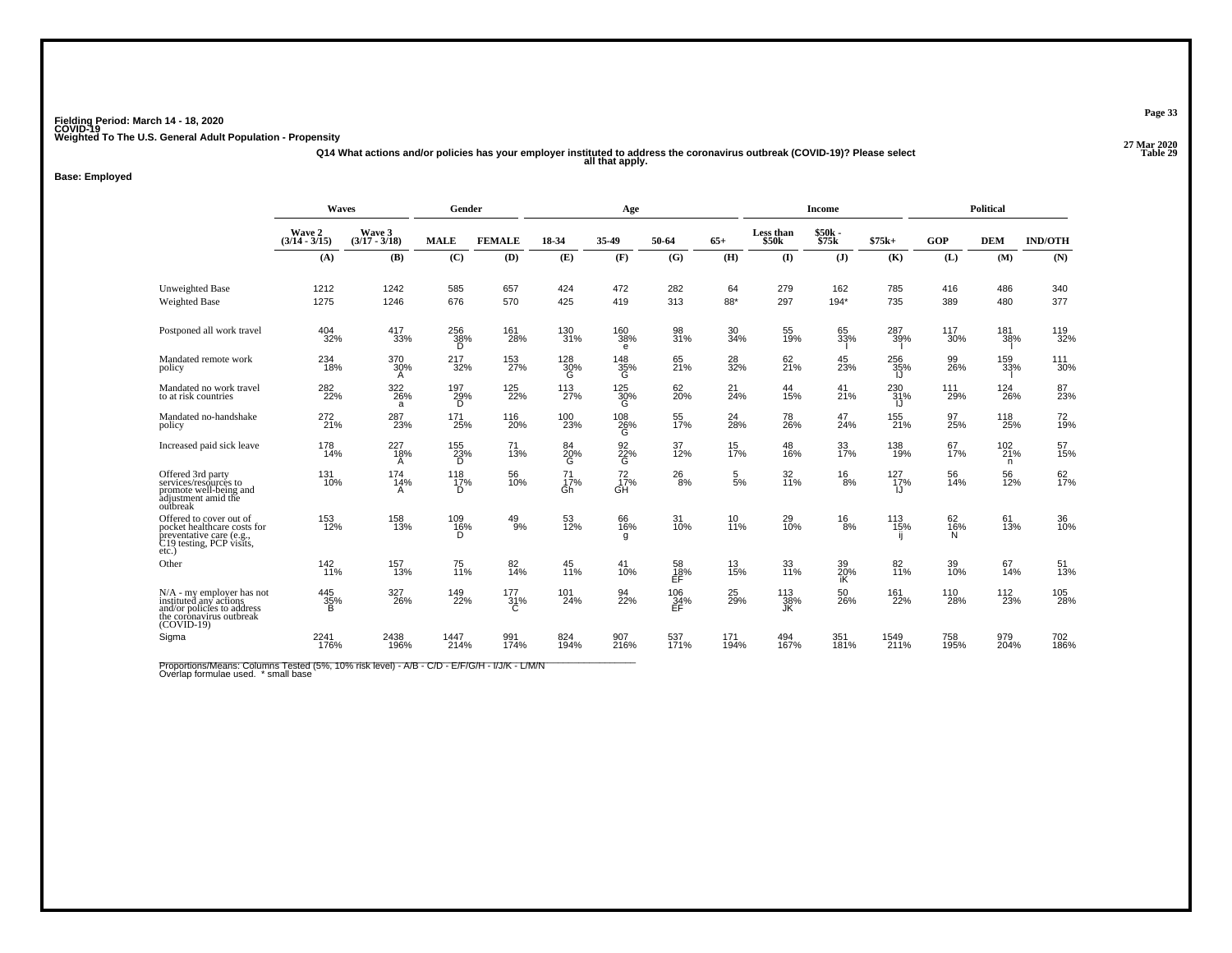### **27 Mar 2020Q15 How concerned are you about the impact coronavirus (COVID-19) has on the following?Summary Of Concerned**

### **Base: All Respondents**

|                                                   | Waves                            |                           | Gender      |               |            | Age                   |                 |                                        |                    | Income            |            |            | <b>Political</b> |                |
|---------------------------------------------------|----------------------------------|---------------------------|-------------|---------------|------------|-----------------------|-----------------|----------------------------------------|--------------------|-------------------|------------|------------|------------------|----------------|
|                                                   | <b>Wave 2</b><br>$(3/14 - 3/15)$ | Wave 3<br>$(3/17 - 3/18)$ | <b>MALE</b> | <b>FEMALE</b> | 18-34      | 35-49                 | 50-64           | $65+$                                  | Less than<br>\$50k | $$50k -$<br>\$75k | $$75k+$    | GOP        | <b>DEM</b>       | <b>IND/OTH</b> |
|                                                   | (A)                              | (B)                       | (C)         | (D)           | (E)        | (F)                   | (G)             | (H)                                    | $\bf(I)$           | $\mathbf{J}$      | (K)        | (L)        | (M)              | (N)            |
| Unweighted Base                                   | 2050                             | 2019                      | 802         | 1217          | 618        | 583                   | 475             | 343                                    | 621                | 280               | 1062       | 662        | 744              | 613            |
| Weighted Base                                     | 2050                             | 2019                      | 967         | 1052          | 598        | 505                   | 497             | 419                                    | 621                | 327               | 1013       | 642        | 716              | 660            |
| The health of your older<br>friends and relatives | 1771<br>86%                      | 1747<br>87%               | 808<br>84%  | 940<br>89%    | 472<br>79% | 447<br>$\frac{88}{5}$ | 454<br>91%<br>E | 375<br>90%                             | 500<br>80%         | 284<br>87%        | 913<br>90% | 553<br>86% | 660<br>92%<br>ĽΝ | 534<br>81%     |
| The American economy                              | 1730<br>84%                      | 1705<br>84%               | 812<br>84%  | 893<br>85%    | 476<br>80% | 424<br>84%            | 435<br>88%      | 370<br>88%                             | 478<br>77%         | 275<br>84%        | 907<br>90% | 546<br>85% | 630<br>88%<br>N  | 529<br>80%     |
| The health of the broader<br>American populace    | 1616<br>79%                      | 1647<br>82%<br>a          | 762<br>79%  | 884<br>84%    | 452<br>76% | $^{422}_{84\%}$       | 404<br>81%<br>е | 368<br>88%<br>EG                       | 480<br>77%         | 267<br>82%        | 850<br>84% | 509<br>79% | 636<br>89%<br>LN | 502<br>76%     |
| Your personal health                              | 1330<br>65%                      | 1336<br>66%               | 635<br>66%  | 701<br>67%    | 370<br>62% | 332<br>66%            | 329<br>66%      | 304<br>$\overline{f}^{13}_{\text{Ef}}$ | 408<br>66%         | 222<br>68%        | 666<br>66% | 416<br>65% | 547<br>76%<br>LN | 372<br>56%     |

Proportions/Means: Columns Tested (5%, 10% risk level) - A/B - C/D - E/F/G/H - I/J/K - L/M/N<br>Overlap formulae used.

**Page 34**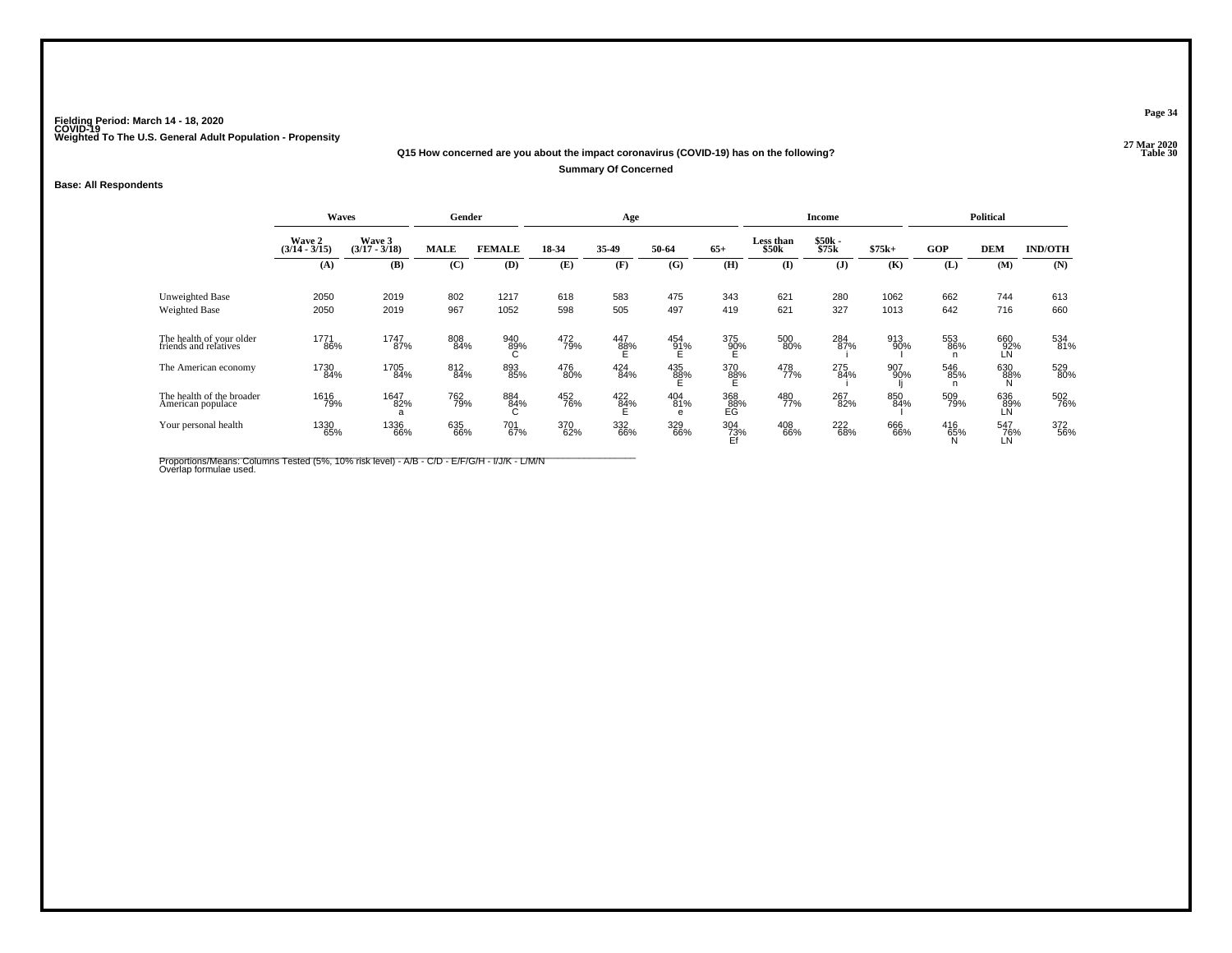### **27 Mar 2020Q15 How concerned are you about the impact coronavirus (COVID-19) has on the following?Summary Of Not At All/Not Very Concerned**

### **Base: All Respondents**

|                                                   | <b>Waves</b>                     |                           | Gender              |               |                         | Age        |                |            |                    | Income         |            |            | <b>Political</b> |                     |
|---------------------------------------------------|----------------------------------|---------------------------|---------------------|---------------|-------------------------|------------|----------------|------------|--------------------|----------------|------------|------------|------------------|---------------------|
|                                                   | <b>Wave 2</b><br>$(3/14 - 3/15)$ | Wave 3<br>$(3/17 - 3/18)$ | <b>MALE</b>         | <b>FEMALE</b> | 18-34                   | 35-49      | 50-64          | $65+$      | Less than<br>\$50k | \$50k<br>\$75k | $$75k+$    | <b>GOP</b> | <b>DEM</b>       | <b>IND/OTH</b>      |
|                                                   | (A)                              | (B)                       | (C)                 | (D)           | (E)                     | (F)        | (G)            | (H)        | $\mathbf{I}$       | J              | (K)        | (L)        | (M)              | (N)                 |
| Unweighted Base                                   | 2050                             | 2019                      | 802                 | 1217          | 618                     | 583        | 475            | 343        | 621                | 280            | 1062       | 662        | 744              | 613                 |
| Weighted Base                                     | 2050                             | 2019                      | 967                 | 1052          | 598                     | 505        | 497            | 419        | 621                | 327            | 1013       | 642        | 716              | 660                 |
| Your personal health                              | 720<br>35%                       | 683<br>34%                | 332<br>34%          | 352<br>33%    | 228<br>38%              | 173<br>34% | 168<br>34%     | 114<br>27% | 213<br>34%         | 105<br>32%     | 347<br>34% | 226<br>35% | 169<br>24%       | 288<br>44%<br>LM    |
| The health of the broader<br>American populace    | 434<br>21%                       | 372<br>18%                | 204<br>21%          | 168<br>16%    | 146<br>24%<br>FgH       | 83<br>16%  | 93<br>19%<br>п | 50<br>12%  | 141<br>23%         | 60<br>18%      | 164<br>16% | 133<br>21% | 80<br>11%        | 159<br>24%          |
| The American economy                              | 320<br>16%                       | 314<br>16%                | 155<br>16%          | 159<br>15%    | 122 <sub>0%</sub><br>GĤ | 81<br>16%  | 62/12%         | 49<br>12%  | 143<br>23%<br>iK   | 51<br>16%      | 106<br>10% | 97<br>15%  | 86<br>12%        | 131<br>20%<br>ĪΜ    |
| The health of your older<br>friends and relatives | 279<br>14%                       | 272<br>13%                | 159<br>1 <u>6</u> % | 113<br>11%    | 126<br>21%<br>FGH       | 58<br>12%  | $^{43}_{9\%}$  | 44<br>10%  | 121<br>20%<br>jK   | 43<br>13%      | 100<br>10% | 89<br>14%  | $^{57}_{8\%}$    | $^{126}_{~19\%}$ IM |

Proportions/Means: Columns Tested (5%, 10% risk level) - A/B - C/D - E/F/G/H - I/J/K - L/M/N<br>Overlap formulae used.

**Page 35**

**P Table 31**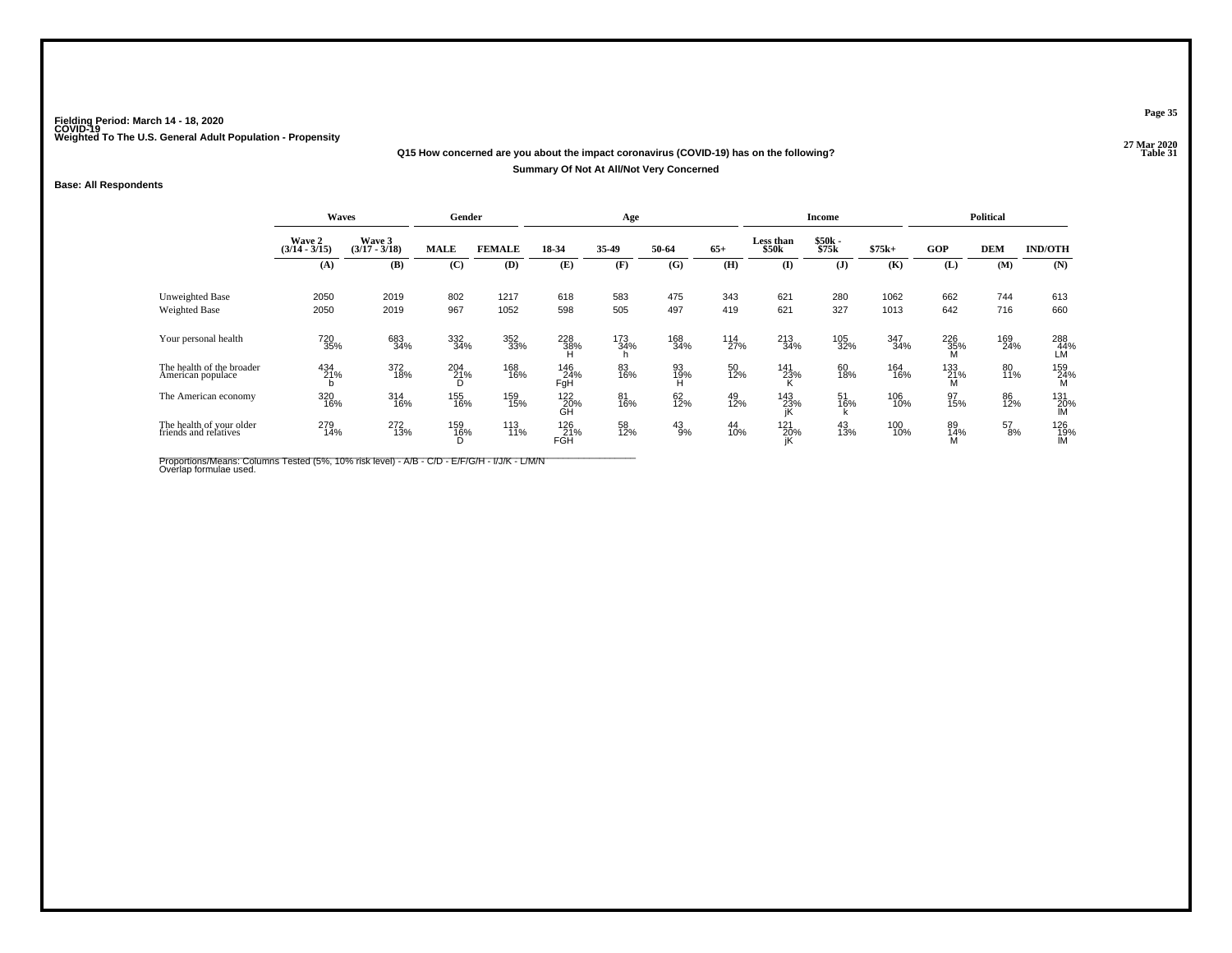**27 Mar 2020Q15\_1 How concerned are you about the impact coronavirus (COVID-19) has on the following?Your personal health**

### **Base: All Respondents**

|                                        | Waves                     |                           | Gender          |                 |                 | Age             |             |                  |                    | <b>Income</b>      |              |                 | Political        |                  |
|----------------------------------------|---------------------------|---------------------------|-----------------|-----------------|-----------------|-----------------|-------------|------------------|--------------------|--------------------|--------------|-----------------|------------------|------------------|
|                                        | Wave 2<br>$(3/14 - 3/15)$ | Wave 3<br>$(3/17 - 3/18)$ | <b>MALE</b>     | <b>FEMALE</b>   | 18-34           | 35-49           | 50-64       | $65+$            | Less than<br>\$50k | \$50k<br>\$75k     | $$75k+$      | GOP             | <b>DEM</b>       | <b>IND/OTH</b>   |
|                                        | (A)                       | (B)                       | (C)             | (D)             | (E)             | (F)             | (G)         | (H)              | $\mathbf{I}$       | $\mathbf{J}$       | (K)          | (L)             | (M)              | (N)              |
| Unweighted Base                        | 2050                      | 2019                      | 802             | 1217            | 618             | 583             | 475         | 343              | 621                | 280                | 1062         | 662             | 744              | 613              |
| Weighted Base                          | 2050                      | 2019                      | 967             | 1052            | 598             | 505             | 497         | 419              | 621                | 327                | 1013         | 642             | 716              | 660              |
| Very/Somewhat<br>Concerned (Net)       | 1330<br>65%               | 1336<br>66%               | 635<br>66%      | 701<br>67%      | 370<br>62%      | 332<br>66%      | 329<br>66%  | 304<br>73%<br>Ef | 408<br>66%         | 222<br>68%         | 666<br>66%   | 416<br>65%      | 547<br>76%<br>LN | 372<br>56%       |
| Very concerned                         | 624<br>30%                | 660<br>33%                | 340<br>35%<br>d | 320<br>30%      | 165<br>28%      | 181<br>36%      | 164<br>33%  | 150<br>36%       | $^{211}_{34\%}$    | $\frac{112}{34\%}$ | 319<br>31%   | 212<br>33%      | 281<br>39%<br>IN | 168<br>25%       |
| Somewhat concerned                     | 706<br>34%                | 676<br>33%                | 295<br>31%      | 380<br>36%<br>С | 205<br>34%      | 152<br>30%      | 165<br>33%  | 154<br>37%       | 197<br>32%         | 109<br>33%         | 347<br>34%   | 205<br>32%      | 267<br>37%<br>n  | 204<br>31%       |
| Not At All/Not Very<br>Concerned (Net) | 720<br>35%                | 683<br>34%                | 332<br>34%      | 352<br>33%      | 228<br>38%      | 173<br>34%      | 168<br>34%  | 114<br>27%       | 213<br>34%         | 105<br>32%         | 347<br>34%   | 226<br>35%<br>M | 169<br>24%       | 288<br>44%<br>LM |
| Not very concerned                     | 535<br>26%                | 487<br>24%                | 227<br>23%      | 260<br>25%      | 143<br>24%      | 115<br>23%      | 131<br>26%  | 97<br>23%        | 134<br>22%         | 86<br>26%          | 258<br>25%   | 161<br>25%<br>m | 140<br>20%       | 186<br>28%<br>M  |
| Not at all concerned                   | 186<br>9%                 | 197<br>10%                | 105<br>11%      | $\frac{92}{9%}$ | 85<br>14%<br>GH | 57<br>11%<br>gН | 37<br>8%    | $\frac{17}{4%}$  | 79<br>13%<br>Jk    | $^{20}_{6\%}$      | 89<br>9%     | 65<br>10%<br>м  | 29<br>4%         | 103<br>16%<br>LM |
| Sigma                                  | 2050<br>100%              | 2019<br>100%              | 967<br>100%     | 1052<br>100%    | 598<br>100%     | 505<br>100%     | 497<br>100% | 419<br>100%      | 621<br>100%        | 327<br>100%        | 1013<br>100% | 642<br>100%     | 716<br>100%      | 660<br>100%      |

Proportions/Means: Columns Tested (5%, 10% risk level) - A/B - C/D - E/F/G/H - I/J/K - L/M/N<br>Overlap formulae used.

**Page 36**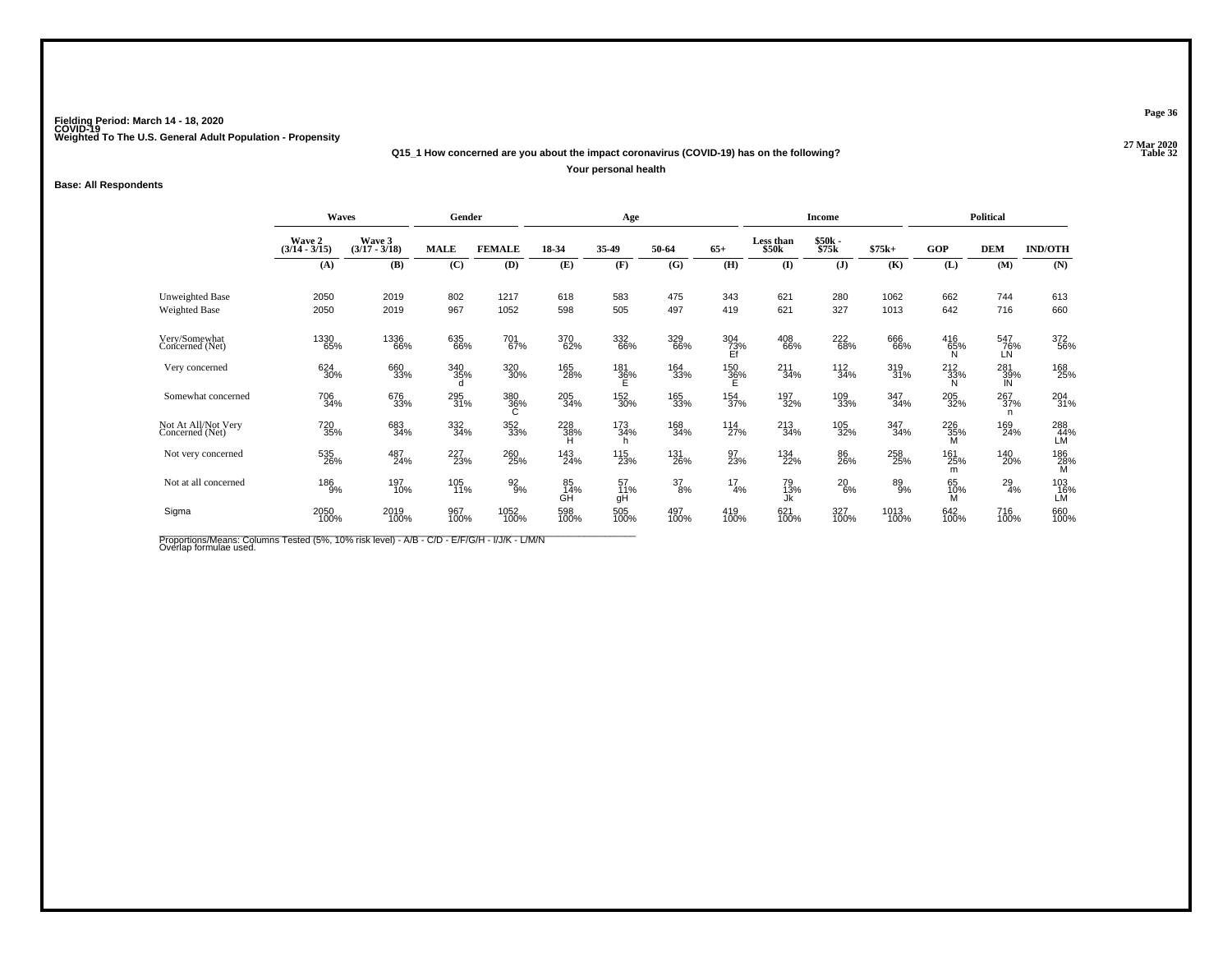**27 Mar 2020Q15\_2 How concerned are you about the impact coronavirus (COVID-19) has on the following?The health of your older friends and relatives**

### **Base: All Respondents**

|                                        | Waves                     |                           | Gender                   |                  |                         | Age                   |                      |                 |                       | Income           |                  |                 | <b>Political</b> |                                                       |
|----------------------------------------|---------------------------|---------------------------|--------------------------|------------------|-------------------------|-----------------------|----------------------|-----------------|-----------------------|------------------|------------------|-----------------|------------------|-------------------------------------------------------|
|                                        | Wave 2<br>$(3/14 - 3/15)$ | Wave 3<br>$(3/17 - 3/18)$ | <b>MALE</b>              | <b>FEMALE</b>    | 18-34                   | 35-49                 | 50-64                | $65+$           | Less than<br>\$50k    | \$50k -<br>\$75k | $$75k+$          | <b>GOP</b>      | <b>DEM</b>       | <b>IND/OTH</b>                                        |
|                                        | (A)                       | (B)                       | (C)                      | (D)              | (E)                     | (F)                   | (G)                  | (H)             | $\mathbf{I}$          | J                | (K)              | (L)             | (M)              | (N)                                                   |
| Unweighted Base                        | 2050                      | 2019                      | 802                      | 1217             | 618                     | 583                   | 475                  | 343             | 621                   | 280              | 1062             | 662             | 744              | 613                                                   |
| Weighted Base                          | 2050                      | 2019                      | 967                      | 1052             | 598                     | 505                   | 497                  | 419             | 621                   | 327              | 1013             | 642             | 716              | 660                                                   |
| Very/Somewhat<br>Concerned (Net)       | 1771<br>86%               | 1747<br>87%               | 808<br>84%               | 940<br>89%       | 472<br>79%              | 447<br>88%<br>E       | 454<br>91%<br>E      | 375<br>90%      | 500<br>80%            | 284<br>87%       | 913<br>90%       | 553<br>86%<br>n | 660<br>92%<br>LN | 534<br>81%                                            |
| Very concerned                         | 1034<br>50%               | 1089<br>54%<br>a          | 485<br>50%               | 604<br>57%       | 302<br>51%              | 269<br>53%            | 283<br>57%<br>e      | 235<br>56%      | 300<br>48%            | 174<br>53%       | 581<br>57%       | 337<br>52%<br>n | 448<br>63%<br>LN | 304<br>46%                                            |
| Somewhat concerned                     | 737<br>36%                | 658<br>33%                | 322<br>33%               | 335<br>32%       | 170<br>28%              | 178<br>35%<br>e       | $^{171}_{34\%}$<br>е | 139<br>33%      | 200<br>32%            | 110<br>34%       | 332<br>33%       | $^{217}_{34\%}$ | 211<br>30%       | 230<br>35%                                            |
| Not At All/Not Very<br>Concerned (Net) | 279<br>14%                | 272<br>13%                | 159<br>1 <u>6</u> %<br>D | 113<br>11%       | 126<br>– 21%<br>FGH     | 58<br>12%             | $^{43}_{9\%}$        | 44<br>10%       | 121<br>20%<br>jK      | 43<br>13%        | 100<br>10%       | 89<br>14%<br>м  | $^{57}_{8\%}$    | 126<br>19%<br>IM                                      |
| Not very concerned                     | 183<br>9%                 | 176<br>9%                 | 100<br>10%<br>d          | <sup>76</sup> 7% | 69<br>11%<br>Fg         | $\frac{32}{6\%}$      | $\frac{36}{7\%}$     | 39<br>9%        | 75<br>12%<br>ĸ        | $^{27}_{8\%}$    | $^{67}_{7\%}$    | 61<br>-9%<br>м  | $^{40}_{6\%}$    | 75<br>11%<br>М                                        |
| Not at all concerned                   | 96<br>5%                  | 95<br>5%                  | 59<br>6%<br>D            | $\frac{37}{3\%}$ | 58<br>10%<br><b>FGH</b> | $^{26}_{\ 5\%}$<br>GH | 7<br>1%              | $\frac{5}{1\%}$ | $\frac{46}{7\%}$<br>ĸ | $^{16}_{\ 5\%}$  | $\frac{34}{3\%}$ | 28<br>4%<br>m   | $^{16}_{2\%}$    | $\begin{array}{c} 51 \\ 8\% \\ \text{IM} \end{array}$ |
| Sigma                                  | 2050<br>100%              | 2019<br>100%              | 967<br>100%              | 1052<br>100%     | 598<br>100%             | 505<br>100%           | 497<br>100%          | 419<br>100%     | 621<br>100%           | 327<br>100%      | 1013<br>100%     | 642<br>100%     | 716<br>100%      | 660<br>100%                                           |

Proportions/Means: Columns Tested (5%, 10% risk level) - A/B - C/D - E/F/G/H - I/J/K - L/M/N<br>Overlap formulae used.

**Page 37**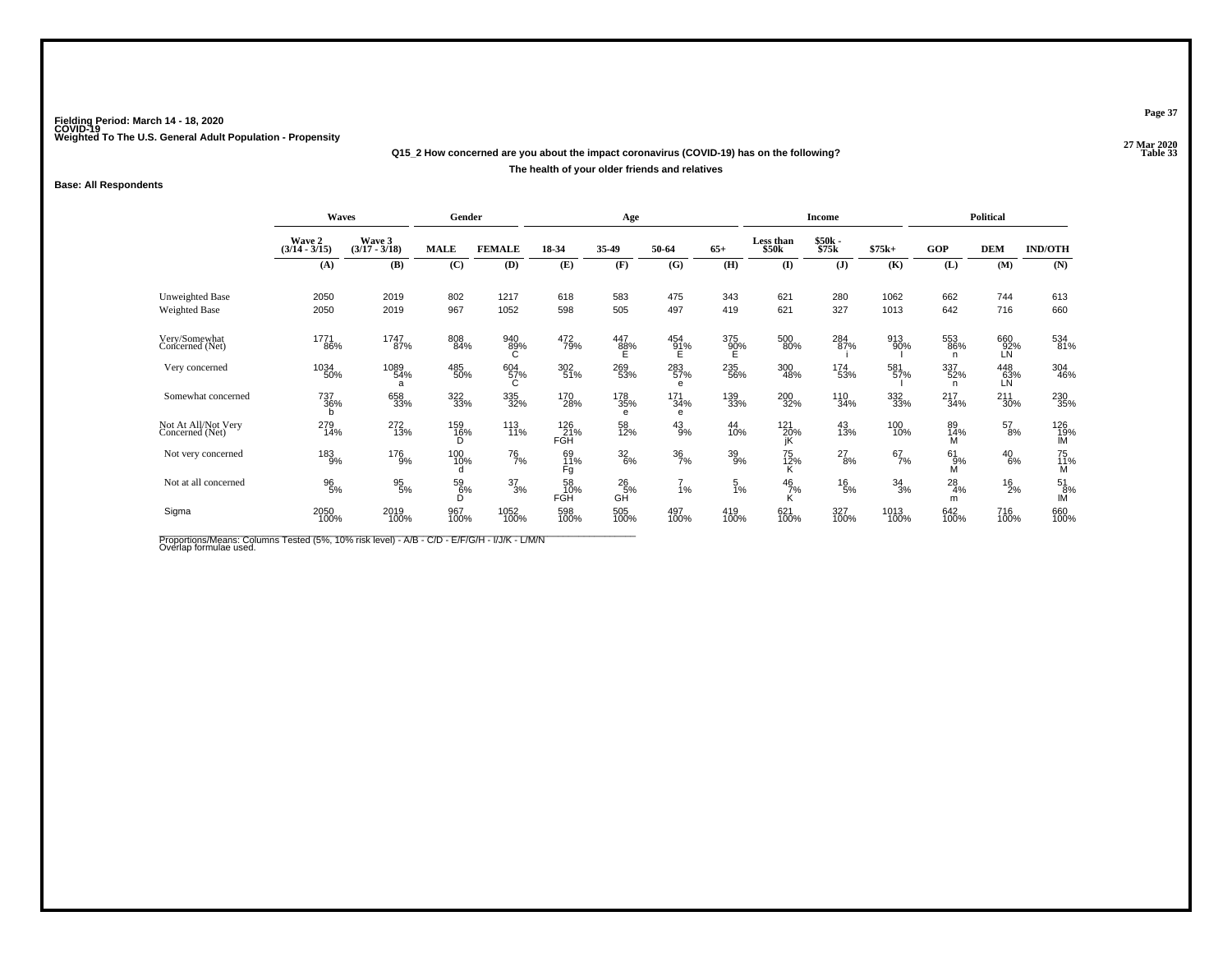## **27 Mar 2020Q15\_3 How concerned are you about the impact coronavirus (COVID-19) has on the following?The health of the broader American populace**

### **Base: All Respondents**

|                                        | Waves                     |                           | Gender          |                 |                         | Age                    |                 |                  |                      | Income           |                 |                       | <b>Political</b> |                 |
|----------------------------------------|---------------------------|---------------------------|-----------------|-----------------|-------------------------|------------------------|-----------------|------------------|----------------------|------------------|-----------------|-----------------------|------------------|-----------------|
|                                        | Wave 2<br>$(3/14 - 3/15)$ | Wave 3<br>$(3/17 - 3/18)$ | <b>MALE</b>     | <b>FEMALE</b>   | 18-34                   | 35-49                  | 50-64           | $65+$            | Less than<br>\$50k   | \$50k -<br>\$75k | $$75k+$         | <b>GOP</b>            | <b>DEM</b>       | <b>IND/OTH</b>  |
|                                        | (A)                       | (B)                       | (C)             | (D)             | (E)                     | (F)                    | (G)             | (H)              | $($ $\Gamma$         | J                | (K)             | (L)                   | (M)              | (N)             |
| Unweighted Base                        | 2050                      | 2019                      | 802             | 1217            | 618                     | 583                    | 475             | 343              | 621                  | 280              | 1062            | 662                   | 744              | 613             |
| Weighted Base                          | 2050                      | 2019                      | 967             | 1052            | 598                     | 505                    | 497             | 419              | 621                  | 327              | 1013            | 642                   | 716              | 660             |
| Very/Somewhat<br>Concerned (Net)       | 1616<br>79%               | 1647<br>82%<br>a          | 762<br>79%      | 884<br>84%<br>C | 452<br>76%              | $\frac{422}{84\%}$     | 404<br>81%<br>e | 368<br>88%<br>EG | 480<br>77%           | 267<br>82%       | 850<br>84%      | 509<br>79%            | 636<br>89%<br>ĽΝ | 502<br>76%      |
| Very concerned                         | 690<br>34%                | 774<br>38%<br>А           | 366<br>38%      | 409<br>39%      | 197<br>33%              | 197<br>39%             | 194<br>39%      | 187<br>45%       | $^{211}_{34\%}$      | 124<br>38%       | 415<br>41%      | 227<br>35%            | 349<br>49%<br>LN | 198<br>30%      |
| Somewhat concerned                     | 926<br>45%                | 872<br>43%                | 397<br>41%      | 475<br>45%      | 255<br>43%              | 225<br>45%             | 210<br>42%      | 182<br>43%       | 269<br>43%           | 143<br>44%       | 435<br>43%      | 282<br>44%            | 287<br>40%       | 303<br>46%<br>m |
| Not At All/Not Very<br>Concerned (Net) | 434<br>21%<br>h           | 372<br>18%                | 204<br>21%<br>D | 168<br>16%      | 146<br>– 24%<br>FgH     | 83<br>16%              | 93<br>19%<br>H  | 50<br>12%        | 141<br>23%           | 60<br>18%        | 164<br>16%      | 133<br>21%<br>M       | 80<br>11%        | 159<br>24%<br>M |
| Not very concerned                     | 314<br>15%                | 252<br>12%                | 138<br>14%<br>d | 114<br>11%      | 79<br>13%               | 49<br>10%              | 77<br>16%       | 48<br>11%        | 89<br>14%            | $^{40}_{12\%}$   | 116<br>11%      | 99<br>15%<br>м        | 59<br>8%         | 94<br>14%<br>М  |
| Not at all concerned                   | 120<br>6%                 | 120<br>6%                 | $^{67}_{7\%}$   | $^{54}_{\ 5\%}$ | 68<br>11%<br><b>FGH</b> | $\frac{34}{7\%}$<br>GH | 16<br>3%<br>н   | $\frac{3}{1\%}$  | $\frac{52}{8%}$<br>κ | $^{20}_{6\%}$    | $^{48}_{\ 5\%}$ | $\frac{34}{5\%}$<br>m | $^{21}_{3\%}$    | 65<br>10%<br>LM |
| Sigma                                  | 2050<br>100%              | 2019<br>100%              | 967<br>100%     | 1052<br>100%    | 598<br>100%             | 505<br>100%            | 497<br>100%     | 419<br>100%      | 621<br>100%          | 327<br>100%      | 1013<br>100%    | 642<br>100%           | 716<br>100%      | 660<br>100%     |

Proportions/Means: Columns Tested (5%, 10% risk level) - A/B - C/D - E/F/G/H - I/J/K - L/M/N<br>Overlap formulae used.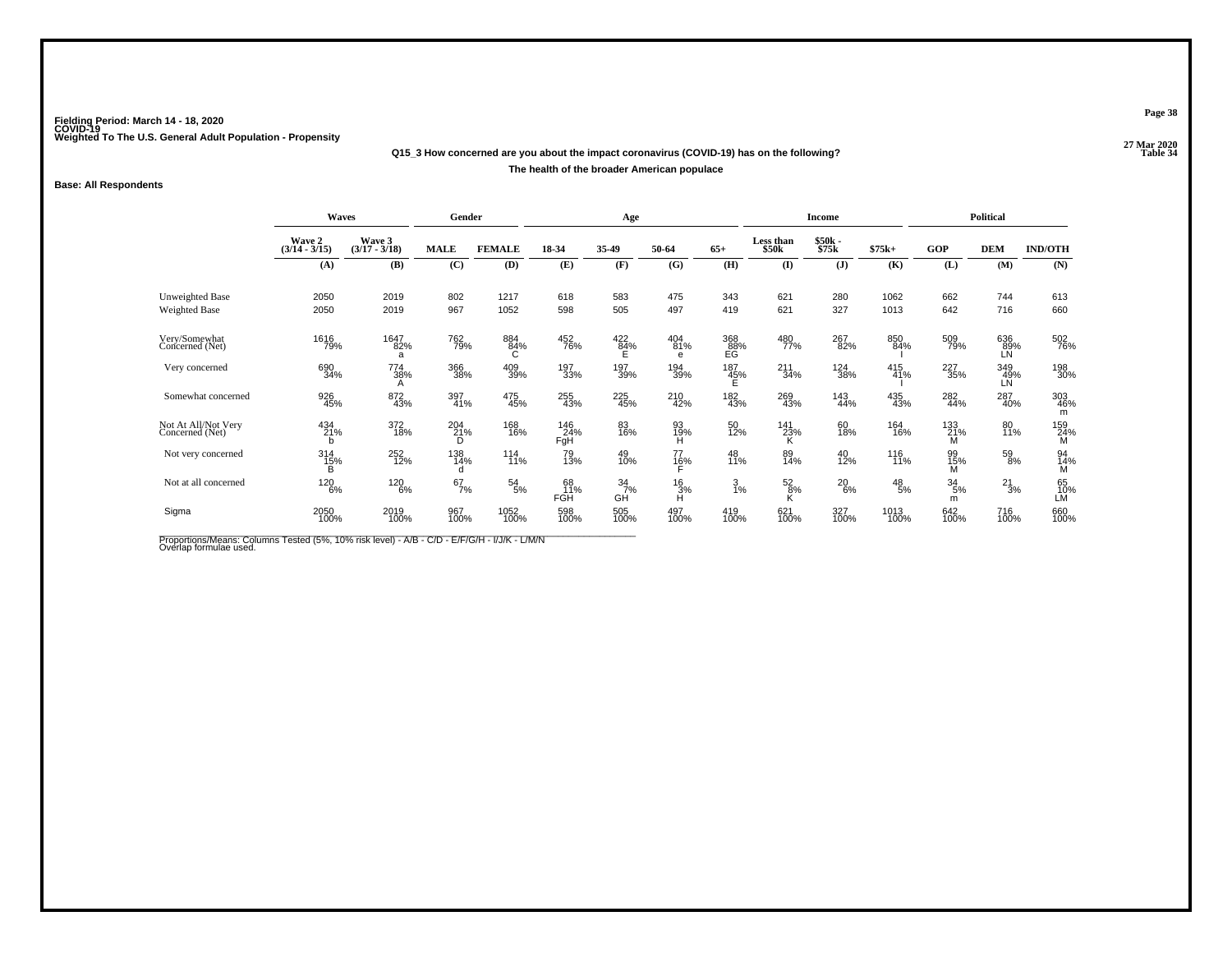**27 Mar 2020Q15\_4 How concerned are you about the impact coronavirus (COVID-19) has on the following?The American economy**

### **Base: All Respondents**

|                                        | Waves                     |                           | Gender          |               |                          | Age                   |                      |                     |                                | Income           |               |                    | <b>Political</b> |                       |
|----------------------------------------|---------------------------|---------------------------|-----------------|---------------|--------------------------|-----------------------|----------------------|---------------------|--------------------------------|------------------|---------------|--------------------|------------------|-----------------------|
|                                        | Wave 2<br>$(3/14 - 3/15)$ | Wave 3<br>$(3/17 - 3/18)$ | <b>MALE</b>     | <b>FEMALE</b> | 18-34                    | 35-49                 | 50-64                | $65+$               | Less than<br>\$50 <sub>k</sub> | \$50k<br>\$75k   | $$75k+$       | <b>GOP</b>         | <b>DEM</b>       | <b>IND/OTH</b>        |
|                                        | (A)                       | (B)                       | (C)             | (D)           | (E)                      | (F)                   | (G)                  | (H)                 | $\mathbf{I}$                   | J                | (K)           | (L)                | (M)              | (N)                   |
| Unweighted Base                        | 2050                      | 2019                      | 802             | 1217          | 618                      | 583                   | 475                  | 343                 | 621                            | 280              | 1062          | 662                | 744              | 613                   |
| Weighted Base                          | 2050                      | 2019                      | 967             | 1052          | 598                      | 505                   | 497                  | 419                 | 621                            | 327              | 1013          | 642                | 716              | 660                   |
| Very/Somewhat<br>Concerned (Net)       | 1730<br>84%               | 1705<br>84%               | 812<br>84%      | 893<br>85%    | 476<br>80%               | 424<br>84%            | $^{435}_{88\%}$      | 370<br>8 <u>8</u> % | 478<br>77%                     | 275<br>84%       | 907<br>90%    | 546<br>85%<br>n    | 630<br>88%<br>N  | 529<br>80%            |
| Very concerned                         | 893<br>44%                | 986<br>49%<br>А           | 465<br>48%      | 521<br>49%    | 224<br>37%               | 259<br>51%            | 272<br>55%<br>E      | 231<br>55%<br>E     | 270<br>44%                     | 140<br>43%       | 558<br>55%    | 324<br>50%<br>N    | 415<br>58%<br>LN | 248<br>38%            |
| Somewhat concerned                     | 836<br>41%                | 719<br>36%                | 347<br>36%      | 373<br>35%    | 252<br>42%<br><b>FGH</b> | 165<br>33%            | 163<br>33%           | 139<br>33%          | 208<br>33%                     | 135<br>41%<br>ik | 349<br>34%    | 222<br>35%         | 216<br>30%       | 281<br>43%<br>LЙ      |
| Not At All/Not Very<br>Concerned (Net) | 320<br>16%                | 314<br>16%                | 155<br>16%      | 159<br>15%    | 122<br>$\overline{20}$ % | 81<br>16%             | 62<br>12%            | 49<br>12%           | 143<br>$23\%$                  | 51<br>16%<br>ĸ   | 106<br>10%    | 97<br>15%          | 86<br>12%        | 131<br>20%<br>IM      |
| Not very concerned                     | 225<br>11%                | 220<br>11%                | 107<br>11%      | 113<br>11%    | 68<br>11%                | 55<br>11%             | 55<br>11%            | 42<br>10%           | 97<br>16%<br>Κ                 | 35<br>11%        | $^{78}_{8\%}$ | 69<br>11%          | 72<br>10%        | 79<br>12%             |
| Not at all concerned                   | $\frac{95}{5\%}$          | $\frac{94}{5\%}$          | $^{48}_{\ 5\%}$ | $^{46}_{4\%}$ | 54<br>9%<br>fGH          | $^{26}_{\,5\%}$<br>GH | $\overline{7}$<br>1% | 7<br>2%             | $\frac{46}{7%}$<br>K           | $^{16}_{5\%}$    | $^{29}_{3\%}$ | $^{28}_{4\%}$<br>M | $^{14}_{2\%}$    | $\frac{52}{8%}$<br>LM |
| Sigma                                  | 2050<br>100%              | 2019<br>100%              | 967<br>100%     | 1052<br>100%  | 598<br>100%              | 505<br>100%           | 497<br>100%          | 419<br>100%         | 621<br>100%                    | 327<br>100%      | 1013<br>100%  | 642<br>100%        | 716<br>100%      | 660<br>100%           |

Proportions/Means: Columns Tested (5%, 10% risk level) - A/B - C/D - E/F/G/H - I/J/K - L/M/N<br>Overlap formulae used.

**Table 35** 

**Page 39**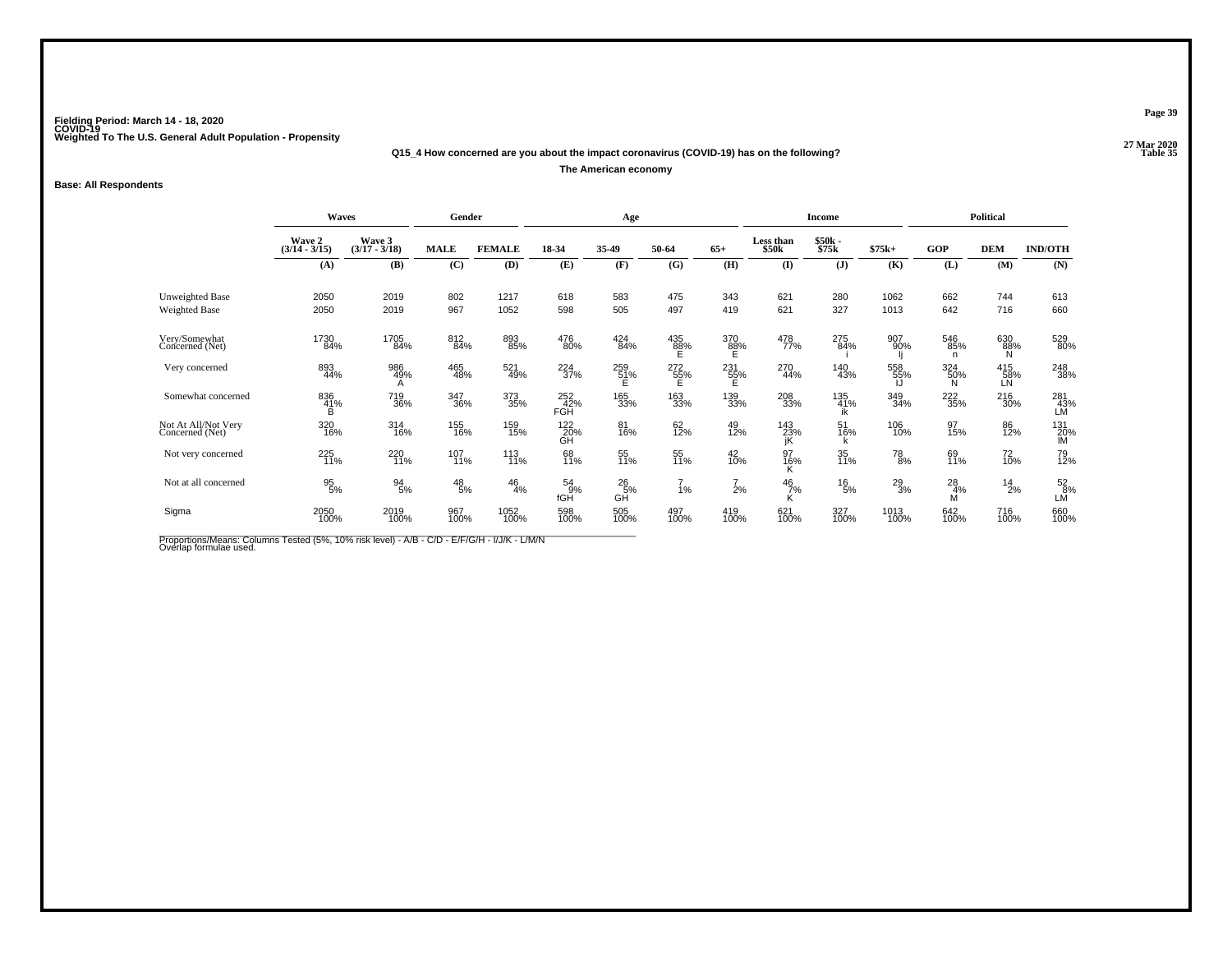## **27 Mar 2020Q16 Do you think you are going to get coronavirus (COVID-19)?**

### **Base: All Respondents**

|                 | <b>Waves</b>                           |                                   | Gender      |               |                  | Age              |                                     |                   |                    | Income         |                               |             | Political   |                 |
|-----------------|----------------------------------------|-----------------------------------|-------------|---------------|------------------|------------------|-------------------------------------|-------------------|--------------------|----------------|-------------------------------|-------------|-------------|-----------------|
|                 | $\frac{\text{Wave } 2}{(3/14 - 3/15)}$ | $\frac{\text{Wave}}{(3/17-3/18)}$ | <b>MALE</b> | <b>FEMALE</b> | 18-34            | 35-49            | 50-64                               | $65+$             | Less than<br>\$50k | \$50k<br>\$75k | $$75k+$                       | GOP         | <b>DEM</b>  | <b>IND/OTH</b>  |
|                 | (A)                                    | (B)                               | (C)         | (D)           | (E)              | (F)              | (G)                                 | (H)               | $\mathbf{I}$       | J              | (K)                           | (L)         | (M)         | (N)             |
| Unweighted Base | 2050                                   | 2019                              | 802         | 1217          | 618              | 583              | 475                                 | 343               | 621                | 280            | 1062                          | 662         | 744         | 613             |
| Weighted Base   | 2050                                   | 2019                              | 967         | 1052          | 598              | 505              | 497                                 | 419               | 621                | 327            | 1013                          | 642         | 716         | 660             |
| Yes             | 327<br>16%                             | 358<br>18%                        | 189<br>20%  | 169<br>16%    | 134<br>22%<br>GH | 118<br>23%<br>GH | 74<br>15%<br>H                      | 33<br>8%          | 71<br>11%          | 59<br>18%      | <sup>223</sup> <sub>22%</sub> | 111<br>17%  | 151<br>21%  | 97<br>15%       |
| N <sub>o</sub>  | 1723<br>84%                            | 1661<br>82%                       | 778<br>80%  | 883<br>84%    | 464<br>78%       | 387<br>77%       | $^{424}_{\substack{85\\\text{EF}}}$ | 386<br>92%<br>EFG | 550<br>- 89%       | 268<br>82%     | 791<br>78%                    | 532<br>83%  | 566<br>79%  | 563<br>85%<br>M |
| Sigma           | 2050<br>100%                           | 2019<br>100%                      | 967<br>100% | 1052<br>100%  | 598<br>100%      | 505<br>100%      | 497<br>100%                         | 419<br>100%       | 621<br>100%        | 327<br>100%    | 1013<br>100%                  | 642<br>100% | 716<br>100% | 660<br>100%     |

Proportions/Means: Columns Tested (5%, 10% risk level) - A/B - C/D - E/F/G/H - I/J/K - L/M/N<br>Overlap formulae used.

27 Mar 2020<br>Table 36 **Table 36 Table 36**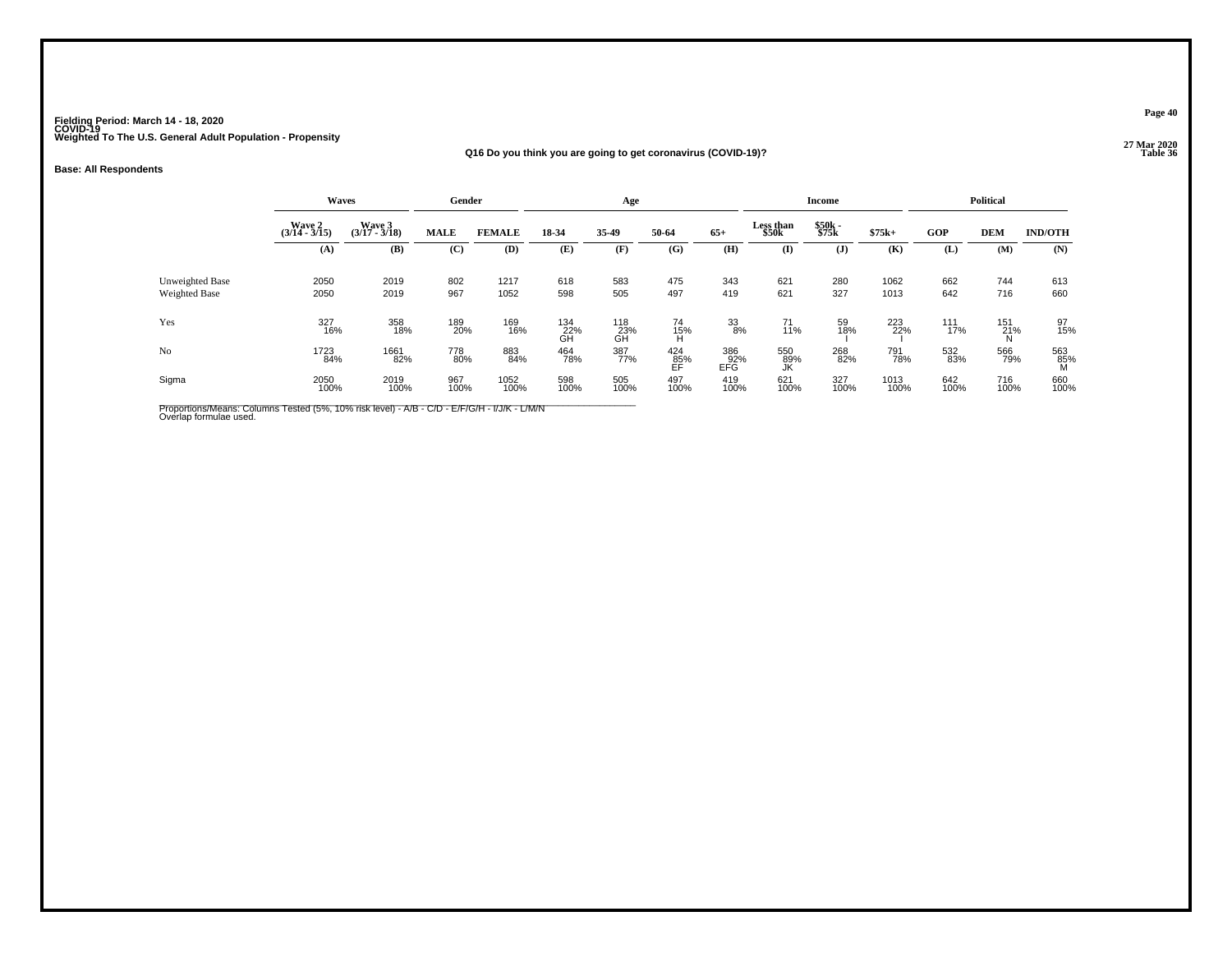## **27 Mar 2020Q17 Which of the following are true for you regarding coronavirus (COVID-19)?**

### **Base: All Respondents**

|                                                                        | Waves                             |                                   | Gender           |                 |                   | Age              |                      |                  |                    | <b>Income</b>  |               |                    | <b>Political</b>   |                  |
|------------------------------------------------------------------------|-----------------------------------|-----------------------------------|------------------|-----------------|-------------------|------------------|----------------------|------------------|--------------------|----------------|---------------|--------------------|--------------------|------------------|
|                                                                        | $\frac{\text{Wave}}{(3/14-3/15)}$ | $\frac{\text{Wave}}{(3/17-3/18)}$ | <b>MALE</b>      | <b>FEMALE</b>   | 18-34             | 35-49            | 50-64                | $65+$            | Less than<br>\$50k | \$50k<br>\$75k | $$75k+$       | <b>GOP</b>         | <b>DEM</b>         | <b>IND/OTH</b>   |
|                                                                        | (A)                               | (B)                               | (C)              | (D)             | (E)               | (F)              | (G)                  | (H)              | $\bf(I)$           | $\mathbf{J}$   | (K)           | (L)                | (M)                | (N)              |
| Unweighted Base                                                        | 2050                              | 2019                              | 802              | 1217            | 618               | 583              | 475                  | 343              | 621                | 280            | 1062          | 662                | 744                | 613              |
| <b>Weighted Base</b>                                                   | 2050                              | 2019                              | 967              | 1052            | 598               | 505              | 497                  | 419              | 621                | 327            | 1013          | 642                | 716                | 660              |
| I have been tested for<br>coronavirus                                  | 100<br>5%                         | $^{103}_{\ 5\%}$                  | 86<br>9%<br>Ď    | $^{17}_{2\%}$   | 33<br>6%<br>GH    | 61<br>12%<br>EGH | $\frac{8}{2}$ %<br>h |                  | $^{12}_{2\%}$      | $^{11}_{3\%}$  | 80 8%<br>IJ   | $38\atop 6\%$<br>N | $^{46}_{6\%}$<br>N | $^{19}_{3\%}$    |
| I have not been tested for<br>coronavirus, but think I<br>should       | 343<br>17%                        | 389<br>19%                        | 223<br>23%       | 166<br>16%      | 156<br>26%<br>FGH | 86<br>17%        | 76<br>15%            | 70<br>17%        | $\frac{144}{23\%}$ | 60<br>18%      | 173<br>17%    | 93<br>15%          | 163<br>23%         | 133<br>20%       |
| I have not been tested for<br>coronavirus, and don't<br>think I should | 1505<br>73%                       | 1428<br>71%                       | 607<br>63%       | 821<br>78%<br>◡ | 379<br>63%        | 337<br>67%       | 393<br>79%<br>EF     | 320<br>76%<br>ЕĖ | 426<br>69%         | 226<br>69%     | 740<br>73%    | 483<br>75%<br>Mn   | 490<br>68%         | 456<br>69%       |
| Decline to answer                                                      | $102 \atop 5\%$                   | $^{99}_{5\%}$                     | $\frac{51}{5\%}$ | $^{49}_{\ 5\%}$ | $\frac{30}{5\%}$  | $^{20}_{4\%}$    | $^{20}_{4\%}$        | $^{29}_{7\%}$    | $^{40}_{6\%}$<br>ĸ | 30<br>9%<br>ĸ  | $^{20}_{2\%}$ | $^{28}_{4\%}$      | $^{18}_{3\%}$      | $^{53}_{8\%}$ LM |
| Sigma                                                                  | 2050<br>100%                      | 2019<br>100%                      | 967<br>100%      | 1052<br>100%    | 598<br>100%       | 505<br>100%      | 497<br>100%          | 419<br>100%      | 621<br>100%        | 327<br>100%    | 1013<br>100%  | 642<br>100%        | 716<br>100%        | 660<br>100%      |

Proportions/Means: Columns Tested (5%, 10% risk level) - A/B - C/D - E/F/G/H - I/J/K - L/M/N<br>Overlap formulae used.

**Page 41**

27 Mar 2020<br>Table 37 **Table 37**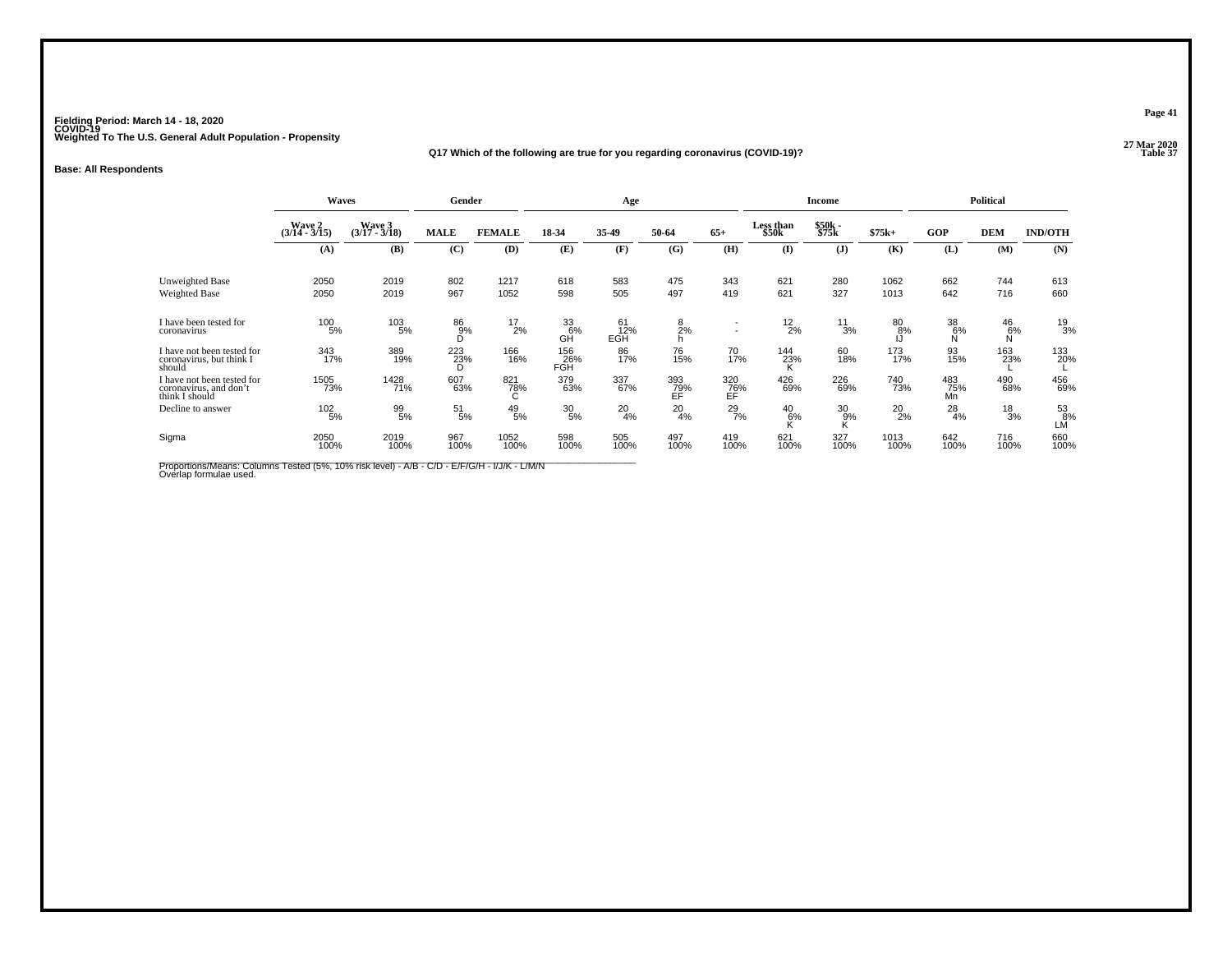## **27 Mar 2020Q18 Which of the following is true for you?**

### **Base: All Respondents**

|                                                                             | <b>Waves</b>                        |                                   | Gender      |               |             | Age         |             |                    |                    | <b>Income</b>  |              |                 | <b>Political</b> |                  |
|-----------------------------------------------------------------------------|-------------------------------------|-----------------------------------|-------------|---------------|-------------|-------------|-------------|--------------------|--------------------|----------------|--------------|-----------------|------------------|------------------|
|                                                                             | $\frac{\text{Wave 2}}{(3/14-3/15)}$ | $\frac{\text{Wave}}{(3/17-3/18)}$ | <b>MALE</b> | <b>FEMALE</b> | 18-34       | 35-49       | 50-64       | $65+$              | Less than<br>\$50k | \$50k<br>\$75k | $$75k+$      | GOP             | <b>DEM</b>       | <b>IND/OTH</b>   |
|                                                                             | (A)                                 | (B)                               | (C)         | (D)           | (E)         | (F)         | (G)         | (H)                | $\mathbf{I}$       | $\mathbf{J}$   | (K)          | (L)             | (M)              | (N)              |
| Unweighted Base                                                             | 2050                                | 2019                              | 802         | 1217          | 618         | 583         | 475         | 343                | 621                | 280            | 1062         | 662             | 744              | 613              |
| Weighted Base                                                               | 2050                                | 2019                              | 967         | 1052          | 598         | 505         | 497         | 419                | 621                | 327            | 1013         | 642             | 716              | 660              |
| I do not fear that I could<br>die as a result of<br>contracting coronavirus | 1487<br>73%                         | 1447<br>72%                       | 677<br>70%  | 770<br>73%    | 440<br>74%  | 375<br>74%  | 373<br>75%  | 259<br>62%         | 437<br>70%         | 229<br>70%     | 737<br>73%   | 462<br>72%<br>M | 466<br>65%       | 519<br>79%<br>LM |
| I fear I could die as a result<br>of contracting coronavirus                | 563<br>27%                          | 572<br>28%                        | 290<br>30%  | 282<br>27%    | 158<br>26%  | 131<br>26%  | 124<br>25%  | 159<br>_38%<br>EFG | 183<br>30%         | 98<br>30%      | 277<br>27%   | 180<br>28%      | 250<br>35%<br>LN | 141<br>21%       |
| Sigma                                                                       | 2050<br>100%                        | 2019<br>100%                      | 967<br>100% | 1052<br>100%  | 598<br>100% | 505<br>100% | 497<br>100% | 419<br>100%        | 621<br>100%        | 327<br>100%    | 1013<br>100% | 642<br>100%     | 716<br>100%      | 660<br>100%      |

Proportions/Means: Columns Tested (5%, 10% risk level) - A/B - C/D - E/F/G/H - I/J/K - L/M/N<br>Overlap formulae used.

**Page 42**

27 Mar 2020<br>Table 38 **Table 38 Table 38 Table 38 Table 38 Table 38 Table 38**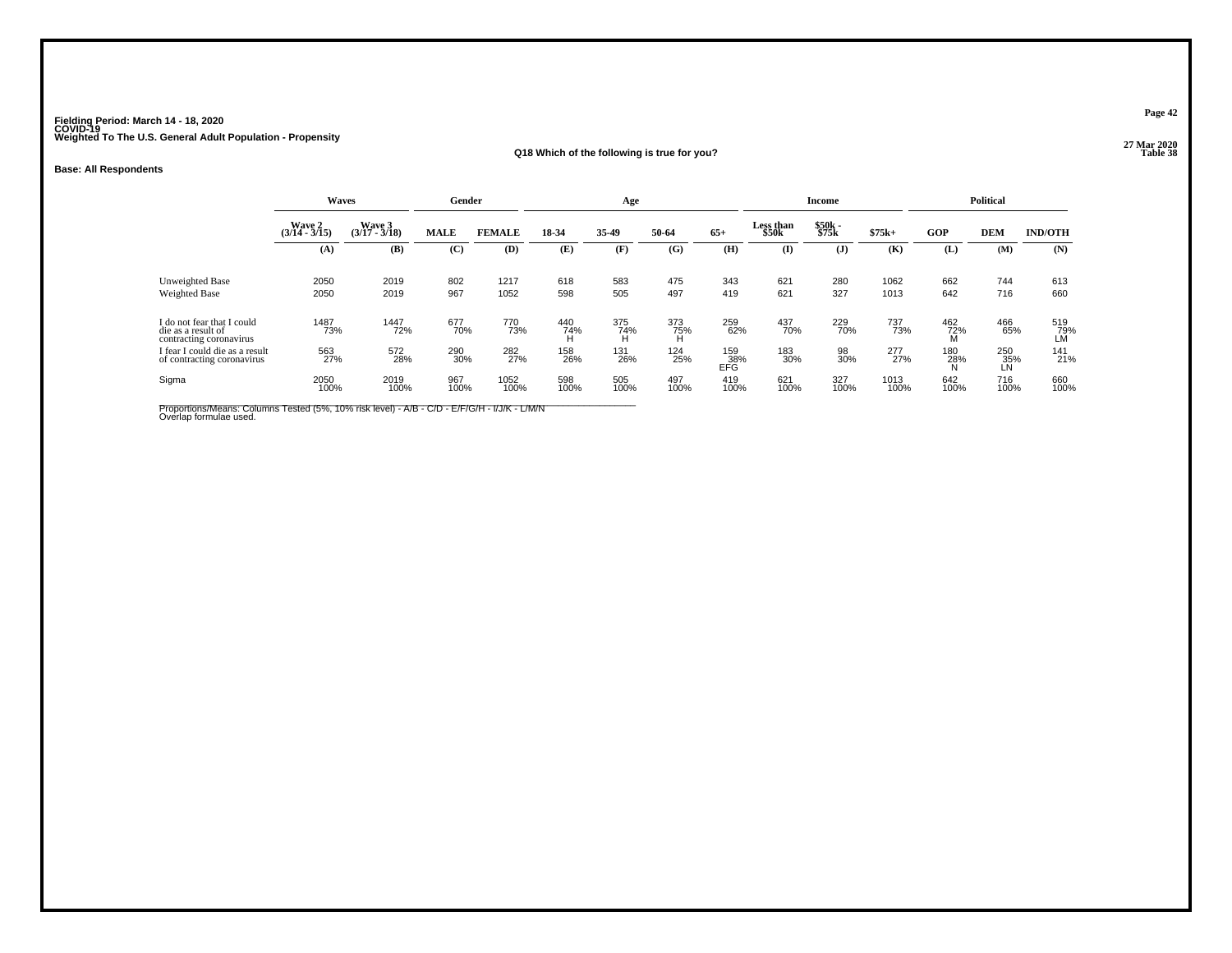### **Q19 Do you...?**

### **Base: All Respondents**

|                                              | <b>Waves</b>              |                           | Gender      |               |                  | Age         |                 |                   |                 | <b>Income</b>   |              |                         | <b>Political</b> |                |
|----------------------------------------------|---------------------------|---------------------------|-------------|---------------|------------------|-------------|-----------------|-------------------|-----------------|-----------------|--------------|-------------------------|------------------|----------------|
|                                              | Wave 2<br>$(3/14 - 3/15)$ | Wave 3<br>$(3/17 - 3/18)$ | <b>MALE</b> | <b>FEMALE</b> | 18-34            | 35-49       | 50-64           | $65+$             | Less than \$50k | \$50k<br>\$75k  | $$75k+$      | GOP                     | <b>DEM</b>       | <b>IND/OTH</b> |
|                                              | (A)                       | (B)                       | (C)         | (D)           | (E)              | (F)         | (G)             | (H)               | $\bf(I)$        | $\mathbf{J}$    | (K)          | (L)                     | (M)              | (N)            |
| Unweighted Base                              | 2050                      | 2019                      | 802         | 1217          | 618              | 583         | 475             | 343               | 621             | 280             | 1062         | 662                     | 744              | 613            |
| <b>Weighted Base</b>                         | 2050                      | 2019                      | 967         | 1052          | 598              | 505         | 497             | 419               | 621             | 327             | 1013         | 642                     | 716              | 660            |
| Believe coronavirus will be<br>contained     | 1599<br>78%               | 1567<br>78%               | 751<br>78%  | 816<br>78%    | 425<br>71%       | 379<br>75%  | 399<br>80%<br>E | 365<br>87%<br>EFG | 471<br>76%      | 255<br>78%      | 792<br>78%   | 539<br>84%<br><b>MN</b> | 531<br>74%       | 497<br>75%     |
| Believe coronavirus will<br>not be contained | 451<br>22%                | 452<br>22%                | 216<br>22%  | 237<br>22%    | 173<br>29%<br>GH | 126<br>25%  | 98<br>20%       | 54<br>13%         | 149<br>24%      | 72 <sub>%</sub> | 222<br>22%   | 104<br>16%              | 186<br>26%       | 163<br>25%     |
| Sigma                                        | 2050<br>100%              | 2019<br>100%              | 967<br>100% | 1052<br>100%  | 598<br>100%      | 505<br>100% | 497<br>100%     | 419<br>100%       | 621<br>100%     | 327<br>100%     | 1013<br>100% | 642<br>100%             | 716<br>100%      | 660<br>100%    |

Proportions/Means: Columns Tested (5%, 10% risk level) - A/B - C/D - E/F/G/H - I/J/K - L/M/N<br>Overlap formulae used.

**Page 43**

 **27 Mar 2020**27 Mar 2020<br>Table 39 **Table 39 Table 39 Table 39 Table 39 Table 39**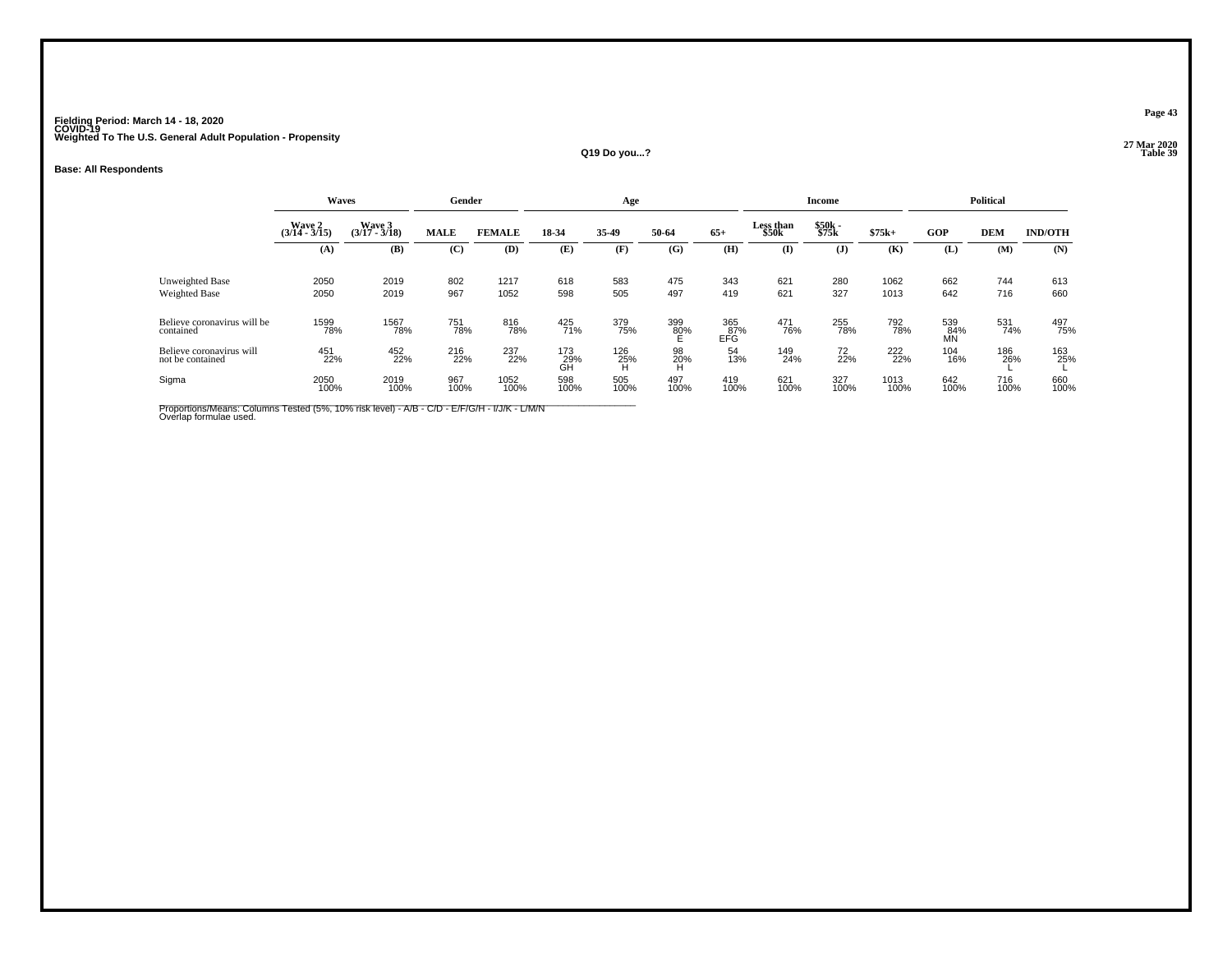**27 Mar 2020Q20 How much do each of the following aspects contribute to your level of fear and concern regarding coronavirus (COVID-19)?**

**Summary Of At Least A Little**

**Base: All Respondents**

|                                                                                                                                                     | Waves                     |                           | Gender           |                  |                         | Age                  |            |                    |                                | <b>Income</b>     |            |                 | Political           |                |
|-----------------------------------------------------------------------------------------------------------------------------------------------------|---------------------------|---------------------------|------------------|------------------|-------------------------|----------------------|------------|--------------------|--------------------------------|-------------------|------------|-----------------|---------------------|----------------|
|                                                                                                                                                     | Wave 2<br>$(3/14 - 3/15)$ | Wave 3<br>$(3/17 - 3/18)$ | <b>MALE</b>      | <b>FEMALE</b>    | 18-34                   | 35-49                | 50-64      | $65+$              | Less than<br>\$50 <sub>k</sub> | $$50k -$<br>\$75k | $$75k+$    | GOP             | <b>DEM</b>          | <b>IND/OTH</b> |
|                                                                                                                                                     | (A)                       | (B)                       | (C)              | (D)              | (E)                     | (F)                  | (G)        | (H)                | $\mathbf{I}$                   | $\mathbf{J}$      | (K)        | (L)             | (M)                 | (N)            |
| Unweighted Base                                                                                                                                     | 2050                      | 2019                      | 802              | 1217             | 618                     | 583                  | 475        | 343                | 621                            | 280               | 1062       | 662             | 744                 | 613            |
| <b>Weighted Base</b>                                                                                                                                | 2050                      | 2019                      | 967              | 1052             | 598                     | 505                  | 497        | 419                | 621                            | 327               | 1013       | 642             | 716                 | 660            |
| Communication from the<br>government                                                                                                                | 1612<br>79%               | 1660<br>82%<br>A          | 775<br>80%       | 885<br>84%<br>c  | 483<br>81%              | 429<br>85%<br>g      | 395<br>79% | 353<br>84%         | 487<br>78%                     | 263<br>81%        | 864<br>85% | 509<br>79%      | 647<br>90%<br>LN    | 503<br>76%     |
| Afraid of losing my loved<br>ones                                                                                                                   | 1604<br>78%               | 1642<br>81%<br>a          | 784<br>81%       | 858<br>82%       | 503<br>84%<br>Gh        | 425<br>84%<br>Gh     | 389<br>78% | 326<br>78%         | 491<br>79%                     | 261<br>80%        | 843<br>83% | 508<br>79%      | 627<br>87%<br>LN.   | 507<br>77%     |
| Drastic headlines about<br>how society is changing<br>(e.g., national guard in<br>New Rochelle, NBA being<br>cancel)                                | 1628<br>79%               | 1636<br>81%               | 782 <sub>%</sub> | 854<br>81%       | 476<br>80%              | $^{425}_{84\%}$<br>g | 390<br>78% | 345<br>82%         | 478<br>77%                     | 268<br>82%        | 846<br>84% | 519<br>81%      | 613<br>86%<br>IN    | 503<br>76%     |
| Communication from the<br>CDC.                                                                                                                      | 1602<br>78%               | 1633<br>81%<br>a          | 777<br>80%       | 856<br>81%       | 490<br>$rac{82}{9}$     | 424<br>84%<br>G      | 373<br>75% | 345<br>83%<br>G    | 478<br>77%                     | 264<br>81%        | 849<br>84% | 513<br>80%      | 624<br>87%<br>LN    | 497<br>75%     |
| Trying to keep up with all<br>the safety<br>recomméndations                                                                                         | 1590<br>78%               | 1624<br>80%<br>a          | 773<br>80%       | 851 <sub>%</sub> | 476<br>80%              | $^{423}_{84\%}$<br>G | 379<br>76% | 347<br>83%<br>g    | 486<br>78%                     | 255<br>78%        | 841<br>83% | 514<br>80%<br>n | 618<br>86%<br>LN    | 493<br>75%     |
| Coronavirus being my first<br>time experiencing a<br>pandemic like this                                                                             | 1513<br>74%               | 1616<br>80%<br>A          | 742<br>77%       | 874<br>83%       | 483<br>81%              | 422<br>$rac{84}{9}$  | 380<br>76% | 331<br>79%         | 473<br>76%                     | 262<br>80%        | 838<br>83% | 511<br>80%<br>N | 623<br>$\bar{87}$ % | 482<br>73%     |
| News and images of<br>people fighting over<br>products at the grocery<br>store                                                                      | 1615<br>79%               | 1590<br>79%               | 765<br>79%       | 825<br>78%       | 464<br>78%              | 416<br>82%<br>g      | 383<br>77% | 327<br>78%         | 456<br>74%                     | 260<br>80%        | 827<br>82% | 522<br>81%<br>N | 605<br>84%<br>N     | 463<br>70%     |
| Afraid of accidentally<br>spreading the virus to<br>vulnerable people even if<br>I'm not experiencing<br>symptoms                                   | 1534<br>75%               | 1568<br>78%               | 756<br>78%       | 811<br>77%       | 476<br>80%              | 408<br>81%<br>gh     | 371<br>75% | $\frac{312}{75\%}$ | 470<br>76%                     | 239<br>73%        | 816<br>81% | 480<br>75%      | 608<br>85%<br>LN    | 479<br>73%     |
| Constant stream of social<br>media posts about people's<br>reactions to the outbreak<br>(e.g., stocking up,<br>self-quarantining, empty<br>shelves) | 1536<br>75%               | 1512<br>75%               | 695<br>72%       | 817<br>78%<br>C  | $\frac{460}{77}\%$<br>G | 411<br>31%<br>ĞĤ     | 341<br>69% | 301<br>72%         | 432<br>70%                     | 236<br>72%        | 801<br>79% | 474%<br>N       | 598<br>83%<br>LN    | 441<br>67%     |
| Learning that celebrities<br>and politicians are testing<br>positive                                                                                | 1328<br>65%               | 1269<br>63%               | 605<br>63%       | 664<br>63%       | 392<br>66%              | 351<br>69%<br>GH     | 284<br>57% | 243<br>58%         | 394<br>63%                     | 192<br>59%        | 647<br>64% | 383<br>60%<br>n | 535<br>75%<br>LN    | 351<br>53%     |

Proportions/Means: Columns Tested (5%, 10% risk level) - A/B - C/D - E/F/G/H - I/J/K - L/M/N<br>Overlap formulae used.

**Page 44**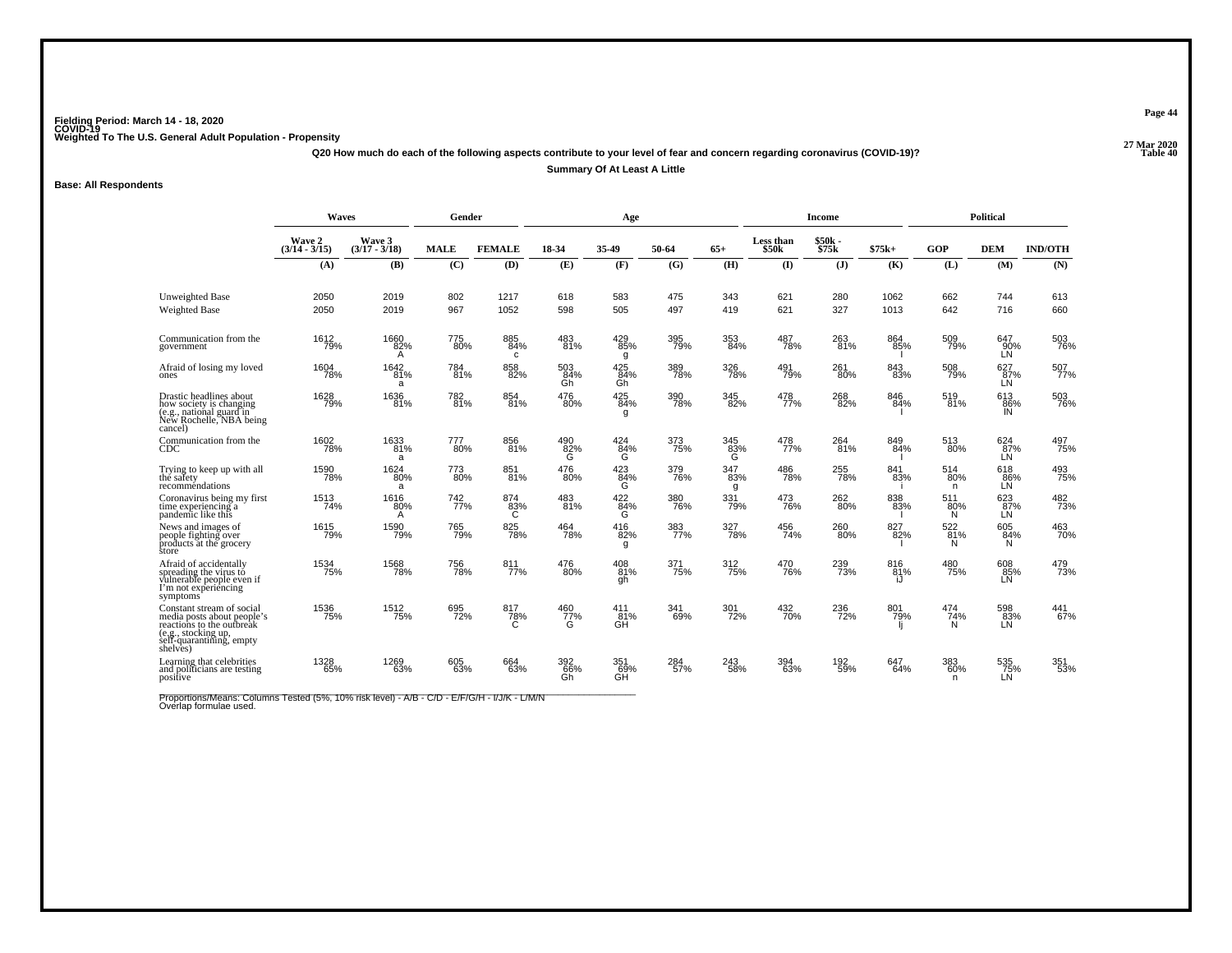**27 Mar 2020Q20 How much do each of the following aspects contribute to your level of fear and concern regarding coronavirus (COVID-19)?**

#### **Summary Of None/A Little**

### **Base: All Respondents**

|                                                                                                                                                     | Waves                     |                           | Gender               |                 |             | Age        |                            |                      |                       | Income                 |                 |                       | Political  |                   |
|-----------------------------------------------------------------------------------------------------------------------------------------------------|---------------------------|---------------------------|----------------------|-----------------|-------------|------------|----------------------------|----------------------|-----------------------|------------------------|-----------------|-----------------------|------------|-------------------|
|                                                                                                                                                     | Wave 2<br>$(3/14)$ $3/15$ | Wave 3<br>$(3/17 - 3/18)$ | <b>MALE</b>          | <b>FEMALE</b>   | 18-34       | 35-49      | 50-64                      | $65+$                | Less than<br>\$50k    | \$50k -<br>\$75k       | $$75k+$         | GOP                   | <b>DEM</b> | <b>IND/OTH</b>    |
|                                                                                                                                                     | (A)                       | (B)                       | (C)                  | (D)             | (E)         | (F)        | (G)                        | (H)                  | $($ $\Gamma$          | $($ $\bf{J}$ )         | (K)             | (L)                   | (M)        | (N)               |
| Unweighted Base                                                                                                                                     | 2050                      | 2019                      | 802                  | 1217            | 618         | 583        | 475                        | 343                  | 621                   | 280                    | 1062            | 662                   | 744        | 613               |
| <b>Weighted Base</b>                                                                                                                                | 2050                      | 2019                      | 967                  | 1052            | 598         | 505        | 497                        | 419                  | 621                   | 327                    | 1013            | 642                   | 716        | 660               |
| Learning that celebrities<br>and politicians are testing<br>positive                                                                                | 1309<br>64%               | 1265<br>63%               | 565<br>58%           | 700<br>67%<br>Ć | 347<br>58%  | 285<br>56% | 353<br>71%<br>EF           | 280<br>67%<br>EF     | 391<br>63%            | 217<br>66%             | 625<br>62%      | 417<br><br>M<br>M     | 381<br>53% | $^{467}_{71\%}$ M |
| Constant stream of social<br>media posts about people's<br>reactions to the outbreak<br>(e.g., stocking up,<br>self-quarantining, empty<br>shelves) | 1040<br>51%               | 993<br>49%                | 502<br>52%<br>d      | 491<br>47%      | 262<br>44%  | 221<br>44% | 279<br>$E$ FF <sup>%</sup> | 232<br>55%<br>EF     | 346<br>56%<br>Κ       | 181<br>55%<br>Κ        | 444<br>44%      | 301<br>47%            | 297<br>41% | 395<br>60%<br>LM  |
| Communication from the<br>CDC                                                                                                                       | 1061<br>52%               | 982<br>49%                | 475<br>49%           | 507<br>48%      | 292<br>49%  | 206<br>41% | 266<br>53%<br>F            | $^{217}_{52\%}$<br>F | 352 <sub>%</sub><br>κ | 174<br>53%<br>Κ        | 430<br>42%      | 338<br>53%<br>M       | 283<br>39% | 361<br>55%<br>M   |
| Afraid of accidentally<br>spreading the virus to<br>vulnerable people even if<br>I'm not experiencing<br>symptoms                                   | 1068<br>52%<br>b          | 973<br>48%                | 471<br>49%           | 502<br>48%      | 240<br>40%  | 225<br>45% | 273<br>55%<br>EF           | 235<br>56%<br>EF     | 325<br>52%<br>ĸ       | 176<br>$\frac{54}{16}$ | 444<br>44%      | 340<br>53%<br>M       | 275<br>38% | 358<br>54%<br>M   |
| News and images of<br>people fighting over<br>products at the grocery<br>store                                                                      | 952<br>46%                | 939<br>47%                | 451%                 | 488<br>46%      | 268<br>45%  | 203<br>40% | 254<br>51%<br>Е            | 214<br>51%           | 315<br>51%<br>Κ       | 158<br>48%             | 438<br>43%      | 283                   | 296<br>41% | 360<br>55%<br>LM  |
| Afraid of losing my loved<br>ones                                                                                                                   | 1021<br>50%<br>b          | 935<br>46%                | 450<br>47%           | 485<br>46%      | 245<br>41%  | 200<br>40% | $\frac{261}{52\%}$<br>ĔĒ   | 229<br>55%<br>ĔĔ     | 317<br>51%<br>Κ       | 165<br>51%<br>ĸ        | $^{424}_{42\%}$ | 316<br>49%<br>м       | 280<br>39% | 339<br>51%<br>M   |
| Trying to keep up with all<br>the safety<br>recomméndations                                                                                         | 1031<br>50%<br>B          | 933<br>46%                | 443<br>46%           | 490<br>47%      | 267<br>-45% | 207<br>41% | 257<br>$rac{52}{eF}$       | 201<br>48%           | 299<br>$-48%$         | 169<br>52%             | 438<br>43%      | 315<br>49%<br>M       | 261<br>36% | 357<br>54%<br>M   |
| Drastic headlines about<br>how society is changing<br>(e.g., national guard in<br>New Rochelle, NBA being<br>cancel)                                | 975<br>48%                | 917<br>45%                | 443<br>46%           | 474<br>45%      | 277<br>46%  | 203<br>40% | 237<br>$\frac{48}{5}$      | 200<br>48%           | 318<br>51%<br>κ       | 153<br>47%             | 422<br>42%      | 302<br>47%<br>м       | 270<br>38% | 346<br>52%<br>M   |
| Coronavirus being my first<br>time experiencing a<br>pandemic like this                                                                             | 1030<br>50%<br>B          | 887<br>44%                | $^{472}_{49\%}$<br>Ď | 415<br>39%      | 260<br>44%  | 198<br>39% | 250<br>50%<br>eFh          | 179<br>43%           | 307<br>49%<br>Κ       | 147<br>45%             | 402<br>40%      | 297<br>46%<br>M       | 242<br>34% | 348<br>53%<br>IM  |
| Communication from the<br>government                                                                                                                | 1005<br>49%               | 885<br>44%                | 441<br>46%           | 444<br>42%      | 260<br>43%  | 201<br>40% | 243<br>49%                 | 182<br>43%           | 298<br>48%            | 164<br>50%             | 402<br>40%      | 312<br>$\frac{49}{9}$ | 235<br>33% | 339<br>51%<br>M.  |

Proportions/Means: Columns Tested (5%, 10% risk level) - A/B - C/D - E/F/G/H - I/J/K - L/M/N<br>Overlap formulae used.

**Page 45**

**Properties 2.1 Table 41**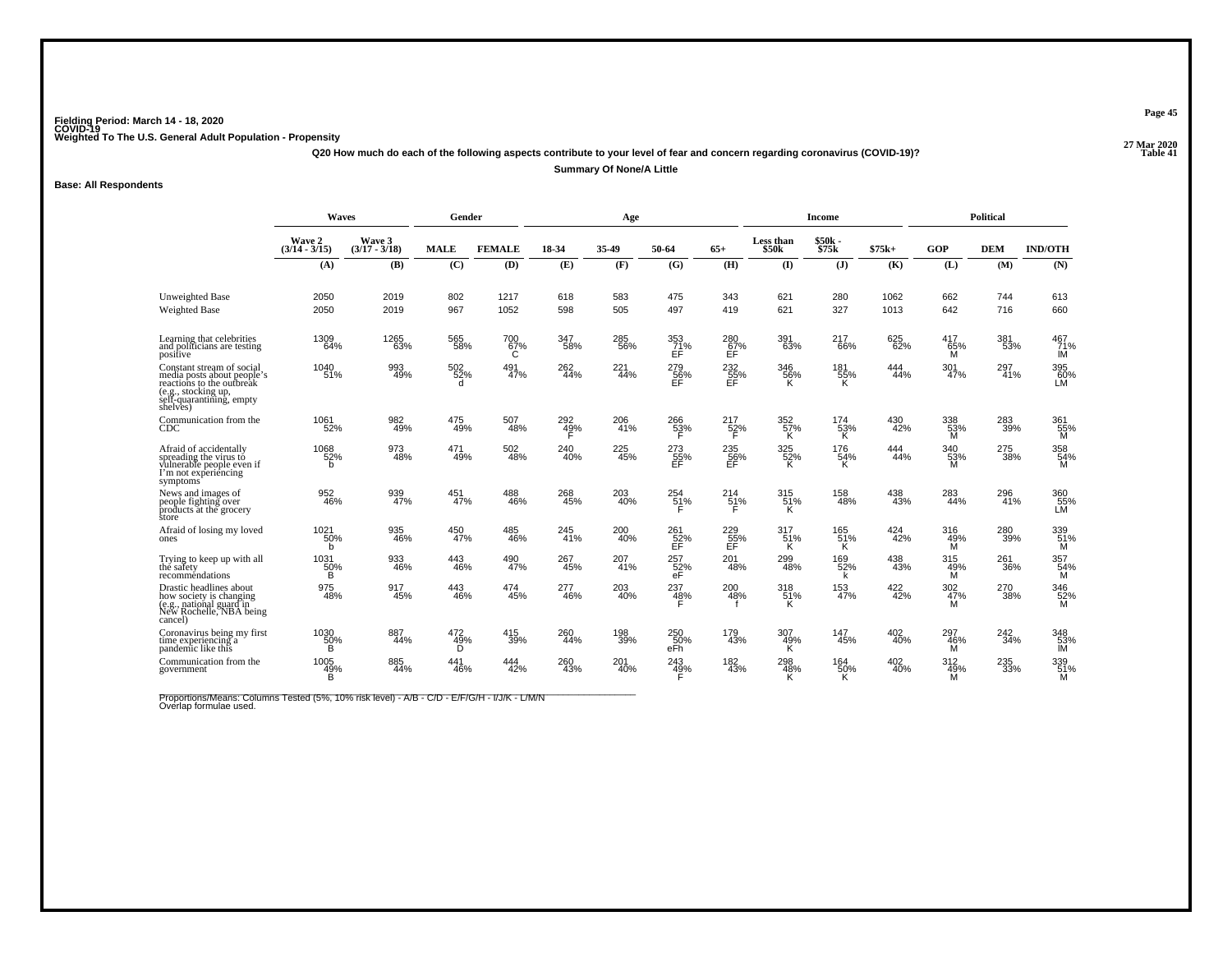**27 Mar 2020Q20\_1 How much do each of the following aspects contribute to your level of fear and concern regarding coronavirus (COVID-19)?Coronavirus being my first time experiencing a pandemic like this**

### **Base: All Respondents**

|                         | <b>Waves</b>              |                           | Gender          |                 |                 | Age             |             |                  |                 | Income         |              |                      | <b>Political</b>     |                  |
|-------------------------|---------------------------|---------------------------|-----------------|-----------------|-----------------|-----------------|-------------|------------------|-----------------|----------------|--------------|----------------------|----------------------|------------------|
|                         | Wave 2<br>$(3/14 - 3/15)$ | Wave 3<br>$(3/17 - 3/18)$ | <b>MALE</b>     | <b>FEMALE</b>   | 18-34           | 35-49           | 50-64       | $65+$            | Less than \$50k | \$50k<br>\$75k | $$75k+$      | GOP                  | <b>DEM</b>           | <b>IND/OTH</b>   |
|                         | (A)                       | (B)                       | (C)             | (D)             | (E)             | (F)             | (G)         | (H)              | $\mathbf{I}$    | $\mathbf{J}$   | (K)          | (L)                  | (M)                  | (N)              |
| Unweighted Base         | 2050                      | 2019                      | 802             | 1217            | 618             | 583             | 475         | 343              | 621             | 280            | 1062         | 662                  | 744                  | 613              |
| Weighted Base           | 2050                      | 2019                      | 967             | 1052            | 598             | 505             | 497         | 419              | 621             | 327            | 1013         | 642                  | 716                  | 660              |
| At Least A Little (Net) | 1513<br>74%               | 1616<br>80%               | 742<br>77%      | 874<br>83%<br>C | 483<br>81%      | 422<br>84%<br>G | 380<br>76%  | 331<br>79%       | 473<br>76%      | 262<br>80%     | 838<br>83%   | 511<br>$^{80\%}_{N}$ | 623<br>87%<br>LN     | 482<br>73%       |
| A lot                   | 504<br>25%                | 582<br>29%                | 250<br>26%      | 332<br>32%      | 190<br>32%<br>g | 160<br>32%<br>g | 127<br>26%  | 106<br>25%       | 150<br>24%      | 95<br>29%      | 322<br>32%   | 166<br>26%           | 252<br>35%<br>LN     | 165<br>25%       |
| A moderate amount       | 516<br>25%                | 550<br>27%                | 245<br>25%      | 305<br>29%      | 148<br>25%      | 148<br>29%      | 120<br>24%  | 134<br>32%<br>eg | 164<br>26%      | 85<br>26%      | 289<br>29%   | 179<br>28%<br>n      | $^{222}_{31\%}$<br>N | 148<br>22%       |
| A little                | 493<br>24%                | 484<br>24%                | 247<br>26%      | 237<br>23%      | 146<br>24%      | 115<br>23%      | 133<br>27%  | 91<br>22%        | 159<br>26%      | 82<br>25%      | 227<br>22%   | 166<br>26%<br>m      | 149<br>21%           | 169<br>26%       |
| None                    | 537<br>2 <u>6</u> %       | 403<br>20%                | 225<br>23%<br>D | 178<br>17%      | 115<br>19%      | 83<br>16%       | 117<br>24%  | 88<br>21%        | 148<br>24%      | 65<br>20%      | 176<br>17%   | 131<br>20%           | 93<br>13%            | 178<br>27%<br>LМ |
| Sigma                   | 2050<br>100%              | 2019<br>100%              | 967<br>100%     | 1052<br>100%    | 598<br>100%     | 505<br>100%     | 497<br>100% | 419<br>100%      | 621<br>100%     | 327<br>100%    | 1013<br>100% | 642<br>100%          | 716<br>100%          | 660<br>100%      |

Proportions/Means: Columns Tested (5%, 10% risk level) - A/B - C/D - E/F/G/H - I/J/K - L/M/N<br>Overlap formulae used.

**Page 46**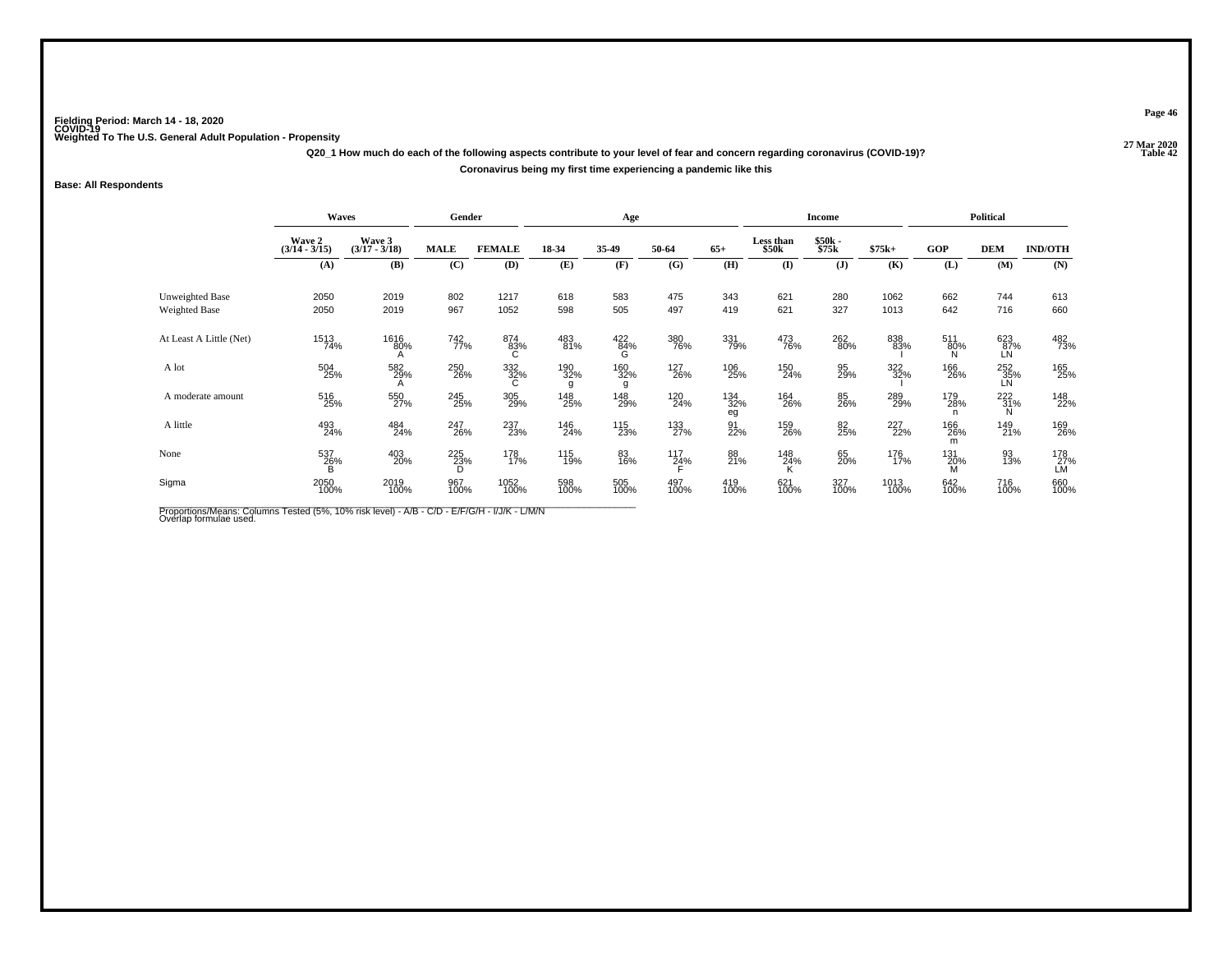**27 Mar 2020Q20\_2 How much do each of the following aspects contribute to your level of fear and concern regarding coronavirus (COVID-19)?Afraid of losing my loved ones**

### **Base: All Respondents**

|                         | <b>Waves</b>              |                           | Gender      |               |                  | Age              |                  |                  |                    | Income           |              |             | <b>Political</b> |                 |
|-------------------------|---------------------------|---------------------------|-------------|---------------|------------------|------------------|------------------|------------------|--------------------|------------------|--------------|-------------|------------------|-----------------|
|                         | Wave 2<br>$(3/14 - 3/15)$ | Wave 3<br>$(3/17 - 3/18)$ | <b>MALE</b> | <b>FEMALE</b> | 18-34            | 35-49            | 50-64            | $65+$            | Less than<br>\$50k | \$50k -<br>\$75k | $$75k+$      | <b>GOP</b>  | <b>DEM</b>       | <b>IND/OTH</b>  |
|                         | (A)                       | (B)                       | (C)         | (D)           | (E)              | (F)              | (G)              | (H)              | $\bf(I)$           | $\mathbf{J}$     | (K)          | (L)         | (M)              | (N)             |
| Unweighted Base         | 2050                      | 2019                      | 802         | 1217          | 618              | 583              | 475              | 343              | 621                | 280              | 1062         | 662         | 744              | 613             |
| <b>Weighted Base</b>    | 2050                      | 2019                      | 967         | 1052          | 598              | 505              | 497              | 419              | 621                | 327              | 1013         | 642         | 716              | 660             |
| At Least A Little (Net) | 1604<br>78%               | 1642<br>81%<br>a          | 784<br>81%  | 858<br>82%    | 503<br>84%<br>Gh | 425<br>84%<br>Gh | 389<br>78%       | 326<br>78%       | 491<br>79%         | 261<br>80%       | 843<br>83%   | 508<br>79%  | 627<br>87%<br>ĽŃ | 507<br>77%      |
| A lot                   | 571<br>28%                | 611<br>30%                | 284<br>29%  | 327<br>31%    | 189<br>32%       | 174<br>34%<br>Gh | 135<br>27%       | 113<br>27%       | 178<br>29%         | 83<br>25%        | 331<br>33%   | 187<br>29%  | 241<br>34%<br>n  | 183<br>28%      |
| A moderate amount       | 459<br>22%                | 473<br>23%                | 233<br>24%  | 241<br>23%    | 164<br>27%<br>GH | 131<br>26%<br>н  | 102<br>21%       | 77<br>18%        | 125<br>20%         | 79<br>24%        | 258<br>25%   | 140<br>22%  | 195<br>27%<br>IN | 138<br>21%      |
| A little                | 574<br>28%                | 558<br>28%                | 267<br>28%  | 291<br>28%    | 150<br>25%       | 120<br>24%       | 152<br>31%       | 136<br>33%<br>eF | 188<br>30%         | 99<br>30%        | 254<br>25%   | 182<br>28%  | 191<br>27%       | 186<br>28%      |
| None                    | 446<br>22%<br>h           | 377<br>19%                | 182<br>19%  | 194<br>18%    | 95<br>16%        | 80<br>16%        | 109<br>22%<br>EF | 93<br>22%<br>ef  | 130<br>21%         | 66<br>20%        | 170<br>17%   | 134<br>21%  | 90<br>13%        | 153<br>23%<br>M |
| Sigma                   | 2050<br>100%              | 2019<br>100%              | 967<br>100% | 1052<br>100%  | 598<br>100%      | 505<br>100%      | 497<br>100%      | 419<br>100%      | 621<br>100%        | 327<br>100%      | 1013<br>100% | 642<br>100% | 716<br>100%      | 660<br>100%     |

Proportions/Means: Columns Tested (5%, 10% risk level) - A/B - C/D - E/F/G/H - I/J/K - L/M/N<br>Overlap formulae used.

**Page 47**

**P** Table 43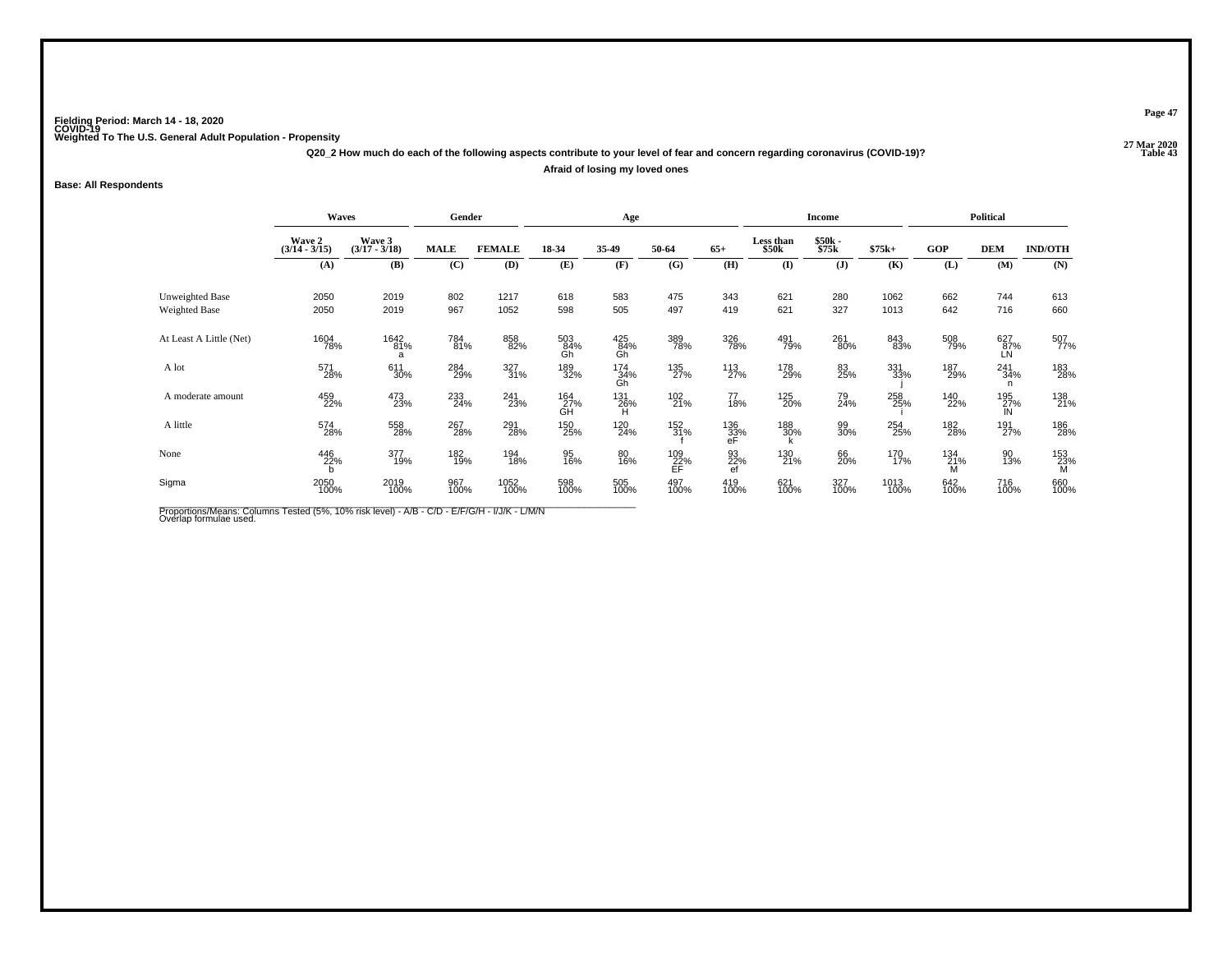**27 Mar 2020Q20\_3 How much do each of the following aspects contribute to your level of fear and concern regarding coronavirus (COVID-19)?Afraid of accidentally spreading the virus to vulnerable people even if I'm not experiencing symptoms**

### **Base: All Respondents**

|                         | <b>Waves</b>              |                           | Gender      |               |                  | Age                   |                 |                 |                    | <b>Income</b>  |              |             | <b>Political</b> |                 |
|-------------------------|---------------------------|---------------------------|-------------|---------------|------------------|-----------------------|-----------------|-----------------|--------------------|----------------|--------------|-------------|------------------|-----------------|
|                         | Wave 2<br>$(3/14 - 3/15)$ | Wave 3<br>$(3/17 - 3/18)$ | <b>MALE</b> | <b>FEMALE</b> | 18-34            | 35-49                 | 50-64           | $65+$           | Less than<br>\$50k | \$50k<br>\$75k | $$75k+$      | <b>GOP</b>  | <b>DEM</b>       | <b>IND/OTH</b>  |
|                         | (A)                       | (B)                       | (C)         | (D)           | (E)              | (F)                   | (G)             | (H)             | $($ $\Gamma$       | $\mathbf{J}$   | (K)          | (L)         | (M)              | (N)             |
| Unweighted Base         | 2050                      | 2019                      | 802         | 1217          | 618              | 583                   | 475             | 343             | 621                | 280            | 1062         | 662         | 744              | 613             |
| Weighted Base           | 2050                      | 2019                      | 967         | 1052          | 598              | 505                   | 497             | 419             | 621                | 327            | 1013         | 642         | 716              | 660             |
| At Least A Little (Net) | 1534<br>75%               | 1568<br>78%               | 756<br>78%  | 811<br>77%    | 476<br>80%       | $^{408}_{81\%}$<br>gh | 371<br>75%      | 312<br>75%      | 470<br>76%         | 239<br>73%     | 816<br>81%   | 480<br>75%  | 608<br>85%<br>LN | 479<br>73%      |
| A lot                   | 475<br>23%                | 513<br>25%                | 229<br>24%  | 284<br>27%    | 180<br>30%<br>GH | 150<br>30%<br>GH      | 108<br>22%      | 75<br>18%       | 121<br>20%         | 71<br>22%      | 307<br>30%   | 128<br>20%  | 238<br>33%<br>LN | 147<br>22%      |
| A moderate amount       | 506<br>25%                | 533<br>26%                | 267<br>28%  | 266<br>25%    | 178<br>30%       | 130<br>26%            | 117<br>24%      | 108<br>26%      | 174<br>28%         | 79<br>24%      | 263<br>26%   | 174<br>27%  | 204<br>28%       | 155<br>24%      |
| A little                | 552<br>27%                | 521<br>26%                | 261<br>27%  | 261<br>25%    | 118<br>20%       | 128<br>25%<br>е       | $^{146}_{29\%}$ | $^{129}_{31\%}$ | 174<br>28%         | 89<br>27%      | 246<br>24%   | 178<br>28%  | 167<br>23%       | 176<br>27%      |
| None                    | 516<br>25%                | 451<br>22%                | 210<br>22%  | 241<br>23%    | 121<br>20%       | 97<br>19%             | 126<br>25%      | 107<br>25%      | 151<br>24%         | 87<br>27%<br>ĸ | 197<br>19%   | 162<br>25%  | 108<br>15%       | 181<br>27%<br>M |
| Sigma                   | 2050<br>100%              | 2019<br>100%              | 967<br>100% | 1052<br>100%  | 598<br>100%      | 505<br>100%           | 497<br>100%     | 419<br>100%     | 621<br>100%        | 327<br>100%    | 1013<br>100% | 642<br>100% | 716<br>100%      | 660<br>100%     |

Proportions/Means: Columns Tested (5%, 10% risk level) - A/B - C/D - E/F/G/H - I/J/K - L/M/N<br>Overlap formulae used.

**Page 48**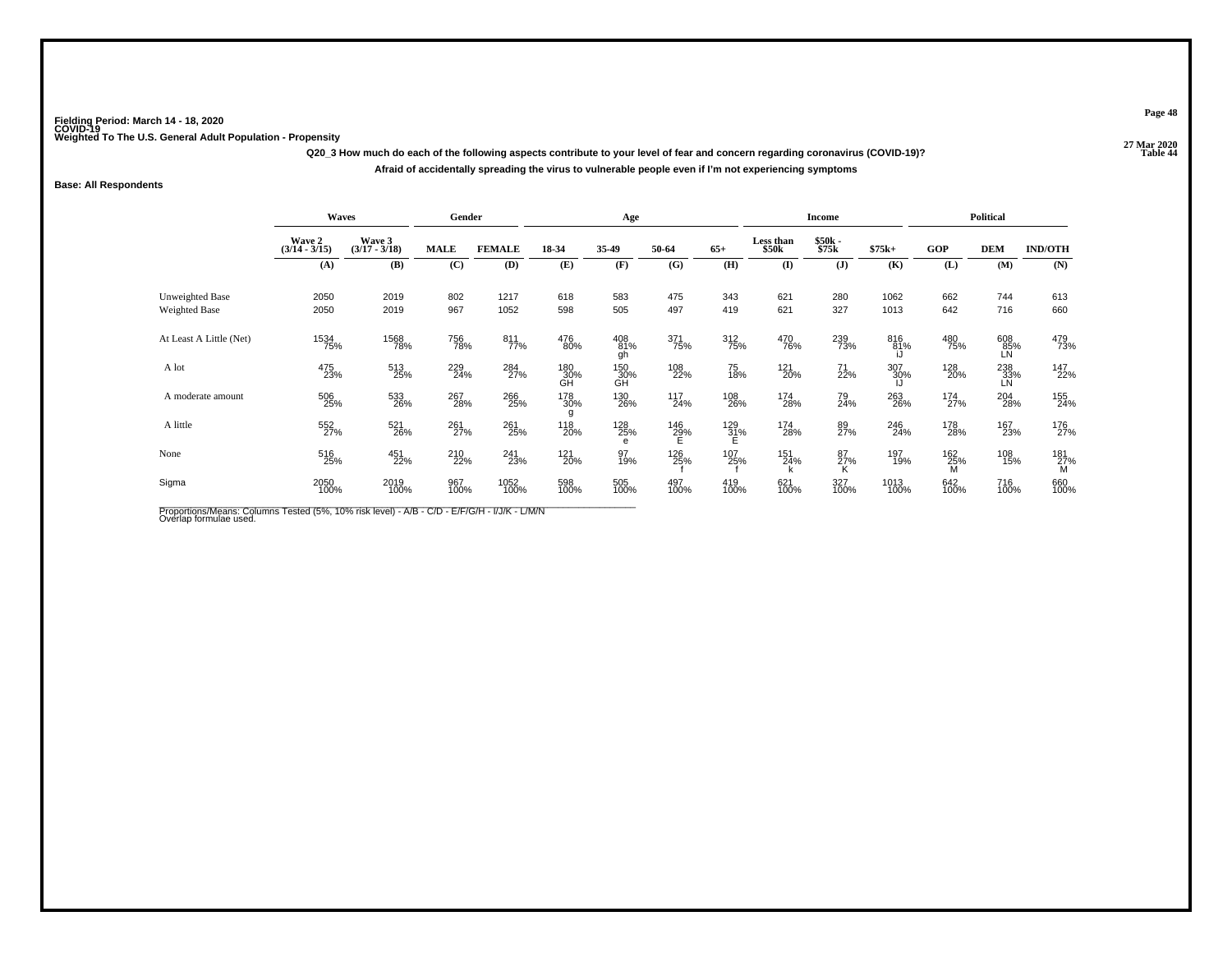**27 Mar 2020Q20\_4 How much do each of the following aspects contribute to your level of fear and concern regarding coronavirus (COVID-19)?Constant stream of social media posts about people's reactions to the outbreak (e.g., stocking up, self-quarantining, empty shelves)**

### **Base: All Respondents**

|                         | Waves                     |                           | Gender          |               |                  | Age              |                          |                     |                               | Income         |              |                 | <b>Political</b> |                  |
|-------------------------|---------------------------|---------------------------|-----------------|---------------|------------------|------------------|--------------------------|---------------------|-------------------------------|----------------|--------------|-----------------|------------------|------------------|
|                         | Wave 2<br>$(3/14 - 3/15)$ | Wave 3<br>$(3/17 - 3/18)$ | <b>MALE</b>     | <b>FEMALE</b> | 18-34            | 35-49            | 50-64                    | $65+$               | Less than<br>\$50k            | \$50k<br>\$75k | $$75k+$      | <b>GOP</b>      | <b>DEM</b>       | <b>IND/OTH</b>   |
|                         | (A)                       | (B)                       | (C)             | (D)           | (E)              | (F)              | (G)                      | (H)                 | $\mathbf{I}$                  | $\mathbf{J}$   | (K)          | (L)             | (M)              | (N)              |
| Unweighted Base         | 2050                      | 2019                      | 802             | 1217          | 618              | 583              | 475                      | 343                 | 621                           | 280            | 1062         | 662             | 744              | 613              |
| Weighted Base           | 2050                      | 2019                      | 967             | 1052          | 598              | 505              | 497                      | 419                 | 621                           | 327            | 1013         | 642             | 716              | 660              |
| At Least A Little (Net) | 1536<br>75%               | 1512<br>75%               | 695<br>72%      | 817<br>78%    | $^{460}_{77\%}$  | 411<br>81%<br>GH | 341<br>69%               | 301<br>72%          | 432<br>70%                    | 236<br>72%     | 801<br>79%   | 474<br>74%      | 598<br>83%<br>ĽΝ | 441<br>67%       |
| A lot                   | 468<br>23%                | 481<br>24%                | 204<br>21%      | 277<br>26%    | 140<br>23%       | 148<br>29%<br>eĞ | 96<br>19%                | 97<br>23%           | 121<br>19%                    | 68<br>21%      | 273<br>27%   | 159<br>25%      | 199<br>28%<br>N  | 123<br>19%       |
| A moderate amount       | 542<br>26%                | 545<br>27%                | 260<br>27%      | 284<br>27%    | 195<br>33%<br>GH | 137 <sub>%</sub> | 123<br>25%               | 90<br>21%           | <sup>154</sup> <sub>25%</sub> | 78<br>24%      | 296<br>29%   | 183<br>28%      | 220<br>31%<br>N  | $^{141}_{21\%}$  |
| A little                | 526<br>26%                | 487<br>24%                | 231<br>24%      | 256<br>24%    | 124<br>21%       | 126<br>25%       | 122<br>25%               | 115<br>27%<br>e     | 157<br>25%                    | 90<br>27%      | 232<br>23%   | 133<br>21%      | 179<br>25%       | 176<br>27%       |
| None                    | 514<br>25%                | 507<br>25%                | 272<br>28%<br>D | 235<br>22%    | 138<br>23%       | 95<br>19%        | $\frac{157}{31\%}$<br>ÉF | 117<br>2 <u>8</u> % | 189<br>30%                    | 91<br>28%      | 213<br>21%   | 168<br>26%<br>м | 119<br>17%       | 220<br>33%<br>LM |
| Sigma                   | 2050<br>100%              | 2019<br>100%              | 967<br>100%     | 1052<br>100%  | 598<br>100%      | 505<br>100%      | 497<br>100%              | 419<br>100%         | 621<br>100%                   | 327<br>100%    | 1013<br>100% | 642<br>100%     | 716<br>100%      | 660<br>100%      |

Proportions/Means: Columns Tested (5%, 10% risk level) - A/B - C/D - E/F/G/H - I/J/K - L/M/N<br>Overlap formulae used.

**P** Table 45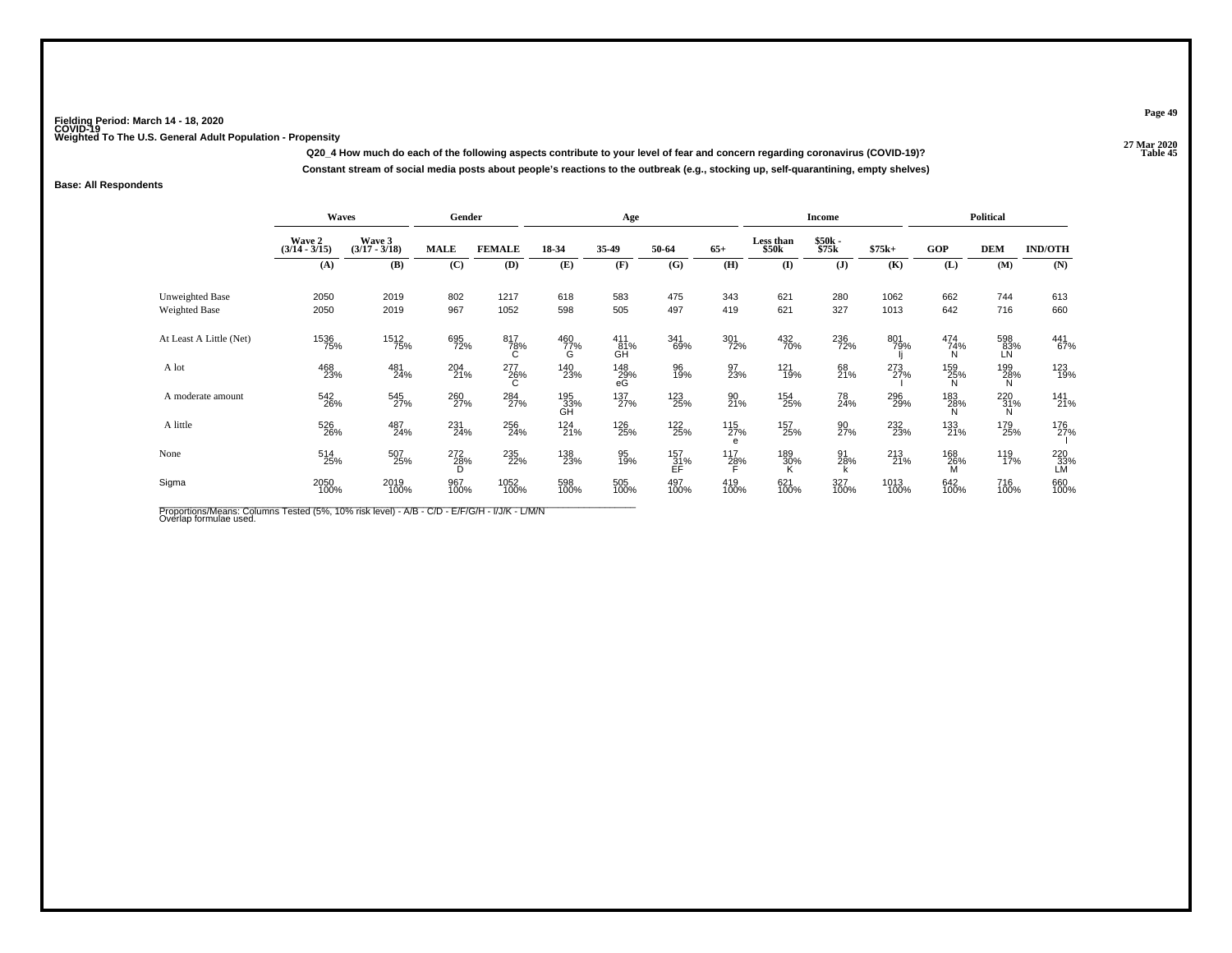**27 Mar 2020Q20\_5 How much do each of the following aspects contribute to your level of fear and concern regarding coronavirus (COVID-19)?News and images of people fighting over products at the grocery store**

### **Base: All Respondents**

|                         | Waves                     |                           | Gender      |               |             | Age              |             |             |                    | Income          |              |                    | <b>Political</b> |                  |
|-------------------------|---------------------------|---------------------------|-------------|---------------|-------------|------------------|-------------|-------------|--------------------|-----------------|--------------|--------------------|------------------|------------------|
|                         | Wave 2<br>$(3/14 - 3/15)$ | Wave 3<br>$(3/17 - 3/18)$ | <b>MALE</b> | <b>FEMALE</b> | 18-34       | 35.49            | 50-64       | $65+$       | Less than<br>\$50k | \$50k<br>\$75k  | $$75k+$      | <b>GOP</b>         | <b>DEM</b>       | <b>IND/OTH</b>   |
|                         | (A)                       | (B)                       | (C)         | (D)           | (E)         | (F)              | (G)         | (H)         | $\mathbf{I}$       | $\mathbf{J}$    | (K)          | (L)                | (M)              | (N)              |
| Unweighted Base         | 2050                      | 2019                      | 802         | 1217          | 618<br>598  | 583              | 475         | 343<br>419  | 621<br>621         | 280             | 1062         | 662<br>642         | 744<br>716       | 613              |
| Weighted Base           | 2050                      | 2019                      | 967         | 1052          |             | 505              | 497         |             |                    | 327             | 1013         |                    |                  | 660              |
| At Least A Little (Net) | 1615<br>79%               | 1590<br>79%               | 765<br>79%  | 825<br>78%    | 464<br>78%  | 416<br>82%<br>g  | 383<br>77%  | 327<br>78%  | 456<br>74%         | 260<br>80%      | 827<br>82%   | $\frac{522}{81\%}$ | 605<br>84%       | 463<br>70%       |
| A lot                   | 540<br>26%                | 551<br>27%                | 263<br>27%  | 288<br>27%    | 171<br>29%  | 164<br>32%<br>GH | 121<br>24%  | 96<br>23%   | 152<br>24%         | 81<br>25%       | 303<br>30%   | 181<br>28%<br>N    | 230<br>32%<br>N  | 140<br>21%       |
| A moderate amount       | 558<br>27%                | 529<br>26%                | 253<br>26%  | 276<br>26%    | 159<br>27%  | 138<br>27%       | 123<br>25%  | 109<br>26%  | 154<br>25%         | 87 <sub>%</sub> | 273<br>27%   | 179<br>28%         | 190<br>27%       | 160<br>24%       |
| A little                | 517<br>25%                | 510<br>25%                | 249<br>26%  | 261<br>25%    | 134<br>22%  | 114<br>22%       | 139<br>28%  | 123<br>29%  | 151<br>24%         | 91<br>28%       | 251<br>25%   | 162<br>25%         | 185<br>26%       | 163<br>25%       |
| None                    | 435<br>21%                | 429<br>21%                | 202<br>21%  | 227<br>22%    | 134<br>22%  | 90<br>18%        | 114<br>23%  | 92<br>22%   | 165<br>26%         | 67<br>20%       | 186<br>18%   | 121<br>19%         | 111<br>16%       | 198<br>30%<br>LM |
| Sigma                   | 2050<br>100%              | 2019<br>100%              | 967<br>100% | 1052<br>100%  | 598<br>100% | 505<br>100%      | 497<br>100% | 419<br>100% | 621<br>100%        | 327<br>100%     | 1013<br>100% | 642<br>100%        | 716<br>100%      | 660<br>100%      |

Proportions/Means: Columns Tested (5%, 10% risk level) - A/B - C/D - E/F/G/H - I/J/K - L/M/N<br>Overlap formulae used.

**Page 50**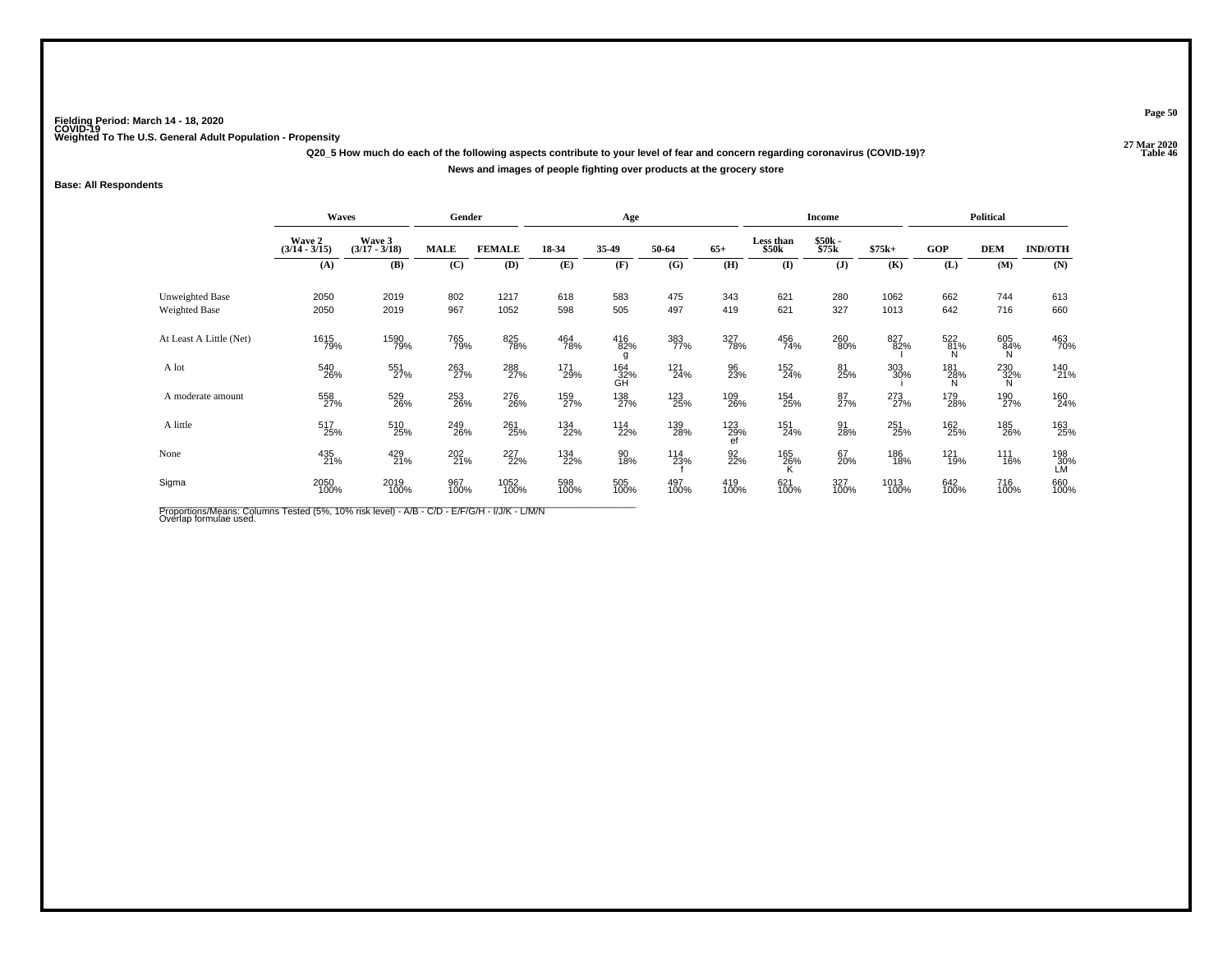**27 Mar 2020Q20\_6 How much do each of the following aspects contribute to your level of fear and concern regarding coronavirus (COVID-19)?Drastic headlines about how society is changing (e.g., national guard in New Rochelle, NBA being cancel)**

### **Base: All Respondents**

|                         | <b>Waves</b>              |                           | Gender      |               |             | Age              |             |                 |                    | <b>Income</b>  |              |                 | <b>Political</b> |                 |
|-------------------------|---------------------------|---------------------------|-------------|---------------|-------------|------------------|-------------|-----------------|--------------------|----------------|--------------|-----------------|------------------|-----------------|
|                         | Wave 2<br>$(3/14 - 3/15)$ | Wave 3<br>$(3/17 - 3/18)$ | <b>MALE</b> | <b>FEMALE</b> | 18-34       | 35-49            | 50-64       | $65+$           | Less than<br>\$50k | \$50k<br>\$75k | $$75k+$      | <b>GOP</b>      | <b>DEM</b>       | <b>IND/OTH</b>  |
|                         | (A)                       | (B)                       | (C)         | (D)           | (E)         | (F)              | (G)         | (H)             | $($ $\Gamma$       | $\mathbf{J}$   | (K)          | (L)             | (M)              | (N)             |
| Unweighted Base         | 2050                      | 2019                      | 802         | 1217          | 618         | 583              | 475         | 343             | 621                | 280            | 1062         | 662             | 744              | 613             |
| Weighted Base           | 2050                      | 2019                      | 967         | 1052          | 598         | 505              | 497         | 419             | 621                | 327            | 1013         | 642             | 716              | 660             |
| At Least A Little (Net) | 1628<br>79%               | 1636<br>81%               | 782<br>81%  | 854<br>81%    | 476<br>80%  | 425<br>84%       | 390<br>78%  | 345<br>82%      | 478<br>77%         | 268<br>82%     | 846<br>84%   | 519<br>81%      | 613<br>86%<br>IN | 503<br>76%      |
| A lot                   | 478<br>23%                | 494<br>24%                | 227<br>23%  | 268<br>25%    | 156<br>26%  | 148<br>29%<br>gH | 115<br>23%  | 75<br>18%       | 127<br>20%         | 82<br>25%      | 269<br>26%   | 151<br>24%      | 194<br>27%       | 149<br>23%      |
| A moderate amount       | 597<br>29%                | 607<br>30%                | 297<br>31%  | 310<br>30%    | 165<br>28%  | 154<br>30%       | 144<br>29%  | 144<br>34%<br>e | 176<br>28%         | 92<br>28%      | 322<br>32%   | 189<br>29%      | 252<br>35%<br>İŃ | 166<br>25%      |
| A little                | 553<br>27%                | 534<br>26%                | 259<br>27%  | 276<br>26%    | 155<br>26%  | 123<br>24%       | 130<br>26%  | 126<br>30%      | 175<br>28%         | 94<br>29%      | 256<br>25%   | 179<br>28%      | 166<br>23%       | 189<br>29%<br>m |
| None                    | 422<br>21%                | 383<br>19%                | 185<br>19%  | 199<br>19%    | 122<br>20%  | 80<br>16%        | 108<br>22%  | 74<br>18%       | 143<br>23%         | 59<br>18%      | 167<br>16%   | 123<br>19%<br>m | 103<br>14%       | 157<br>24%<br>M |
| Sigma                   | 2050<br>100%              | 2019<br>100%              | 967<br>100% | 1052<br>100%  | 598<br>100% | 505<br>100%      | 497<br>100% | 419<br>100%     | 621<br>100%        | 327<br>100%    | 1013<br>100% | 642<br>100%     | 716<br>100%      | 660<br>100%     |

Proportions/Means: Columns Tested (5%, 10% risk level) - A/B - C/D - E/F/G/H - I/J/K - L/M/N<br>Overlap formulae used.

**Page 51**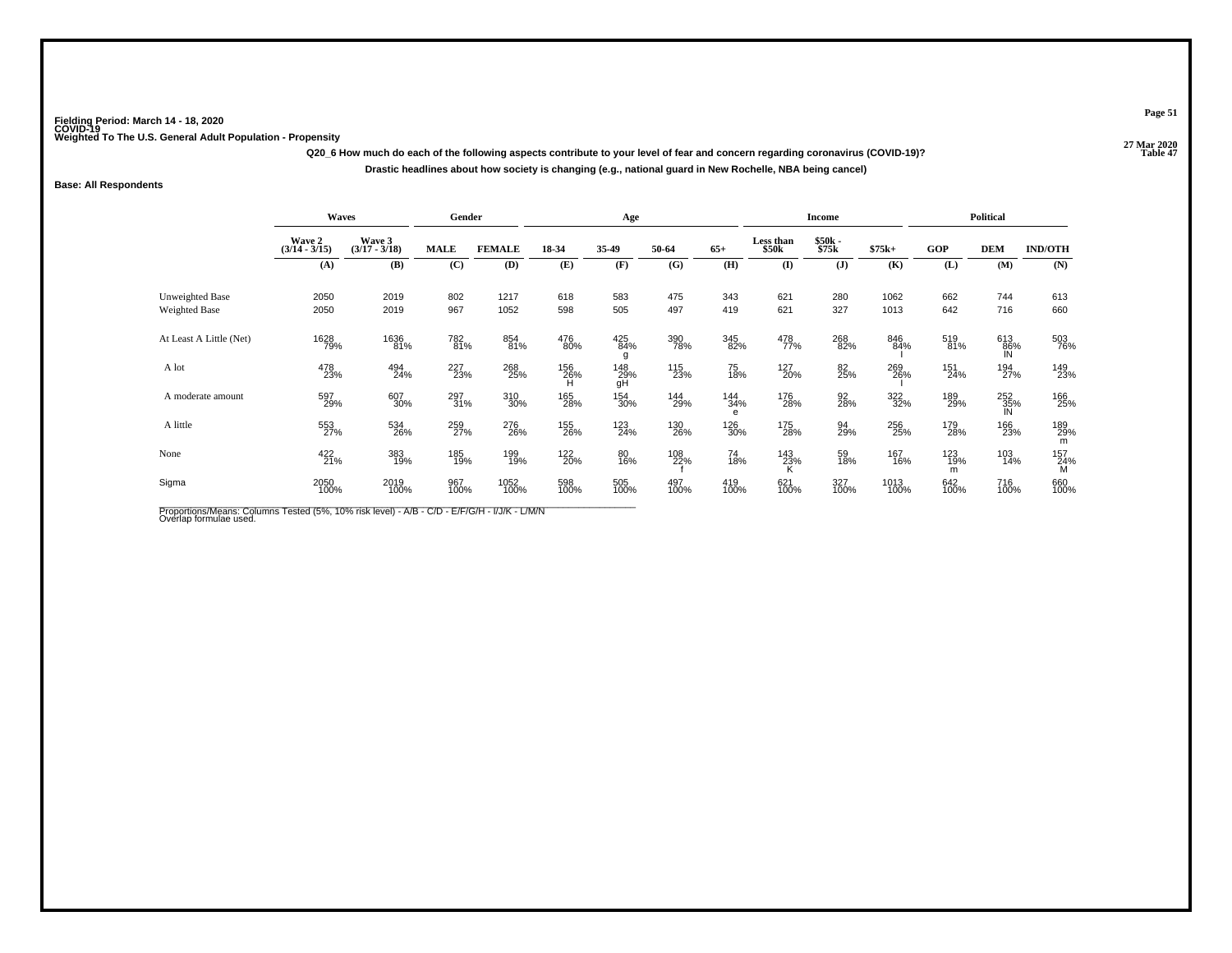**27 Mar 2020Q20\_7 How much do each of the following aspects contribute to your level of fear and concern regarding coronavirus (COVID-19)?Table 48 Learning that celebrities and politicians are testing positive**

### **Base: All Respondents**

|                         | Waves                     |                           | Gender          |                    |                  | Age              |                       |                  |                               | Income         |              |             | <b>Political</b> |                  |
|-------------------------|---------------------------|---------------------------|-----------------|--------------------|------------------|------------------|-----------------------|------------------|-------------------------------|----------------|--------------|-------------|------------------|------------------|
|                         | Wave 2<br>$(3/14 - 3/15)$ | Wave 3<br>$(3/17 - 3/18)$ | <b>MALE</b>     | <b>FEMALE</b>      | 18-34            | 35-49            | 50-64                 | $65+$            | Less than \$50k               | \$50k<br>\$75k | $$75k+$      | GOP         | <b>DEM</b>       | <b>IND/OTH</b>   |
|                         | (A)                       | (B)                       | (C)             | (D)                | (E)              | (F)              | (G)                   | (H)              | $\mathbf{I}$                  | J              | (K)          | (L)         | (M)              | (N)              |
| Unweighted Base         | 2050                      | 2019                      | 802             | 1217               | 618              | 583              | 475                   | 343              | 621                           | 280            | 1062         | 662         | 744              | 613              |
| <b>Weighted Base</b>    | 2050                      | 2019                      | 967             | 1052               | 598              | 505              | 497                   | 419              | 621                           | 327            | 1013         | 642         | 716              | 660              |
| At Least A Little (Net) | 1328<br>65%               | 1269<br>63%               | 605<br>63%      | 664<br>63%         | 392<br>66%<br>Gh | 351<br>69%<br>GH | 284<br>57%            | 243<br>58%       | 394<br>63%                    | 192<br>59%     | 647<br>64%   | 383<br>60%  | 535<br>75%<br>LN | 351<br>53%       |
| A lot                   | 317<br>15%                | 316<br>16%                | 174<br>18%<br>D | 142<br>13%         | 116<br>19%<br>GH | 105<br>21%<br>GH | 55<br>11%             | 40<br>10%        | 88<br>14%                     | 45<br>14%      | 170<br>17%   | 89<br>14%   | 150<br>21%<br>LN | 77<br>12%        |
| A moderate amount       | 425<br>21%                | 437<br>22%                | 227<br>24%      | 210<br>20%         | 135<br>23%       | 115<br>23%       | 89<br>18%             | 99<br>24%        | <sup>142</sup> <sub>23%</sub> | 65<br>20%      | 217<br>21%   | 136<br>21%  | 185<br>26%<br>N  | 116<br>18%       |
| A little                | 586<br>29%                | 515<br>26%                | 203<br>21%      | $\frac{312}{30\%}$ | 141<br>24%       | 130<br>26%       | 139<br>28%            | 104<br>25%       | 164<br>26%                    | 82<br>25%      | 259<br>26%   | 158<br>25%  | 200<br>28%       | 157<br>24%       |
| None                    | 722<br>35%                | 750<br>37%                | 361<br>37%      | 388<br>37%         | 206<br>34%       | 154<br>31%       | $^{214}_{43\%}$<br>EĖ | 176<br>42%<br>еF | 227<br>37%                    | 135<br>41%     | 366<br>36%   | 259<br>40%  | 181<br>25%       | 310<br>47%<br>IM |
| Sigma                   | 2050<br>100%              | 2019<br>100%              | 967<br>100%     | 1052<br>100%       | 598<br>100%      | 505<br>100%      | 497<br>100%           | 419<br>100%      | 621<br>100%                   | 327<br>100%    | 1013<br>100% | 642<br>100% | 716<br>100%      | 660<br>100%      |

Proportions/Means: Columns Tested (5%, 10% risk level) - A/B - C/D - E/F/G/H - I/J/K - L/M/N<br>Overlap formulae used.

**Page 52**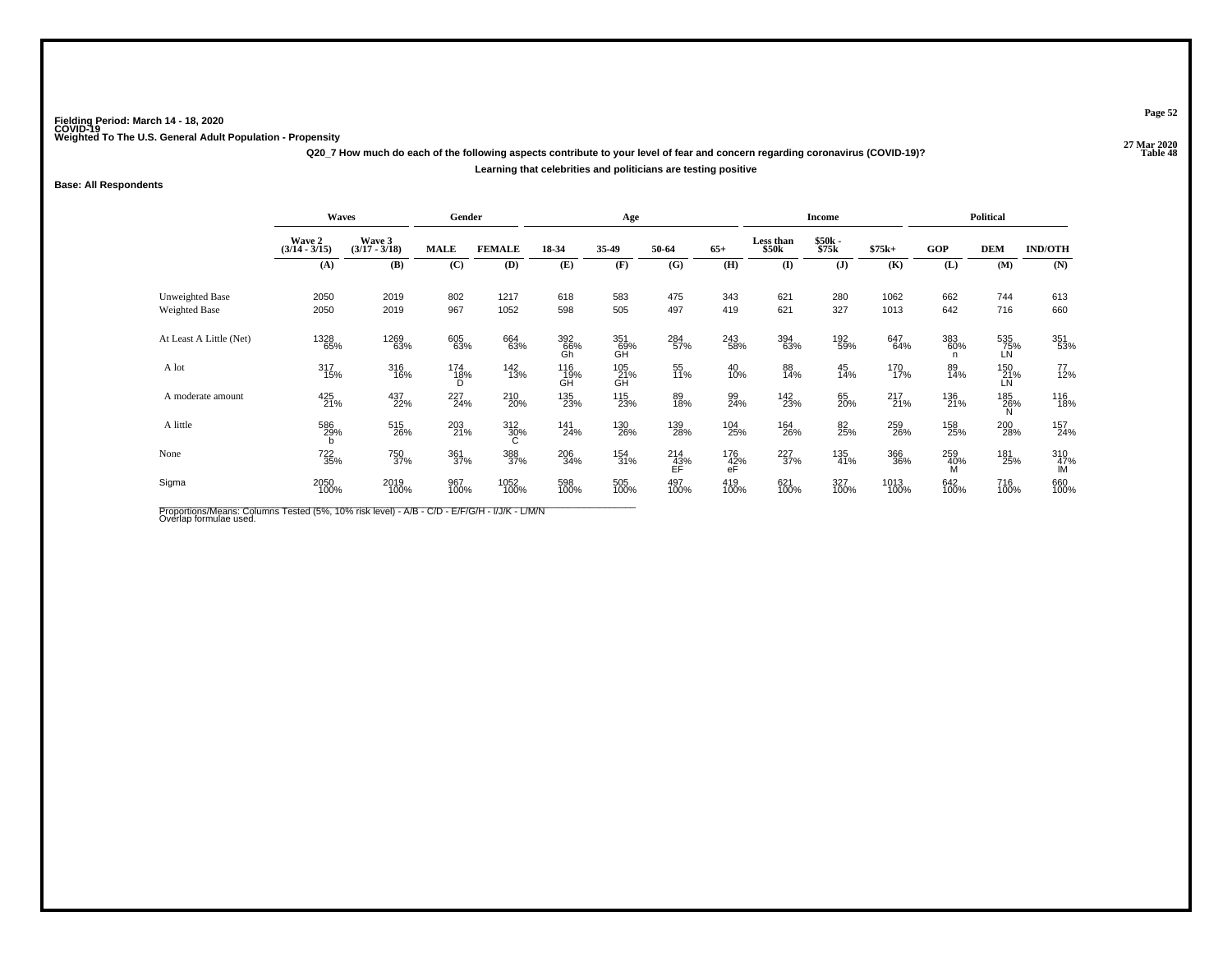**27 Mar 2020Q20\_8 How much do each of the following aspects contribute to your level of fear and concern regarding coronavirus (COVID-19)?Table 49 Communication from the government**

### **Base: All Respondents**

|                         | <b>Waves</b>              |                           | Gender      |               |             | Age               |             |             |                    | Income             |              |             | <b>Political</b> |                 |
|-------------------------|---------------------------|---------------------------|-------------|---------------|-------------|-------------------|-------------|-------------|--------------------|--------------------|--------------|-------------|------------------|-----------------|
|                         | Wave 2<br>$(3/14 - 3/15)$ | Wave 3<br>$(3/17 - 3/18)$ | <b>MALE</b> | <b>FEMALE</b> | 18-34       | 35-49             | 50-64       | $65+$       | Less than<br>\$50k | \$50k<br>\$75k     | $$75k+$      | <b>GOP</b>  | <b>DEM</b>       | <b>IND/OTH</b>  |
|                         | (A)                       | (B)                       | (C)         | (D)           | (E)         | (F)               | (G)         | (H)         | $\mathbf{I}$       | $\mathbf{J}$       | (K)          | (L)         | (M)              | (N)             |
| Unweighted Base         | 2050                      | 2019                      | 802         | 1217          | 618         | 583               | 475         | 343         | 621                | 280                | 1062         | 662         | 744              | 613             |
| Weighted Base           | 2050                      | 2019                      | 967         | 1052          | 598         | 505               | 497         | 419         | 621                | 327                | 1013         | 642         | 716              | 660             |
| At Least A Little (Net) | 1612<br>79%               | 1660<br>82%<br>A          | 775<br>80%  | 885<br>84%    | 483<br>81%  | 429<br>85%<br>g   | 395<br>79%  | 353<br>84%  | 487<br>78%         | 263<br>81%         | 864<br>85%   | 509<br>79%  | 647<br>90%<br>LN | 503<br>76%      |
| A lot                   | 444<br>22%                | 507<br>25%                | 224<br>23%  | 284<br>27%    | 134<br>22%  | 160<br>32%<br>EGH | 113<br>23%  | 100<br>24%  | 129<br>21%         | 77<br>24%          | 283<br>28%   | 128<br>20%  | 255<br>36%<br>LN | 124<br>19%      |
| A moderate amount       | 601<br>29%                | 626<br>31%                | 302<br>31%  | 325<br>31%    | 204<br>34%  | 143<br>28%        | 141<br>28%  | 137<br>33%  | 193<br>31%         | 86<br>26%          | 329<br>32%   | 203<br>32%  | 226<br>32%       | 197<br>30%      |
| A little                | 567<br>28%                | 526<br>26%                | 250<br>26%  | 276<br>26%    | 145<br>24%  | 125<br>25%        | 141<br>28%  | 116<br>28%  | 164<br>26%         | $\frac{101}{31\%}$ | 252<br>25%   | 179<br>28%  | 166<br>23%       | 182<br>28%      |
| None                    | 438<br>21%<br>B           | 359<br>18%                | 192<br>20%  | 168<br>16%    | 115<br>19%  | 76<br>15%         | 102<br>21%  | 66<br>16%   | 134<br>22%         | 64<br>19%          | 150<br>15%   | 133<br>21%  | 69<br>10%        | 157<br>24%<br>M |
| Sigma                   | 2050<br>100%              | 2019<br>100%              | 967<br>100% | 1052<br>100%  | 598<br>100% | 505<br>100%       | 497<br>100% | 419<br>100% | 621<br>100%        | 327<br>100%        | 1013<br>100% | 642<br>100% | 716<br>100%      | 660<br>100%     |

Proportions/Means: Columns Tested (5%, 10% risk level) - A/B - C/D - E/F/G/H - I/J/K - L/M/N<br>Overlap formulae used.

**Page 53**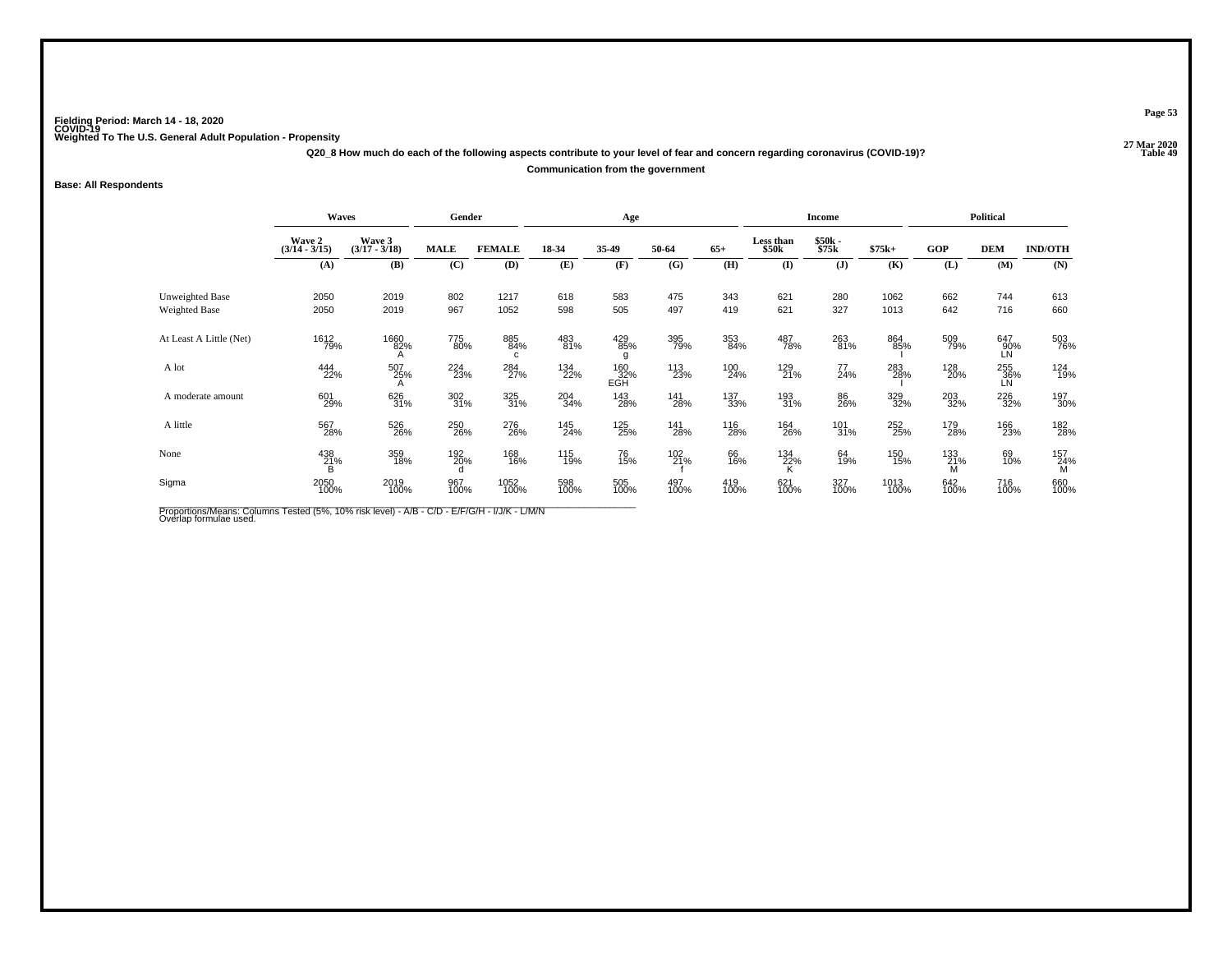**27 Mar 2020Q20\_9 How much do each of the following aspects contribute to your level of fear and concern regarding coronavirus (COVID-19)?Communication from the CDC**

### **Base: All Respondents**

|                         | <b>Waves</b>              |                             | Gender      |                    |                 | Age                  |                   |                 |                 | Income          |              |                 | <b>Political</b> |                 |
|-------------------------|---------------------------|-----------------------------|-------------|--------------------|-----------------|----------------------|-------------------|-----------------|-----------------|-----------------|--------------|-----------------|------------------|-----------------|
|                         | Wave 2<br>$(3/14 - 3/15)$ | Wave 3<br>$(3/17 - 3/18)$   | <b>MALE</b> | <b>FEMALE</b>      | 18-34           | 35-49                | 50-64             | $65+$           | Less than \$50k | \$50k<br>\$75k  | $$75k+$      | <b>GOP</b>      | <b>DEM</b>       | <b>IND/OTH</b>  |
|                         | (A)                       | (B)                         | (C)         | (D)                | (E)             | (F)                  | (G)               | (H)             | $\mathbf{I}$    | J               | (K)          | (L)             | (M)              | (N)             |
| Unweighted Base         | 2050                      | 2019                        | 802         | 1217               | 618             | 583                  | 475               | 343             | 621             | 280             | 1062         | 662             | 744              | 613             |
| Weighted Base           | 2050                      | 2019                        | 967         | 1052               | 598             | 505                  | 497               | 419             | 621             | 327             | 1013         | 642             | 716              | 660             |
| At Least A Little (Net) | 1602<br>78%               | 1633<br>81%<br>$\mathbf{a}$ | 777<br>80%  | 856<br>81%         | 490<br>82%<br>G | $^{424}_{84\%}$<br>G | 373<br>75%        | 345<br>83%<br>G | 478<br>77%      | 264<br>81%      | 849<br>84%   | 513<br>80%      | 624<br>87%<br>ĽŃ | 497<br>75%      |
| A lot                   | 355<br>17%                | $^{421}_{21\%}$<br>А        | 207<br>21%  | 215<br>20%         | 133<br>22%      | 132<br>26%<br>GH     | 96<br>19%         | 61<br>14%       | 107<br>17%      | 60<br>18%       | 244<br>24%   | 131<br>20%<br>N | 194<br>27%<br>LN | 97<br>15%       |
| A moderate amount       | 634<br>31%                | 616<br>31%                  | 285<br>29%  | $\frac{331}{31\%}$ | 173<br>29%      | 167<br>33%           | 136<br>27%        | 141<br>34%      | 161<br>26%      | 93<br>28%       | 339<br>33%   | 174<br>27%      | 240<br>34%       | 202<br>31%      |
| A little                | 613<br>30%                | 596<br>30%                  | 286<br>30%  | 310<br>30%         | 185<br>31%      | 126<br>25%           | 142<br>29%        | 144<br>34%      | 209<br>34%      | 111<br>34%<br>K | 266<br>26%   | 209<br>32%<br>m | 190<br>27%       | 198<br>30%      |
| None                    | 448<br>22%<br>h           | 386<br>19%                  | 189<br>20%  | 196<br>19%         | 108<br>18%      | 81<br>16%            | 124<br>25%<br>EFH | 73<br>17%       | 143<br>23%      | 63<br>19%       | 164<br>16%   | 130<br>20%      | 93<br>13%        | 163<br>25%<br>M |
| Sigma                   | 2050<br>100%              | 2019<br>100%                | 967<br>100% | 1052<br>100%       | 598<br>100%     | 505<br>100%          | 497<br>100%       | 419<br>100%     | 621<br>100%     | 327<br>100%     | 1013<br>100% | 642<br>100%     | 716<br>100%      | 660<br>100%     |

Proportions/Means: Columns Tested (5%, 10% risk level) - A/B - C/D - E/F/G/H - I/J/K - L/M/N<br>Overlap formulae used.

**Page 54**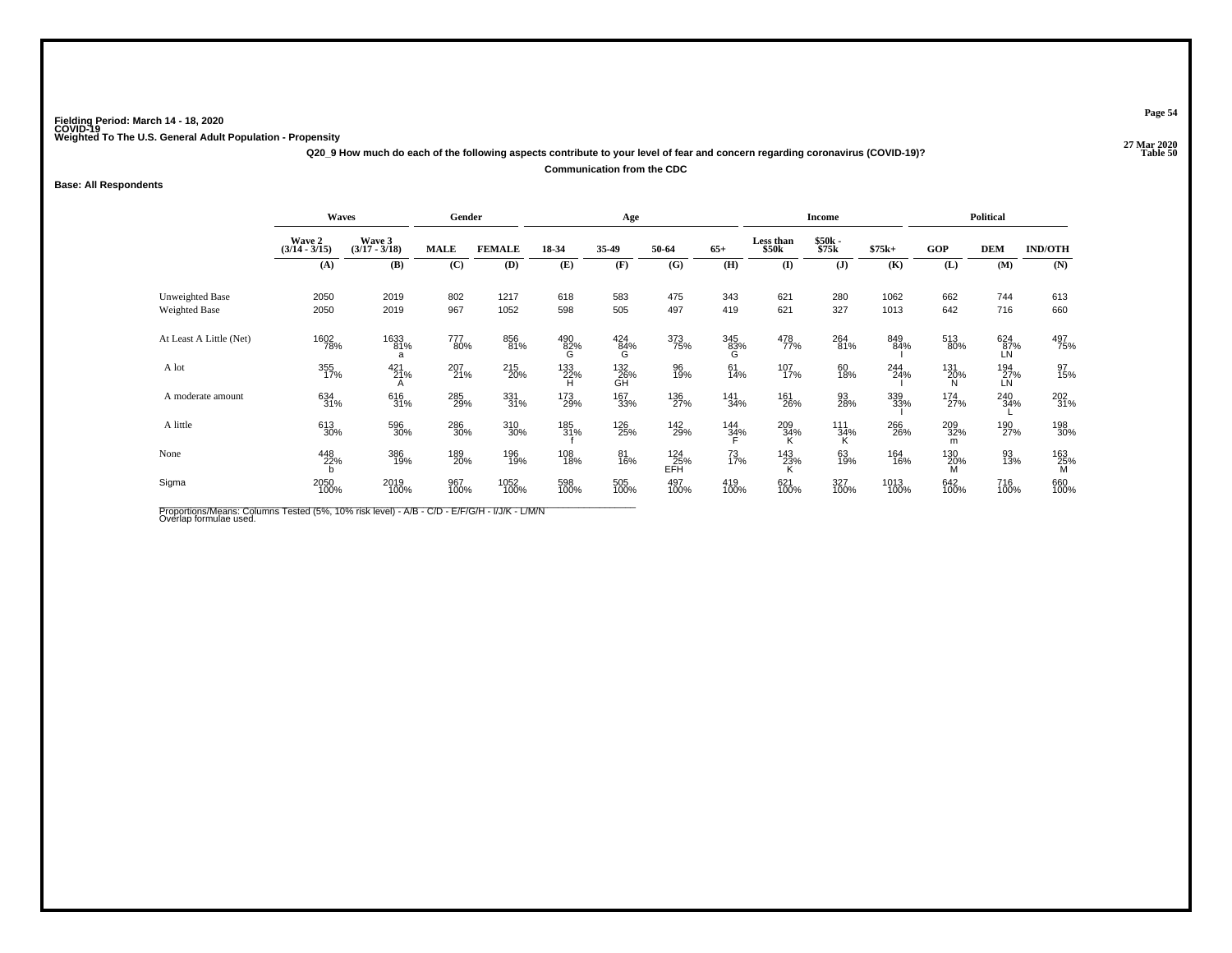**27 Mar 2020Q20\_10 How much do each of the following aspects contribute to your level of fear and concern regarding coronavirus (COVID-19)?P** Table 51 **Trying to keep up with all the safety recommendations**

### **Base: All Respondents**

|                         | <b>Waves</b>              |                           | Gender      |               |                 | Age             |                               |                 |                 | Income          |              |                 | <b>Political</b> |                  |
|-------------------------|---------------------------|---------------------------|-------------|---------------|-----------------|-----------------|-------------------------------|-----------------|-----------------|-----------------|--------------|-----------------|------------------|------------------|
|                         | Wave 2<br>$(3/14 - 3/15)$ | Wave 3<br>$(3/17 - 3/18)$ | <b>MALE</b> | <b>FEMALE</b> | 18-34           | 35-49           | 50-64                         | $65+$           | Less than \$50k | \$50k<br>\$75k  | $$75k+$      | GOP             | <b>DEM</b>       | <b>IND/OTH</b>   |
|                         | (A)                       | (B)                       | (C)         | (D)           | (E)             | (F)             | (G)                           | (H)             | $\mathbf{I}$    | $\mathbf{J}$    | (K)          | (L)             | (M)              | (N)              |
| Unweighted Base         | 2050                      | 2019                      | 802         | 1217          | 618             | 583             | 475                           | 343             | 621             | 280             | 1062         | 662             | 744              | 613              |
| Weighted Base           | 2050                      | 2019                      | 967         | 1052          | 598             | 505             | 497                           | 419             | 621             | 327             | 1013         | 642             | 716              | 660              |
| At Least A Little (Net) | 1590<br>78%               | 1624<br>80%               | 773<br>80%  | 851<br>81%    | 476<br>80%      | 423<br>84%<br>G | 379<br>76%                    | 347<br>83%      | 486<br>78%      | 255<br>78%      | 841<br>83%   | 514<br>80%      | 618<br>86%<br>LN | 493<br>75%       |
| A lot                   | 453<br>22%                | 470<br>23%                | 234<br>24%  | 236<br>22%    | 135<br>23%      | 140<br>28%      | 113<br>23%                    | 83<br>20%       | 146<br>23%      | 74<br>23%       | 241<br>24%   | 144<br>22%      | 206<br>29%<br>LN | 121<br>18%       |
| A moderate amount       | 566<br>28%                | 616<br>31%                | 290<br>30%  | 326<br>31%    | 196<br>33%<br>G | 158<br>31%      | 128<br>26%                    | 134<br>32%      | 176<br>28%      | 84<br>26%       | 334<br>33%   | 184<br>29%      | 249<br>35%<br>IÑ | 182<br>28%       |
| A little                | 571<br>28%                | 538<br>27%                | 249<br>26%  | 289<br>27%    | 145<br>24%      | 125<br>25%      | 138<br>28%                    | 130<br>31%<br>е | 164<br>26%      | 97<br>30%       | 266<br>26%   | 186<br>29%<br>M | 163<br>23%       | 189<br>29%<br>m  |
| None                    | 460<br>22%                | 395<br>20%                | 194<br>20%  | 201<br>19%    | 122<br>20%      | 83<br>16%       | 119<br>24%<br>Fh <sup>1</sup> | 71<br>17%       | 135<br>22%      | 72 <sub>%</sub> | 172<br>17%   | 129<br>20%      | 98<br>14%        | 167<br>25%<br>IM |
| Sigma                   | 2050<br>100%              | 2019<br>100%              | 967<br>100% | 1052<br>100%  | 598<br>100%     | 505<br>100%     | 497<br>100%                   | 419<br>100%     | 621<br>100%     | 327<br>100%     | 1013<br>100% | 642<br>100%     | 716<br>100%      | 660<br>100%      |

Proportions/Means: Columns Tested (5%, 10% risk level) - A/B - C/D - E/F/G/H - I/J/K - L/M/N<br>Overlap formulae used.

**Page 55**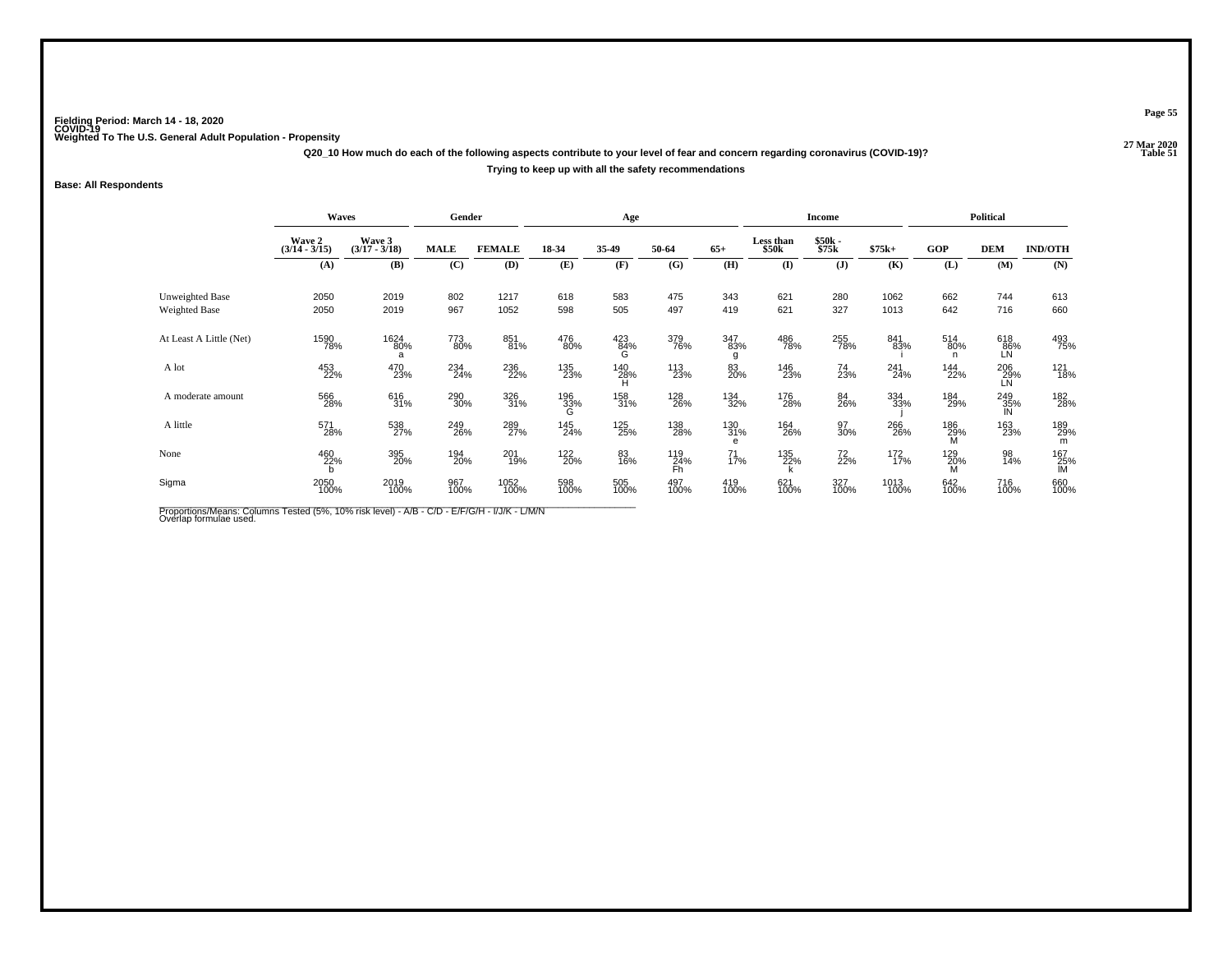**27 Mar 2020Q21 Which of the following is closest to your view of people's reaction to the coronavirus (COVID-19) outbreak?**

#### **Base: All Respondents**

|                                                                                           | <b>Waves</b>              |                           | Gender      |               |                   | Age         |                 |                  |                    | Income         |              |             | <b>Political</b> |                 |
|-------------------------------------------------------------------------------------------|---------------------------|---------------------------|-------------|---------------|-------------------|-------------|-----------------|------------------|--------------------|----------------|--------------|-------------|------------------|-----------------|
|                                                                                           | Wave 2<br>$(3/14 - 3/15)$ | Wave 3<br>$(3/17 - 3/18)$ | <b>MALE</b> | <b>FEMALE</b> | 18-34             | 35-49       | 50-64           | $65+$            | Less than<br>\$50k | \$50k<br>\$75k | $$75k+$      | GOP         | <b>DEM</b>       | <b>IND/OTH</b>  |
|                                                                                           | (A)                       | (B)                       | (C)         | (D)           | (E)               | (F)         | (G)             | (H)              | $\mathbf{I}$       | $\mathbf{J}$   | (K)          | (L)         | (M)              | (N)             |
| Unweighted Base                                                                           | 2050                      | 2019                      | 802         | 1217          | 618               | 583         | 475             | 343              | 621                | 280            | 1062         | 662         | 744              | 613             |
| <b>Weighted Base</b>                                                                      | 2050                      | 2019                      | 967         | 1052          | 598               | 505         | 497             | 419              | 621                | 327            | 1013         | 642         | 716              | 660             |
| I think the amount of fear<br>is sensible given how<br>serious the pandemic has<br>become | 942<br>46%                | 1012<br>50%               | 471<br>49%  | 541<br>51%    | 255<br>43%        | 273<br>54%  | 245<br>49%<br>е | 239<br>57%<br>Eg | 281<br>45%         | 166<br>51%     | 548<br>54%   | 283<br>44%  | 437<br>61%<br>LN | 293<br>44%      |
| The amount of fear is<br>irrational, people are<br>overreacting                           | 1108<br>54%<br>B          | 1007<br>50%               | 495<br>51%  | 512<br>49%    | 343<br>57%<br>FgH | 232<br>46%  | 252<br>51%      | 179<br>43%       | 340<br>55%         | 161<br>49%     | 466<br>46%   | 360<br>56%  | 279<br>39%       | 367<br>56%<br>M |
| Sigma                                                                                     | 2050<br>100%              | 2019<br>100%              | 967<br>100% | 1052<br>100%  | 598<br>100%       | 505<br>100% | 497<br>100%     | 419<br>100%      | 621<br>100%        | 327<br>100%    | 1013<br>100% | 642<br>100% | 716<br>100%      | 660<br>100%     |

Proportions/Means: Columns Tested (5%, 10% risk level) - A/B - C/D - E/F/G/H - I/J/K - L/M/N<br>Overlap formulae used.

**Page 56**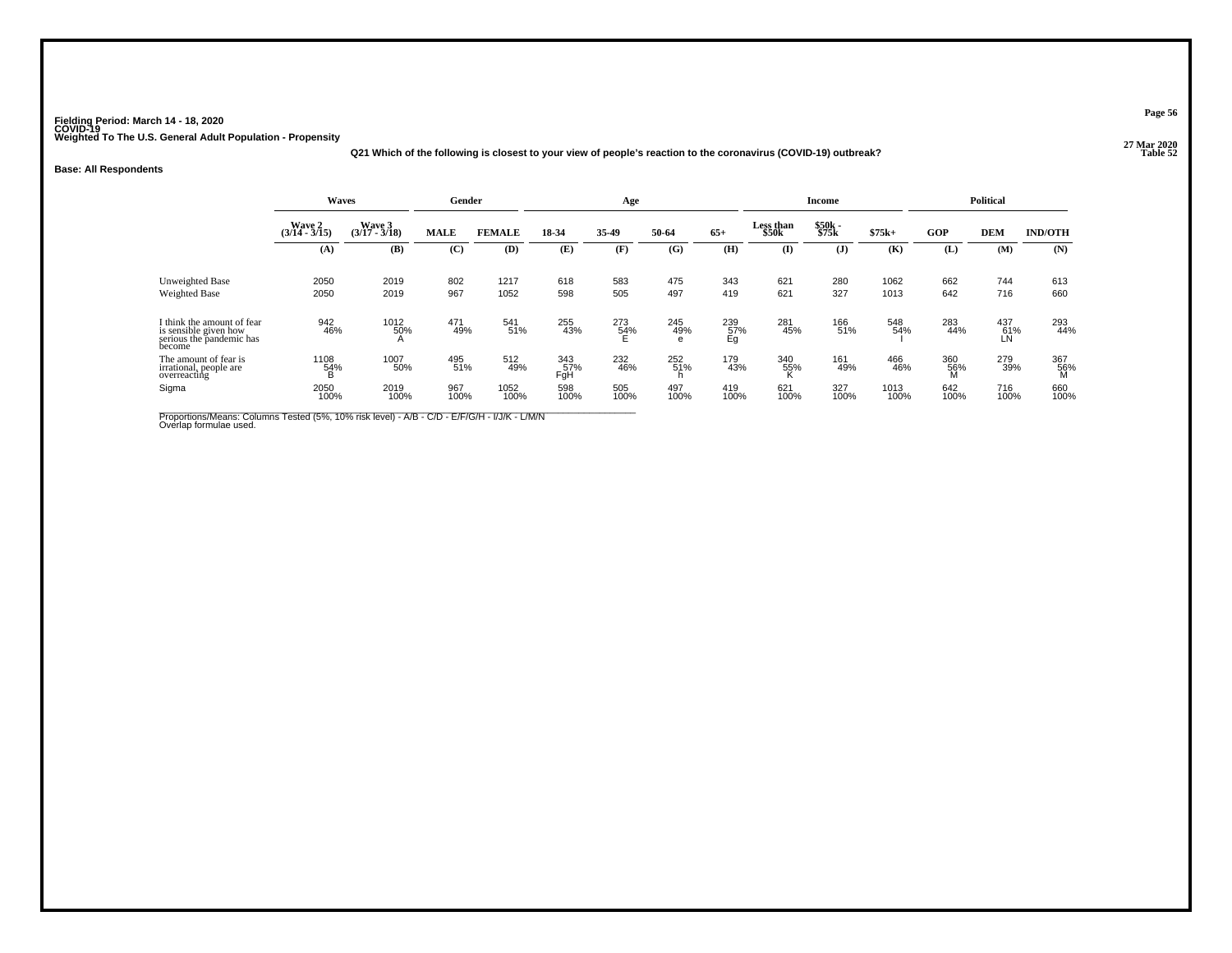**27 Mar 2020Q22 How concerned are you about each of the following potential shortages from coronavirus (COVID-19) in the healthcare Table 53 system?**

**Summary Of Concerned**

### **Base: All Respondents**

|                                                              | <b>Waves</b>                      |                         | Gender      |               |            | Age                 |                    |                           |                    | <b>Income</b>  |            |            | <b>Political</b> |                |
|--------------------------------------------------------------|-----------------------------------|-------------------------|-------------|---------------|------------|---------------------|--------------------|---------------------------|--------------------|----------------|------------|------------|------------------|----------------|
|                                                              | $\frac{\text{Wave}}{(3/14-3/15)}$ | Wave 3<br>(3/17 - 3/18) | <b>MALE</b> | <b>FEMALE</b> | 18-34      | 35-49               | 50-64              | $65+$                     | Less than<br>\$50k | \$50k<br>\$75k | $$75k+$    | <b>GOP</b> | <b>DEM</b>       | <b>IND/OTH</b> |
|                                                              | (A)                               | (B)                     | (C)         | (D)           | (E)        | (F)                 | (G)                | (H)                       | $\mathbf{I}$       | $\mathbf{J}$   | (K)        | (L)        | (M)              | (N)            |
| Unweighted Base                                              | 2050                              | 2019                    | 802         | 1217          | 618        | 583                 | 475                | 343                       | 621                | 280            | 1062       | 662        | 744              | 613            |
| Weighted Base                                                | 2050                              | 2019                    | 967         | 1052          | 598        | 505                 | 497                | 419                       | 621                | 327            | 1013       | 642        | 716              | 660            |
| Healthcare workers<br>(doctors, nurses,<br>supporting staff) | 1608<br>78%                       | 1618<br>80%             | 736<br>76%  | 883<br>84%    | 442<br>74% | 397<br>79%          | $\frac{412}{83}\%$ | 368<br>88%<br>EF          | 460<br>74%         | 261<br>80%     | 848<br>84% | 506<br>79% | 613<br>86%<br>LN | 499<br>76%     |
| Hospital beds (room for<br>patients)                         | 1540<br>75%                       | 1554<br>77%             | 715<br>74%  | 839<br>80%    | 445<br>74% | 379<br>75%          | 389<br>78%         | 341<br>81%                | 460<br>74%         | 247<br>75%     | 799<br>79% | 460<br>72% | 618<br>86%<br>LN | 476<br>72%     |
| Hospital ventilators (for<br>assisted breathing)             | 1525<br>74%                       | 1547<br>77%             | 707<br>73%  | 840<br>80%    | 420<br>70% | 392<br>7 <u>8</u> % | 379<br>76%<br>e    | 357<br>85%<br><b>EFG</b>  | 439<br>71%         | 257<br>79%     | 803<br>79% | 464<br>72% | 613<br>86%<br>LN | 470<br>71%     |
| Testing kits for COVID-19                                    | 1538<br>75%                       | 1479<br>73%             | 675<br>70%  | 803<br>76%    | 411<br>69% | 372<br>74%          | 360<br>72%         | 335<br>80%<br>EfG         | 411<br>66%         | 238<br>73%     | 784<br>77% | 441<br>69% | 601<br>84%<br>LN | 436<br>66%     |
| Surgical masks and gloves                                    | 1395<br>68%                       | 1424<br>71%             | 630<br>65%  | 795<br>76%    | 399<br>67% | 349<br>69%          | 341<br>69%         | 336<br>EFG <sup>30%</sup> | 395<br>64%         | 225<br>69%     | 754<br>74% | 443<br>69% | 566<br>79%<br>LN | 416<br>63%     |

Proportions/Means: Columns Tested (5%, 10% risk level) - A/B - C/D - E/F/G/H - I/J/K - L/M/N<br>Overlap formulae used.

**Page 57**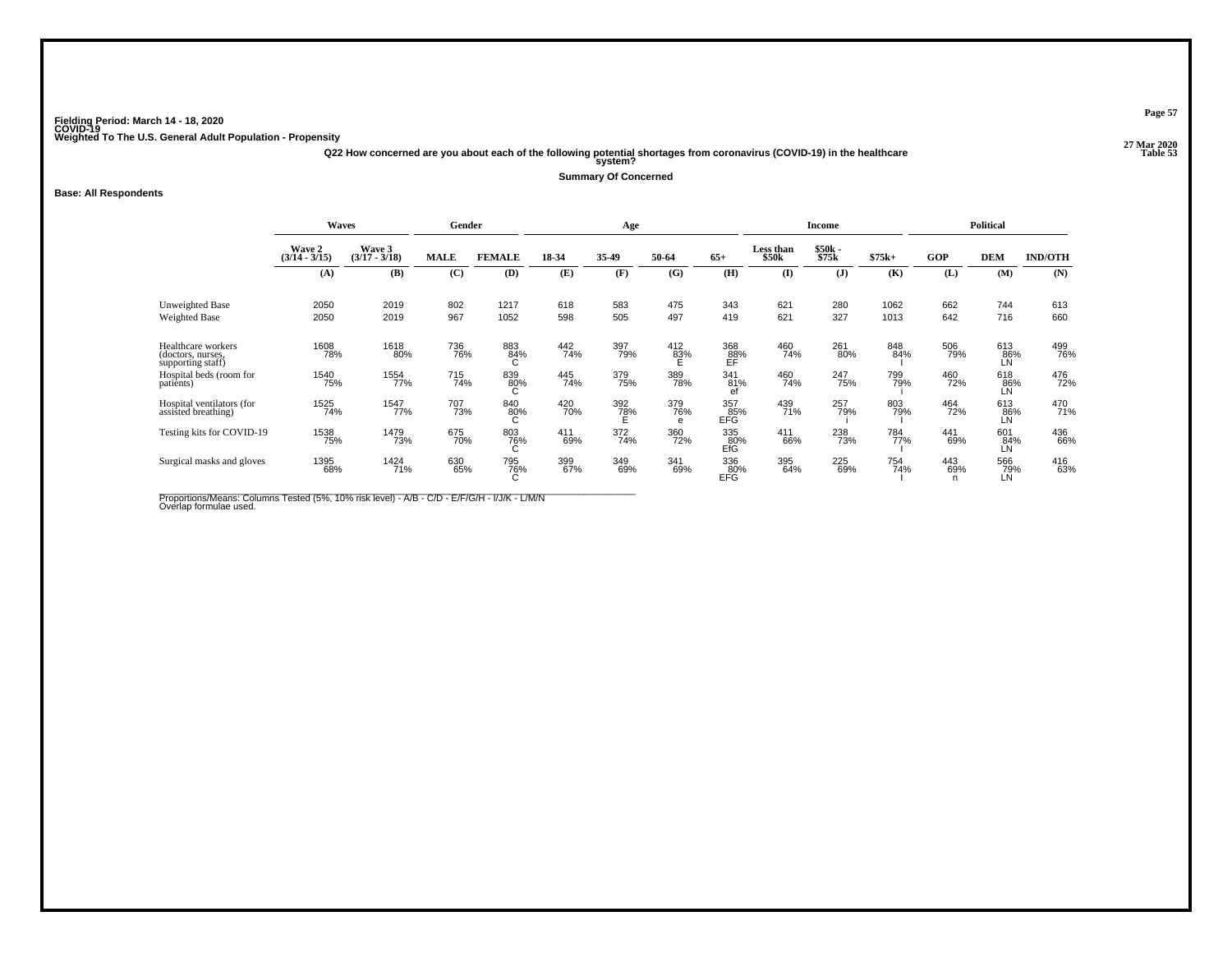**27 Mar 2020Q22 How concerned are you about each of the following potential shortages from coronavirus (COVID-19) in the healthcare Table 54 system?**

**Summary Of Not At All/Not Very Concerned**

### **Base: All Respondents**

|                                                              | <b>Waves</b>              |                           | Gender           |               |                         | Age             |                 |           |                    | Income         |            |                 | <b>Political</b> |                              |
|--------------------------------------------------------------|---------------------------|---------------------------|------------------|---------------|-------------------------|-----------------|-----------------|-----------|--------------------|----------------|------------|-----------------|------------------|------------------------------|
|                                                              | Wave 2<br>$(3/14 - 3/15)$ | Wave 3<br>$(3/17 - 3/18)$ | <b>MALE</b>      | <b>FEMALE</b> | 18-34                   | 35-49           | 50-64           | $65+$     | Less than<br>\$50k | \$50k<br>\$75k | $$75k+$    | <b>GOP</b>      | <b>DEM</b>       | <b>IND/OTH</b>               |
|                                                              | (A)                       | (B)                       | (C)              | (D)           | (E)                     | (F)             | (G)             | (H)       | $\bf{D}$           | $\mathbf{J}$   | (K)        | (L)             | (M)              | (N)                          |
| Unweighted Base                                              | 2050                      | 2019                      | 802              | 1217          | 618                     | 583             | 475             | 343       | 621                | 280            | 1062       | 662             | 744              | 613                          |
| Weighted Base                                                | 2050                      | 2019                      | 967              | 1052          | 598                     | 505             | 497             | 419       | 621                | 327            | 1013       | 642             | 716              | 660                          |
| Surgical masks and<br>gloves                                 | 655<br>32%                | 595<br>29%                | 337<br>35%<br>D  | 258<br>24%    | 199<br>33%<br>н         | 156<br>31%<br>Ή | 156<br>31%<br>Н | 83<br>20% | 225<br>36%         | 102<br>31%     | 259<br>26% | 200<br>31%      | 150<br>21%       | $^{245}_{37\%}$<br><b>IM</b> |
| Testing kits for COVID-19                                    | 512<br>25%                | 540<br>27%                | 292<br>30%<br>D  | 249<br>24%    | 187<br>$\frac{31\%}{H}$ | 133<br>26%      | 137<br>28%      | 84<br>20% | 210<br>34%         | 89<br>27%      | 229<br>23% | 202<br>31%      | 115<br>16%       | 224<br>-34%<br>M             |
| Hospital ventilators (for<br>assisted breathing)             | 525<br>26%                | 472<br>23%                | 259<br>27%<br>D  | 213<br>20%    | 178<br>30%<br>FgH       | 113<br>22%<br>н | 119<br>24%<br>Н | 62<br>15% | 182<br>29%<br>ıĸ   | 70<br>21%      | 211<br>21% | 179<br>28%<br>м | 103<br>14%       | 190<br>29%<br>M              |
| Hospital beds (room for<br>patients)                         | 510<br>25%                | 465<br>23%                | 252<br>26%<br>D  | 213<br>20%    | 153<br>26%              | 126<br>25%      | 108<br>22%      | 78<br>19% | 161<br>26%         | 80<br>25%      | 214<br>21% | 183<br>28%      | 98<br>14%        | 185<br>28%                   |
| Healthcare workers<br>(doctors, nurses,<br>supporting staff) | 442<br>22%                | 401<br>20%                | 231<br>24%<br>D. | 170<br>16%    | 156<br>26%<br>GH        | 108<br>21%<br>H | 85<br>17%       | 50<br>12% | 161<br>26%         | 65<br>20%      | 165<br>16% | 137<br>21%<br>M | 103<br>14%       | $\frac{161}{24\%}$           |

Proportions/Means: Columns Tested (5%, 10% risk level) - A/B - C/D - E/F/G/H - I/J/K - L/M/N<br>Overlap formulae used.

**Page 58**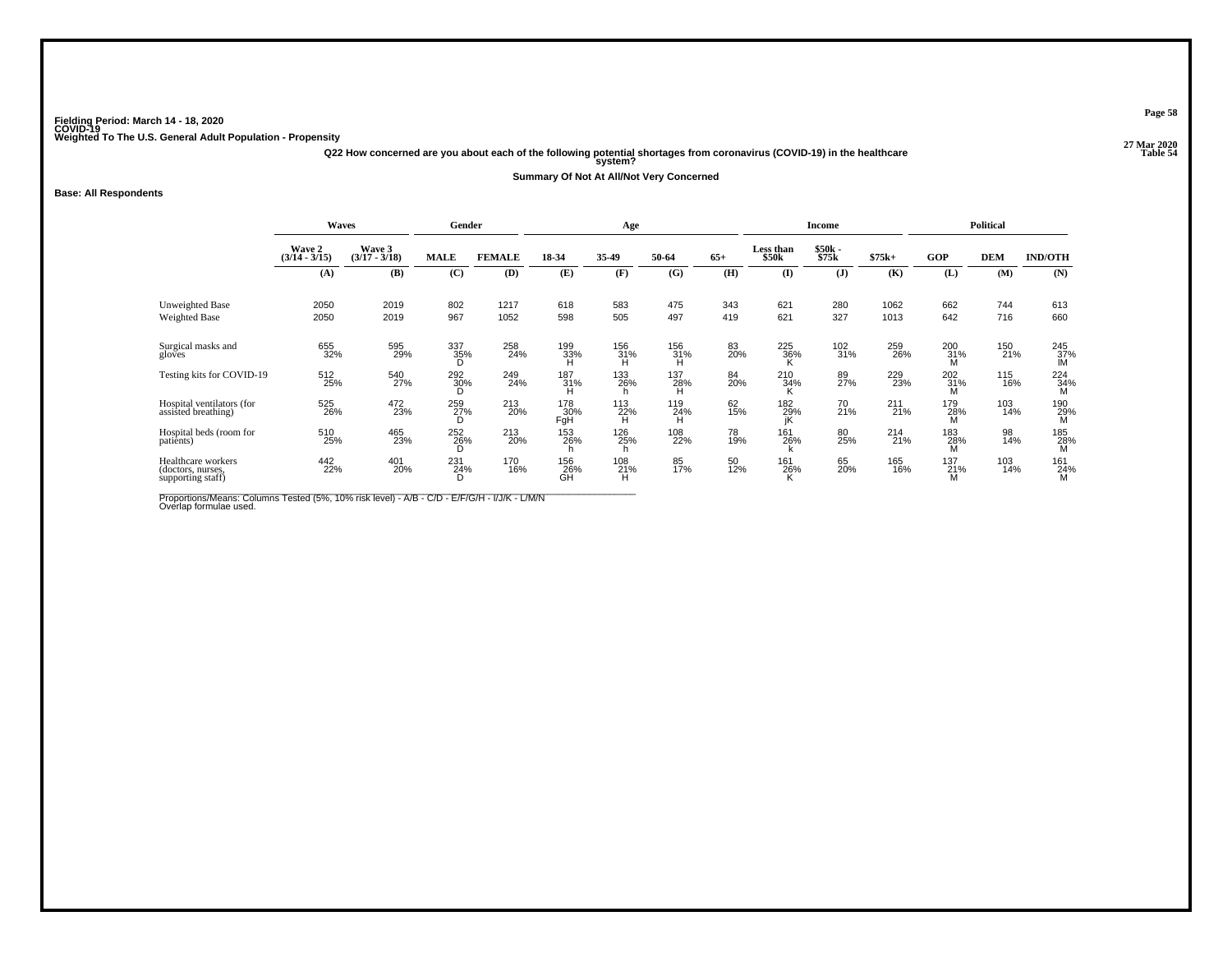**27 Mar 2020Q22\_1 How concerned are you about each of the following potential shortages from coronavirus (COVID-19) in the healthcare Table 55 system?**

**Surgical masks and gloves**

### **Base: All Respondents**

|                                        | <b>Waves</b>                      |                                   | Gender          |               |                  | Age             |                 |                          |                    | Income         |              |                 | <b>Political</b> |                                             |
|----------------------------------------|-----------------------------------|-----------------------------------|-----------------|---------------|------------------|-----------------|-----------------|--------------------------|--------------------|----------------|--------------|-----------------|------------------|---------------------------------------------|
|                                        | $\frac{\text{Wave}}{(3/14-3/15)}$ | $\frac{\text{Wave}}{(3/17-3/18)}$ | <b>MALE</b>     | <b>FEMALE</b> | 18-34            | 35-49           | 50-64           | $65+$                    | Less than<br>\$50k | \$50k<br>\$75k | $$75k+$      | <b>GOP</b>      | <b>DEM</b>       | <b>IND/OTH</b>                              |
|                                        | (A)                               | (B)                               | (C)             | (D)           | (E)              | (F)             | (G)             | (H)                      | $\bf(I)$           | $\mathbf{J}$   | (K)          | (L)             | (M)              | (N)                                         |
| Unweighted Base                        | 2050                              | 2019                              | 802             | 1217          | 618              | 583             | 475             | 343                      | 621                | 280            | 1062         | 662             | 744              | 613                                         |
| Weighted Base                          | 2050                              | 2019                              | 967             | 1052          | 598              | 505             | 497             | 419                      | 621                | 327            | 1013         | 642             | 716              | 660                                         |
| Very/Somewhat<br>Concerned (Net)       | 1395<br>68%                       | 1424<br>71%                       | 630<br>65%      | 795<br>76%    | 399<br>67%       | 349<br>69%      | 341<br>69%      | 336<br>80%<br><b>EFG</b> | 395<br>64%         | 225<br>69%     | 754<br>74%   | 443<br>69%<br>n | 566<br>79%<br>LÑ | 416<br>63%                                  |
| Very concerned                         | 644<br>31%                        | 743<br>37%<br>А                   | 323<br>33%      | 420<br>40%    | 192<br>32%       | 178<br>35%      | 192<br>39%<br>е | 181<br>43%<br>Ef         | 193<br>31%         | 123<br>38%     | 402<br>40%   | 215<br>33%      | 333<br>46%<br>LÑ | 195<br>30%                                  |
| Somewhat concerned                     | 751<br>37%                        | 682<br>34%                        | 307<br>32%      | 375<br>36%    | 207<br>35%       | 171<br>34%      | 149<br>30%      | 155<br>37%<br>g          | 202<br>33%         | 102<br>31%     | 352<br>35%   | 228<br>35%      | 233<br>33%       | 221<br>33%                                  |
| Not At All/Not Very<br>Concerned (Net) | 655<br>32%                        | 595<br>29%                        | 337<br>35%<br>D | 258<br>24%    | 199<br>33%<br>н  | 156<br>31%<br>н | 156<br>31%<br>н | 83<br>20%                | 225<br>36%<br>Κ    | 102<br>31%     | 259<br>26%   | 200<br>31%<br>M | 150<br>21%       | $\frac{245}{37\%}$                          |
| Not very concerned                     | 393<br>19%                        | 351<br>17%                        | 199<br>21%<br>D | 153<br>14%    | 101<br>17%       | 97<br>19%<br>Ĥ  | 99<br>20%<br>H  | 53<br>13%                | 129<br>21%<br>K    | 63<br>19%      | 156<br>15%   | 124<br>19%      | 92<br>13%        | $^{136}_{\hphantom{1}21\%}_{\hphantom{1}M}$ |
| Not at all concerned                   | 262<br>13%                        | 243<br>12%                        | 138<br>14%<br>D | 105<br>10%    | 98<br>16%<br>fgH | 59<br>12%<br>n  | 57<br>11%       | $\frac{30}{7\%}$         | 96<br>16%<br>ĸ     | 39<br>12%      | 103<br>10%   | 76<br>12%<br>m  | 59<br>8%         | 109<br>17%<br>ΙM                            |
| Sigma                                  | 2050<br>100%                      | 2019<br>100%                      | 967<br>100%     | 1052<br>100%  | 598<br>100%      | 505<br>100%     | 497<br>100%     | 419<br>100%              | 621<br>100%        | 327<br>100%    | 1013<br>100% | 642<br>100%     | 716<br>100%      | 660<br>100%                                 |

Proportions/Means: Columns Tested (5%, 10% risk level) - A/B - C/D - E/F/G/H - I/J/K - L/M/N<br>Overlap formulae used.

**Page 59**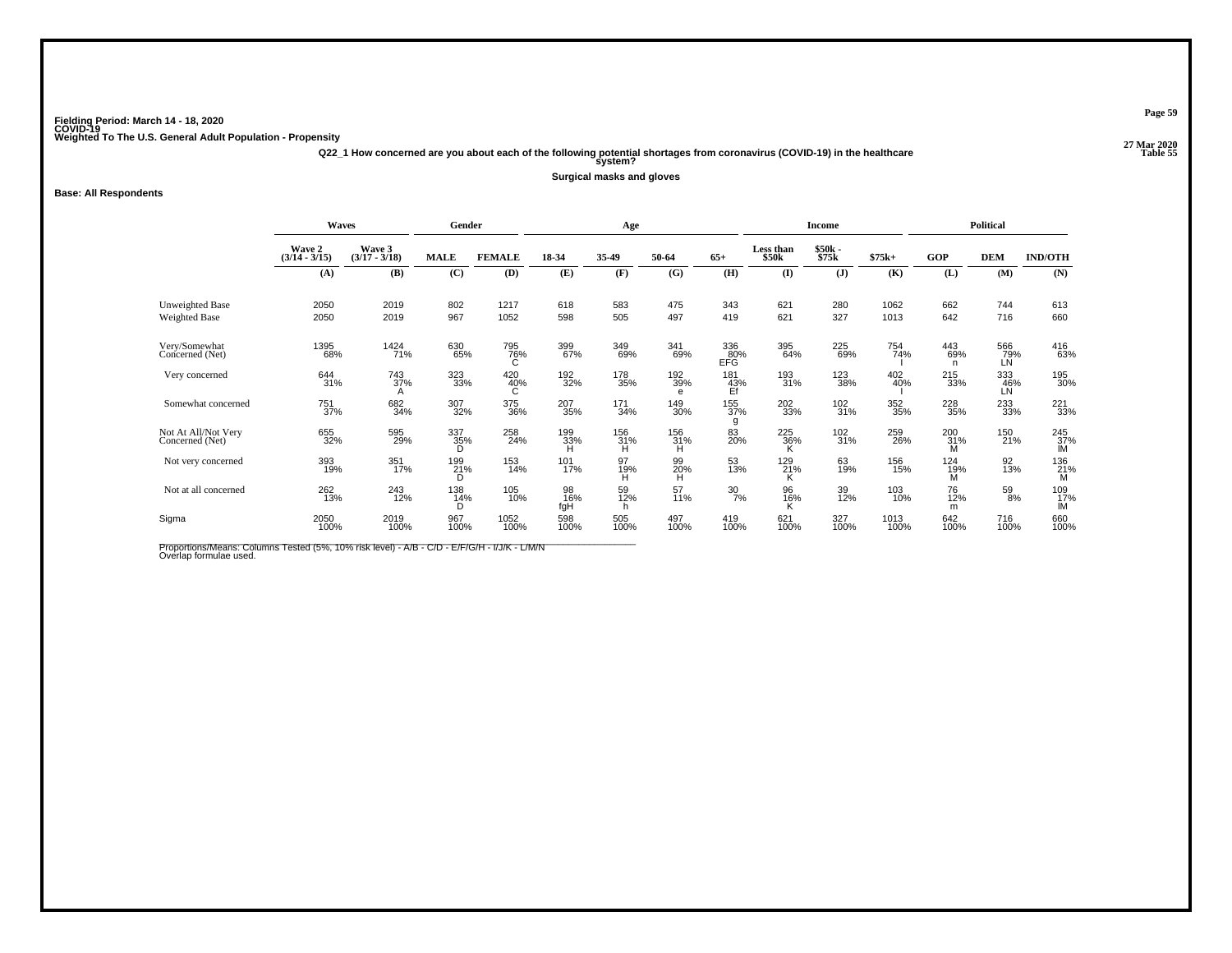**27 Mar 2020Q22\_2 How concerned are you about each of the following potential shortages from coronavirus (COVID-19) in the healthcare Table 56 system?**

**Testing kits for COVID-19**

### **Base: All Respondents**

|                                        | <b>Waves</b>                      |                                   | Gender          |               |                 | Age              |                       |                   |                    | Income         |               |                 | <b>Political</b>  |                   |
|----------------------------------------|-----------------------------------|-----------------------------------|-----------------|---------------|-----------------|------------------|-----------------------|-------------------|--------------------|----------------|---------------|-----------------|-------------------|-------------------|
|                                        | $\frac{\text{Wave}}{(3/14-3/15)}$ | $\frac{\text{Wave}}{(3/17-3/18)}$ | <b>MALE</b>     | <b>FEMALE</b> | 18-34           | 35-49            | 50-64                 | $65+$             | Less than<br>\$50k | \$50k<br>\$75k | $$75k+$       | <b>GOP</b>      | <b>DEM</b>        | <b>IND/OTH</b>    |
|                                        | (A)                               | (B)                               | (C)             | (D)           | (E)             | (F)              | (G)                   | (H)               | $\bf(I)$           | $\mathbf{J}$   | (K)           | (L)             | (M)               | (N)               |
| Unweighted Base                        | 2050                              | 2019                              | 802             | 1217          | 618             | 583              | 475                   | 343               | 621                | 280            | 1062          | 662             | 744               | 613               |
| Weighted Base                          | 2050                              | 2019                              | 967             | 1052          | 598             | 505              | 497                   | 419               | 621                | 327            | 1013          | 642             | 716               | 660               |
| Very/Somewhat<br>Concerned (Net)       | 1538<br>75%                       | 1479<br>73%                       | 675<br>70%      | 803<br>76%    | 411<br>69%      | 372<br>74%       | 360<br>72%            | 335<br>80%<br>EfG | 411<br>66%         | 238<br>73%     | 784<br>77%    | 441<br>69%      | 601<br>84%<br>LΝ. | 436<br>66%        |
| Very concerned                         | 834<br>41%                        | 828<br>41%                        | 378<br>39%      | 449<br>43%    | 209<br>35%      | 209<br>41%<br>e  | 217<br>$\frac{44}{5}$ | $^{194}_{46\%}$   | 215<br>35%         | 138<br>42%     | 449<br>44%    | 219<br>34%      | 392<br>55%<br>LN  | 216<br>33%        |
| Somewhat concerned                     | 704<br>34%                        | 651<br>32%                        | 297<br>31%      | 354<br>34%    | 203<br>34%      | 163<br>32%       | 144<br>29%            | 141<br>34%        | 196<br>32%         | 100<br>31%     | 335<br>33%    | 221<br>34%      | 209<br>29%        | 221<br>33%        |
| Not At All/Not Very<br>Concerned (Net) | 512<br>25%                        | 540<br>27%                        | 292<br>30%<br>D | 249<br>24%    | 187<br>31%<br>н | 133<br>26%<br>h. | 137<br>28%<br>н       | 84<br>20%         | 210<br>34%<br>Κ    | 89<br>27%      | 229<br>23%    | 202<br>31%<br>M | 115<br>16%        | $^{224}_{34\%}$ M |
| Not very concerned                     | 309<br>15%                        | 343<br>17%                        | 180<br>19%      | 163<br>15%    | 110<br>18%      | 74<br>15%        | 89<br>18%             | 70<br>17%         | 127<br>20%         | 55<br>17%      | 154<br>15%    | 139<br>22%<br>M | 84<br>12%         | 119<br>18%<br>M   |
| Not at all concerned                   | 203<br>10%                        | 198<br>10%                        | 111<br>12%<br>d | 86<br>8%      | 77<br>13%<br>н  | 59<br>12%<br>н   | 48<br>10%<br>Ĥ        | $\frac{14}{3%}$   | 83<br>13%          | 33<br>10%      | $^{75}_{7\%}$ | 62<br>10%<br>М  | $\frac{31}{4\%}$  | 104<br>16%<br>LM  |
| Sigma                                  | 2050<br>100%                      | 2019<br>100%                      | 967<br>100%     | 1052<br>100%  | 598<br>100%     | 505<br>100%      | 497<br>100%           | 419<br>100%       | 621<br>100%        | 327<br>100%    | 1013<br>100%  | 642<br>100%     | 716<br>100%       | 660<br>100%       |

Proportions/Means: Columns Tested (5%, 10% risk level) - A/B - C/D - E/F/G/H - I/J/K - L/M/N<br>Overlap formulae used.

**Page 60**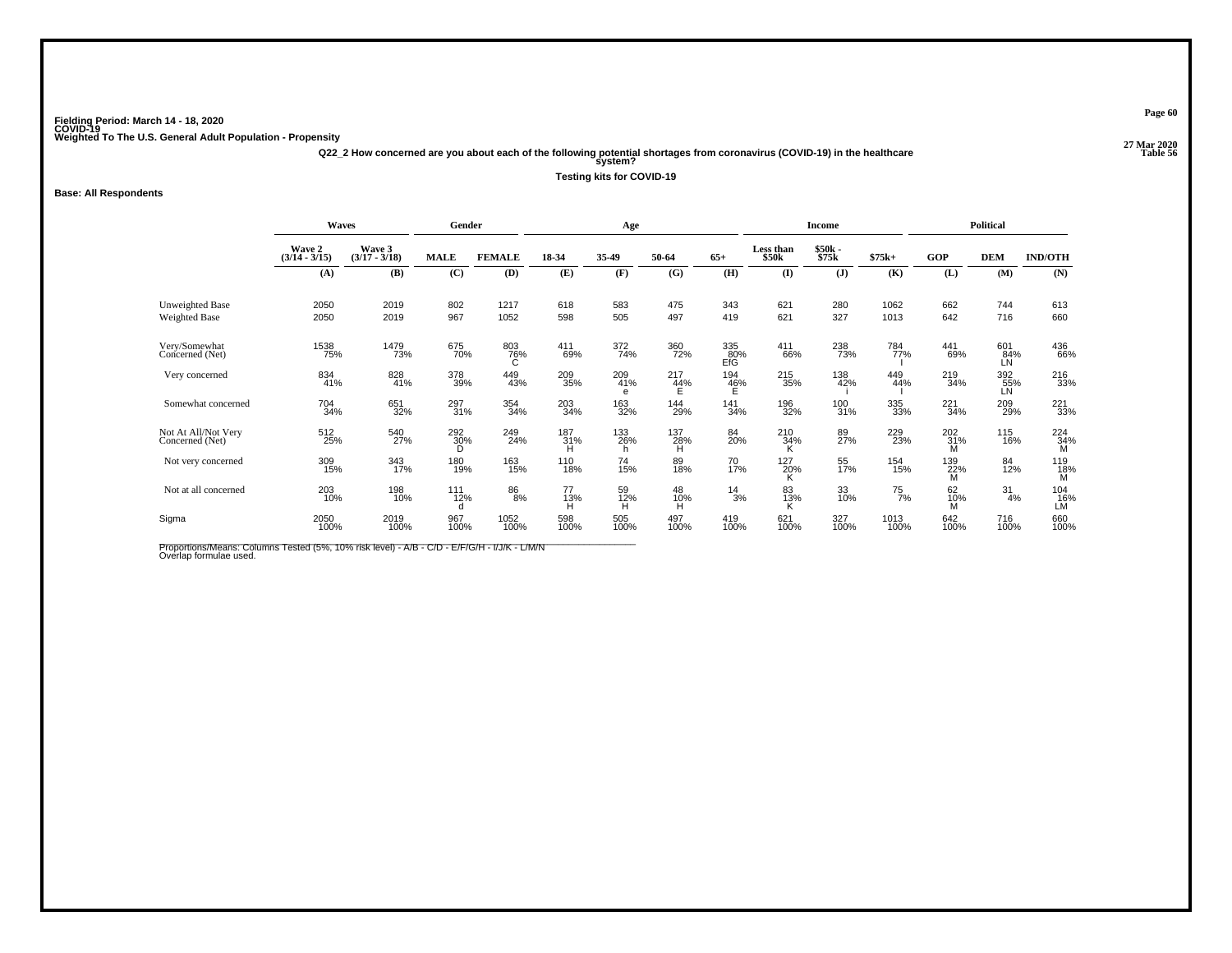**27 Mar 2020Q22\_3 How concerned are you about each of the following potential shortages from coronavirus (COVID-19) in the healthcare Table 57 system?**

**Hospital beds (room for patients)**

### **Base: All Respondents**

|                                        | <b>Waves</b>                      |                                   | Gender          |                  |                | Age             |                    |                          |                    | Income            |                 |                 | <b>Political</b>        |                 |
|----------------------------------------|-----------------------------------|-----------------------------------|-----------------|------------------|----------------|-----------------|--------------------|--------------------------|--------------------|-------------------|-----------------|-----------------|-------------------------|-----------------|
|                                        | $\frac{\text{Wave}}{(3/14-3/15)}$ | $\frac{\text{Wave}}{(3/17-3/18)}$ | <b>MALE</b>     | <b>FEMALE</b>    | 18-34          | 35-49           | 50-64              | $65+$                    | Less than<br>\$50k | \$50k<br>\$75k    | $$75k+$         | <b>GOP</b>      | <b>DEM</b>              | <b>IND/OTH</b>  |
|                                        | (A)                               | (B)                               | (C)             | (D)              | (E)            | (F)             | (G)                | (H)                      | $\bf(I)$           | $\mathbf{J}$      | (K)             | (L)             | (M)                     | (N)             |
| Unweighted Base                        | 2050                              | 2019                              | 802             | 1217             | 618            | 583             | 475                | 343                      | 621                | 280               | 1062            | 662             | 744                     | 613             |
| Weighted Base                          | 2050                              | 2019                              | 967             | 1052             | 598            | 505             | 497                | 419                      | 621                | 327               | 1013            | 642             | 716                     | 660             |
| Very/Somewhat<br>Concerned (Net)       | 1540<br>75%                       | 1554<br>77%                       | 715<br>74%      | 839<br>80%<br>С  | 445<br>74%     | 379<br>75%      | 389<br>78%         | $\frac{341}{81\%}$<br>ef | 460<br>74%         | 247<br>75%        | 799%            | 460<br>72%      | 618<br>86%<br><b>LN</b> | 476<br>72%      |
| Very concerned                         | 766<br>37%                        | 857<br>42%                        | 366<br>38%      | 491<br>47%<br>C  | 224<br>37%     | 211<br>42%      | 210<br>42%         | 212<br>51%<br>EFg        | 229<br>37%         | 148<br>45%        | 453<br>45%      | 249<br>39%      | 383<br>53%<br>LN        | 225<br>34%      |
| Somewhat concerned                     | 774<br>38%                        | 697<br>35%                        | 349<br>36%      | 348<br>33%       | 221<br>37%     | 168<br>33%      | 179<br>36%         | 129<br>31%               | 231<br>37%         | 98<br>30%         | 347<br>34%      | 211<br>33%      | 236<br>33%              | 250<br>38%      |
| Not At All/Not Very<br>Concerned (Net) | 510<br>25%                        | 465<br>23%                        | 252<br>26%<br>D | 213<br>20%       | 153<br>26%     | 126<br>25%<br>n | 108<br>22%         | 78<br>19%                | 161<br>26%         | 80 <sub>25%</sub> | $^{214}_{21\%}$ | 183<br>28%<br>M | 98<br>14%               | 185<br>28%<br>M |
| Not very concerned                     | 301<br>15%                        | 282<br>14%                        | 145<br>15%      | 137<br>13%       | 89<br>15%      | 65<br>13%       | 67<br>14%          | 60<br>14%                | 86<br>14%          | 48<br>15%         | 142<br>14%      | 118<br>18%      | 68<br>10%               | 96<br>15%<br>M  |
| Not at all concerned                   | 209<br>10%                        | 183<br>9%                         | 107<br>11%<br>D | <sup>76</sup> 7% | 64<br>11%<br>н | 61<br>12%<br>gН | $^{41}_{8\%}$<br>n | $^{17}_{4\%}$            | 74<br>12%<br>Κ     | 32<br>10%         | $^{72}_{7\%}$   | 65<br>10%<br>М  | $^{29}_{4\%}$           | 89<br>13%<br>м  |
| Sigma                                  | 2050<br>100%                      | 2019<br>100%                      | 967<br>100%     | 1052<br>100%     | 598<br>100%    | 505<br>100%     | 497<br>100%        | 419<br>100%              | 621<br>100%        | 327<br>100%       | 1013<br>100%    | 642<br>100%     | 716<br>100%             | 660<br>100%     |

Proportions/Means: Columns Tested (5%, 10% risk level) - A/B - C/D - E/F/G/H - I/J/K - L/M/N<br>Overlap formulae used.

**Page 61**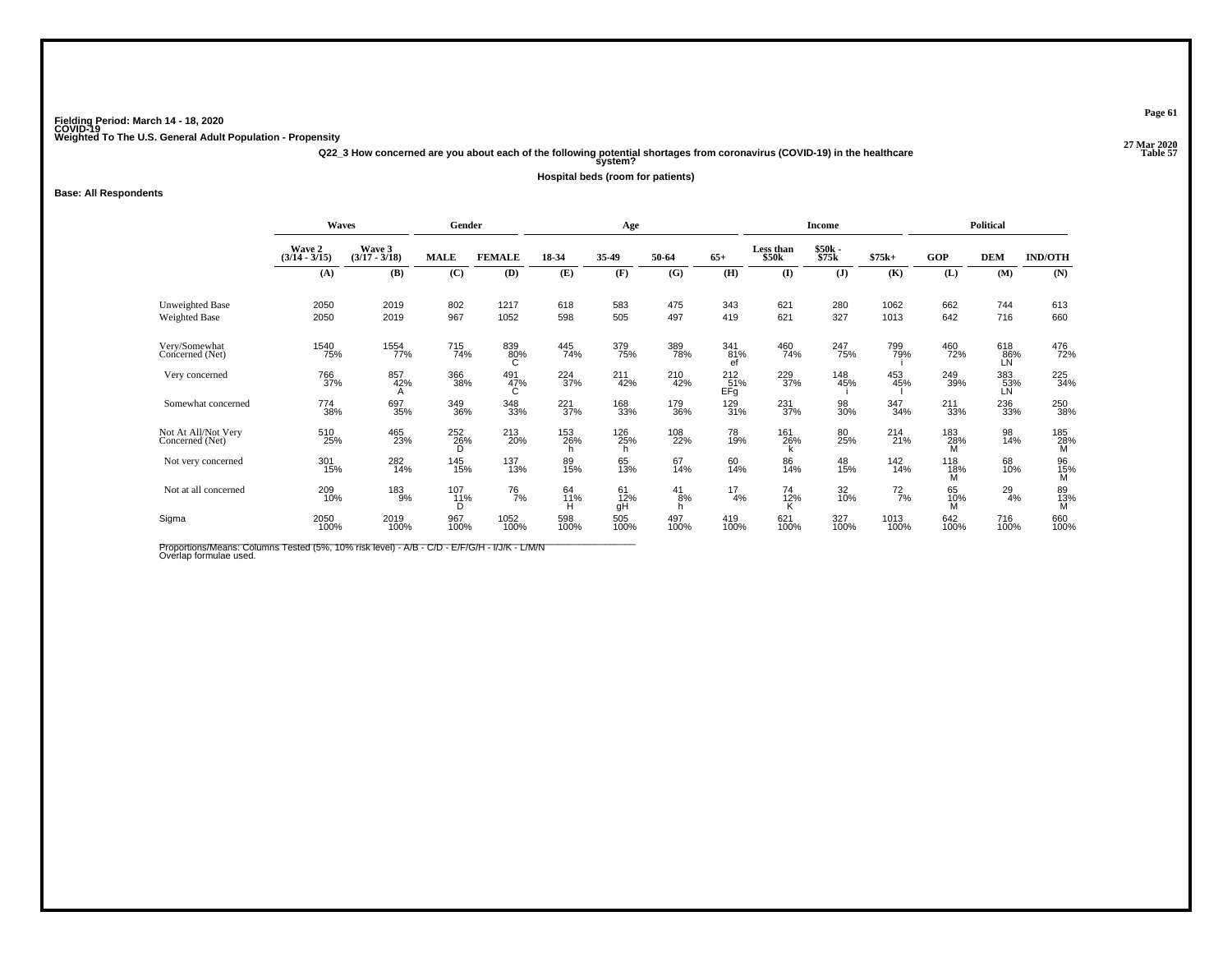**27 Mar 2020Q22\_4 How concerned are you about each of the following potential shortages from coronavirus (COVID-19) in the healthcare Table 58 system?**

**Hospital ventilators (for assisted breathing)**

### **Base: All Respondents**

|                                        | Waves                               |                                   | Gender             |               |                   | Age                 |                 |                     |                    | <b>Income</b>  |                 |                 | <b>Political</b> |                   |
|----------------------------------------|-------------------------------------|-----------------------------------|--------------------|---------------|-------------------|---------------------|-----------------|---------------------|--------------------|----------------|-----------------|-----------------|------------------|-------------------|
|                                        | $\frac{\text{Wave}}{(3/14 - 3/15)}$ | $\frac{\text{Wave}}{(3/17-3/18)}$ | <b>MALE</b>        | <b>FEMALE</b> | 18-34             | 35-49               | 50-64           | $65+$               | Less than<br>\$50k | \$50k<br>\$75k | $$75k+$         | <b>GOP</b>      | <b>DEM</b>       | <b>IND/OTH</b>    |
|                                        | (A)                                 | (B)                               | (C)                | (D)           | (E)               | (F)                 | (G)             | (H)                 | $\mathbf{I}$       | $\mathbf{J}$   | (K)             | (L)             | (M)              | (N)               |
| Unweighted Base                        | 2050                                | 2019                              | 802                | 1217          | 618               | 583                 | 475             | 343                 | 621                | 280            | 1062            | 662             | 744              | 613               |
| Weighted Base                          | 2050                                | 2019                              | 967                | 1052          | 598               | 505                 | 497             | 419                 | 621                | 327            | 1013            | 642             | 716              | 660               |
| Very/Somewhat<br>Concerned (Net)       | 1525<br>74%                         | 1547<br>77%                       | <sup>707</sup> 73% | 840<br>80%    | 420<br>70%        | 392<br>7 <u>8</u> % | 379<br>76%<br>e | 357<br>85%<br>EFG   | 439<br>71%         | 257<br>79%     | 803<br>79%      | 464<br>72%      | 613<br>86%<br>LN | 470<br>71%        |
| Very concerned                         | 738<br>36%                          | 842<br>42%                        | 366<br>38%         | 475<br>45%    | 210<br>35%        | 220<br>44%<br>E     | $^{212}_{43\%}$ | 200<br>4 <u>8</u> % | 203<br>33%         | 142<br>44%     | 468<br>46%      | 221<br>34%      | 388<br>54%<br>LN | 233<br>35%        |
| Somewhat concerned                     | 787<br>38%<br>b                     | 705<br>35%                        | 341<br>35%         | 364<br>35%    | 210<br>35%        | 172<br>34%          | 167<br>34%      | 157<br>37%          | 236<br>38%         | 114<br>35%     | 335<br>33%      | 243<br>38%<br>m | 225<br>31%       | 237<br>36%        |
| Not At All/Not Very<br>Concerned (Net) | 525<br>26%                          | 472<br>23%                        | 259<br>27%<br>D    | 213<br>20%    | 178<br>30%<br>FgH | 113<br>22%<br>н     | 119<br>24%<br>н | 62<br>15%           | 182<br>29%<br>iΚ   | 70<br>21%      | $^{211}_{21\%}$ | 179<br>28%<br>м | 103<br>14%       | $^{190}_{29\%}$ M |
| Not very concerned                     | 322<br>16%                          | 280<br>14%                        | 153<br>16%<br>d    | 127<br>12%    | 105<br>18%<br>H   | 65<br>13%           | 69<br>14%       | $^{41}_{10\%}$      | 104<br>17%         | 40<br>12%      | 132<br>13%      | 109<br>17%<br>м | 72<br>10%        | 98<br>15%<br>M    |
| Not at all concerned                   | 203<br>10%                          | 192<br>9%                         | 106<br>11%<br>d    | 86<br>8%      | 73<br>12%<br>н    | $^{48}_{9%}$<br>h   | 49<br>10%<br>Ĥ  | $^{21}_{5\%}$       | 78<br>12%<br>n.    | $^{30}_{9\%}$  | 79<br>8%        | 69<br>11%<br>м  | $\frac{31}{4\%}$ | 92<br>14%<br>M    |
| Sigma                                  | 2050<br>100%                        | 2019<br>100%                      | 967<br>100%        | 1052<br>100%  | 598<br>100%       | 505<br>100%         | 497<br>100%     | 419<br>100%         | 621<br>100%        | 327<br>100%    | 1013<br>100%    | 642<br>100%     | 716<br>100%      | 660<br>100%       |

Proportions/Means: Columns Tested (5%, 10% risk level) - A/B - C/D - E/F/G/H - I/J/K - L/M/N<br>Overlap formulae used.

**Page 62**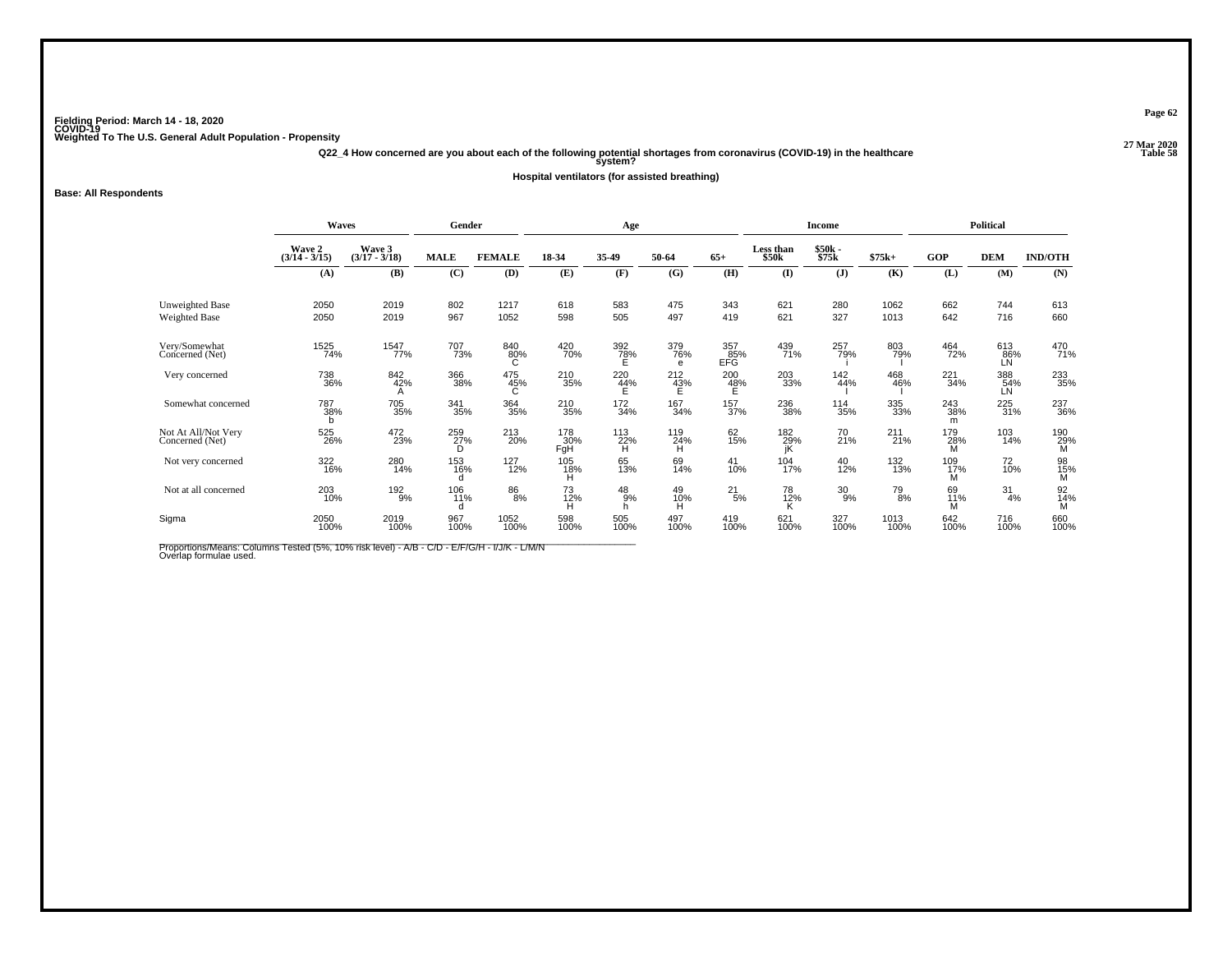**27 Mar 2020Q22\_5 How concerned are you about each of the following potential shortages from coronavirus (COVID-19) in the healthcare Table 59 system?**

**Healthcare workers (doctors, nurses, supporting staff)**

### **Base: All Respondents**

|                                        | <b>Waves</b>                        |                                   | Gender                   |                 |                    | Age             |                       |                   |                 | <b>Income</b>  |              |                 | <b>Political</b> |                      |
|----------------------------------------|-------------------------------------|-----------------------------------|--------------------------|-----------------|--------------------|-----------------|-----------------------|-------------------|-----------------|----------------|--------------|-----------------|------------------|----------------------|
|                                        | $\frac{\text{Wave}}{(3/14 - 3/15)}$ | $\frac{\text{Wave}}{(3/17-3/18)}$ | <b>MALE</b>              | <b>FEMALE</b>   | 18-34              | 35-49           | 50-64                 | $65+$             | Less than \$50k | \$50k<br>\$75k | $$75k+$      | <b>GOP</b>      | <b>DEM</b>       | <b>IND/OTH</b>       |
|                                        | (A)                                 | (B)                               | (C)                      | <b>(D)</b>      | (E)                | (F)             | (G)                   | (H)               | $\mathbf{I}$    | $\mathbf{J}$   | (K)          | (L)             | (M)              | (N)                  |
| Unweighted Base                        | 2050                                | 2019                              | 802                      | 1217            | 618                | 583             | 475                   | 343               | 621             | 280            | 1062         | 662             | 744              | 613                  |
| Weighted Base                          | 2050                                | 2019                              | 967                      | 1052            | 598                | 505             | 497                   | 419               | 621             | 327            | 1013         | 642             | 716              | 660                  |
| Very/Somewhat<br>Concerned (Net)       | 1608<br>78%                         | 1618<br>80%                       | 736<br>76%               | 883<br>84%<br>C | 442<br>74%         | 397<br>79%      | $^{412}_{83\%}$<br>Ė  | 368<br>88%<br>ÉĖ  | 460<br>74%      | 261<br>80%     | 848<br>84%   | 506<br>79%      | 613<br>86%<br>LN | 499<br>76%           |
| Very concerned                         | 863<br>42%                          | 940<br>47%                        | 406<br>42%               | 534<br>51%      | 244<br>41%         | 231<br>46%      | 232<br>47%            | 233<br>56%<br>EFG | 254<br>41%      | 153<br>47%     | 506<br>50%   | 264<br>41%      | 418<br>58%<br>ĽΝ | 258<br>39%           |
| Somewhat concerned                     | 745<br>36%                          | 678<br>34%                        | 329<br>34%               | 349<br>33%      | 198<br>33%         | 166<br>33%      | 180<br>36%            | 135<br>32%        | 206<br>33%      | 108<br>33%     | 342<br>34%   | 241<br>38%<br>м | 196<br>27%       | $^{241}_{37\%}$<br>М |
| Not At All/Not Very<br>Concerned (Net) | 442<br>22%                          | 401<br>20%                        | 231<br>24%<br>D          | 170<br>16%      | 156<br>26%<br>GH   | 108<br>21%<br>н | 85<br>17%             | 50<br>12%         | 161<br>26%<br>ĸ | 65<br>20%      | 165<br>16%   | 137<br>21%<br>м | 103<br>14%       | 161<br>24%<br>М      |
| Not very concerned                     | 259<br>13%                          | 235<br>12%                        | 134<br>1 <u>4</u> %<br>D | 101<br>10%      | 96<br>- 16%<br>FGH | 54<br>11%       | 50<br>10%             | $\frac{35}{8\%}$  | 95<br>15%<br>K  | 40<br>12%      | 96<br>9%     | 87<br>14%       | 71<br>10%        | 77<br>12%            |
| Not at all concerned                   | 183<br>9%                           | 166<br>8%                         | 97<br>10%<br>D           | 69<br>7%        | 61<br>10%<br>н     | 54<br>11%<br>gH | $\frac{35}{7\%}$<br>h | $\frac{15}{4\%}$  | 66<br>11%<br>ĸ  | $^{26}_{8\%}$  | 69<br>7%     | 50<br>8%<br>М   | $\frac{32}{4\%}$ | 84<br>13%<br>LM      |
| Sigma                                  | 2050<br>100%                        | 2019<br>100%                      | 967<br>100%              | 1052<br>100%    | 598<br>100%        | 505<br>100%     | 497<br>100%           | 419<br>100%       | 621<br>100%     | 327<br>100%    | 1013<br>100% | 642<br>100%     | 716<br>100%      | 660<br>100%          |

Proportions/Means: Columns Tested (5%, 10% risk level) - A/B - C/D - E/F/G/H - I/J/K - L/M/N<br>Overlap formulae used.

**Page 63**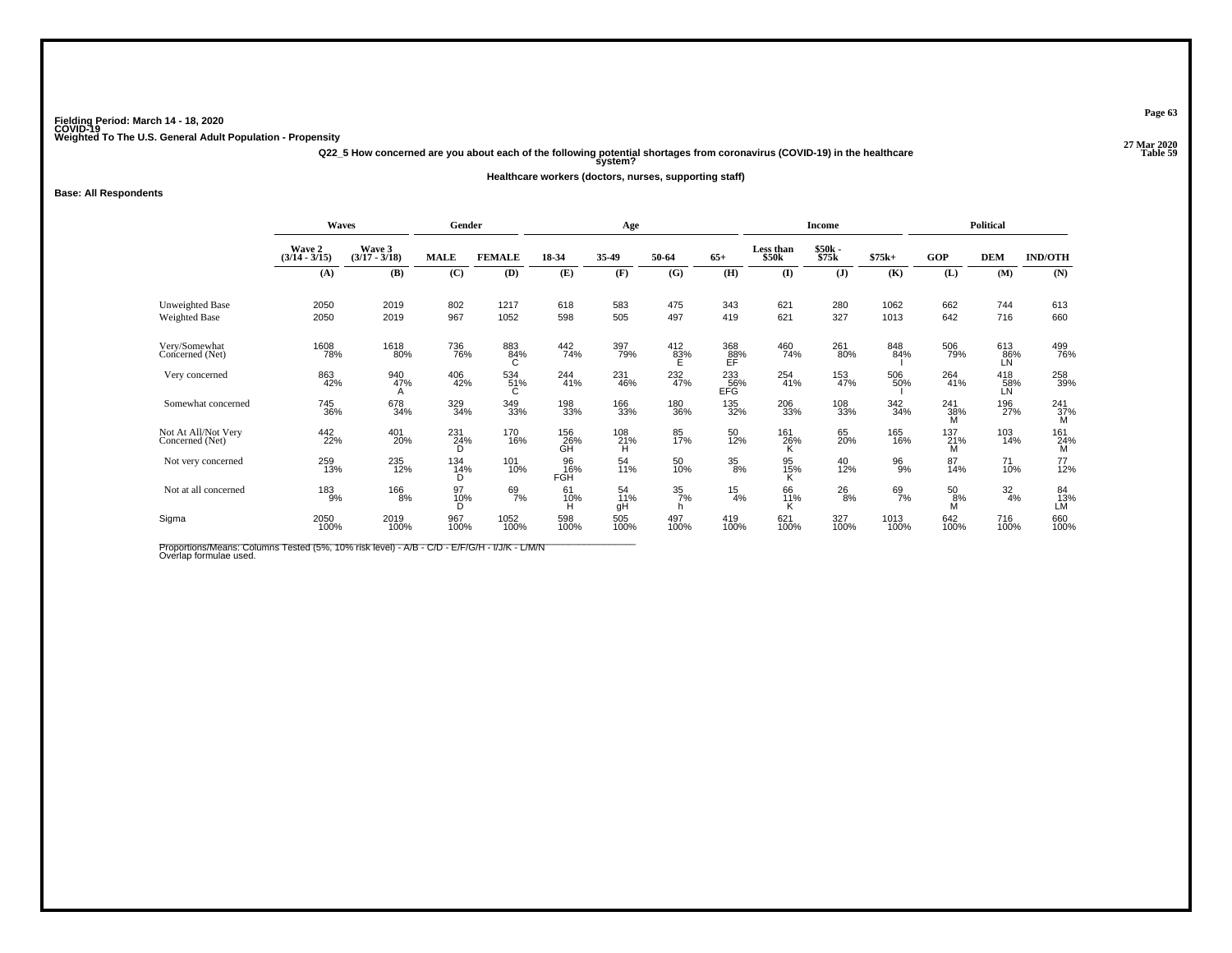**27 Mar 2020Q23 Which of the following sources do you get your information from regarding the coronavirus (COVID-19) outbreak? Please Table 60 select all that apply.**

### **Base: All Respondents**

|                                                |                           | Waves                     |                 | Gender                  |                    | Age                     |                                       |                   |                    | Income             |                  |                         | <b>Political</b>        |                                               |
|------------------------------------------------|---------------------------|---------------------------|-----------------|-------------------------|--------------------|-------------------------|---------------------------------------|-------------------|--------------------|--------------------|------------------|-------------------------|-------------------------|-----------------------------------------------|
|                                                | Wave 2<br>$(3/14 - 3/15)$ | Wave 3<br>$(3/17 - 3/18)$ | <b>MALE</b>     | <b>FEMALE</b>           | 18-34              | 35-49                   | 50-64                                 | $65+$             | Less than<br>\$50k | \$50k -<br>\$75k   | $$75k+$          | <b>GOP</b>              | <b>DEM</b>              | <b>IND/OTH</b>                                |
|                                                | (A)                       | (B)                       | (C)             | (D)                     | (E)                | (F)                     | (G)                                   | (H)               | $($ $\Gamma$       | $($ $)$            | (K)              | (L)                     | (M)                     | (N)                                           |
| <b>Unweighted Base</b><br><b>Weighted Base</b> | 2050<br>2050              | 2019<br>2019              | 802<br>967      | 1217<br>1052            | 618<br>598         | 583<br>505              | 475<br>497                            | 343<br>419        | 621<br>621         | 280<br>327         | 1062<br>1013     | 662<br>642              | 744<br>716              | 613<br>660                                    |
| National media                                 | 1133<br>55%               | 1075<br>53%               | 518<br>54%      | 558<br>53%              | 237<br>40%         | 263<br>52%<br>E         | $^{299}_{\substack{60\%\\\text{EF}}}$ | 277<br>66%<br>EF  | 286<br>46%         | 190<br>58%         | 584<br>58%       | 352<br>55%<br>n         | 404<br>56%<br>N         | 319<br>48%                                    |
| Local media                                    | 1156<br>56%<br>Έi         | 1038<br>51%               | 467<br>48%      | 572%<br>С               | 249<br>42%         | 268<br>53%<br>E         | 279<br>56%<br>E                       | 243<br>58%        | 323<br>52%         | 164<br>50%         | 530<br>52%       | 328                     | 395<br>55%<br>N         | 316<br>48%                                    |
| CDC                                            | 934<br>46%                | 953<br>47%                | 417<br>43%      | 535<br>51%<br>C         | 269<br>45%         | 229<br>45%              | 244<br>49%                            | 211<br>50%        | $^{214}_{34\%}$    | $146$<br>$45%$     | 566<br>56%<br>IJ | 274<br>43%              | 353<br>49%              | 326<br>49%                                    |
| The White<br>House/President                   | 676<br>33%                | 881<br>44%<br>A           | 414<br>43%      | 467<br>44%              | 196<br>33%         | 189<br>37%              | 227<br>$\frac{46}{5}$                 | 269<br>64%<br>EFG | 251<br>40%         | 140<br>43%         | 471<br>46%       | 356<br>55%<br><b>MN</b> | 261<br>36%              | 264<br>40%                                    |
| My local government                            | 711<br>35%                | 773<br>38%<br>a           | 348<br>36%      | 426<br>40%              | 203<br>34%         | 215<br>43%<br>EG        | 175<br>35%                            | 181<br>43%<br>Eg  | 198<br>32%         | 123<br>38%         | 426<br>42%       | 238<br>37%              | 282<br>39%              | 253<br>38%                                    |
| Social media (e.g,<br>Facebook, Instagram)     | 719<br>35%                | 765<br>38%                | 344<br>36%      | 421<br>40%              | 335<br>56%<br>FGH  | 214<br>42%<br><b>GH</b> | 136<br>27%<br>н                       | 80<br>19%         | 241<br>39%         | 116<br>35%         | 389<br>38%       | 232<br>36%              | 310<br>43%<br>LN        | 223<br>34%                                    |
| My governor                                    | 576<br>28%                | 749<br>37%<br>A           | 313<br>32%      | 436<br>41%              | 157<br>26%         | 179<br>$\frac{35}{5}$ % | 188<br>$\frac{38}{5}$ %               | 225<br>EFG        | 200<br>32%         | $\frac{112}{34\%}$ | 417<br>41%       | 248<br>39%<br>n         | 288<br>$\frac{40\%}{N}$ | 212<br>32%                                    |
| Friends and family                             | 653<br>32%                | 699<br>35%                | 313<br>32%      | 386<br>37%              | 242<br>41%<br>GH   | 195<br>39%<br>Gh        | 135<br>27%                            | 127<br>30%        | 207<br>33%         | 120<br>37%         | 356<br>35%       | 209<br>33%              | 260<br>36%              | 230<br>35%                                    |
| Doctors and nurses                             | 515<br>25%                | 528<br>26%                | 264<br>27%      | 265<br>25%              | 151 <sub>25%</sub> | 140<br>28%              | 126 <sub>%</sub>                      | $^{112}_{27\%}$   | $^{131}_{21\%}$    | 102 %              | 281<br>28%       | 158<br>25%              | 217<br>30%<br>IN        | 152<br>23%                                    |
| Government<br>PSA's/website                    | 422<br>21%                | 468<br>23%                | 232<br>24%      | 235<br>22%              | 157<br>26%<br>H    | 129<br>25%<br>h         | 105<br>21%                            | 77<br>18%         | 113<br>18%         | 66<br>20%          | 274<br>27%<br>Ш  | 132<br>21%              | 175<br>24%              | 161<br>24%                                    |
| Medical journals                               | 234<br>11%                | 236<br>12%                | 154<br>16%<br>D | $\underset{8\%}{^{82}}$ | 97<br>16%<br>GH    | 69<br>14%<br>GH         | 38 <sub>8%</sub>                      | $\frac{32}{8\%}$  | $^{58}_{9\%}$      | $^{21}_{7\%}$      | 147<br>14%<br>IJ | 69<br>11%               | 91<br>13%               | 76<br>11%                                     |
| Other                                          | $\frac{54}{3%}$           | $^{63}_{3\%}$             | $^{25}_{3\%}$   | $\frac{38}{4\%}$        | 13<br>2%           | $\overline{4}$<br>1%    | 20<br>4%<br>É                         | $^{26}_{6\%}$ EF  | $^{21}_{3\%}$      | $\frac{3}{1\%}$    | $^{29}_{3\%}$    | $^{21}_{3\%}$           | $\frac{19}{3%}$         | $^{23}_{3%}$                                  |
| None of the above                              | 69<br>3%                  | $^{59}_{3\%}$             | $^{30}_{\ 3\%}$ | $^{29}_{3\%}$           | $^{23}_{4\%}$      | $\frac{14}{3%}$         | $^{12}_{3\%}$                         | 9<br>2%           | $\frac{31}{5\%}$   | $^{10}_{3\%}$      | $14 \atop 1\%$   | $^{18}_{3\%}$           | $^{10}_{1\%}$           | $\begin{array}{c} 30 \\ 5\% \\ M \end{array}$ |
| Sigma                                          | 7853<br>383%              | 8287<br>410%              | 3837<br>397%    | 4449<br>423%            | 2330<br>390%       | 2105<br>417%            | 1984<br>399%                          | 1868<br>446%      | 2273<br>366%       | 1313<br>402%       | 4486<br>443%     | 2635<br>410%            | 3065<br>428%            | 2586<br>392%                                  |

Proportions/Means: Columns Tested (5%, 10% risk level) - A/B - C/D - E/F/G/H - I/J/K - L/M/N<br>Overlap formulae used.

**Page 64**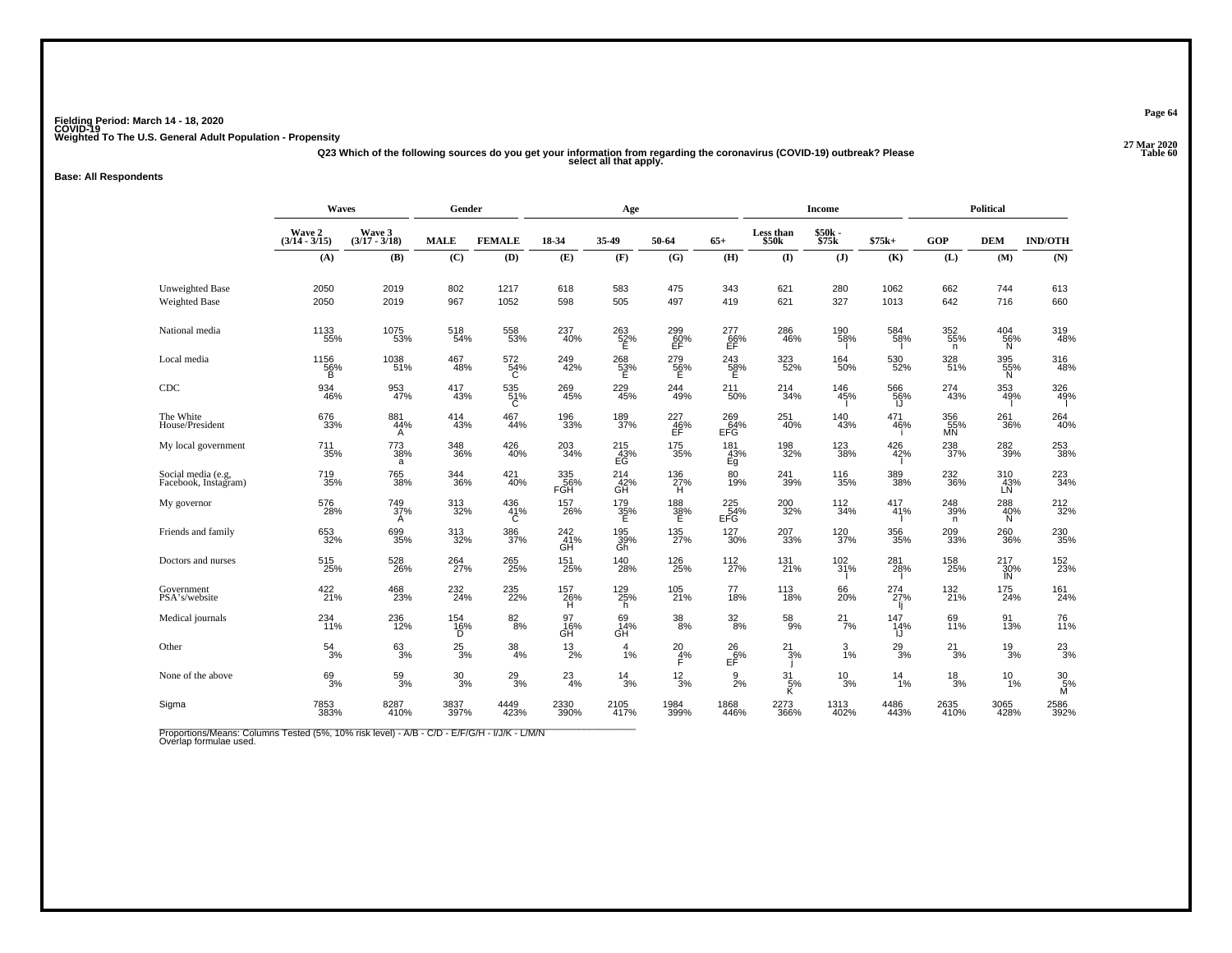**27 Mar 2020Q24 How trustworthy do you think each of the following sources are to provide accurate information regarding the coronavirus Table 61 outbreak?**

**Summary Of Trustworthy**

### **Base: All Respondents**

|                                                | Waves                             |                                   | Gender      |                      |                  | Age                |                  |                                |                    | Income         |                          |                          | <b>Political</b> |                 |
|------------------------------------------------|-----------------------------------|-----------------------------------|-------------|----------------------|------------------|--------------------|------------------|--------------------------------|--------------------|----------------|--------------------------|--------------------------|------------------|-----------------|
|                                                | $\frac{\text{Wave}}{(3/14-3/15)}$ | $\frac{\text{Wave}}{(3/17-3/18)}$ | <b>MALE</b> | <b>FEMALE</b>        | 18-34            | 35-49              | 50-64            | $65+$                          | Less than<br>\$50k | \$50k<br>\$75k | $$75k+$                  | <b>GOP</b>               | <b>DEM</b>       | <b>IND/OTH</b>  |
|                                                | (A)                               | (B)                               | (C)         | (D)                  | (E)              | (F)                | (G)              | (H)                            | $\mathbf{I}$       | $\mathbf{J}$   | (K)                      | (L)                      | (M)              | (N)             |
| <b>Unweighted Base</b><br><b>Weighted Base</b> | 2050<br>2050                      | 2019<br>2019                      | 802<br>967  | 1217<br>1052         | 618<br>598       | 583<br>505         | 475<br>497       | 343<br>419                     | 621<br>621         | 280<br>327     | 1062<br>1013             | 662<br>642               | 744<br>716       | 613<br>660      |
|                                                |                                   |                                   |             |                      |                  |                    |                  |                                |                    |                |                          |                          |                  |                 |
| Doctors and nurses                             | 1911<br>93%                       | 1852<br>92%                       | 869<br>90%  | 982<br>93%<br>C      | 506<br>85%       | $^{459}_{91\%}$    | 474<br>95%<br>EF | $413 \over 99\%$<br><b>EFG</b> | 557<br>90%         | 299<br>92%     | 940<br>93%               | 587%                     | 668<br>93%       | 597<br>90%      |
| CDC                                            | 1817<br>89%                       | 1791<br>89%                       | 837<br>87%  | 954<br>91%<br>C      | 491<br>82%       | 449<br>89%<br>E    | 462<br>93%<br>Ef | 389<br>93%<br>E                | 523<br>84%         | 280<br>86%     | 935<br>92%<br>IJ         | 575<br>89%               | 644<br>90%       | 572<br>87%      |
| Medical journals                               | 1729<br>84%                       | 1736<br>86%                       | 824<br>85%  | 913<br>87%           | 465<br>78%       | 441<br>87%         | 454<br>91%<br>Ef | 376<br>90%<br>E                | $^{500}_{81\%}$    | 281<br>86%     | 905<br>89%               | 562<br>87%<br>N          | 637<br>89%<br>N  | 537<br>81%      |
| Government<br>PSA's/website                    | 1534<br>75%                       | 1566<br>78%                       | 731<br>76%  | 835<br>79%           | 436<br>73%       | $^{405}_{80\%}$    | 385<br>77%       | 340<br>81%                     | 467<br>75%         | 232<br>71%     | 828<br>82%<br>IJ         | 547<br>85%<br><b>MN</b>  | 533<br>74%       | 486<br>74%      |
| My local government                            | 1547<br>75%                       | 1549<br>77%                       | 708<br>73%  | 841<br>$^{80\%}_{C}$ | 400<br>67%       | 397<br>79%<br>E    | 393<br>79%<br>E  | 359<br>86%<br>EFG              | 446<br>72%         | 239<br>73%     | 816<br>$\frac{80\%}{10}$ | 511<br>$^{80\%}_{N}$     | 572<br>80%<br>N  | 465<br>70%      |
| My governor                                    | 1546<br>75%                       | 1532<br>76%                       | 684<br>71%  | 848<br>81%<br>C      | 418<br>70%       | 395<br>78%         | 387<br>78%<br>Е  | 332<br>79%<br>Ė                | 470<br>76%         | 229<br>70%     | 785<br>77%               | $\frac{492}{77\%}$<br>n. | 571<br>80%<br>N  | 469<br>71%      |
| Local media                                    | 1485<br>72%                       | 1493<br>74%                       | 709<br>73%  | 784<br>75%           | 387<br>65%       | $\frac{387}{77\%}$ | 388<br>78%<br>Е  | 331<br>79%<br>Ė                | 458<br>74%         | 248<br>76%     | 749<br>74%               | 452<br>70%               | 582<br>81%<br>LN | 459<br>70%      |
| Friends and family                             | 1435<br>70%                       | 1444<br>72%                       | 689<br>71%  | 755<br>72%           | 388<br>65%       | $\frac{373}{74\%}$ | 370<br>74%<br>Е  | $\frac{313}{75\%}$             | 442<br>71%         | 227<br>69%     | 740<br>73%               | 501<br>78%<br>MÑ         | 497<br>69%       | 446<br>68%      |
| National media                                 | 1335<br>65%                       | 1317<br>65%                       | 633<br>65%  | 684<br>65%           | 369<br>62%       | 350<br>69%<br>E    | 318<br>64%       | 280<br>67%                     | 390<br>63%         | 207<br>63%     | 680<br>67%               | 367<br>57%               | 558<br>78%<br>LN | 393<br>59%      |
| The White<br>House/President                   | 1168<br>57%                       | 1235<br>61%<br>Α                  | 590<br>61%  | 645<br>61%           | 338<br>57%       | 325<br>64%         | 299<br>60%       | 273<br>65%<br>Ė                | $^{400}_{64\%}$    | 189<br>58%     | 613<br>61%               | 559<br>87%<br><b>MN</b>  | 283<br>40%       | 393<br>60%<br>M |
| Social media (e.g.,<br>Facebook, Instagram)    | 759<br>37%                        | 689<br>34%                        | 340<br>35%  | 349<br>33%           | 265<br>44%<br>GH | 208<br>41%<br>GH   | $^{121}_{24\%}$  | 96<br>23%                      | 233<br>38%         | 95<br>29%      | 341<br>34%               | 208<br>32%               | 283<br>40%<br>LN | 197<br>30%      |

Proportions/Means: Columns Tested (5%, 10% risk level) - A/B - C/D - E/F/G/H - I/J/K - L/M/N<br>Overlap formulae used.

**Page 65**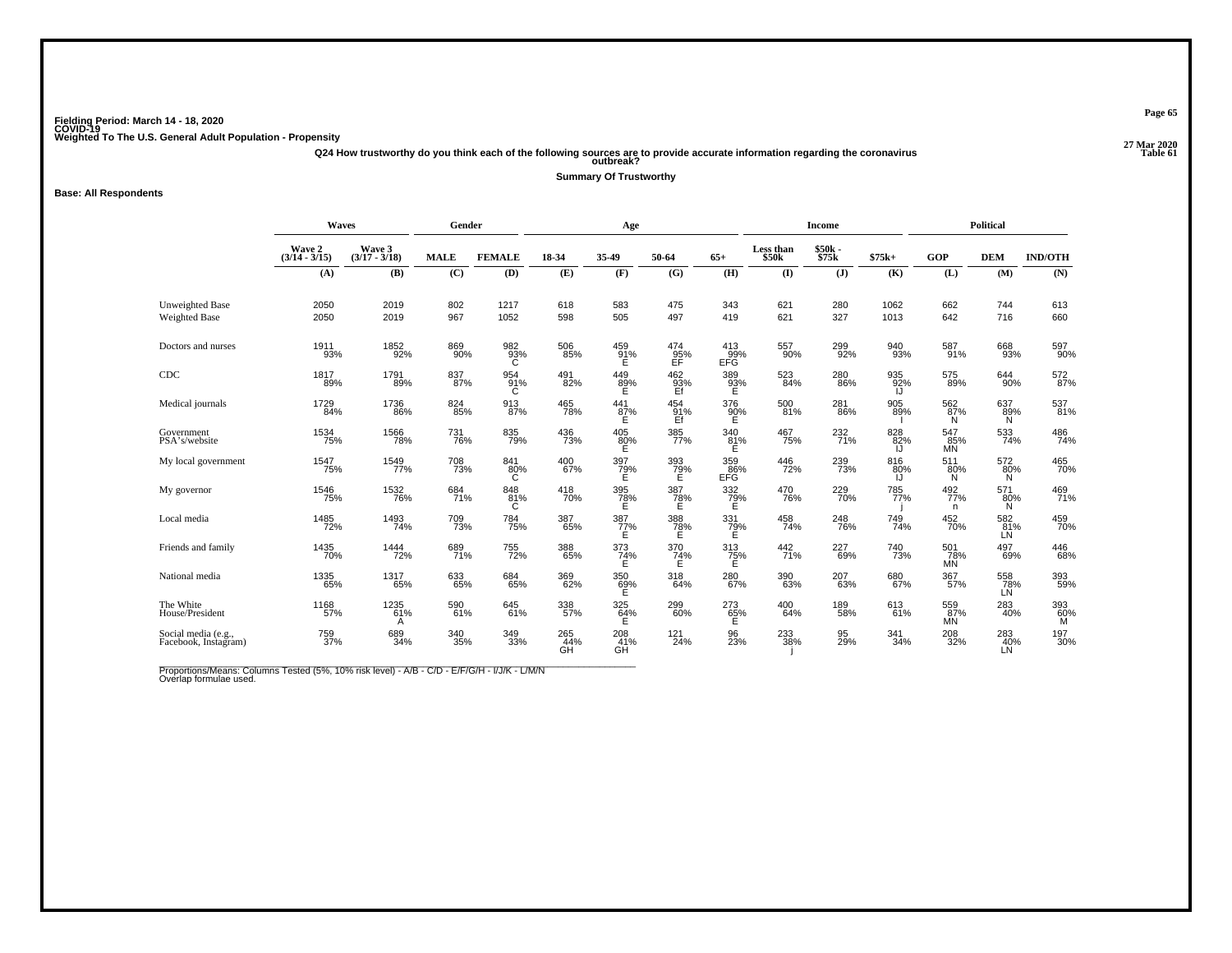**27 Mar 2020Q24 How trustworthy do you think each of the following sources are to provide accurate information regarding the coronavirus Table 62 outbreak?**

**Summary Of Not All/Not Very Trustworthy**

### **Base: All Respondents**

|                                             |                                       | <b>Waves</b>                      |                              | Gender             |                                 | Age                 |                                |                          |                                     | Income          |               |                         | <b>Political</b> |                                |
|---------------------------------------------|---------------------------------------|-----------------------------------|------------------------------|--------------------|---------------------------------|---------------------|--------------------------------|--------------------------|-------------------------------------|-----------------|---------------|-------------------------|------------------|--------------------------------|
|                                             | $\frac{\text{Wave}}{(3/14-3/15)}$     | $\frac{\text{Wave}}{(3/17-3/18)}$ | <b>MALE</b>                  | <b>FEMALE</b>      | 18-34                           | 35-49               | 50-64                          | $65+$                    | Less than<br>\$50k                  | \$50k<br>\$75k  | $$75k+$       | <b>GOP</b>              | <b>DEM</b>       | <b>IND/OTH</b>                 |
|                                             | (A)                                   | (B)                               | (C)                          | (D)                | (E)                             | (F)                 | (G)                            | (H)                      | $\mathbf{I}$                        | $\mathbf{J}$    | (K)           | (L)                     | (M)              | (N)                            |
| Unweighted Base<br><b>Weighted Base</b>     | 2050<br>2050                          | 2019<br>2019                      | 802<br>967                   | 1217<br>1052       | 618<br>598                      | 583<br>505          | 475<br>497                     | 343<br>419               | 621<br>621                          | 280<br>327      | 1062<br>1013  | 662<br>642              | 744<br>716       | 613<br>660                     |
| Social media (e.g.,<br>Facebook, Instagram) | 1291<br>63%                           | 1330<br>66%                       | 626<br>65%                   | 704 <sub>%</sub>   | 333<br>56%                      | 297<br>59%          | 377<br>76%<br>EF               | $\frac{323}{77}\%$<br>EF | 388<br>62%                          | 232%            | 672<br>66%    | 434<br>68%<br>M         | 433<br>60%       | $^{463}_{70\%}$ M              |
| The White<br>House/President                | 882<br>43%<br>B                       | 784<br>39%                        | 376<br>39%                   | 407<br>39%         | 260<br>43%<br>FH                | 180<br>36%          | 198<br>40%                     | 146<br>35%               | 221<br>36%                          | 138<br>42%      | 400<br>39%    | 83<br>13%               | 433<br>60%<br>ĽŇ | 267<br>40%                     |
| National media                              | 715<br>35%                            | 702<br>35%                        | 334<br>35%                   | 368<br>35%         | 229<br>38%                      | 155<br>31%          | 180<br>36%                     | 138<br>33%               | 231<br>37%                          | 120<br>37%      | 333<br>33%    | 276<br>43%<br>м         | 159<br>22%       | $^{268}_{\substack{41\% \ M}}$ |
| Friends and family                          | 615<br>30%                            | 575<br>28%                        | 277<br>29%                   | 298<br>28%         | $^{210}_{35\%}$<br>FGH          | 132<br>26%          | 127<br>26%                     | 105<br>25%               | 179<br>29%                          | 100<br>31%      | 274<br>27%    | 142<br>22%              | 219<br>31%       | 214<br>32%                     |
| Local media                                 | 565<br>28%                            | 526<br>26%                        | 258<br>27%                   | 268<br>25%         | 211<br>35%<br>FGH               | 118<br>23%          | 109<br>22%                     | 88<br>21%                | 163<br>26%                          | 79<br>24%       | 264<br>26%    | 191<br>$\frac{30\%}{M}$ | 134<br>19%       | $^{201}_{30\%}$                |
| My governor                                 | $^{504}_{\phantom{1}\phantom{1}25\%}$ | 487<br>24%                        | 282<br>29%<br>D              | 204<br>19%         | 180<br>30%<br>FGH               | 110<br>22%          | 111<br>22%                     | 87<br>21%                | 151<br>24%                          | 98<br>30%<br>k  | 228<br>23%    | 150<br>23%              | 146<br>20%       | 191<br>29%<br>IM               |
| My local government                         | 503<br>25%                            | 470<br>23%                        | 259<br>$\tilde{P}_{D}^{7\%}$ | 211<br>20%         | 198<br>33%<br><b>FGH</b>        | 109<br>21%<br>н     | 104<br>21%<br>н                | 59<br>14%                | 175<br>28%<br>K                     | 88<br>27%<br>ĸ  | 198<br>20%    | 131<br>20%              | 144<br>20%       | 195<br>30%<br>LM               |
| Government<br>PSA's/website                 | 516<br>25%                            | 453<br>22%                        | 236<br>24%                   | 217 <sub>21%</sub> | $\frac{162}{27\%}$<br><b>FH</b> | 100<br>20%          | <sup>112</sup> <sub>23</sub> % | 79<br>19%                | <sup>154</sup> <sub>25</sub> %<br>K | 95<br>29%<br>ĸ  | 186<br>18%    | 95<br>15%               | 183<br>26%       | 174<br>26%                     |
| Medical journals                            | 321<br>16%                            | 283<br>14%                        | 143<br>15%                   | 140<br>13%         | 133<br>POH <sub>22%</sub>       | 64<br>13%<br>g      | $^{43}_{9\%}$                  | $^{43}_{10\%}$           | 121<br>19%<br>Κ                     | 46<br>14%       | 108<br>11%    | 81<br>13%               | 79<br>11%        | 123<br>19%<br>LM               |
| CDC                                         | 233<br>11%                            | 228<br>11%                        | 129<br>13%<br>D              | 99<br>9%           | 107<br>18%<br><b>FGH</b>        | 57<br>11%<br>g      | $\frac{35}{7\%}$               | $^{29}_{7\%}$            | 98<br>16%<br>Κ                      | 46<br>14%<br>Κ  | $^{79}_{8\%}$ | 68<br>11%               | 72<br>10%        | 88<br>13%                      |
| Doctors and nurses                          | 139/7%                                | $^{167}_{8\%}$                    | 97<br>10%<br>D               | 70 <sub>7%</sub>   | 92<br>15%<br><b>FGH</b>         | $^{47}_{9\%}$<br>GĤ | $^{23}_{5\%}$<br>н             | $6\frac{6}{1\%}$         | 64<br>10%                           | $^{28}_{\ 8\%}$ | $^{73}_{7\%}$ | $^{55}_{9\%}$           | $^{49}_{7\%}$    | 63<br>10%                      |

Proportions/Means: Columns Tested (5%, 10% risk level) - A/B - C/D - E/F/G/H - I/J/K - L/M/N<br>Overlap formulae used.

**Page 66**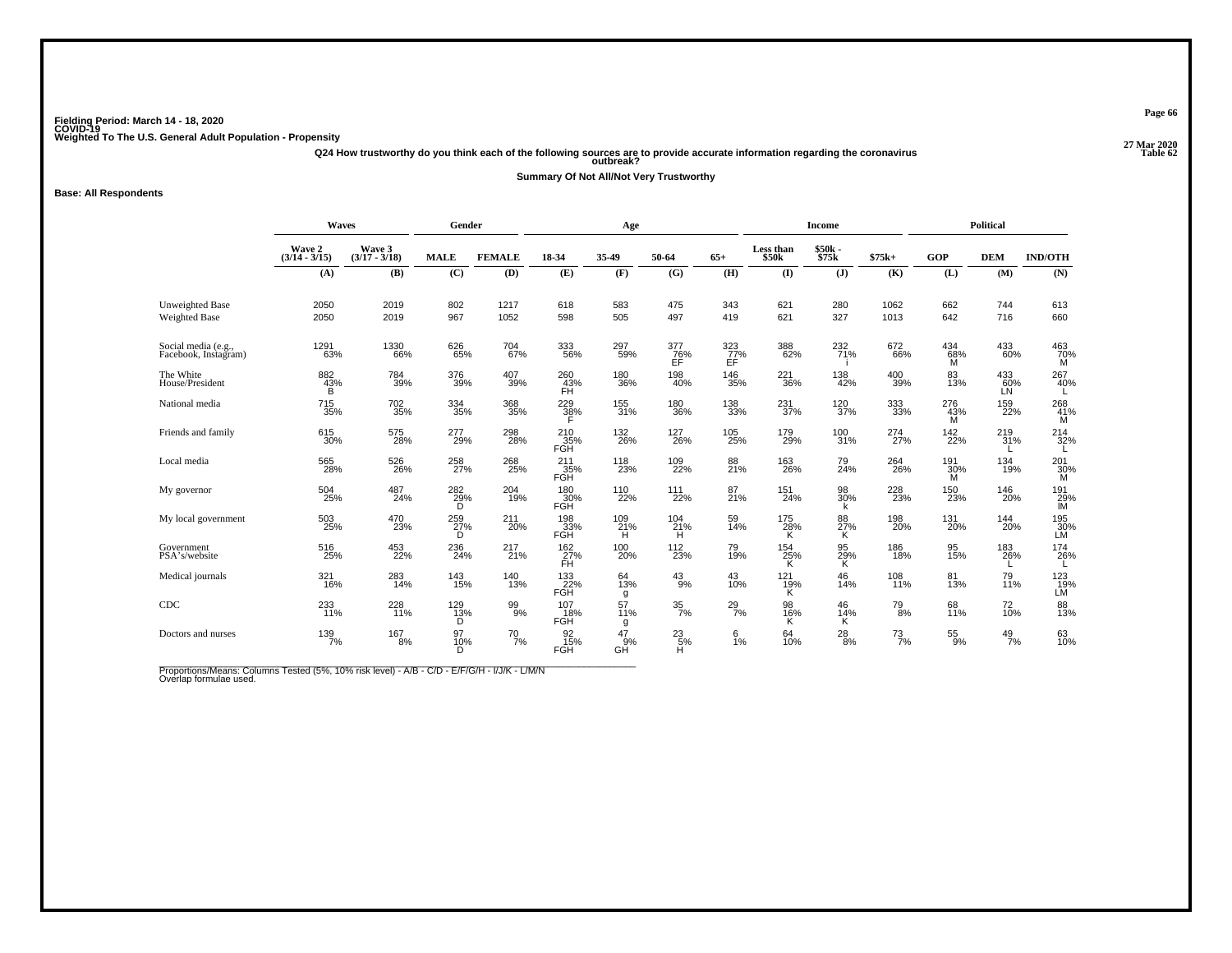**27 Mar 2020Q24\_1 How trustworthy do you think each of the following sources are to provide accurate information regarding the coronavirus Table 63 outbreak?**

**Social media (e.g., Facebook, Instagram)**

### **Base: All Respondents**

|                                       | <b>Waves</b>                      |                                   | Gender                   |               |                  | Age              |                   |                                       |                 | Income          |              |                 | <b>Political</b> |                    |
|---------------------------------------|-----------------------------------|-----------------------------------|--------------------------|---------------|------------------|------------------|-------------------|---------------------------------------|-----------------|-----------------|--------------|-----------------|------------------|--------------------|
|                                       | $\frac{\text{Wave}}{(3/14-3/15)}$ | $\frac{\text{Wave}}{(3/17-3/18)}$ | <b>MALE</b>              | <b>FEMALE</b> | 18-34            | 35-49            | 50-64             | $65+$                                 | Less than \$50k | \$50k<br>\$75k  | $$75k+$      | <b>GOP</b>      | <b>DEM</b>       | <b>IND/OTH</b>     |
|                                       | (A)                               | (B)                               | (C)                      | (D)           | (E)              | (F)              | (G)               | (H)                                   | $\bf(I)$        | $\mathbf{J}$    | (K)          | (L)             | (M)              | (N)                |
| Unweighted Base                       | 2050                              | 2019                              | 802                      | 1217          | 618              | 583              | 475               | 343                                   | 621             | 280             | 1062         | 662             | 744              | 613                |
| Weighted Base                         | 2050                              | 2019                              | 967                      | 1052          | 598              | 505              | 497               | 419                                   | 621             | 327             | 1013         | 642             | 716              | 660                |
| Very/Somewhat<br>Trustworthy (Net)    | 759<br>37%                        | 689<br>34%                        | 340<br>35%               | 349<br>33%    | 265<br>44%<br>GH | 208<br>41%<br>GH | 121<br>24%        | 96<br>23%                             | 233<br>38%      | 95<br>29%       | 341<br>34%   | 208<br>32%      | 283<br>40%<br>LŃ | 197<br>30%         |
| Very trustworthy                      | 179<br>9%                         | 174<br>9%                         | 105<br>1 <u>1</u> %<br>D | 69<br>7%      | 64<br>11%<br>GH  | 62<br>12%<br>GH  | $^{25}_{\ 5\%}$   | $^{22}_{\ 5\%}$                       | 64<br>10%       | $\frac{12}{4%}$ | 96<br>10%    | 63<br>10%<br>n  | 68<br>9%         | $^{43}_{6\%}$      |
| Somewhat trustworthy                  | 580<br>28%                        | 515<br>26%                        | 235<br>24%               | 280<br>27%    | 200<br>33%<br>GH | 146<br>29%<br>GH | 95<br>19%         | 73<br>18%                             | 169<br>27%      | 83<br>25%       | 245<br>24%   | 145<br>23%      | 215<br>30%<br>LN | 155<br>23%         |
| Not All/Not Very<br>Trustworthy (Net) | 1291<br>63%                       | 1330<br>66%                       | 626<br>65%               | 704<br>67%    | 333<br>56%       | 297<br>59%       | 377<br>76%<br>EĖ. | $\frac{323}{77}\%$<br>EF <sup>1</sup> | 388<br>62%      | 232<br>71%      | 672<br>66%   | 434<br>68%<br>M | 433<br>60%       | 463<br>70%<br>M    |
| Not very trustworthy                  | 662<br>32%                        | $\frac{751}{37\%}$                | 322<br>33%               | 430<br>41%    | 210<br>35%       | 187<br>37%       | 197<br>40%        | 158<br>38%                            | 233<br>37%      | 133<br>41%      | 371<br>37%   | 240<br>37%      | 260<br>36%       | 251<br>38%         |
| Not all trustworthy                   | 630<br>31%                        | 579<br>29%                        | 305<br>32%<br>D          | 274<br>26%    | 123<br>21%       | 110<br>22%       | 180<br>36%<br>ÉĖ  | 165<br>39%<br>ÉĖ                      | 155<br>25%      | 99<br>30%       | 301<br>30%   | 194<br>30%<br>m | 173<br>24%       | $\frac{211}{32\%}$ |
| Sigma                                 | 2050<br>100%                      | 2019<br>100%                      | 967<br>100%              | 1052<br>100%  | 598<br>100%      | 505<br>100%      | 497<br>100%       | 419<br>100%                           | 621<br>100%     | 327<br>100%     | 1013<br>100% | 642<br>100%     | 716<br>100%      | 660<br>100%        |

Proportions/Means: Columns Tested (5%, 10% risk level) - A/B - C/D - E/F/G/H - I/J/K - L/M/N<br>Overlap formulae used.

**Page 67**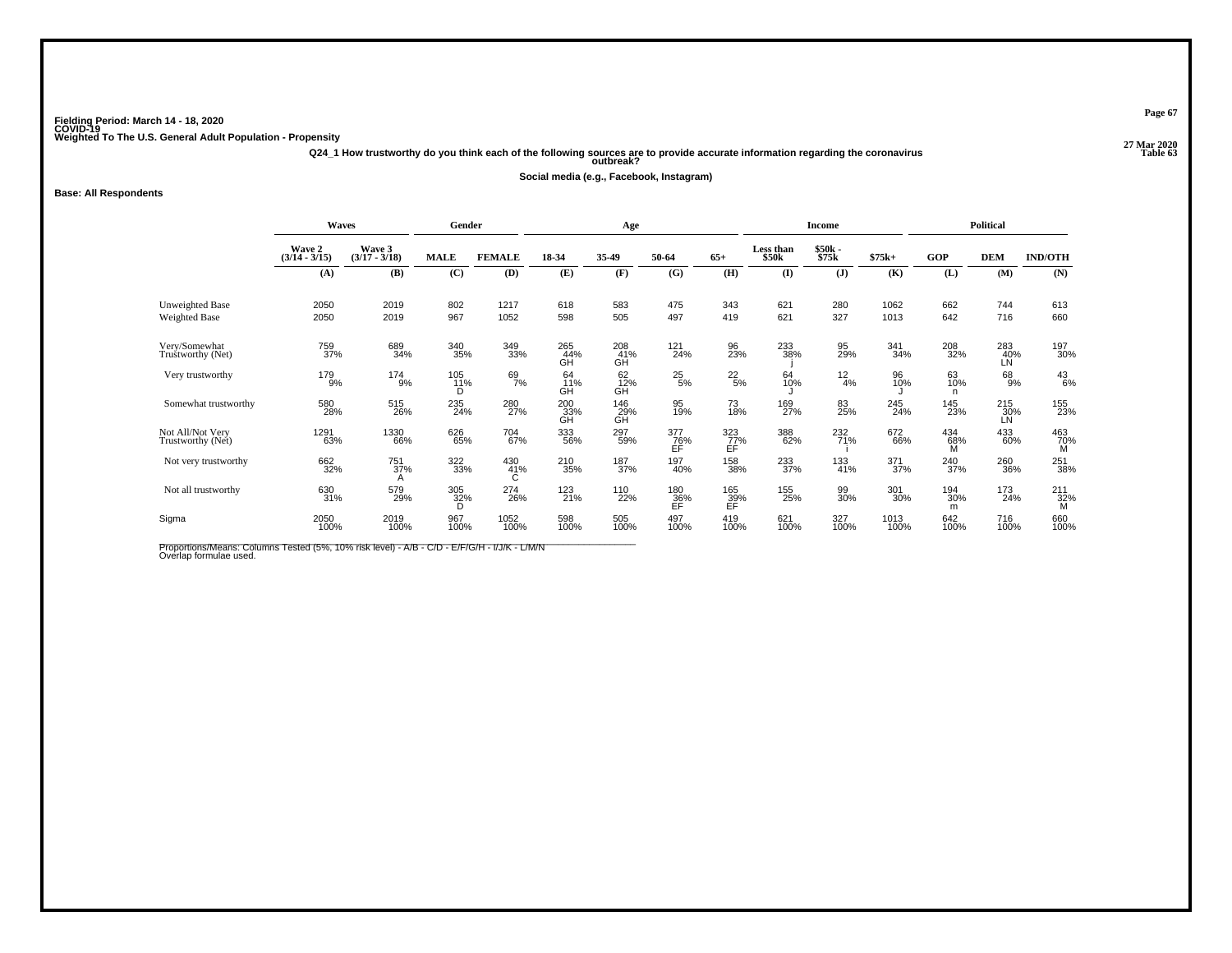**27 Mar 2020Q24\_2 How trustworthy do you think each of the following sources are to provide accurate information regarding the coronavirus Table 64 outbreak?**

**National media**

### **Base: All Respondents**

|                                       | <b>Waves</b>                      |                                   | Gender          |               |                     | Age                 |             |             |                 | Income         |              |                 | <b>Political</b> |                       |
|---------------------------------------|-----------------------------------|-----------------------------------|-----------------|---------------|---------------------|---------------------|-------------|-------------|-----------------|----------------|--------------|-----------------|------------------|-----------------------|
|                                       | $\frac{\text{Wave}}{(3/14-3/15)}$ | $\frac{\text{Wave}}{(3/17-3/18)}$ | <b>MALE</b>     | <b>FEMALE</b> | 18-34               | 35-49               | 50-64       | $65+$       | Less than \$50k | \$50k<br>\$75k | $$75k+$      | <b>GOP</b>      | <b>DEM</b>       | <b>IND/OTH</b>        |
|                                       | (A)                               | (B)                               | (C)             | (D)           | (E)                 | (F)                 | (G)         | (H)         | $\bf(I)$        | $\mathbf{J}$   | (K)          | (L)             | (M)              | (N)                   |
| Unweighted Base<br>Weighted Base      | 2050<br>2050                      | 2019<br>2019                      | 802<br>967      | 1217<br>1052  | 618<br>598          | 583<br>505          | 475<br>497  | 343<br>419  | 621<br>621      | 280<br>327     | 1062<br>1013 | 662<br>642      | 744<br>716       | 613<br>660            |
| Very/Somewhat<br>Trustworthy (Net)    | 1335<br>65%                       | 1317<br>65%                       | 633<br>65%      | 684<br>65%    | 369<br>62%          | 350<br>6 <u>9</u> % | 318<br>64%  | 280<br>67%  | 390<br>63%      | 207<br>63%     | 680<br>67%   | 367<br>57%      | 558<br>78%<br>LÑ | 393<br>59%            |
| Very trustworthy                      | 393<br>19%                        | 368<br>18%                        | 197<br>20%<br>d | 171<br>16%    | 112<br>19%          | 106<br>21%<br>g     | 77<br>15%   | 72<br>17%   | 110<br>18%      | 65<br>20%      | 188<br>19%   | 108<br>17%      | 172<br>24%<br>LN | 87<br>13%             |
| Somewhat trustworthy                  | 942<br>46%                        | 949<br>47%                        | 436<br>45%      | 513<br>49%    | 257<br>43%          | 244<br>48%          | 241<br>48%  | 208<br>50%  | 280<br>45%      | 142<br>43%     | 493<br>49%   | 259<br>40%      | 385<br>54%<br>LN | 305<br>46%            |
| Not All/Not Very<br>Trustworthy (Net) | 715<br>35%                        | 702<br>35%                        | 334<br>35%      | 368<br>35%    | 229<br>38%          | 155<br>31%          | 180<br>36%  | 138<br>33%  | 231<br>37%      | 120<br>37%     | 333<br>33%   | 276<br>43%<br>M | 159<br>22%       | 268<br>41%<br>М       |
| Not very trustworthy                  | 441<br>22%                        | 460<br>23%                        | 208<br>22%      | 252<br>24%    | 162<br>2 <u>7</u> % | 98<br>19%           | 110<br>22%  | 90<br>21%   | 153<br>25%      | 76<br>23%      | 215<br>21%   | 163<br>25%<br>M | 125<br>17%       | 171<br>$\frac{26}{M}$ |
| Not all trustworthy                   | 274<br>13%                        | 242<br>12%                        | 126<br>13%      | 117<br>11%    | 67<br>11%           | 58<br>11%           | 69<br>14%   | 49<br>12%   | 78<br>13%       | 44<br>13%      | 118<br>12%   | 113<br>18%<br>М | $\frac{33}{5\%}$ | 97<br>15%<br>м        |
| Sigma                                 | 2050<br>100%                      | 2019<br>100%                      | 967<br>100%     | 1052<br>100%  | 598<br>100%         | 505<br>100%         | 497<br>100% | 419<br>100% | 621<br>100%     | 327<br>100%    | 1013<br>100% | 642<br>100%     | 716<br>100%      | 660<br>100%           |

Proportions/Means: Columns Tested (5%, 10% risk level) - A/B - C/D - E/F/G/H - I/J/K - L/M/N<br>Overlap formulae used.

**Page 68**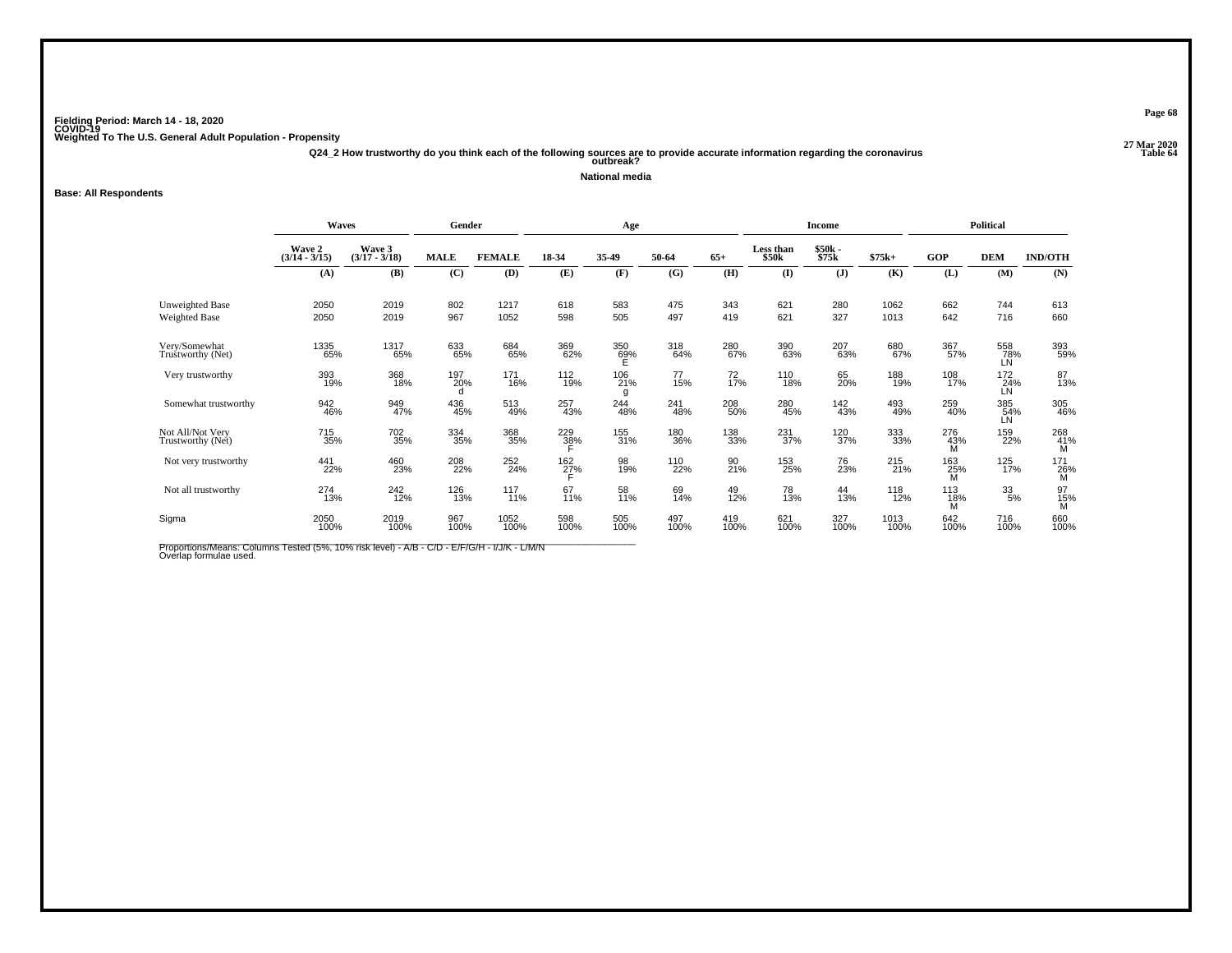**27 Mar 2020Q24\_3 How trustworthy do you think each of the following sources are to provide accurate information regarding the coronavirus Table 65 outbreak?**

**Local media**

### **Base: All Respondents**

|                                       | <b>Waves</b>                      |                                   | Gender          |               |                               | Age              |                  |                          |                      | <b>Income</b>  |                        |                 | <b>Political</b> |                   |
|---------------------------------------|-----------------------------------|-----------------------------------|-----------------|---------------|-------------------------------|------------------|------------------|--------------------------|----------------------|----------------|------------------------|-----------------|------------------|-------------------|
|                                       | $\frac{\text{Wave}}{(3/14-3/15)}$ | $\frac{\text{Wave}}{(3/17-3/18)}$ | <b>MALE</b>     | <b>FEMALE</b> | 18-34                         | 35-49            | 50-64            | $65+$                    | Less than<br>\$50k   | \$50k<br>\$75k | $$75k+$                | <b>GOP</b>      | <b>DEM</b>       | <b>IND/OTH</b>    |
|                                       | (A)                               | (B)                               | (C)             | <b>(D)</b>    | (E)                           | (F)              | (G)              | (H)                      | $\mathbf{I}$         | $\mathbf{J}$   | (K)                    | (L)             | (M)              | (N)               |
| Unweighted Base                       | 2050                              | 2019                              | 802             | 1217          | 618                           | 583              | 475              | 343                      | 621                  | 280            | 1062                   | 662             | 744              | 613               |
| Weighted Base                         | 2050                              | 2019                              | 967             | 1052          | 598                           | 505              | 497              | 419                      | 621                  | 327            | 1013                   | 642             | 716              | 660               |
| Very/Somewhat<br>Trustworthy (Net)    | 1485<br>72%                       | 1493<br>74%                       | 709<br>73%      | 784<br>75%    | 387<br>65%                    | 387<br>77%       | 388<br>78%<br>E  | 331<br>7 <u>9</u> %<br>E | 458<br>74%           | 248<br>76%     | 749<br>74%             | 452<br>70%      | 582<br>81%<br>LN | 459<br>70%        |
| Very trustworthy                      | 419<br>20%                        | 418<br>21%                        | 235<br>24%<br>D | 182<br>17%    | 106<br>18%                    | 130<br>26%<br>Eg | 97<br>20%        | 85<br>20%                | 144<br>23%           | 60<br>18%      | 204<br>20%             | 137<br>21%      | 166<br>23%       | 114<br>17%        |
| Somewhat trustworthy                  | 1066<br>52%                       | 1075<br>53%                       | 473<br>49%      | 602<br>57%    | 281<br>47%                    | 257<br>51%       | 291<br>59%<br>ÉĖ | 246<br>59%<br>Ef         | 313<br>50%           | 188<br>57%     | 544<br>54%             | 315<br>49%      | 416<br>58%       | 345<br>52%        |
| Not All/Not Very<br>Trustworthy (Net) | 565<br>28%                        | 526<br>26%                        | 258<br>27%      | 268<br>25%    | $^{211}_{35\%}$<br><b>FGH</b> | 118<br>23%       | 109<br>22%       | 88<br>21%                | 163<br>26%           | 79<br>24%      | 264<br>26%             | 191<br>30%<br>M | 134<br>19%       | $^{201}_{30\%}$ M |
| Not very trustworthy                  | 360<br>18%                        | 355<br>18%                        | 166<br>17%      | 189<br>18%    | 137<br>– Ž3%<br>FGH           | 80<br>16%        | 75<br>15%        | 62<br>15%                | 112<br>18%           | 52<br>16%      | 179<br>18%             | 126<br>20%<br>m | 106<br>15%       | 123<br>19%        |
| Not all trustworthy                   | 206<br>10%                        | $^{171}_{8\%}$                    | 92<br>10%       | 79<br>7%      | 74<br>12%<br><b>FGH</b>       | $\frac{37}{7\%}$ | $\frac{34}{7\%}$ | $^{25}_{6\%}$            | $\substack{51\\8\%}$ | $^{27}_{8\%}$  | $\substack{86 \\ 8\%}$ | 65<br>10%<br>м  | $^{28}_{4\%}$    | 78<br>12%<br>M    |
| Sigma                                 | 2050<br>100%                      | 2019<br>100%                      | 967<br>100%     | 1052<br>100%  | 598<br>100%                   | 505<br>100%      | 497<br>100%      | 419<br>100%              | 621<br>100%          | 327<br>100%    | 1013<br>100%           | 642<br>100%     | 716<br>100%      | 660<br>100%       |

Proportions/Means: Columns Tested (5%, 10% risk level) - A/B - C/D - E/F/G/H - I/J/K - L/M/N<br>Overlap formulae used.

**Page 69**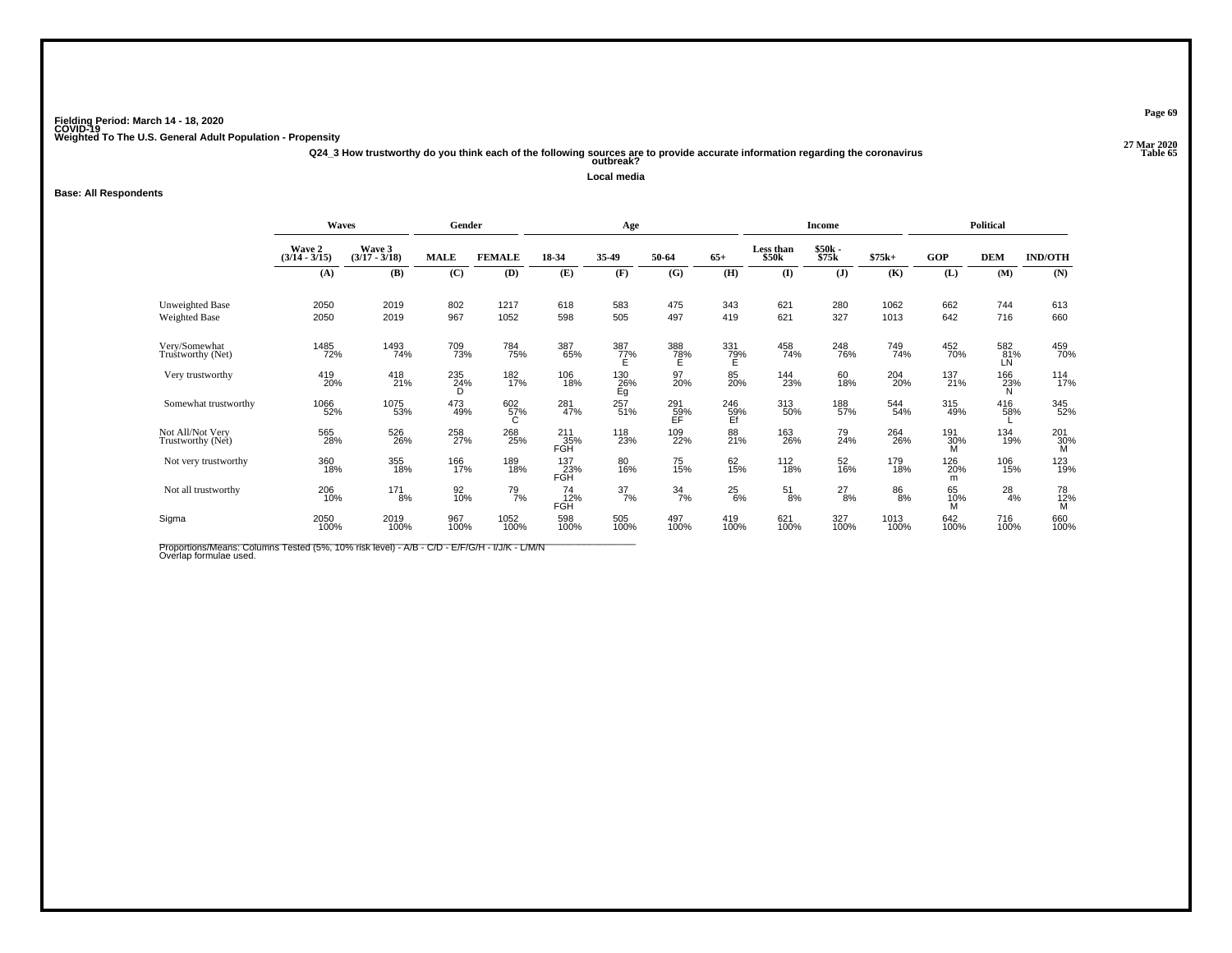**27 Mar 2020Q24\_4 How trustworthy do you think each of the following sources are to provide accurate information regarding the coronavirus Table 66 outbreak?**

**Medical journals**

### **Base: All Respondents**

|                                       | <b>Waves</b>                      |                                   | Gender           |                 |                             | Age                |                  |                          |                        | <b>Income</b>      |               |                  | <b>Political</b> |                                                |
|---------------------------------------|-----------------------------------|-----------------------------------|------------------|-----------------|-----------------------------|--------------------|------------------|--------------------------|------------------------|--------------------|---------------|------------------|------------------|------------------------------------------------|
|                                       | $\frac{\text{Wave}}{(3/14-3/15)}$ | $\frac{\text{Wave}}{(3/17-3/18)}$ | <b>MALE</b>      | <b>FEMALE</b>   | 18-34                       | 35-49              | 50-64            | $65+$                    | Less than \$50k        | \$50k<br>\$75k     | $$75k+$       | <b>GOP</b>       | <b>DEM</b>       | <b>IND/OTH</b>                                 |
|                                       | (A)                               | (B)                               | (C)              | (D)             | (E)                         | (F)                | (G)              | (H)                      | $\mathbf{I}$           | $\mathbf{J}$       | (K)           | (L)              | (M)              | (N)                                            |
| Unweighted Base                       | 2050                              | 2019                              | 802              | 1217            | 618                         | 583                | 475              | 343                      | 621                    | 280                | 1062          | 662              | 744              | 613                                            |
| Weighted Base                         | 2050                              | 2019                              | 967              | 1052            | 598                         | 505                | 497              | 419                      | 621                    | 327                | 1013          | 642              | 716              | 660                                            |
| Very/Somewhat<br>Trustworthy (Net)    | 1729<br>84%                       | 1736<br>86%                       | 824<br>85%       | 913<br>87%      | 465<br>78%                  | $\frac{441}{87\%}$ | 454<br>91%<br>Ef | 376<br>9 <u>0</u> %<br>E | 500<br>81%             | 281<br>86%         | 905<br>89%    | 562<br>87%<br>N  | 637<br>89%<br>N  | 537<br>81%                                     |
| Very trustworthy                      | 726<br>35%                        | 743<br>37%                        | 361<br>37%       | 382<br>36%      | 197<br>33%                  | 196<br>39%         | 190<br>38%       | 160<br>38%               | 202<br>32%             | $\frac{121}{37\%}$ | 406<br>40%    | 216<br>34%       | 303<br>42%<br>LN | 224<br>34%                                     |
| Somewhat trustworthy                  | 1002<br>49%                       | 994<br>49%                        | 463<br>48%       | 531<br>50%      | 268<br>45%                  | 245<br>48%         | 265<br>53%<br>E  | 216<br>52%               | 298<br>48%             | 160<br>49%         | 499<br>49%    | 346<br>54%<br>Mn | 335<br>47%       | 313<br>47%                                     |
| Not All/Not Very<br>Trustworthy (Net) | 321<br>16%                        | 283<br>14%                        | 143<br>15%       | 140<br>13%      | 133<br>22%<br><b>FGH</b>    | 64<br>13%<br>g     | $^{43}_{9\%}$    | 43<br>10%                | 121<br>19%<br>κ        | 46<br>14%          | 108<br>11%    | 81<br>13%        | 79<br>11%        | 123<br>- 19%<br>LM                             |
| Not very trustworthy                  | 230<br>11%                        | $^{211}_{10\%}$                   | 106<br>11%       | 105<br>10%      | 92<br>15%<br>FGH            | 51<br>10%          | $\frac{35}{7\%}$ | $\frac{33}{8\%}$         | 88<br>14%              | 39<br>12%          | $^{79}_{8\%}$ | 64<br>10%        | $^{64}_{9\%}$    | 83<br>13%                                      |
| Not all trustworthy                   | $\frac{91}{4\%}$                  | $^{72}_{4\%}$                     | $\frac{37}{4\%}$ | $^{35}_{\ 3\%}$ | $^{40}_{7\%}$<br><b>FGH</b> | $\frac{13}{3\%}$   | $\frac{8}{2%}$   | $^{10}_{2\%}$            | $\frac{33}{5\%}$<br>ik | $\frac{7}{2%}$     | $^{29}_{3\%}$ | $\frac{17}{3\%}$ | $^{15}_{2\%}$    | $\begin{array}{c} 40 \\ 6\% \\ LM \end{array}$ |
| Sigma                                 | 2050<br>100%                      | 2019<br>100%                      | 967<br>100%      | 1052<br>100%    | 598<br>100%                 | 505<br>100%        | 497<br>100%      | 419<br>100%              | 621<br>100%            | 327<br>100%        | 1013<br>100%  | 642<br>100%      | 716<br>100%      | 660<br>100%                                    |

Proportions/Means: Columns Tested (5%, 10% risk level) - A/B - C/D - E/F/G/H - I/J/K - L/M/N<br>Overlap formulae used.

**Page 70**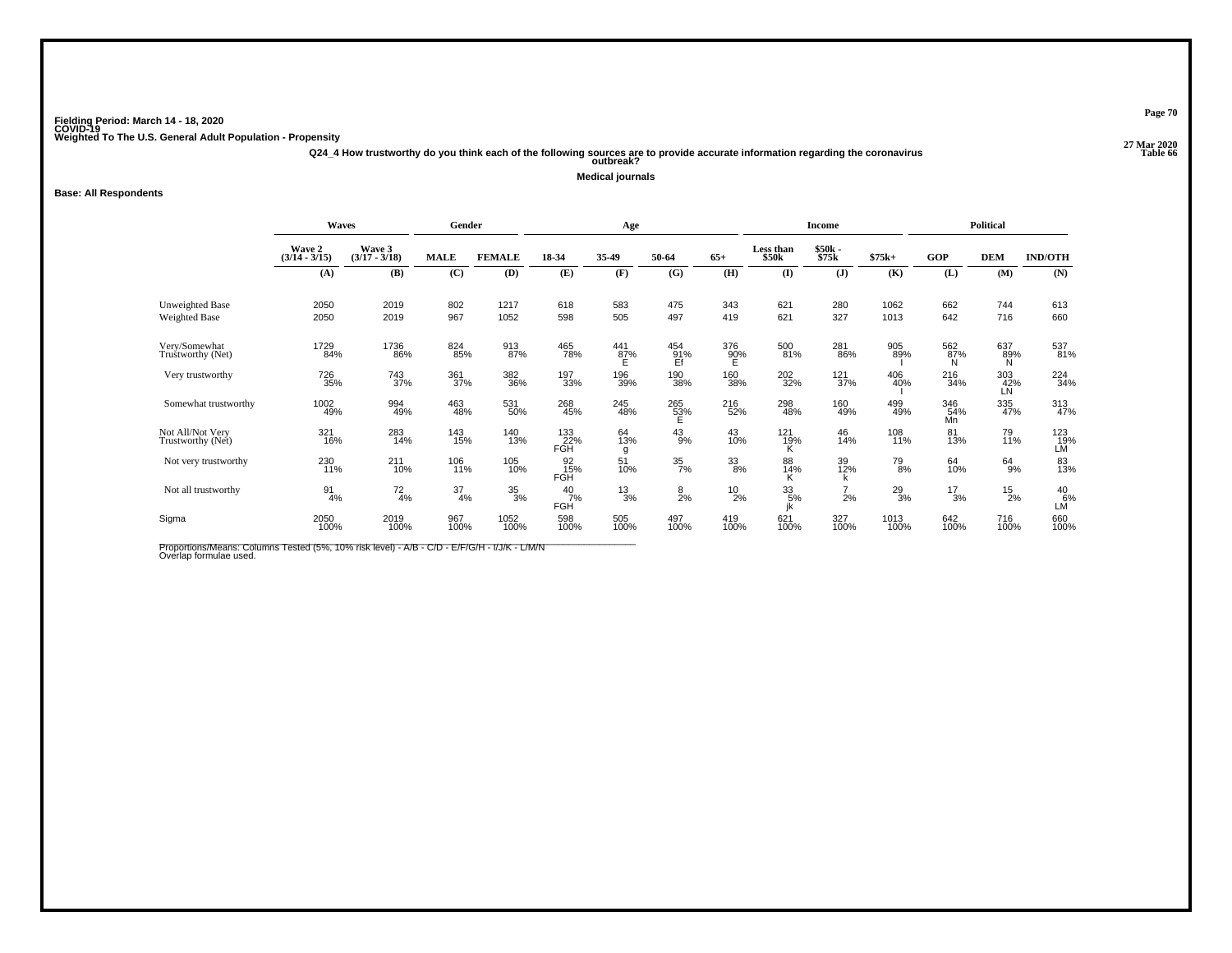**27 Mar 2020Q24\_5 How trustworthy do you think each of the following sources are to provide accurate information regarding the coronavirus Table 67 outbreak?**

**Government PSA's/website**

### **Base: All Respondents**

|                                       | <b>Waves</b>                      |                                   | Gender            |                  |             | Age               |               |                       |                 | Income                |                  |                         | <b>Political</b>      |                |
|---------------------------------------|-----------------------------------|-----------------------------------|-------------------|------------------|-------------|-------------------|---------------|-----------------------|-----------------|-----------------------|------------------|-------------------------|-----------------------|----------------|
|                                       | $\frac{\text{Wave}}{(3/14-3/15)}$ | $\frac{\text{Wave}}{(3/17-3/18)}$ | <b>MALE</b>       | <b>FEMALE</b>    | 18-34       | 35-49             | 50-64         | $65+$                 | Less than \$50k | \$50k<br>\$75k        | $$75k+$          | <b>GOP</b>              | <b>DEM</b>            | <b>IND/OTH</b> |
|                                       | (A)                               | (B)                               | (C)               | (D)              | (E)         | (F)               | (G)           | (H)                   | $\bf(I)$        | $\mathbf{J}$          | (K)              | (L)                     | (M)                   | (N)            |
| Unweighted Base<br>Weighted Base      | 2050<br>2050                      | 2019<br>2019                      | 802<br>967        | 1217<br>1052     | 618<br>598  | 583<br>505        | 475<br>497    | 343<br>419            | 621<br>621      | 280<br>327            | 1062<br>1013     | 662<br>642              | 744<br>716            | 613<br>660     |
|                                       |                                   |                                   |                   |                  |             |                   |               |                       |                 |                       |                  |                         |                       |                |
| Very/Somewhat<br>Trustworthy (Net)    | 1534<br>75%                       | 1566<br>78%                       | 731<br>76%        | 835<br>79%       | 436<br>73%  | 405<br>80%        | 385<br>77%    | 340<br>81%            | 467<br>75%      | 232<br>71%            | 828<br>82%<br>IJ | 547<br>85%<br><b>MN</b> | 533<br>74%            | 486<br>74%     |
| Very trustworthy                      | 502<br>25%                        | 463<br>23%                        | 244<br>25%<br>d   | 220<br>21%       | 133<br>22%  | 145<br>29%<br>eGH | 102<br>21%    | 83<br>20%             | 141<br>23%      | 59<br>18%             | 257<br>25%       | 175<br>$\frac{27}{N}$   | 171<br>$\frac{24}{N}$ | 117<br>18%     |
| Somewhat trustworthy                  | 1032<br>50%                       | 1103<br>55%<br>A                  | 487<br>50%        | 616<br>59%<br>C. | 303<br>51%  | 260<br>51%        | 283<br>57%    | $^{257}_{61\%}$<br>ÉF | 326<br>53%      | 172<br>53%            | 571<br>56%       | 372<br>58%<br>м         | 362<br>51%            | 369<br>56%     |
| Not All/Not Very<br>Trustworthy (Net) | 516<br>25%                        | 453<br>22%                        | 236<br>24%        | $^{217}_{21\%}$  | 162%<br>FH. | 100<br>20%        | 112<br>23%    | 79<br>19%             | 154<br>25%<br>Κ | 95<br>29%<br>Κ        | 186<br>18%       | 95<br>15%               | 183<br>26%            | 174<br>26%     |
| Not very trustworthy                  | 360<br>18%                        | 313<br>16%                        | 149<br>15%        | 164<br>16%       | 107<br>18%  | 66<br>13%         | 83<br>17%     | 57<br>14%             | 99<br>16%       | $\frac{71}{22\%}$     | 138<br>14%       | 66<br>10%               | 129<br>18%            | 118<br>18%     |
| Not all trustworthy                   | 156<br>8%                         | 140<br>7%                         | $^{87}_{9%}$<br>D | $\frac{53}{5\%}$ | 55<br>9%    | $\frac{34}{7\%}$  | $^{29}_{6\%}$ | $^{22}_{\ 5\%}$       | 55<br>9%<br>Κ   | $^{24}$ <sup>7%</sup> | $^{48}_{\ 5\%}$  | $^{29}_{\ 5\%}$         | 54<br>8%              | 57<br>9%       |
| Sigma                                 | 2050<br>100%                      | 2019<br>100%                      | 967<br>100%       | 1052<br>100%     | 598<br>100% | 505<br>100%       | 497<br>100%   | 419<br>100%           | 621<br>100%     | 327<br>100%           | 1013<br>100%     | 642<br>100%             | 716<br>100%           | 660<br>100%    |

Proportions/Means: Columns Tested (5%, 10% risk level) - A/B - C/D - E/F/G/H - I/J/K - L/M/N<br>Overlap formulae used.

**Page 71**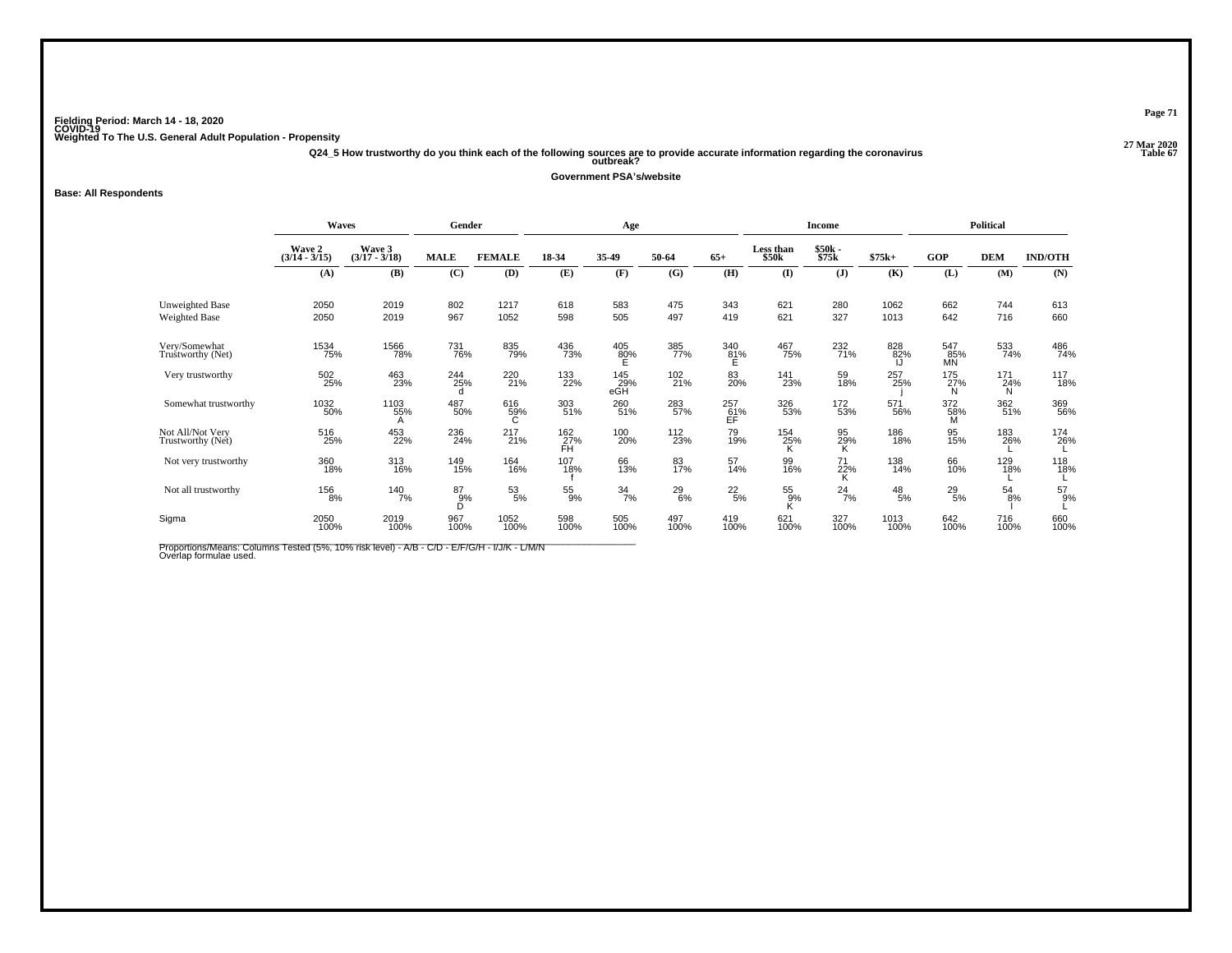**27 Mar 2020Q24\_6 How trustworthy do you think each of the following sources are to provide accurate information regarding the coronavirus Table 68 outbreak?**

**CDC**

### **Base: All Respondents**

|                                       | <b>Waves</b>                      |                                   | Gender           |                 |                             | Age                 |                  |                |                       | Income                |               |               | <b>Political</b> |                   |
|---------------------------------------|-----------------------------------|-----------------------------------|------------------|-----------------|-----------------------------|---------------------|------------------|----------------|-----------------------|-----------------------|---------------|---------------|------------------|-------------------|
|                                       | $\frac{\text{Wave}}{(3/14-3/15)}$ | $\frac{\text{Wave}}{(3/17-3/18)}$ | <b>MALE</b>      | <b>FEMALE</b>   | 18-34                       | 35-49               | 50-64            | $65+$          | Less than \$50k       | \$50k<br>\$75k        | $$75k+$       | <b>GOP</b>    | <b>DEM</b>       | <b>IND/OTH</b>    |
|                                       | (A)                               | (B)                               | (C)              | (D)             | (E)                         | (F)                 | (G)              | (H)            | $\bf(I)$              | $\mathbf{J}$          | (K)           | (L)           | (M)              | (N)               |
| Unweighted Base                       | 2050                              | 2019                              | 802              | 1217            | 618                         | 583                 | 475              | 343            | 621                   | 280                   | 1062          | 662           | 744              | 613               |
| Weighted Base                         | 2050                              | 2019                              | 967              | 1052            | 598                         | 505                 | 497              | 419            | 621                   | 327                   | 1013          | 642           | 716              | 660               |
| Very/Somewhat<br>Trustworthy (Net)    | 1817<br>89%                       | 1791<br>89%                       | 837<br>87%       | 954<br>91%<br>C | 491<br>82%                  | 449<br>8 <u>9</u> % | 462<br>93%<br>Ef | 389<br>93%     | 523<br>84%            | 280<br>86%            | 935<br>92%    | 575<br>89%    | 644<br>90%       | 572<br>87%        |
| Very trustworthy                      | 1021<br>50%                       | 992<br>49%                        | 431<br>45%       | 561<br>53%<br>C | 255<br>43%                  | 261<br>52%<br>E     | 269<br>54%<br>E  | 207<br>49%     | 249<br>40%            | 169<br>52%            | 555<br>55%    | 302<br>47%    | 408<br>57%<br>LN | 281<br>43%        |
| Somewhat trustworthy                  | 796<br>39%                        | 799<br>40%                        | 407<br>42%<br>d  | 392<br>37%      | 236<br>39%                  | 188<br>37%          | 193<br>39%       | 182<br>44%     | 273<br>44%<br>JK      | 111<br>34%            | 379<br>37%    | 272<br>42%    | 236<br>33%       | 291<br>44%<br>М   |
| Not All/Not Very<br>Trustworthy (Net) | 233<br>11%                        | 228<br>11%                        | 129<br>13%<br>D  | 99<br>9%        | 107<br>18%<br><b>FGH</b>    | 57<br>11%<br>g      | $\frac{35}{7\%}$ | $^{29}_{7\%}$  | 98<br>16%<br>Κ        | 46<br>14%<br>Κ        | 79<br>8%      | 68<br>11%     | 72<br>10%        | 88<br>13%         |
| Not very trustworthy                  | 160<br>8%                         | 169<br>8%                         | 93<br>10%        | $^{75}_{7\%}$   | 64<br>11%<br>Gh             | 49<br>10%<br>g      | $^{29}_{6\%}$    | $^{27}_{6\%}$  | 68<br>11%<br>K        | 37<br>$\frac{11}{16}$ | 59<br>6%      | $^{49}_{8\%}$ | 59<br>8%         | $\frac{61}{9\%}$  |
| Not all trustworthy                   | $^{72}_{4\%}$                     | $^{59}_{3\%}$                     | $\frac{36}{4\%}$ | $^{23}_{2\%}$   | $^{43}_{7\%}$<br><b>FGH</b> | 1%                  | $6\frac{1}{1%}$  | $\frac{2}{1%}$ | $\frac{30}{5\%}$<br>κ | $\frac{9}{3%}$        | $^{20}_{2\%}$ | $^{19}_{3\%}$ | $^{13}_{2\%}$    | $^{27}_{4%}$<br>m |
| Sigma                                 | 2050<br>100%                      | 2019<br>100%                      | 967<br>100%      | 1052<br>100%    | 598<br>100%                 | 505<br>100%         | 497<br>100%      | 419<br>100%    | 621<br>100%           | 327<br>100%           | 1013<br>100%  | 642<br>100%   | 716<br>100%      | 660<br>100%       |

Proportions/Means: Columns Tested (5%, 10% risk level) - A/B - C/D - E/F/G/H - I/J/K - L/M/N<br>Overlap formulae used.

**Page 72**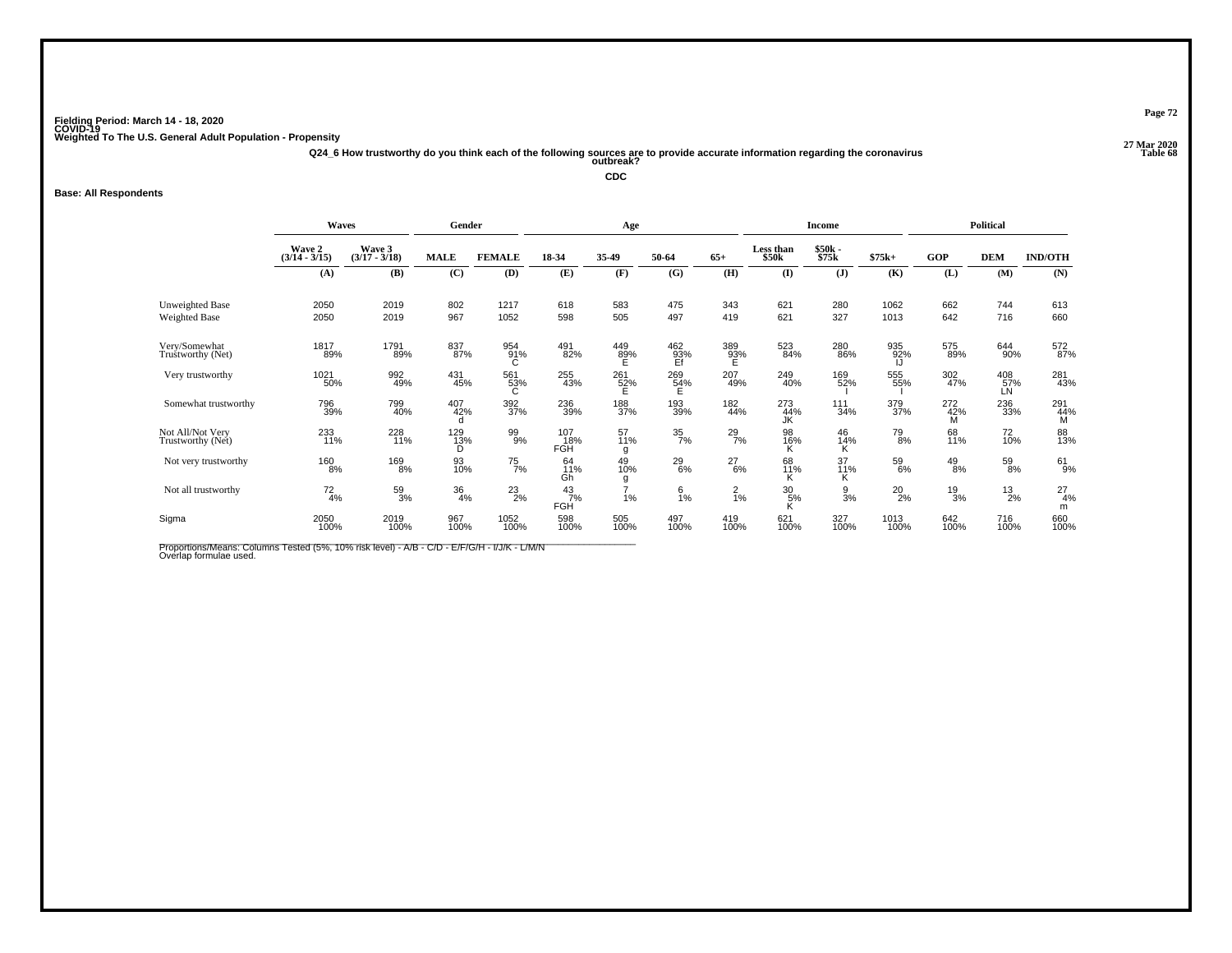**27 Mar 2020Q24\_7 How trustworthy do you think each of the following sources are to provide accurate information regarding the coronavirus Table 69 outbreak?**

**Friends and family**

## **Base: All Respondents**

|                                       | <b>Waves</b>                      |                                   | Gender          |                  |                          | Age                    |                 |                     |                 | Income         |                    |                           | <b>Political</b> |                |
|---------------------------------------|-----------------------------------|-----------------------------------|-----------------|------------------|--------------------------|------------------------|-----------------|---------------------|-----------------|----------------|--------------------|---------------------------|------------------|----------------|
|                                       | $\frac{\text{Wave}}{(3/14-3/15)}$ | $\frac{\text{Wave}}{(3/17-3/18)}$ | <b>MALE</b>     | <b>FEMALE</b>    | 18-34                    | 35-49                  | 50-64           | $65+$               | Less than \$50k | \$50k<br>\$75k | $$75k+$            | <b>GOP</b>                | <b>DEM</b>       | <b>IND/OTH</b> |
|                                       | (A)                               | (B)                               | (C)             | (D)              | (E)                      | (F)                    | (G)             | (H)                 | $\bf(I)$        | $\mathbf{J}$   | (K)                | (L)                       | (M)              | (N)            |
| Unweighted Base                       | 2050                              | 2019                              | 802             | 1217             | 618                      | 583                    | 475             | 343                 | 621             | 280            | 1062               | 662                       | 744              | 613            |
| Weighted Base                         | 2050                              | 2019                              | 967             | 1052             | 598                      | 505                    | 497             | 419                 | 621             | 327            | 1013               | 642                       | 716              | 660            |
| Very/Somewhat<br>Trustworthy (Net)    | 1435<br>70%                       | 1444<br>72%                       | 689<br>71%      | 755<br>72%       | 388<br>65%               | $\frac{373}{74\%}$     | 370<br>74%<br>E | 313<br>7 <u>5</u> % | 442<br>71%      | 227<br>69%     | <sup>740</sup> 73% | 501<br>78%<br><b>MN</b>   | 497<br>69%       | 446<br>68%     |
| Very trustworthy                      | 454<br>22%                        | 455<br>23%                        | 261<br>27%<br>D | 194<br>18%       | 110<br>18%               | $^{130}_{26\%}$        | 114<br>23%      | 101<br>24%          | 145<br>23%      | 73<br>22%      | 233<br>23%         | 183<br>$\frac{29}{100}$ % | 152<br>21%       | 119<br>18%     |
| Somewhat trustworthy                  | 981<br>48%                        | 989<br>49%                        | 428<br>44%      | 561<br>53%<br>C. | 278<br>46%               | 242<br>48%             | 256<br>51%      | 213<br>51%          | 296<br>48%      | 153<br>47%     | 506<br>50%         | 318<br>49%                | 345<br>48%       | 327<br>50%     |
| Not All/Not Very<br>Trustworthy (Net) | 615<br>30%                        | 575<br>28%                        | 277<br>29%      | 298<br>28%       | 210<br>35%<br><b>FGH</b> | 132<br>26%             | 127<br>26%      | 105<br>25%          | 179<br>29%      | 100<br>31%     | 274<br>27%         | 142<br>22%                | $^{219}_{31\%}$  | 214<br>32%     |
| Not very trustworthy                  | 463<br>23%                        | 445<br>22%                        | 207<br>21%      | 238<br>23%       | 151<br>25%               | 96<br>19%              | 107<br>22%      | 90<br>22%           | 137<br>22%      | 79<br>24%      | 214<br>21%         | 116<br>18%                | 170<br>24%       | 159<br>24%     |
| Not all trustworthy                   | 152<br>7%                         | 130<br>6%                         | 70<br>7%        | 60<br>6%         | 59<br>10%<br>GH          | $\frac{36}{7\%}$<br>gh | $^{20}_{4\%}$   | $\frac{15}{4\%}$    | $^{42}_{7\%}$   | $^{21}_{6\%}$  | 59<br>6%           | $^{25}_{4\%}$             | $^{49}$ $^{7\%}$ | 55<br>8%       |
| Sigma                                 | 2050<br>100%                      | 2019<br>100%                      | 967<br>100%     | 1052<br>100%     | 598<br>100%              | 505<br>100%            | 497<br>100%     | 419<br>100%         | 621<br>100%     | 327<br>100%    | 1013<br>100%       | 642<br>100%               | 716<br>100%      | 660<br>100%    |

Proportions/Means: Columns Tested (5%, 10% risk level) - A/B - C/D - E/F/G/H - I/J/K - L/M/N<br>Overlap formulae used.

**Page 73**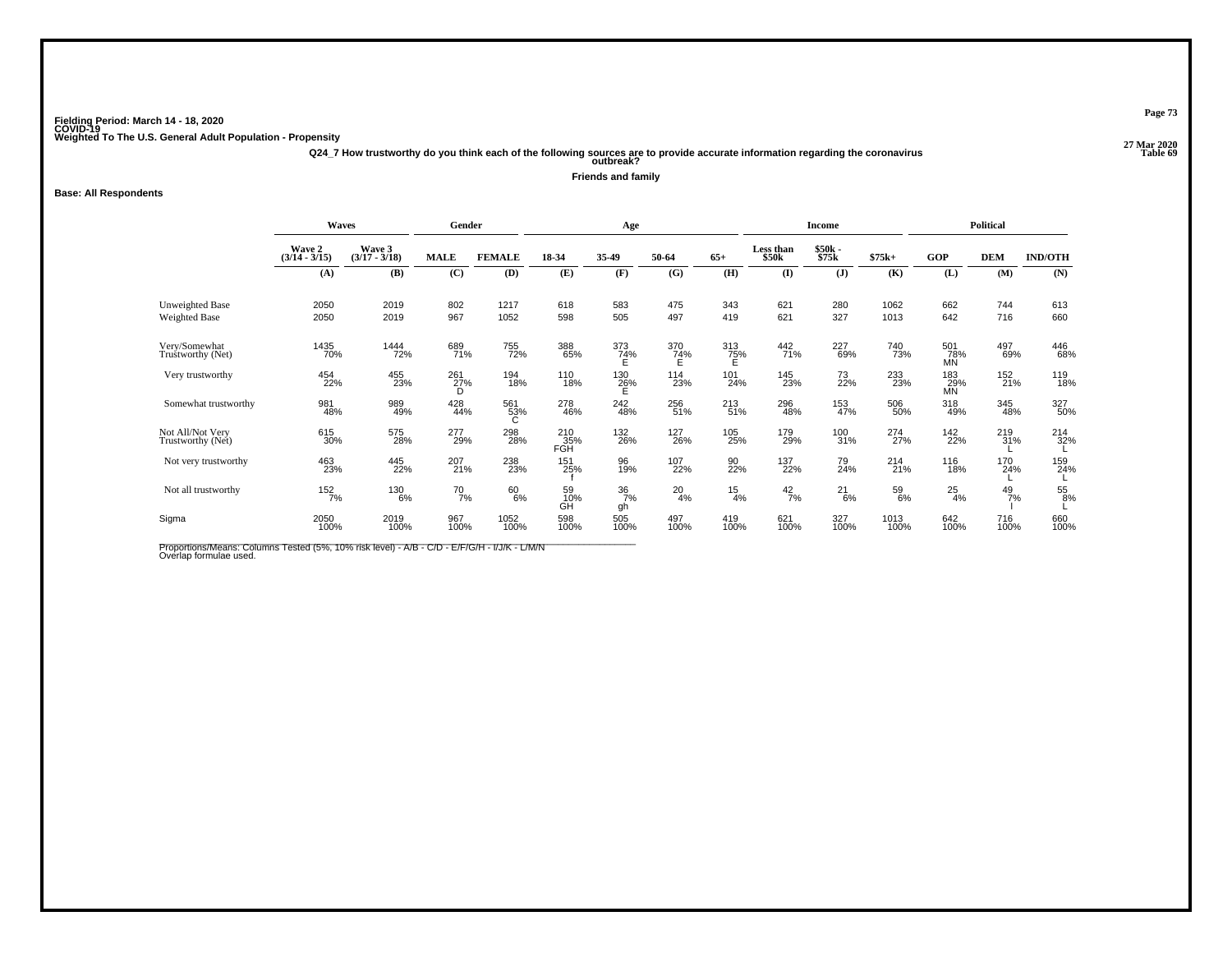**27 Mar 2020Q24\_8 How trustworthy do you think each of the following sources are to provide accurate information regarding the coronavirus Table 70 outbreak?**

**Doctors and nurses**

## **Base: All Respondents**

|                                       | Waves                             |                                   | Gender         |                 |                  | Age                 |                             |                         |                    | Income          |                  |                 | <b>Political</b> |                    |
|---------------------------------------|-----------------------------------|-----------------------------------|----------------|-----------------|------------------|---------------------|-----------------------------|-------------------------|--------------------|-----------------|------------------|-----------------|------------------|--------------------|
|                                       | $\frac{\text{Wave}}{(3/14-3/15)}$ | $\frac{\text{Wave}}{(3/17-3/18)}$ | <b>MALE</b>    | <b>FEMALE</b>   | 18-34            | 35-49               | 50-64                       | $65+$                   | Less than<br>\$50k | \$50k<br>\$75k  | $$75k+$          | <b>GOP</b>      | <b>DEM</b>       | <b>IND/OTH</b>     |
|                                       | (A)                               | (B)                               | (C)            | (D)             | (E)              | (F)                 | (G)                         | (H)                     | $\bf(I)$           | $\mathbf{J}$    | (K)              | (L)             | (M)              | (N)                |
| Unweighted Base                       | 2050                              | 2019                              | 802            | 1217            | 618              | 583                 | 475                         | 343                     | 621                | 280             | 1062             | 662             | 744              | 613                |
| Weighted Base                         | 2050                              | 2019                              | 967            | 1052            | 598              | 505                 | 497                         | 419                     | 621                | 327             | 1013             | 642             | 716              | 660                |
| Very/Somewhat<br>Trustworthy (Net)    | 1911<br>93%                       | 1852<br>92%                       | 869<br>90%     | 982<br>93%<br>C | 506<br>85%       | 459<br>91%<br>E     | $\frac{474}{95\%}$<br>ÉĖ    | $413$ 99%<br><b>EFG</b> | 557<br>90%         | 299<br>92%      | 940<br>93%       | 587<br>91%      | 668<br>93%       | 597<br>90%         |
| Very trustworthy                      | 1104<br>54%                       | 1038<br>51%                       | 505<br>52%     | 533<br>51%      | 254<br>42%       | 278<br>55%<br>E     | 244<br>49%<br>e             | 263<br>E <sub>63%</sub> | 296<br>48%         | 150<br>46%      | 564<br>56%<br>IJ | 330<br>51%<br>n | 414<br>58%<br>IN | 293<br>44%         |
| Somewhat trustworthy                  | 806<br>39%                        | 814<br>40%                        | 364<br>38%     | 450<br>43%<br>c | 253<br>42%       | 180<br>36%          | 230<br>46%<br>FH            | 150<br>36%              | 261<br>42%         | 150<br>46%<br>K | 376<br>37%       | 257<br>40%      | 253<br>35%       | 303<br>46%<br>M    |
| Not All/Not Very<br>Trustworthy (Net) | 139 <sub>7%</sub>                 | 167<br>8%                         | 97<br>10%<br>D | $^{70}_{7\%}$   | 92<br>15%<br>FGH | $^{47}_{9\%}$<br>GH | $^{23}_{\substack{5\%\\H}}$ | $6\frac{6}{1}\%$        | 64<br>10%          | $^{28}_{8\%}$   | $^{73}_{7\%}$    | $^{55}_{9\%}$   | $^{49}_{7\%}$    | 63<br>10%          |
| Not very trustworthy                  | $\frac{89}{4\%}$                  | $\frac{132}{7}\%$<br>Α            | $^{74}_{8\%}$  | $^{58}_{\ 5\%}$ | 69<br>12%<br>fGH | 37<br>7%<br>gH      | $^{21}_{4\%}$<br>h.         | 5<br>1%                 | $\frac{46}{7%}$    | $^{23}_{7\%}$   | $^{61}_{6\%}$    | $^{42}_{7\%}$   | $^{42}_{6\%}$    | $\frac{47}{7\%}$   |
| Not all trustworthy                   | $^{50}_{2\%}$                     | $\frac{36}{2\%}$                  | $^{23}_{2\%}$  | $^{12}_{1\%}$   | 23<br>4%<br>GH   | $\frac{9}{11}$ %    | $\frac{3}{1\%}$             | ٠                       | $\frac{18}{3%}$    | $\frac{5}{1\%}$ | $\frac{12}{1%}$  | $^{13}_{2\%}$   | $6\frac{6}{1%}$  | $^{16}_{2\%}$<br>m |
| Sigma                                 | 2050<br>100%                      | 2019<br>100%                      | 967<br>100%    | 1052<br>100%    | 598<br>100%      | 505<br>100%         | 497<br>100%                 | 419<br>100%             | 621<br>100%        | 327<br>100%     | 1013<br>100%     | 642<br>100%     | 716<br>100%      | 660<br>100%        |

Proportions/Means: Columns Tested (5%, 10% risk level) - A/B - C/D - E/F/G/H - I/J/K - L/M/N<br>Overlap formulae used.

**Page 74**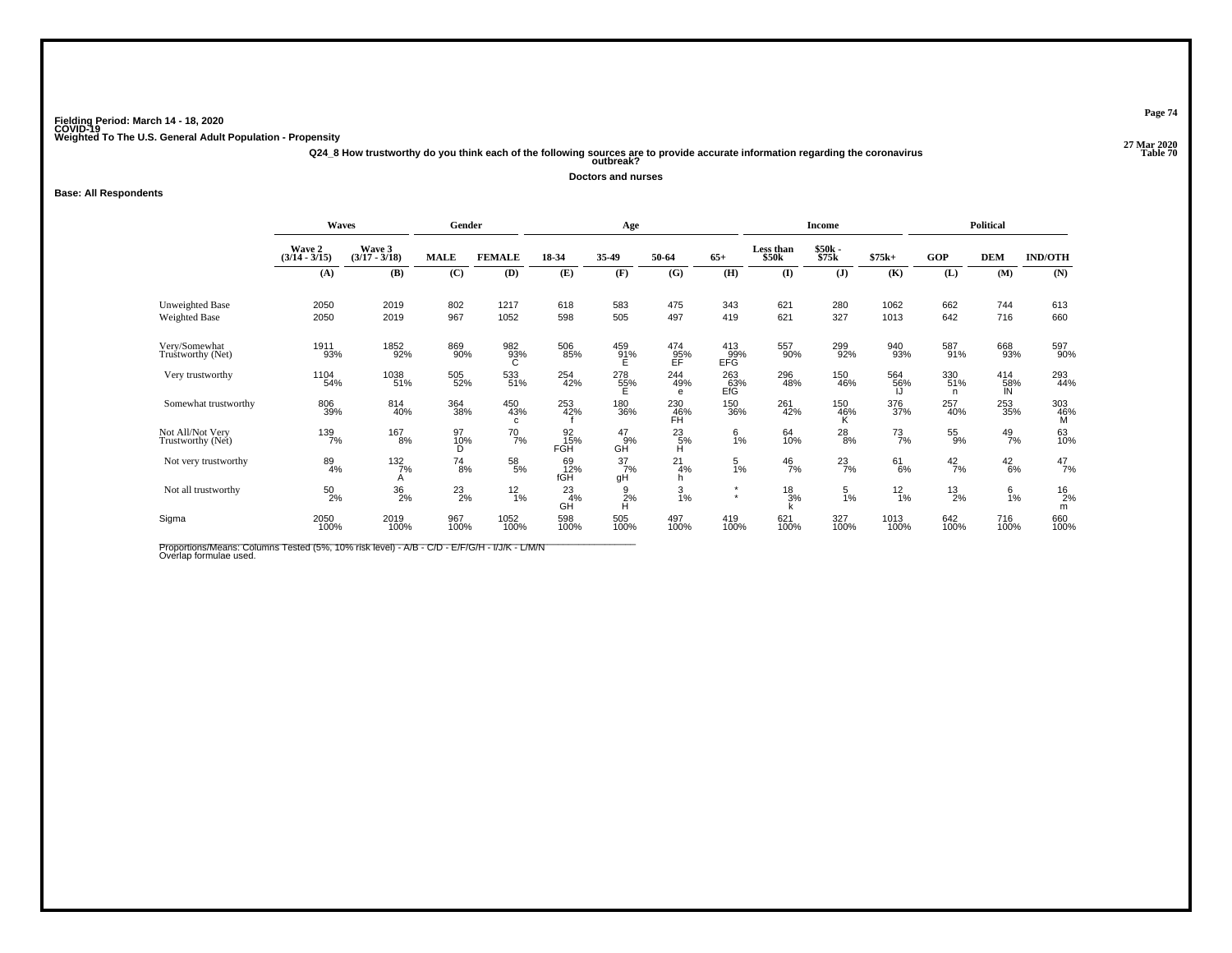**27 Mar 2020Q24\_9 How trustworthy do you think each of the following sources are to provide accurate information regarding the coronavirus Table 71 outbreak?**

**The White House/President**

## **Base: All Respondents**

|                                       | <b>Waves</b>                      |                                   | Gender      |               |                           | Age                |                 |             |                    | Income         |              |                         | <b>Political</b>        |                   |
|---------------------------------------|-----------------------------------|-----------------------------------|-------------|---------------|---------------------------|--------------------|-----------------|-------------|--------------------|----------------|--------------|-------------------------|-------------------------|-------------------|
|                                       | $\frac{\text{Wave}}{(3/14-3/15)}$ | $\frac{\text{Wave}}{(3/17-3/18)}$ | <b>MALE</b> | <b>FEMALE</b> | 18-34                     | 35-49              | 50-64           | $65+$       | Less than<br>\$50k | \$50k<br>\$75k | $$75k+$      | <b>GOP</b>              | <b>DEM</b>              | <b>IND/OTH</b>    |
|                                       | (A)                               | (B)                               | (C)         | (D)           | (E)                       | (F)                | (G)             | (H)         | $\bf(I)$           | $\mathbf{J}$   | (K)          | (L)                     | (M)                     | (N)               |
| Unweighted Base                       | 2050                              | 2019                              | 802         | 1217          | 618                       | 583                | 475             | 343         | 621                | 280            | 1062         | 662                     | 744                     | 613               |
| Weighted Base                         | 2050                              | 2019                              | 967         | 1052          | 598                       | 505                | 497             | 419         | 621                | 327            | 1013         | 642                     | 716                     | 660               |
| Very/Somewhat<br>Trustworthy (Net)    | 1168<br>57%                       | 1235<br>61%<br>Α                  | 590<br>61%  | 645<br>61%    | 338<br>57%                | 325<br>64%         | 299<br>60%      | 273<br>65%  | $^{400}_{64\%}$    | 189<br>58%     | 613<br>61%   | 559<br>87%<br><b>MN</b> | 283<br>40%              | 393<br>60%        |
| Very trustworthy                      | 496<br>24%                        | 556<br>28%<br>a                   | 284<br>29%  | 271<br>26%    | 125<br>21%                | $\frac{144}{29\%}$ | 133<br>27%<br>e | 154<br>EFG  | 185<br>30%         | 64<br>20%      | 297<br>29%   | 295<br>46%<br>MN        | 107<br>15%              | 154<br>23%<br>M   |
| Somewhat trustworthy                  | 671<br>33%                        | 680<br>34%                        | 306<br>32%  | 374<br>36%    | 213<br>36%                | 181<br>36%         | 166<br>33%      | 119<br>28%  | 215<br>35%         | 125<br>38%     | 317<br>31%   | 264<br>41%<br>м         | 176<br>25%              | $^{239}_{36\%}$ M |
| Not All/Not Very<br>Trustworthy (Net) | 882<br>43%                        | 784<br>39%                        | 376<br>39%  | 407<br>39%    | 260<br>43%<br>FH.         | 180<br>36%         | 198<br>40%      | 146<br>35%  | 221<br>36%         | 138<br>42%     | 400<br>39%   | 83<br>13%               | 433<br>60%<br><b>LN</b> | 267<br>40%        |
| Not very trustworthy                  | 385<br>19%                        | 376<br>19%                        | 178<br>18%  | 197<br>19%    | 158<br>FGH <sup>26%</sup> | 77<br>15%          | 76<br>15%       | 65<br>15%   | 108<br>17%         | 59<br>18%      | 199<br>20%   | 57<br>9%                | 172<br>24%              | 146<br>22%        |
| Not all trustworthy                   | 497<br>24%                        | 408<br>20%                        | 198<br>20%  | 210<br>20%    | 102<br>17%                | 102<br>20%         | 123<br>25%      | 81<br>19%   | 113<br>18%         | 79<br>24%      | 201<br>20%   | $^{26}_{4\%}$           | 261<br>36%<br>LN        | 121<br>18%        |
| Sigma                                 | 2050<br>100%                      | 2019<br>100%                      | 967<br>100% | 1052<br>100%  | 598<br>100%               | 505<br>100%        | 497<br>100%     | 419<br>100% | 621<br>100%        | 327<br>100%    | 1013<br>100% | 642<br>100%             | 716<br>100%             | 660<br>100%       |

Proportions/Means: Columns Tested (5%, 10% risk level) - A/B - C/D - E/F/G/H - I/J/K - L/M/N<br>Overlap formulae used.

**Page 75**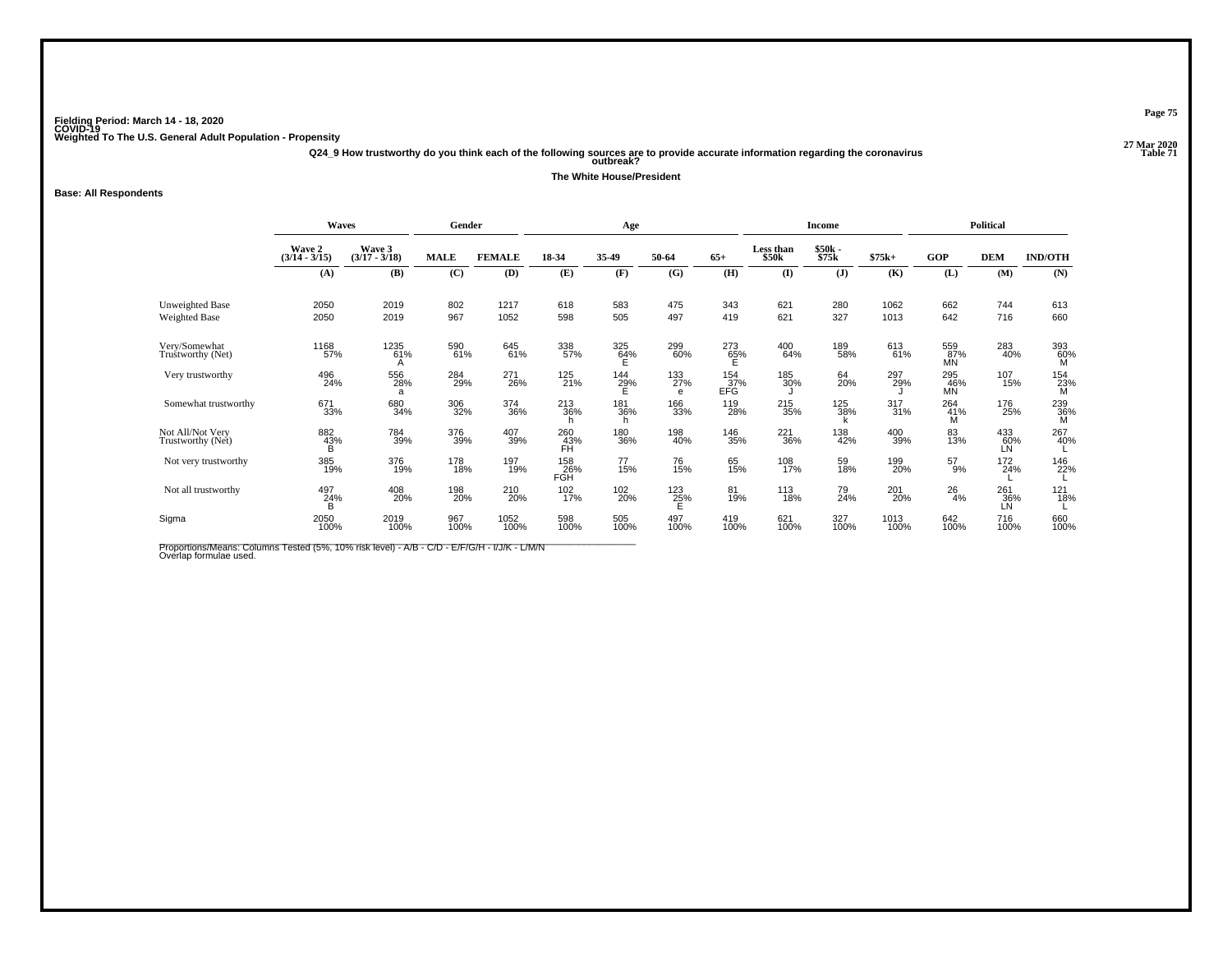**27 Mar 2020Q24\_10 How trustworthy do you think each of the following sources are to provide accurate information regarding the coronavirus Table 72 outbreak?**

**My governor**

## **Base: All Respondents**

|                                       | <b>Waves</b>                      |                                   | Gender          |               |                          | Age                 |                 |                          |                    | <b>Income</b>   |                 |                         | <b>Political</b> |                  |
|---------------------------------------|-----------------------------------|-----------------------------------|-----------------|---------------|--------------------------|---------------------|-----------------|--------------------------|--------------------|-----------------|-----------------|-------------------------|------------------|------------------|
|                                       | $\frac{\text{Wave}}{(3/14-3/15)}$ | $\frac{\text{Wave}}{(3/17-3/18)}$ | <b>MALE</b>     | <b>FEMALE</b> | 18-34                    | 35-49               | 50-64           | $65+$                    | Less than<br>\$50k | \$50k<br>\$75k  | $$75k+$         | <b>GOP</b>              | <b>DEM</b>       | <b>IND/OTH</b>   |
|                                       | (A)                               | (B)                               | (C)             | <b>(D)</b>    | (E)                      | (F)                 | (G)             | (H)                      | $\mathbf{I}$       | $\mathbf{J}$    | (K)             | (L)                     | (M)              | (N)              |
| Unweighted Base                       | 2050                              | 2019                              | 802             | 1217          | 618                      | 583                 | 475             | 343                      | 621                | 280             | 1062            | 662                     | 744              | 613              |
| Weighted Base                         | 2050                              | 2019                              | 967             | 1052          | 598                      | 505                 | 497             | 419                      | 621                | 327             | 1013            | 642                     | 716              | 660              |
| Very/Somewhat<br>Trustworthy (Net)    | 1546<br>75%                       | 1532<br>76%                       | 684<br>71%      | 848<br>81%    | 418<br>70%               | 395<br>7 <u>8</u> % | 387<br>78%<br>E | 332<br>7 <u>9</u> %<br>E | 470<br>76%         | 229<br>70%      | 785<br>77%      | 492 <sub>77%</sub><br>n | 571<br>80%<br>N  | 469<br>71%       |
| Very trustworthy                      | 525<br>26%                        | 550<br>27%                        | 255<br>26%      | 295<br>28%    | 134<br>22%               | $^{152}_{30\%}$     | 130<br>26%      | $^{134}_{32\%}$          | 164<br>26%         | 76<br>23%       | 295<br>29%      | 184<br>29%              | 232<br>32%       | 134<br>20%       |
| Somewhat trustworthy                  | 1022<br>50%                       | 982<br>49%                        | 429<br>44%      | 553<br>53%    | 284<br>47%               | 243<br>48%          | 256<br>52%      | 198<br>47%               | 306<br>49%         | 154<br>47%      | 490<br>48%      | 308<br>48%              | 338<br>47%       | 335<br>51%       |
| Not All/Not Very<br>Trustworthy (Net) | 504<br>25%                        | 487<br>24%                        | 282<br>29%<br>D | 204<br>19%    | 180<br>30%<br><b>FGH</b> | 110<br>22%          | 111<br>22%      | 87<br>21%                | 151<br>24%         | 98<br>30%<br>ĸ  | 228<br>23%      | 150<br>23%              | 146<br>20%       | 191<br>29%<br>IM |
| Not very trustworthy                  | 338<br>16%                        | 320<br>16%                        | 182<br>19%      | 139<br>13%    | 120<br>20%<br>fG         | 73<br>14%           | 64<br>13%       | 63<br>15%                | 93<br>15%          | 76<br>23%<br>IK | 145<br>14%      | 94<br>15%               | 101<br>14%       | 126<br>19%<br>m  |
| Not all trustworthy                   | 166<br>8%                         | 166<br>8%                         | 100<br>10%<br>D | 66<br>6%      | 60<br>10%                | $\frac{37}{7\%}$    | $^{46}_{9%}$    | $^{24}_{6\%}$            | 58<br>9%           | $^{22}_{7\%}$   | $\frac{84}{8%}$ | 56<br>9%                | $^{45}_{6\%}$    | 65<br>10%<br>m   |
| Sigma                                 | 2050<br>100%                      | 2019<br>100%                      | 967<br>100%     | 1052<br>100%  | 598<br>100%              | 505<br>100%         | 497<br>100%     | 419<br>100%              | 621<br>100%        | 327<br>100%     | 1013<br>100%    | 642<br>100%             | 716<br>100%      | 660<br>100%      |

Proportions/Means: Columns Tested (5%, 10% risk level) - A/B - C/D - E/F/G/H - I/J/K - L/M/N<br>Overlap formulae used.

**Page 76**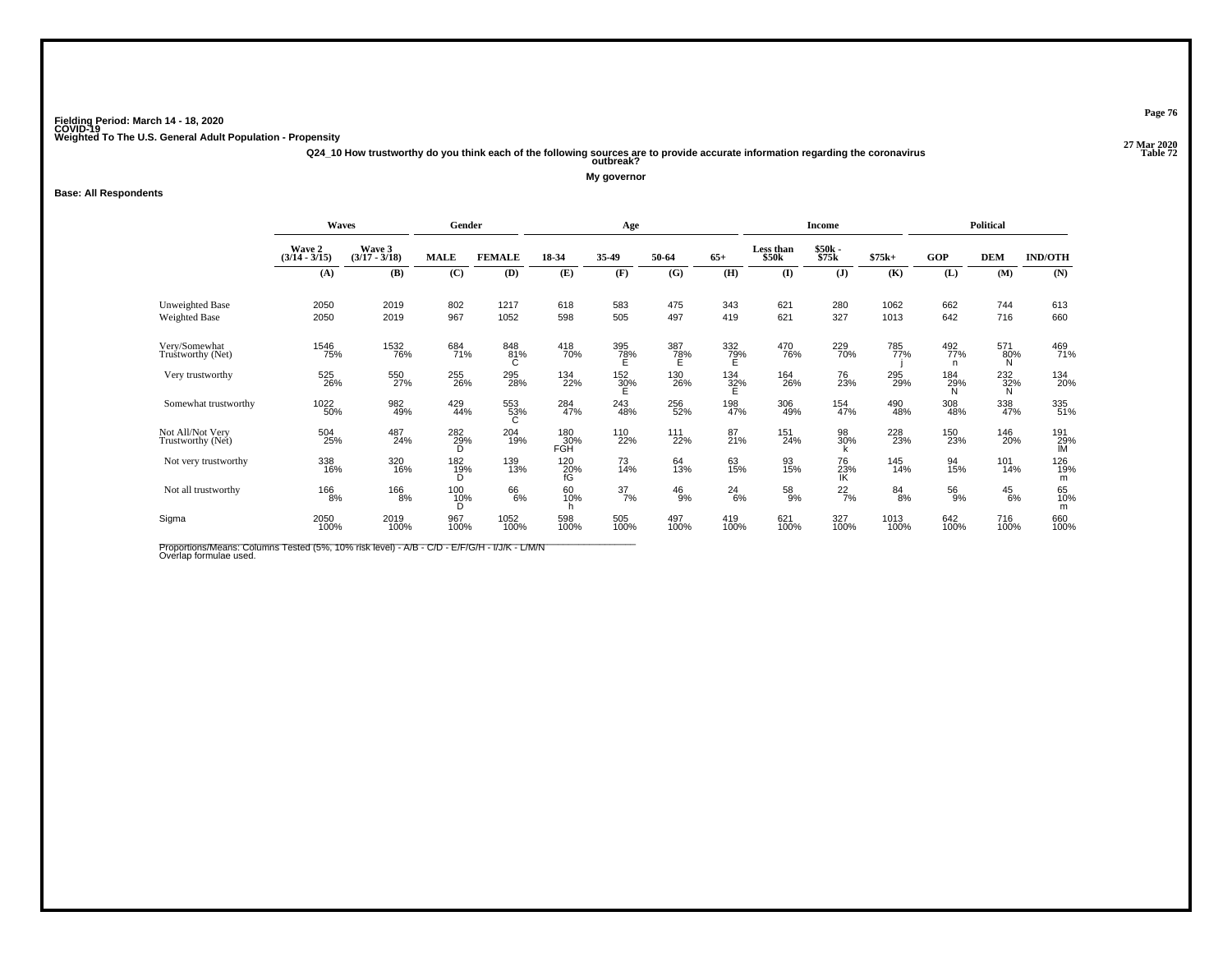**27 Mar 2020Q24\_11 How trustworthy do you think each of the following sources are to provide accurate information regarding the coronavirus Table 73 outbreak?**

**My local government**

## **Base: All Respondents**

|                                       | <b>Waves</b>                      |                                   | Gender          |                 |                           | Age                      |                  |                   |                 | Income          |              |                       | <b>Political</b> |                  |
|---------------------------------------|-----------------------------------|-----------------------------------|-----------------|-----------------|---------------------------|--------------------------|------------------|-------------------|-----------------|-----------------|--------------|-----------------------|------------------|------------------|
|                                       | $\frac{\text{Wave}}{(3/14-3/15)}$ | $\frac{\text{Wave}}{(3/17-3/18)}$ | <b>MALE</b>     | <b>FEMALE</b>   | 18-34                     | 35-49                    | 50-64            | $65+$             | Less than \$50k | \$50k<br>\$75k  | $$75k+$      | <b>GOP</b>            | <b>DEM</b>       | <b>IND/OTH</b>   |
|                                       | (A)                               | (B)                               | (C)             | (D)             | (E)                       | (F)                      | (G)              | (H)               | $\bf(I)$        | $\mathbf{J}$    | (K)          | (L)                   | (M)              | (N)              |
| Unweighted Base                       | 2050                              | 2019                              | 802             | 1217            | 618                       | 583                      | 475              | 343               | 621             | 280             | 1062         | 662                   | 744              | 613              |
| Weighted Base                         | 2050                              | 2019                              | 967             | 1052            | 598                       | 505                      | 497              | 419               | 621             | 327             | 1013         | 642                   | 716              | 660              |
| Very/Somewhat<br>Trustworthy (Net)    | 1547<br>75%                       | 1549<br>77%                       | 708<br>73%      | 841<br>80%<br>C | 400<br>67%                | 397<br>7 <u>9</u> %<br>E | 393<br>79%<br>E  | 359<br>86%<br>EFG | 446<br>72%      | 239<br>73%      | 816<br>80%   | 511<br>80%<br>N       | 572<br>80%<br>N  | 465<br>70%       |
| Very trustworthy                      | 448<br>22%                        | 464<br>23%                        | 242<br>25%      | 222<br>21%      | 133<br>22%                | $^{141}_{28\%}$ eG       | 98<br>20%        | 92<br>22%         | 131<br>21%      | 72<br>22%       | 248<br>24%   | 154<br>$\frac{24}{N}$ | 195<br>27%<br>N  | 114<br>17%       |
| Somewhat trustworthy                  | 1098<br>54%                       | 1085<br>54%                       | 466<br>48%      | 619<br>59%      | 267<br>45%                | 255<br>51%               | 295<br>59%<br>ÉĖ | 267<br>64%<br>ÉF  | 315<br>51%      | 167<br>51%      | 568<br>56%   | 357<br>56%            | 377<br>53%       | 351<br>53%       |
| Not All/Not Very<br>Trustworthy (Net) | 503<br>25%                        | 470<br>23%                        | 259<br>27%<br>D | 211<br>20%      | 198<br>33%<br><b>FGH</b>  | 109<br>21%<br>н          | 104<br>21%<br>н  | 59<br>14%         | 175<br>28%<br>Κ | 88<br>27%<br>Κ  | 198<br>20%   | 131<br>20%            | 144<br>20%       | 195<br>30%<br>LM |
| Not very trustworthy                  | 330<br>16%                        | 318<br>16%                        | 164<br>17%      | 155<br>15%      | 139<br>FGH <sup>23%</sup> | 70<br>14%                | 65<br>13%        | 44<br>11%         | 119<br>19%      | 62<br>19%<br>K  | 132<br>13%   | 77<br>12%             | 110<br>15%       | 131<br>20%<br>Lm |
| Not all trustworthy                   | 174<br>8%                         | 152<br>8%                         | 95<br>10%<br>D  | $^{57}_{\ 5\%}$ | 59<br>10%<br>н            | $\frac{38}{8%}$          | 39<br>8%<br>н    | $\frac{15}{4\%}$  | 55<br>9%        | $^{25}_{\ 8\%}$ | 66<br>6%     | 55<br>9%<br>м         | $\frac{34}{5\%}$ | 64<br>10%<br>м   |
| Sigma                                 | 2050<br>100%                      | 2019<br>100%                      | 967<br>100%     | 1052<br>100%    | 598<br>100%               | 505<br>100%              | 497<br>100%      | 419<br>100%       | 621<br>100%     | 327<br>100%     | 1013<br>100% | 642<br>100%           | 716<br>100%      | 660<br>100%      |

Proportions/Means: Columns Tested (5%, 10% risk level) - A/B - C/D - E/F/G/H - I/J/K - L/M/N<br>Overlap formulae used.

**Page 77**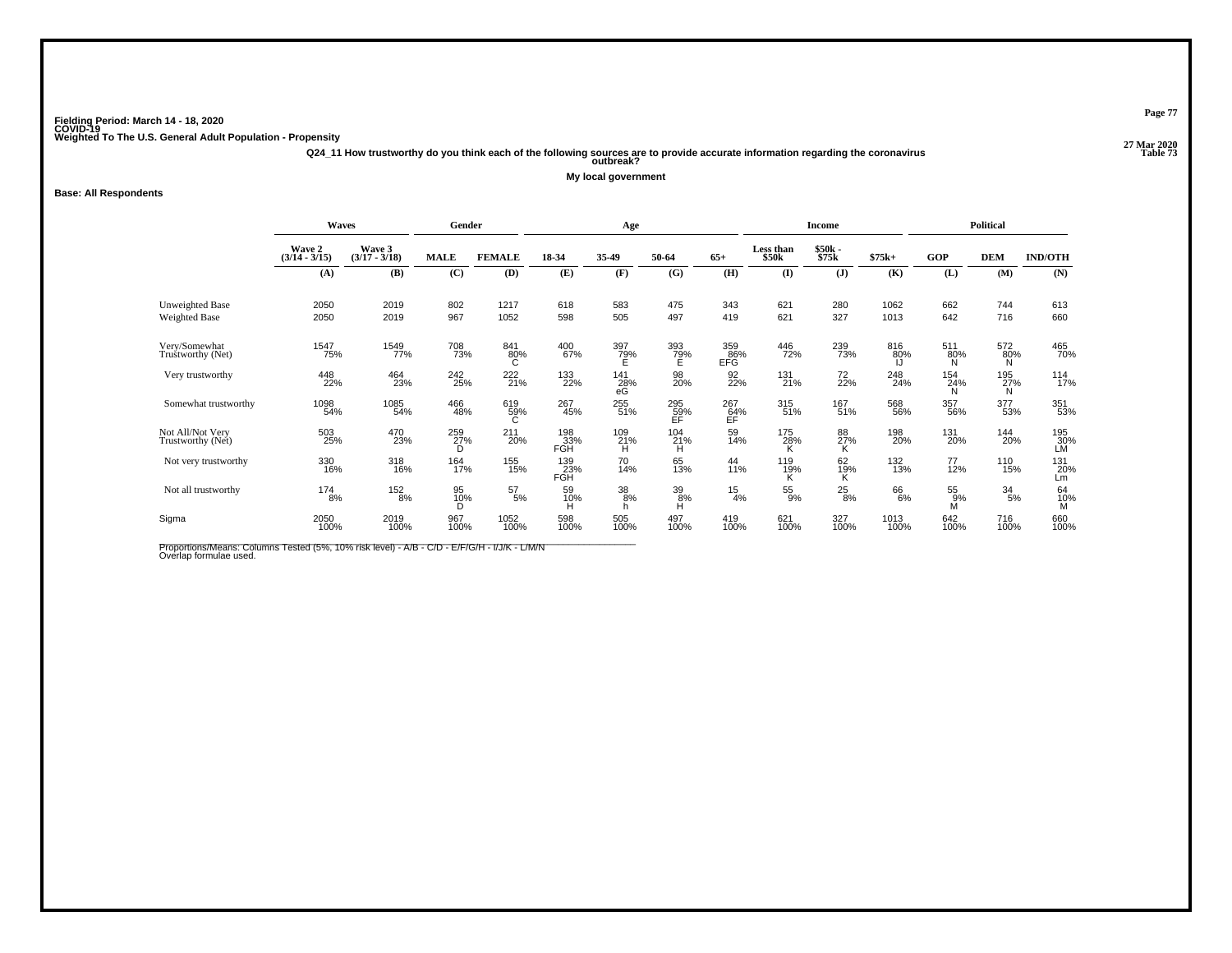**27 Mar 2020Q25 How satisfied have you been with the way different levels of the government have responded to coronavirus (COVID-19) thus far?**

**Summary Of Satisfied**

## **Base: All Respondents**

|                        | Waves                             |                                   | Gender      |               |            | Age                 |                          |                   |                 | Income         |            |                         | <b>Political</b> |                 |
|------------------------|-----------------------------------|-----------------------------------|-------------|---------------|------------|---------------------|--------------------------|-------------------|-----------------|----------------|------------|-------------------------|------------------|-----------------|
|                        | $\frac{\text{Wave}}{(3/14-3/15)}$ | $\frac{\text{Wave}}{(3/17-3/18)}$ | <b>MALE</b> | <b>FEMALE</b> | 18-34      | 35-49               | 50-64                    | $65+$             | Less than \$50k | \$50k<br>\$75k | $$75k+$    | <b>GOP</b>              | <b>DEM</b>       | <b>IND/OTH</b>  |
|                        | (A)                               | (B)                               | (C)         | (D)           | (E)        | (F)                 | (G)                      | (H)               | $\mathbf{I}$    | $\mathbf{J}$   | (K)        | (L)                     | (M)              | (N)             |
| Unweighted Base        | 2050                              | 2019                              | 802         | 1217          | 618        | 583                 | 475                      | 343               | 621             | 280            | 1062       | 662                     | 744              | 613             |
| Weighted Base          | 2050                              | 2019                              | 967         | 1052          | 598        | 505                 | 497                      | 419               | 621             | 327            | 1013       | 642                     | 716              | 660             |
| Your local government  | 1513<br>74%                       | 1532<br>76%                       | 691<br>72%  | 841<br>80%    | 387<br>65% | 366<br>72%          | $\frac{412}{83\%}$<br>ÉĖ | 368<br>88%<br>ÉĖ  | 448<br>72%      | 248<br>76%     | 793<br>78% | 522<br>81%              | 554<br>77%       | 456<br>69%      |
| Your state government  | 1523<br>74%                       | 1478<br>73%                       | 672<br>70%  | 806<br>77%    | 372<br>62% | 371<br>7 <u>3</u> % | 385<br>77%<br>E          | 350<br>84%<br>EFg | 425<br>69%      | 230<br>70%     | 782<br>77% | 493<br>77%              | 537<br>75%       | 448<br>68%      |
| The federal government | 1208<br>59%                       | 1211<br>60%                       | 584<br>60%  | 627<br>60%    | 324<br>54% | 300<br>59%          | 310<br>62%               | 277<br>66%        | 383<br>62%      | 189<br>58%     | 609<br>60% | 516<br>80%<br><b>MN</b> | 324<br>45%       | 370<br>56%<br>M |

Proportions/Means: Columns Tested (5%, 10% risk level) - A/B - C/D - E/F/G/H - I/J/K - L/M/N<br>Overlap formulae used.

**Page 78**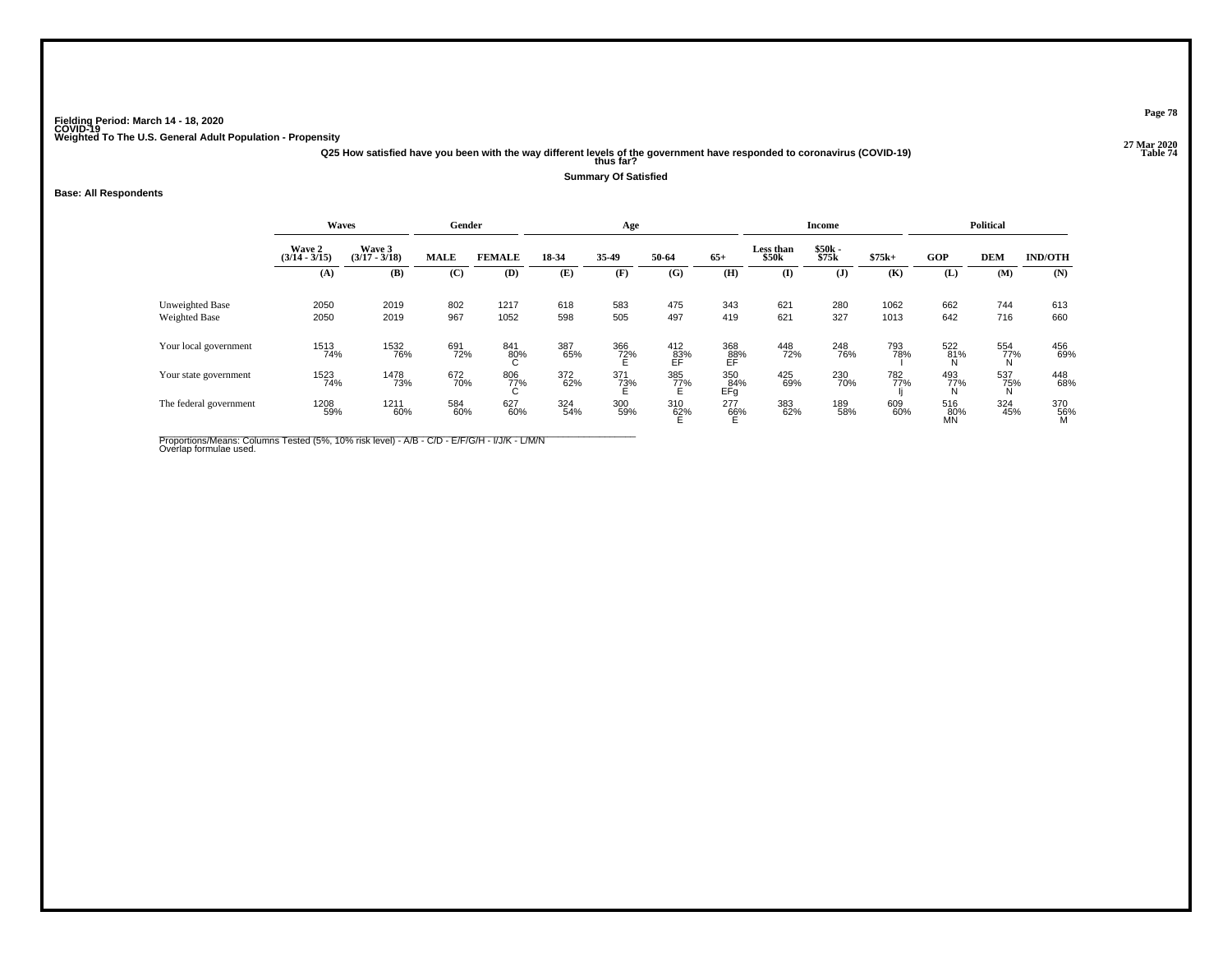**27 Mar 2020Q25 How satisfied have you been with the way different levels of the government have responded to coronavirus (COVID-19) thus far?**

**Summary Of Very/Somewhat Dissatisfied**

## **Base: All Respondents**

|                        | Waves                             |                                   | Gender                           |               |                          | Age              |            |            |                    | Income         |            |            | <b>Political</b>  |                  |
|------------------------|-----------------------------------|-----------------------------------|----------------------------------|---------------|--------------------------|------------------|------------|------------|--------------------|----------------|------------|------------|-------------------|------------------|
|                        | $\frac{\text{Wave}}{(3/14-3/15)}$ | $\frac{\text{Wave}}{(3/17-3/18)}$ | <b>MALE</b>                      | <b>FEMALE</b> | 18-34                    | 35-49            | 50-64      | $65+$      | Less than<br>\$50k | \$50k<br>\$75k | $$75k+$    | <b>GOP</b> | <b>DEM</b>        | <b>IND/OTH</b>   |
|                        | (A)                               | (B)                               | (C)                              | (D)           | (E)                      | (F)              | (G)        | (H)        | $\mathbf{I}$       | $\mathbf{J}$   | (K)        | (L)        | (M)               | (N)              |
| Unweighted Base        | 2050                              | 2019                              | 802                              | 1217          | 618                      | 583              | 475        | 343        | 621                | 280            | 1062       | 662        | 744               | 613              |
| Weighted Base          | 2050                              | 2019                              | 967                              | 1052          | 598                      | 505              | 497        | 419        | 621                | 327            | 1013       | 642        | 716               | 660              |
| The federal government | 842<br>41%                        | 808<br>40%                        | 382<br>40%                       | 426<br>40%    | 274<br>46%<br>GH         | 205<br>41%       | 188<br>38% | 141<br>34% | 237<br>38%         | 138<br>42%     | 404<br>40% | 126<br>20% | 392<br>55%<br>LΝ. | 290<br>44%       |
| Your state government  | 527<br>26%                        | 541<br>27%                        | $^{294}_{30\%}$                  | 247<br>23%    | 226<br>38%<br>FGH        | 134<br>27%<br>н  | 113<br>23% | 68<br>16%  | 195<br>31%         | 97<br>30%      | 232<br>23% | 150<br>23% | 179<br>25%        | $^{212}_{32\%}$  |
| Your local government  | 537<br>26%                        | 487<br>24%                        | 275<br>$\bar{P}_{\bar{D}}^{8\%}$ | 212<br>20%    | 211<br>35%<br><b>FGH</b> | 139<br>28%<br>GH | 86<br>17%  | 51<br>12%  | 173<br>28%         | 79<br>24%      | 220<br>22% | 121<br>19% | 163<br>23%        | 204<br>31%<br>LM |

Proportions/Means: Columns Tested (5%, 10% risk level) - A/B - C/D - E/F/G/H - I/J/K - L/M/N<br>Overlap formulae used.

**Page 79**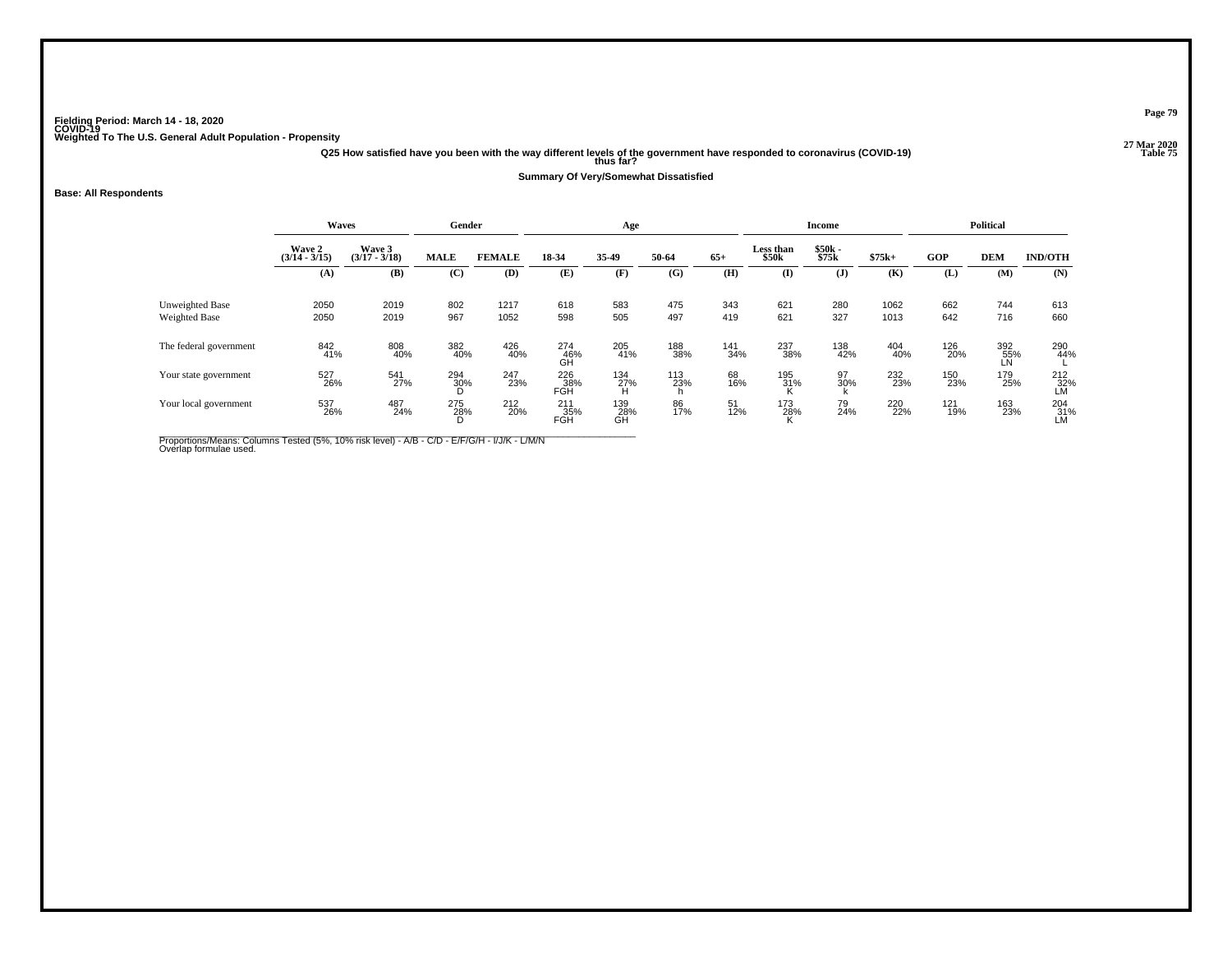**27 Mar 2020Q25\_1 How satisfied have you been with the way different levels of the government have responded to coronavirus (COVID-19) thus far?**

**The federal government**

## **Base: All Respondents**

|                                         | Waves                             |                                   | Gender          |               |                  | Age                           |                    |                  |                    | Income         |              |                         | <b>Political</b>  |                                              |
|-----------------------------------------|-----------------------------------|-----------------------------------|-----------------|---------------|------------------|-------------------------------|--------------------|------------------|--------------------|----------------|--------------|-------------------------|-------------------|----------------------------------------------|
|                                         | $\frac{\text{Wave}}{(3/14-3/15)}$ | $\frac{\text{Wave}}{(3/17-3/18)}$ | <b>MALE</b>     | <b>FEMALE</b> | 18-34            | 35-49                         | 50-64              | $65+$            | Less than<br>\$50k | \$50k<br>\$75k | $$75k+$      | GOP                     | <b>DEM</b>        | <b>IND/OTH</b>                               |
|                                         | (A)                               | (B)                               | (C)             | (D)           | (E)              | (F)                           | (G)                | (H)              | $\mathbf{I}$       | $\mathbf{J}$   | (K)          | (L)                     | (M)               | (N)                                          |
| Unweighted Base<br><b>Weighted Base</b> | 2050<br>2050                      | 2019<br>2019                      | 802<br>967      | 1217<br>1052  | 618<br>598       | 583<br>505                    | 475<br>497         | 343<br>419       | 621<br>621         | 280<br>327     | 1062<br>1013 | 662<br>642              | 744<br>716        | 613<br>660                                   |
| Very/Somewhat Satisfied<br>(Net)        | 1208<br>59%                       | 1211<br>60%                       | 584<br>60%      | 627<br>60%    | 324<br>54%       | 300<br>59%                    | $\frac{310}{62\%}$ | 277<br>66%       | 383<br>62%         | 189<br>58%     | 609<br>60%   | 516<br>80%<br><b>MN</b> | 324<br>45%        | 370<br>56%<br>M                              |
| Very satisfied                          | 459<br>22%                        | 478<br>24%                        | 252<br>26%<br>d | 226<br>21%    | 107<br>18%       | $\frac{126}{25\%}$            | 116<br>23%<br>е    | 129<br>31%<br>Eg | 145<br>23%         | 70<br>21%      | 253<br>25%   | 260<br>40%<br>MÑ        | 99<br>14%         | 119<br>18%                                   |
| Somewhat satisfied                      | 750<br>37%                        | 733<br>36%                        | 332<br>34%      | 401<br>38%    | 217<br>36%       | 174<br>34%                    | 194<br>39%         | 149<br>35%       | 239<br>38%         | 119<br>37%     | 356<br>35%   | 257<br>40%              | 225<br>31%        | $\overset{252}{\underset{\text{38%}}{38\%}}$ |
| Very/Somewhat<br>Dissatisfied (Net)     | 842<br>41%                        | 808<br>40%                        | 382<br>40%      | 426<br>40%    | 274<br>46%<br>GĤ | 205<br>41%                    | 188<br>38%         | 141<br>34%       | 237<br>38%         | 138<br>42%     | 404<br>40%   | 126<br>20%              | 392<br>55%<br>LN. | 290<br>44%                                   |
| Somewhat dissatisfied                   | 378<br>18%                        | 401<br>20%                        | 177<br>18%      | 224<br>21%    | 160<br>27%<br>GH | 113<br>$\frac{22}{\text{GH}}$ | 71<br>14%          | 58<br>14%        | 113<br>18%         | 69<br>21%      | 204<br>20%   | 82<br>13%               | 177<br>25%        | 143<br>22%                                   |
| Very dissatisfied                       | 464<br>23%                        | 407<br>20%                        | 205<br>21%      | 201<br>19%    | 114<br>19%       | 93<br>18%                     | 117<br>23%         | 83<br>20%        | 124<br>20%         | 69<br>21%      | 200<br>20%   | $^{44}_{7\%}$           | 215<br>30%<br>LN  | 147<br>22%                                   |
| Sigma                                   | 2050<br>100%                      | 2019<br>100%                      | 967<br>100%     | 1052<br>100%  | 598<br>100%      | 505<br>100%                   | 497<br>100%        | 419<br>100%      | 621<br>100%        | 327<br>100%    | 1013<br>100% | 642<br>100%             | 716<br>100%       | 660<br>100%                                  |

Proportions/Means: Columns Tested (5%, 10% risk level) - A/B - C/D - E/F/G/H - I/J/K - L/M/N<br>Overlap formulae used.

**Page 80**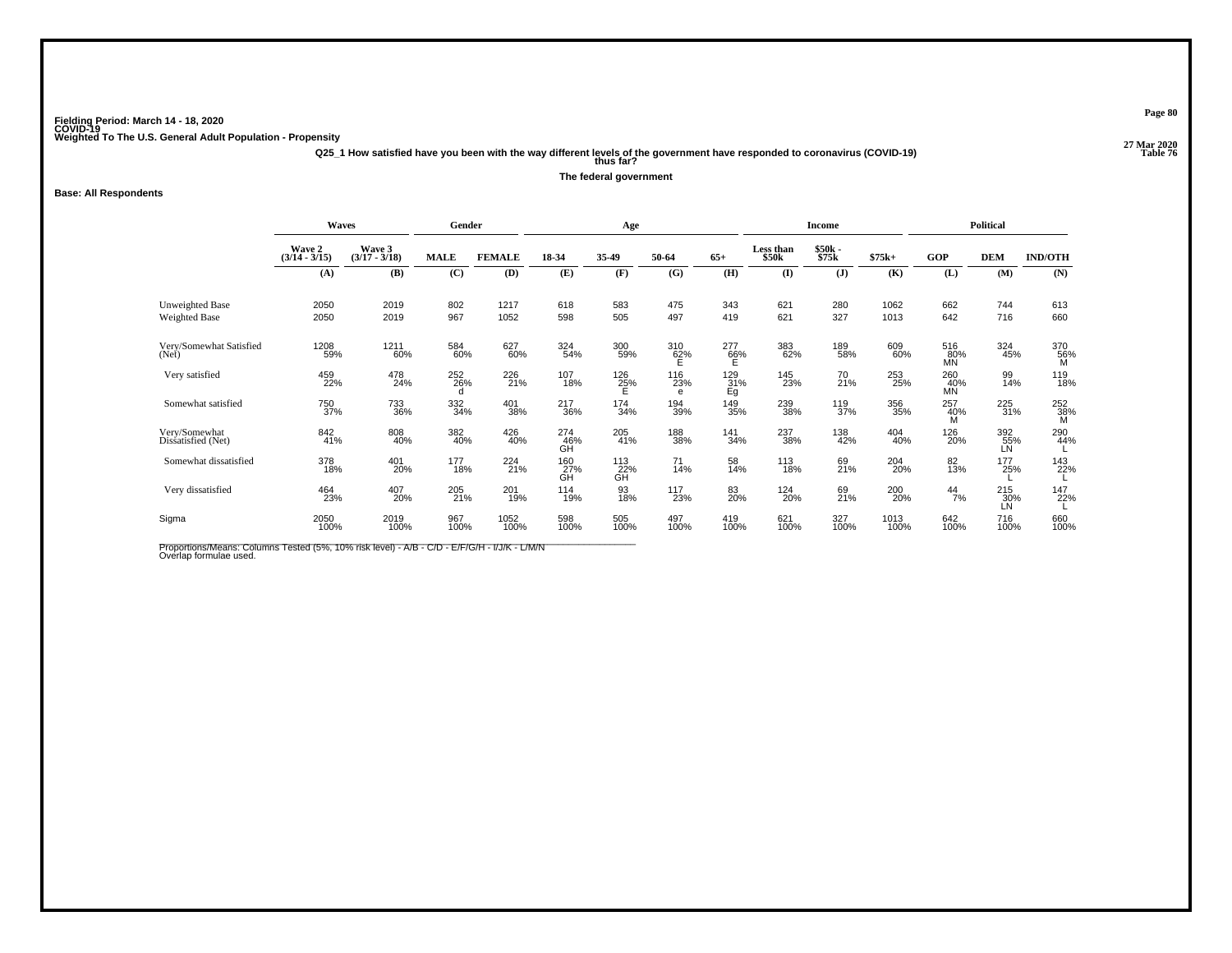**27 Mar 2020Q25\_2 How satisfied have you been with the way different levels of the government have responded to coronavirus (COVID-19) thus far?**

**Your state government**

## **Base: All Respondents**

|                                     | <b>Waves</b>                      |                                   | Gender               |                 |                          | Age                 |                          |                   |                    | <b>Income</b>  |                      |                    | <b>Political</b> |                       |
|-------------------------------------|-----------------------------------|-----------------------------------|----------------------|-----------------|--------------------------|---------------------|--------------------------|-------------------|--------------------|----------------|----------------------|--------------------|------------------|-----------------------|
|                                     | $\frac{\text{Wave}}{(3/14-3/15)}$ | $\frac{\text{Wave}}{(3/17-3/18)}$ | <b>MALE</b>          | <b>FEMALE</b>   | 18-34                    | 35-49               | 50-64                    | $65+$             | Less than<br>\$50k | \$50k<br>\$75k | $$75k+$              | <b>GOP</b>         | <b>DEM</b>       | <b>IND/OTH</b>        |
|                                     | (A)                               | (B)                               | (C)                  | <b>(D)</b>      | (E)                      | (F)                 | (G)                      | (H)               | $\mathbf{I}$       | $\mathbf{J}$   | (K)                  | (L)                | (M)              | (N)                   |
| Unweighted Base                     | 2050                              | 2019                              | 802                  | 1217            | 618                      | 583                 | 475                      | 343               | 621                | 280            | 1062                 | 662                | 744              | 613                   |
| Weighted Base                       | 2050                              | 2019                              | 967                  | 1052            | 598                      | 505                 | 497                      | 419               | 621                | 327            | 1013                 | 642                | 716              | 660                   |
| Very/Somewhat Satisfied<br>(Net)    | 1523<br>74%                       | 1478<br>73%                       | 672<br>70%           | 806<br>77%      | 372<br>62%               | 371<br>7 <u>3</u> % | 385<br>7 <u>7</u> %<br>E | 350<br>84%<br>EFg | 425<br>69%         | 230<br>70%     | 782<br>77%           | 493<br>77%<br>N    | 537<br>75%<br>N  | 448<br>68%            |
| Very satisfied                      | 547<br>27%                        | 575<br>29%                        | 267<br>28%           | 309<br>29%      | 129<br>22%               | 138<br>27%<br>e     | $^{152}_{31\%}$          | 156<br>37%<br>EF  | 170<br>27%         | 84<br>26%      | 313<br>31%           | $\frac{215}{33\%}$ | 227<br>32%<br>N  | 134<br>20%            |
| Somewhat satisfied                  | 977<br>48%                        | 903<br>45%                        | 406<br>42%           | 497<br>47%<br>c | 243<br>41%               | 234<br>46%          | 233<br>47%               | 194<br>46%        | 256<br>41%         | 146<br>45%     | 468<br>46%           | 278<br>43%         | 311<br>43%       | 314<br>48%            |
| Very/Somewhat<br>Dissatisfied (Net) | 527<br>26%                        | 541<br>27%                        | 294<br>30%<br>D      | 247<br>23%      | 226<br>38%<br><b>FGH</b> | 134<br>27%<br>н     | 113<br>23%<br>h.         | 68<br>16%         | 195<br>31%<br>κ    | 97<br>30%<br>ĸ | 232<br>23%           | 150<br>23%         | 179<br>25%       | $^{212}_{32\%}$<br>LM |
| Somewhat dissatisfied               | 332<br>16%                        | 364<br>18%                        | 190<br>20%           | 174<br>17%      | 154<br>POH<br>FGH        | 82<br>16%           | 74<br>15%                | 55<br>13%         | 132<br>21%<br>K    | 69<br>21%      | 151<br>15%           | 105<br>16%         | 121<br>17%       | 138<br>21%            |
| Very dissatisfied                   | 195<br>10%                        | 177<br>9%                         | $^{104}_{11\%}$<br>D | $^{72}_{7\%}$   | 72<br>12%<br>gН          | 52<br>10%<br>н      | 39<br>8%<br>н            | $\frac{13}{3%}$   | 63<br>10%          | $^{28}_{9%}$   | $\substack{80\\8\%}$ | $^{45}_{7\%}$      | $^{57}_{\ 8\%}$  | 74<br>11%             |
| Sigma                               | 2050<br>100%                      | 2019<br>100%                      | 967<br>100%          | 1052<br>100%    | 598<br>100%              | 505<br>100%         | 497<br>100%              | 419<br>100%       | 621<br>100%        | 327<br>100%    | 1013<br>100%         | 642<br>100%        | 716<br>100%      | 660<br>100%           |

Proportions/Means: Columns Tested (5%, 10% risk level) - A/B - C/D - E/F/G/H - I/J/K - L/M/N<br>Overlap formulae used.

**Page 81**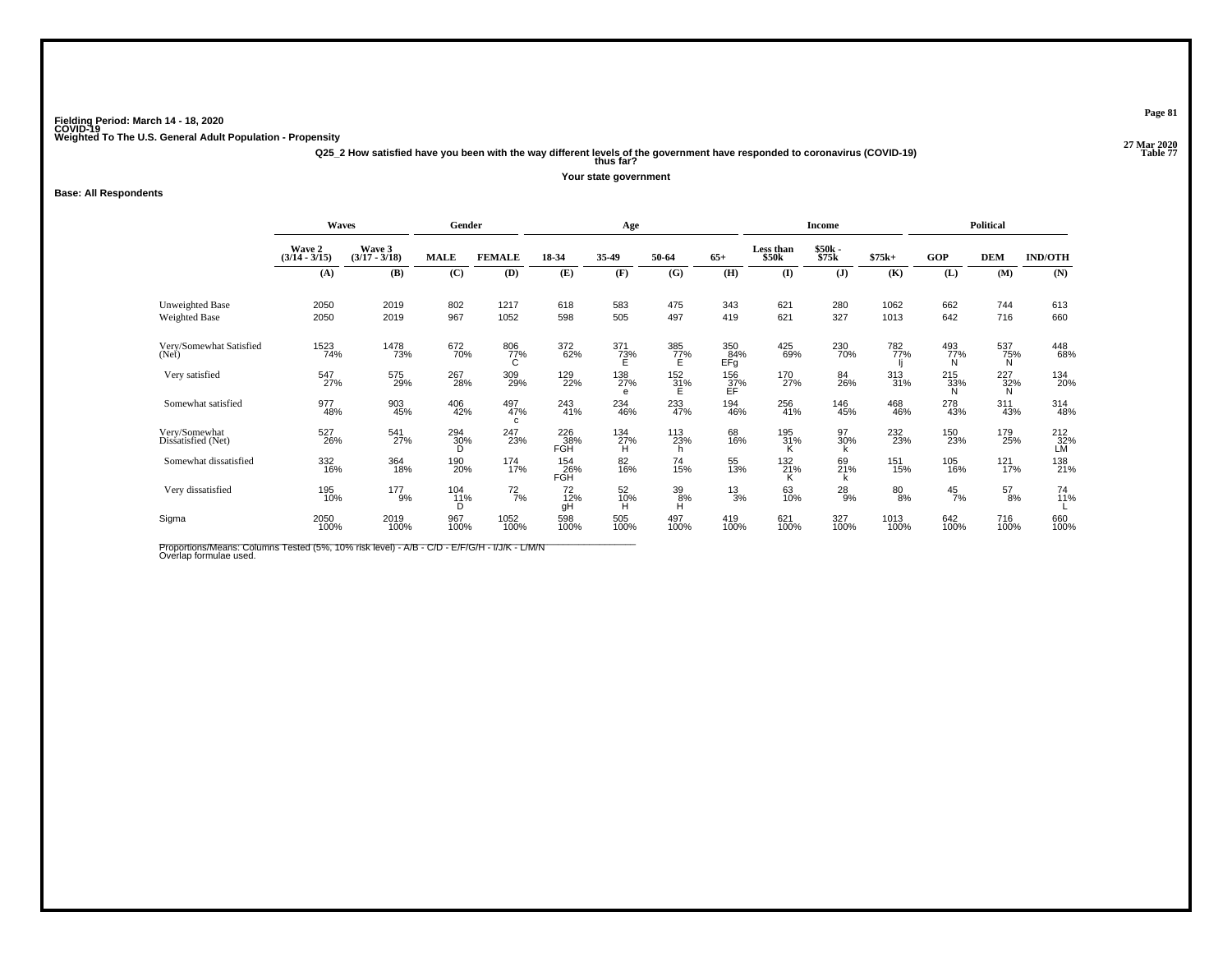**27 Mar 2020Q25\_3 How satisfied have you been with the way different levels of the government have responded to coronavirus (COVID-19) thus far?**

**Your local government**

## **Base: All Respondents**

|                                     | <b>Waves</b>                      |                                   | Gender          |                 |                               | Age              |                       |                    |                    | Income         |                 |                 | <b>Political</b> |                               |
|-------------------------------------|-----------------------------------|-----------------------------------|-----------------|-----------------|-------------------------------|------------------|-----------------------|--------------------|--------------------|----------------|-----------------|-----------------|------------------|-------------------------------|
|                                     | $\frac{\text{Wave}}{(3/14-3/15)}$ | $\frac{\text{Wave}}{(3/17-3/18)}$ | <b>MALE</b>     | <b>FEMALE</b>   | 18-34                         | 35-49            | 50-64                 | $65+$              | Less than<br>\$50k | \$50k<br>\$75k | $$75k+$         | <b>GOP</b>      | <b>DEM</b>       | <b>IND/OTH</b>                |
|                                     | (A)                               | (B)                               | (C)             | (D)             | (E)                           | (F)              | (G)                   | (H)                | $\bf(I)$           | $\mathbf{J}$   | (K)             | (L)             | (M)              | (N)                           |
| Unweighted Base                     | 2050                              | 2019                              | 802             | 1217            | 618                           | 583              | 475                   | 343                | 621                | 280            | 1062            | 662             | 744              | 613                           |
| Weighted Base                       | 2050                              | 2019                              | 967             | 1052            | 598                           | 505              | 497                   | 419                | 621                | 327            | 1013            | 642             | 716              | 660                           |
| Very/Somewhat Satisfied<br>(Net)    | 1513<br>74%                       | 1532<br>76%                       | 691<br>72%      | 841<br>80%<br>C | 387<br>65%                    | 366<br>72%<br>E. | $^{412}_{83\%}$<br>ÉĖ | 368<br>88%<br>ÉĖ   | 448<br>72%         | 248<br>76%     | 793<br>78%      | 522<br>81%<br>N | 554<br>77%<br>N  | 456<br>69%                    |
| Very satisfied                      | 490<br>24%                        | 524<br>26%                        | 260<br>27%      | 265<br>25%      | 108<br>18%                    | 135<br>27%<br>E  | $^{145}_{29\%}$       | $\frac{136}{33\%}$ | 143<br>23%         | 78<br>24%      | 292<br>29%      | 207<br>32%      | 198<br>28%<br>N  | 119<br>18%                    |
| Somewhat satisfied                  | 1023<br>50%                       | 1007<br>50%                       | 432<br>45%      | 576<br>55%<br>C | 279<br>47%                    | 231<br>46%       | 266<br>54%<br>eF      | 231<br>55%<br>eF   | 305<br>49%         | 170<br>52%     | 501<br>49%      | 315<br>49%      | 355<br>50%       | 337<br>51%                    |
| Very/Somewhat<br>Dissatisfied (Net) | 537<br>26%                        | 487<br>24%                        | 275<br>28%<br>D | 212<br>20%      | $^{211}_{35\%}$<br><b>FGH</b> | 139<br>28%<br>GH | 86<br>17%             | 51<br>12%          | 173<br>28%<br>Κ    | 79<br>24%      | 220<br>22%      | 121<br>19%      | 163<br>23%       | $^{204}_{\phantom{1}31\%}$ LM |
| Somewhat dissatisfied               | 342<br>17%                        | 319<br>16%                        | 176<br>18%<br>D | 143<br>14%      | 140<br>23%<br>FGH             | 85<br>17%<br>GH  | 57<br>11%             | $^{36}_{9\%}$      | 119<br>19%         | 49<br>15%      | 139<br>14%      | 75<br>12%       | 114<br>16%       | 130<br>20%                    |
| Very dissatisfied                   | 195<br>10%                        | 168<br>8%                         | 99<br>10%<br>D  | 69<br>7%        | 71<br>12%<br>GH               | 54<br>11%<br>GH  | $^{29}_{6\%}$         | $^{15}_{3\%}$      | $\frac{54}{9\%}$   | $^{30}_{9\%}$  | $\frac{82}{8%}$ | $^{46}_{7\%}$   | $^{48}_{7\%}$    | 74<br>11%<br><b>IM</b>        |
| Sigma                               | 2050<br>100%                      | 2019<br>100%                      | 967<br>100%     | 1052<br>100%    | 598<br>100%                   | 505<br>100%      | 497<br>100%           | 419<br>100%        | 621<br>100%        | 327<br>100%    | 1013<br>100%    | 642<br>100%     | 716<br>100%      | 660<br>100%                   |

Proportions/Means: Columns Tested (5%, 10% risk level) - A/B - C/D - E/F/G/H - I/J/K - L/M/N<br>Overlap formulae used.

**Page 82**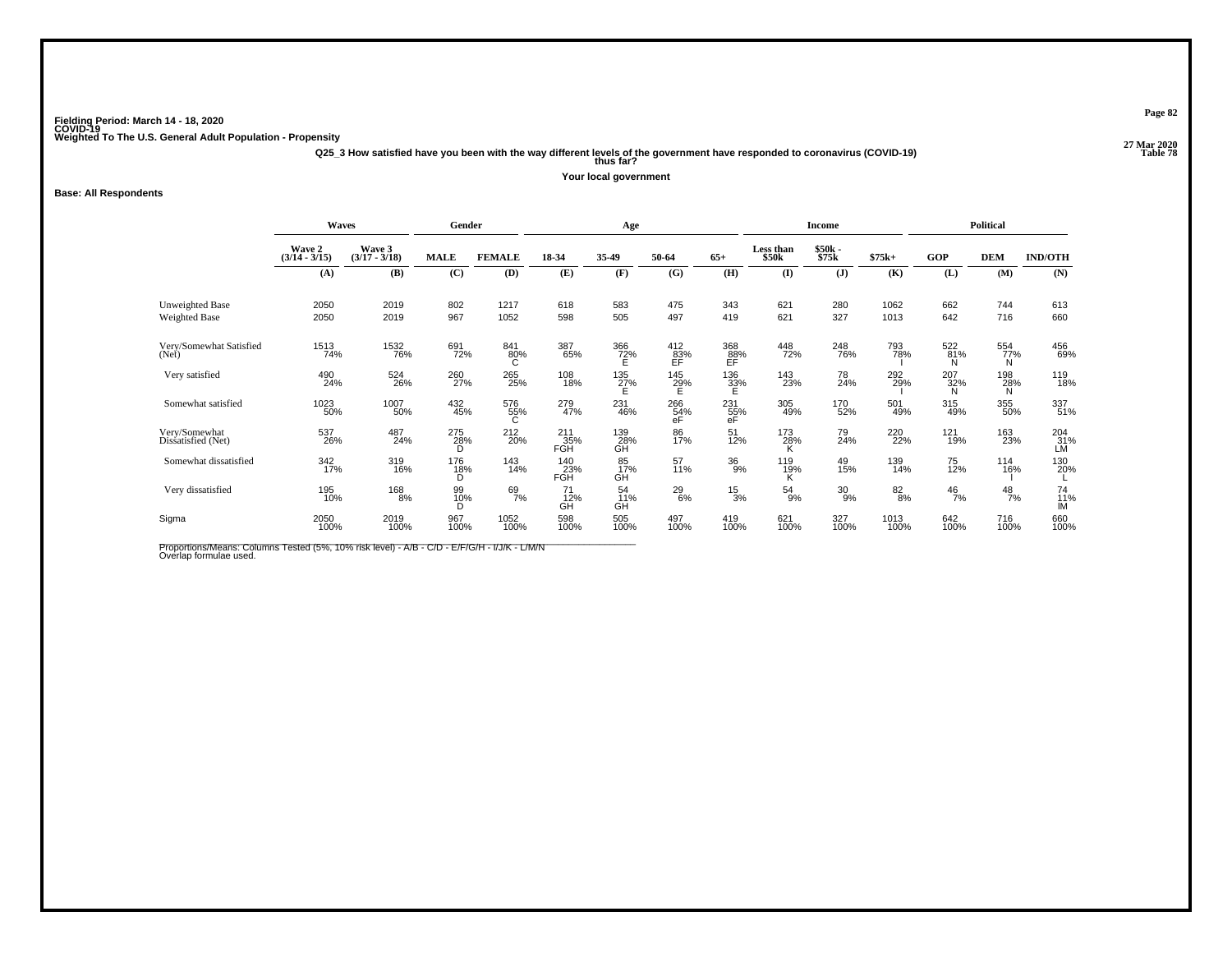# **27 Mar 2020Q26 Do you think the following levels of government should be doing more, less, or the same?Summary Of More**

## **Base: All Respondents**

|                        | Waves                     |                           | Gender      |               |                  | Age              |            |            |                    | <b>Income</b>  |            |            | <b>Political</b> |                |
|------------------------|---------------------------|---------------------------|-------------|---------------|------------------|------------------|------------|------------|--------------------|----------------|------------|------------|------------------|----------------|
|                        | Wave 2<br>$(3/14 - 3/15)$ | Wave 3<br>$(3/17 - 3/18)$ | <b>MALE</b> | <b>FEMALE</b> | 18-34            | 35-49            | 50-64      | $65+$      | Less than<br>\$50k | \$50k<br>\$75k | $$75k+$    | GOP        | <b>DEM</b>       | <b>IND/OTH</b> |
|                        | (A)                       | (B)                       | (C)         | (D)           | (E)              | (F)              | (G)        | (H)        | $\mathbf{I}$       | $($ $)$        | (K)        | (L)        | (M)              | (N)            |
| Unweighted Base        | 2050                      | 2019                      | 802         | 1217          | 618              | 583              | 475        | 343        | 621                | 280            | 1062       | 662        | 744              | 613            |
| Weighted Base          | 2050                      | 2019                      | 967         | 1052          | 598              | 505              | 497        | 419        | 621                | 327            | 1013       | 642        | 716              | 660            |
| The federal government | 1231<br>60%               | 1174<br>58%               | 576<br>60%  | 598<br>57%    | 351<br>59%       | 304<br>60%       | 290<br>58% | 228<br>55% | 330<br>53%         | 193<br>59%     | 610<br>60% | 299<br>47% | 532<br>74%<br>LN | 343<br>52%     |
| Your state government  | 1017<br>50%               | 989<br>49%                | 504<br>52%  | 485<br>46%    | 323<br>54%<br>GH | 275<br>55%<br>GH | 215<br>43% | 176<br>42% | 285<br>46%         | 179<br>55%     | 498<br>49% | 288<br>45% | 394<br>55%<br>LN | 307<br>47%     |
| Your local government  | 1040<br>51%               | 956<br>47%                | 490<br>51%  | 466<br>44%    | 309<br>52%<br>gH | 259<br>51%<br>gH | 221<br>44% | 168<br>40% | 267<br>43%         | 162<br>50%     | 500<br>49% | 288<br>45% | 382<br>53%<br>LN | 286<br>43%     |

Proportions/Means: Columns Tested (5%, 10% risk level) - A/B - C/D - E/F/G/H - I/J/K - L/M/N<br>Overlap formulae used.

**Page 83**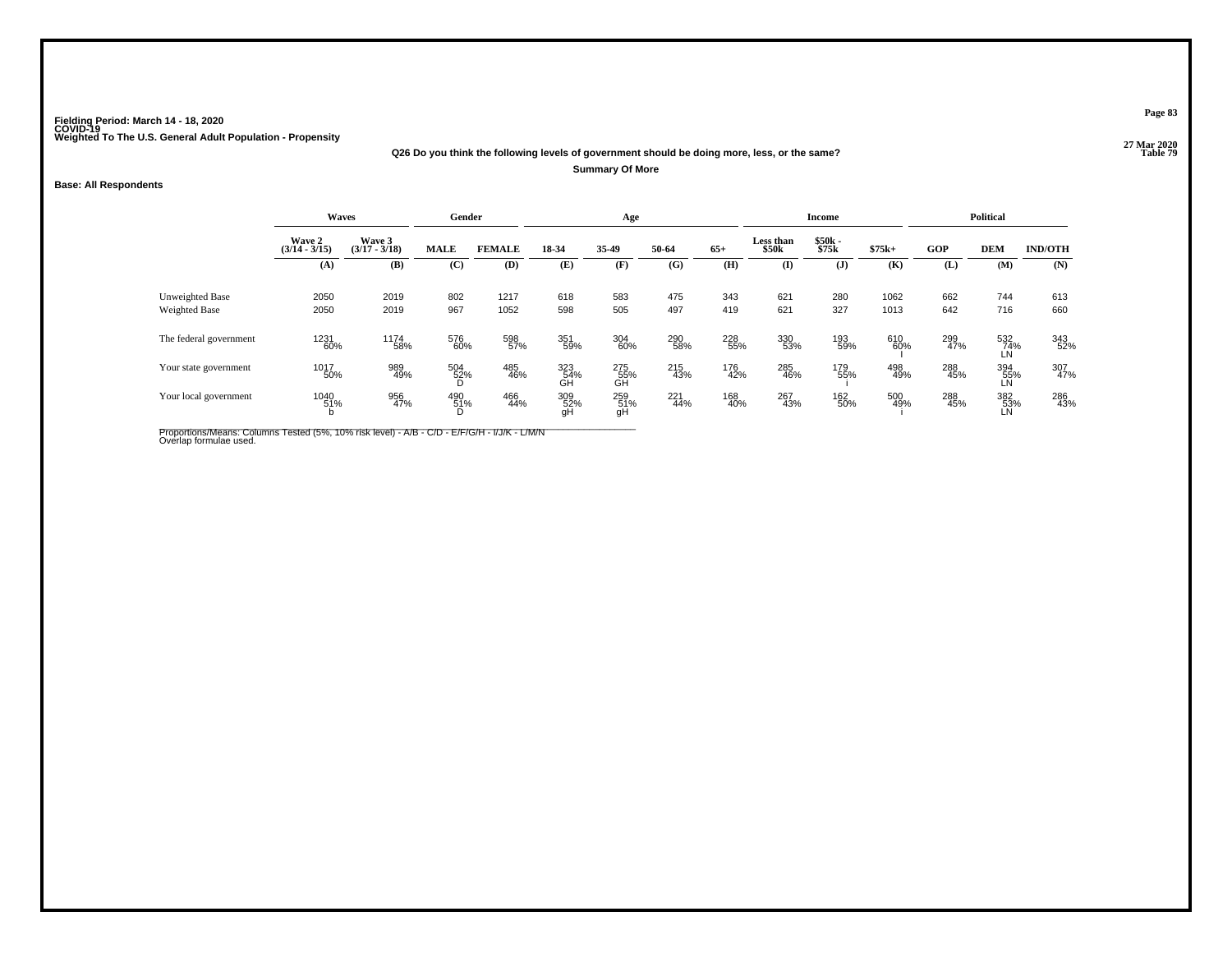# **27 Mar 2020Q26 Do you think the following levels of government should be doing more, less, or the same?**

**Summary Of Less**

## **Base: All Respondents**

|                        | <b>Waves</b>              |                            | Gender          |               |                          | Age             |                  |                 |                    | Income         |                  |               | <b>Political</b> |                 |
|------------------------|---------------------------|----------------------------|-----------------|---------------|--------------------------|-----------------|------------------|-----------------|--------------------|----------------|------------------|---------------|------------------|-----------------|
|                        | Wave 2<br>$(3/14 - 3/15)$ | Wave 3<br>$(3/17 - 3/18)$  | <b>MALE</b>     | <b>FEMALE</b> | 18-34                    | 35-49           | 50-64            | $65+$           | Less than<br>\$50k | \$50k<br>\$75k | $$75k+$          | <b>GOP</b>    | <b>DEM</b>       | <b>IND/OTH</b>  |
|                        | (A)                       | (B)                        | (C)             | <b>(D)</b>    | (E)                      | (F)             | (G)              | (H)             | $\mathbf{I}$       | $\mathbf{J}$   | (K)              | (L)           | (M)              | (N)             |
| Unweighted Base        | 2050                      | 2019                       | 802             | 1217          | 618                      | 583             | 475              | 343             | 621                | 280            | 1062             | 662           | 744              | 613             |
| <b>Weighted Base</b>   | 2050                      | 2019                       | 967             | 1052          | 598                      | 505             | 497              | 419             | 621                | 327            | 1013             | 642           | 716              | 660             |
| Your state government  | 167<br>8%                 | 222<br>11%                 | 131<br>14%<br>D | 91<br>9%      | 91<br>15%<br>GH          | 55<br>11%       | 50<br>10%        | $^{27}_{6\%}$   | 66<br>11%          | $^{30}_{9\%}$  | 119<br>12%       | 88<br>14%     | 55<br>8%         | 80<br>12%<br>M  |
| Your local government  | 151<br>7%                 | 209<br>10%<br>$\mathsf{A}$ | 116<br>12%      | 93<br>9%      | 101<br>17%<br><b>FGH</b> | 54<br>11%<br>gH | $\frac{32}{6\%}$ | $^{22}_{\ 5\%}$ | 86<br>14%<br>ĸ     | 32<br>10%      | 85<br>8%         | 60<br>9%      | 60<br>8%         | 90<br>14%<br>IM |
| The federal government | 170<br>8%                 | 197<br>10%                 | $^{120}_{12\%}$ | $^{77}_{7\%}$ | 99<br>17%<br><b>FGH</b>  | 55<br>11%<br>GH | $^{27}_{5\%}$    | $^{16}_{4\%}$   | 67<br>11%          | 33<br>10%      | $\frac{92}{9\%}$ | $^{48}_{7\%}$ | 63<br>9%         | 86<br>13%<br>Lm |

Proportions/Means: Columns Tested (5%, 10% risk level) - A/B - C/D - E/F/G/H - I/J/K - L/M/N<br>Overlap formulae used.

**Page 84**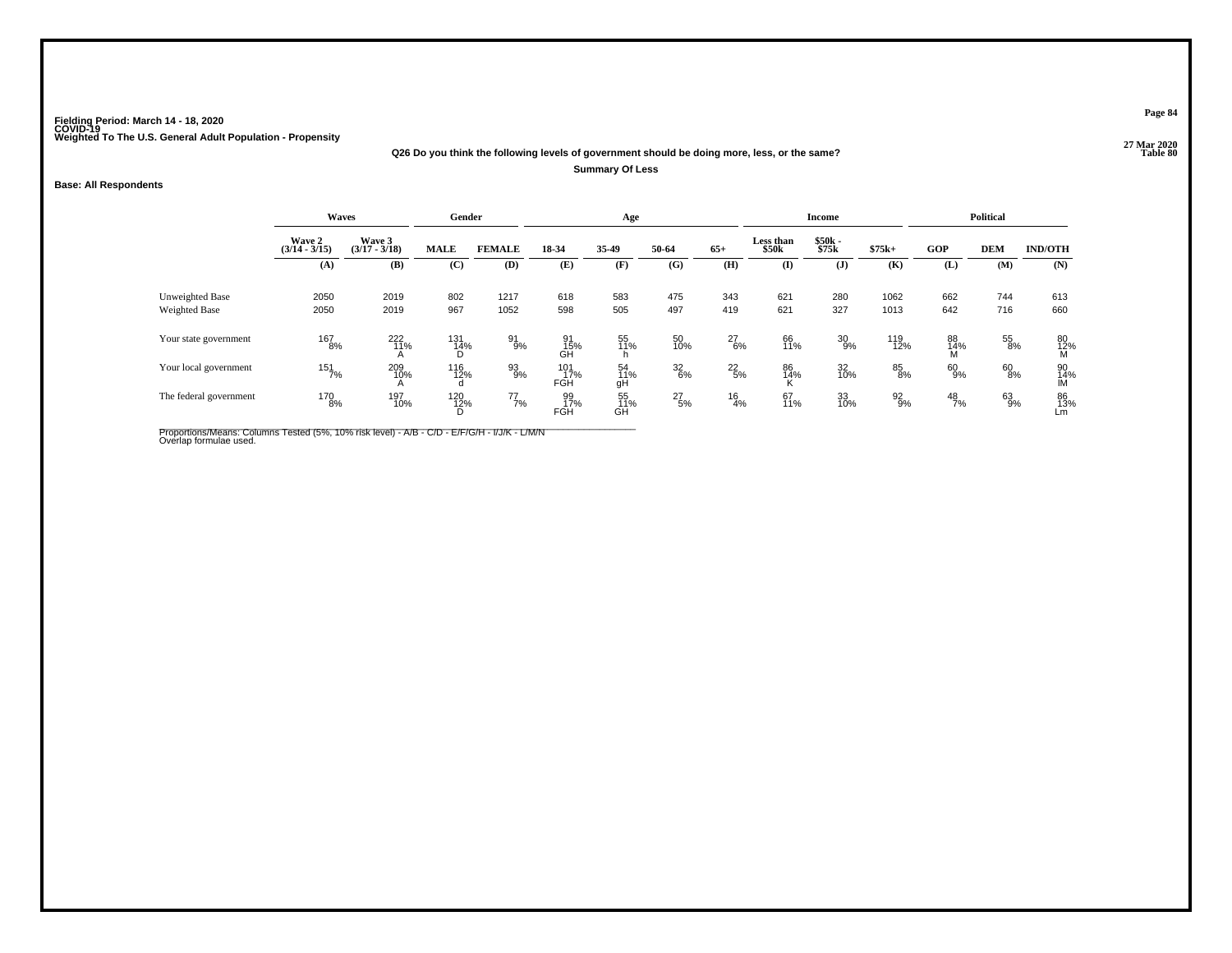# **27 Mar 2020Q26 Do you think the following levels of government should be doing more, less, or the same?**

**Summary Of The Same**

## **Base: All Respondents**

|                        | <b>Waves</b>              |                           | Gender      |               |            | Age        |                  |                  |                 | <b>Income</b>  |            |                         | <b>Political</b> |                   |
|------------------------|---------------------------|---------------------------|-------------|---------------|------------|------------|------------------|------------------|-----------------|----------------|------------|-------------------------|------------------|-------------------|
|                        | Wave 2<br>$(3/14 - 3/15)$ | Wave 3<br>$(3/17 - 3/18)$ | <b>MALE</b> | <b>FEMALE</b> | 18-34      | 35-49      | 50-64            | $65+$            | Less than \$50k | \$50k<br>\$75k | $$75k+$    | <b>GOP</b>              | <b>DEM</b>       | <b>IND/OTH</b>    |
|                        | (A)                       | (B)                       | (C)         | (D)           | (E)        | (F)        | (G)              | (H)              | $\mathbf{I}$    | $($ $)$        | (K)        | (L)                     | (M)              | (N)               |
| Unweighted Base        | 2050                      | 2019                      | 802         | 1217          | 618        | 583        | 475              | 343              | 621             | 280            | 1062       | 662                     | 744              | 613               |
| <b>Weighted Base</b>   | 2050                      | 2019                      | 967         | 1052          | 598        | 505        | 497              | 419              | 621             | 327            | 1013       | 642                     | 716              | 660               |
| Your local government  | 859<br>42%                | 854<br>42%                | 360<br>37%  | 494<br>47%    | 188<br>31% | 193<br>38% | 245<br>49%<br>EF | 229<br>55%<br>EF | 268<br>43%      | 132<br>40%     | 429<br>42% | 295<br>46%<br>M         | 274<br>38%       | 284<br>43%        |
| Your state government  | 866<br>42%                | 808<br>40%                | 331<br>34%  | 476<br>45%    | 184<br>31% | 175<br>35% | 233<br>47%<br>EF | 216<br>52%<br>ÉF | 269<br>43%      | 117<br>36%     | 397<br>39% | 267<br>42%              | 267<br>37%       | 274<br>41%        |
| The federal government | 650<br>32%                | 648<br>32%                | 271<br>28%  | 377<br>36%    | 147<br>25% | 146<br>29% | 181<br>36%<br>EF | 175<br>42%<br>EF | 224<br>36%      | 102<br>31%     | 311<br>31% | 296<br>46%<br><b>MN</b> | 121<br>17%       | $^{231}_{35\%}$ M |

Proportions/Means: Columns Tested (5%, 10% risk level) - A/B - C/D - E/F/G/H - I/J/K - L/M/N<br>Overlap formulae used.

**Page 85**

**P Table 81**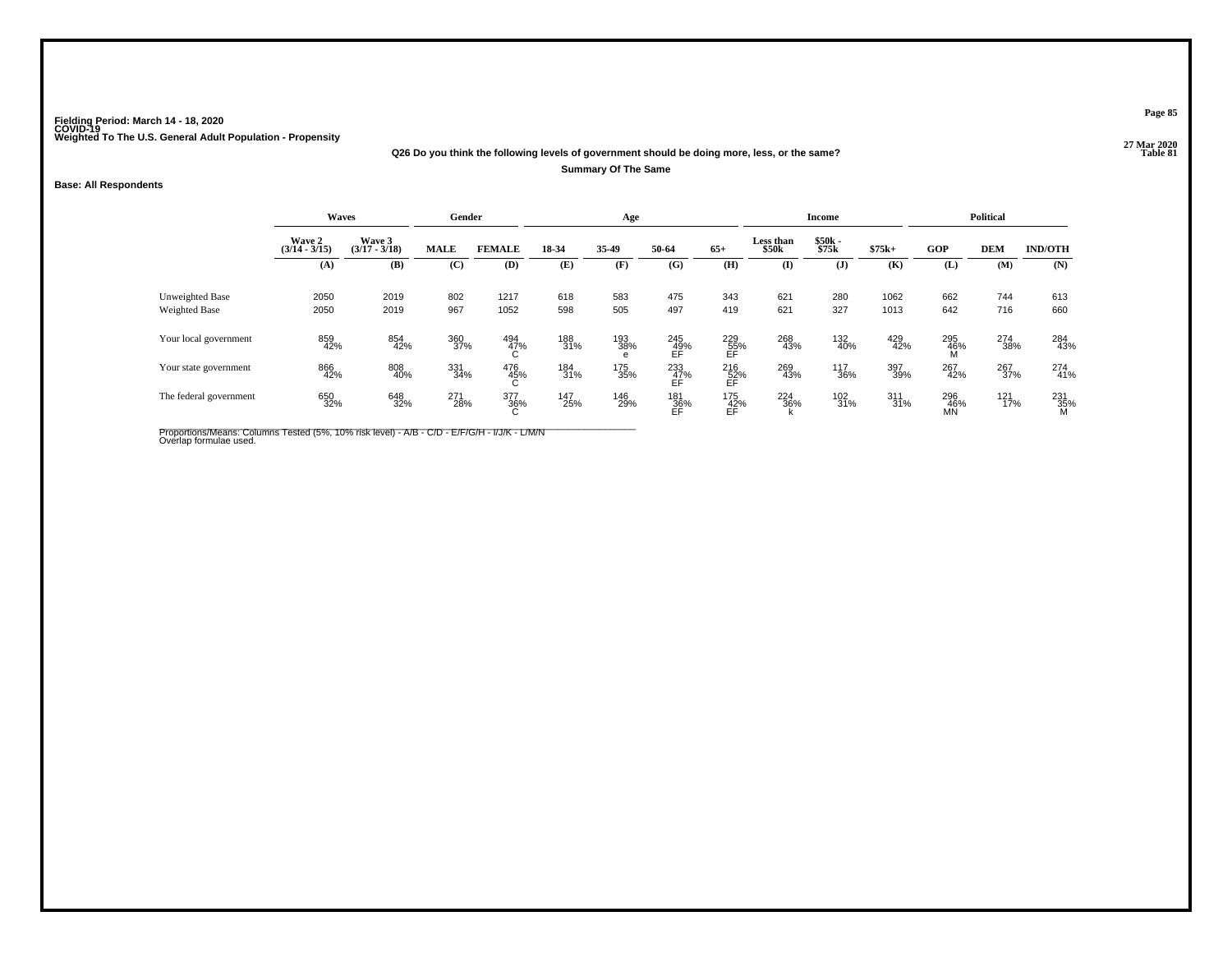# **27 Mar 2020Q26\_1 Do you think the following levels of government should be doing more, less, or the same?**

# **The federal government**

## **Base: All Respondents**

|                 | Waves                     |                           | Gender      |               |                         | Age             |                  |                  |                    | Income            |               |                         | <b>Political</b> |                   |
|-----------------|---------------------------|---------------------------|-------------|---------------|-------------------------|-----------------|------------------|------------------|--------------------|-------------------|---------------|-------------------------|------------------|-------------------|
|                 | Wave 2<br>$(3/14 - 3/15)$ | Wave 3<br>$(3/17 - 3/18)$ | <b>MALE</b> | <b>FEMALE</b> | 18-34                   | 35-49           | 50-64            | $65+$            | Less than<br>\$50k | $$50k -$<br>\$75k | $$75k+$       | GOP                     | <b>DEM</b>       | <b>IND/OTH</b>    |
|                 | (A)                       | (B)                       | (C)         | (D)           | (E)                     | (F)             | (G)              | (H)              | $\mathbf{I}$       | ( <b>J</b> )      | (K)           | (L)                     | (M)              | (N)               |
| Unweighted Base | 2050                      | 2019                      | 802         | 1217          | 618                     | 583             | 475              | 343              | 621                | 280               | 1062          | 662                     | 744              | 613               |
| Weighted Base   | 2050                      | 2019                      | 967         | 1052          | 598                     | 505             | 497              | 419              | 621                | 327               | 1013          | 642                     | 716              | 660               |
| More            | 1231<br>60%               | 1174<br>58%               | 576<br>60%  | 598<br>57%    | 351<br>59%              | 304<br>60%      | 290<br>58%       | 228<br>55%       | 330<br>53%         | 193<br>59%        | 610<br>60%    | 299<br>47%              | 532<br>74%<br>LN | 343<br>52%        |
| Less            | 170<br>8%                 | 197<br>10%                | 120<br>12%  | 77<br>7%      | 99<br>17%<br><b>FGH</b> | 55<br>11%<br>GH | $^{27}_{\ 5\%}$  | $^{16}_{4\%}$    | 67<br>11%          | 33<br>10%         | $^{92}_{9\%}$ | $^{48}_{7\%}$           | 63<br>9%         | 86<br>13%<br>Lm   |
| The same        | 650<br>32%                | 648<br>32%                | 271<br>28%  | 377<br>36%    | 147<br>25%              | 146<br>29%      | 181<br>36%<br>EF | 175<br>42%<br>EF | 224<br>36%         | 102<br>31%        | 311<br>31%    | 296<br>46%<br><b>MN</b> | 121<br>17%       | $^{231}_{35\%}$ M |
| Sigma           | 2050<br>100%              | 2019<br>100%              | 967<br>100% | 1052<br>100%  | 598<br>100%             | 505<br>100%     | 497<br>100%      | 419<br>100%      | 621<br>100%        | 327<br>100%       | 1013<br>100%  | 642<br>100%             | 716<br>100%      | 660<br>100%       |

Proportions/Means: Columns Tested (5%, 10% risk level) - A/B - C/D - E/F/G/H - I/J/K - L/M/N<br>Overlap formulae used.

**Page 86**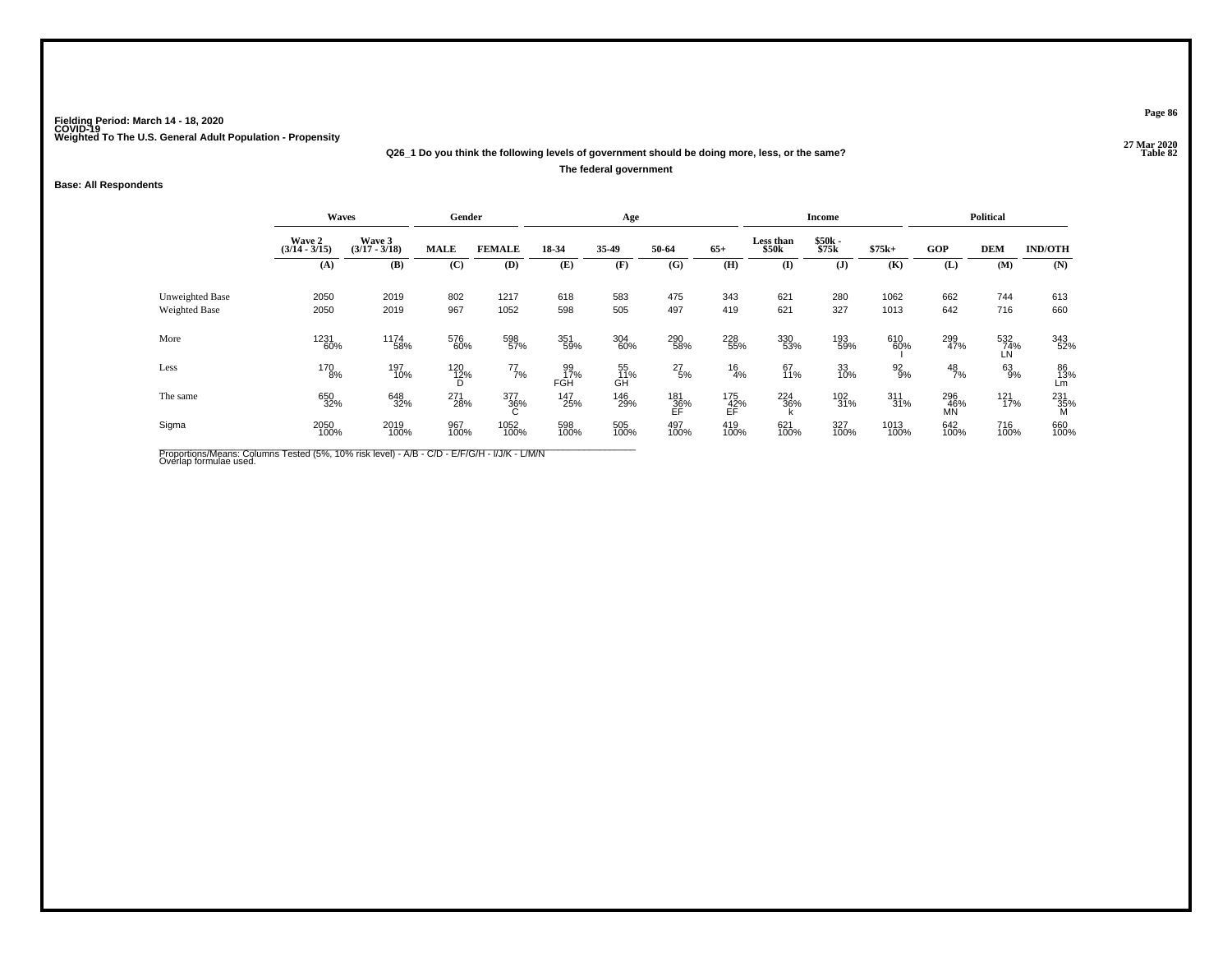# **27 Mar 2020Q26\_2 Do you think the following levels of government should be doing more, less, or the same?**

# **Your state government**

## **Base: All Respondents**

|                 | <b>Waves</b>              |                           | Gender           |               |                  | Age              |                                                  |                  |                    | Income         |              |             | <b>Political</b> |                 |
|-----------------|---------------------------|---------------------------|------------------|---------------|------------------|------------------|--------------------------------------------------|------------------|--------------------|----------------|--------------|-------------|------------------|-----------------|
|                 | Wave 2<br>$(3/14 - 3/15)$ | Wave 3<br>$(3/17 - 3/18)$ | <b>MALE</b>      | <b>FEMALE</b> | 18-34            | 35.49            | 50-64                                            | $65+$            | Less than<br>\$50k | \$50k<br>\$75k | $$75k+$      | <b>GOP</b>  | <b>DEM</b>       | <b>IND/OTH</b>  |
|                 | (A)                       | (B)                       | (C)              | (D)           | (E)              | (F)              | (G)                                              | (H)              | $\mathbf{I}$       | $($ $)$        | (K)          | (L)         | (M)              | (N)             |
| Unweighted Base | 2050                      | 2019                      | 802              | 1217          | 618              | 583              | 475                                              | 343              | 621                | 280            | 1062         | 662         | 744              | 613             |
| Weighted Base   | 2050                      | 2019                      | 967              | 1052          | 598              | 505              | 497                                              | 419              | 621                | 327            | 1013         | 642         | 716              | 660             |
| More            | 1017<br>50%               | 989<br>49%                | $504 \atop 52\%$ | 485<br>46%    | 323<br>54%<br>GH | 275<br>55%<br>GH | 215<br>43%                                       | 176<br>42%       | 285<br>46%         | 179<br>55%     | 498<br>49%   | 288<br>45%  | 394<br>55%<br>LN | 307<br>47%      |
| Less            | 167<br>8%                 | 222<br>11%                | 131<br>14%<br>D  | 91<br>9%      | 91<br>15%<br>GH  | 55<br>11%        | 50<br>10%                                        | $^{27}_{6\%}$    | 66<br>11%          | $^{30}_{9\%}$  | 119<br>12%   | 88<br>14%   | 55<br>8%         | 80<br>12%<br>M  |
| The same        | 866<br>42%                | 808<br>40%                | 331<br>34%       | 476<br>45%    | 184<br>31%       | 175<br>35%       | $^{233}_{\hphantom{1}\hphantom{1}47\%}_{\rm EF}$ | 216<br>52%<br>ÉF | 269<br>43%         | 117<br>36%     | 397<br>39%   | 267<br>42%  | 267<br>37%       | $^{274}_{41\%}$ |
| Sigma           | 2050<br>100%              | 2019<br>100%              | 967<br>100%      | 1052<br>100%  | 598<br>100%      | 505<br>100%      | 497<br>100%                                      | 419<br>100%      | 621<br>100%        | 327<br>100%    | 1013<br>100% | 642<br>100% | 716<br>100%      | 660<br>100%     |

Proportions/Means: Columns Tested (5%, 10% risk level) - A/B - C/D - E/F/G/H - I/J/K - L/M/N<br>Overlap formulae used.

**Page 87**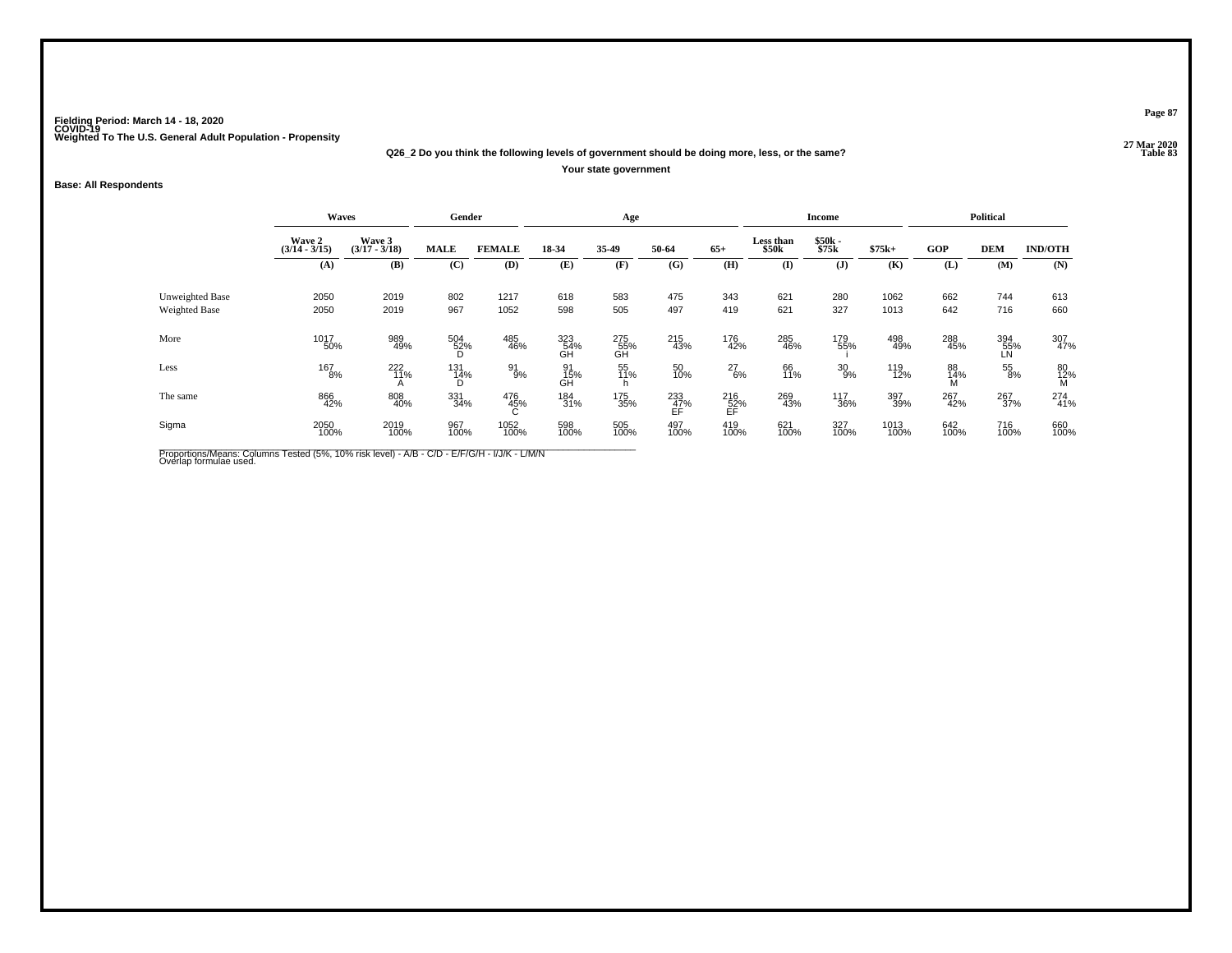# **27 Mar 2020Q26\_3 Do you think the following levels of government should be doing more, less, or the same?**

# **Your local government**

## **Base: All Respondents**

|                 | Waves                     |                           | Gender                      |               |                          | Age              |                                       |                  |                    | Income           |               |             | <b>Political</b> |                 |
|-----------------|---------------------------|---------------------------|-----------------------------|---------------|--------------------------|------------------|---------------------------------------|------------------|--------------------|------------------|---------------|-------------|------------------|-----------------|
|                 | Wave 2<br>$(3/14 - 3/15)$ | Wave 3<br>$(3/17 - 3/18)$ | <b>MALE</b>                 | <b>FEMALE</b> | 18-34                    | 35-49            | 50-64                                 | $65+$            | Less than<br>\$50k | \$50k -<br>\$75k | $$75k+$       | <b>GOP</b>  | <b>DEM</b>       | <b>IND/OTH</b>  |
|                 | (A)                       | (B)                       | (C)                         | (D)           | (E)                      | (F)              | (G)                                   | (H)              | $\bf{D}$           | $\mathbf{J}$     | (K)           | (L)         | (M)              | (N)             |
| Unweighted Base | 2050                      | 2019                      | 802                         | 1217          | 618                      | 583              | 475                                   | 343              | 621                | 280              | 1062          | 662         | 744              | 613             |
| Weighted Base   | 2050                      | 2019                      | 967                         | 1052          | 598                      | 505              | 497                                   | 419              | 621                | 327              | 1013          | 642         | 716              | 660             |
| More            | 1040<br>51%               | 956<br>47%                | $^{490}_{\substack{51\%} }$ | 466<br>44%    | 309<br>52%<br>gH         | 259<br>51%<br>gH | 221<br>44%                            | 168<br>40%       | 267<br>43%         | 162<br>50%       | 500<br>49%    | 288<br>45%  | 382<br>53%<br>LN | 286<br>43%      |
| Less            | 151<br>7%                 | 209<br>10%<br>A           | 116<br>12%                  | 93<br>9%      | 101<br>17%<br><b>FGH</b> | 54<br>11%<br>gH  | $\frac{32}{6\%}$                      | $^{22}_{\ 5\%}$  | 86<br>14%          | 32<br>10%        | $^{85}_{8\%}$ | 60<br>9%    | 60<br>8%         | 90<br>14%<br>ÍМ |
| The same        | 859<br>42%                | 854<br>42%                | 360<br>37%                  | 494<br>47%    | 188<br>31%               | 193<br>38%<br>e  | $^{245}_{\substack{49\%\\\text{EF}}}$ | 229<br>55%<br>EF | 268<br>43%         | 132<br>40%       | 429<br>42%    | 295<br>46%  | 274<br>38%       | 284<br>43%      |
| Sigma           | 2050<br>100%              | 2019<br>100%              | 967<br>100%                 | 1052<br>100%  | 598<br>100%              | 505<br>100%      | 497<br>100%                           | 419<br>100%      | 621<br>100%        | 327<br>100%      | 1013<br>100%  | 642<br>100% | 716<br>100%      | 660<br>100%     |

Proportions/Means: Columns Tested (5%, 10% risk level) - A/B - C/D - E/F/G/H - I/J/K - L/M/N<br>Overlap formulae used.

**Page 88**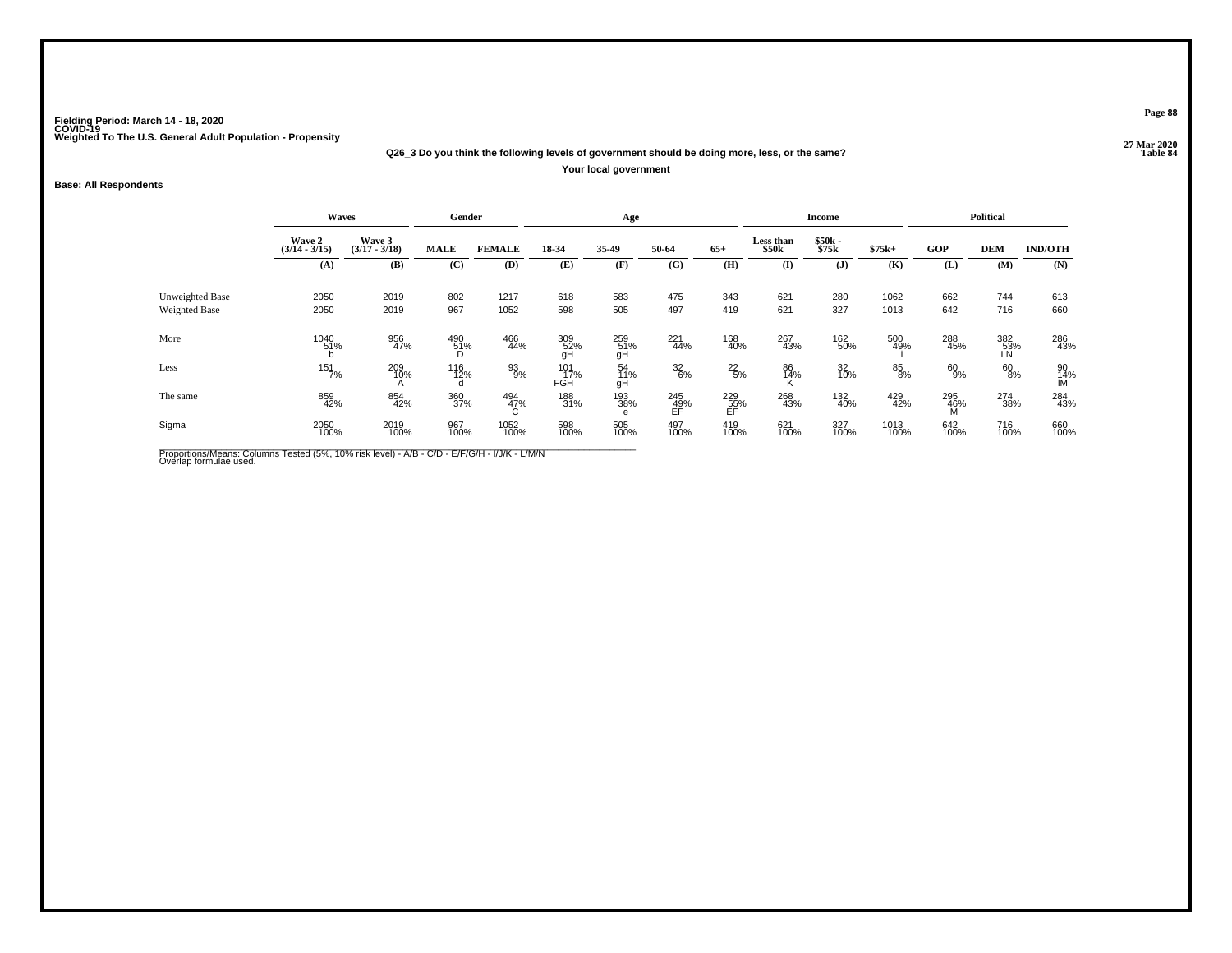**27 Mar 2020Q27 How good of a job has the federal government done in providing access to coronavirus (COVID-19) testing?Table 85** 

#### **Base: All Respondents**

|                      | Waves                                  |                                   | Gender          |               |                   | Age             |                      |                      |                    | <b>Income</b>      |              |                              | <b>Political</b>               |                    |
|----------------------|----------------------------------------|-----------------------------------|-----------------|---------------|-------------------|-----------------|----------------------|----------------------|--------------------|--------------------|--------------|------------------------------|--------------------------------|--------------------|
|                      | $\frac{\text{Wave } 2}{(3/14 - 3/15)}$ | $\frac{\text{Wave}}{(3/17-3/18)}$ | <b>MALE</b>     | <b>FEMALE</b> | 18-34             | 35-49           | 50-64                | $65+$                | Less than<br>\$50k | \$50k<br>\$75k     | $$75k+$      | <b>GOP</b>                   | <b>DEM</b>                     | <b>IND/OTH</b>     |
|                      | (A)                                    | (B)                               | (C)             | (D)           | (E)               | (F)             | (G)                  | (H)                  | $\mathbf{I}$       | $($ $)$            | (K)          | (L)                          | (M)                            | (N)                |
| Unweighted Base      | 2050                                   | 2019                              | 802             | 1217          | 618               | 583             | 475                  | 343                  | 621                | 280                | 1062         | 662                          | 744                            | 613                |
| Weighted Base        | 2050                                   | 2019                              | 967             | 1052          | 598               | 505             | 497                  | 419                  | 621                | 327                | 1013         | 642                          | 716                            | 660                |
| Good/Excellent (Net) | 695<br>34%                             | 703<br>35%                        | 350<br>36%      | 353<br>34%    | 156<br>26%        | 200<br>40%<br>E | $^{185}_{37\%}$<br>Е | $^{162}_{39\%}$<br>E | 241<br>39%         | 94<br>29%          | 353<br>35%   | 339<br>53%<br><b>MN</b>      | 144<br>20%                     | $\frac{221}{33\%}$ |
| Excellent            | $^{221}_{11\%}$                        | $^{221}_{11\%}$                   | 127<br>13%<br>D | 93%           | $^{40}_{7\%}$     | 73<br>14%<br>E  | 62<br>13%<br>E       | 47<br>11%<br>e       | 68<br>11%          | $\frac{31}{9%}$    | 117<br>12%   | 127<br><b>20%</b><br>MN      | $\frac{30}{4\%}$               | 64<br>10%<br>M     |
| Good                 | 474<br>23%                             | 482<br>24%                        | 223<br>23%      | 260<br>25%    | 117<br>20%        | 128<br>25%<br>e | 123<br>25%           | 115<br>2 <u>8</u> %  | 173<br>28%         | 64<br>19%          | 236<br>23%   | $^{212}_{33\%}$<br><b>MN</b> | 114<br>16%                     | 156<br>24%<br>M    |
| Fair                 | 579<br>28%                             | 597<br>30%                        | 280<br>29%      | 316<br>30%    | 209<br>35%<br>fgH | 142<br>28%      | 141<br>28%           | 104<br>25%           | 182<br>29%         | $\frac{112}{34\%}$ | 290<br>29%   | 193<br>30%                   | 183<br>26%                     | $^{220}_{33\%}$ M  |
| Terrible/Poor (Net)  | 776<br>38%                             | 719<br>36%                        | 336<br>35%      | 383<br>36%    | 232%              | 163<br>32%      | 171<br>34%           | 152<br>36%           | 198<br>32%         | $^{121}_{37\%}$    | 371<br>37%   | $111$ <sub>17%</sub>         | 389<br>54%<br>LN.              | 219<br>33%         |
| Poor                 | 396<br>19%<br>h                        | 333<br>17%                        | 161<br>17%      | 173<br>16%    | 125<br>21%<br>G   | 83<br>16%<br>g  | 57<br>12%            | 67<br>16%            | 94<br>15%          | 56<br>17%          | 172<br>17%   | 73<br>11%                    | 168<br>23%<br>LN               | 93<br>14%          |
| Terrible             | 380<br>19%                             | 386<br>19%                        | 175<br>18%      | 210<br>20%    | 107<br>18%        | 80<br>16%       | 114<br>23%<br>F      | 85<br>20%            | 104<br>17%         | 65<br>20%          | 198<br>20%   | $\frac{38}{6\%}$             | 221<br>$\overline{31\%}$<br>LN | 126<br>19%         |
| Sigma                | 2050<br>100%                           | 2019<br>100%                      | 967<br>100%     | 1052<br>100%  | 598<br>100%       | 505<br>100%     | 497<br>100%          | 419<br>100%          | 621<br>100%        | 327<br>100%        | 1013<br>100% | 642<br>100%                  | 716<br>100%                    | 660<br>100%        |

Proportions/Means: Columns Tested (5%, 10% risk level) - A/B - C/D - E/F/G/H - I/J/K - L/M/N<br>Overlap formulae used.

**Page 89**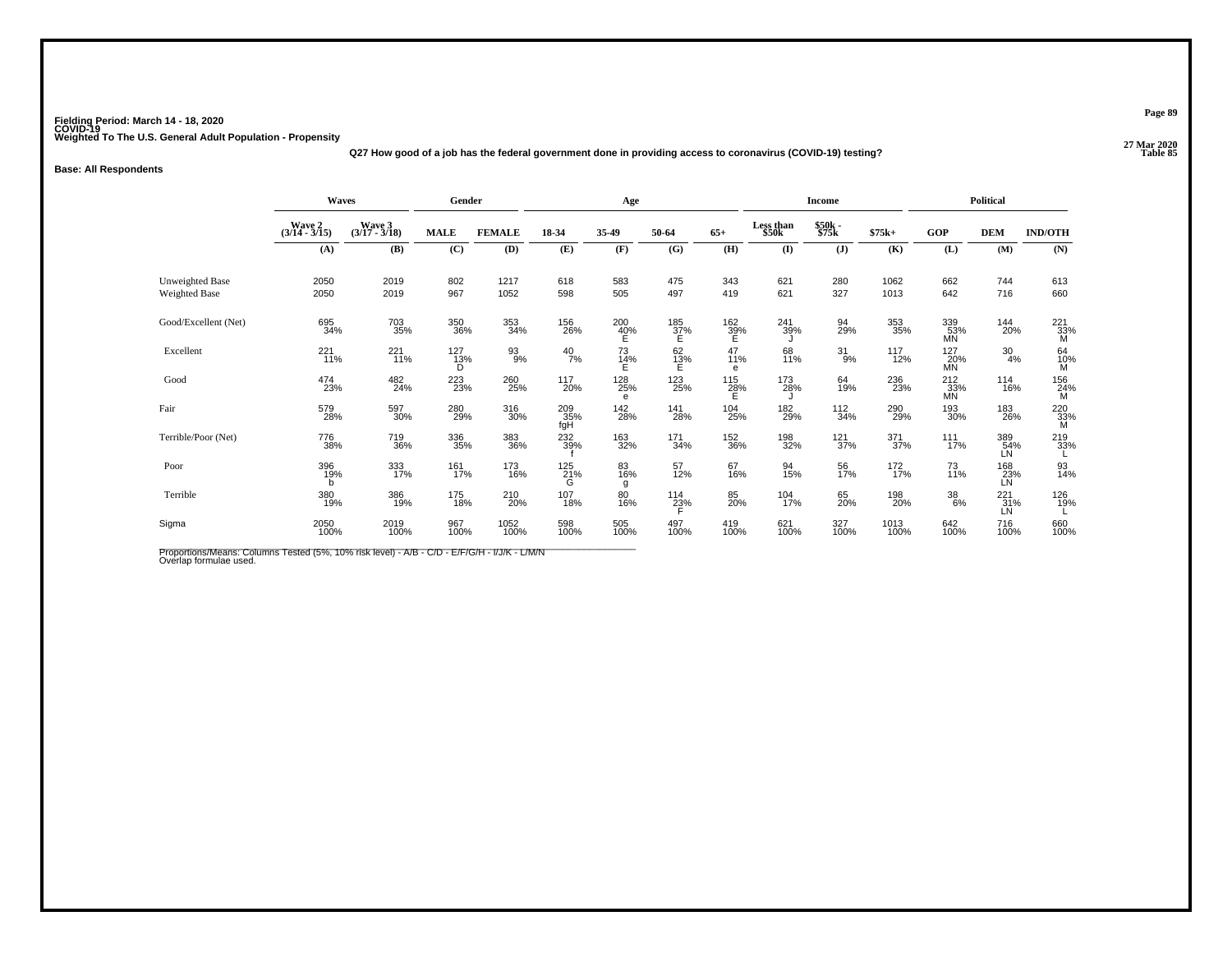# **27 Mar 2020Q28 Which of the following statements is closest to your attitudes and beliefs towards the amount of economic relief the Table 86 federal government has provided to American taxpayers?**

## **Base: All Respondents**

|                                                                                                                                    | Waves                     |                           | Gender          |               |             | Age         |                  |                 |                    | Income           |              |                  | <b>Political</b> |                 |
|------------------------------------------------------------------------------------------------------------------------------------|---------------------------|---------------------------|-----------------|---------------|-------------|-------------|------------------|-----------------|--------------------|------------------|--------------|------------------|------------------|-----------------|
|                                                                                                                                    | Wave 2<br>$(3/14 - 3/15)$ | Wave 3<br>$(3/17 - 3/18)$ | <b>MALE</b>     | <b>FEMALE</b> | 18-34       | 35-49       | 50-64            | $65+$           | Less than<br>\$50k | \$50k -<br>\$75k | $$75k+$      | <b>GOP</b>       | <b>DEM</b>       | <b>IND/OTH</b>  |
|                                                                                                                                    | (A)                       | (B)                       | (C)             | (D)           | (E)         | (F)         | (G)              | (H)             | $\mathbf{I}$       | $\mathbf{J}$     | (K)          | (L)              | (M)              | (N)             |
| Unweighted Base                                                                                                                    | 2050                      | 2019                      | 802             | 1217          | 618         | 583         | 475              | 343             | 621                | 280              | 1062         | 662              | 744              | 613             |
| Weighted Base                                                                                                                      | 2050                      | 2019                      | 967             | 1052          | 598         | 505         | 497              | 419             | 621                | 327              | 1013         | 642              | 716              | 660             |
| I don't think the federal<br>government has provided<br>nearly enough amount of<br>economic relief so far to<br>American Taxpayers | 1080<br>53%               | 1180<br>58%               | 532<br>55%      | 648<br>62%    | 350<br>58%  | 279<br>55%  | 319<br>64%<br>FH | 232<br>55%      | 337<br>54%         | 189<br>58%       | 611<br>60%   | 252<br>39%       | 527<br>74%<br>LN | 400<br>61%      |
| I believe the federal<br>government has provided<br>sufficient amount of<br>economic relief so far to<br>American taxpayers        | 970<br>$\frac{47}{8}$     | 839<br>42%                | 435<br>45%<br>D | 405<br>38%    | 248<br>42%  | 226<br>45%  | 179<br>36%       | 187<br>45%<br>G | 283<br>46%         | 138<br>42%       | 402<br>40%   | 390<br>61%<br>ΜŃ | 189<br>26%       | 260<br>39%<br>M |
| Sigma                                                                                                                              | 2050<br>100%              | 2019<br>100%              | 967<br>100%     | 1052<br>100%  | 598<br>100% | 505<br>100% | 497<br>100%      | 419<br>100%     | 621<br>100%        | 327<br>100%      | 1013<br>100% | 642<br>100%      | 716<br>100%      | 660<br>100%     |

Proportions/Means: Columns Tested (5%, 10% risk level) - A/B - C/D - E/F/G/H - I/J/K - L/M/N<br>Overlap formulae used.

**Page 90**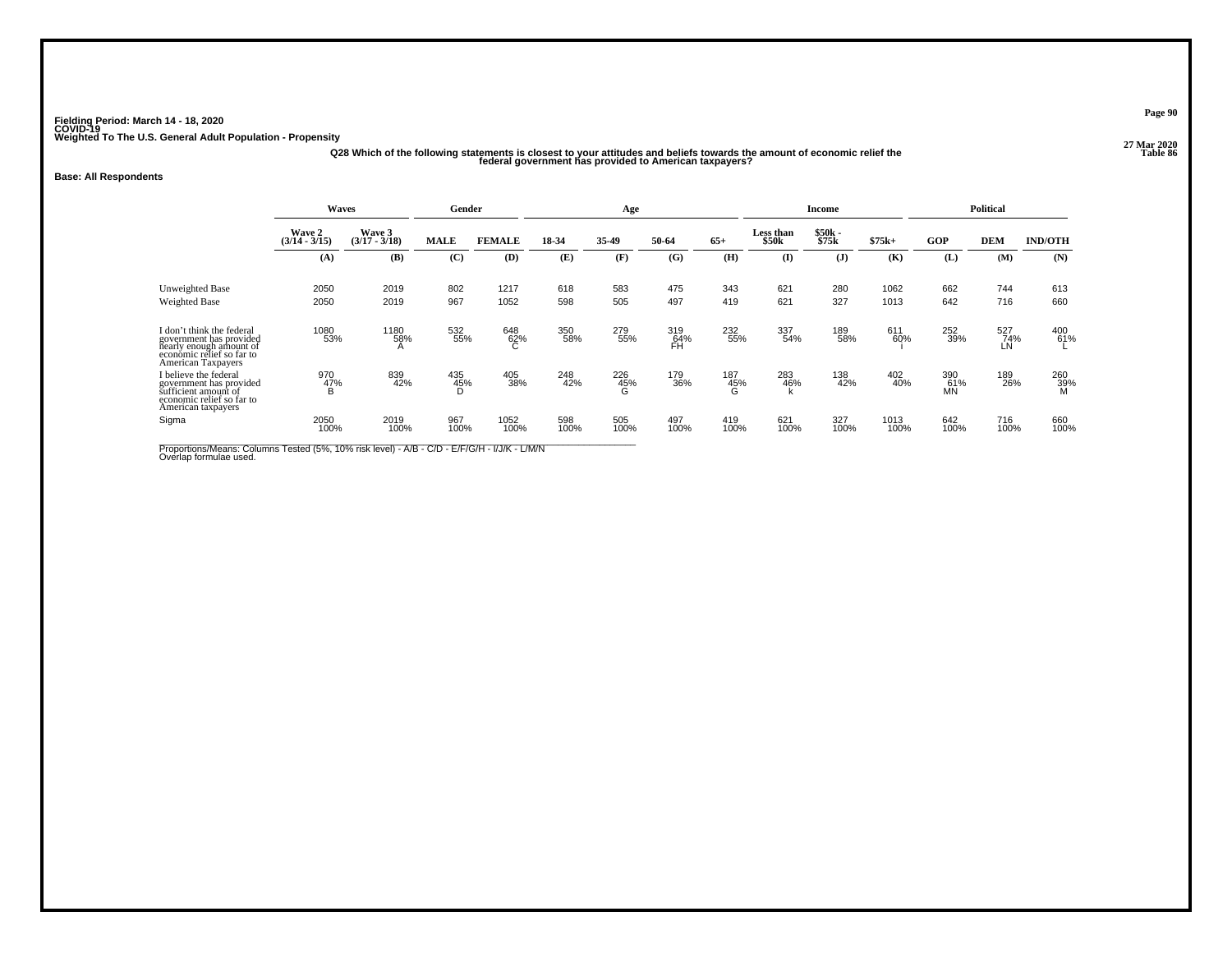# **27 Mar 2020Q29 How has the coronavirus (COVID-19) outbreak impacted your perception of universal healthcare?**

# **Base: All Respondents**

|                                                                      | <b>Waves</b>                      |                                   | Gender      |               |                         | Age              |                  |                   |                        | <b>Income</b>  |              |                         | <b>Political</b> |                 |
|----------------------------------------------------------------------|-----------------------------------|-----------------------------------|-------------|---------------|-------------------------|------------------|------------------|-------------------|------------------------|----------------|--------------|-------------------------|------------------|-----------------|
|                                                                      | $\frac{\text{Wave}}{(3/14-3/15)}$ | $\frac{\text{Wave}}{(3/17-3/18)}$ | <b>MALE</b> | <b>FEMALE</b> | 18-34                   | 35-49            | 50-64            | $65+$             | Less than<br>\$50k     | \$50k<br>\$75k | $$75k+$      | GOP                     | <b>DEM</b>       | <b>IND/OTH</b>  |
|                                                                      | (A)                               | (B)                               | (C)         | (D)           | (E)                     | (F)              | (G)              | (H)               | $\bf(I)$               | $($ $)$        | (K)          | (L)                     | (M)              | (N)             |
| Unweighted Base                                                      | 2050                              | 2019                              | 802         | 1217          | 618                     | 583              | 475              | 343               | 621                    | 280            | 1062         | 662                     | 744              | 613             |
| <b>Weighted Base</b>                                                 | 2050                              | 2019                              | 967         | 1052          | 598                     | 505              | 497              | 419               | 621                    | 327            | 1013         | 642                     | 716              | 660             |
| Increased my support for<br>universal healthcare                     | 678<br>33%                        | 629<br>31%                        | 370<br>38%  | 259<br>25%    | 207<br>35%              | 205<br>41%<br>GH | 145<br>29%<br>Ĥ  | 71<br>17%         | 167<br>27%             | 98<br>30%      | 341<br>34%   | 129<br>20%              | 316<br>44%<br>LN | 184<br>28%      |
| Had no impact; I am still in<br>favor of universal<br>healthcare     | 622<br>30%                        | 626<br>31%                        | 255<br>26%  | 372<br>35%    | 192<br>32%              | 159<br>31%       | 147<br>29%       | 129<br>31%        | $^{230}_{37\%}$<br>IK. | 97<br>30%      | 287<br>28%   | 155<br>24%              | 250<br>35%       | 221<br>33%      |
| Had no impact; I am still<br>NOT in favor of universal<br>healthcare | 553<br>27%                        | 553<br>27%                        | 228<br>24%  | 325<br>31%    | 104<br>17%              | 94<br>19%        | 164<br>33%<br>ÉĖ | 192<br>46%<br>EFG | 142<br>23%             | 91<br>28%      | 298<br>29%   | 279<br>43%<br><b>MN</b> | 85<br>12%        | 189<br>29%<br>М |
| Decreased my support for<br>universal healthcare                     | 197<br>10%                        | 211<br>10%                        | 114<br>12%  | 97<br>9%      | 95<br>16%<br><b>FGH</b> | $^{48}_{9%}$     | $^{41}_{8\%}$    | 27<br>6%          | 81<br>13%              | 42<br>13%      | 86<br>9%     | 79<br>12%               | 66<br>9%         | 66<br>10%       |
| Sigma                                                                | 2050<br>100%                      | 2019<br>100%                      | 967<br>100% | 1052<br>100%  | 598<br>100%             | 505<br>100%      | 497<br>100%      | 419<br>100%       | 621<br>100%            | 327<br>100%    | 1013<br>100% | 642<br>100%             | 716<br>100%      | 660<br>100%     |

Proportions/Means: Columns Tested (5%, 10% risk level) - A/B - C/D - E/F/G/H - I/J/K - L/M/N<br>Overlap formulae used.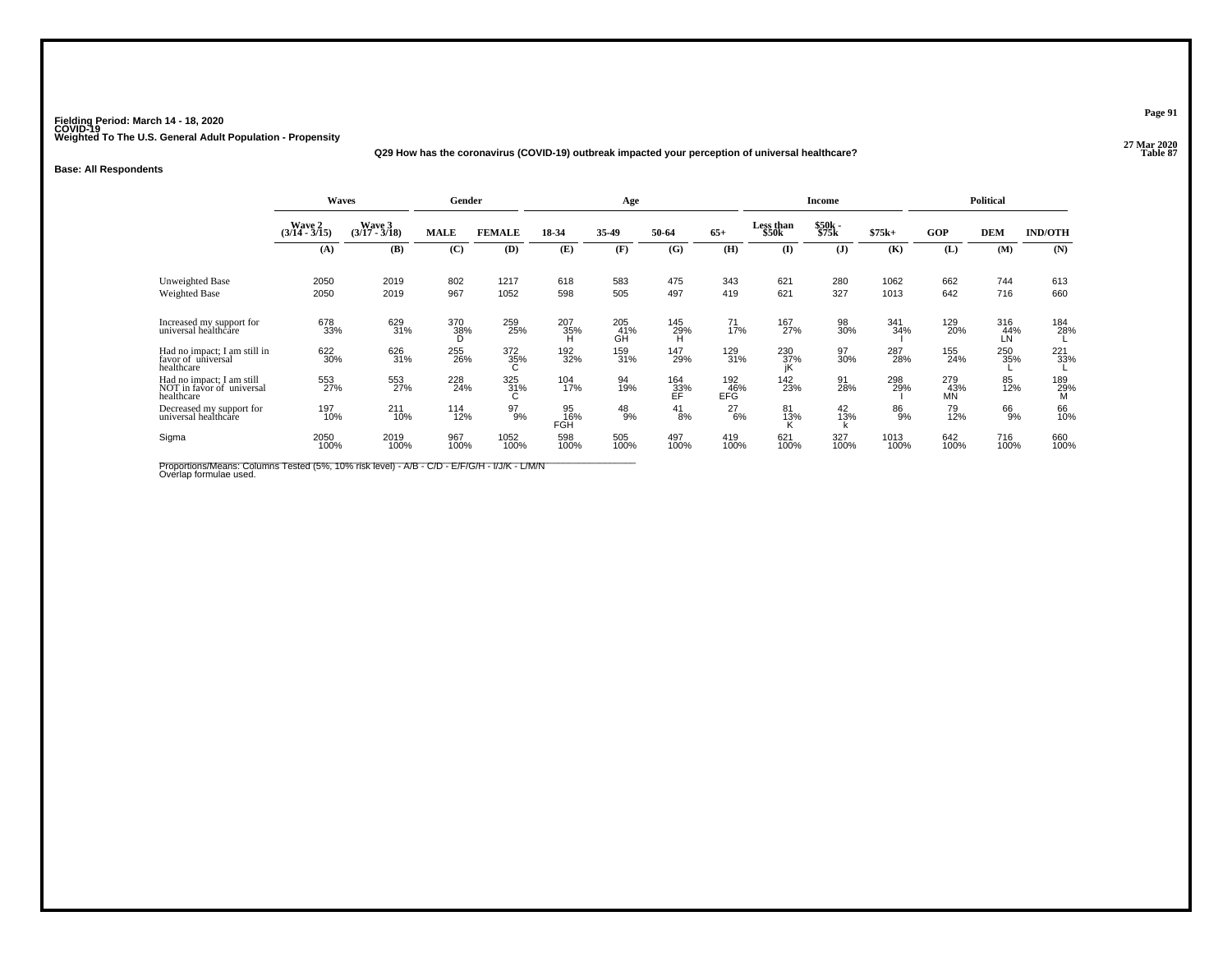**27 Mar 2020Q30 How much do you approve or disapprove of the job Donald Trump is doing as President of the United States?**

# **Base: All Respondents**

|                                       | <b>Waves</b>                      |                         | Gender          |               |                   | Age             |                 |                           |                 | Income             |                    |                         | <b>Political</b>   |                      |
|---------------------------------------|-----------------------------------|-------------------------|-----------------|---------------|-------------------|-----------------|-----------------|---------------------------|-----------------|--------------------|--------------------|-------------------------|--------------------|----------------------|
|                                       | $\frac{\text{Wave}}{(3/14-3/15)}$ | Wave 3<br>(3/17 - 3/18) | <b>MALE</b>     | <b>FEMALE</b> | 18-34             | 35-49           | 50-64           | $65+$                     | Less than \$50k | \$50k<br>\$75k     | $$75k+$            | <b>GOP</b>              | <b>DEM</b>         | <b>IND/OTH</b>       |
|                                       | (A)                               | (B)                     | (C)             | (D)           | (E)               | (F)             | (G)             | (H)                       | $\bf(I)$        | $\mathbf{J}$       | (K)                | (L)                     | (M)                | (N)                  |
| Unweighted Base                       | 2050                              | 2019                    | 802             | 1217          | 618               | 583             | 475             | 343                       | 621             | 280                | 1062               | 662                     | 744                | 613                  |
| Weighted Base                         | 2050                              | 2019                    | 967             | 1052          | 598               | 505             | 497             | 419                       | 621             | 327                | 1013               | 642                     | 716                | 660                  |
| Strongly/Somewhat<br>Approve (Net)    | 997<br>49%                        | 1071<br>53%<br>А        | 534<br>55%      | 537<br>51%    | 267<br>45%        | 289<br>57%<br>E | 274<br>55%<br>Ě | 241<br>5 <u>8</u> %       | 324<br>52%      | 167<br>51%         | 559<br>55%         | 554<br>86%<br><b>MN</b> | 158<br>22%         | 359<br>54%<br>M      |
| Strongly approve                      | 519<br>25%                        | 563<br>28%              | 293<br>30%<br>d | 270<br>26%    | 97<br>16%         | 145<br>29%<br>E | $^{154}_{31\%}$ | 167<br>EFG <sup>40%</sup> | 152<br>25%      | 85<br>26%          | $\frac{315}{31\%}$ | 369<br>57%<br>MN        | $^{47}_{7\%}$      | $\frac{147}{20}$ %   |
| Somewhat approve                      | 478<br>23%                        | 509<br>25%              | 241<br>25%      | 267<br>25%    | 170<br>28%<br>н   | 144<br>29%<br>н | 121<br>24%<br>h | 74<br>18%                 | 171<br>28%      | 81<br>25%          | 244<br>24%         | 185<br>29%<br>М         | 111<br>15%         | $^{212}_{32\%}$<br>M |
| Strongly/Somewhat<br>Disapprove (Net) | 1053<br>51%<br>B                  | 948<br>47%              | 432<br>45%      | 515<br>49%    | 331<br>55%<br>FGH | 216<br>43%      | 223<br>45%      | 178<br>42%                | 297<br>48%      | 160<br>49%         | 454<br>45%         | 88<br>14%               | 559<br>78%<br>LÑ   | 301<br>46%           |
| Somewhat disapprove                   | 303<br>15%                        | 293<br>15%              | 134<br>14%      | 159<br>15%    | 140<br>23%<br>FGH | 68<br>13%<br>g  | $^{46}_{9%}$    | 39<br>9%                  | 105<br>17%      | 48<br>15%          | 129<br>13%         | $^{54}_{8\%}$           | $\frac{122}{17\%}$ | 117<br>18%           |
| Strongly disapprove                   | 750<br>37%<br>B                   | 655<br>32%              | 298<br>31%      | 356<br>34%    | 191<br>32%        | 148<br>29%      | 177<br>36%      | 138<br>33%                | 192<br>31%      | $\frac{112}{34\%}$ | 325<br>32%         | $\frac{35}{5\%}$        | 436<br>61%<br>ĽΝ   | 184<br>28%           |
| Sigma                                 | 2050<br>100%                      | 2019<br>100%            | 967<br>100%     | 1052<br>100%  | 598<br>100%       | 505<br>100%     | 497<br>100%     | 419<br>100%               | 621<br>100%     | 327<br>100%        | 1013<br>100%       | 642<br>100%             | 716<br>100%        | 660<br>100%          |

Proportions/Means: Columns Tested (5%, 10% risk level) - A/B - C/D - E/F/G/H - I/J/K - L/M/N<br>Overlap formulae used.

**Page 92**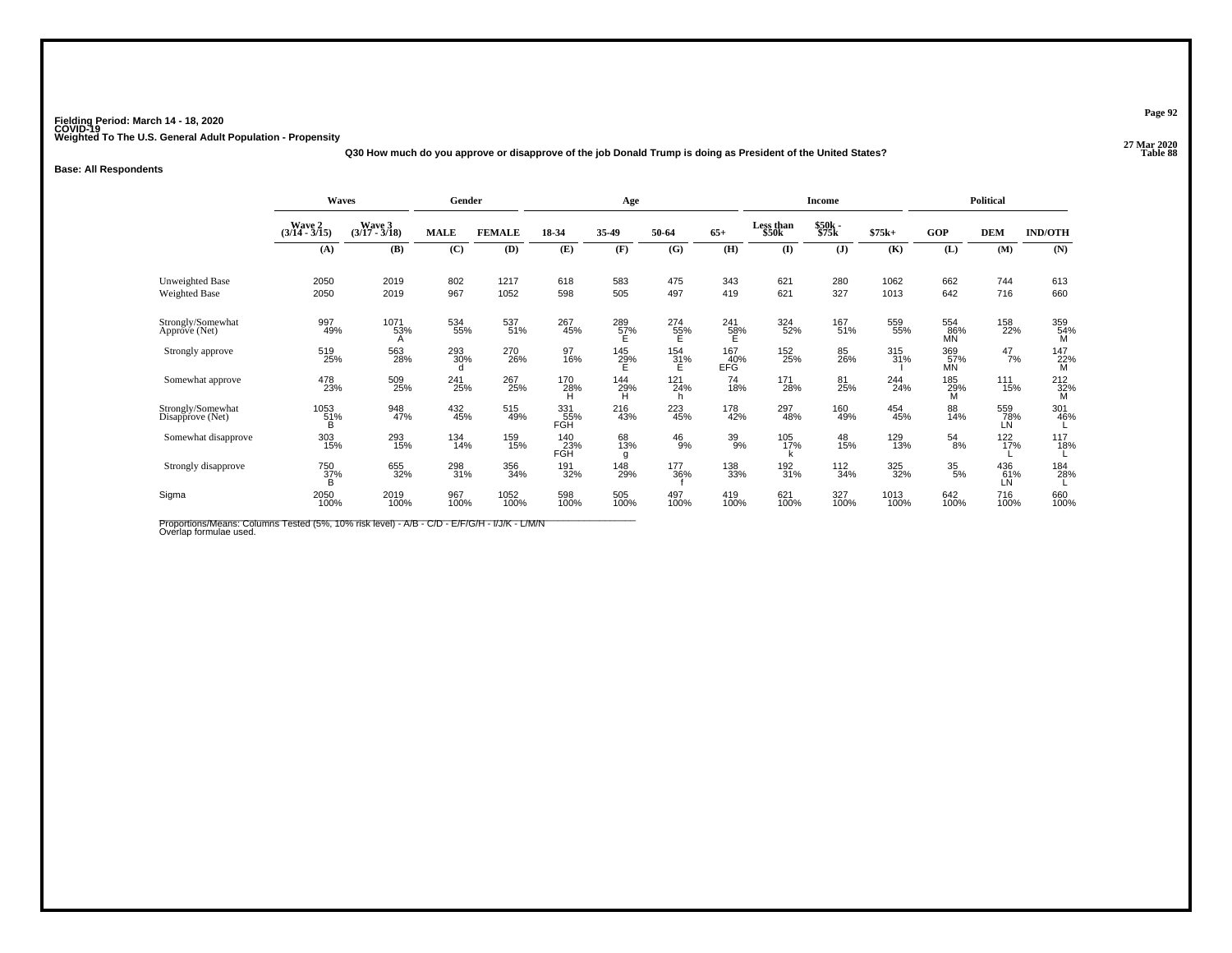**27 Mar 2020Q31 How much do you approve or disapprove of the job President Trump is doing on each of the following?**

**Summary Of Approve**

## **Base: All Respondents**

|                                      | <b>Waves</b>              |                           | Gender          |               |            | Age             |                      |                           |                    | <b>Income</b>  |            |                         | <b>Political</b> |                 |
|--------------------------------------|---------------------------|---------------------------|-----------------|---------------|------------|-----------------|----------------------|---------------------------|--------------------|----------------|------------|-------------------------|------------------|-----------------|
|                                      | Wave 2<br>$(3/14 - 3/15)$ | Wave 3<br>$(3/17 - 3/18)$ | <b>MALE</b>     | <b>FEMALE</b> | 18-34      | 35-49           | 50-64                | $65+$                     | Less than<br>\$50k | \$50k<br>\$75k | $$75k+$    | GOP                     | <b>DEM</b>       | <b>IND/OTH</b>  |
|                                      | (A)                       | (B)                       | (C)             | (D)           | (E)        | (F)             | (G)                  | (H)                       | $\mathbf{I}$       | $\mathbf{J}$   | (K)        | (L)                     | (M)              | (N)             |
| Unweighted Base                      | 2050                      | 2019                      | 802             | 1217          | 618        | 583             | 475                  | 343                       | 621                | 280            | 1062       | 662                     | 744              | 613             |
| <b>Weighted Base</b>                 | 2050                      | 2019                      | 967             | 1052          | 598        | 505             | 497                  | 419                       | 621                | 327            | 1013       | 642                     | 716              | 660             |
| The economy                          | 1204<br>59%               | 1220<br>60%               | 604<br>62%      | 616<br>59%    | 309<br>52% | 314<br>62%<br>E | 319<br>64%<br>E      | 278<br>66%<br>E           | 357<br>57%         | 195<br>60%     | 643<br>63% | 568<br>88%<br>MN        | 261<br>36%       | 391<br>59%<br>M |
| Stimulating jobs                     | 1230<br>60%               | 1220<br>60%               | 585<br>61%      | 634<br>60%    | 326<br>54% | 306<br>61%      | 307<br>62%<br>e      | $^{281}_{67\%}$<br>E      | 359<br>58%         | 198<br>61%     | 639<br>63% | 580<br>90%<br><b>MN</b> | 244<br>34%       | 396<br>60%<br>M |
| Fighting terrorism                   | 1146<br>56%               | 1181<br>58%               | 595<br>62%<br>D | 586<br>56%    | 298<br>50% | 308<br>61%      | $^{305}_{61\%}$<br>Е | 270<br>65%<br>E           | 363<br>58%         | 185<br>57%     | 609<br>60% | 565<br>88%<br><b>MN</b> | 225<br>31%       | 391<br>59%<br>M |
| Handling coronavirus<br>$(COVID-19)$ | 1052<br>51%               | 1121<br>56%<br>A          | 540<br>56%      | 581<br>55%    | 298<br>50% | 278<br>55%      | $^{288}_{~58\%}$     | $^{257}_{61\%}$           | 363<br>58%         | 183<br>56%     | 552<br>54% | 550<br>86%<br>MN        | 201<br>28%       | 370<br>56%<br>M |
| Immigration                          | 1039<br>51%               | 1073<br>53%               | 544<br>56%<br>D | 530<br>50%    | 277<br>46% | 280<br>55%      | 267<br>54%<br>e      | 250<br>6 <u>0</u> %<br>E. | 318<br>51%         | 170<br>52%     | 563<br>56% | 560<br>87%<br><b>MN</b> | 164<br>23%       | 350<br>53%<br>м |
| Foreign affairs                      | 998<br>49%                | 1042<br>52%               | 521<br>54%      | 521<br>50%    | 276<br>46% | $^{275}_{54\%}$ | 259<br>52%           | 232<br>55%                | 312<br>50%         | 166<br>51%     | 543<br>54% | 551<br>86%<br><b>MN</b> | 176<br>25%       | 316<br>48%<br>M |
| Administering the<br>government      | 1022<br>50%               | 1032<br>51%               | 508<br>53%      | 524<br>50%    | 263<br>44% | $^{277}_{55\%}$ | 255<br>51%<br>e      | $^{237}_{57\%}$           | 313<br>50%         | 156<br>48%     | 539<br>53% | 538<br>84%<br><b>MN</b> | 170<br>24%       | 325<br>49%      |

Proportions/Means: Columns Tested (5%, 10% risk level) - A/B - C/D - E/F/G/H - I/J/K - L/M/N<br>Overlap formulae used.

**Page 93**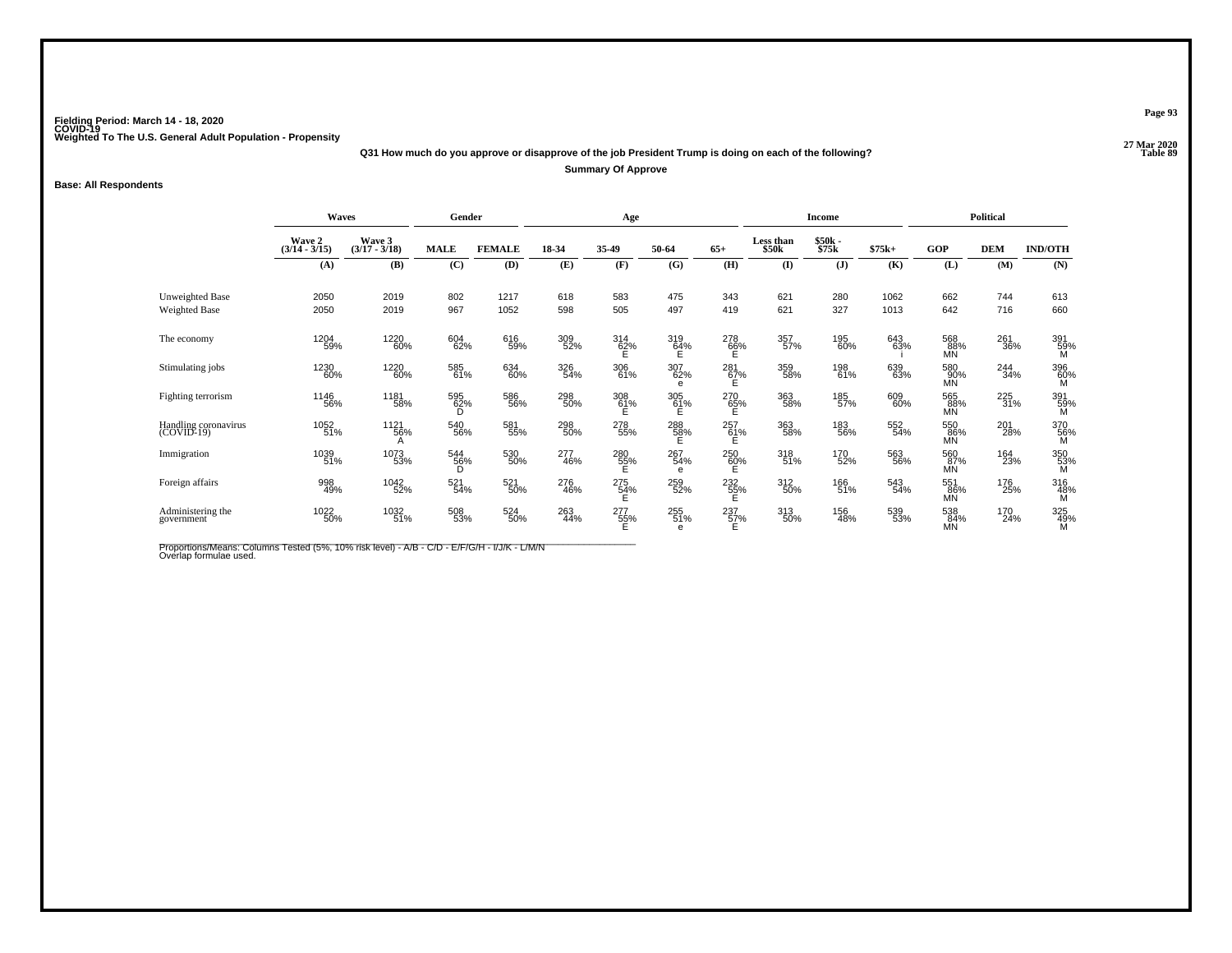**27 Mar 2020Q31 How much do you approve or disapprove of the job President Trump is doing on each of the following?Summary Of Strongly/Somewhat Dispprove**

## **Base: All Respondents**

|                                      | <b>Waves</b>              |                           | Gender      |                  |                          | Age        |            |            |                    | Income         |            |            | <b>Political</b> |                |
|--------------------------------------|---------------------------|---------------------------|-------------|------------------|--------------------------|------------|------------|------------|--------------------|----------------|------------|------------|------------------|----------------|
|                                      | Wave 2<br>$(3/14 - 3/15)$ | Wave 3<br>$(3/17 - 3/18)$ | <b>MALE</b> | <b>FEMALE</b>    | 18-34                    | 35-49      | 50-64      | $65+$      | Less than<br>\$50k | \$50k<br>\$75k | $$75k+$    | GOP        | <b>DEM</b>       | <b>IND/OTH</b> |
|                                      | (A)                       | (B)                       | (C)         | (D)              | (E)                      | (F)        | (G)        | (H)        | $\mathbf{I}$       | $($ $)$        | (K)        | (L)        | (M)              | (N)            |
| Unweighted Base                      | 2050                      | 2019                      | 802         | 1217             | 618                      | 583        | 475        | 343        | 621                | 280            | 1062       | 662        | 744              | 613            |
| <b>Weighted Base</b>                 | 2050                      | 2019                      | 967         | 1052             | 598                      | 505        | 497        | 419        | 621                | 327            | 1013       | 642        | 716              | 660            |
| Administering the<br>government      | 1028<br>50%               | 987<br>49%                | 459<br>47%  | 528<br>50%       | 335<br>56%<br>FgH        | 228<br>45% | 242<br>49% | 182<br>43% | 308<br>50%         | 171<br>52%     | 475<br>47% | 105<br>16% | 546<br>76%<br>LN | 335<br>51%     |
| Foreign affairs                      | 1052<br>51%               | 977<br>48%                | 446<br>46%  | 531<br>50%       | 322<br>54%<br>FH         | 230<br>46% | 238<br>48% | 187<br>45% | 309<br>50%         | 161<br>49%     | 470<br>46% | 92<br>14%  | 541<br>75%<br>LN | 344<br>52%     |
| Immigration                          | 1011<br>49%               | 946<br>47%                | 423<br>44%  | 523<br>50%<br>ι, | 321<br>54%<br>FgH        | 225<br>45% | 230<br>46% | 169<br>40% | 303<br>49%         | 157<br>48%     | 451<br>44% | 83<br>13%  | 552<br>77%<br>LN | 310<br>47%     |
| Handling coronavirus<br>$(COVID-19)$ | 998<br>49%<br>B           | 898<br>44%                | 427<br>44%  | 471<br>45%       | 300<br>50%<br>GH         | 227<br>45% | 209<br>42% | 162<br>39% | 258<br>42%         | 144<br>44%     | 461<br>46% | 92<br>14%  | 516<br>72%<br>LN | 290<br>44%     |
| Fighting terrorism                   | 904<br>44%                | 838<br>42%                | 372<br>38%  | 466<br>44%<br>C  | 300<br>50%<br>FGH        | 197<br>39% | 192<br>39% | 149<br>35% | 258<br>42%         | 142<br>43%     | 404<br>40% | 77<br>12%  | 491<br>69%<br>LN | 270<br>41%     |
| Stimulating jobs                     | 820<br>40%                | 799<br>40%                | 381<br>39%  | 418<br>40%       | 272<br>46%<br>gH         | 199<br>39% | 190<br>38% | 138<br>33% | 262<br>42%         | 128<br>39%     | 375<br>37% | 62<br>10%  | 473<br>66%<br>LN | 264<br>40%     |
| The economy                          | 846<br>41%                | 799<br>40%                | 363<br>38%  | 436<br>41%       | 289<br>48%<br><b>FGH</b> | 191<br>38% | 178<br>36% | 140<br>34% | 264<br>43%         | 131<br>40%     | 371<br>37% | 74<br>12%  | 455<br>64%<br>LN | 269<br>41%     |

Proportions/Means: Columns Tested (5%, 10% risk level) - A/B - C/D - E/F/G/H - I/J/K - L/M/N<br>Overlap formulae used.

**Page 94**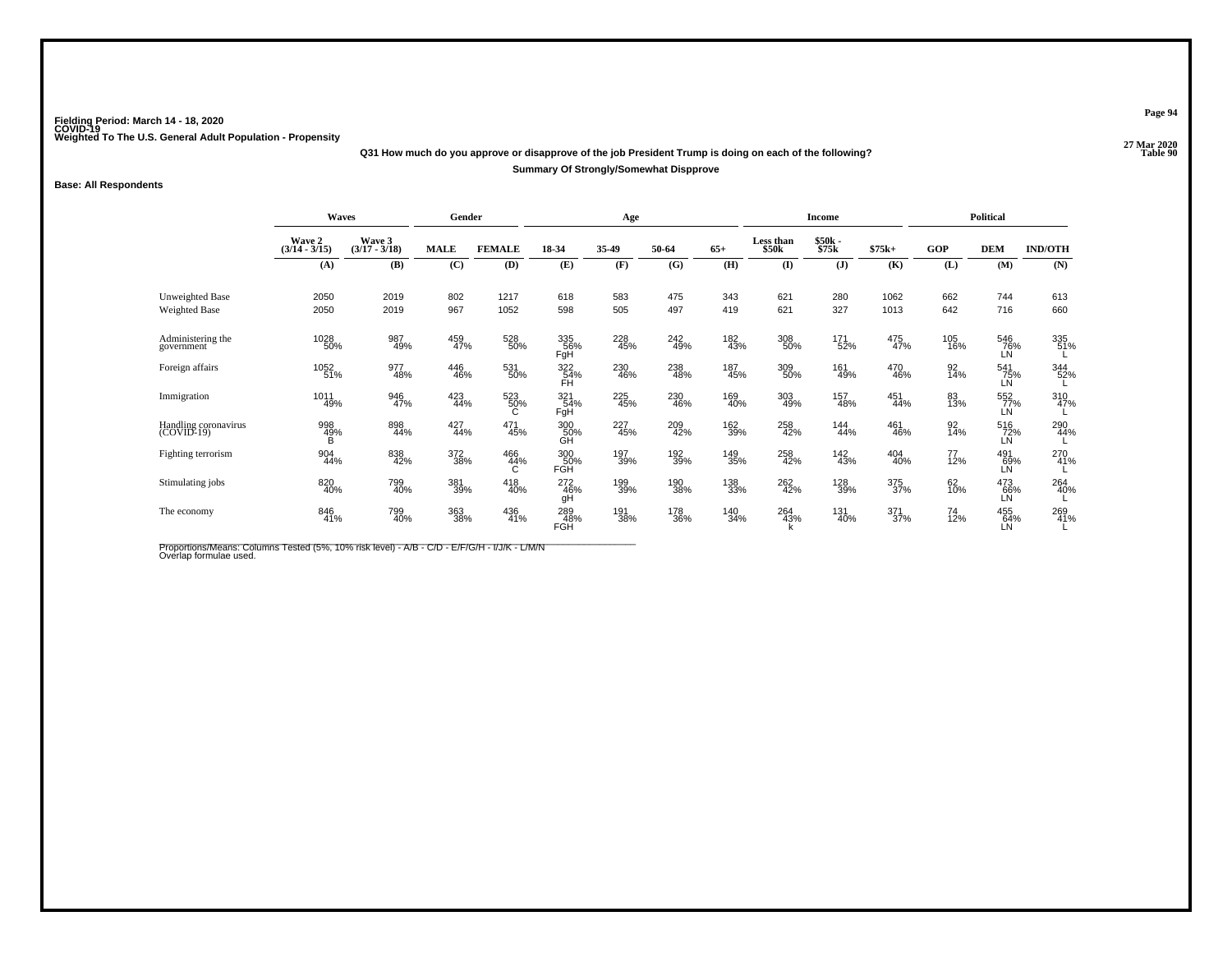**27 Mar 2020Q31\_1 How much do you approve or disapprove of the job President Trump is doing on each of the following?**

**The economy**

## **Base: All Respondents**

|                                      | <b>Waves</b>              |                           | Gender          |               |                   | Age             |                  |                  |                    | Income           |              |                         | <b>Political</b> |                 |
|--------------------------------------|---------------------------|---------------------------|-----------------|---------------|-------------------|-----------------|------------------|------------------|--------------------|------------------|--------------|-------------------------|------------------|-----------------|
|                                      | Wave 2<br>$(3/14 - 3/15)$ | Wave 3<br>$(3/17 - 3/18)$ | <b>MALE</b>     | <b>FEMALE</b> | 18-34             | 35-49           | 50-64            | $65+$            | Less than<br>\$50k | \$50k -<br>\$75k | $$75k+$      | <b>GOP</b>              | <b>DEM</b>       | <b>IND/OTH</b>  |
|                                      | (A)                       | (B)                       | (C)             | (D)           | (E)               | (F)             | (G)              | (H)              | $\mathbf{I}$       | $\mathbf{J}$     | (K)          | (L)                     | (M)              | (N)             |
| Unweighted Base                      | 2050                      | 2019                      | 802             | 1217          | 618               | 583             | 475              | 343              | 621                | 280              | 1062         | 662                     | 744              | 613             |
| <b>Weighted Base</b>                 | 2050                      | 2019                      | 967             | 1052          | 598               | 505             | 497              | 419              | 621                | 327              | 1013         | 642                     | 716              | 660             |
| Strongly/Somewhat<br>Approve (Net)   | 1204<br>59%               | 1220<br>60%               | 604<br>62%      | 616<br>59%    | 309<br>52%        | 314<br>62%      | 319<br>64%<br>E  | 278<br>66%<br>E  | 357<br>57%         | 195<br>60%       | 643<br>63%   | 568<br>88%<br>MN        | 261<br>36%       | 391<br>59%<br>M |
| Strongly approve                     | 613<br>30%                | 647<br>32%                | 340<br>35%<br>D | 306<br>29%    | 122<br>20%        | 157<br>31%      | 188<br>38%<br>Ef | 180<br>43%<br>EĖ | 179<br>29%         | 90<br>27%        | 365<br>36%   | 391<br>61%<br><b>MN</b> | $^{60}_{\,8\%}$  | 196<br>30%<br>М |
| Somewhat approve                     | 591<br>29%                | 574<br>28%                | 264<br>27%      | 310<br>29%    | 187<br>31%        | $^{157}_{31\%}$ | 131<br>26%       | 98<br>23%        | 178<br>29%         | 106<br>32%       | 278<br>27%   | 177<br>28%              | 201<br>28%       | 195<br>30%      |
| Strongly/Somewhat<br>Dispprove (Net) | 846<br>41%                | 799<br>40%                | 363<br>38%      | 436<br>41%    | 289<br>48%<br>FGH | 191<br>38%      | 178<br>36%       | 140<br>34%       | 264<br>43%         | 131<br>40%       | 371<br>37%   | 74<br>12%               | 455<br>64%<br>ĽΝ | 269<br>41%      |
| Somewhat disapprove                  | 358<br>17%                | 336<br>17%                | 148<br>15%      | 188<br>18%    | 136<br>23%<br>fGH | 86<br>17%<br>g  | 62<br>12%        | 52<br>12%        | 121<br>20%<br>ĸ    | 60<br>18%        | 143<br>14%   | $^{48}_{7\%}$           | 163<br>23%       | 126<br>19%      |
| Strongly disapprove                  | 488<br>24%                | 462<br>23%                | 215<br>22%      | 248<br>24%    | 153<br>26%        | 105<br>21%      | 117<br>23%       | 88<br>21%        | 143<br>23%         | 72<br>22%        | 228<br>22%   | $^{26}_{4\%}$           | 293<br>41%<br>LN | 143<br>22%      |
| Sigma                                | 2050<br>100%              | 2019<br>100%              | 967<br>100%     | 1052<br>100%  | 598<br>100%       | 505<br>100%     | 497<br>100%      | 419<br>100%      | 621<br>100%        | 327<br>100%      | 1013<br>100% | 642<br>100%             | 716<br>100%      | 660<br>100%     |

Proportions/Means: Columns Tested (5%, 10% risk level) - A/B - C/D - E/F/G/H - I/J/K - L/M/N<br>Overlap formulae used.

**Page 95**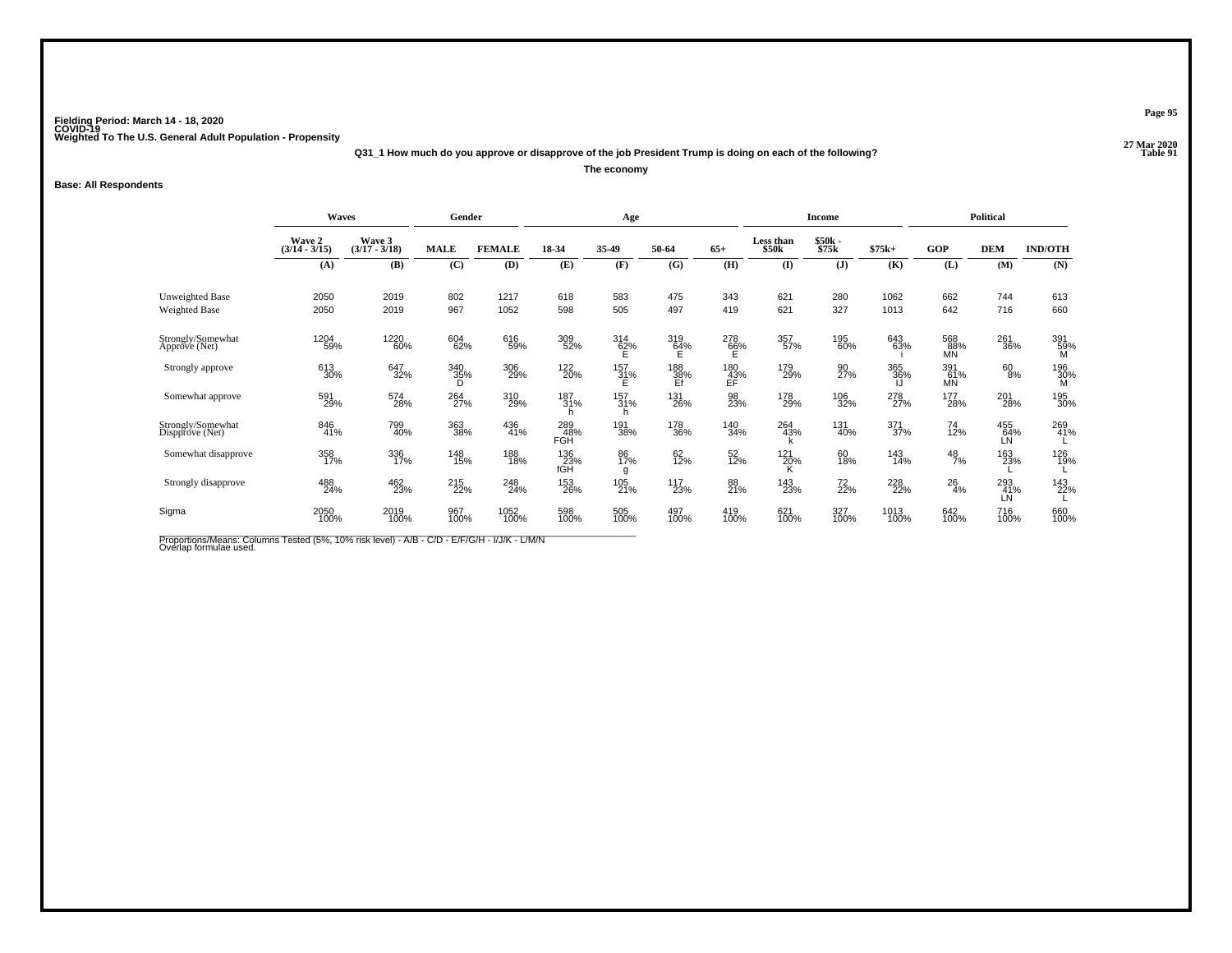**27 Mar 2020Q31\_2 How much do you approve or disapprove of the job President Trump is doing on each of the following?Stimulating jobs**

## **Base: All Respondents**

|                                      | <b>Waves</b>              |                           | Gender      |               |                  | Age                 |                  |                  |                    | Income           |              |                         | <b>Political</b> |                 |
|--------------------------------------|---------------------------|---------------------------|-------------|---------------|------------------|---------------------|------------------|------------------|--------------------|------------------|--------------|-------------------------|------------------|-----------------|
|                                      | Wave 2<br>$(3/14 - 3/15)$ | Wave 3<br>$(3/17 - 3/18)$ | <b>MALE</b> | <b>FEMALE</b> | 18-34            | 35-49               | 50-64            | $65+$            | Less than<br>\$50k | \$50k -<br>\$75k | $$75k+$      | GOP                     | <b>DEM</b>       | <b>IND/OTH</b>  |
|                                      | (A)                       | (B)                       | (C)         | (D)           | (E)              | (F)                 | (G)              | (H)              | $\mathbf{I}$       | $\mathbf{J}$     | (K)          | (L)                     | (M)              | (N)             |
| Unweighted Base                      | 2050                      | 2019                      | 802         | 1217          | 618              | 583                 | 475              | 343              | 621                | 280              | 1062         | 662                     | 744              | 613             |
| <b>Weighted Base</b>                 | 2050                      | 2019                      | 967         | 1052          | 598              | 505                 | 497              | 419              | 621                | 327              | 1013         | 642                     | 716              | 660             |
| Strongly/Somewhat<br>Approve (Net)   | 1230<br>60%               | 1220<br>60%               | 585<br>61%  | 634<br>60%    | 326<br>54%       | 306<br>61%          | 307<br>62%<br>e  | 281<br>67%<br>E  | 359<br>58%         | 198<br>61%       | 639<br>63%   | 580<br>90%<br>MN        | 244<br>34%       | 396<br>60%<br>M |
| Strongly approve                     | 613<br>30%                | 615<br>30%                | 308<br>32%  | 308<br>29%    | 118<br>20%       | 149<br>2 <u>9</u> % | 178<br>36%<br>Ef | 170<br>41%<br>EF | 159<br>26%         | $^{101}_{31\%}$  | 342 34%      | 388<br>60%<br><b>MN</b> | 63<br>9%         | 165<br>25%<br>M |
| Somewhat approve                     | 617<br>30%                | 604<br>30%                | 278<br>29%  | 327<br>31%    | 207<br>35%<br>Gh | 157<br>31%          | 129<br>26%       | $^{111}_{27\%}$  | 200<br>32%         | 97<br>30%        | 297<br>29%   | 192<br>30%              | 181<br>25%       | $^{231}_{35\%}$ |
| Strongly/Somewhat<br>Dispprove (Net) | 820<br>40%                | 799<br>40%                | 381<br>39%  | 418<br>40%    | 272<br>46%<br>gH | 199<br>39%          | 190<br>38%       | 138<br>33%       | 262<br>42%         | 128<br>39%       | 375<br>37%   | 62<br>10%               | 473<br>66%<br>LN | 264<br>40%      |
| Somewhat disapprove                  | 335<br>16%                | 359<br>18%                | 178<br>18%  | 181<br>17%    | 133<br>22%<br>GH | 92<br>18%           | 79<br>16%        | 56<br>13%        | 122<br>20%         | 69<br>21%<br>ĸ   | 153<br>15%   | $^{40}_{6\%}$           | 193<br>27%<br>LN | 126<br>19%      |
| Strongly disapprove                  | 485<br>24%                | 440<br>22%                | 203<br>21%  | 237<br>23%    | 139<br>23%       | 108<br>21%          | 112<br>22%       | 82<br>20%        | 140<br>23%         | 60<br>18%        | 221<br>22%   | $^{22}_{3\%}$           | 280<br>39%<br>LN | 138<br>21%      |
| Sigma                                | 2050<br>100%              | 2019<br>100%              | 967<br>100% | 1052<br>100%  | 598<br>100%      | 505<br>100%         | 497<br>100%      | 419<br>100%      | 621<br>100%        | 327<br>100%      | 1013<br>100% | 642<br>100%             | 716<br>100%      | 660<br>100%     |

Proportions/Means: Columns Tested (5%, 10% risk level) - A/B - C/D - E/F/G/H - I/J/K - L/M/N<br>Overlap formulae used.

**Page 96**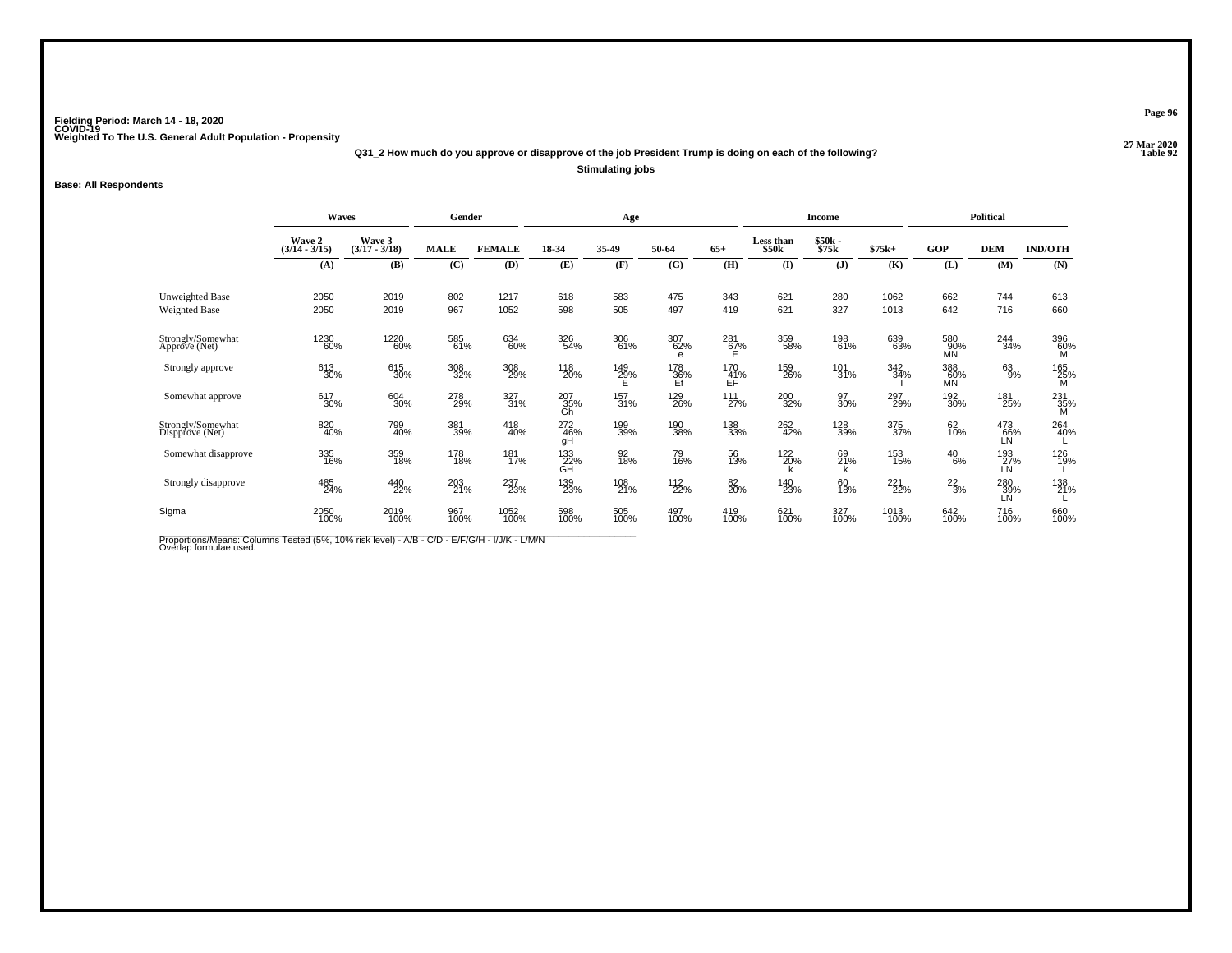**27 Mar 2020Q31\_3 How much do you approve or disapprove of the job President Trump is doing on each of the following?Fighting terrorism**

## **Base: All Respondents**

|                                      | Waves                     |                           | Gender          |               |                   | Age                |                 |                     |                    | Income            |              |                         | <b>Political</b> |                 |
|--------------------------------------|---------------------------|---------------------------|-----------------|---------------|-------------------|--------------------|-----------------|---------------------|--------------------|-------------------|--------------|-------------------------|------------------|-----------------|
|                                      | Wave 2<br>$(3/14 - 3/15)$ | Wave 3<br>$(3/17 - 3/18)$ | <b>MALE</b>     | <b>FEMALE</b> | 18-34             | 35-49              | 50-64           | $65+$               | Less than<br>\$50k | $$50k -$<br>\$75k | $$75k+$      | GOP                     | <b>DEM</b>       | <b>IND/OTH</b>  |
|                                      | (A)                       | (B)                       | (C)             | (D)           | (E)               | (F)                | (G)             | (H)                 | $\mathbf{I}$       | $\mathbf{J}$      | (K)          | (L)                     | (M)              | (N)             |
| Unweighted Base                      | 2050                      | 2019                      | 802             | 1217          | 618               | 583                | 475             | 343                 | 621                | 280               | 1062         | 662                     | 744              | 613             |
| Weighted Base                        | 2050                      | 2019                      | 967             | 1052          | 598               | 505                | 497             | 419                 | 621                | 327               | 1013         | 642                     | 716              | 660             |
| Strongly/Somewhat<br>Approve (Net)   | 1146<br>56%               | 1181<br>58%               | 595<br>62%<br>D | 586<br>56%    | 298<br>50%        | $\frac{308}{61\%}$ | $^{305}_{61\%}$ | 270<br>6 <u>5</u> % | 363<br>58%         | 185<br>57%        | 609<br>60%   | 565<br>88%<br>MN        | 225<br>31%       | 391<br>59%<br>M |
| Strongly approve                     | 618<br>30%                | 624<br>31%                | 333<br>34%<br>D | 291<br>28%    | 124<br>21%        | 153<br>30%         | 176<br>35%<br>E | 171<br>41%<br>EF    | 189<br>30%         | 86<br>26%         | 335<br>33%   | 369<br>57%<br><b>MN</b> | 62<br>9%         | 192<br>29%<br>М |
| Somewhat approve                     | 528<br>26%                | 557<br>28%                | 262<br>27%      | 295<br>28%    | 174<br>29%        | 155<br>31%         | 129<br>26%      | 99<br>24%           | 174<br>28%         | 99<br>30%         | 274<br>27%   | 196<br>31%              | 163<br>23%       | 198<br>30%      |
| Strongly/Somewhat<br>Dispprove (Net) | 904<br>44%                | 838<br>42%                | 372<br>38%      | 466<br>44%    | 300<br>50%<br>FGH | 197<br>39%         | 192<br>39%      | 149<br>35%          | 258<br>42%         | 142<br>43%        | 404<br>40%   | 77<br>12%               | 491<br>69%<br>ĽΝ | 270<br>41%      |
| Somewhat disapprove                  | 391<br>19%                | 372<br>18%                | 178<br>18%      | 195<br>19%    | 147<br>25%<br>FGH | 93<br>18%<br>h     | 79<br>16%       | 53<br>13%           | 123<br>20%         | 70<br>21%         | 165<br>16%   | $^{53}_{8\%}$           | 192<br>27%<br>LN | 127<br>19%      |
| Strongly disapprove                  | 513<br>25%                | 466<br>23%                | 194<br>20%      | 271<br>26%    | 153<br>26%        | 104<br>21%         | 113<br>23%      | 96<br>23%           | 135<br>22%         | 72<br>22%         | 238<br>24%   | 24<br>4%                | 299<br>42%<br>LN | 143<br>22%      |
| Sigma                                | 2050<br>100%              | 2019<br>100%              | 967<br>100%     | 1052<br>100%  | 598<br>100%       | 505<br>100%        | 497<br>100%     | 419<br>100%         | 621<br>100%        | 327<br>100%       | 1013<br>100% | 642<br>100%             | 716<br>100%      | 660<br>100%     |

Proportions/Means: Columns Tested (5%, 10% risk level) - A/B - C/D - E/F/G/H - I/J/K - L/M/N<br>Overlap formulae used.

**Page 97**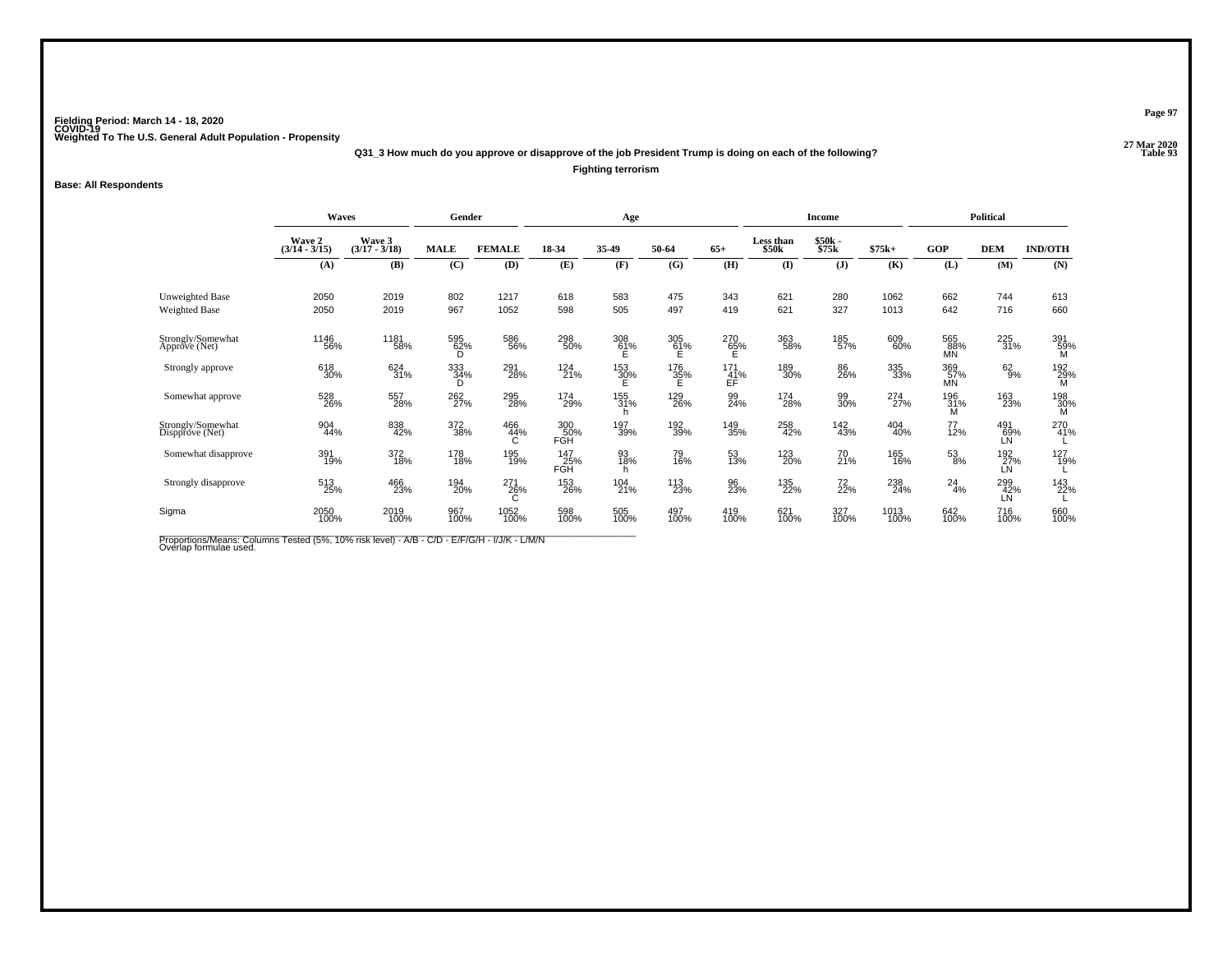**27 Mar 2020Q31\_4 How much do you approve or disapprove of the job President Trump is doing on each of the following?Immigration**

**Base: All Respondents**

|                                      | <b>Waves</b>              |                           | Gender          |                  |                          | Age            |                  |             |                    | <b>Income</b>  |              |                         | <b>Political</b>  |                 |
|--------------------------------------|---------------------------|---------------------------|-----------------|------------------|--------------------------|----------------|------------------|-------------|--------------------|----------------|--------------|-------------------------|-------------------|-----------------|
|                                      | Wave 2<br>$(3/14 - 3/15)$ | Wave 3<br>$(3/17 - 3/18)$ | <b>MALE</b>     | <b>FEMALE</b>    | 18-34                    | 35-49          | 50-64            | $65+$       | Less than<br>\$50k | \$50k<br>\$75k | $$75k+$      | GOP                     | <b>DEM</b>        | <b>IND/OTH</b>  |
|                                      | (A)                       | (B)                       | (C)             | (D)              | (E)                      | (F)            | (G)              | (H)         | $\mathbf{I}$       | $\mathbf{J}$   | (K)          | (L)                     | (M)               | (N)             |
| Unweighted Base                      | 2050                      | 2019                      | 802             | 1217             | 618                      | 583            | 475              | 343         | 621                | 280            | 1062         | 662                     | 744               | 613             |
| <b>Weighted Base</b>                 | 2050                      | 2019                      | 967             | 1052             | 598                      | 505            | 497              | 419         | 621                | 327            | 1013         | 642                     | 716               | 660             |
| Strongly/Somewhat<br>Approve (Net)   | 1039<br>51%               | 1073<br>53%               | 544<br>56%<br>D | 530<br>50%       | 277<br>46%               | 280<br>55%     | 267<br>54%<br>e  | 250<br>60%  | 318<br>51%         | 170<br>52%     | 563<br>56%   | 560<br>$\frac{87}{100}$ | 164<br>23%        | 350<br>53%<br>M |
| Strongly approve                     | 562<br>27%                | 593<br>29%                | 302<br>31%      | 291<br>28%       | 113<br>19%               | 155<br>31%     | 168<br>34%<br>E. | 157<br>37%  | 161<br>26%         | 86<br>26%      | 333<br>33%   | 366<br>57%<br><b>MN</b> | 64<br>9%          | 163<br>25%<br>М |
| Somewhat approve                     | 476<br>23%                | 481<br>24%                | 242<br>25%      | 239<br>23%       | 164<br>28%<br>G          | 125<br>25%     | 98<br>20%        | 93<br>22%   | 157<br>25%         | 84<br>26%      | 229<br>23%   | 193<br>30%              | 100<br>14%        | 187<br>28%      |
| Strongly/Somewhat<br>Dispprove (Net) | 1011<br>49%               | 946<br>47%                | 423<br>44%      | 523<br>50%<br>ι. | 321<br>$F_9H$            | 225<br>45%     | 230<br>46%       | 169<br>40%  | 303<br>49%         | 157<br>48%     | 451<br>44%   | 83<br>13%               | 552<br>77%<br>ĹŃ. | 310<br>47%      |
| Somewhat disapprove                  | 327<br>16%                | 311<br>15%                | 150<br>15%      | 162<br>15%       | 127<br>21%<br><b>FGH</b> | 76<br>15%<br>h | 67<br>13%        | 41<br>10%   | 128<br>21%<br>κ    | 52<br>16%      | 120<br>12%   | $^{54}_{8\%}$           | 145<br>20%        | 112<br>17%      |
| Strongly disapprove                  | 685<br>33%                | 634<br>31%                | 273<br>28%      | 361<br>34%       | 194<br>32%               | 149<br>29%     | 164<br>33%       | 128<br>30%  | 174<br>28%         | 106<br>32%     | 331<br>33%   | 29<br>4%                | 407<br>57%<br>LN  | 199<br>30%      |
| Sigma                                | 2050<br>100%              | 2019<br>100%              | 967<br>100%     | 1052<br>100%     | 598<br>100%              | 505<br>100%    | 497<br>100%      | 419<br>100% | 621<br>100%        | 327<br>100%    | 1013<br>100% | 642<br>100%             | 716<br>100%       | 660<br>100%     |

Proportions/Means: Columns Tested (5%, 10% risk level) - A/B - C/D - E/F/G/H - I/J/K - L/M/N<br>Overlap formulae used.

**Page 98**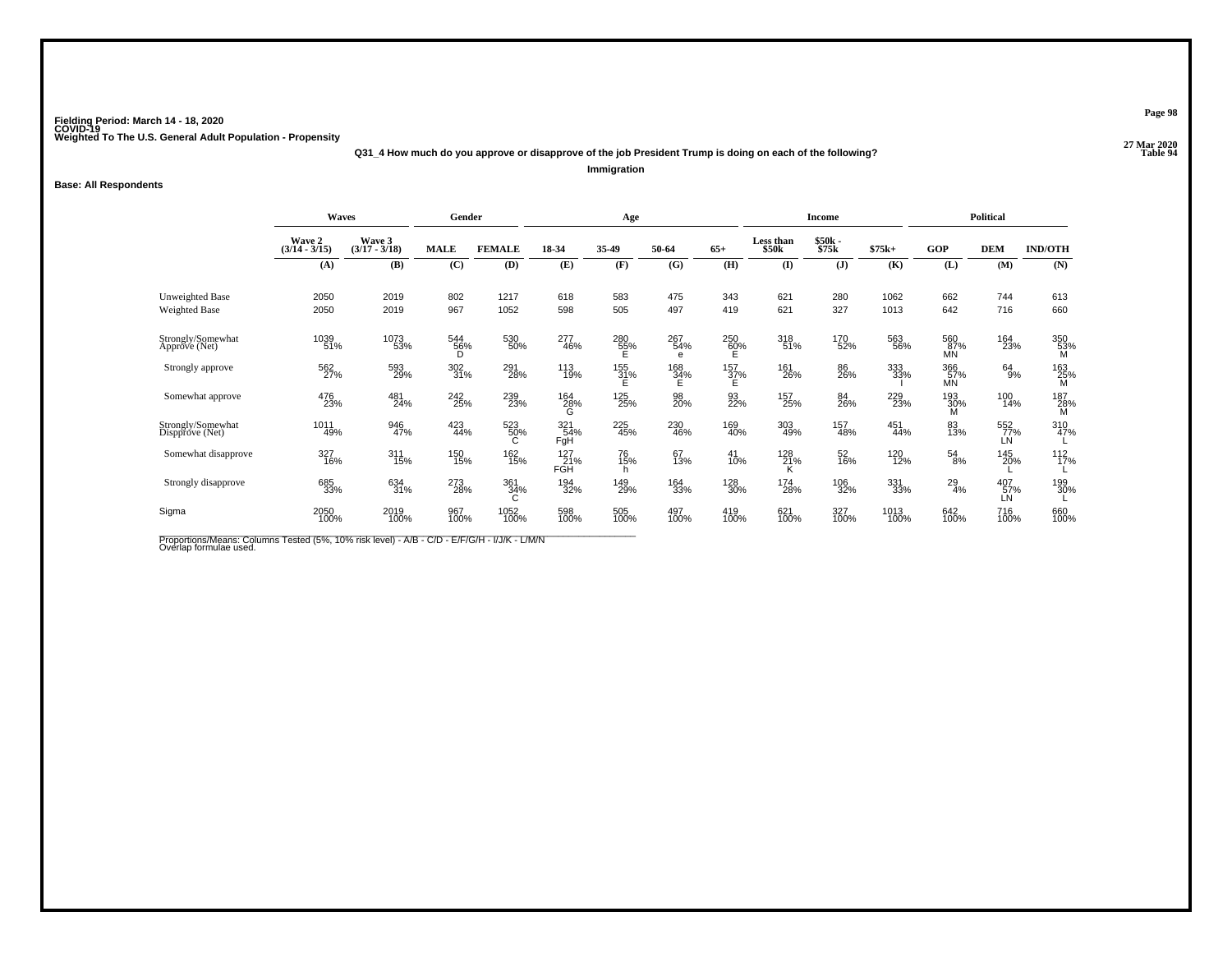**27 Mar 2020Q31\_5 How much do you approve or disapprove of the job President Trump is doing on each of the following?**

**Foreign affairs**

## **Base: All Respondents**

|                                      | <b>Waves</b>              |                           | Gender      |               |                               | Age            |             |                                 |                    | Income           |                  |                         | <b>Political</b> |                 |
|--------------------------------------|---------------------------|---------------------------|-------------|---------------|-------------------------------|----------------|-------------|---------------------------------|--------------------|------------------|------------------|-------------------------|------------------|-----------------|
|                                      | Wave 2<br>$(3/14 - 3/15)$ | Wave 3<br>$(3/17 - 3/18)$ | <b>MALE</b> | <b>FEMALE</b> | 18-34                         | 35-49          | 50-64       | $65+$                           | Less than<br>\$50k | \$50k -<br>\$75k | $$75k+$          | GOP                     | <b>DEM</b>       | <b>IND/OTH</b>  |
|                                      | (A)                       | (B)                       | (C)         | (D)           | (E)                           | (F)            | (G)         | (H)                             | $\mathbf{I}$       | $($ $)$          | (K)              | (L)                     | (M)              | (N)             |
| Unweighted Base                      | 2050                      | 2019                      | 802         | 1217          | 618                           | 583            | 475         | 343                             | 621                | 280              | 1062             | 662                     | 744              | 613             |
| <b>Weighted Base</b>                 | 2050                      | 2019                      | 967         | 1052          | 598                           | 505            | 497         | 419                             | 621                | 327              | 1013             | 642                     | 716              | 660             |
| Strongly/Somewhat<br>Approve (Net)   | 998<br>49%                | 1042<br>52%               | 521<br>54%  | 521<br>50%    | 276<br>46%                    | 275<br>54%     | 259<br>52%  | $^{232}_{\substack{55\% \\ E}}$ | 312<br>50%         | 166<br>51%       | 543<br>54%       | 551<br>86%<br>MN        | 176<br>25%       | 316<br>48%<br>M |
| Strongly approve                     | 471<br>23%                | 502<br>25%                | 258<br>27%  | 245<br>23%    | 96<br>16%                     | 132<br>26%     | 144<br>29%  | 131<br>31%                      | 141<br>23%         | 65<br>20%        | 285<br>28%<br>iJ | 319<br>50%<br><b>MN</b> | 55<br>8%         | 128<br>19%<br>М |
| Somewhat approve                     | 527<br>26%                | 540<br>27%                | 263<br>27%  | 277<br>26%    | 180<br>30%<br>G               | 143<br>28%     | 116<br>23%  | 101<br>24%                      | 171<br>28%         | 100<br>31%       | 258<br>25%       | 232<br>36%<br><b>MN</b> | 121<br>17%       | 187<br>28%      |
| Strongly/Somewhat<br>Dispprove (Net) | 1052<br>51%               | 977<br>48%                | 446<br>46%  | 531<br>50%    | 322<br>$\frac{54}{\text{FH}}$ | 230<br>46%     | 238<br>48%  | 187<br>45%                      | 309<br>50%         | 161<br>49%       | 470<br>46%       | 92<br>14%               | 541<br>75%<br>LN | 344<br>52%      |
| Somewhat disapprove                  | 368<br>18%                | 383<br>19%                | 175<br>18%  | 208<br>20%    | 154<br>26%<br><b>FGH</b>      | 96<br>19%<br>g | 71<br>14%   | 63<br>15%                       | 147<br>24%<br>κ    | 62<br>19%        | 162<br>16%       | 58<br>9%                | 169<br>24%       | 156<br>24%      |
| Strongly disapprove                  | 685<br>33%                | 594<br>29%                | 271<br>28%  | 323<br>31%    | 168<br>28%                    | 134<br>27%     | 167<br>34%  | 124<br>30%                      | 161<br>26%         | 99<br>30%        | 308<br>30%       | $\frac{34}{5\%}$        | 372<br>52%<br>LN | 188<br>28%      |
| Sigma                                | 2050<br>100%              | 2019<br>100%              | 967<br>100% | 1052<br>100%  | 598<br>100%                   | 505<br>100%    | 497<br>100% | 419<br>100%                     | 621<br>100%        | 327<br>100%      | 1013<br>100%     | 642<br>100%             | 716<br>100%      | 660<br>100%     |

Proportions/Means: Columns Tested (5%, 10% risk level) - A/B - C/D - E/F/G/H - I/J/K - L/M/N<br>Overlap formulae used.

**Page 99**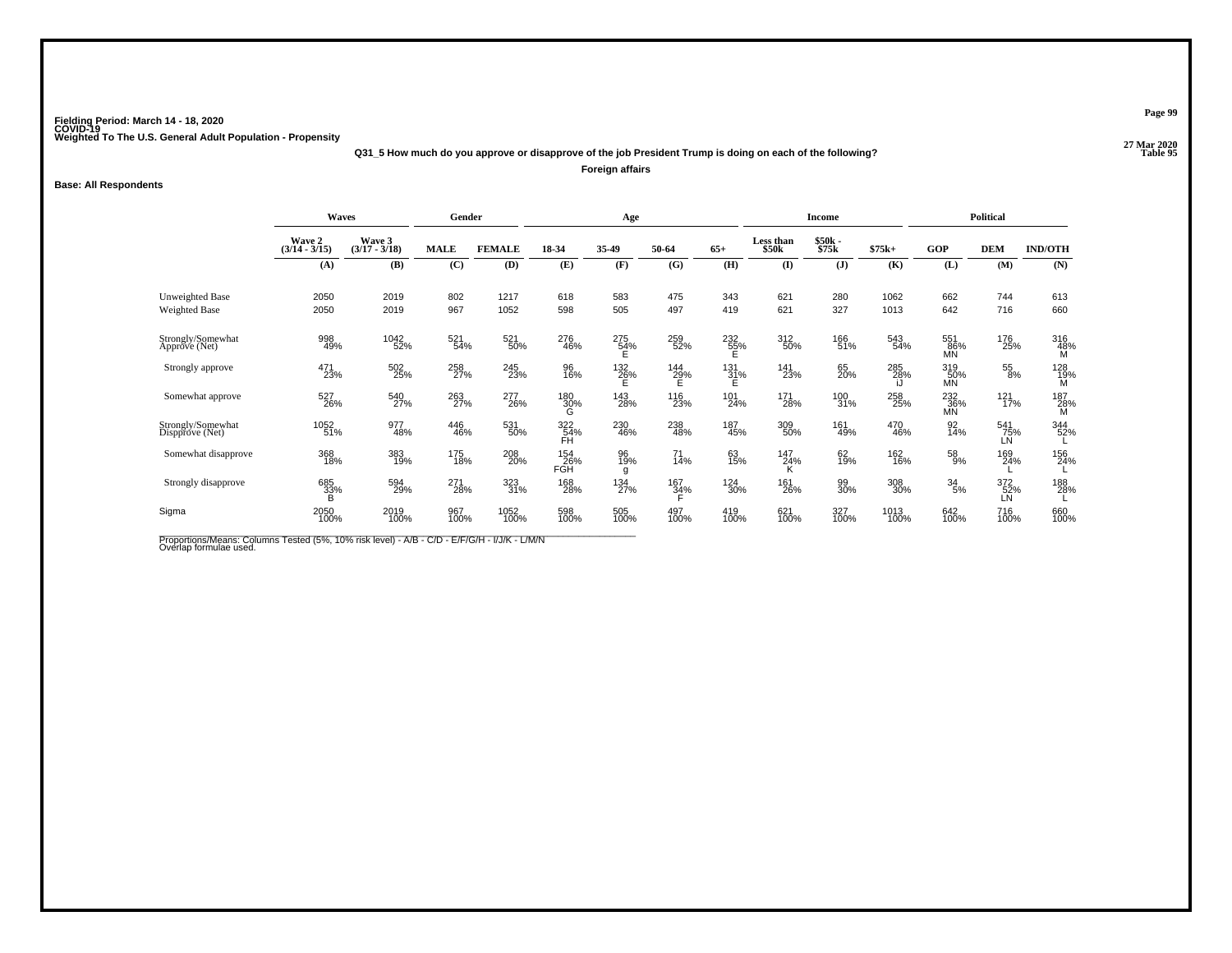**27 Mar 2020Q31\_6 How much do you approve or disapprove of the job President Trump is doing on each of the following?Administering the government**

# **Base: All Respondents**

|                                      | <b>Waves</b>              |                         | Gender      |               |                          | Age              |                            |                  |                           | <b>Income</b>    |              |                         | <b>Political</b> |                      |
|--------------------------------------|---------------------------|-------------------------|-------------|---------------|--------------------------|------------------|----------------------------|------------------|---------------------------|------------------|--------------|-------------------------|------------------|----------------------|
|                                      | Wave 2<br>$(3/14 - 3/15)$ | Wave 3<br>(3/17 - 3/18) | <b>MALE</b> | <b>FEMALE</b> | 18-34                    | 35-49            | 50-64                      | $65+$            | <b>Less than</b><br>\$50k | \$50k -<br>\$75k | $$75k+$      | <b>GOP</b>              | <b>DEM</b>       | <b>IND/OTH</b>       |
|                                      | (A)                       | <b>(B)</b>              | (C)         | (D)           | (E)                      | (F)              | (G)                        | (H)              | $\mathbf{I}$              | $\mathbf{J}$     | (K)          | (L)                     | (M)              | (N)                  |
| Unweighted Base                      | 2050                      | 2019                    | 802         | 1217          | 618                      | 583              | 475                        | 343              | 621                       | 280              | 1062         | 662                     | 744              | 613                  |
| <b>Weighted Base</b>                 | 2050                      | 2019                    | 967         | 1052          | 598                      | 505              | 497                        | 419              | 621                       | 327              | 1013         | 642                     | 716              | 660                  |
| Strongly/Somewhat<br>Approve (Net)   | 1022<br>50%               | 1032<br>51%             | 508<br>53%  | 524<br>50%    | 263<br>44%               | 277<br>55%<br>E  | 255<br>51%<br>e            | 237<br>57%       | 313<br>50%                | 156<br>48%       | 539<br>53%   | 538<br>84%<br>MN        | 170<br>24%       | 325<br>49%<br>M      |
| Strongly approve                     | 499<br>24%                | 517<br>26%              | 269<br>28%  | 249<br>24%    | 103<br>17%               | 124<br>24%<br>E  | 144<br>29%<br>Е            | 147<br>35%<br>ÉĖ | 155<br>25%                | 82<br>25%        | 267<br>26%   | 317<br>49%<br><b>MN</b> | 60<br>8%         | $^{141}_{21\%}$<br>M |
| Somewhat approve                     | 523<br>26%                | 515<br>26%              | 239<br>25%  | 276<br>26%    | 160<br>27%               | 153<br>30%<br>GH | 111<br>22%                 | 90<br>22%        | 158<br>25%                | 74<br>23%        | 272<br>27%   | 221<br>34%<br>Mn        | 110<br>15%       | 184<br>28%<br>М      |
| Strongly/Somewhat<br>Dispprove (Net) | 1028<br>50%               | 987<br>49%              | 459<br>47%  | 528<br>50%    | 335<br>56%<br>FgH        | 228<br>45%       | 242<br>49%                 | 182<br>43%       | 308<br>50%                | 171<br>52%       | 475<br>47%   | 105<br>16%              | 546<br>76%<br>LÑ | 335<br>51%           |
| Somewhat disapprove                  | 367<br>18%                | 385<br>19%              | 178<br>18%  | 207<br>20%    | 171<br>29%<br><b>FGH</b> | 93<br>18%<br>G   | 64<br>13%                  | 56<br>13%        | 141<br>23%<br>n.          | 65<br>20%        | 170<br>17%   | 73<br>11%               | 172<br>24%       | 139<br>21%           |
| Strongly disapprove                  | 661<br>32%                | 602<br>30%              | 281<br>29%  | 321<br>30%    | 164<br>27%               | 135<br>27%       | 178<br>$E$ <sup>36</sup> % | 126<br>30%       | 167<br>27%                | 106<br>32%       | 305<br>30%   | $\frac{32}{5\%}$        | 374<br>52%<br>LN | 196<br>30%           |
| Sigma                                | 2050<br>100%              | 2019<br>100%            | 967<br>100% | 1052<br>100%  | 598<br>100%              | 505<br>100%      | 497<br>100%                | 419<br>100%      | 621<br>100%               | 327<br>100%      | 1013<br>100% | 642<br>100%             | 716<br>100%      | 660<br>100%          |

Proportions/Means: Columns Tested (5%, 10% risk level) - A/B - C/D - E/F/G/H - I/J/K - L/M/N<br>Overlap formulae used.

**Page 100**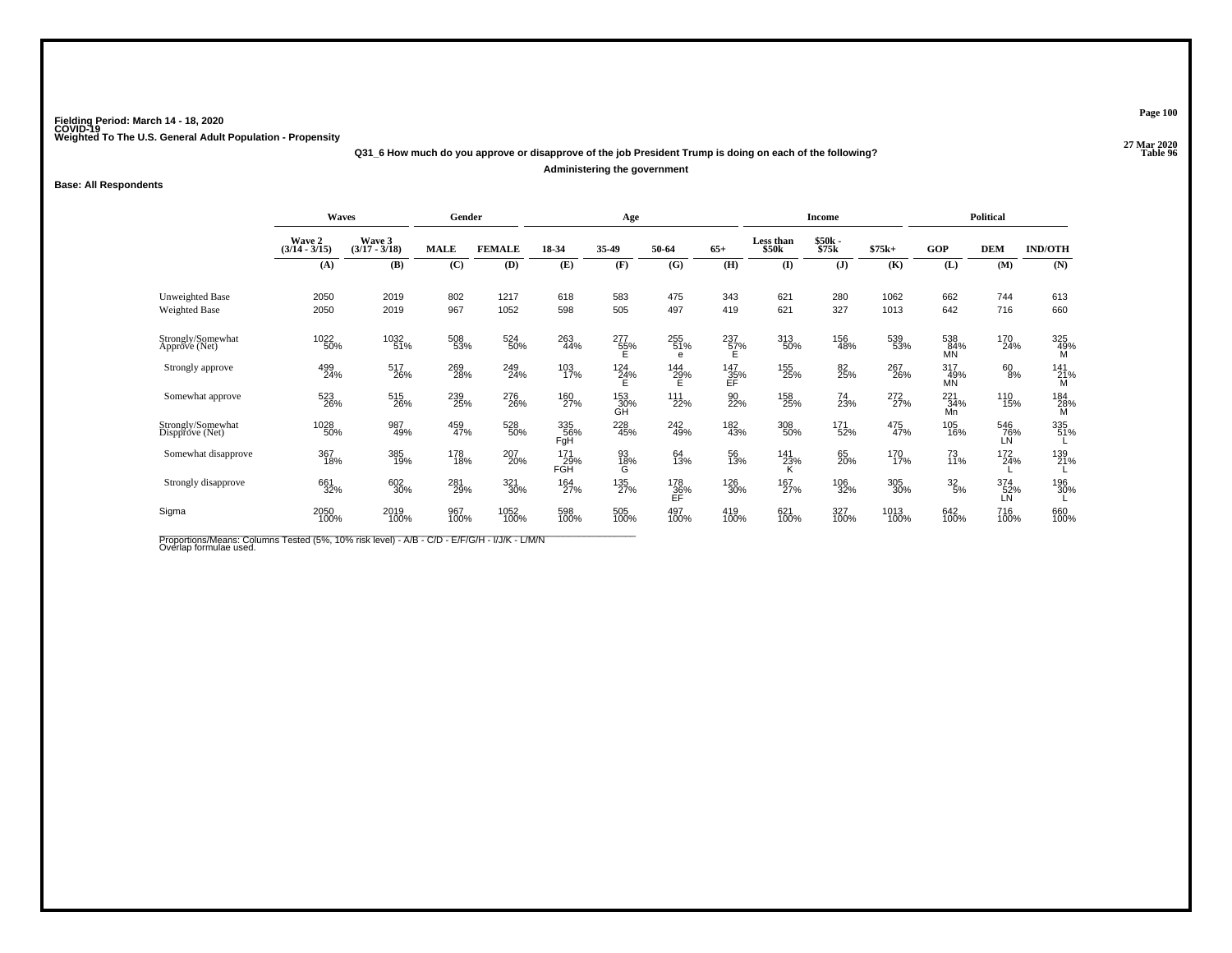**27 Mar 2020Q31\_7 How much do you approve or disapprove of the job President Trump is doing on each of the following?Handling coronavirus (COVID-19)**

## **Base: All Respondents**

|                                      | <b>Waves</b>              |                           | Gender          |               |                  | Age             |             |                  |                    | Income           |              |                         | <b>Political</b> |                    |
|--------------------------------------|---------------------------|---------------------------|-----------------|---------------|------------------|-----------------|-------------|------------------|--------------------|------------------|--------------|-------------------------|------------------|--------------------|
|                                      | Wave 2<br>$(3/14 - 3/15)$ | Wave 3<br>$(3/17 - 3/18)$ | <b>MALE</b>     | <b>FEMALE</b> | 18-34            | 35-49           | 50-64       | $65+$            | Less than<br>\$50k | \$50k -<br>\$75k | $$75k+$      | GOP                     | <b>DEM</b>       | <b>IND/OTH</b>     |
|                                      | (A)                       | (B)                       | (C)             | (D)           | (E)              | (F)             | (G)         | (H)              | $\mathbf{I}$       | $($ $)$          | (K)          | (L)                     | (M)              | (N)                |
| Unweighted Base                      | 2050                      | 2019                      | 802             | 1217          | 618              | 583             | 475         | 343              | 621                | 280              | 1062         | 662                     | 744              | 613                |
| <b>Weighted Base</b>                 | 2050                      | 2019                      | 967             | 1052          | 598              | 505             | 497         | 419              | 621                | 327              | 1013         | 642                     | 716              | 660                |
| Strongly/Somewhat<br>Approve (Net)   | 1052<br>51%               | 1121<br>56%<br>А          | 540<br>56%      | 581<br>55%    | 298<br>50%       | 278<br>55%      | 288<br>58%  | $^{257}_{61\%}$  | 363<br>58%         | 183<br>56%       | 552<br>54%   | 550<br>86%<br>MN        | 201<br>28%       | 370<br>56%<br>M    |
| Strongly approve                     | 496<br>24%                | 562<br>28%<br>A           | 293<br>30%<br>d | 270<br>26%    | 129<br>22%       | 138<br>27%<br>e | 150<br>30%  | 146<br>35%<br>Ef | 187<br>30%         | 77<br>24%        | 288<br>28%   | 340<br>53%<br><b>MN</b> | 65<br>9%         | 158<br>24%<br>м    |
| Somewhat approve                     | 556<br>27%                | 559<br>28%                | 247<br>26%      | 312<br>30%    | 169<br>28%       | 140<br>28%      | 138<br>28%  | $^{111}_{27\%}$  | 176<br>28%         | 105<br>32%       | 264<br>26%   | $^{211}_{33\%}$         | 136<br>19%       | $\frac{212}{32\%}$ |
| Strongly/Somewhat<br>Dispprove (Net) | 998<br>$\frac{49}{B}$     | 898<br>44%                | 427<br>44%      | 471<br>45%    | 300<br>50%<br>GH | 227<br>45%      | 209<br>42%  | 162<br>39%       | 258<br>42%         | 144<br>44%       | 461<br>46%   | 92<br>14%               | 516<br>72%<br>LN | 290<br>44%         |
| Somewhat disapprove                  | 329<br>16%                | 304<br>15%                | 146<br>15%      | 158<br>15%    | 124<br>21%<br>GH | 88<br>17%<br>GH | 51<br>10%   | 41<br>10%        | 107<br>17%         | 48<br>15%        | 143<br>14%   | 57<br>9%                | 144<br>20%       | 103<br>16%         |
| Strongly disapprove                  | 670<br>33%                | 594<br>29%                | 281<br>29%      | 313<br>30%    | 176<br>29%       | 140<br>28%      | 158<br>32%  | 121<br>29%       | 151<br>24%         | 97<br>30%        | 319<br>31%   | $^{35}_{\ 5\%}$         | 372<br>52%<br>LN | 187<br>28%         |
| Sigma                                | 2050<br>100%              | 2019<br>100%              | 967<br>100%     | 1052<br>100%  | 598<br>100%      | 505<br>100%     | 497<br>100% | 419<br>100%      | 621<br>100%        | 327<br>100%      | 1013<br>100% | 642<br>100%             | 716<br>100%      | 660<br>100%        |

Proportions/Means: Columns Tested (5%, 10% risk level) - A/B - C/D - E/F/G/H - I/J/K - L/M/N<br>Overlap formulae used.

**Table 97** 

**Page 101**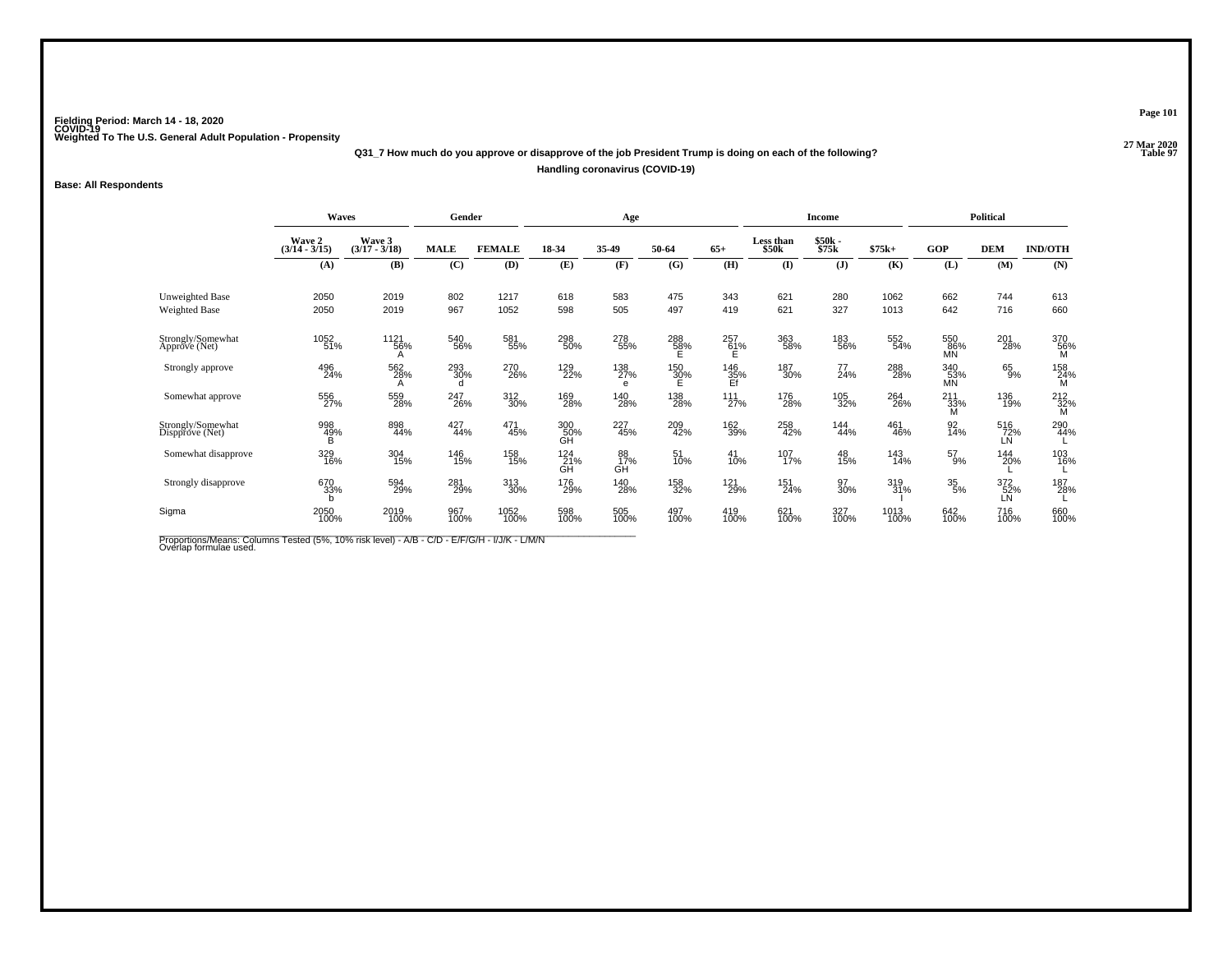**27 Mar 2020Q32 How much do you support or oppose each of the following in response to the coronavirus (COVID-19) outbreak?**

#### **Summary Of Approve**

## **Base: All Respondents**

|                                            | <b>Waves</b>              |                           | Gender      |                  |            | Age                  |                    |                  |                    | <b>Income</b>  |                    |                         | <b>Political</b> |                |
|--------------------------------------------|---------------------------|---------------------------|-------------|------------------|------------|----------------------|--------------------|------------------|--------------------|----------------|--------------------|-------------------------|------------------|----------------|
|                                            | Wave 2<br>$(3/14 - 3/15)$ | Wave 3<br>$(3/17 - 3/18)$ | <b>MALE</b> | <b>FEMALE</b>    | 18-34      | 35-49                | 50-64              | $65+$            | Less than<br>\$50k | \$50k<br>\$75k | $$75k+$            | <b>GOP</b>              | <b>DEM</b>       | <b>IND/OTH</b> |
|                                            | (A)                       | (B)                       | (C)         | (D)              | (E)        | (F)                  | (G)                | (H)              | $\mathbf{I}$       | $\mathbf{J}$   | (K)                | (L)                     | (M)              | (N)            |
| Unweighted Base                            | 2050                      | 2019                      | 802         | 1217             | 618        | 583                  | 475                | 343              | 621                | 280            | 1062               | 662                     | 744              | 613            |
| <b>Weighted Base</b>                       | 2050                      | 2019                      | 967         | 1052             | 598        | 505                  | 497                | 419              | 621                | 327            | 1013               | 642                     | 716              | 660            |
| Expanding paid sick leave<br>policies      | 1836<br>90%               | 1788<br>89%               | 822<br>85%  | 966<br>92%       | 479<br>80% | 457<br>91%           | 457<br>92%         | 394<br>94%       | 536<br>86%         | 283<br>87%     | 915<br>90%         | 591<br>$\frac{92}{2}$   | 632<br>88%       | 565<br>86%     |
| Extending unemployment<br>insurance        | 1798<br>88%               | 1775<br>88%               | 827<br>86%  | 948<br>90%<br>С  | 470<br>79% | 459<br>91%           | 456<br>92%         | 390<br>93%       | 524<br>84%         | 291<br>89%     | 909<br>90%         | 577<br>90%              | 628<br>88%       | 570<br>86%     |
| Pushing back deadlines for<br>taxes        | 1728<br>84%               | 1754<br>87%<br>a          | 815<br>84%  | 939<br>89%       | 458<br>77% | 438<br>87%           | $^{460}_{93\%}$ FF | 398<br>95%<br>EF | 508<br>82%         | 286<br>87%     | 912 <sub>90%</sub> | 582%                    | 624<br>87%       | 549<br>83%     |
| Suspending student loan<br>payments        | 1653<br>81%               | 1651<br>82%               | 753<br>78%  | 898<br>85%       | 468<br>78% | $^{424}_{84\%}$<br>e | 422<br>85%         | 338<br>81%       | 496<br>80%         | 263<br>80%     | 845<br>83%         | 513<br>80%              | 623<br>87%<br>ĽΝ | 514<br>78%     |
| Lowering interest rates to<br>zero         | 1561<br>76%               | 1613<br>80%<br>A          | 745<br>77%  | 867<br>82%<br>ι. | 453<br>76% | 424<br>84%<br>Eh     | 412<br>83%         | 324<br>77%       | 485<br>78%         | 260<br>80%     | 815<br>80%         | 537<br>84%<br>mN        | 567<br>79%       | 508<br>77%     |
| Suspending the payroll tax<br>for 3 months | 1578<br>77%               | 1611<br>80%<br>a          | 739<br>76%  | 872<br>83%       | 439<br>73% | 419<br>83%           | 413<br>83%         | 340<br>81%       | 474<br>76%         | 263<br>80%     | 830<br>82%         | 559<br>87%<br><b>MN</b> | 550<br>77%       | 502<br>76%     |

Proportions/Means: Columns Tested (5%, 10% risk level) - A/B - C/D - E/F/G/H - I/J/K - L/M/N<br>Overlap formulae used.

**Page 102**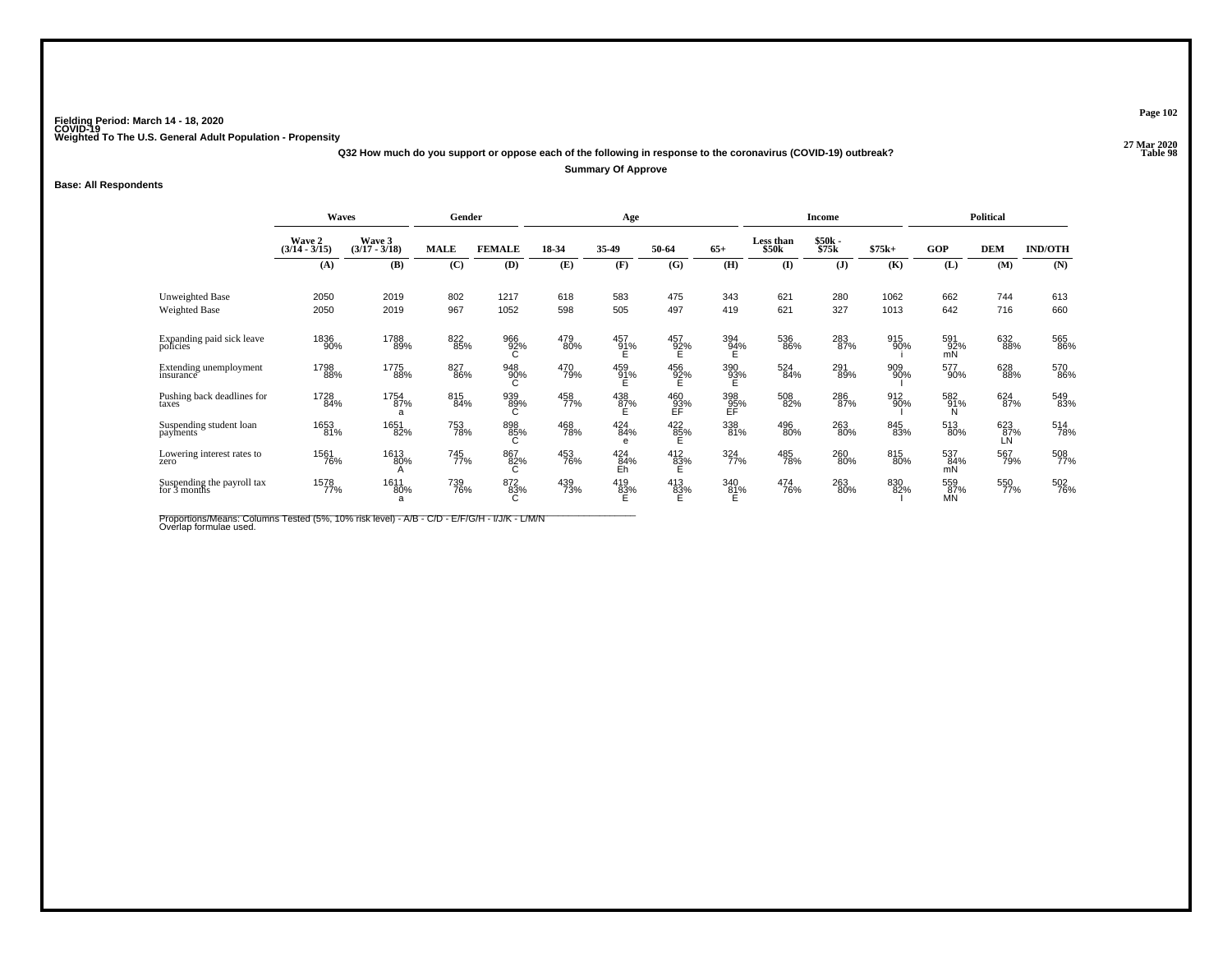**27 Mar 2020Q32 How much do you support or oppose each of the following in response to the coronavirus (COVID-19) outbreak?Summary Of Strongly/Somewhat Oppose**

## **Base: All Respondents**

|                                            | Waves                     |                           | Gender                               |               |                          | Age              |                  |               |                    | <b>Income</b>    |            |                 | <b>Political</b> |                 |
|--------------------------------------------|---------------------------|---------------------------|--------------------------------------|---------------|--------------------------|------------------|------------------|---------------|--------------------|------------------|------------|-----------------|------------------|-----------------|
|                                            | Wave 2<br>$(3/14 - 3/15)$ | Wave 3<br>$(3/17 - 3/18)$ | <b>MALE</b>                          | <b>FEMALE</b> | 18-34                    | 35-49            | 50-64            | $65+$         | Less than<br>\$50k | \$50k -<br>\$75k | $$75k+$    | <b>GOP</b>      | <b>DEM</b>       | <b>IND/OTH</b>  |
|                                            | (A)                       | (B)                       | (C)                                  | (D)           | (E)                      | (F)              | (G)              | (H)           | $\mathbf{I}$       | $\mathbf{J}$     | (K)        | (L)             | (M)              | (N)             |
| Unweighted Base                            | 2050                      | 2019                      | 802                                  | 1217          | 618                      | 583              | 475              | 343           | 621                | 280              | 1062       | 662             | 744              | 613             |
| <b>Weighted Base</b>                       | 2050                      | 2019                      | 967                                  | 1052          | 598                      | 505              | 497              | 419           | 621                | 327              | 1013       | 642             | 716              | 660             |
| Suspending the payroll tax<br>for 3 months | 472<br>23%<br>b           | 408<br>20%                | 227<br>24%<br>D                      | 181<br>17%    | 159<br>27%<br>FGH        | 86<br>17%        | 84<br>17%        | 79<br>19%     | 147<br>24%         | 64<br>20%        | 183<br>18% | 83<br>13%       | 167<br>23%       | 158<br>24%      |
| Lowering interest rates to<br>zero         | 489<br>24%<br>B           | 406<br>20%                | 221<br>23%<br>D                      | 185<br>18%    | 145<br>24%<br>FG         | 81<br>16%        | 85<br>17%        | 95<br>23%     | 135<br>22%         | 67<br>20%        | 198<br>20% | 105<br>16%      | 149<br>21%       | 152<br>23%      |
| Suspending student loan<br>payments        | 397<br>19%                | 368<br>18%                | 214<br>22%<br>D                      | 155<br>15%    | 130<br>22%<br>fG         | 82<br>16%        | 76<br>15%        | 81<br>19%     | 125<br>20%         | 64<br>20%        | 169<br>17% | 129<br>20%<br>М | 93<br>13%        | 146<br>22%<br>M |
| Pushing back deadlines for<br>taxes        | 322<br>16%<br>b           | 265<br>13%                | 151<br>$\overline{D}^{\frac{16}{5}}$ | 113<br>11%    | 140<br>z3%<br>FGH        | 67<br>_13%<br>GH | $\frac{37}{7\%}$ | $^{21}_{5\%}$ | 113<br>18%         | 41<br>13%        | 102<br>10% | 61<br>9%        | 92<br>13%        | $^{112}_{17\%}$ |
| Extending unemployment<br>insurance        | 252<br>12%                | 244<br>12%                | 140<br>14%<br>D                      | 104<br>10%    | 128<br>21%<br><b>FGH</b> | $^{47}_{9\%}$    | $^{41}_{8\%}$    | $^{28}_{7\%}$ | 97<br>16%          | 36<br>11%        | 104<br>10% | 65<br>10%       | 89<br>12%        | 90<br>14%       |
| Expanding paid sick leave<br>policies      | 214<br>10%                | 231<br>11%                | 145<br>15%<br>D                      | $^{87}_{8\%}$ | 119<br>20%<br><b>FGH</b> | $^{48}_{9\%}$    | $^{40}_{8\%}$    | $^{24}_{6\%}$ | 85<br>14%          | 44<br>13%        | 99<br>10%  | 52<br>8%        | 84<br>12%        | 95<br>14%       |

Proportions/Means: Columns Tested (5%, 10% risk level) - A/B - C/D - E/F/G/H - I/J/K - L/M/N<br>Overlap formulae used.

**Page 103**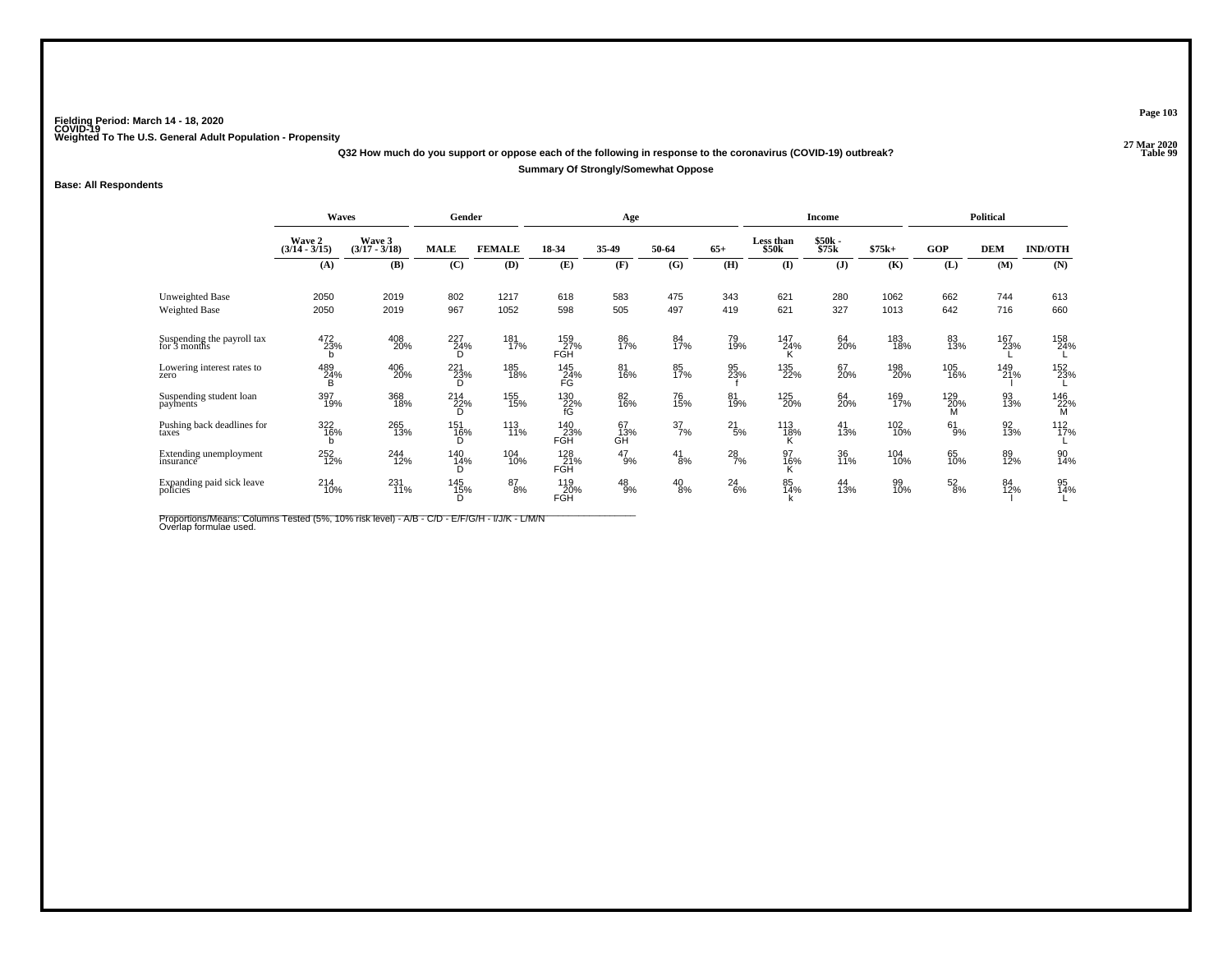**27 Mar 2020Q32\_1 How much do you support or oppose each of the following in response to the coronavirus (COVID-19) outbreak?**

# **Page 104**

**Table 100** 

#### **Suspending student loan payments**

## **Base: All Respondents**

|                                         | Waves                     |                           | Gender          |                 |                  | Age              |                    |                   |                    | <b>Income</b>    |               |                 | <b>Political</b>  |                     |
|-----------------------------------------|---------------------------|---------------------------|-----------------|-----------------|------------------|------------------|--------------------|-------------------|--------------------|------------------|---------------|-----------------|-------------------|---------------------|
|                                         | Wave 2<br>$(3/14 - 3/15)$ | Wave 3<br>$(3/17 - 3/18)$ | <b>MALE</b>     | <b>FEMALE</b>   | 18-34            | 35-49            | 50-64              | $65+$             | Less than<br>\$50k | \$50k -<br>\$75k | $$75k+$       | <b>GOP</b>      | <b>DEM</b>        | <b>IND/OTH</b>      |
|                                         | (A)                       | (B)                       | (C)             | (D)             | (E)              | (F)              | (G)                | (H)               | $\mathbf{I}$       | $($ $)$          | (K)           | (L)             | (M)               | (N)                 |
| Unweighted Base<br><b>Weighted Base</b> | 2050<br>2050              | 2019<br>2019              | 802<br>967      | 1217<br>1052    | 618<br>598       | 583<br>505       | 475<br>497         | 343<br>419        | 621<br>621         | 280<br>327       | 1062<br>1013  | 662<br>642      | 744<br>716        | 613<br>660          |
| Strongly/Somewhat<br>Approve (Net)      | 1653<br>81%               | 1651<br>82%               | 753<br>78%      | 898<br>85%      | 468<br>78%       | 424<br>84%<br>e  | $\frac{422}{85\%}$ | 338<br>81%        | 496<br>80%         | 263<br>80%       | 845<br>83%    | 513<br>80%      | 623<br>87%<br>ĽΝ. | 514<br>78%          |
| Strongly approve                        | 985<br>48%                | 992<br>49%                | 427<br>44%      | 565<br>54%<br>С | 280<br>47%       | 270<br>53%<br>eH | 269<br>54%<br>eH   | 174<br>41%        | 281<br>45%         | 156<br>48%       | 525<br>52%    | 287<br>45%      | 411<br>57%<br>LN  | 294<br>45%          |
| Somewhat approve                        | 668<br>33%                | 658<br>33%                | 326<br>34%      | 333<br>32%      | 188<br>31%       | 154<br>30%       | 152<br>31%         | 164<br>39%<br>eFG | 215<br>35%         | 107<br>33%       | 320<br>32%    | 226<br>35%<br>m | 212<br>30%        | 221<br>33%          |
| Strongly/Somewhat<br>Oppose (Net)       | 397<br>19%                | 368<br>18%                | 214<br>22%<br>D | 155<br>15%      | 130<br>22%<br>fG | 82<br>16%        | 76<br>15%          | 81<br>19%         | 125<br>20%         | 64<br>20%        | 169<br>17%    | 129<br>20%      | 93<br>13%         | 146<br>22%<br>M     |
| Somewhat oppose                         | 238<br>12%                | 239<br>12%                | 131<br>14%<br>d | 108<br>10%      | 75<br>13%        | 48<br>10%        | 50<br>10%          | 65<br>16%<br>Fg   | 81<br>13%          | 37<br>11%        | 111<br>11%    | 103<br>16%<br>м | $\frac{53}{7\%}$  | 83<br>13%<br>М      |
| Strongly oppose                         | 159<br>8%                 | 130<br>6%                 | 83%<br>D        | 47<br>4%        | 55<br>9%<br>GH   | $\frac{33}{7\%}$ | $^{25}_{\ 5\%}$    | $\frac{16}{4%}$   | $^{44}_{7\%}$      | $^{27}_{8\%}$    | $^{57}_{6\%}$ | $^{27}_{4\%}$   | $^{41}_{6\%}$     | $^{62}_{9\%}$<br>LM |
| Sigma                                   | 2050<br>100%              | 2019<br>100%              | 967<br>100%     | 1052<br>100%    | 598<br>100%      | 505<br>100%      | 497<br>100%        | 419<br>100%       | 621<br>100%        | 327<br>100%      | 1013<br>100%  | 642<br>100%     | 716<br>100%       | 660<br>100%         |

Proportions/Means: Columns Tested (5%, 10% risk level) - A/B - C/D - E/F/G/H - I/J/K - L/M/N<br>Overlap formulae used.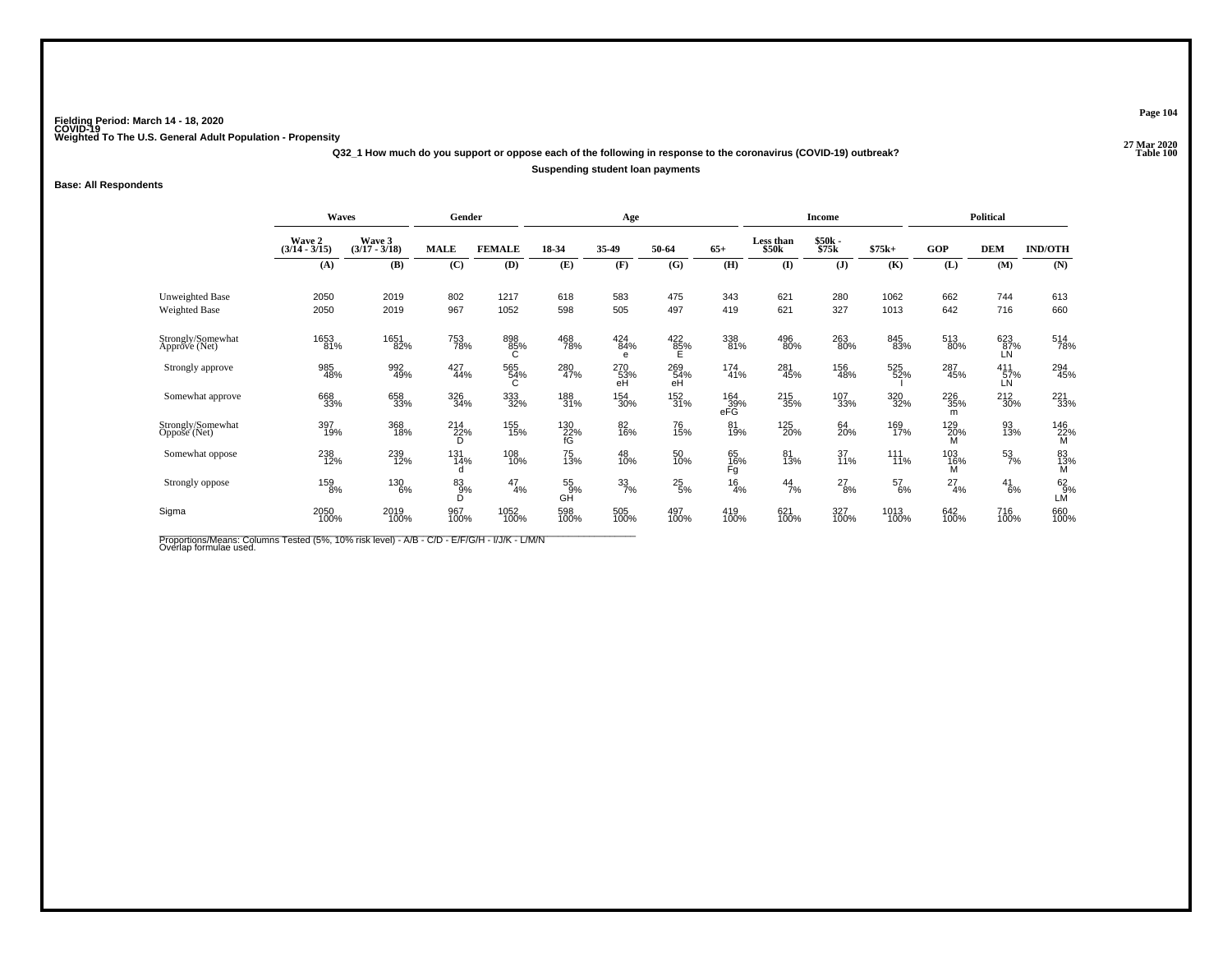**27 Mar 2020Q32\_2 How much do you support or oppose each of the following in response to the coronavirus (COVID-19) outbreak?Pushing back deadlines for taxes**

## **Base: All Respondents**

|                                    | <b>Waves</b>              |                           | Gender          |                  |                           | Age                 |                  |                        |                    | Income           |                  |                 | <b>Political</b> |                    |
|------------------------------------|---------------------------|---------------------------|-----------------|------------------|---------------------------|---------------------|------------------|------------------------|--------------------|------------------|------------------|-----------------|------------------|--------------------|
|                                    | Wave 2<br>$(3/14 - 3/15)$ | Wave 3<br>$(3/17 - 3/18)$ | <b>MALE</b>     | <b>FEMALE</b>    | 18-34                     | 35-49               | 50-64            | $65+$                  | Less than<br>\$50k | \$50k -<br>\$75k | $$75k+$          | <b>GOP</b>      | <b>DEM</b>       | <b>IND/OTH</b>     |
|                                    | (A)                       | (B)                       | (C)             | (D)              | (E)                       | (F)                 | (G)              | (H)                    | $\mathbf{I}$       | $\mathbf{J}$     | (K)              | (L)             | (M)              | (N)                |
| Unweighted Base                    | 2050                      | 2019                      | 802             | 1217             | 618                       | 583                 | 475              | 343                    | 621                | 280              | 1062             | 662             | 744              | 613                |
| Weighted Base                      | 2050                      | 2019                      | 967             | 1052             | 598                       | 505                 | 497              | 419                    | 621                | 327              | 1013             | 642             | 716              | 660                |
| Strongly/Somewhat<br>Approve (Net) | 1728<br>84%               | 1754<br>87%<br>a          | 815<br>84%      | 939<br>89%       | 458<br>77%                | 438<br>8 <u>7</u> % | $^{460}_{93\%}$  | 398<br>95%<br>EF       | 508<br>82%         | 286<br>87%       | 912<br>90%       | 582<br>91%<br>N | 624<br>87%       | 549<br>83%         |
| Strongly approve                   | 997<br>49%                | 1024<br>51%               | 450<br>47%      | 574<br>55%<br>C  | 249<br>42%                | 252<br>50%          | 296<br>59%<br>ÉĖ | 226<br>54%<br>E.       | 284<br>46%         | 159<br>49%       | 548<br>54%       | 341<br>53%<br>N | 385<br>54%<br>N  | 298<br>45%         |
| Somewhat approve                   | 732<br>36%                | 731<br>36%                | 365<br>38%      | 365<br>35%       | 209<br>35%                | 185<br>37%          | 165<br>33%       | $\frac{172}{41%}$<br>g | 224<br>36%         | 126<br>39%       | 363<br>36%       | 241<br>38%      | 239<br>33%       | 251<br>38%         |
| Strongly/Somewhat<br>Oppose (Net)  | 322<br>16%                | 265<br>13%                | 151<br>16%<br>D | 113<br>11%       | 140<br>PGH <sup>23%</sup> | 67<br>13%<br>GH     | $\frac{37}{7\%}$ | $^{21}_{5\%}$          | 113<br>18%<br>ĸ    | 41<br>13%        | 102<br>10%       | 61<br>9%        | 92<br>13%        | $\frac{112}{17\%}$ |
| Somewhat oppose                    | 227<br>11%<br>в           | 170<br>8%                 | 96<br>10%       | $^{74}_{7\%}$    | 79<br>13%<br>fGH          | $^{44}_{9\%}$<br>h  | $^{27}_{\ 5\%}$  | $^{20}_{\ 5\%}$        | 70<br>11%<br>Κ     | $^{29}_{9\%}$    | $63\atop 6\%$    | $^{51}_{8\%}$   | $\frac{53}{7\%}$ | 67<br>10%          |
| Strongly oppose                    | $\frac{95}{5\%}$          | $\frac{94}{5%}$           | 55<br>6%        | $\frac{39}{4\%}$ | 60<br>10%<br><b>FGH</b>   | $^{23}_{5\%}$<br>gН | 10<br>2%<br>h    |                        | $^{42}_{7\%}$<br>ĸ | $^{12}_{4\%}$    | $\frac{38}{4\%}$ | $^{10}_{2\%}$   | $^{40}_{6\%}$    | $\frac{45}{7\%}$   |
| Sigma                              | 2050<br>100%              | 2019<br>100%              | 967<br>100%     | 1052<br>100%     | 598<br>100%               | 505<br>100%         | 497<br>100%      | 419<br>100%            | 621<br>100%        | 327<br>100%      | 1013<br>100%     | 642<br>100%     | 716<br>100%      | 660<br>100%        |

Proportions/Means: Columns Tested (5%, 10% risk level) - A/B - C/D - E/F/G/H - I/J/K - L/M/N<br>Overlap formulae used.

**Table 101** 

**Page 105**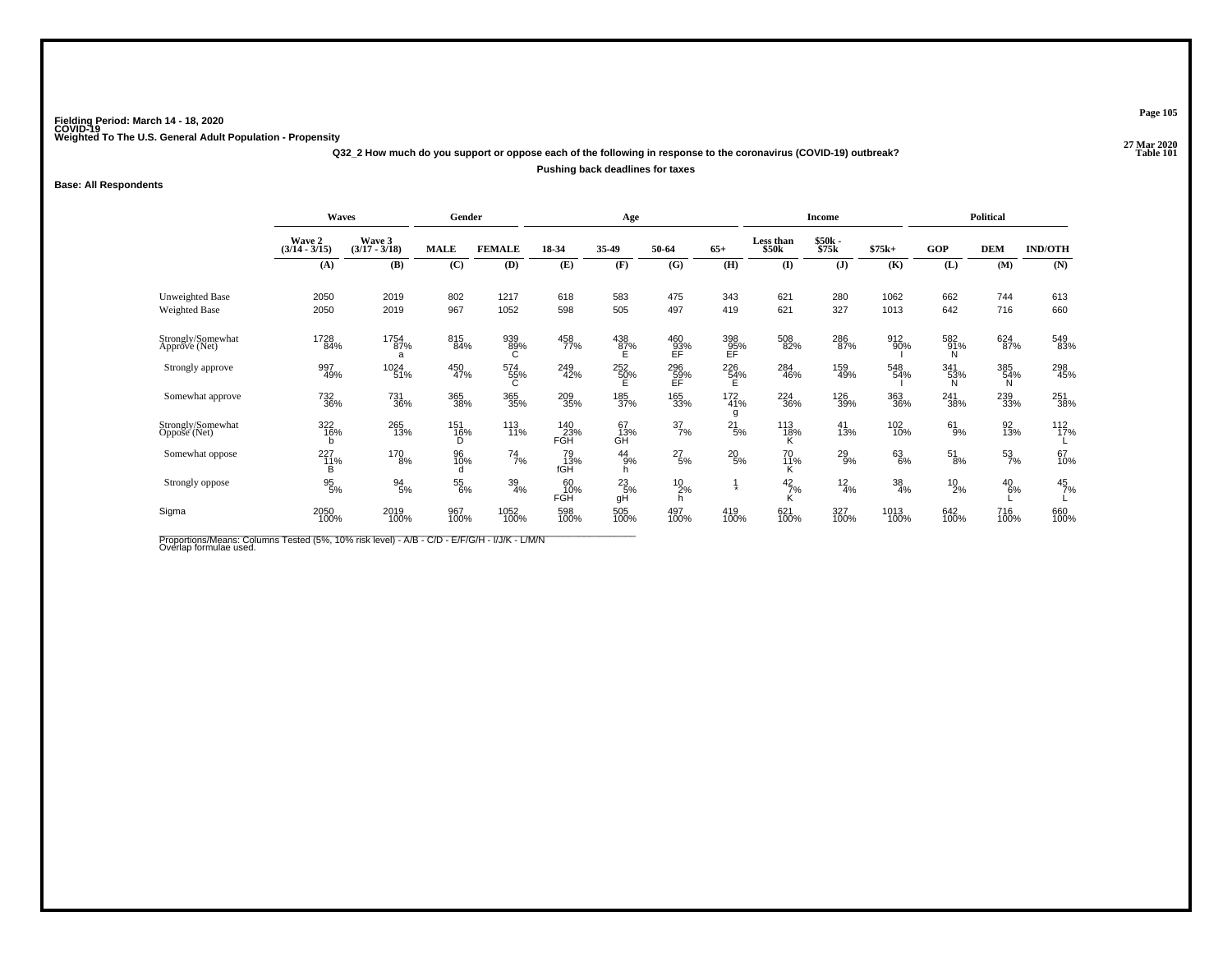**27 Mar 2020Q32\_3 How much do you support or oppose each of the following in response to the coronavirus (COVID-19) outbreak?Suspending the payroll tax for 3 months**

## **Base: All Respondents**

|                                    |                           | <b>Waves</b>              | Gender             |                  |                     | Age              |                  |                  |                    | Income            |              |                  | <b>Political</b> |                     |
|------------------------------------|---------------------------|---------------------------|--------------------|------------------|---------------------|------------------|------------------|------------------|--------------------|-------------------|--------------|------------------|------------------|---------------------|
|                                    | Wave 2<br>$(3/14 - 3/15)$ | Wave 3<br>$(3/17 - 3/18)$ | <b>MALE</b>        | <b>FEMALE</b>    | 18-34               | 35-49            | 50-64            | $65+$            | Less than<br>\$50k | $$50k -$<br>\$75k | $$75k+$      | <b>GOP</b>       | <b>DEM</b>       | <b>IND/OTH</b>      |
|                                    | (A)                       | (B)                       | (C)                | (D)              | (E)                 | (F)              | (G)              | (H)              | $\mathbf{I}$       | $\mathbf{J}$      | (K)          | (L)              | (M)              | (N)                 |
| Unweighted Base                    | 2050                      | 2019                      | 802                | 1217             | 618                 | 583              | 475              | 343              | 621                | 280               | 1062         | 662              | 744              | 613                 |
| Weighted Base                      | 2050                      | 2019                      | 967                | 1052             | 598                 | 505              | 497              | 419              | 621                | 327               | 1013         | 642              | 716              | 660                 |
| Strongly/Somewhat<br>Approve (Net) | 1578<br>77%               | 1611<br>80%<br>a          | 739<br>76%         | 872<br>83%       | 439<br>73%          | $^{419}_{83\%}$  | 413<br>83%       | 340<br>81%       | 474<br>76%         | 263<br>80%        | 830<br>82%   | 559<br>87%<br>MN | 550<br>77%       | 502<br>76%          |
| Strongly approve                   | 843<br>41%                | 922<br>46%<br>A           | 428<br>44%         | 494<br>47%       | 239<br>40%          | 253<br>50%<br>ΕĤ | 258<br>52%<br>EΗ | 172<br>41%       | 256<br>41%         | 155<br>47%        | 482<br>48%   | 321<br>50%<br>N  | 334<br>47%<br>n  | 267<br>40%          |
| Somewhat approve                   | 735<br>36%                | 689<br>34%                | 311<br>32%         | 378<br>36%       | 200<br>33%          | 166<br>33%       | 155<br>31%       | 167<br>40%<br>fG | 219<br>35%         | 108<br>33%        | 348<br>34%   | 238<br>37%<br>м  | 215<br>30%       | 236<br>36%<br>m     |
| Strongly/Somewhat<br>Oppose (Net)  | 472<br>23%<br>b           | 408<br>20%                | 227<br>24%<br>D    | 181<br>17%       | 159<br>P 27%<br>FGH | 86<br>17%        | 84<br>17%        | 79<br>19%        | 147<br>24%         | 64<br>20%         | 183<br>18%   | 83<br>13%        | 167<br>23%       | 158<br>24%          |
| Somewhat oppose                    | 292<br>14%                | 277<br>14%                | 147<br>15%         | 130<br>12%       | 113<br>19%<br>FGh   | 53<br>10%        | 55<br>11%        | 56<br>13%        | 110<br>18%<br>ĸ    | 43<br>13%         | 113<br>11%   | 59<br>9%         | 105<br>15%       | 112<br>17%          |
| Strongly oppose                    | $^{180}_{9\%}$<br>B       | 131<br>6%                 | $^{80}_{8\%}$<br>D | $\frac{51}{5\%}$ | $^{45}_{8\%}$       | $\frac{33}{7\%}$ | $\frac{30}{6\%}$ | $^{23}_{5\%}$    | $\frac{37}{6\%}$   | $^{21}_{7\%}$     | 70<br>7%     | 24<br>4%         | 61<br>9%         | $^{46}$<br>$^{7}\%$ |
| Sigma                              | 2050<br>100%              | 2019<br>100%              | 967<br>100%        | 1052<br>100%     | 598<br>100%         | 505<br>100%      | 497<br>100%      | 419<br>100%      | 621<br>100%        | 327<br>100%       | 1013<br>100% | 642<br>100%      | 716<br>100%      | 660<br>100%         |

Proportions/Means: Columns Tested (5%, 10% risk level) - A/B - C/D - E/F/G/H - I/J/K - L/M/N<br>Overlap formulae used.

**Page 106**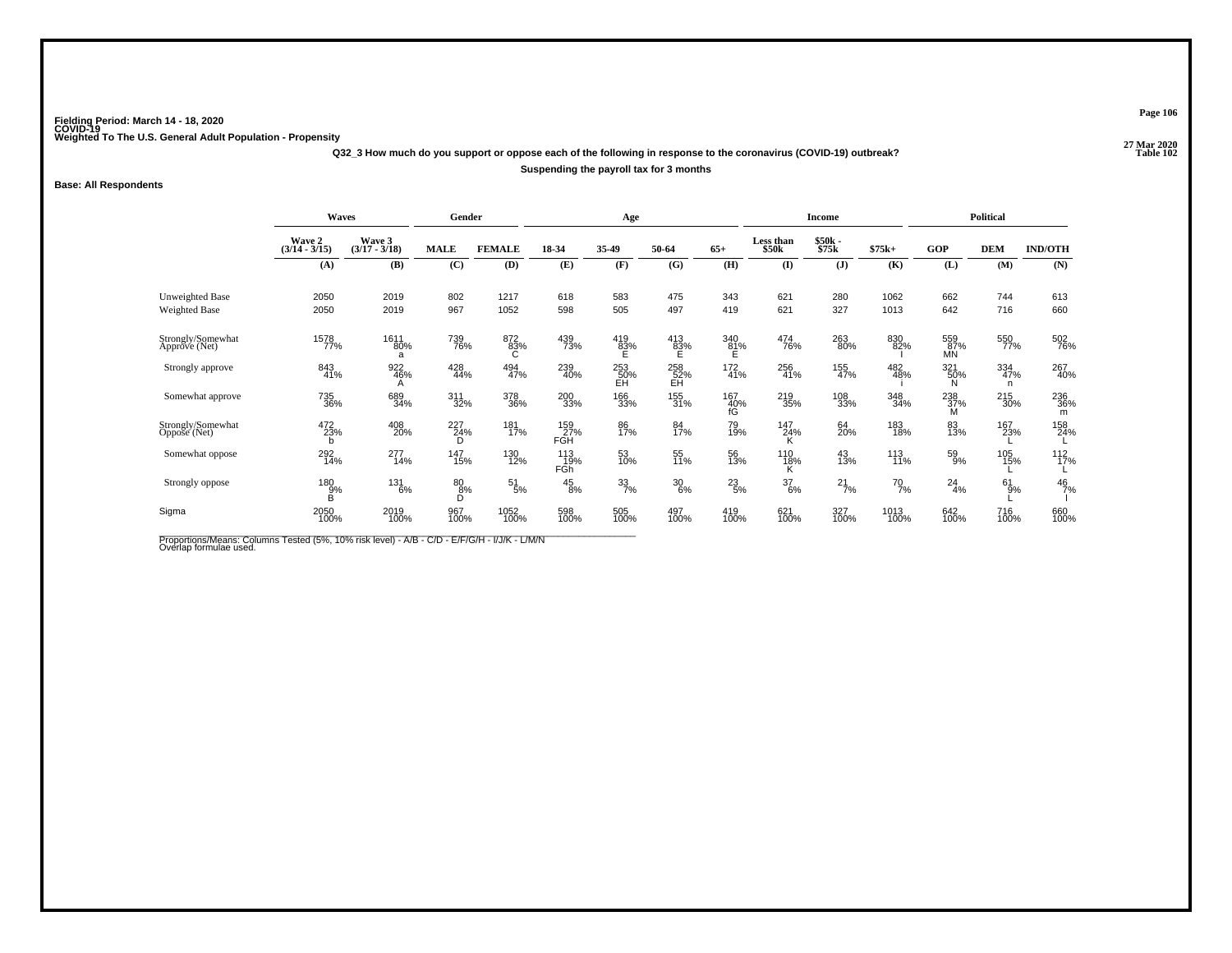**27 Mar 2020Q32\_4 How much do you support or oppose each of the following in response to the coronavirus (COVID-19) outbreak?**

# **Page 107**

**Table 103** 

# **Extending unemployment insurance**

## **Base: All Respondents**

|                                    | Waves                     |                           | Gender               |                 |                            | Age                 |                  |                 |                    | <b>Income</b>    |                  |                 | <b>Political</b> |                                |
|------------------------------------|---------------------------|---------------------------|----------------------|-----------------|----------------------------|---------------------|------------------|-----------------|--------------------|------------------|------------------|-----------------|------------------|--------------------------------|
|                                    | Wave 2<br>$(3/14 - 3/15)$ | Wave 3<br>$(3/17 - 3/18)$ | <b>MALE</b>          | <b>FEMALE</b>   | 18-34                      | 35-49               | 50-64            | $65+$           | Less than<br>\$50k | \$50k -<br>\$75k | $$75k+$          | <b>GOP</b>      | <b>DEM</b>       | <b>IND/OTH</b>                 |
|                                    | (A)                       | (B)                       | (C)                  | (D)             | (E)                        | (F)                 | (G)              | (H)             | $\mathbf{I}$       | $($ $)$          | (K)              | (L)             | (M)              | (N)                            |
| Unweighted Base                    | 2050                      | 2019                      | 802                  | 1217            | 618                        | 583                 | 475              | 343             | 621                | 280              | 1062             | 662             | 744              | 613                            |
| <b>Weighted Base</b>               | 2050                      | 2019                      | 967                  | 1052            | 598                        | 505                 | 497              | 419             | 621                | 327              | 1013             | 642             | 716              | 660                            |
| Strongly/Somewhat<br>Approve (Net) | 1798<br>88%               | 1775<br>88%               | 827<br>86%           | 948<br>90%      | 470<br>79%                 | 459<br>91%          | 456<br>92%       | 390<br>93%      | 524<br>84%         | 291<br>89%       | 909<br>90%       | 577<br>90%      | 628<br>88%       | 570<br>86%                     |
| Strongly approve                   | 1071<br>52%               | 1087<br>54%               | 487<br>50%           | 600<br>57%<br>С | 264<br>44%                 | 281<br>56%          | 311<br>62%<br>Ef | 231<br>55%      | 303<br>49%         | 178<br>54%       | 572<br>56%       | 344<br>54%<br>n | 436<br>61%<br>LN | 308<br>47%                     |
| Somewhat approve                   | 728<br>35%                | 688<br>34%                | 339<br>35%           | 348<br>33%      | 206<br>34%                 | 177<br>35%          | 146<br>29%       | 159<br>38%<br>G | 221<br>36%         | 113<br>35%       | 338<br>33%       | 233<br>36%<br>м | 192<br>27%       | $^{262}_{\substack{40\% \ M}}$ |
| Strongly/Somewhat<br>Oppose (Net)  | 252<br>12%                | 244<br>12%                | 140<br>14%<br>D      | 104<br>10%      | 128<br>EGH <sup>31</sup> % | $^{47}_{9\%}$       | $^{41}_{8\%}$    | $^{28}_{7\%}$   | 97<br>16%<br>n.    | 36<br>11%        | 104<br>10%       | 65<br>10%       | 89<br>12%        | 90<br>14%                      |
| Somewhat oppose                    | 168<br>8%                 | 167<br>8%                 | 92<br>10%            | $^{75}_{7\%}$   | 92<br>15%<br><b>FGH</b>    | 21<br>4%            | $^{29}_{6\%}$    | $^{24}_{6\%}$   | 71<br>11%<br>ĸ     | $^{23}_{7\%}$    | 66<br>7%         | $^{47}_{7\%}$   | 55<br>8%         | 65<br>10%                      |
| Strongly oppose                    | $^{84}_{4\%}$             | 77<br>4%                  | $^{48}_{\ 5\%}$<br>D | $^{29}_{3\%}$   | $\frac{36}{6%}$<br>GH      | $^{26}_{5\%}$<br>gH | $^{12}_{2\%}$    | $\frac{4}{1%}$  | $^{26}_{4\%}$      | $\frac{13}{4%}$  | $\frac{38}{4\%}$ | $\frac{18}{3%}$ | $\frac{34}{5\%}$ | $^{26}_{4%}$                   |
| Sigma                              | 2050<br>100%              | 2019<br>100%              | 967<br>100%          | 1052<br>100%    | 598<br>100%                | 505<br>100%         | 497<br>100%      | 419<br>100%     | 621<br>100%        | 327<br>100%      | 1013<br>100%     | 642<br>100%     | 716<br>100%      | 660<br>100%                    |

Proportions/Means: Columns Tested (5%, 10% risk level) - A/B - C/D - E/F/G/H - I/J/K - L/M/N<br>Overlap formulae used.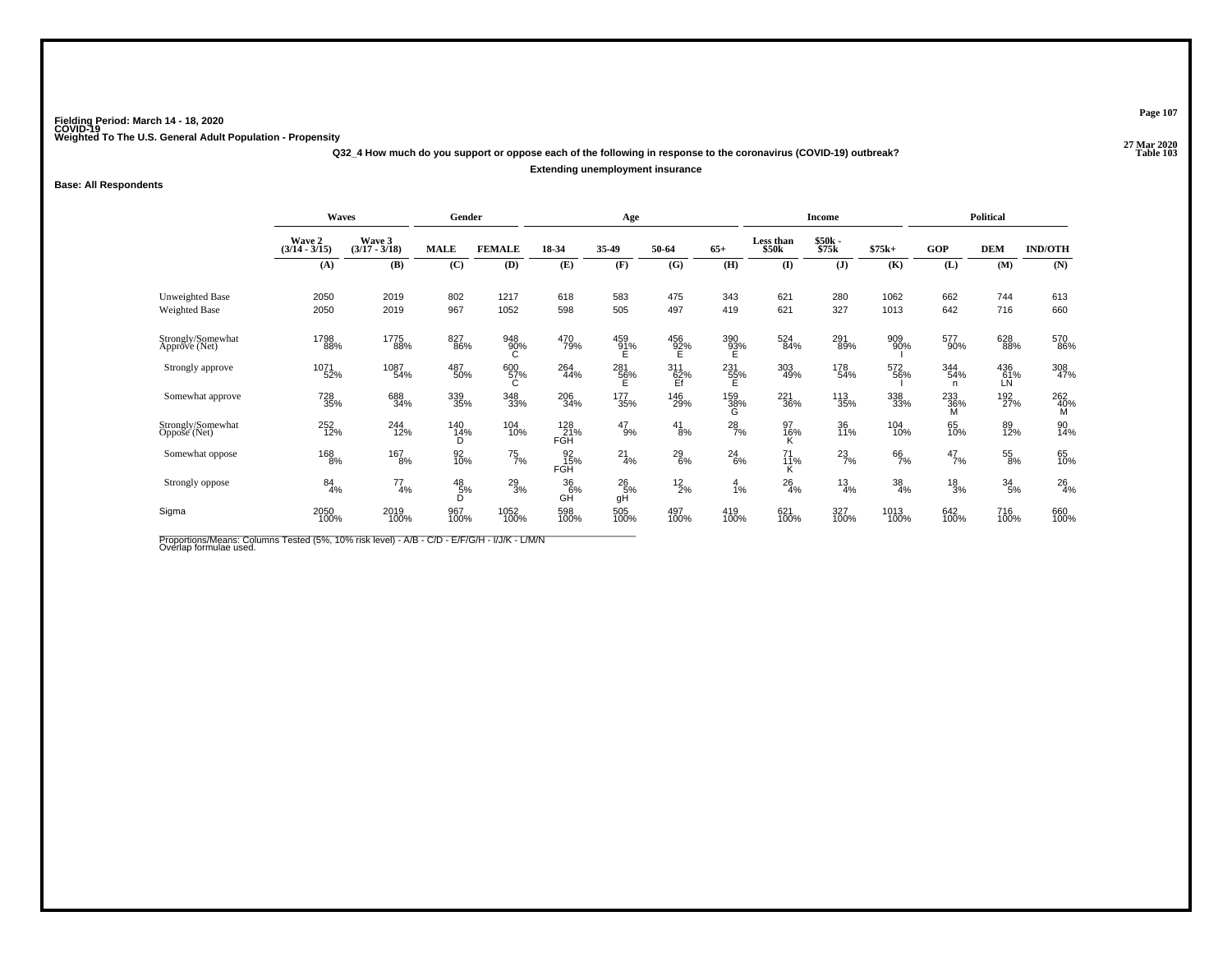**27 Mar 2020Q32\_5 How much do you support or oppose each of the following in response to the coronavirus (COVID-19) outbreak?**

**Expanding paid sick leave policies**

## **Base: All Respondents**

|                                    | <b>Waves</b>              |                           | Gender          |                 |                         | Age                      |                  |                          |                    | Income            |                  |                  | <b>Political</b> |                 |
|------------------------------------|---------------------------|---------------------------|-----------------|-----------------|-------------------------|--------------------------|------------------|--------------------------|--------------------|-------------------|------------------|------------------|------------------|-----------------|
|                                    | Wave 2<br>$(3/14 - 3/15)$ | Wave 3<br>$(3/17 - 3/18)$ | <b>MALE</b>     | <b>FEMALE</b>   | 18-34                   | 35-49                    | 50-64            | $65+$                    | Less than<br>\$50k | $$50k -$<br>\$75k | $$75k+$          | GOP              | <b>DEM</b>       | <b>IND/OTH</b>  |
|                                    | (A)                       | (B)                       | (C)             | (D)             | (E)                     | (F)                      | (G)              | (H)                      | $\mathbf{I}$       | $\mathbf{J}$      | (K)              | (L)              | (M)              | (N)             |
| Unweighted Base                    | 2050                      | 2019                      | 802             | 1217            | 618                     | 583                      | 475              | 343                      | 621                | 280               | 1062             | 662              | 744              | 613             |
| Weighted Base                      | 2050                      | 2019                      | 967             | 1052            | 598                     | 505                      | 497              | 419                      | 621                | 327               | 1013             | 642              | 716              | 660             |
| Strongly/Somewhat<br>Approve (Net) | 1836<br>90%               | 1788<br>89%               | 822<br>85%      | 966<br>92%      | 479<br>80%              | 457<br>91%<br>E          | 457<br>92%<br>E  | 394<br>94%               | 536<br>86%         | 283<br>87%        | 915<br>90%       | 591<br>92%<br>mN | 632<br>88%       | 565<br>86%      |
| Strongly approve                   | 1171<br>57%               | 1119<br>55%               | 491<br>51%      | 628<br>60%<br>С | 277<br>46%              | 298<br>5 <u>9</u> %<br>Е | 321<br>65%<br>EH | 223<br>53%               | 316<br>51%         | 178<br>54%        | 593<br>59%       | 338<br>53%       | 440<br>61%<br>LN | 341<br>52%      |
| Somewhat approve                   | 664<br>32%                | 668<br>33%                | 331<br>34%      | 338<br>32%      | 202<br>34%<br>g         | 159<br>31%               | 136<br>27%       | $\frac{171}{41\%}$<br>FG | 220<br>35%         | 105<br>32%        | 321<br>32%       | 253<br>39%<br>м  | 192<br>27%       | 223<br>34%<br>M |
| Strongly/Somewhat<br>Oppose (Net)  | 214<br>10%                | $^{231}_{11\%}$           | 145<br>15%<br>D | $\frac{87}{8%}$ | 119<br>– 20%<br>FGH     | $^{48}_{9%}$             | $^{40}_{8\%}$    | $^{24}_{6\%}$            | 85<br>14%          | 44<br>13%         | 99<br>10%        | $\frac{52}{8\%}$ | 84<br>12%        | 95<br>14%       |
| Somewhat oppose                    | 133<br>6%                 | $\frac{148}{7%}$          | 99<br>10%<br>D  | $^{49}_{\ 5\%}$ | 68<br>11%<br><b>FGH</b> | $^{27}_{\ 5\%}$          | $\frac{30}{6\%}$ | $^{22}_{\ 5\%}$          | $^{52}_{\ 8\%}$    | 32<br>10%         | $62\atop 6\%$    | $\frac{35}{6\%}$ | $^{54}_{8\%}$    | 58<br>9%        |
| Strongly oppose                    | $\frac{82}{4%}$           | 84<br>4%                  | $^{46}_{\ 5\%}$ | $\frac{38}{4%}$ | 50<br>8%<br><b>FGH</b>  | $^{21}_{4\%}$<br>н       | $^{10}_{2\%}$    | $^{2}_{1\%}$             | $\frac{33}{5\%}$   | $\frac{12}{4%}$   | $\frac{37}{4\%}$ | $\frac{16}{3%}$  | $\frac{30}{4\%}$ | 38<br>6%        |
| Sigma                              | 2050<br>100%              | 2019<br>100%              | 967<br>100%     | 1052<br>100%    | 598<br>100%             | 505<br>100%              | 497<br>100%      | 419<br>100%              | 621<br>100%        | 327<br>100%       | 1013<br>100%     | 642<br>100%      | 716<br>100%      | 660<br>100%     |

Proportions/Means: Columns Tested (5%, 10% risk level) - A/B - C/D - E/F/G/H - I/J/K - L/M/N<br>Overlap formulae used.

**Page 108**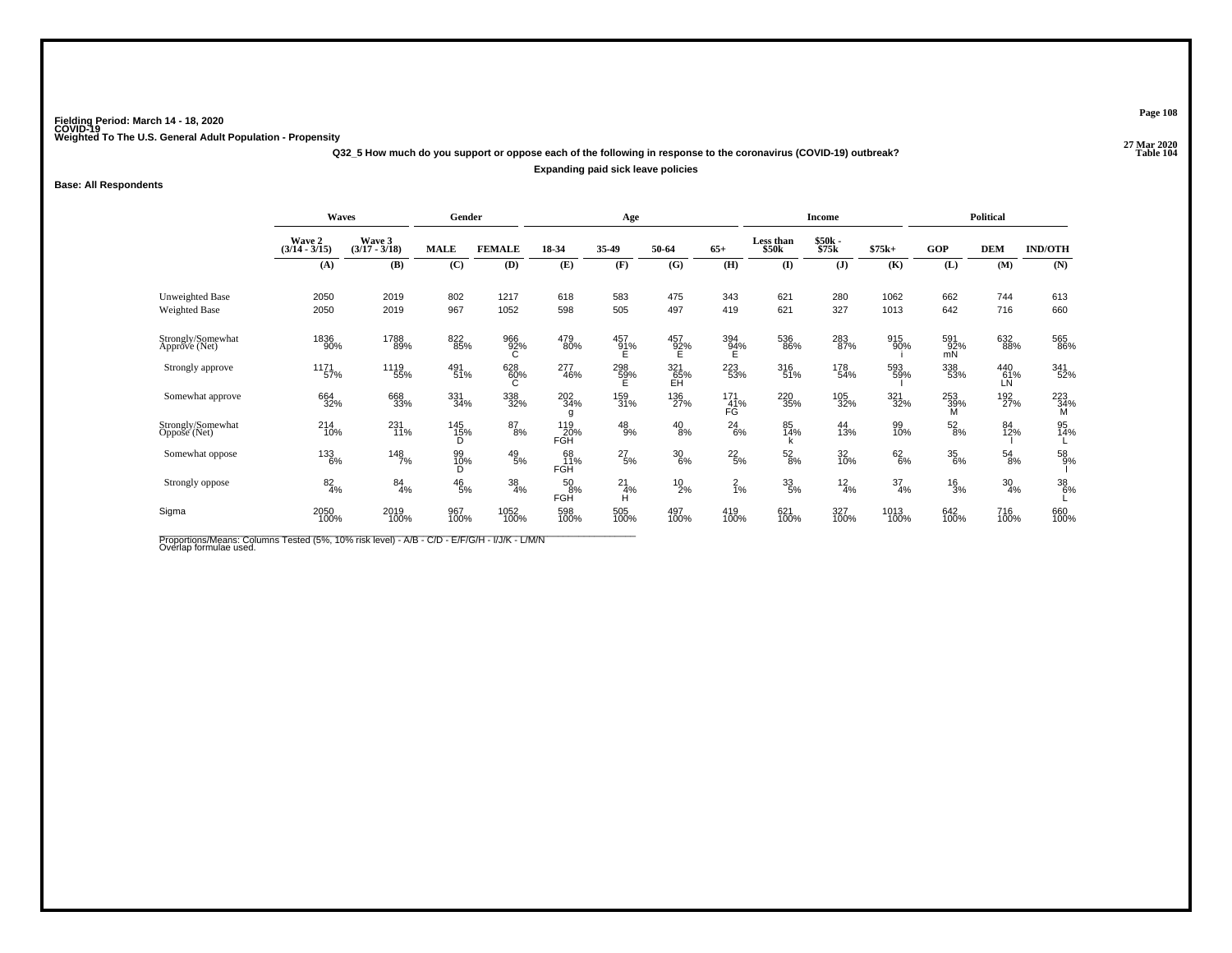**27 Mar 2020Q32\_6 How much do you support or oppose each of the following in response to the coronavirus (COVID-19) outbreak?Lowering interest rates to zero**

### **Base: All Respondents**

|                                    | <b>Waves</b>              |                       | Gender          |                  | Age                        |                    |                    |                 |                    | Income           |               | <b>Political</b> |                 |                |
|------------------------------------|---------------------------|-----------------------|-----------------|------------------|----------------------------|--------------------|--------------------|-----------------|--------------------|------------------|---------------|------------------|-----------------|----------------|
|                                    | Wave 2<br>$(3/14 - 3/15)$ | Wave $3(3/17 - 3/18)$ | <b>MALE</b>     | <b>FEMALE</b>    | 18-34                      | 35-49              | 50-64              | $65+$           | Less than<br>\$50k | \$50k -<br>\$75k | $$75k+$       | <b>GOP</b>       | <b>DEM</b>      | <b>IND/OTH</b> |
|                                    | (A)                       | <b>(B)</b>            | (C)             | (D)              | (E)                        | (F)                | (G)                | (H)             | $\mathbf{I}$       | $\mathbf{J}$     | (K)           | (L)              | (M)             | (N)            |
| Unweighted Base                    | 2050                      | 2019                  | 802             | 1217             | 618                        | 583                | 475                | 343             | 621                | 280              | 1062          | 662              | 744             | 613            |
| Weighted Base                      | 2050                      | 2019                  | 967             | 1052             | 598                        | 505                | 497                | 419             | 621                | 327              | 1013          | 642              | 716             | 660            |
| Strongly/Somewhat<br>Approve (Net) | 1561<br>76%               | 1613<br>80%<br>A      | 745<br>77%      | 867<br>82%<br>ι. | 453<br>76%                 | $^{424}_{84\%}$ Eh | $\frac{412}{83\%}$ | 324<br>77%      | 485<br>78%         | 260<br>80%       | 815<br>80%    | 537<br>84%<br>mN | 567<br>79%      | 508<br>77%     |
| Strongly approve                   | 891<br>43%                | 887<br>44%            | 403<br>42%      | 484<br>46%       | 243<br>41%                 | 242<br>48%<br>eH   | 244<br>49%<br>EH   | 159<br>38%      | 267<br>43%         | 141<br>43%       | 447<br>44%    | 292<br>45%       | 331<br>46%<br>n | 264<br>40%     |
| Somewhat approve                   | 670<br>33%                | 726<br>36%<br>a       | 342<br>35%      | 383<br>36%       | 210<br>35%                 | 182<br>36%         | 169<br>34%         | 165<br>39%      | 218<br>35%         | 119<br>36%       | 368<br>36%    | 246<br>38%       | 237<br>33%      | 243<br>37%     |
| Strongly/Somewhat<br>Oppose (Net)  | 489<br>24%<br>в           | 406<br>20%            | 221<br>23%<br>D | 185<br>18%       | 145<br>$^{24}_{\text{FG}}$ | 81<br>16%          | 85<br>17%          | 95<br>23%       | 135<br>22%         | 67<br>20%        | 198<br>20%    | 105<br>16%       | 149<br>21%      | 152<br>23%     |
| Somewhat oppose                    | 336<br>16%<br>b           | 281<br>14%            | 155<br>16%<br>D | 126<br>12%       | 94<br>16%                  | 53<br>11%          | 59<br>12%          | 74<br>18%<br>Fg | 103<br>17%<br>к    | 48<br>15%        | 126<br>12%    | 74<br>12%        | 100<br>14%      | 107<br>16%     |
| Strongly oppose                    | 153<br>7%                 | 126<br>6%             | $^{67}_{7\%}$   | 59<br>6%         | $^{51}_{9\%}$<br>g         | $^{28}_{\ 5\%}$    | $^{26}_{5\%}$      | $^{21}_{5\%}$   | $\frac{32}{5\%}$   | $^{19}_{6\%}$    | $^{72}_{7\%}$ | $\frac{31}{5\%}$ | $^{49}_{7\%}$   | $^{46}_{7\%}$  |
| Sigma                              | 2050<br>100%              | 2019<br>100%          | 967<br>100%     | 1052<br>100%     | 598<br>100%                | 505<br>100%        | 497<br>100%        | 419<br>100%     | 621<br>100%        | 327<br>100%      | 1013<br>100%  | 642<br>100%      | 716<br>100%     | 660<br>100%    |

Proportions/Means: Columns Tested (5%, 10% risk level) - A/B - C/D - E/F/G/H - I/J/K - L/M/N<br>Overlap formulae used.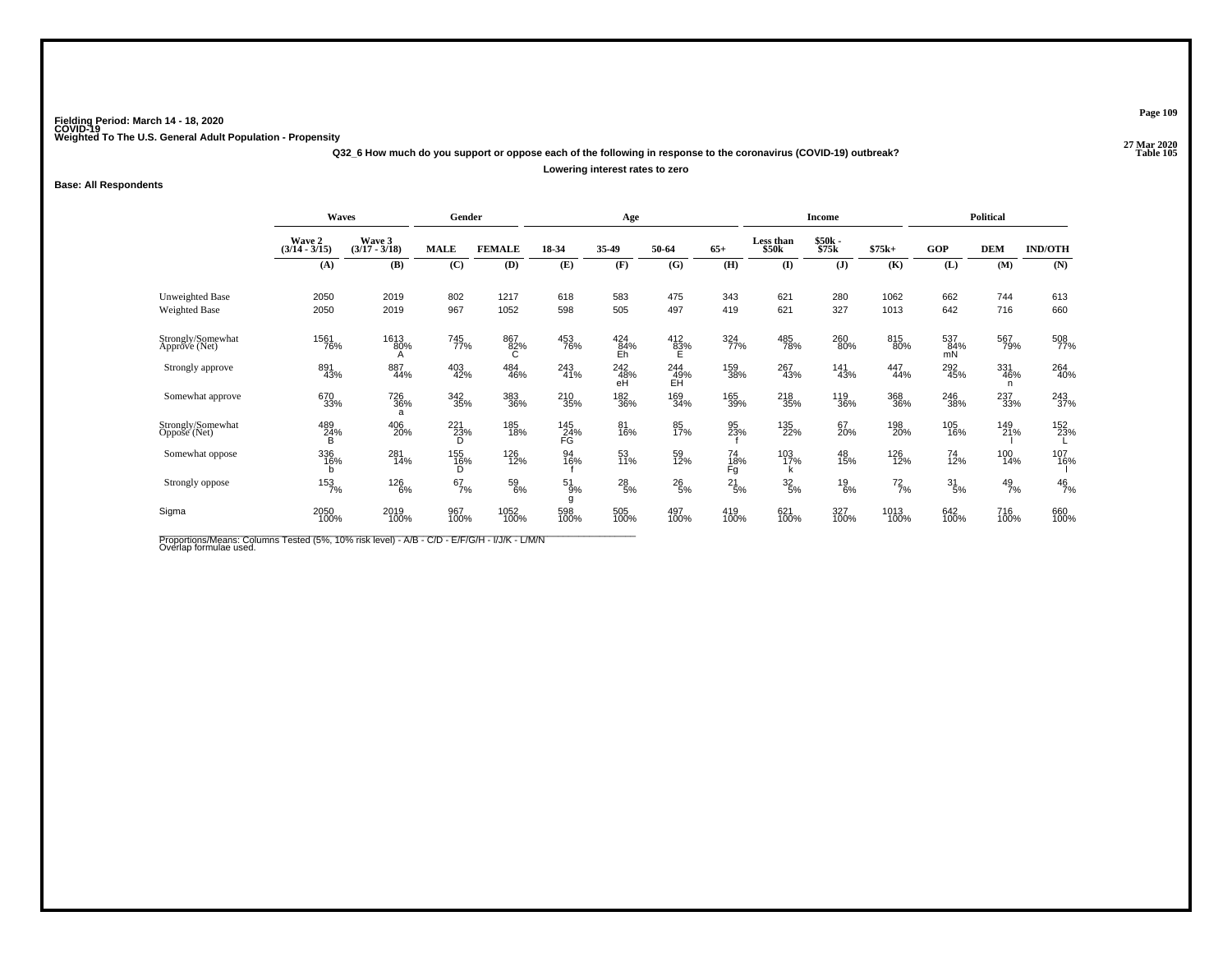### **27 Mar 2020Q33 How much do you agree or disagree with the following statement:**

 **"The United States Government has adequately prepared for the spread of coronavirus (COVID-19)."**

### **Base: All Respondents**

|                                     | <b>Waves</b>              |                           | Gender      |               | Age              |                  |                  |             |                    | <b>Income</b>  |              | <b>Political</b>        |                   |                  |
|-------------------------------------|---------------------------|---------------------------|-------------|---------------|------------------|------------------|------------------|-------------|--------------------|----------------|--------------|-------------------------|-------------------|------------------|
|                                     | Wave 2<br>$(3/14 - 3/15)$ | Wave 3<br>$(3/17 - 3/18)$ | <b>MALE</b> | <b>FEMALE</b> | 18-34            | 35-49            | 50-64            | $65+$       | Less than<br>\$50k | \$50k<br>\$75k | $$75k+$      | <b>GOP</b>              | <b>DEM</b>        | <b>IND/OTH</b>   |
|                                     | (A)                       | (B)                       | (C)         | (D)           | (E)              | (F)              | (G)              | (H)         | $\mathbf{I}$       | $($ $)$        | (K)          | (L)                     | (M)               | (N)              |
| Unweighted Base                     | 2050                      | 2019                      | 802         | 1217          | 618              | 583              | 475              | 343         | 621                | 280            | 1062         | 662                     | 744               | 613              |
| Weighted Base                       | 2050                      | 2019                      | 967         | 1052          | 598              | 505              | 497              | 419         | 621                | 327            | 1013         | 642                     | 716               | 660              |
| Strongly/Somewhat Agree<br>(Net)    | 903<br>44%                | 869<br>43%                | 423<br>44%  | 446<br>42%    | 247<br>41%       | 238<br>47%       | 210<br>42%       | 173<br>41%  | 262<br>42%         | 128<br>39%     | 454<br>45%   | $^{415}_{65\%}$<br>MN   | 193<br>27%        | $^{261}_{40\%}$  |
| Strongly agree                      | 288<br>14%                | 269<br>13%                | 140<br>15%  | 129<br>12%    | 63<br>10%        | 93<br>18%<br>EGh | 63<br>13%        | 51<br>12%   | 79<br>13%          | $^{25}_{8\%}$  | 158<br>16%   | 150<br>23%<br><b>MN</b> | 58<br>8%          | $\frac{61}{9\%}$ |
| Somewhat agree                      | 615<br>30%                | 600<br>30%                | 283<br>29%  | 317<br>30%    | 185<br>31%       | 146<br>29%       | 148<br>30%       | 122%        | 182<br>29%         | 104<br>32%     | 296<br>29%   | 265<br>41%<br><b>MN</b> | 135<br>19%        | $^{200}_{30\%}$  |
| Strongly/Somewhat<br>Disagree (Net) | 1147<br>56%               | 1150<br>57%               | 543<br>56%  | 607<br>58%    | 350<br>59%       | 267<br>53%       | 287<br>58%       | 246<br>59%  | 359<br>58%         | 198<br>61%     | 560<br>55%   | 228<br>35%              | 523<br>73%<br>ĹÑ. | 399<br>60%       |
| Somewhat disagree                   | 586<br>29%                | 557<br>28%                | 273<br>28%  | 285<br>27%    | 194<br>32%<br>fG | 130<br>26%       | 119<br>24%       | 114<br>27%  | 198<br>32%         | 98<br>30%      | 247<br>24%   | 171<br>27%              | 183<br>26%        | 203<br>31%       |
| Strongly disagree                   | 561<br>27%                | 593<br>29%                | 271<br>28%  | 322<br>31%    | 156<br>26%       | 137<br>27%       | 168<br>34%<br>Ëf | 131<br>31%  | 161<br>26%         | 101<br>31%     | 313<br>31%   | 56<br>9%                | 340<br>47%<br>LN  | 196<br>30%       |
| Sigma                               | 2050<br>100%              | 2019<br>100%              | 967<br>100% | 1052<br>100%  | 598<br>100%      | 505<br>100%      | 497<br>100%      | 419<br>100% | 621<br>100%        | 327<br>100%    | 1013<br>100% | 642<br>100%             | 716<br>100%       | 660<br>100%      |

Proportions/Means: Columns Tested (5%, 10% risk level) - A/B - C/D - E/F/G/H - I/J/K - L/M/N<br>Overlap formulae used.

**Page 110**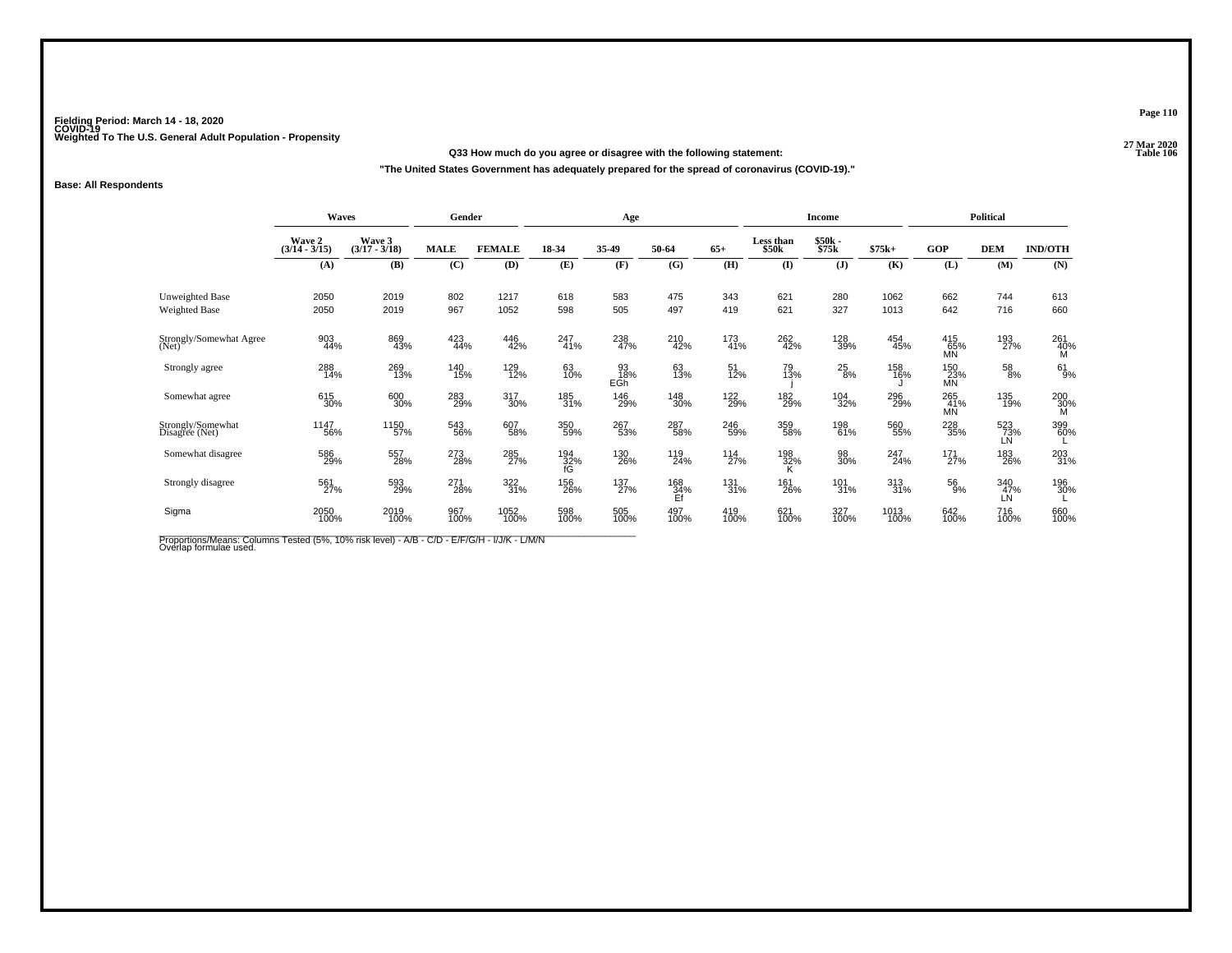**27 Mar 2020Q34 How long do you think the response to the coronavirus outbreak (e.g., product shortages, school closings, etc.) is going to last?**

#### **Base: All Respondents**

|                                                                                  | Waves                               |                                             | Gender                           |                                   | Age                                          |                                                          |                                            |                                  |                                  | Income                                     |                                   | <b>Political</b>                 |                                            |                                  |  |
|----------------------------------------------------------------------------------|-------------------------------------|---------------------------------------------|----------------------------------|-----------------------------------|----------------------------------------------|----------------------------------------------------------|--------------------------------------------|----------------------------------|----------------------------------|--------------------------------------------|-----------------------------------|----------------------------------|--------------------------------------------|----------------------------------|--|
|                                                                                  | $\frac{\text{Wave}}{(3/14 - 3/15)}$ | $\frac{\text{Wave}}{(3/17-3/18)}$           | <b>MALE</b>                      | <b>FEMALE</b>                     | 18-34                                        | 35-49                                                    | 50-64                                      | $65+$                            | ${\rm Less~ than} \$             | \$50k<br>\$75k                             | $$75k+$                           | GOP                              | <b>DEM</b>                                 | <b>IND/OTH</b>                   |  |
|                                                                                  | (A)                                 | (B)                                         | (C)                              | (D)                               | (E)                                          | (F)                                                      | (G)                                        | (H)                              | $\mathbf{I}$                     | $\mathbf{J}$                               | (K)                               | (L)                              | (M)                                        | (N)                              |  |
| Unweighted Base<br>Weighted Base                                                 | 2050<br>2050                        | 2019<br>2019                                | 802<br>967                       | 1217<br>1052                      | 618<br>598                                   | 583<br>505                                               | 475<br>497                                 | 343<br>419                       | 621<br>621                       | 280<br>327                                 | 1062<br>1013                      | 662<br>642                       | 744<br>716                                 | 613<br>660                       |  |
| $\mathbf{0}$                                                                     | ę                                   | $7 \overline{ }$                            | $\frac{4}{\ast}$                 | $\frac{3}{4}$                     | $\frac{2}{\ast}$                             | $\frac{1}{\ast}$                                         | $\frac{3}{1\%}$                            | $\frac{2}{\star}$                | $\frac{3}{1\%}$                  | $\overline{\phantom{a}}$<br>$\overline{a}$ | $\frac{4}{\pi}$                   | $\frac{5}{1\%}$                  | $\overline{1}$                             | $\frac{2}{x}$                    |  |
| $1 - 10$                                                                         | 1858<br>91%                         | 1853<br>92%                                 | 872<br>90%                       | 981<br>93%                        | 535<br>89%                                   | $\frac{471}{93\%}$                                       | $^{466}_{94\%}$                            | 380<br>91%                       | 543<br>88%                       | 311<br>95%                                 | 944<br>93%                        | 598<br>93%                       | 664<br>93%                                 | 591<br>89%                       |  |
| $11 - 20$                                                                        | $\frac{131}{6\%}$                   | $\frac{131}{7\%}$                           | $^{73}_{8\%}$                    | с<br>$^{58}_{\ 6\%}$              | $^{49}_{8\%}$                                | е<br>$^{26}_{\ 5\%}$                                     | $^{26}_{5\%}$                              | $\frac{31}{7\%}$                 | 65<br>11%<br>JK                  | $\frac{14}{4%}$                            | $^{49}_{\ 5\%}$                   | n<br>$\frac{33}{5\%}$            | $^{44}_{6\%}$                              | $^{54}_{8\%}$                    |  |
| $21 - 30$                                                                        | $\frac{32}{2\%}$                    | $\ddot{\delta}$                             | $\frac{4}{\ast}$                 | $\frac{4}{\pi}$                   | $\frac{1}{\ast}$                             | $\frac{3}{1\%}$                                          | $\frac{1}{\ast}$                           | $\frac{3}{1\%}$                  | $\frac{1}{\ast}$                 | $\frac{1}{\ast}$                           | $\frac{7}{1\%}$                   | $\frac{2}{x}$                    | $\frac{3}{4}$                              | $\frac{3}{4}$                    |  |
| $31 - 40$                                                                        | ę̃                                  | $7 \overline{ }$                            | $\frac{2}{x}$                    | $\frac{5}{x}$                     | $\frac{3}{4}$                                | $\frac{2}{\ast}$                                         |                                            | $\frac{2}{x}$                    | $\frac{3}{4}$                    |                                            | $\frac{4}{1}$                     | $\frac{2}{\ast}$                 |                                            | $\frac{5}{1%}$                   |  |
| $41 - 50$                                                                        | ð<br>b                              | $\overline{1}$                              | $\frac{1}{\ast}$                 |                                   | $\frac{1}{\ast}$                             |                                                          |                                            | $\star$<br>$\star$               |                                  |                                            | 1                                 |                                  |                                            | m<br>$\frac{1}{\ast}$            |  |
| $51 - 60$                                                                        |                                     | $\frac{2}{\ast}$                            | $\frac{2}{\ast}$                 |                                   |                                              | $\frac{2}{\ast}$                                         |                                            |                                  | 1                                |                                            |                                   |                                  |                                            |                                  |  |
| $61 - 70$                                                                        | 1                                   | $\frac{1}{\ast}$                            | $\frac{1}{\ast}$                 |                                   | $\overline{1}$                               |                                                          |                                            |                                  |                                  | $\overline{1}$                             |                                   |                                  |                                            | $\frac{1}{2}$                    |  |
| $71 - 80$                                                                        | $\frac{5}{x}$<br>h                  | $\overline{\phantom{a}}$                    | -                                |                                   |                                              |                                                          |                                            |                                  |                                  |                                            |                                   |                                  |                                            |                                  |  |
| $81 - 90$                                                                        |                                     | $\frac{3}{4}$                               | $\frac{3}{4}$                    |                                   | $\frac{3}{1\%}$                              |                                                          |                                            |                                  | $\frac{3}{1%}$<br>k              |                                            |                                   |                                  | $\frac{3}{4}$                              |                                  |  |
| $91+$                                                                            |                                     | $\frac{5}{\ast}$<br>$\mathsf{a}$            | $\frac{5}{\ast}$<br>d            |                                   | $\frac{3}{1\%}$                              | $\overline{a}$                                           | $\frac{2}{\ast}$                           |                                  |                                  |                                            | $\frac{5}{\ast}$                  | $\overline{\mathbb{1}}$          | ÷,                                         | $\frac{4}{1%}$                   |  |
| Mean (Incl. 0)                                                                   | 4.6                                 | 4.7                                         | 5.4                              | 4.0                               | 5.4                                          | 4.1                                                      | 4.5                                        | 4.7                              | 5.2                              | 4.1                                        | 4.6                               | 4.1                              | 4.8                                        | 5.2                              |  |
| Std. Dev. (Incl. 0)<br>Std. Err. (Incl. 0)<br>Median (Incl. 0)<br>Mean (Excl. 0) | 6.60<br>0.15<br>3<br>4.6            | 7.30<br>0.16<br>3<br>4.7                    | 9.70<br>0.34<br>3<br>5.4         | 3.88<br>0.11<br>3<br>4.0          | 10.50<br>0.42<br>3<br>$5.4$ F                | 4.96<br>0.21<br>3<br>4.1                                 | 6.40<br>0.29<br>3<br>4.5                   | 4.51<br>0.24<br>3<br>4.8         | 7.82<br>0.31<br>3<br>5.2         | 4.93<br>0.29<br>3<br>4.1                   | 7.74<br>0.24<br>3<br>4.6          | 5.72<br>0.22<br>3<br>4.1         | 7.02<br>0.26<br>3<br>4.8                   | 8.79<br>0.35<br>3<br>5.2         |  |
| Std. Dev. (Excl. 0)<br>Std. Err. (Excl. 0)<br>Median (Excl. 0)<br>Sigma          | 6.60<br>0.15<br>3<br>2050<br>100%   | 7.31<br>0.16<br>$\mathsf 3$<br>2019<br>100% | 9.71<br>0.34<br>3<br>967<br>100% | 3.88<br>0.11<br>3<br>1052<br>100% | 10.51<br>0.42<br>$\mathbf{3}$<br>598<br>100% | 4.97<br>0.21<br>$\ensuremath{\mathsf{3}}$<br>505<br>100% | 6.41<br>0.29<br>$\mathbf 3$<br>497<br>100% | 4.51<br>0.24<br>3<br>419<br>100% | 7.83<br>0.32<br>3<br>621<br>100% | 4.93<br>0.29<br>3<br>327<br>100%           | 7.75<br>0.24<br>3<br>1013<br>100% | 5.73<br>0.22<br>3<br>642<br>100% | 7.02<br>0.26<br>$\mathbf 3$<br>716<br>100% | 8.80<br>0.36<br>3<br>660<br>100% |  |

Proportions/Means: Columns Tested (5%, 10% risk level) - A/B - C/D - E/F/G/H - I/J/K - L/M/N<br>Overlap formulae used.

**Page 111**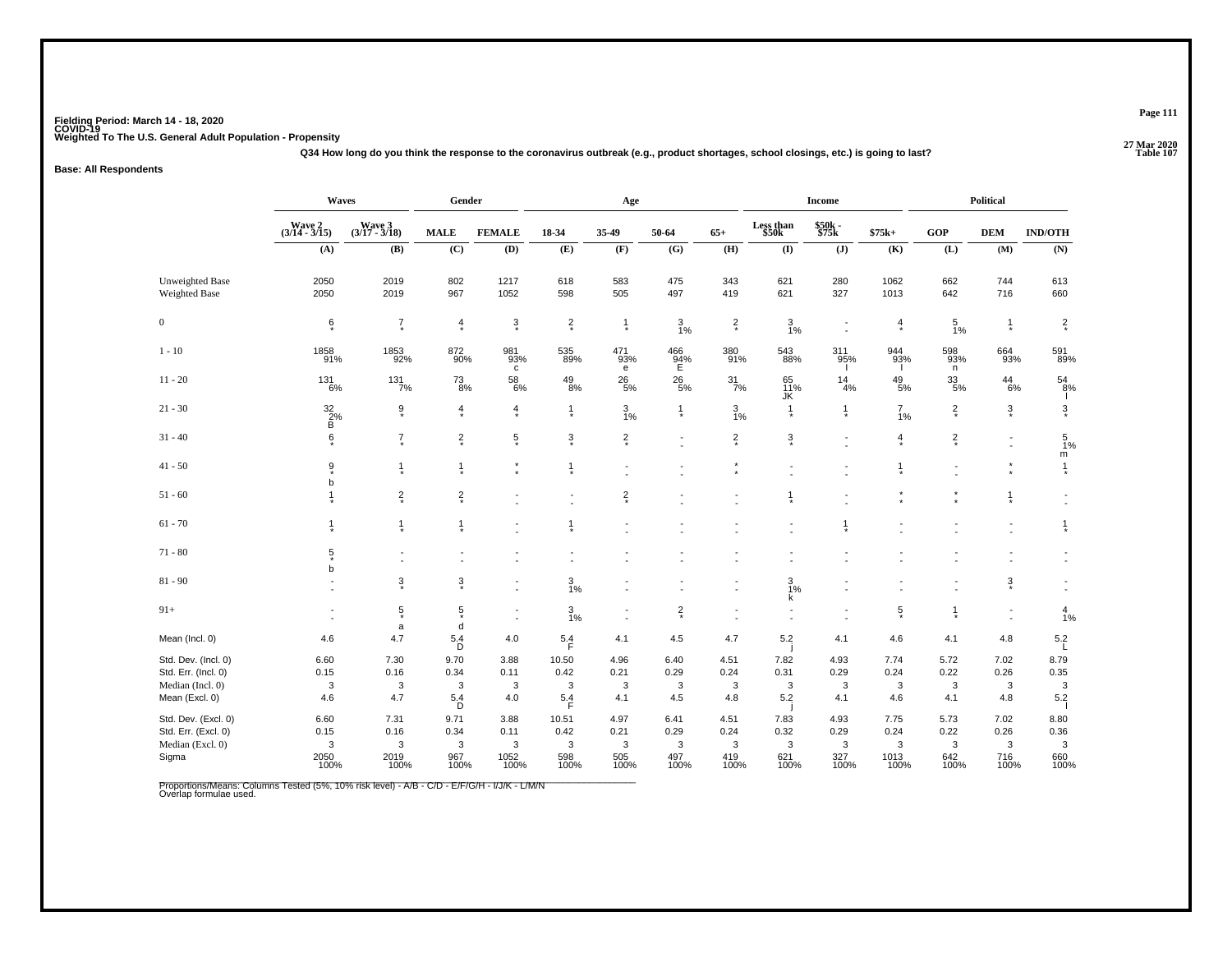### **27 Mar 2020Q36 How likely do you think it is that coronavirus (COVID-19) will cause a global recession?**

### **Base: All Respondents**

|                                     | <b>Waves</b>                      |                                   | Gender           |                 | Age                  |                      |                  |                  | <b>Income</b>                |                      |               | <b>Political</b> |                  |                       |
|-------------------------------------|-----------------------------------|-----------------------------------|------------------|-----------------|----------------------|----------------------|------------------|------------------|------------------------------|----------------------|---------------|------------------|------------------|-----------------------|
|                                     | $\frac{\text{Wave}}{(3/14-3/15)}$ | $\frac{\text{Wave}}{(3/17-3/18)}$ | <b>MALE</b>      | <b>FEMALE</b>   | 18-34                | 35-49                | 50-64            | $65+$            | Less than \$50k              | \$50k<br>\$75k       | $$75k+$       | <b>GOP</b>       | <b>DEM</b>       | <b>IND/OTH</b>        |
|                                     | (A)                               | <b>(B)</b>                        | (C)              | (D)             | (E)                  | (F)                  | (G)              | (H)              | $\mathbf{I}$                 | $\mathbf{J}$         | (K)           | (L)              | (M)              | (N)                   |
| Unweighted Base<br>Weighted Base    | 2050<br>2050                      | 2019<br>2019                      | 802<br>967       | 1217<br>1052    | 618<br>598           | 583<br>505           | 475<br>497       | 343<br>419       | 621<br>621                   | 280<br>327           | 1062<br>1013  | 662<br>642       | 744<br>716       | 613<br>660            |
| Somewhat/Very Likely<br>(Net)       | 1578<br>77%                       | 1629<br>81%<br>Α                  | 784<br>81%       | 845<br>80%      | 466<br>78%           | 399%                 | $^{424}_{85\%}$  | 339<br>81%       | 472<br>76%                   | 262<br>80%           | 858<br>85%    | 498<br>77%       | 628<br>88%<br>LN | 503<br>76%            |
| Very likely                         | 780<br>38%                        | 869<br>43%                        | 412<br>43%       | 457<br>43%      | 227<br>38%           | 232<br>46%<br>E      | 240<br>48%<br>Eĥ | 170<br>41%       | 212<br>34%                   | 143<br>44%           | 500<br>49%    | 235<br>37%       | 387<br>54%<br>ĽŃ | 246<br>37%            |
| Somewhat likely                     | 798<br>39%                        | 760<br>38%                        | 373<br>39%       | 387<br>37%      | 239<br>40%           | 168<br>33%           | 184<br>37%       | 169<br>40%       | 259<br>42%<br>K.             | 119<br>36%           | 358<br>35%    | 262<br>41%<br>М  | 241<br>34%       | 256<br>39%            |
| Not At All/Not Very<br>Likely (Net) | 324<br>16%<br>b                   | 267<br>13%                        | 143<br>15%       | 124<br>12%      | 93<br>16%<br>gH      | 83<br>16%<br>GĤ      | 53<br>11%        | 39<br>9%         | 93<br>15%                    | 53<br>16%<br>ĸ       | 114<br>11%    | 108<br>17%<br>м  | $\frac{52}{7\%}$ | 107<br>$\frac{16}{M}$ |
| Not very likely                     | 255<br>12%                        | 210<br>10%                        | $^{112}_{12\%}$  | $\frac{98}{9%}$ | 65<br>11%            | 67<br>13%<br>н       | $^{47}_{9\%}$    | $\frac{31}{7\%}$ | 65<br>11%                    | 40<br>12%            | 97<br>10%     | 84<br>13%<br>м   | $^{45}_{6\%}$    | 81<br>12%<br>М        |
| Not at all likely                   | 69<br>3%                          | $^{57}_{3\%}$                     | $\frac{31}{3%}$  | $^{26}_{2\%}$   | $^{28}_{\rm 5\%}$ Gh | $\frac{16}{3%}$<br>g | $\frac{6}{1\%}$  | $\frac{7}{2%}$   | $^{28}_{\substack{5\%\\ K}}$ | $\frac{13}{4%}$<br>k | $^{16}_{2\%}$ | 24<br>4%<br>м    | 7<br>1%          | $^{25}_{4\%}$<br>M    |
| I'm not sure                        | $\frac{148}{7\%}$                 | 123<br>6%                         | $\frac{39}{4\%}$ | $^{84}_{8\%}$   | 39<br>6%             | $^{23}_{5\%}$        | $^{20}_{4\%}$    | 41<br>10%<br>FĠ  | 56<br>9%<br>JK               | $\frac{12}{4%}$      | $^{41}_{4\%}$ | $\frac{37}{6\%}$ | $\frac{36}{5\%}$ | $^{51}_{\,8\%}$       |
| Sigma                               | 2050<br>100%                      | 2019<br>100%                      | 967<br>100%      | 1052<br>100%    | 598<br>100%          | 505<br>100%          | 497<br>100%      | 419<br>100%      | 621<br>100%                  | 327<br>100%          | 1013<br>100%  | 642<br>100%      | 716<br>100%      | 660<br>100%           |

Proportions/Means: Columns Tested (5%, 10% risk level) - A/B - C/D - E/F/G/H - I/J/K - L/M/N<br>Overlap formulae used.

**Page 112**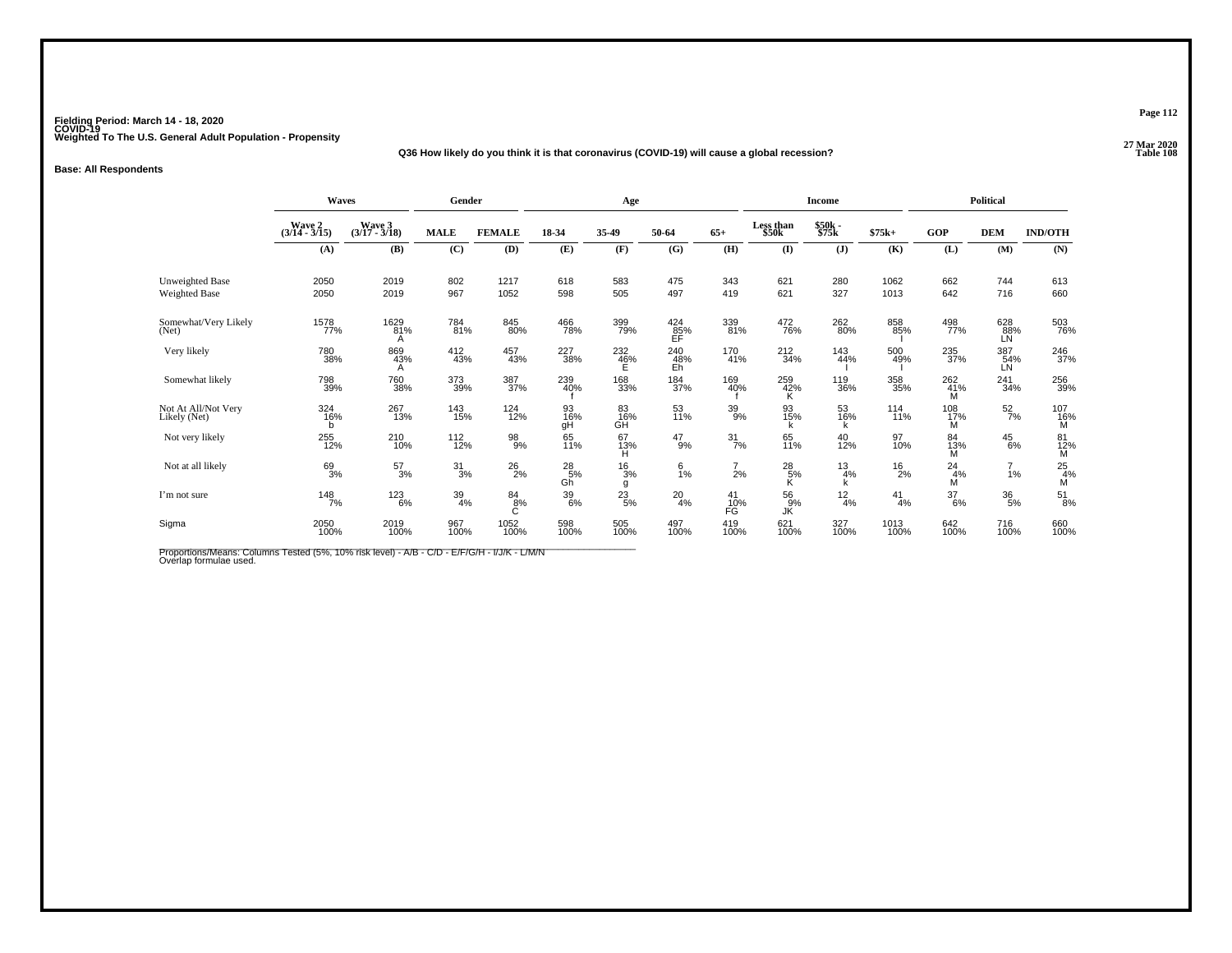**27 Mar 2020Q37 How long do you believe it will take for financial markets to recover once the outbreak under control?**

#### **Base: All Respondents**

|                                                                                  | Waves                               |                                    | Gender                            |                                            | Age                               |                                  |                                   |                                  | <b>Income</b>                     |                                   | <b>Political</b>                   |                                  |                                                |                                                              |
|----------------------------------------------------------------------------------|-------------------------------------|------------------------------------|-----------------------------------|--------------------------------------------|-----------------------------------|----------------------------------|-----------------------------------|----------------------------------|-----------------------------------|-----------------------------------|------------------------------------|----------------------------------|------------------------------------------------|--------------------------------------------------------------|
|                                                                                  | $\frac{\text{Wave}}{(3/14 - 3/15)}$ | $\frac{\text{Wave}}{(3/17-3/18)}$  | <b>MALE</b>                       | <b>FEMALE</b>                              | 18-34                             | 35-49                            | 50-64                             | $65+$                            | Less than \$50k                   | \$50k<br>\$75k                    | $$75k+$                            | <b>GOP</b>                       | <b>DEM</b>                                     | <b>IND/OTH</b>                                               |
|                                                                                  | (A)                                 | (B)                                | (C)                               | (D)                                        | (E)                               | (F)                              | (G)                               | (H)                              | $($ $\Gamma$                      | $\mathbf{J}$                      | (K)                                | (L)                              | (M)                                            | (N)                                                          |
| Unweighted Base<br>Weighted Base                                                 | 2050<br>2050                        | 2019<br>2019                       | 802<br>967                        | 1217<br>1052                               | 618<br>598                        | 583<br>505                       | 475<br>497                        | 343<br>419                       | 621<br>621                        | 280<br>327                        | 1062<br>1013                       | 662<br>642                       | 744<br>716                                     | 613<br>660                                                   |
| $\mathbf{0}$                                                                     | $11_{1\%}$                          | $14_{1\%}$                         | $\frac{8}{1\%}$                   | $\frac{6}{1%}$                             | $\frac{3}{2}$                     | $\frac{7}{1%}$                   | $\frac{2}{x}$                     | $\frac{3}{1%}$                   | 13<br>2%<br>jK                    | $\blacksquare$<br>÷,              | $\frac{1}{\ast}$                   | $\frac{2}{\ast}$                 | $\frac{2}{x}$                                  | $\begin{array}{c} 10 \\ 2\% \\ \hline \text{IM} \end{array}$ |
| $1 - 10$                                                                         | 1448<br>71%<br>B                    | 1338<br>66%                        | 656<br>68%                        | 682<br>65%                                 | 420<br>70%<br>H                   | 351<br>69%<br>H                  | 321<br>65%                        | 247<br>59%                       | 427<br>69%                        | 212<br>65%                        | 663<br>65%                         | 463<br>72%<br>Mn                 | 439<br>61%                                     | 436<br>66%                                                   |
| $11 - 20$                                                                        | 398<br>19%                          | $^{473}_{23\%}$<br>Α               | 212<br>22%                        | 261<br>25%                                 | 117<br>20%                        | 110<br>22%                       | 120<br>24%                        | 126<br>30%<br>EF                 | 129<br>21%                        | 83<br>25%                         | 248<br>24%                         | 144<br>22%                       | 191<br>27%<br>n                                | 138<br>21%                                                   |
| $21 - 30$                                                                        | $\frac{103}{5\%}$                   | $\frac{119}{6\%}$                  | $^{55}_{\ 6\%}$                   | $^{64}_{6\%}$                              | $^{30}_{\ 5\%}$                   | $^{26}_{\ 5\%}$                  | $\frac{37}{7\%}$                  | $^{27}_{\ 6\%}$                  | $^{27}_{4\%}$                     | $^{15}_{5\%}$                     | $^{70}_{7\%}$                      | $^{25}_{4\%}$                    | $\frac{49}{7\%}$                               | $45$ <sub>7%</sub>                                           |
| $31 - 40$                                                                        | $^{45}_{2\%}$                       | $34_{2\%}$                         | $^{16}_{2\%}$                     | $^{18}_{2\%}$                              | $^{11}_{2\%}$                     | $7_{1%}$                         | $\frac{9}{2}$ %                   | $^{7}_{2\%}$                     | $^{15}_{2\%}$                     | $\frac{7}{2%}$                    | $\frac{12}{1%}$                    | $\frac{4}{1%}$                   | $^{14}_{2\%}$                                  | $\frac{16}{2%}$<br>$\mathbf{L}$                              |
| $41 - 50$                                                                        | $^{22}_{1\%}$                       | $\frac{12}{1\%}$                   | $\star$                           | $^{11}_{1\%}$                              | $\frac{2}{x}$                     | $\frac{2}{\ast}$                 | $\frac{3}{1\%}$                   | $\frac{4}{1%}$                   | $\frac{2}{\ast}$                  | $\frac{4}{1%}$                    | $6\frac{1}{1%}$                    |                                  | $\frac{7}{1\%}$                                | $\frac{5}{1%}$                                               |
| $51 - 60$                                                                        | ĝ.                                  | $\frac{7}{4}$                      | $\frac{3}{4}$                     | $\frac{4}{1}$                              | $\frac{1}{\ast}$                  | $\frac{2}{\ast}$                 | $\frac{1}{\ast}$                  | $\frac{3}{1\%}$                  | $\frac{1}{\ast}$                  | $\frac{2}{1%}$                    | $\frac{3}{4}$                      | $\frac{2}{x}$                    | $\frac{2}{\ast}$                               | $\frac{3}{4}$                                                |
| $61 - 70$                                                                        | ę̃                                  | $\frac{2}{x}$                      |                                   | $\frac{2}{x}$                              | $\frac{2}{\ast}$                  |                                  |                                   | $\frac{1}{2}$<br>÷               |                                   | $\overline{\phantom{a}}$          | $\frac{2}{\ast}$                   |                                  | $\overline{\phantom{a}}$                       | $\frac{2}{\ast}$                                             |
| $71 - 80$                                                                        | $\frac{4}{1}$                       | ĝ                                  | $\frac{5}{1\%}$                   | $\frac{3}{4}$                              | $\frac{3}{1\%}$                   |                                  | $\frac{2}{\ast}$                  | $\frac{2}{1\%}$                  | 6<br>$k^{\frac{7}{6}}$            | $\frac{2}{1%}$<br>k               | $\overline{\phantom{a}}$           |                                  | $\frac{7}{1%}$<br>Ln                           | $\star$                                                      |
| $81 - 90$                                                                        | $\frac{4}{1}$                       | ę*                                 | $6\frac{1}{1}\%$<br>d             | $\overline{\phantom{a}}$<br>$\overline{a}$ | 6<br>1%                           |                                  |                                   | $\overline{\phantom{m}}$         | $\mathbf{1}$                      | $\mathbf{1}$                      | $\frac{3}{4}$                      |                                  | $\frac{4}{1%}$                                 | $\frac{1}{\ast}$                                             |
| $91+$                                                                            | $\frac{4}{1}$                       | $7 \overline{ }$                   | 6<br>1%                           | $\frac{1}{\ast}$                           | fg<br>$\frac{4}{1%}$              | $^\star$<br>$\star$              | $\frac{3}{1\%}$                   |                                  | $\frac{1}{\ast}$                  |                                   | $\frac{6}{1\%}$                    | $\overline{1}$                   | $\frac{2}{\ast}$                               | $\frac{4}{1%}$                                               |
| Mean (Incl. 0)                                                                   | 8.8                                 | 9.5                                | 9.4                               | 9.6                                        | 9.6                               | 8.3                              | 9.9                               | 10.3                             | 8.6                               | 10.2                              | 9.8                                | 7.7                              | 11.0                                           | 9.5                                                          |
| Std. Dev. (Incl. 0)<br>Std. Err. (Incl. 0)<br>Median (Incl. 0)<br>Mean (Excl. 0) | 10.95<br>0.24<br>6<br>8.9           | 11.36<br>0.25<br>6<br>9.6          | 12.77<br>0.45<br>6<br>9.5         | 9.89<br>0.28<br>6<br>9.6                   | 14.31<br>0.58<br>6<br>9.7         | 8.43<br>0.35<br>6<br>8.4         | 11.08<br>0.51<br>6<br>9.9         | 9.84<br>0.53<br>8<br>10.3        | 10.94<br>0.44<br>6<br>8.8         | 11.65<br>0.70<br>6<br>10.2        | 11.66<br>0.36<br>6<br>9.8          | 7.78<br>0.30<br>6<br>7.8         | 13.04<br>0.48<br>$\overline{7}$<br>11.0<br>L   | 12.10<br>0.49<br>6<br>9.7                                    |
| Std. Dev. (Excl. 0)<br>Std. Err. (Excl. 0)<br>Median (Excl. 0)<br>Sigma          | 10.96<br>0.24<br>6<br>2050<br>100%  | 11.37<br>0.25<br>6<br>2019<br>100% | 12.80<br>0.45<br>6<br>967<br>100% | 9.89<br>0.28<br>6<br>1052<br>100%          | 14.33<br>0.58<br>6<br>598<br>100% | 8.43<br>0.35<br>6<br>505<br>100% | 11.08<br>0.51<br>6<br>497<br>100% | 9.83<br>0.53<br>8<br>419<br>100% | 10.98<br>0.44<br>6<br>621<br>100% | 11.65<br>0.70<br>6<br>327<br>100% | 11.67<br>0.36<br>6<br>1013<br>100% | 7.78<br>0.30<br>6<br>642<br>100% | 13.04<br>0.48<br>$\overline{7}$<br>716<br>100% | 12.13<br>0.49<br>6<br>660<br>100%                            |

Proportions/Means: Columns Tested (5%, 10% risk level) - A/B - C/D - E/F/G/H - I/J/K - L/M/N<br>Overlap formulae used.

**Page 113**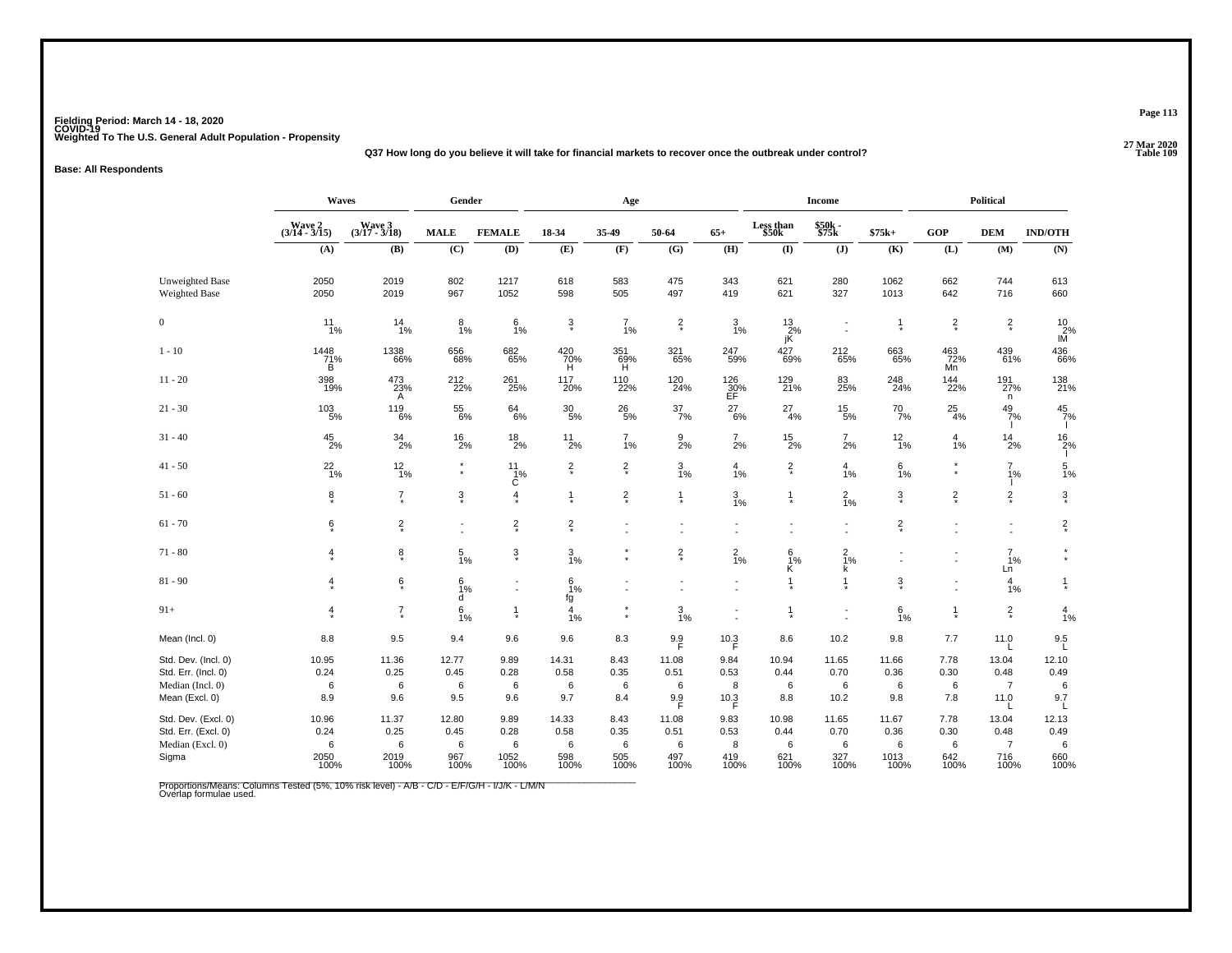| 27 March 2020  |                   |                                                                                                                                                                                                                                 |
|----------------|-------------------|---------------------------------------------------------------------------------------------------------------------------------------------------------------------------------------------------------------------------------|
|                |                   |                                                                                                                                                                                                                                 |
|                |                   | Fielding Period: March 14 - 18, 2020<br>COVID-19                                                                                                                                                                                |
|                |                   | Weighted To The U.S. General Adult Population - Propensity<br>Page Table Title                                                                                                                                                  |
| 1              | $\mathbf 1$       | Q1 Which of the following are you not willing to do given the current outbreak of Coronavirus (COVID-19)? Please select<br>all that apply.                                                                                      |
| 3              | 2                 | Q2 Have you canceled or postponed upcoming travel plans due to coronavirus (COVID-19)?                                                                                                                                          |
| $\overline{4}$ | 3                 | Q3 Which of the following actions have you increased or decreased since the outbreak of the coronavirus (COVID-19)?<br>Summary Of Increased                                                                                     |
| 5              | 4                 | Q3 Which of the following actions have you increased or decreased since the outbreak of the coronavirus (COVID-19)?<br>Summary Of No Change                                                                                     |
| 6              | 5                 | Q3 Which of the following actions have you increased or decreased since the outbreak of the coronavirus (COVID-19)?<br>Summary Of Decreased                                                                                     |
| 7              | 6                 | Q3_1 Which of the following actions have you increased or decreased since the outbreak of the coronavirus (COVID-19)?<br>Hand washing                                                                                           |
| 8              | 7                 | Q3 2 Which of the following actions have you increased or decreased since the outbreak of the coronavirus (COVID-19)?<br>Touching my face                                                                                       |
| 9              | 8                 | Q3_3 Which of the following actions have you increased or decreased since the outbreak of the coronavirus (COVID-19)?<br>Use of hand sanitizer                                                                                  |
| 10             | 9                 | Q3_4 Which of the following actions have you increased or decreased since the outbreak of the coronavirus (COVID-19)?<br>Greeting people with handshake                                                                         |
| 11             | 10                | Q3_5 Which of the following actions have you increased or decreased since the outbreak of the coronavirus (COVID-19)?<br>Wiping down items in public with disinfecting wipes (e.g., door handles, airplane seats, surfaces)     |
| 12             | -11               | Q3_6 Which of the following actions have you increased or decreased since the outbreak of the coronavirus (COVID-19)?<br>Disinfecting personal tech (mobile phone, computers, tablets)                                          |
| 13             | $12 \overline{ }$ | Q3_7 Which of the following actions have you increased or decreased since the outbreak of the coronavirus (COVID-19)?<br>Eating meat and poultry                                                                                |
| 14             | 13                | Q3_8 Which of the following actions have you increased or decreased since the outbreak of the coronavirus (COVID-19)?<br>Asking friends/family to wash their hands immediately when visiting my house (e.g., kids after school) |
| 15             | 14                | Q3 9 Which of the following actions have you increased or decreased since the outbreak of the coronavirus (COVID-19)?<br>Having people over to my home                                                                          |
| 16             | 15                | Q3A. Which of the following best describes your response to coronavirus?                                                                                                                                                        |
| 17             | 16                | Q4 How much has coronavirus (COVID-19) impacted your shopping habits and the items you are purchasing?                                                                                                                          |
| 18             | 17                | Q5 Which of the following habit(s) have you started doing due to the outbreak of coronavirus (COVID-19)? Please select all<br>that apply.                                                                                       |
| 19             |                   | 18 Q5A Are you stocking up on any products?                                                                                                                                                                                     |
| 20             | 19                | Q6 What kinds of products are you stocking up on? Select all that apply.                                                                                                                                                        |
| 22             | 20                | Q6 What kinds of products are you stocking up on? Select all that apply                                                                                                                                                         |
| 24             | 21                | Q8 Why are you stocking up on these certain items specifically? Select all that apply.                                                                                                                                          |
| 25             |                   | 22 Q8 Why are you stocking up on these certain items specifically? Select all that apply.                                                                                                                                       |
| 26             | 23                | Q7 Which of the following product shortages do you fear most?                                                                                                                                                                   |
| 28             | 24                | Q9 Do you own any publicly traded stocks?                                                                                                                                                                                       |
| 29             |                   | 25 Q10 Are you currently selling or buying stocks in the current market?                                                                                                                                                        |
| 30             | 26                | Q11 Have you lost money as a result of the stock market decline?                                                                                                                                                                |
| 31<br>32       | 27                | Q12 Do you believe the stock market is going to recover from its losses or continue to decline?                                                                                                                                 |
|                | 28                | Q13 How has the coronavirus outbreak impacted your work life? Please select all that apply.                                                                                                                                     |
| 33<br>34       | 29<br>30          | Q14 What actions and/or policies has your employer instituted to address the coronavirus outbreak (COVID-19)? Please select<br>all that apply.                                                                                  |
| 35             | 31                | Q15 How concerned are you about the impact coronavirus (COVID-19) has on the following?<br>Summary Of Concerned<br>Q15 How concerned are you about the impact coronavirus (COVID-19) has on the following?                      |
|                |                   | Summary Of Not At All/Nót Very Concerned                                                                                                                                                                                        |
| 36             | 32                | Q15 1 How concerned are you about the impact coronavirus (COVID-19) has on the following?<br>Your personal health                                                                                                               |
| 37             | 33                | Q15_2 How concerned are you about the impact coronavirus (COVID-19) has on the following?<br>The health of your older friends and relatives                                                                                     |
| 38             | 34                | Q15_3 How concerned are you about the impact coronavirus (COVID-19) has on the following?<br>The health of the broader American populace                                                                                        |
| 39             | 35                | Q15_4 How concerned are you about the impact coronavirus (COVID-19) has on the following?<br>The American economy                                                                                                               |
| 40             |                   | 36 Q16 Do you think you are going to get coronavirus (COVID-19)?                                                                                                                                                                |
| 41             | 37                | Q17 Which of the following are true for you regarding coronavirus (COVID-19)?                                                                                                                                                   |
| 42             | 38                | Q18 Which of the following is true for you?                                                                                                                                                                                     |
| 43             | 39                | Q19 Do you?                                                                                                                                                                                                                     |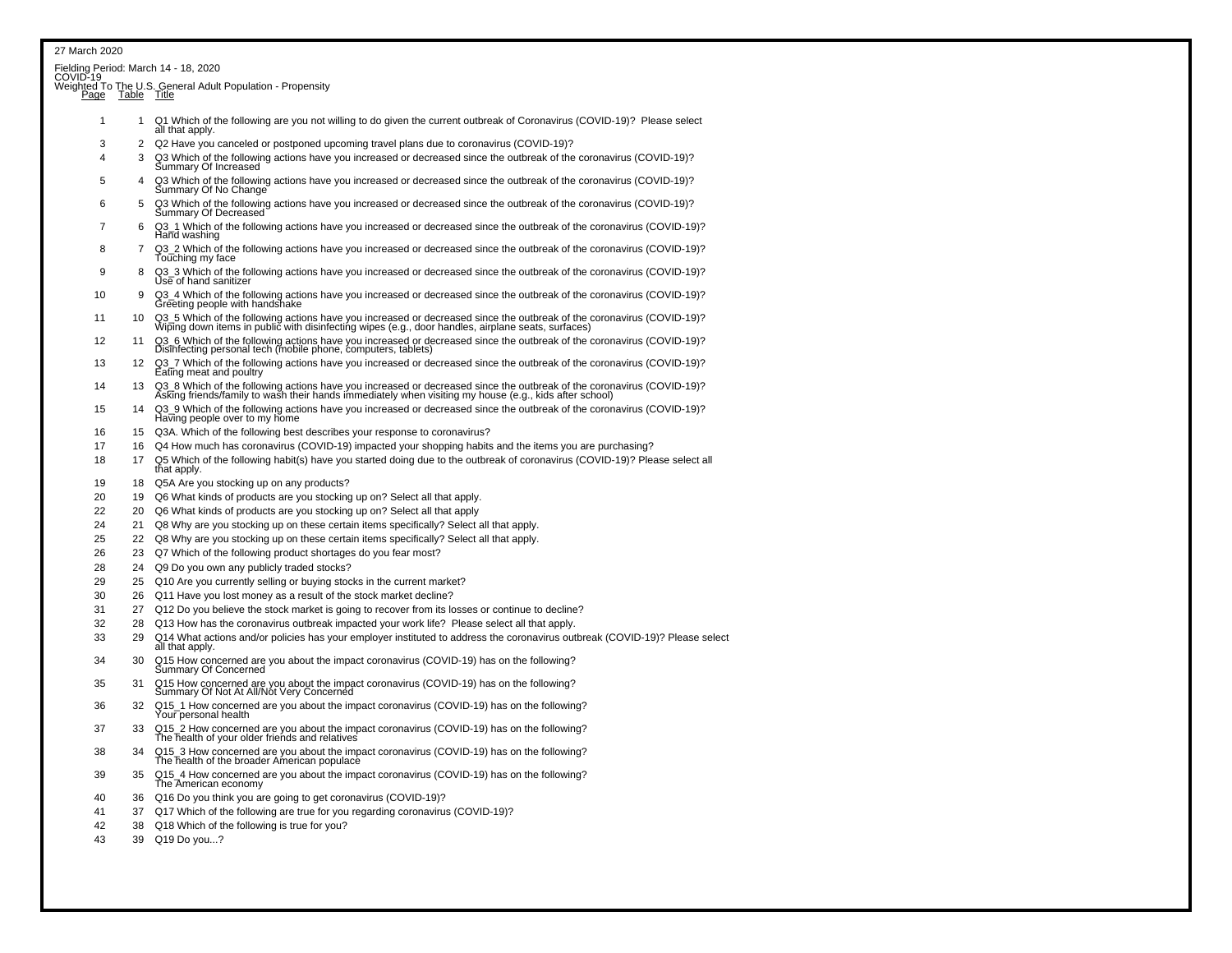#### 27 March 2020

Fielding Period: March 14 - 18, 2020<br>COVID-19<br>Weighted To The U.S. General Adult Population - Propensity<br>Page Table Title

- <sup>44</sup> 40 Q20 How much do each of the following aspects contribute to your level of fear and concern regarding coronavirus (COVID-19)? Summary Of At Least A Little
- 45 <sup>41</sup> Q20 How much do each of the following aspects contribute to your level of fear and concern regarding coronavirus (COVID-19)?Summary Of None/A Little
- 46 <sup>42</sup> Q20\_1 How much do each of the following aspects contribute to your level of fear and concern regarding coronavirus (COVID-19)?Coronavirus being my first time experiencing a pandemic like this
- 47 43 Q20\_2 How much do each of the following aspects contribute to your level of fear and concern regarding coronavirus (COVID-19)?<br>Afraid of losing my loved ones
- 48 <sup>44</sup> Q20\_3 How much do each of the following aspects contribute to your level of fear and concern regarding coronavirus (COVID-19)?Afraid of accidentally spreading the virus to vulnerable people even if I'm not experiencing symptoms
- 45 Q20\_4 How much do each of the following aspects contribute to your level of fear and concern regarding coronavirus (COVID-19)?<br>Constant stream of social media posts about people's reactions to the outbreak (e.g., stocki
- 50 46 Q20\_5 How much do each of the following aspects contribute to your level of fear and concern regarding coronavirus (COVID-19)?<br>News and images of people fighting over products at the grocery store
- 51 47 Q20\_6 How much do each of the following aspects contribute to your level of fear and concern regarding coronavirus (COVID-19)?<br>Drastic headlines about how society is changing (e.g., national guard in New Rochelle, NB
- 52 48 Q20\_7 How much do each of the following aspects contribute to your level of fear and concern regarding coronavirus (COVID-19)?Learning that celebrities and politicians are testing positive
- 53 49 Q20\_8 How much do each of the following aspects contribute to your level of fear and concern regarding coronavirus (COVID-19)?Communication from the government
- 54 50 Q20\_9 How much do each of the following aspects contribute to your level of fear and concern regarding coronavirus (COVID-19)? Communication from the CDC
- <sup>55</sup> 51 Q20\_10 How much do each of the following aspects contribute to your level of fear and concern regarding coronavirus (COVID-19)?Trying to keep up with all the safety recommendations
- 56 52 Q21 Which of the following is closest to your view of people's reaction to the coronavirus (COVID-19) outbreak?
- <sup>57</sup> 53 Q22 How concerned are you about each of the following potential shortages from coronavirus (COVID-19) in the healthcare system?Summary Of Concerned
- 58 54 Q22 How concerned are you about each of the following potential shortages from coronavirus (COVID-19) in the healthcaresystem?<br>Summary Of Not At All/Not Very Concerned
- 59 <sup>55</sup> Q22\_1 How concerned are you about each of the following potential shortages from coronavirus (COVID-19) in the healthcaresystem?<br>Surgical masks and gloves
- 60 56 Q22\_2 How concerned are you about each of the following potential shortages from coronavirus (COVID-19) in the healthcaresystem?<br>Testing kits for COVID-19<br>Testing kits for COVID-19
- 61 <sup>57</sup> Q22\_3 How concerned are you about each of the following potential shortages from coronavirus (COVID-19) in the healthcaresystem?<br>Hospital beds (room for patients) in the discussion of the discussion of the discussion of the discussion of t
- 62 58 Q22\_4 How concerned are you about each of the following potential shortages from coronavirus (COVID-19) in the healthcaresystem? Hospital ventilators (for assisted breathing)
- 63 59 Q22\_5 How concerned are you about each of the following potential shortages from coronavirus (COVID-19) in the healthcaresystem?<br>Healthcare workers (doctors, nurses, supporting staff)
- 64 60 Q23 Which of the following sources do you get your information from regarding the coronavirus (COVID-19) outbreak? Pleaseselect all that apply.
- 65 61 Q24 How trustworthy do you think each of the following sources are to provide accurate information regarding the coronavirusoutbreak? Summary Of Trustworthy
- 66 62 Q24 How trustworthy do you think each of the following sources are to provide accurate information regarding the coronavirusoutbreak? Summary Of Not All/Not Very Trustworthy
- 67 63 Q24\_1 How trustworthy do you think each of the following sources are to provide accurate information regarding the coronavirusoutbreak? Social media (e.g., Facebook, Instagram)
- 68 64 Q24\_2 How trustworthy do you think each of the following sources are to provide accurate information regarding the coronavirusoutbreak? National media
- 69 65 Q24\_3 How trustworthy do you think each of the following sources are to provide accurate information regarding the coronavirus outbreak?Local media
- 70 66 Q24\_4 How trustworthy do you think each of the following sources are to provide accurate information regarding the coronavirus outbreak?Medical journals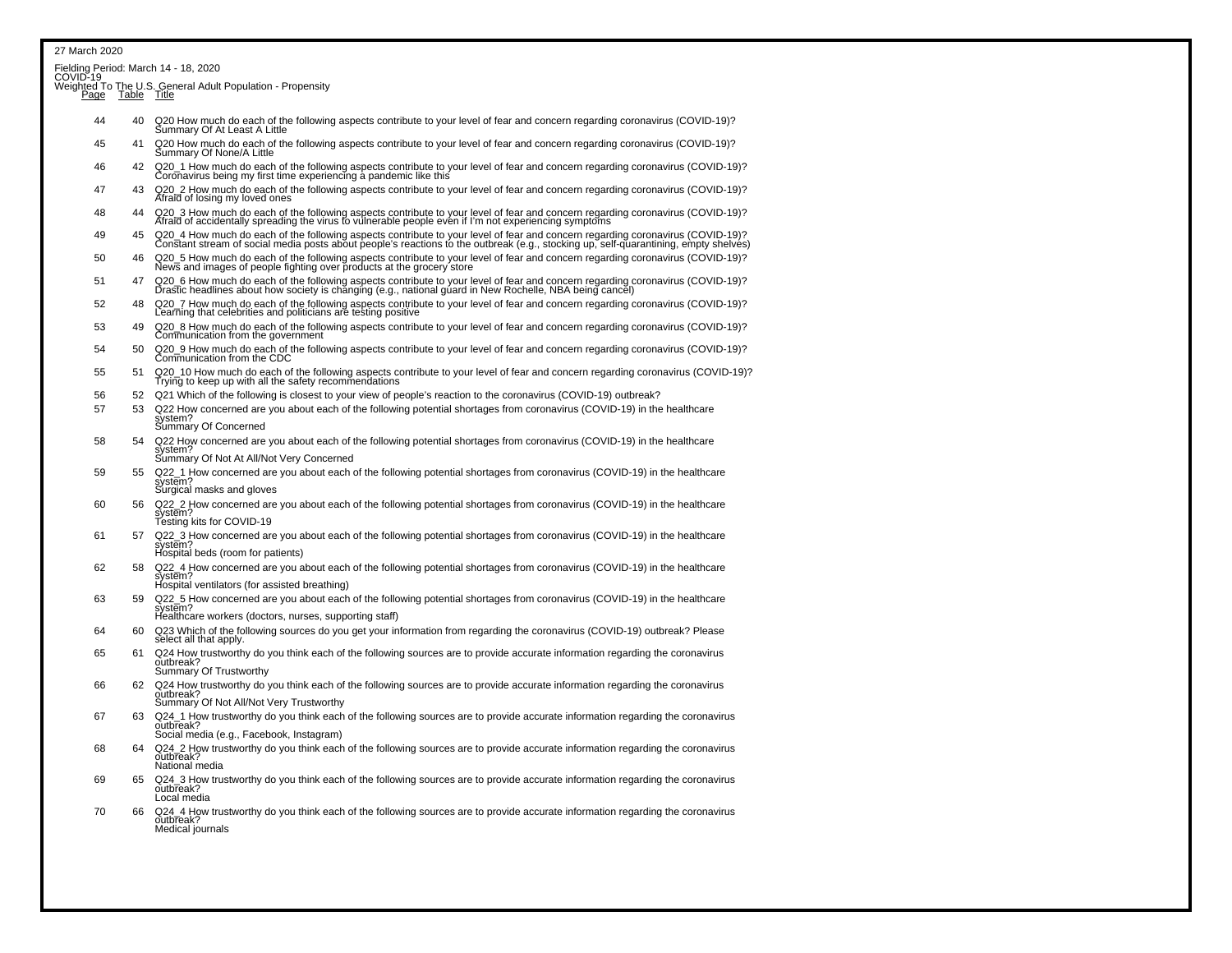| 27 March 2020 |             |                                                                                                                                                                                    |
|---------------|-------------|------------------------------------------------------------------------------------------------------------------------------------------------------------------------------------|
|               |             | Fielding Period: March 14 - 18, 2020<br>COVID-19                                                                                                                                   |
|               |             | Weighted To The U.S. General Adult Population - Propensity                                                                                                                         |
| Page          | Table Title |                                                                                                                                                                                    |
| 71            | 67          | Q24_5 How trustworthy do you think each of the following sources are to provide accurate information regarding the coronavirus<br>outbreak?<br>Government PSA's/website            |
| 72            | 68          | Q24_6 How trustworthy do you think each of the following sources are to provide accurate information regarding the coronavirus<br>outbreak?<br>CDC                                 |
| 73            | 69          | Q24 7 How trustworthy do you think each of the following sources are to provide accurate information regarding the coronavirus<br>outbreak?<br>Friends and family                  |
| 74            | 70          | Q24_8 How trustworthy do you think each of the following sources are to provide accurate information regarding the coronavirus<br>outbreak?<br>Doctors and nurses                  |
| 75            | 71          | Q24_9 How trustworthy do you think each of the following sources are to provide accurate information regarding the coronavirus<br>outbreak?                                        |
| 76            | 72          | The White House/President<br>Q24_10 How trustworthy do you think each of the following sources are to provide accurate information regarding the coronavirus                       |
|               |             | outbreak?<br>My governor                                                                                                                                                           |
| 77            | 73          | Q24_11 How trustworthy do you think each of the following sources are to provide accurate information regarding the coronavirus<br>outbreak?<br>My local government                |
| 78            | 74          | Q25 How satisfied have you been with the way different levels of the government have responded to coronavirus (COVID-19)<br>thus far?<br>Summary Of Satisfied                      |
| 79            | 75          | Q25 How satisfied have you been with the way different levels of the government have responded to coronavirus (COVID-19)<br>thus far?<br>Summary Of Very/Somewhat Dissatisfied     |
| 80            | 76          | Q25_1 How satisfied have you been with the way different levels of the government have responded to coronavirus (COVID-19)<br>thus far?<br>The federal government                  |
| 81            | 77          | Q25_2 How satisfied have you been with the way different levels of the government have responded to coronavirus (COVID-19)<br>thus far?<br>Your state government                   |
| 82            | 78          | Q25_3 How satisfied have you been with the way different levels of the government have responded to coronavirus (COVID-19)<br>thus far?                                            |
| 83            | 79          | Your local government<br>Q26 Do you think the following levels of government should be doing more, less, or the same?                                                              |
| 84            | 80          | Summary Of More<br>Q26 Do you think the following levels of government should be doing more, less, or the same?<br>Summary Of Less                                                 |
| 85            | 81          | Q26 Do you think the following levels of government should be doing more, less, or the same?<br>Summary Of The Same                                                                |
| 86            | 82          | Q26_1 Do you think the following levels of government should be doing more, less, or the same?<br>The federal government                                                           |
| 87            | 83          | Q26_2 Do you think the following levels of government should be doing more, less, or the same?<br>Your state government                                                            |
| 88            | 84          | Q26_3 Do you think the following levels of government should be doing more, less, or the same?<br>Your local government                                                            |
| 89            | 85          | Q27 How good of a job has the federal government done in providing access to coronavirus (COVID-19) testing?                                                                       |
| 90            | 86          | Q28 Which of the following statements is closest to your attitudes and beliefs towards the amount of economic relief the<br>federal government has provided to American taxpayers? |
| 91            | 87          | Q29 How has the coronavirus (COVID-19) outbreak impacted your perception of universal healthcare?                                                                                  |
| 92            | 88          | Q30 How much do you approve or disapprove of the job Donald Trump is doing as President of the United States?                                                                      |
| 93            | 89          | Q31 How much do you approve or disapprove of the job President Trump is doing on each of the following?<br>Summary Of Approve                                                      |
| 94            | 90          | Q31 How much do you approve or disapprove of the job President Trump is doing on each of the following?<br>Summary Of Strongly/Somewhat Dispprove                                  |
| 95            | 91          | Q31_1 How much do you approve or disapprove of the job President Trump is doing on each of the following?<br>The economy                                                           |
| 96            | 92          | Q31_2 How much do you approve or disapprove of the job President Trump is doing on each of the following?<br>Stimulating jobs                                                      |
| 97            | 93          | Q31_3 How much do you approve or disapprove of the job President Trump is doing on each of the following?<br>Fighting terrorism                                                    |
| 98            | 94          | Q31 4 How much do you approve or disapprove of the job President Trump is doing on each of the following?<br>Immigration                                                           |
| 99            | 95          | Q31_5 How much do you approve or disapprove of the job President Trump is doing on each of the following?<br>Foreign affairs                                                       |